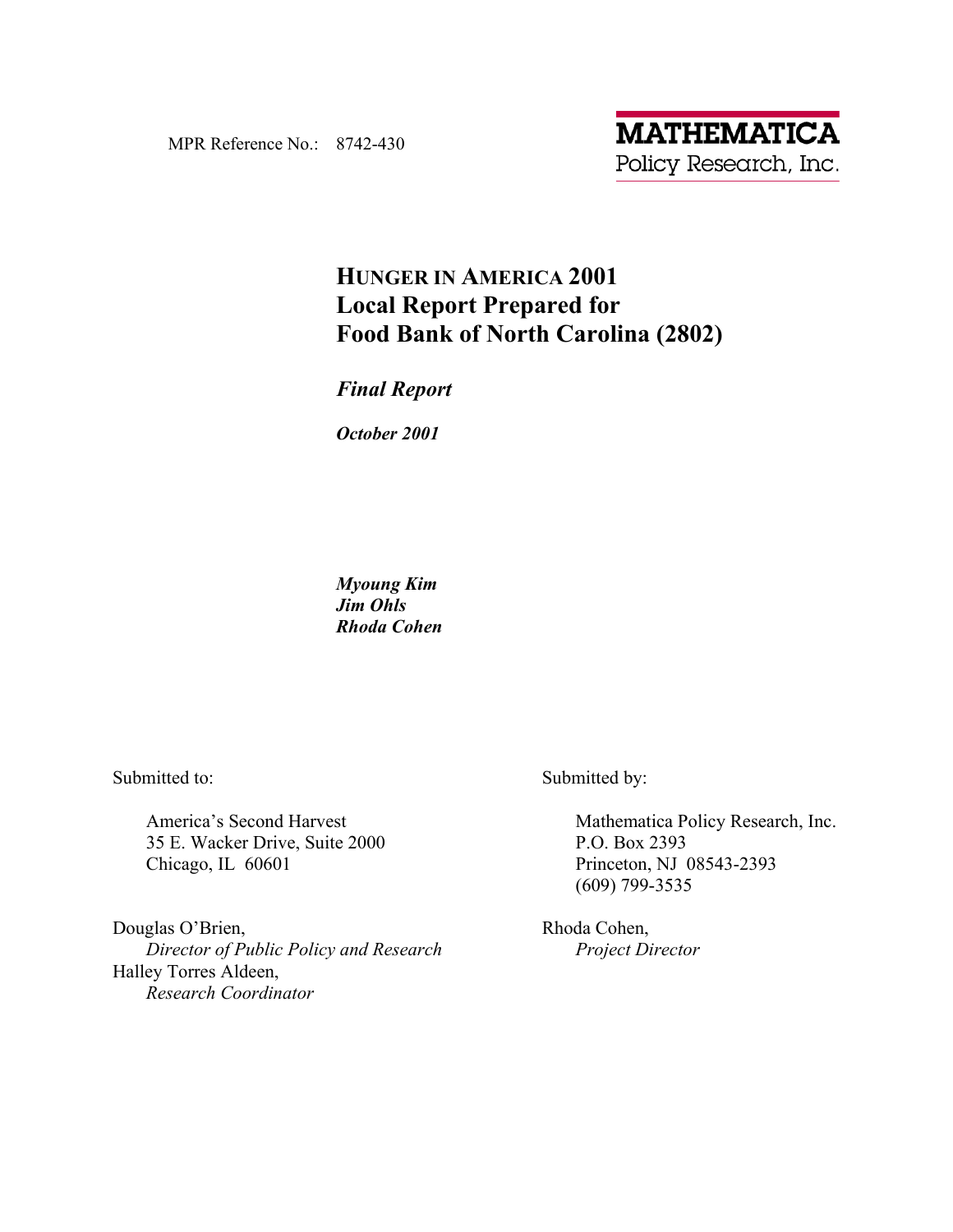

Dear Friends,

The tragic events of September 11, 2001 have deeply affected all Americans. Yet, it is in the spirit of a better America—a great people challenging great problems—that America's Second Harvest releases *Hunger in America 2001*. The purpose of the study is to provide information about a pervasive national problem that we can—and must—overcome. America is a nation with a legacy of unparalleled accomplishment. With our intelligence and creativity we have landed and explored the moon, we have overcome threats to our liberty in war and peace, and we have overcome with tolerance and respect many great social ills that continue to haunt much of the rest of the world. We can also overcome hunger in our land.

Ours is the most wealthy and abundant nation in the history of mankind. Our farmers produce enough to help feed most of the world's people, and they provide Americans the most safe, abundant, accessible and affordable food in the world. Despite our great wealth in food and economy, we still have 31 million Americans who are unsure where their next meal will come from. We see more than a quarter of a million children that have to line up in a soup kitchen to get food. The paradox of hunger amidst plenty is a threat to our nation's prosperity and affront to our collective well-being. Adlai Stevenson once said, "A hungry man is not a free man." The effort to end hunger in America represents the best of who we are and the standard by which we must measure the health of our society.

To end hunger, we must know more about it. We need to understand that hunger in the world's most wealthy nation is not like the famine or starvation witnessed in the developing world, although the effects on individual and societal well-being aren't that different. In order to know more about hunger in our country, America's Second Harvest embarked on the most ambitious and comprehensive study of domestic hunger ever undertaken. This report helps tell some of the stories of the neediest Americans. Over the past year, more than 32,000 individuals agreed to share their personal stories with us, and their stories paint a different picture of hunger in America than one might expect. They give us a glimpse into the lives of parents working more than one job to try and support their families, senior citizens trying to cope with the rising costs of medical care and prescription drugs, and children relying on after-school feeding programs for their meals. And these stories are unfolding all across America—in the suburbs, in major cities, and out in the countryside. It is because of the willingness of thousands of poor and needy people to tell their stories that I am able to present *Hunger in America 2001*, America's Second Harvest's third major study of hunger in our country.

This study is made possible only through the generous efforts of literally hundreds of volunteers, researchers, academics, and charitable agency staff who made this study such a success. I want to thank the 104 food banks that participated. All worked diligently, soliciting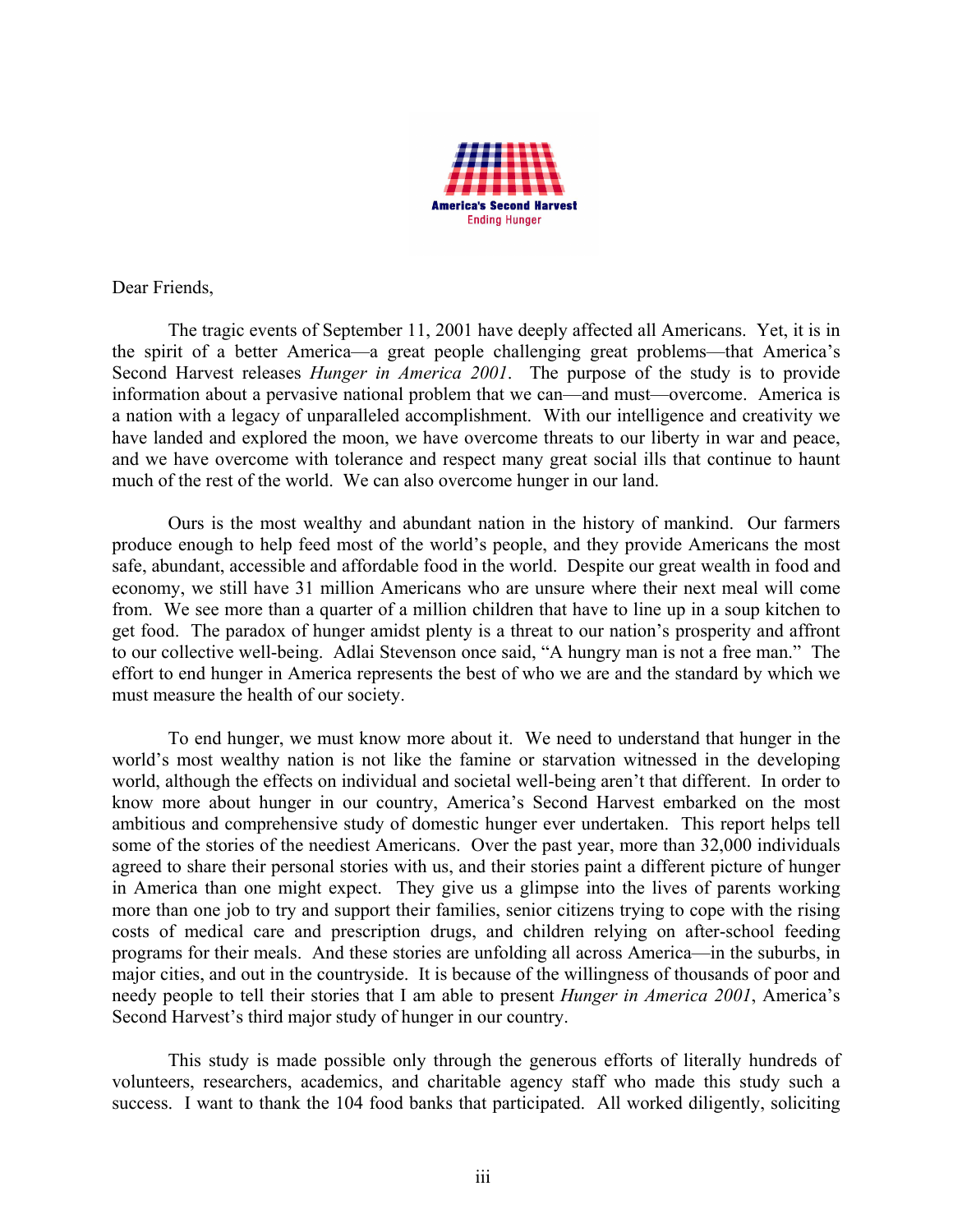funds and volunteers, collecting data, in order to document the need in their own communities. Without their commitment, the following research would not be possible. Thanks are also owed to the thousands of people who operate the soup kitchens, pantries, food shelves, and homeless shelters who not only opened their doors to make the interviews possible, but who also took time out of their busy schedules to provide much of the data that comprises this report. I need to thank the staff at Mathematica Policy Research Inc., for their thoroughly professional research work and final product, much of which was accomplished on very short timelines. I want to acknowledge the work of Dr. John Cook of the Boston University School of Medicine and Dr. Beth Osborne Daponte of Carnegie-Mellon University and their team of distinguished social scientists for providing invaluable insights throughout this project. Lastly, I want to thank the very professional work of Halley Torres Aldeen, Americaís Second Harvest Research Coordinator, without whom this project could not have been completed.

The statistics presented in *Hunger in America 2001* may seem staggering. The stories they tell may seem unbelievable in a country of such abundance. As you read this report, however, I urge you to remember that there is a solution. Together we can end hunger in America, and we must.

This report is dedicated to the memory of Sister Augusta Hamel, OSB, whose commitment to the cause of ending hunger was the inspiration for this project.

Robert Formey

Robert H. Forney President and CEO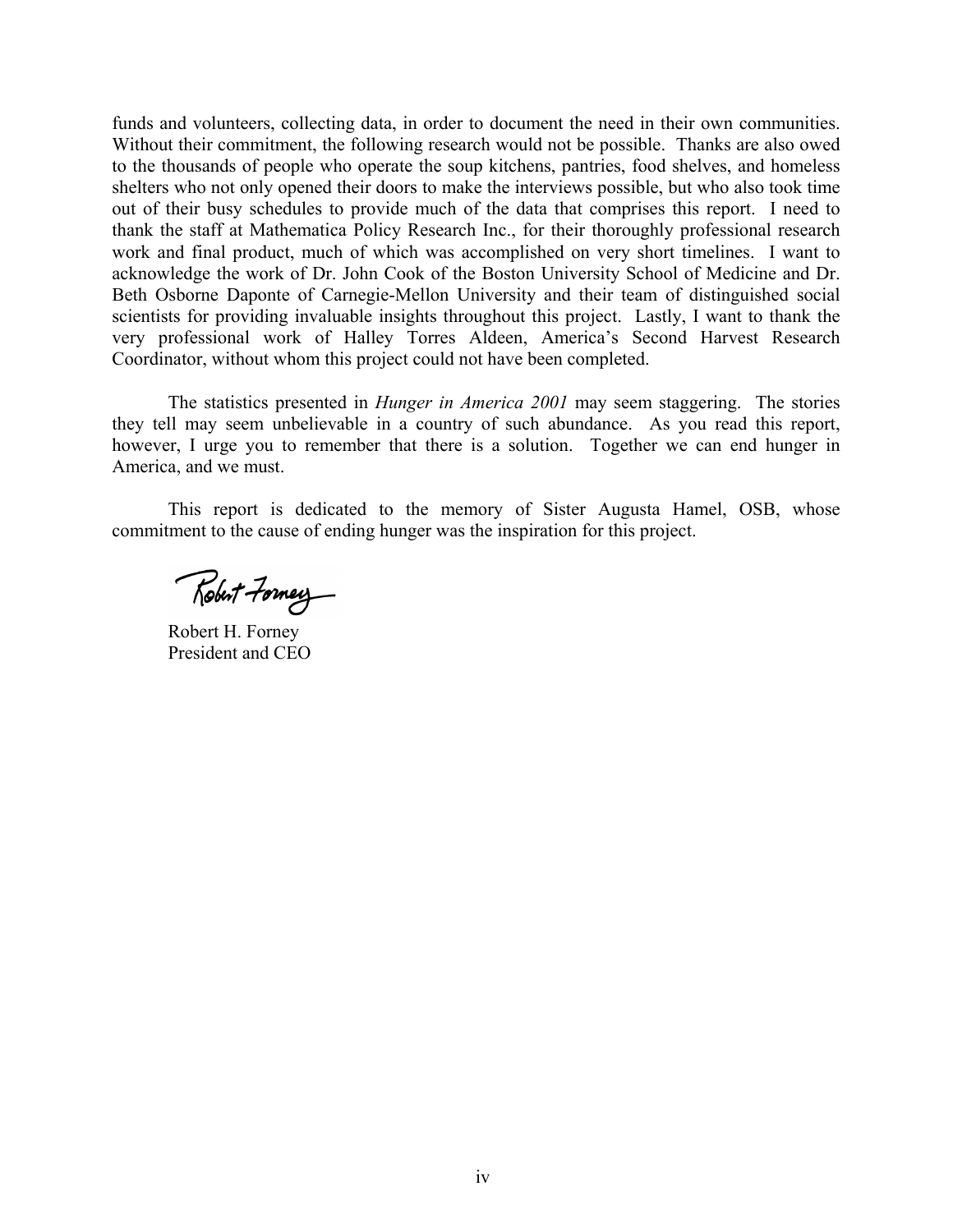### **ACKNOWLEDGMENTS**

We would like to acknowledge the strong support and vision of the America's Second Harvest project officers for the study, Doug O'Brien and Hally Aldeen, who provided sound guidance and strong support throughout the research process. Also, we must recognize that this study would not have been possible without the dedication of participating food banks, their agencies, and their volunteers.

The quality of the product was also much improved through the participation of the Technical Advisory Group: John Cook, Beth Osborne Daponte, Joda Derrickson, Jan Poppendieck, Lynn Parker, and Ken Rice.

Many people at Mathematica made important contributions to making the project a success. Donsig Jang, working with Brenda Cox, developed and implemented the sampling plan for the project. He also developed the analysis weights, with the assistance of Daisy Ewell, who did the required programming. Ronette Briefel was the Quality Assurance reviewer for the project and made many important suggestions for the report.

On the survey side, Laura Kalb provided strong support in helping to develop the survey instrumentation, sampling instructions, training materials, and training video for the project under very tight timelines. Jim Cashion worked tirelessly to write and produce the training video for food banks to use in briefing large numbers of field interviewers. Kristin Quitoni spent long hours obtaining the sample frames from the food banks and providing feedback to them throughout the sampling process. The data she obtained were placed in a comprehensive computer tracking database by Shilpa Khambhati.

Margo Salem, Marcia Giletto, Sharon De Leon, and Bea Jones provided guidance to the food banks on an ongoing basis, as they implemented the survey work. Carlo Caci demonstrated both extraordinary competence and great dedication in developing and implementing a computer system which was capable of expeditiously generating more than 100 local reports from common database. In accomplishing this, he received help from Mahesh Sundaram.

Jean Knab, with help from Amy Zambrowski, developed the overall structure of the analysis database, and Melynda Ihrig worked both creatively and patiently in undertaking the statistical programming needed to produce the report. Laura Folks and Terri Kim provided very valuable assistance in this work. Bill Garrett provided truly exceptional secretarial support throughout the process. His high degree of competence and flexibility were key in making the report possible. Jane Nelson also provided able secretarial assistance.

Patricia Ciaccio greatly improved the final version of this report through her careful editing. She was assisted in this by Roy Grisham.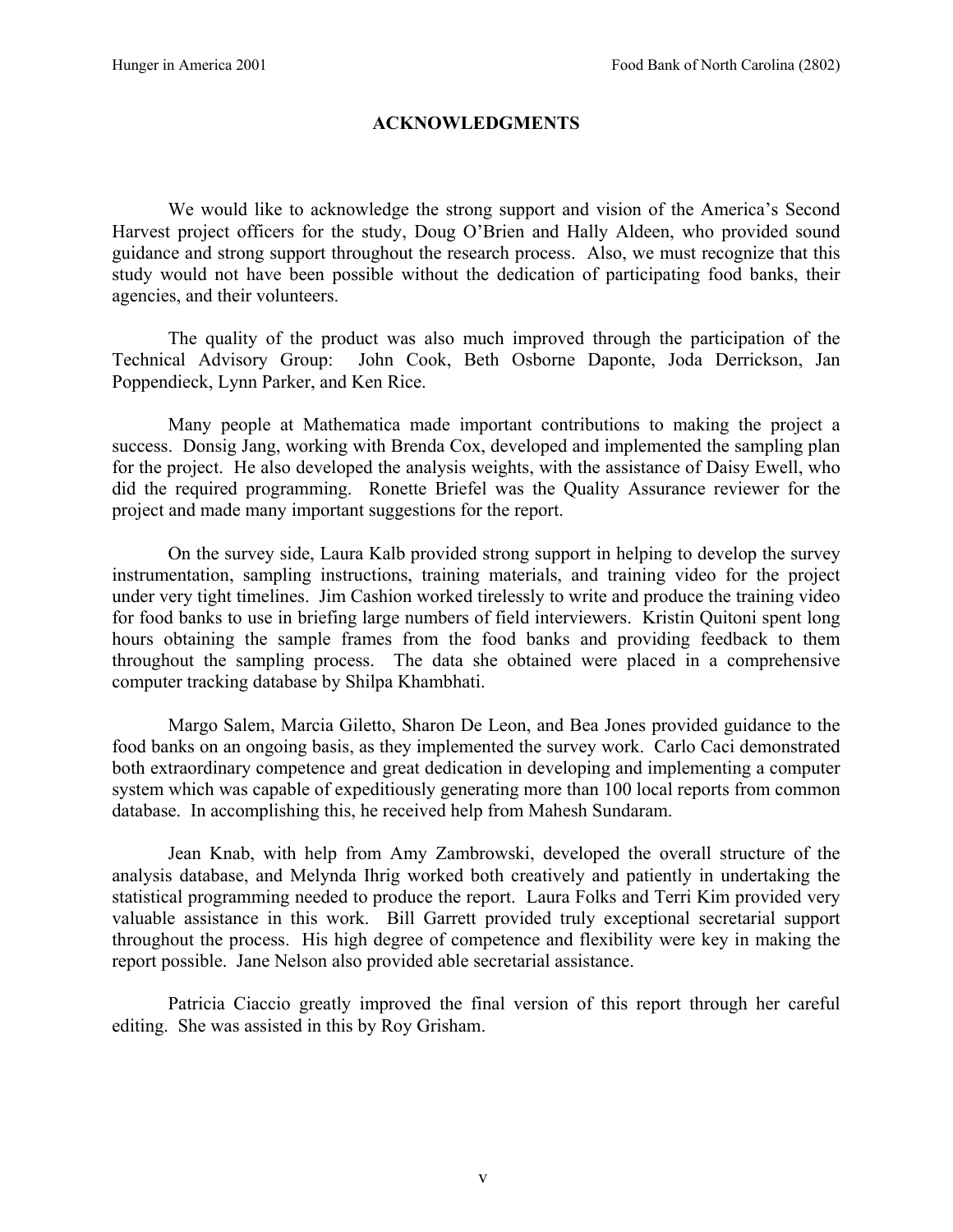# **CONTENTS**

| <b>Chapter</b> |     | Page                                                     |  |
|----------------|-----|----------------------------------------------------------|--|
| 1.             |     |                                                          |  |
| 2.             |     |                                                          |  |
|                | 2.1 |                                                          |  |
|                | 2.2 |                                                          |  |
|                | 2.3 | <b>GROUPS AND ORGANIZATIONS INVOLVED IN THE STUDY 10</b> |  |
|                | 2.4 |                                                          |  |
| 3 <sub>1</sub> |     |                                                          |  |
|                | 3.1 |                                                          |  |
|                | 3.2 |                                                          |  |
|                | 3.3 |                                                          |  |
|                | 3.4 |                                                          |  |
|                | 3.5 |                                                          |  |
|                | 3.6 | FOOD BANK OF NORTH CAROLINA RESEARCH INVOLVEMENT19       |  |
|                | 3.7 |                                                          |  |
|                |     | 3.7.1                                                    |  |
|                |     | 3.7.2                                                    |  |
|                |     | 3.8 REPORTING CONVENTIONS IN FOOD BANK REPORTS25         |  |
| 4.             |     |                                                          |  |
|                | 4.1 |                                                          |  |
|                | 4.2 |                                                          |  |
|                | 4.3 |                                                          |  |
| 5.             |     |                                                          |  |
|                | 5.1 |                                                          |  |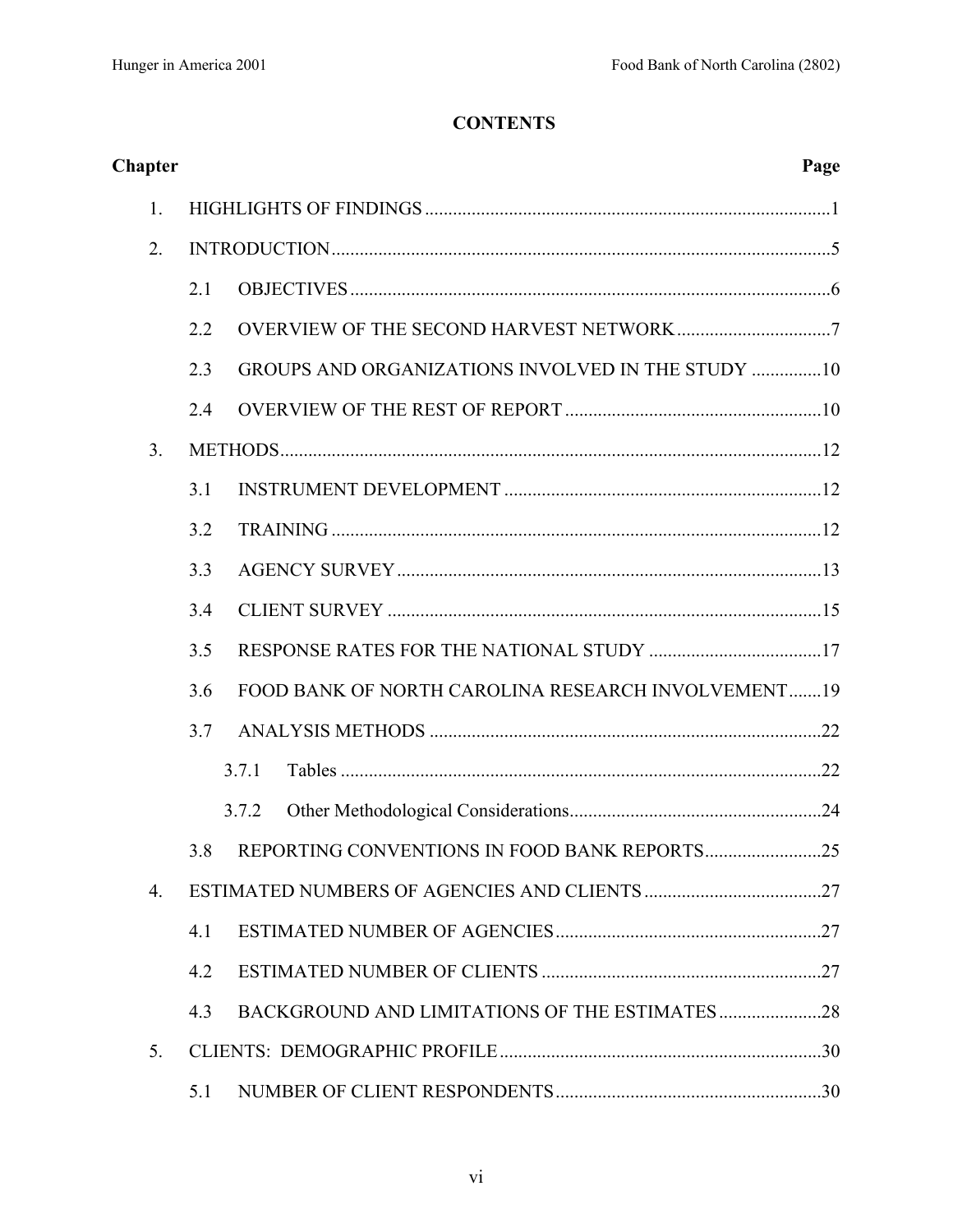| <b>Chapter</b> |     |                                                | Page |
|----------------|-----|------------------------------------------------|------|
|                | 5.2 |                                                |      |
|                | 5.3 |                                                |      |
|                | 5.4 |                                                |      |
|                | 5.5 |                                                |      |
|                | 5.6 |                                                |      |
|                | 5.7 |                                                |      |
|                | 5.8 |                                                |      |
|                |     | 5.8.1                                          |      |
|                |     | 5.8.2                                          |      |
|                |     | 5.8.3                                          |      |
|                |     | 5.8.4                                          |      |
|                | 5.9 |                                                |      |
|                |     | 5.9.1                                          |      |
|                |     | 5.9.2                                          |      |
| 6.             |     |                                                |      |
|                | 6.1 |                                                |      |
|                | 62  |                                                | .75  |
|                | 6.3 | INDICATORS OF FOOD INSECURITY AND HUNGER AMONG |      |
|                | 6.4 | INDICATORS OF FOOD INSECURITY AND HUNGER AMONG |      |
|                | 6.5 |                                                |      |
| 7.             |     |                                                |      |
|                | 7.1 |                                                |      |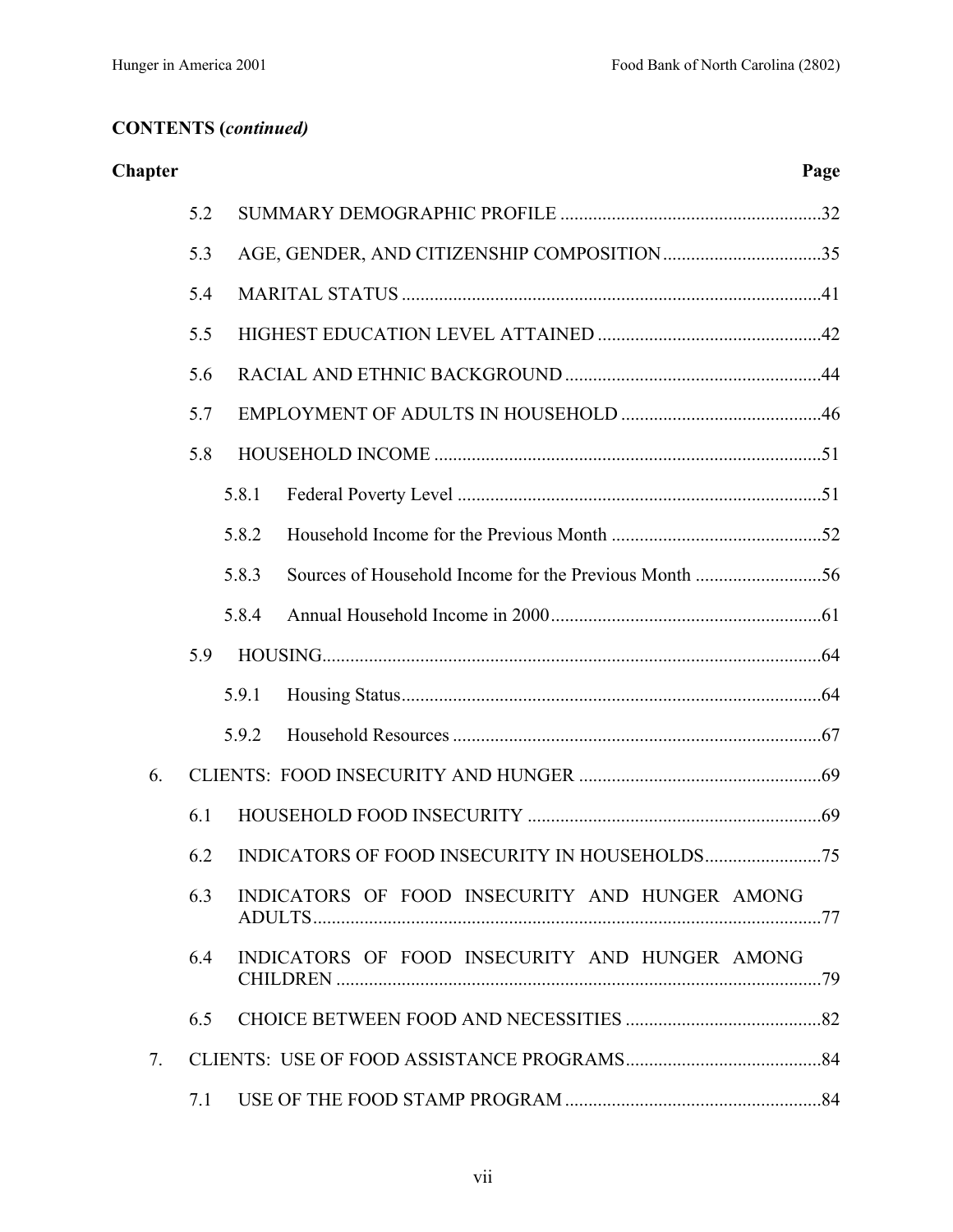| <b>Chapter</b>  |      |                                                                                                   | Page |
|-----------------|------|---------------------------------------------------------------------------------------------------|------|
|                 | 7.2  | <b>REASONS WHY CLIENTS NEVER APPLIED FOR FOOD STAMPS 88</b>                                       |      |
|                 | 7.3  | REASONS WHY CLIENTS OR THEIR HOUSEHOLDS ARE NOT<br>CURRENTLY RECEIVING FOOD STAMPS, FOR THOSE WHO |      |
|                 | 7.4  |                                                                                                   |      |
|                 | 7.5  | GENERAL ASSISTANCE, WELFARE, AND TANF IN THE                                                      |      |
|                 | 7.6  |                                                                                                   |      |
| 8.              |      |                                                                                                   |      |
|                 | 8.1  |                                                                                                   |      |
|                 | 8.2  |                                                                                                   |      |
| 9.              |      |                                                                                                   |      |
|                 | 9.1  |                                                                                                   |      |
|                 | 9.2  |                                                                                                   |      |
|                 | 9.3  | WHAT CLIENTS WOULD DO WITHOUT FOOD ASSISTANCE                                                     |      |
| 10 <sub>l</sub> |      |                                                                                                   |      |
|                 | 10.1 |                                                                                                   |      |
|                 |      |                                                                                                   | .115 |
|                 | 10.3 | AGENCIES OPERATING VARIOUS TYPE(S) OF PROGRAMS 116                                                |      |
|                 | 10.4 |                                                                                                   |      |
|                 | 10.5 | OTHER SERVICES OR FACILITIES PROVIDED IN ADDITION TO                                              |      |
|                 | 10.6 |                                                                                                   |      |
|                 | 10.7 |                                                                                                   |      |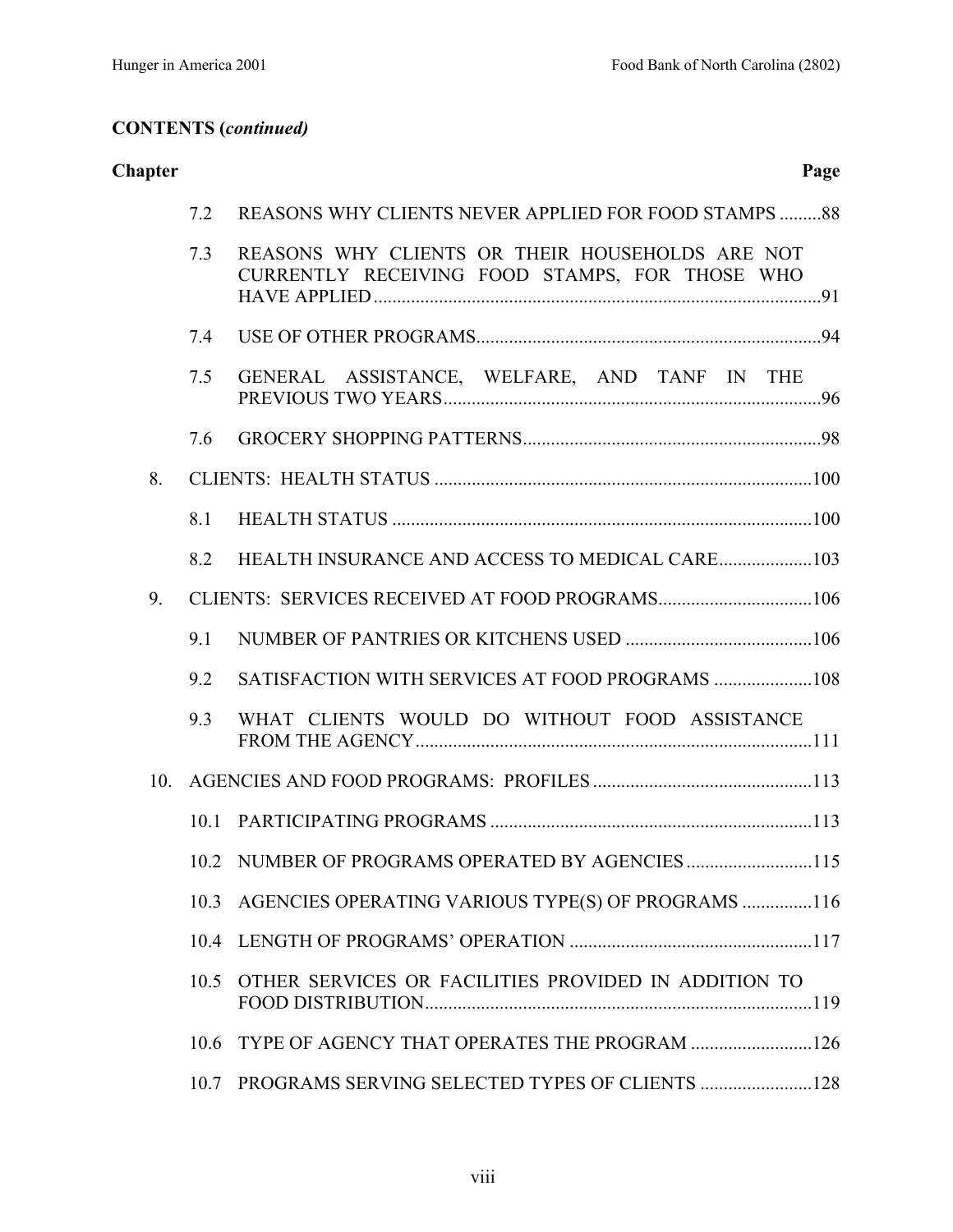| <b>Chapter</b>  |      |                                                             | Page |
|-----------------|------|-------------------------------------------------------------|------|
|                 | 10.8 | AGENCY ESTIMATES OF CHANGE IN NUMBER OF CLIENTS             |      |
|                 | 10.9 |                                                             |      |
| 11 <sub>1</sub> |      |                                                             |      |
|                 |      | 11.1 NUMBER OF BOXES OR BAGS DISTRIBUTED IN A TYPICAL       |      |
|                 |      | 11.2 AMOUNT OF FOOD SERVED ON THE DAY THE PROGRAM WAS       |      |
| 12 <sub>1</sub> |      | AGENCIES AND FOOD PROGRAMS: ABILITY TO MEET CLIENT          |      |
|                 | 12.1 |                                                             |      |
|                 | 12.2 |                                                             |      |
|                 | 12.3 |                                                             |      |
|                 |      | 12.4 ADDITIONAL FOOD RESOURCES NEEDED PER WEEK 147          |      |
| 13              |      |                                                             |      |
|                 | 13.1 |                                                             |      |
|                 | 13.2 | STAFF AND VOLUNTEER RESOURCES DURING PREVIOUS WEEK152       |      |
|                 | 133  | PRODUCTS PURCHASED FROM SOURCES OTHER THAN FOOD             |      |
|                 |      | 14. AGENCIES AND FOOD PROGRAMS: IMPORTANCE OF FOOD BANKS157 |      |
|                 | 14.1 |                                                             |      |
|                 | 14.2 |                                                             |      |
|                 | 14.3 |                                                             |      |
|                 |      | APPENDIX A FOOD STAMP PROGRAM INCOME ELIGIBILITY STANDARDS  |      |

APPENDIX B FOOD STAMP ELIGIBILITY CRITERIA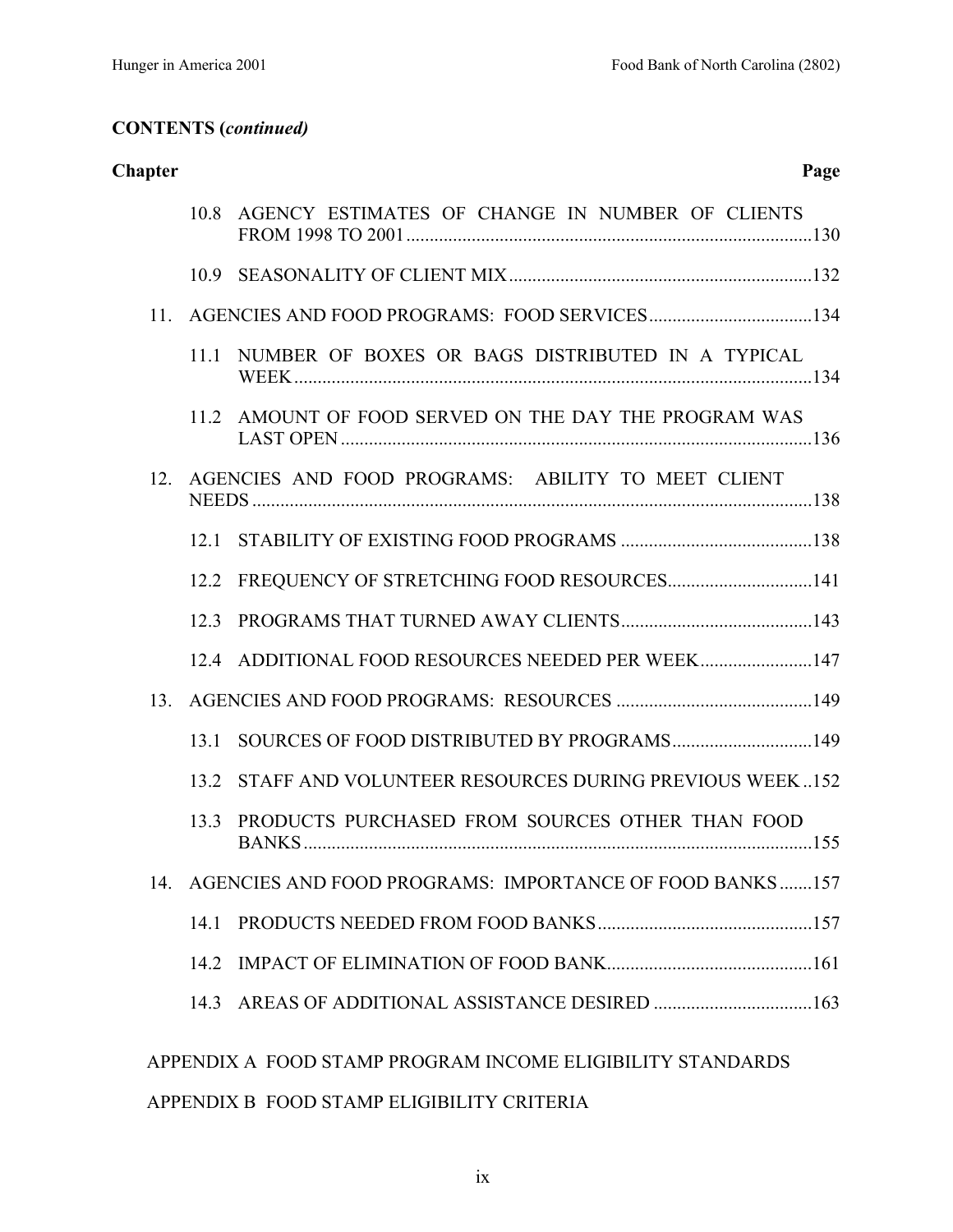### **Chapter Page**

## APPENDIX C SOURCES OF INFORMATION SHOWN IN THE CHARTS AND TABLES IN CHAPTERS 5 THROUGH 14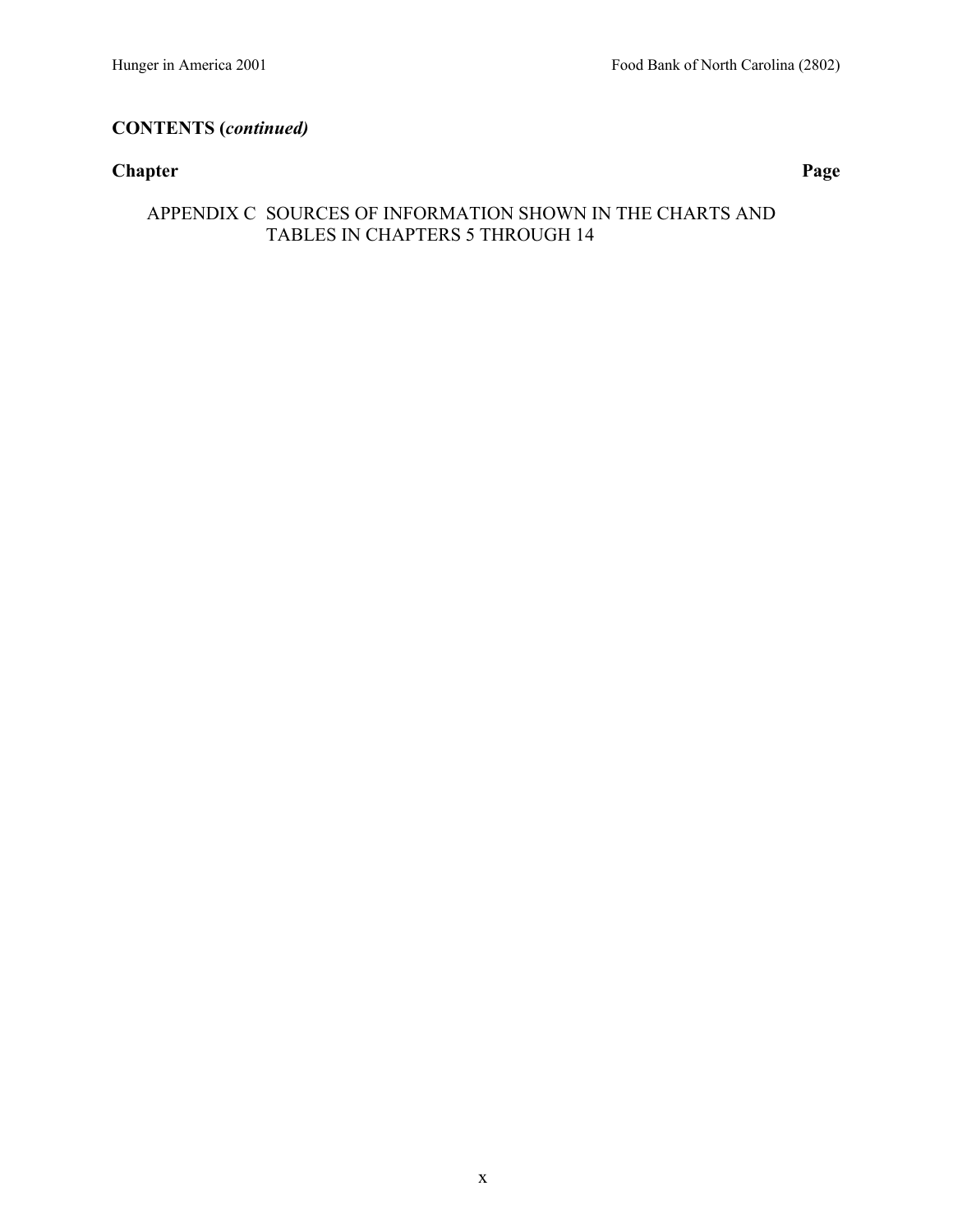## **CHARTS**

| <b>Chart</b>         |                                                                                          | Page |
|----------------------|------------------------------------------------------------------------------------------|------|
| <b>CHART 2.2.1</b>   | SOURCES OF FOOD AND CHANNELS OF FOOD DISTRIBUTION                                        |      |
| <b>CHART 3.3.1</b>   | AGENCY SELF-ADMINISTERED SURVEY PROCESS  14                                              |      |
| CHART 3.4.1          |                                                                                          |      |
| <b>CHART 3.5.1</b>   |                                                                                          |      |
| <b>CHART 3.6.1</b>   | ORGANIZATIONS AND INDIVIDUALS INVOLVED IN THE                                            |      |
| <b>CHART 3.6.2</b>   |                                                                                          |      |
| <b>CHART 5.3.1</b>   | GENDER COMPOSITION OF CLIENTS AT PROGRAM SITES BY                                        |      |
| <b>CHART 5.3.2</b>   | AGE COMPOSITION OF ALL MEMBERS OF CLIENT                                                 |      |
| <b>CHART 5.6.1</b>   | RACIAL AND ETHNIC BACKGROUND BY PROGRAM TYPE  45                                         |      |
| <b>CHART 5.7.1</b>   | HOUSEHOLDS WITH AT LEAST ONE WORKING ADULT BY                                            |      |
| <b>CHART 5.7.2</b>   | EMPLOYMENT STATUS OF ALL ADULTS IN CLIENT                                                |      |
| <b>CHART 5.8.2.1</b> | HOUSEHOLD INCOME FOR PREVIOUS MONTH AS<br>PERCENTAGE OF FEDERAL POVERTY LEVEL BY PROGRAM |      |
|                      | CHART 5.8.3.1 MAIN SOURCE OF HOUSEHOLD INCOME FOR PREVIOUS                               |      |
|                      | CHART 5.8.3.2 ALL SOURCES OF HOUSEHOLD INCOME FOR PREVIOUS                               |      |
| <b>CHART 5.8.4.1</b> | HOUSEHOLD INCOME IN 2000 AS PERCENTAGE OF FEDERAL                                        |      |
|                      |                                                                                          |      |
|                      |                                                                                          |      |
| CHART 6.1.1          | FOOD INSECURITY AMONG ALL CLIENT HOUSEHOLDS 72                                           |      |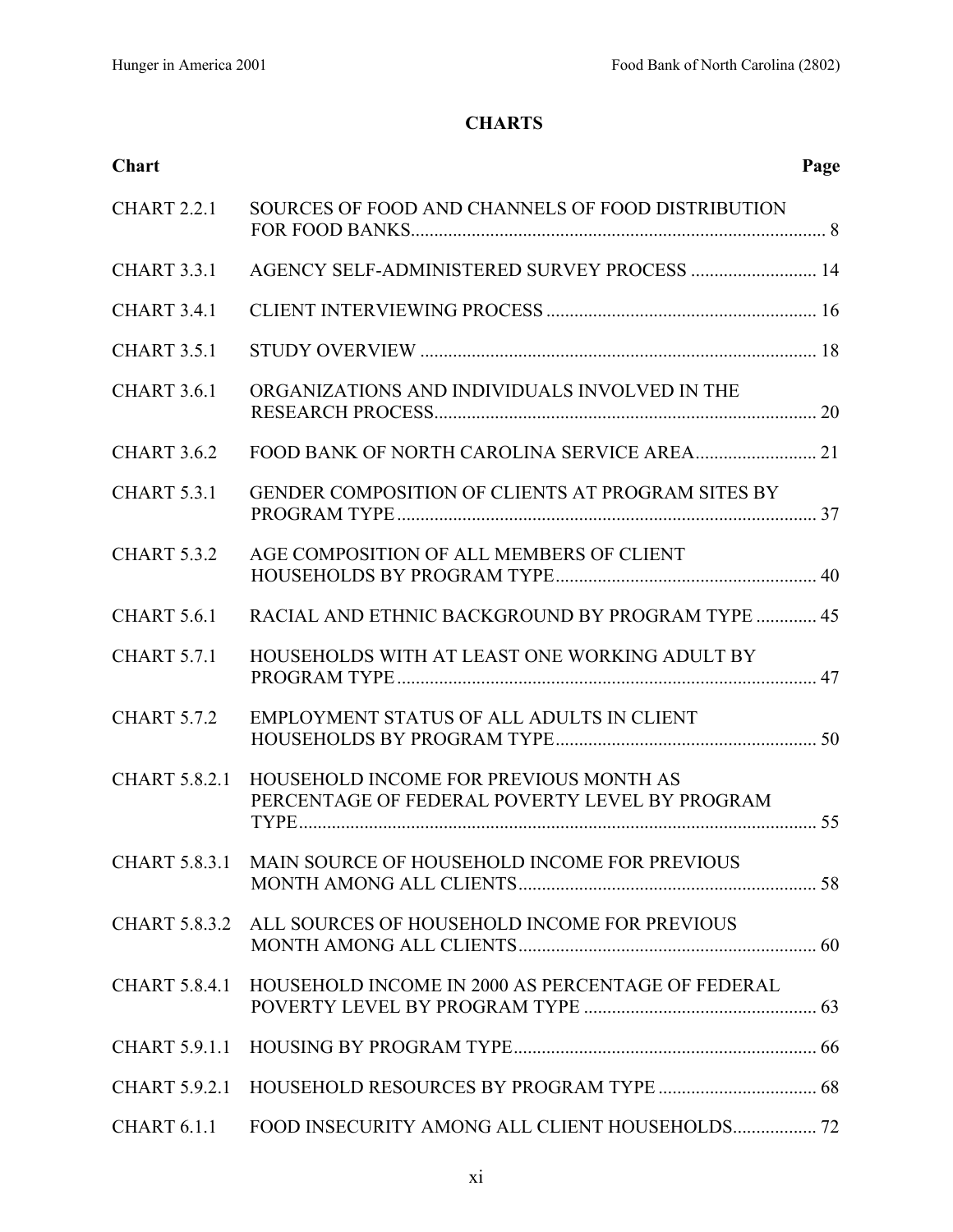# **CHARTS** *(continued)*

| Chart               |                                                                                                 | Page |
|---------------------|-------------------------------------------------------------------------------------------------|------|
|                     | CHART 6.1.1A FOOD INSECURITY AMONG HOUSEHOLDS WITH CHILDREN                                     |      |
| CHART 6.1.1B        | FOOD INSECURITY AMONG HOUSEHOLDS WITH SENIORS AGE                                               |      |
| CHART 6.4.1A        | INDICATOR OF FOOD INSECURITY AMONG CHILDREN:                                                    |      |
| CHART 6.4.1B        | INDICATOR OF FOOD INSECURITY AMONG CHILDREN:<br>HOUSEHOLDS WHERE CHILDREN EVER SKIPPED MEALS BY |      |
| CHART 6.4.1C        | INDICATOR OF HUNGER AMONG CHILDREN: HOUSEHOLDS<br>WITH CHILDREN WHO WERE EVER HUNGRY BY PROGRAM |      |
| CHART 7.1.1         |                                                                                                 |      |
| <b>CHART 7.2.1</b>  | REASONS WHY CLIENT HOUSEHOLDS NEVER APPLIED FOR                                                 |      |
| <b>CHART 7.3.1</b>  | REASONS WHY CLIENT HOUSEHOLDS ARE NOT RECEIVING                                                 |      |
| <b>CHART 8.1.1</b>  | HOUSEHOLDS WITH AT LEAST ONE MEMBER REPORTED TO                                                 |      |
| CHART 8.2.1         |                                                                                                 |      |
|                     | CHART 9.2.1 SATISFACTION WITH FOOD PROVIDED BY PROGRAM TYPE 110                                 |      |
| <b>CHART 9.3.1</b>  | WHAT CLIENTS WOULD DO WITHOUT FOOD ASSISTANCE                                                   |      |
| <b>CHART 10.1.1</b> | PERCENTAGE OF PARTICIPATING PROGRAMS BY PROGRAM                                                 |      |
| <b>CHART 10.4.1</b> | PERCENTAGE OF PROGRAMS IN OPERATION FOR 11 TO 20                                                |      |
| <b>CHART 10.6.1</b> | TYPE OF AGENCY THAT OPERATES THE PROGRAM BY                                                     |      |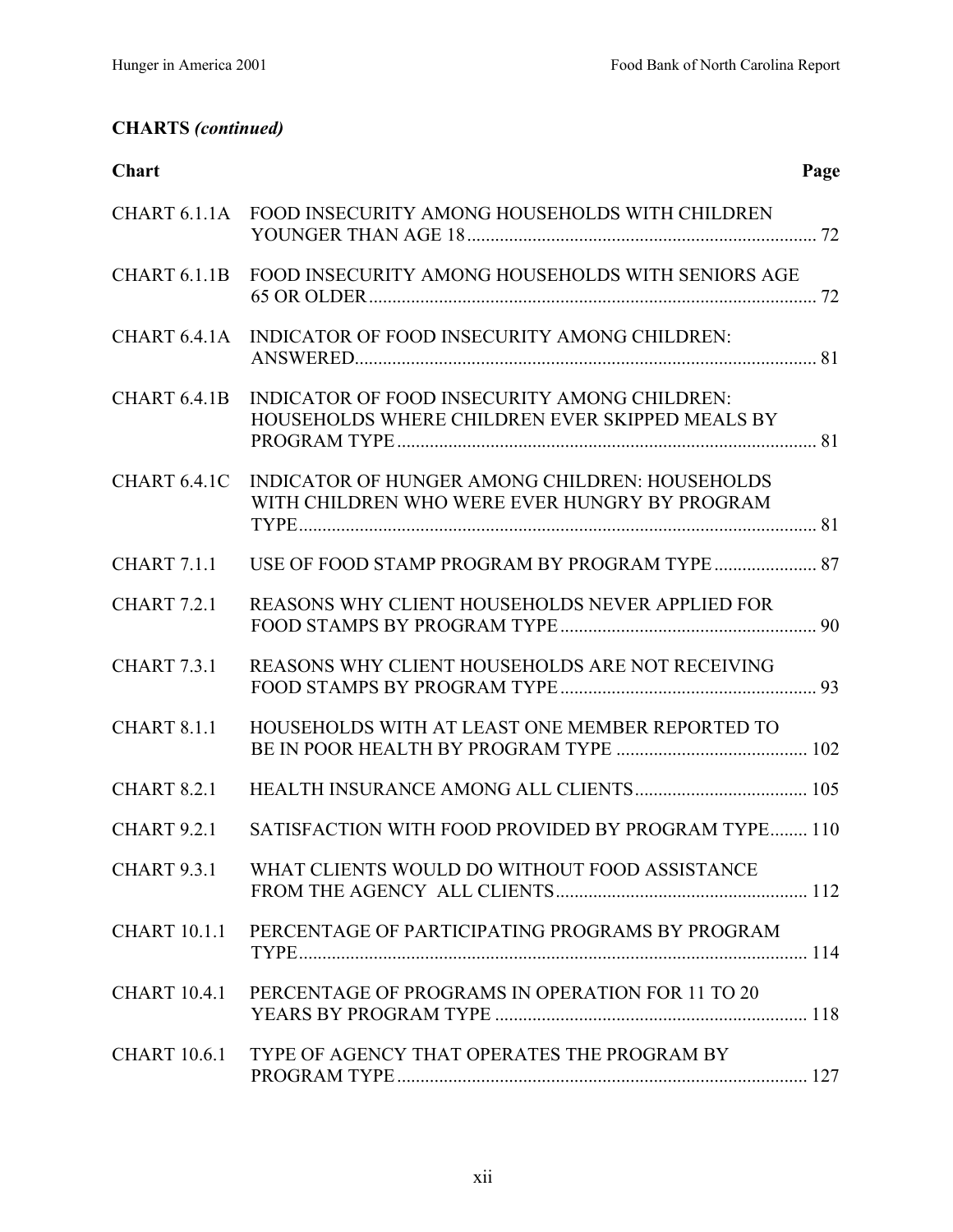# **CHARTS** *(continued)*

| Chart               |                                                                                             | Page |
|---------------------|---------------------------------------------------------------------------------------------|------|
| <b>CHART 10.7.1</b> | PROGRAMS SERVING SELECTED TYPES OF CLIENTS BY                                               |      |
| <b>CHART 10.8.1</b> | CHANGE IN NUMBER OF CLIENTS COMPARED TO 1998 BY                                             |      |
| <b>CHART 12.1.1</b> | PROGRAMS THAT FACE AT LEAST ONE PROBLEM<br>THREATENING THEIR CONTINUED OPERATION BY PROGRAM |      |
|                     | CHART 12.1.1P NATURE OF PROBLEMS THAT THREATEN CONTINUED                                    |      |
| <b>CHART 12.2.1</b> | FREQUENCY OF STRETCHING FOOD RESOURCES BY                                                   |      |
|                     | CHART 12.3.1P REASONS FOR TURNING AWAY CLIENTS AMONG PANTRY                                 |      |
| <b>CHART 12.4.1</b> | AVERAGE AND MEDIAN NUMBER OF ADDITIONAL MEAL                                                |      |
|                     | CHART 13.1.1P SOURCES OF FOOD DISTRIBUTED AMONG PANTRY                                      |      |
| <b>CHART 13.2.1</b> | MEDIAN NUMBER OF PAID STAFF AND VOLUNTEERS DURING                                           |      |
|                     | CHART 14.1.1P PRODUCTS NEEDED FROM FOOD BANKS AMONG PANTRY                                  |      |
|                     | CHART 14.1.1K PRODUCTS NEEDED FROM FOOD BANKS AMONG KITCHEN                                 |      |
|                     | CHART 14.1.1S PRODUCTS NEEDED FROM FOOD BANKS AMONG SHELTER                                 |      |
| <b>CHART 14.2.1</b> | <b>IMPACT OF ELIMINATION OF FOOD BANK BY PROGRAM TYPE 162</b>                               |      |
|                     | CHART 14.3.1P AREAS OF ADDITIONAL ASSISTANCE NEEDED AMONG                                   |      |
|                     | CHART 14.3.1K AREAS OF ADDITIONAL ASSISTANCE NEEDED AMONG                                   |      |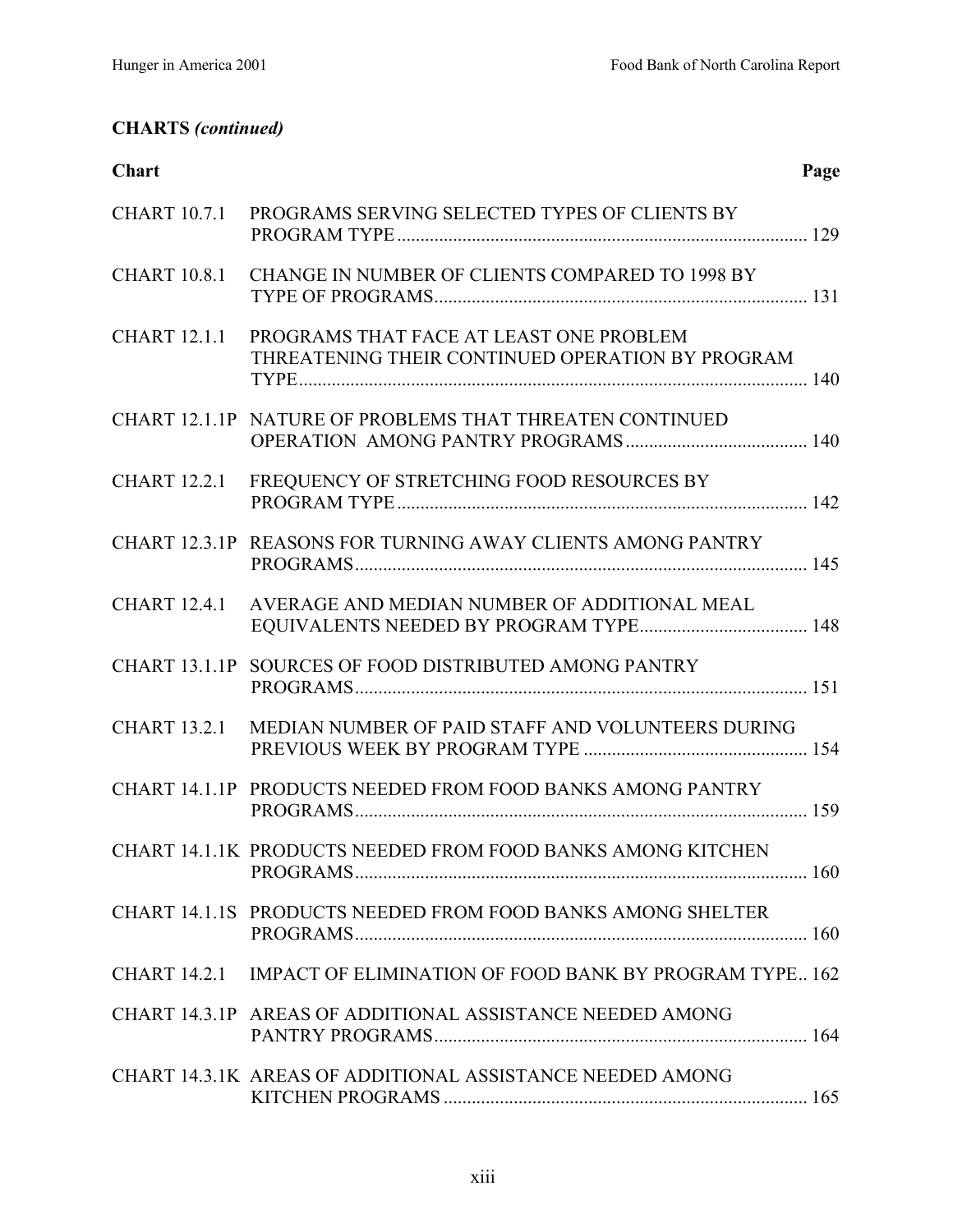# **CHARTS** *(continued)*

| <b>Chart</b> |                                                           | Page |
|--------------|-----------------------------------------------------------|------|
|              | CHART 14.3.1S AREAS OF ADDITIONAL ASSISTANCE NEEDED AMONG |      |
|              |                                                           |      |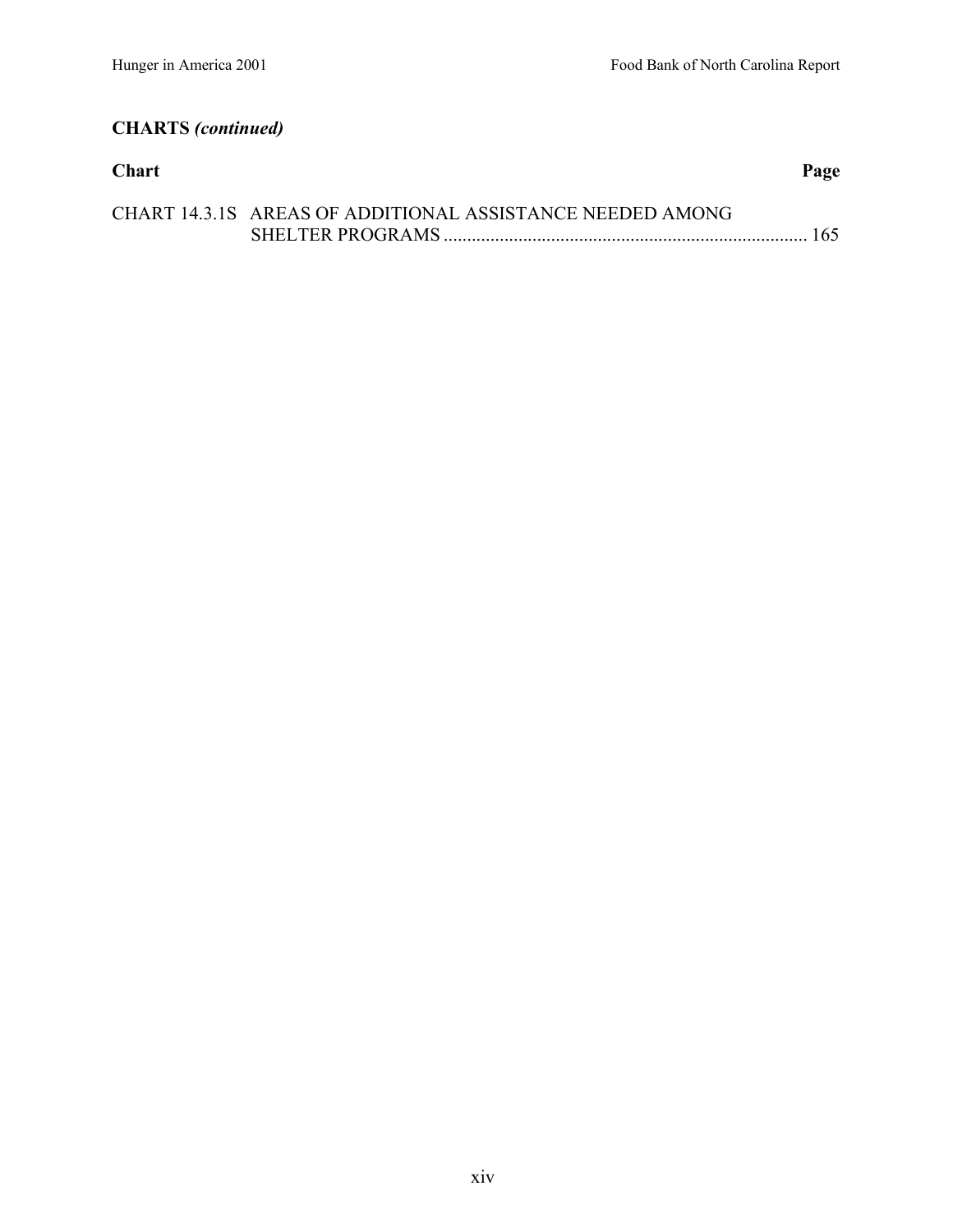## **TABLES**

| <b>Table</b>         |                                                        | Page |
|----------------------|--------------------------------------------------------|------|
| <b>TABLE 5.1.1</b>   |                                                        |      |
| <b>TABLE 5.2.1</b>   |                                                        |      |
| <b>TABLE 5.3.1</b>   |                                                        |      |
| <b>TABLE 5.3.2</b>   |                                                        |      |
| <b>TABLE 5.4.1</b>   |                                                        |      |
| <b>TABLE 5.5.1</b>   |                                                        |      |
| <b>TABLE 5.6.1</b>   |                                                        |      |
| <b>TABLE 5.7.1</b>   | EMPLOYMENT STATUS OF ADULTS IN HOUSEHOLD  46           |      |
| <b>TABLE 5.7.2</b>   | DETAILED EMPLOYMENT STATUS OF ADULTS IN HOUSEHOLD  48  |      |
| <b>TABLE 5.8.1.1</b> | 100 PERCENT OF FEDERAL POVERTY LEVEL - MONTHLY         |      |
| <b>TABLE 5.8.2.1</b> |                                                        |      |
| <b>TABLE 5.8.3.1</b> | MAIN SOURCE OF HOUSEHOLD INCOME FOR THE PREVIOUS       |      |
| <b>TABLE 5.8.3.2</b> | ALL SOURCES OF HOUSEHOLD INCOME FOR PREVIOUS           |      |
| <b>TABLE 5.8.4.1</b> |                                                        |      |
| <b>TABLE 5.9.1.1</b> |                                                        |      |
|                      |                                                        |      |
| <b>TABLE 6.1.1</b>   |                                                        |      |
| <b>TABLE 6.1.2</b>   | FOOD STAMP PROGRAM PARTICIPATION AND FOOD SECURITY  73 |      |
| <b>TABLE 6.2.1</b>   |                                                        |      |
| <b>TABLE 6.3.1</b>   | INDICATORS OF FOOD INSECURITY AND HUNGER AMONG         |      |
| <b>TABLE 6.4.1</b>   | INDICATORS OF FOOD INSECURITY AND HUNGER AMONG         |      |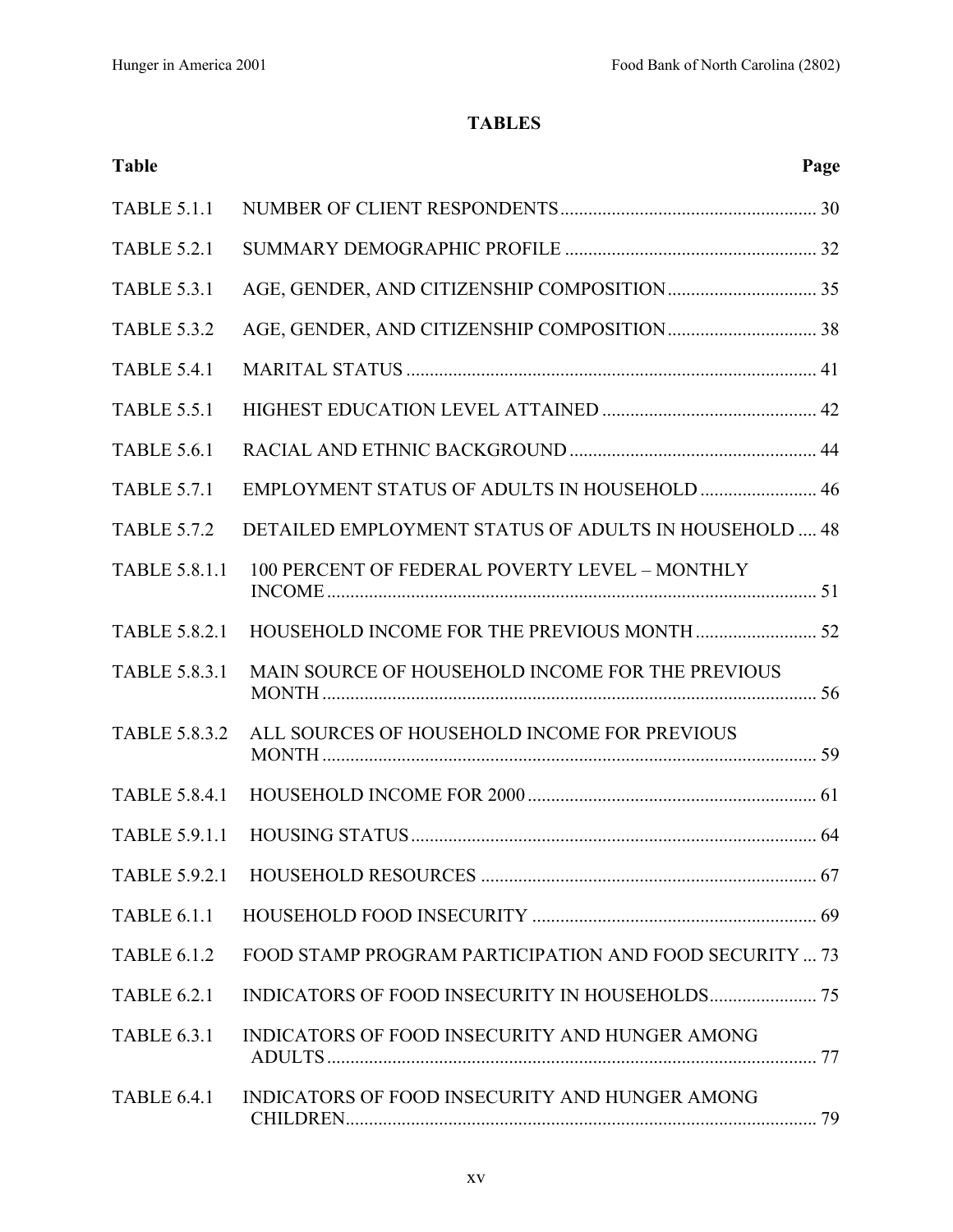## **TABLES** *(continued)*

| Page                                                            |
|-----------------------------------------------------------------|
|                                                                 |
|                                                                 |
| <b>REASONS WHY CLIENTS NEVER APPLIED FOR FOOD STAMPS  88</b>    |
|                                                                 |
|                                                                 |
|                                                                 |
|                                                                 |
|                                                                 |
| <b>HEALTH INSURANCE AND ACCESS TO MEDICAL CARE 103</b>          |
| NUMBER OF DIFFERENT PANTRIES OR KITCHENS USED 106               |
| SATISFACTION WITH SERVICES AT FOOD PROGRAMS  108                |
|                                                                 |
| PARTICIPATING PROGRAMS, BY PROGRAM TYPE  113                    |
| NUMBER OF PROGRAMS OPERATED BY AGENCIES 115                     |
| TABLE 10.3.1 AGENCIES OPERATING VARIOUS TYPE(S) OF PROGRAMS 116 |
|                                                                 |
|                                                                 |
| NUMBER OF ADDITIONAL SERVICES, BY PROGRAM TYPE 122              |
|                                                                 |
| TYPE OF AGENCY THAT OPERATES THE PROGRAM 126                    |
|                                                                 |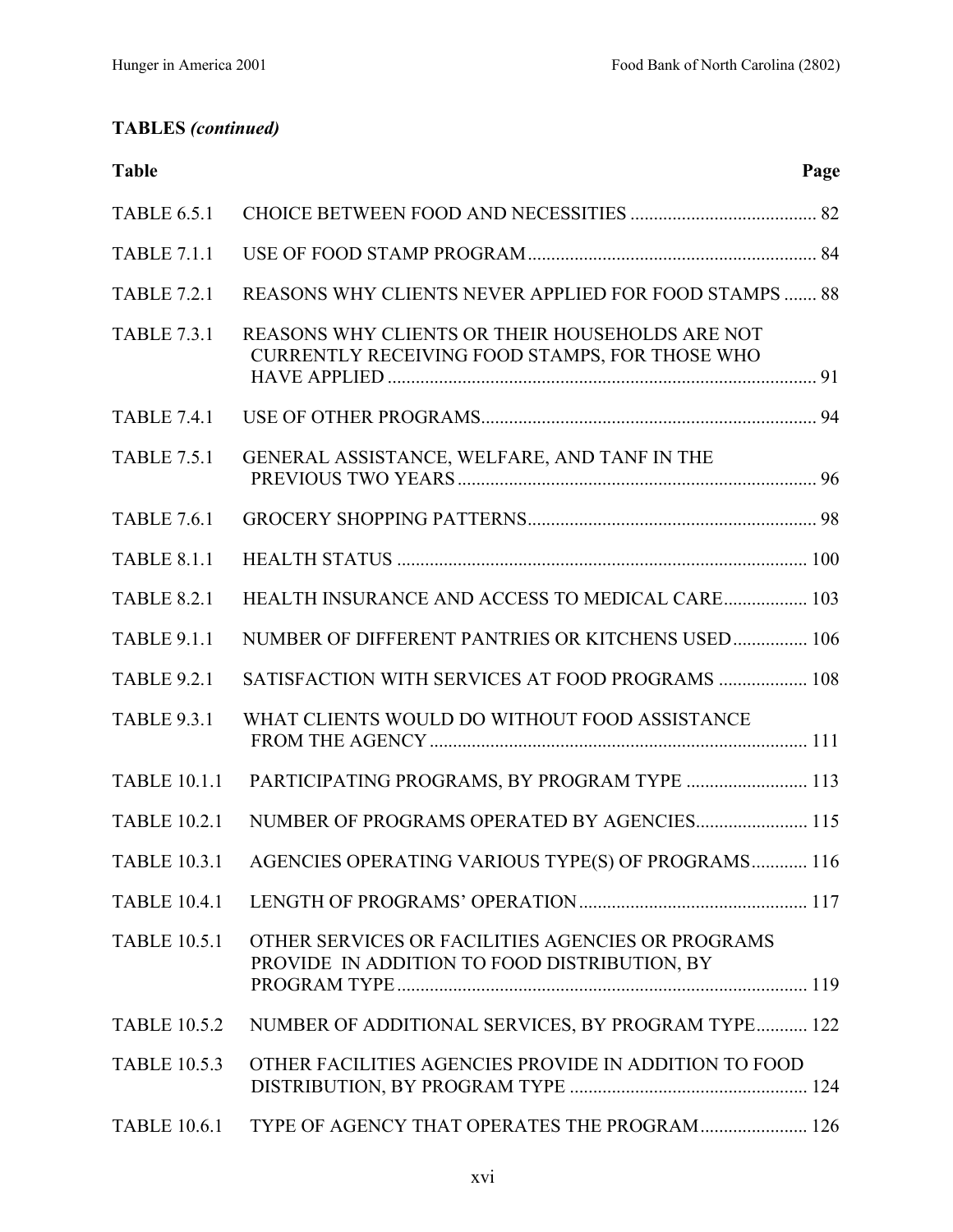## **TABLES** *(continued)*

| <b>Table</b>        |                                                  | Page |
|---------------------|--------------------------------------------------|------|
| <b>TABLE 10.7.1</b> | PROGRAMS SERVING SELECTED TYPES OF CLIENTS 128   |      |
| <b>TABLE 10.8.1</b> | AGENCY ESTIMATES OF CHANGE IN NUMBER OF CLIENTS  |      |
| <b>TABLE 10.9.1</b> |                                                  |      |
| <b>TABLE 11.1.1</b> | NUMBER OF BOXES OR BAGS DISTRIBUTED IN A TYPICAL |      |
| <b>TABLE 11.2.1</b> | AMOUNT OF FOOD SERVED ON THE DAY THE PROGRAM WAS |      |
| <b>TABLE 12.1.1</b> |                                                  |      |
| <b>TABLE 12.2.1</b> | FREQUENCY OF STRETCHING FOOD RESOURCES 141       |      |
| <b>TABLE 12.3.1</b> |                                                  |      |
| <b>TABLE 12.3.2</b> | MOST FREQUENT REASONS THE PROGRAM TURNED AWAY    |      |
| <b>TABLE 12.4.1</b> | ADDITIONAL FOOD RESOURCES NEEDED PER WEEK  147   |      |
| <b>TABLE 13.1.1</b> | SOURCES OF FOOD DISTRIBUTED BY PROGRAMS  149     |      |
| <b>TABLE 13.2.1</b> | STAFF AND VOLUNTEER RESOURCES DURING PREVIOUS    |      |
| <b>TABLE 13.3.1</b> | PRODUCTS PURCHASED FROM SOURCES OTHER THAN FOOD  |      |
| <b>TABLE 14.1.1</b> |                                                  |      |
| <b>TABLE 14.2.1</b> |                                                  |      |
| <b>TABLE 14.3.1</b> | AREAS OF ADDITIONAL ASSISTANCE DESIRED 163       |      |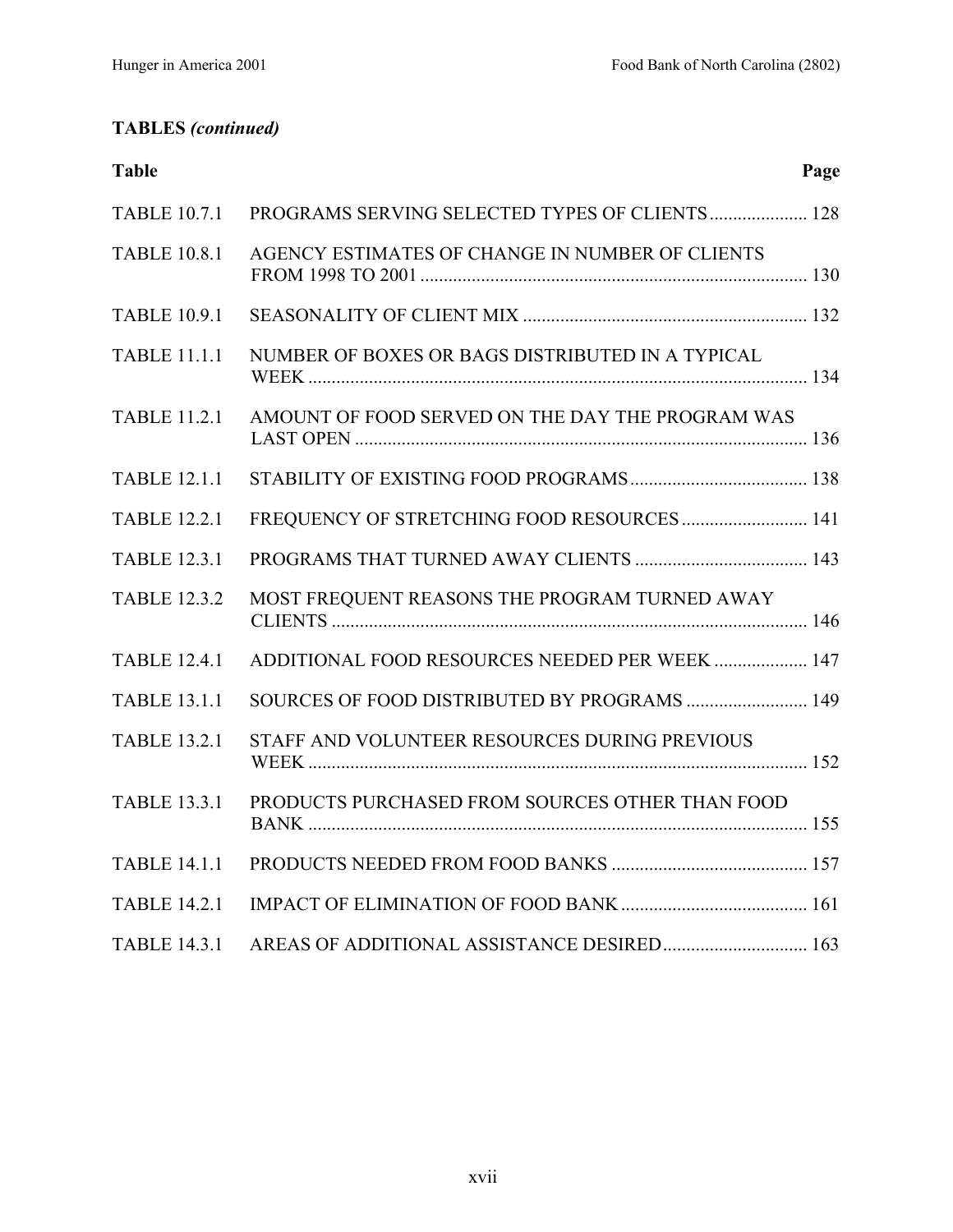### **1. HIGHLIGHTS OF FINDINGS**

This report presents information on the clients and agencies served by Food Bank of North Carolina. The information is drawn from a national study, Hunger in America 2001, conducted for America's Second Harvest (A2H), the nation's largest organization of emergency food providers. The national study is based on completed in-person interviews with more than 32,000 clients served by the A2H network, as well as completed questionnaires from nearly 24,000 A2H agencies. This report is based on surveys of 373 clients and 500 agencies served by Food Bank of North Carolina.

Key findings are summarized below:

### **HOW MANY CLIENTS RECEIVE FOOD FROM A2H EMERGENCY FOOD PROVIDERS?**

- The A2H system served by Food Bank of North Carolina provides food for an estimated 273,256 different people annually.
- 81,719 different people receive assistance in any given week.

### **WHO RECEIVES EMERGENCY FOOD ASSISTANCE?**

A2H agencies served by Food Bank of North Carolina provide food for a broad cross-

section of households. Key characteristics include:

- 28.6% of the members of households served by Food Bank of North Carolina are children under 18 years old (Table 5.3.2).
- 11.0% of the members of households served by Food Bank of North Carolina are children age 0 to 5 years (Table 5.3.2).
- 6.7% are elderly (Table 5.3.2).
- Approximately 19.5% of clients are white; 62.5% are African American, and the rest are from other racial or ethnic groups. 17.9% are Hispanic (Table 5.6.1).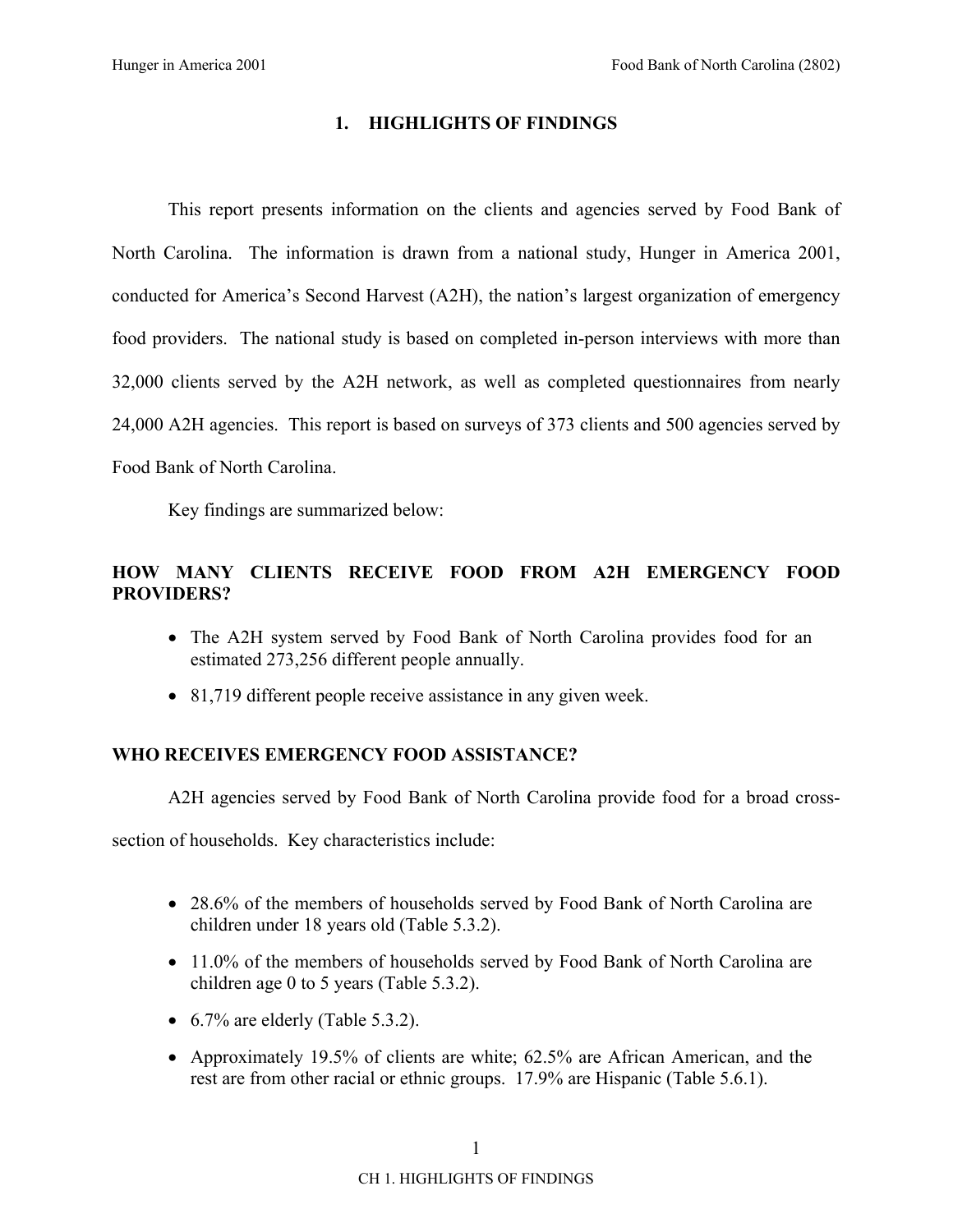- 48.4% of households include at least one employed adult (Table 5.7.1).
- 38.7% have incomes below the official federal poverty level (Table 5.8.2.1) during the previous month.
- 0.1% are receiving Temporary Assistance for Needy Families and 0.0% are receiving General Assistance (Table 5.8.3.2).
- 31.2% are homeless (Table  $5.9.1.1$ ).

### **MANY A2H CLIENTS ARE FOOD INSECURE OR ARE EXPERIENCING HUNGER**

- Among all clients of Food Bank of North Carolina, 58.0% are classified as food insecure, using the U.S. government's official food security scale. This includes both clients who are food insecure without hunger and those classified as food insecure with hunger (Table 6.1.1).
- 34.1% of all clients of Food Bank of North Carolina are classified by the scale as experiencing hunger (Table 6.1.1).
- Among households with children, 64.9% are food insecure and 47.2% are experiencing hunger (Table 6.1.1).

### **MANY CLIENTS REPORT HAVING TO CHOOSE BETWEEN FOOD AND OTHER NECESSITIES**

- 46.8% of clients report having to choose between paying for food and paying for utilities or heating fuel (Table 6.5.1).
- 37.2% had to choose between paying for food and paying their rent or mortgage bill (Table 6.5.1).
- 26.4% had to choose between paying for food and paying for medicine or medical care (Table 6.5.1).

### **DO A2H CLIENTS ALSO RECEIVE FOOD ASSISTANCE FROM THE GOVERNMENT?**

- 20.7% of A2H client households are receiving Food Stamp Program benefits (Table 7.1.1); however, it is likely that many more are eligible (Table 7.2.1).
- Among A2H households with pre-school children, 34.4% participate in the Supplemental Nutrition Program for Women, Infants, and Children (WIC) (Table 7.4.1).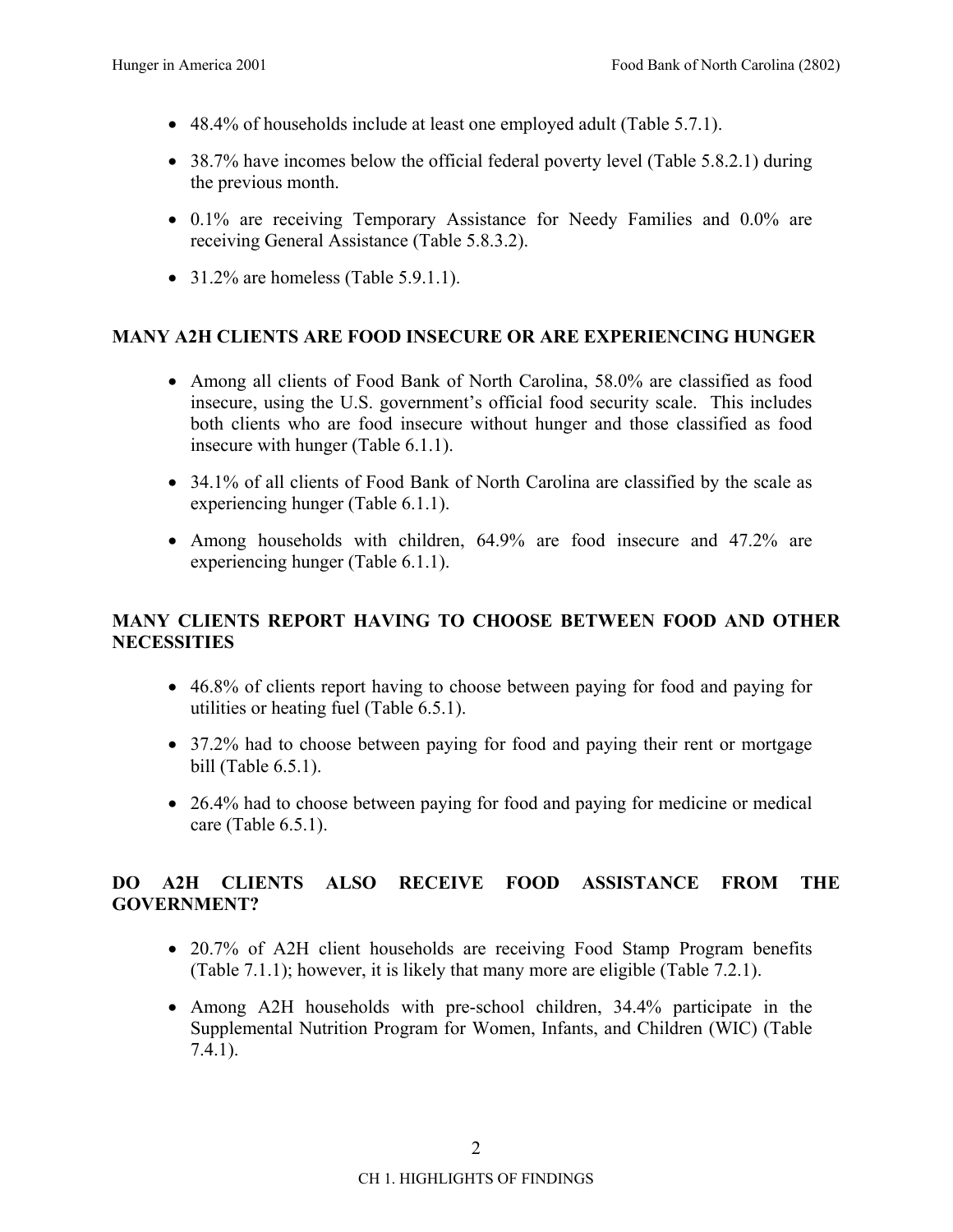• Among A2H households with school-age children, 40.5% and 38.0%, respectively, participate in the federal school lunch and school breakfast programs (Table 7.4.1).

## **MANY A2H CLIENTS ARE IN POOR HEALTH**

• 22.9% of A2H households report having at least one household member in poor health (Table 8.1.1)

### **MOST A2H CLIENTS ARE SATISFIED WITH THE SERVICES THEY RECEIVE FROM THE A2H PROVIDER AGENCIES**

• 95.1% of adult clients said they were either "very satisfied" or "somewhat satisfied" with the amount of food they received from their A2H provider; 98.6% were satisfied with the quality of the food they received (Table 9.2.1).

### **HOW LARGE IS THE A2H PROVIDER NETWORK?**

• Food Bank of North Carolina includes approximately 693 agencies.

### **WHAT KINDS OF ORGANIZATIONS OPERATE A2H EMERGENCY FOOD PROGRAMS?**

- 78.7% of pantries, 78.4% of kitchens, and 59.8% of shelters are run by faith-based agencies affiliated with churches, mosques, synagogues, and other religious organizations (Table 10.6.1).
- Most of the other agencies are private nonprofit organizations with no religious affiliation (Table 10.6.1).

### **HAVE AGENCIES BEEN EXPERIENCING CHANGES IN THE NEED FOR THEIR SERVICES?**

• 61.3% pantries, 52.6% kitchens, and 43.7% shelters reported that there had been an increase since 1998 in the number of clients who come to their emergency food program sites (Table 10.8.1).

### **WHERE DO A2H AGENCIES OBTAIN THEIR FOOD?**

• Food banks are by far the single most important source of food for most A2H agencies, accounting for 59.5% of the food used by pantries, 37.1% of kitchens<sup>7</sup> food, and  $26.1\%$  of shelters' food (Table 13.1.1).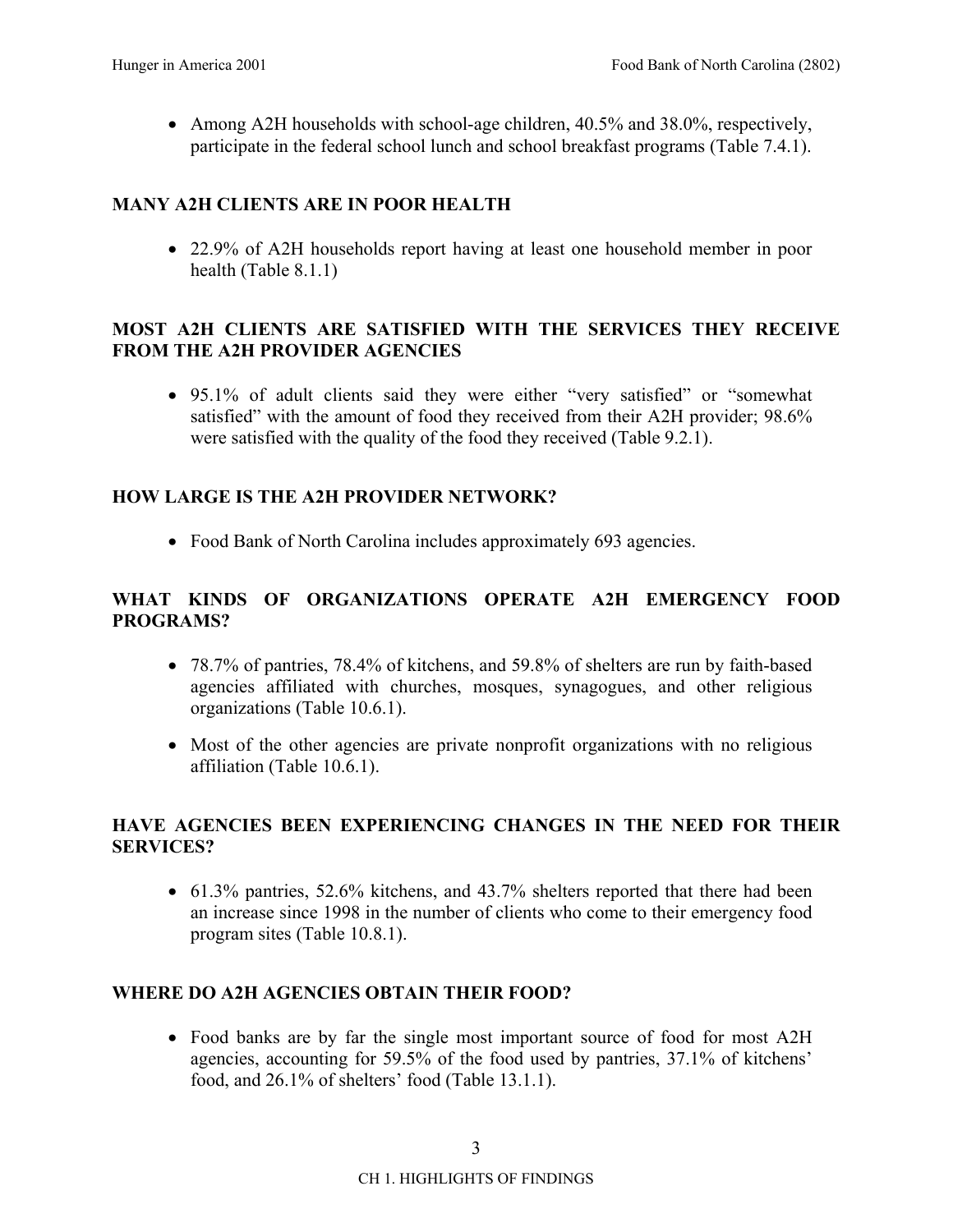- Other important sources of food include religious organizations and direct purchases from wholesalers and retailers (Table 13.1.1).
- Government commodity programs account for about 8.4% of food for pantries, 1.9% for kitchens, and 0.0% for shelters (Table 13.1.1).

### **VOLUNTEERS ARE EXTREMELY IMPORTANT IN THE A2H NETWORK**

- 87.8% of pantries, 100.0% of kitchens, and 89.8% of shelters use volunteers (Table 13.2.1).
- Many programs rely *entirely* on volunteers; 67.0% of pantry programs and 55.4% of kitchens have no paid staff at all (Table 13.2.1).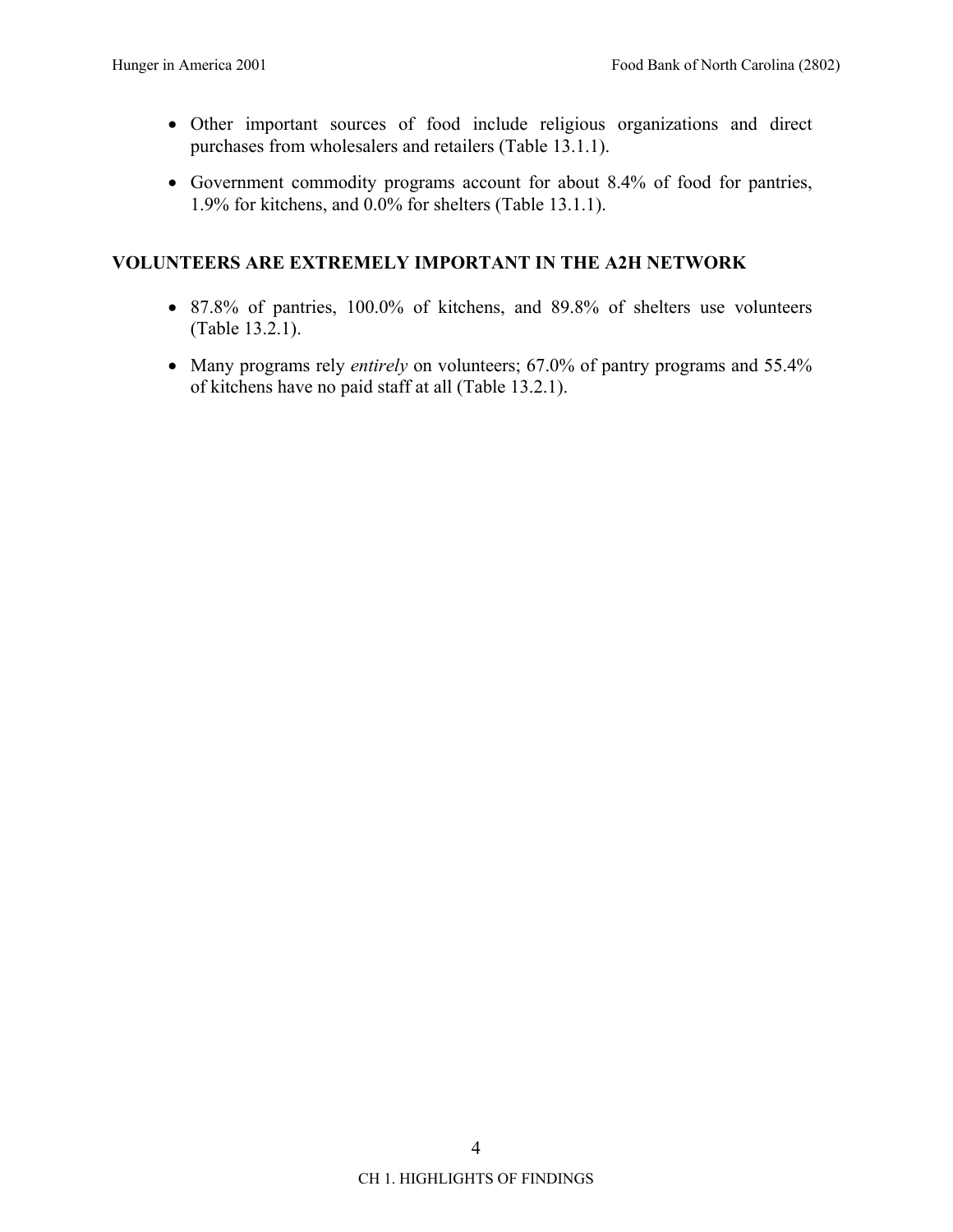#### **2. INTRODUCTION**

Recent government data indicate that at least 9.2 million households in the United States were food insecure in 1999, and that approximately 3 million households had experienced hunger at some point in that year. The food insecure households contained an estimated 27 million people, of whom 11 million were children. The existence of large numbers of people without secure access to adequate nutritious food represents a serious national concern.<sup>1</sup>

An important response to this problem has been the growth of private-sector institutions that have been created to provide food for the needy. In particular, throughout the United States, food pantries, emergency kitchens, and homeless shelters play a critical role in meeting the nutritional needs of America's low-income population. By providing people who need assistance with food for home preparation (pantries) and with prepared food that can be eaten at the agencies (kitchens and shelters), these organizations help meet the needs of people and households that otherwise, in many instances, would lack sufficient food.

Americaís Second Harvest (A2H) plays a critical role in helping these organizations accomplish their mission. A2H, a network of about 80% of all food banks in this country, supports the emergency food system by obtaining food for the system from national organizations, such as major food companies, and providing technical assistance and other services to the food banks and food rescue organizations. A2H also represents the interests of the emergency food community in the national political process.

 $\frac{1}{1}$ <sup>1</sup>Andrews, Margaret, Mark Nord, Gary Bickel, and Steven Carlson. "Household Food Security in the United States, 1999." U.S. Department of Agriculture, Food and Nutrition Service, 1999.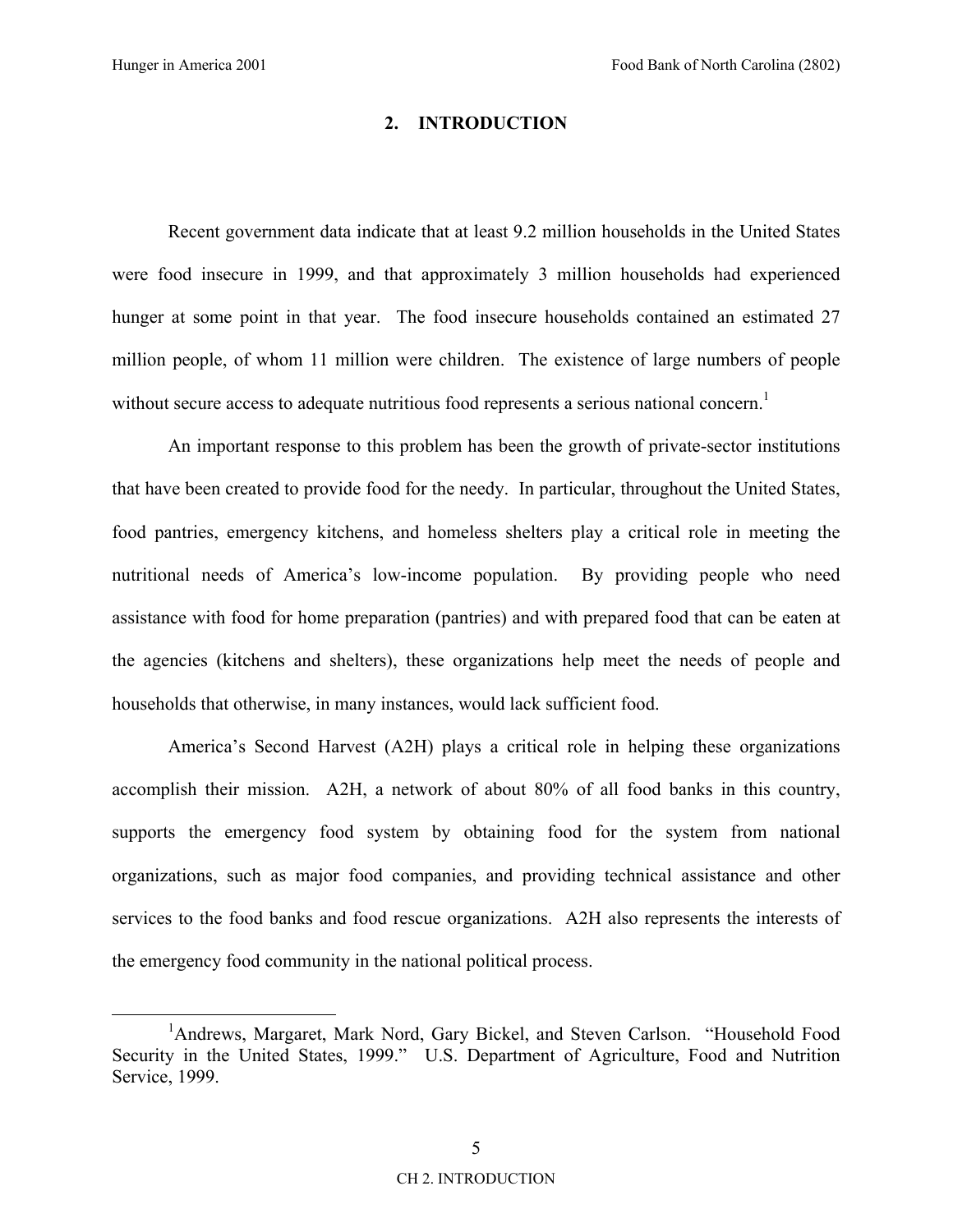Over the years, A2H has periodically studied the workings of its network and the characteristics of the clients the network serves, both to assess the severity of nutrition-related problems of the poor in America and to identify ways of increasing the effectiveness of its operations. This report presents the results of the third comprehensive study sponsored by A2H. The study provides detailed information about the programs and agencies that operate under A2H-affiliated food banks and the clients the programs serve.

This chapter of the report provides important background for the findings. Subsequent subsections:

- Highlight the objectives of the study
- Provide an overview of the Second Harvest Network
- Identify the groups of organizations involved in conducting the study
- Provide an overview of the rest of the report

### **2.1 OBJECTIVES**

The Hunger in America 2001 study comprises a national survey of A2H emergency food

providers and their clients. The study had the following primary objectives:

- To describe the national demographic characteristics, income levels, food stamp utilization, food security status, and service needs of low-income clients who access emergency food assistance from the A2H network at the national level
- To describe the demographic profiles of clients of local agencies and to examine the ability of local agencies to meet the food security needs of their clients
- To compare data, where possible, between the 1997 and 2001 A2H research studies, to identify trends in emergency food assistance demands, and to relate observed trends to welfare policies
- To compare local-level and national-level data on the characteristics of agencies in describing the charitable response to hunger throughout the nation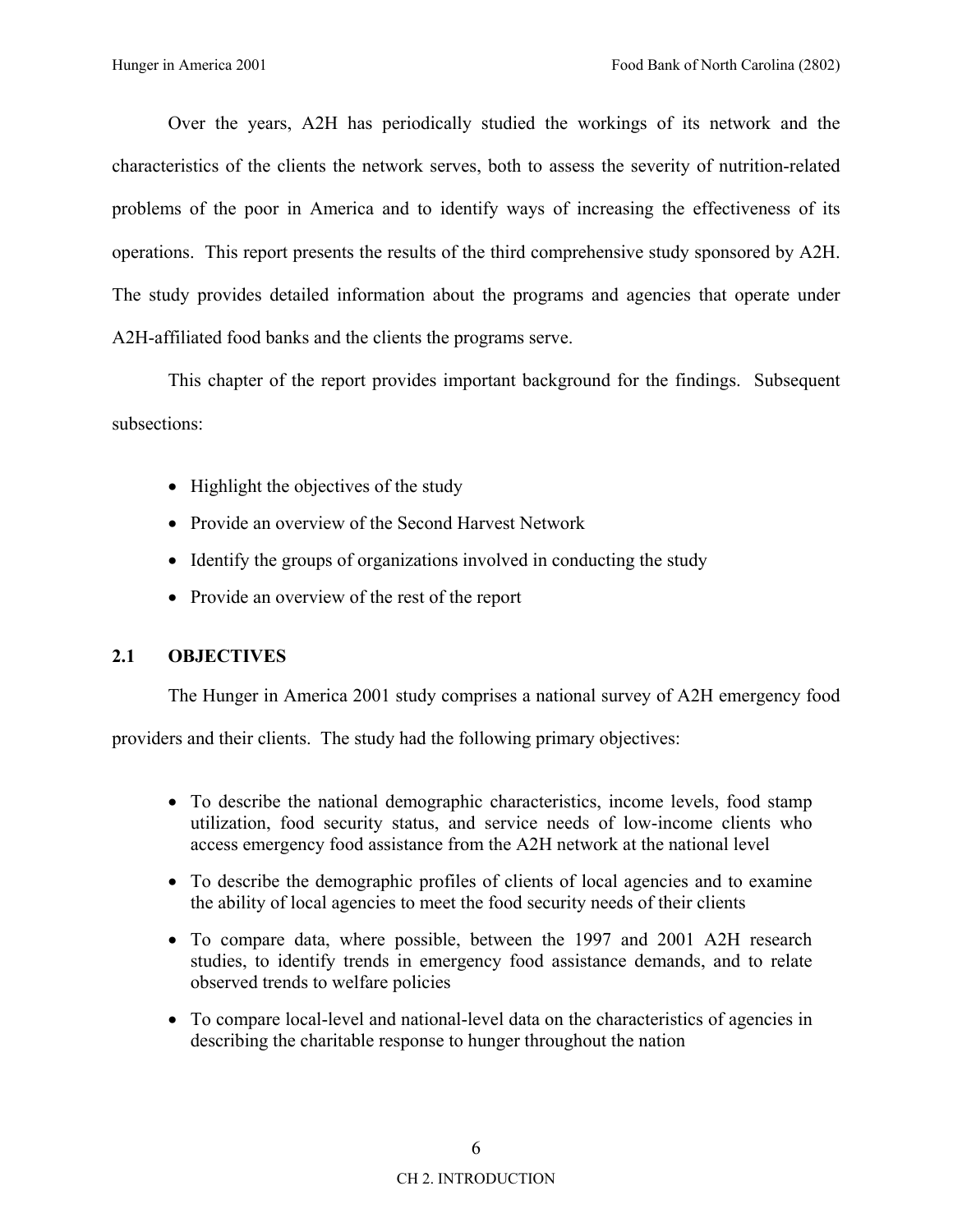The Hunger in America 2001 study was designed to provide a comprehensive profile of the extent and nature of hunger and food insecurity as experienced by people who access A2H's national network of charitable feeding agencies. Information was collected on clients' sociodemographic characteristics, including income and employment, benefits from food stamp and other federal or private programs, frequency of visits to emergency feeding sites, and satisfaction with local access to emergency food assistance. Information obtained from provider agencies included sizes of programs, services provided, sources of food, and adequacy of food supplies.

### **2.2 OVERVIEW OF THE SECOND HARVEST NETWORK**

A2H has 191 member food banks. These certified-affiliate members are regularly monitored by A2H staff and food industry professionals to ensure compliance with acceptable food handling, storage, and distribution standards and practices. Food banks distribute food and grocery products to charitable organizations in their specified service areas, as shown in Chart 2.2.1.

Within this system, a number of different types of charitable organizations and programs provide food, directly or indirectly, to needy clients. However, there is no uniform use of terms identifying the essential nature of the organizations. Hunger relief organizations are usually grassroots responses to local needs. As such, they frequently differ throughout the country and use different nomenclatures. For clarity, the terms used in this report are defined as follows:

**Food Bank.** A food bank is a charitable organization that solicits, receives, inventories, stores, and distributes donated food and grocery products to charitable agencies that directly serve needy clients. These agencies include churches and qualifying nonprofit [Internal Revenue Code 501(c) (3)] charitable organizations.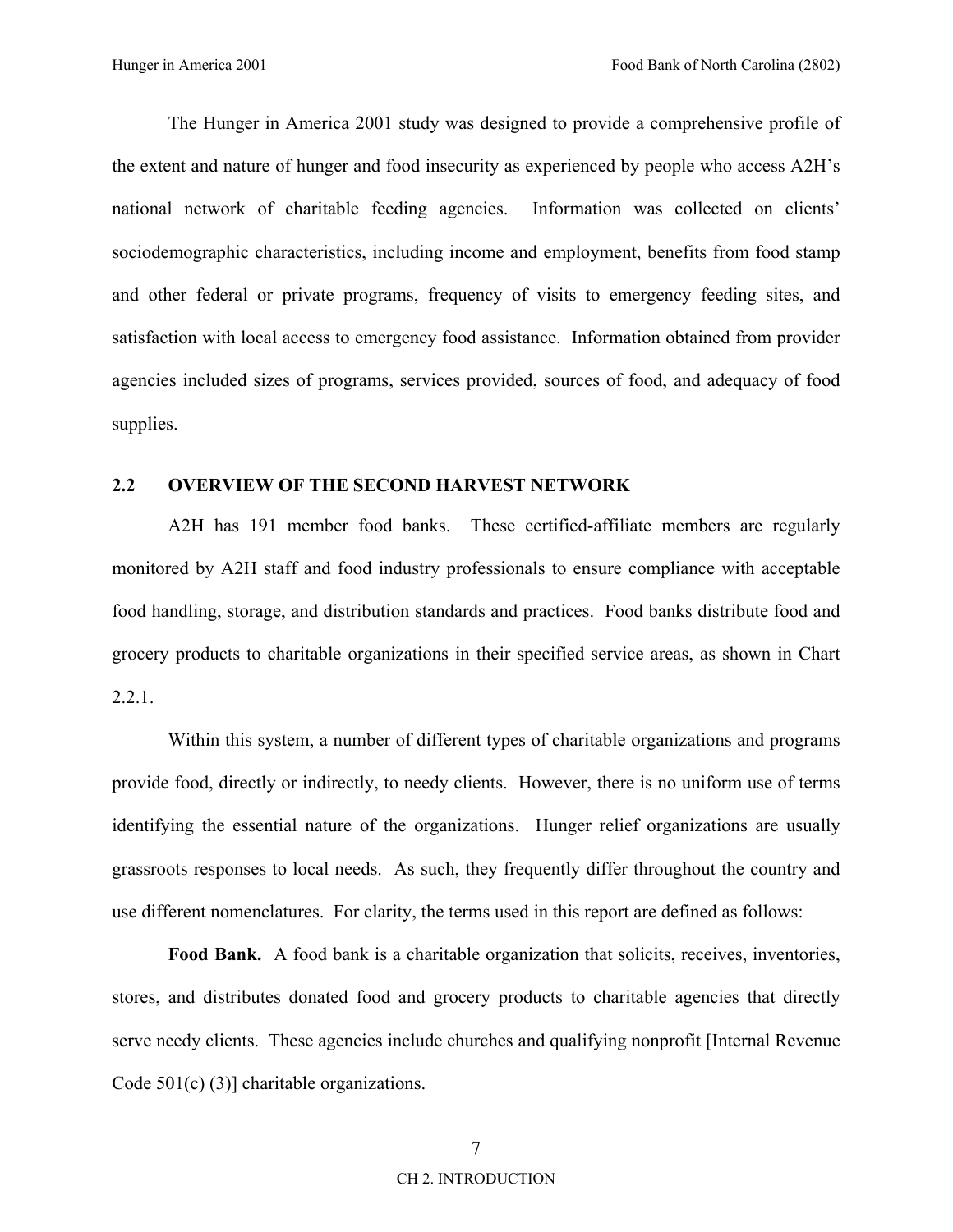#### CHART 2.2.1

#### SOURCES OF FOOD AND CHANNELS OF FOOD DISTRIBUTION FOR FOOD BANKS

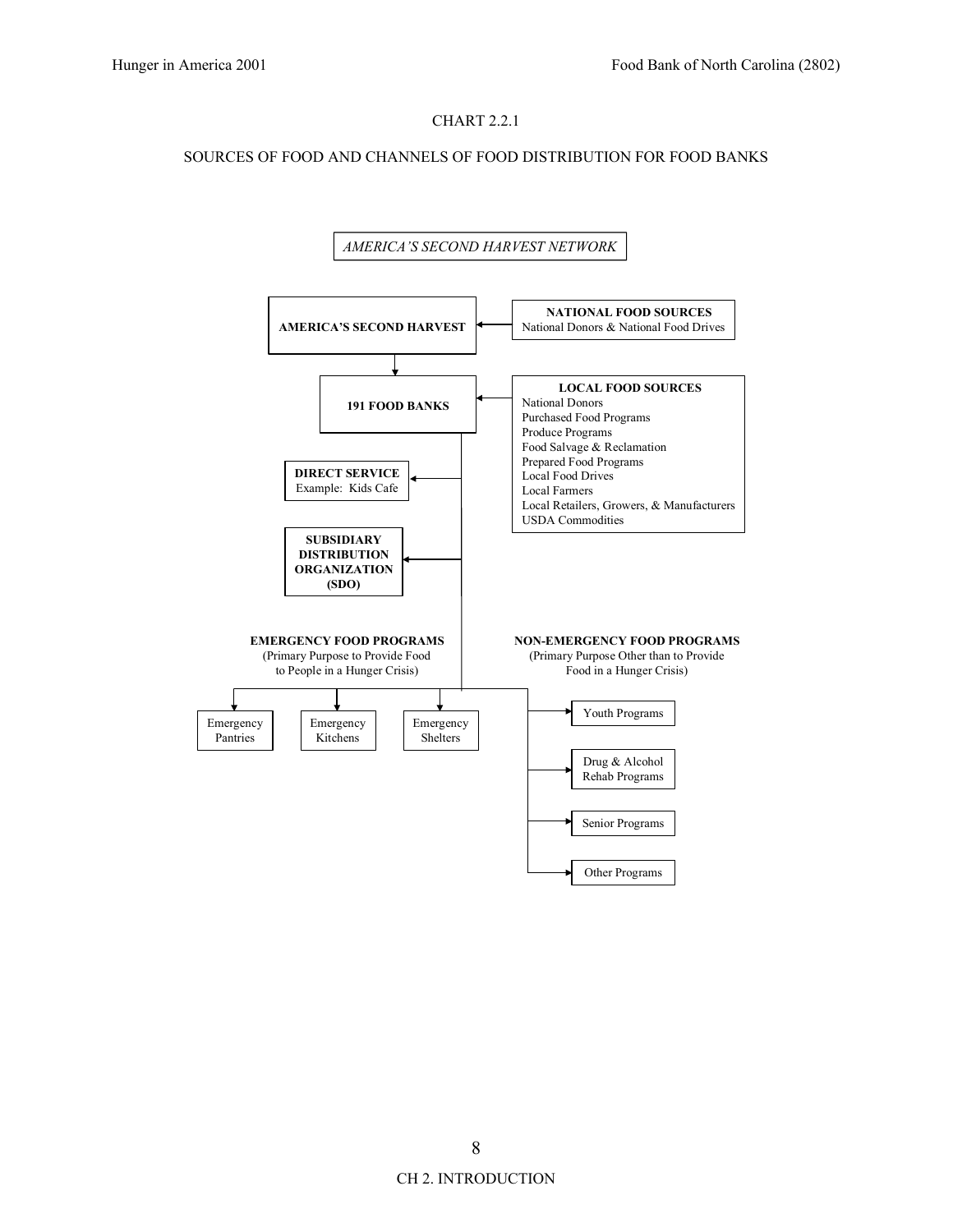**Subsidiary Distribution Organization (SDO).** SDOs are smaller food banks or larger agencies allied with affiliated food banks. SDOs are private, nonprofit, charitable organizations providing important community services. Although some are agencies, all SDOs distribute part of their food to other charities for direct distribution to clients.

**Agencies and Food Programs.** Food banks distribute food to qualifying charitable agencies, most of which provide food directly to needy clients through food programs. Some agencies operate single-type and single-site food programs, while others operate food programs at multiple sites and may operate multiple types of food programs.

For this research, there are two general categories of the food programs served by A2H

food banks: (1) emergency food programs, and (2) nonemergency food programs.

Emergency food programs include food pantries, soup kitchens, and shelters. The people

the emergency agencies feed typically need short-term or emergency assistance.

- *Emergency Food Pantries*, also called "Food Shelves," distribute nonprepared foods and other grocery products to needy clients, who then prepare and use these items where they live. Food is distributed on a short-term or emergency basis until clients are able to meet their food needs. An agency that picks up boxed food from the food bank to distribute to its clients was included as a food pantry. An agency that does not directly distribute food to clients was excluded from the pantry category. An agency that only distributes bulk food on a basis other than emergency need (such as U.S. Department of Agriculture [USDA] commodities to all people over age 60) was not considered as a pantry program. On the other hand, a food bank distributing food directly to clients, including clients referred from another agency, qualified as a food pantry.
- *Emergency Soup Kitchens* provide prepared meals served at the kitchen to needy clients. These clients do not reside on the premises. In some instances, kitchens may also provide lighter meals or snacks, such as sandwiches, for clients to take with them for use when the kitchen is closed. This category includes "Kids Cafe" providers."
- *Emergency Shelters* provide shelter services and serve one or more meals a day on a short-term basis to low-income clients in need. Shelter may be the primary or secondary purpose of the service. Examples include homeless shelters, shelters with substance abuse programs, and transitional shelters such as those for battered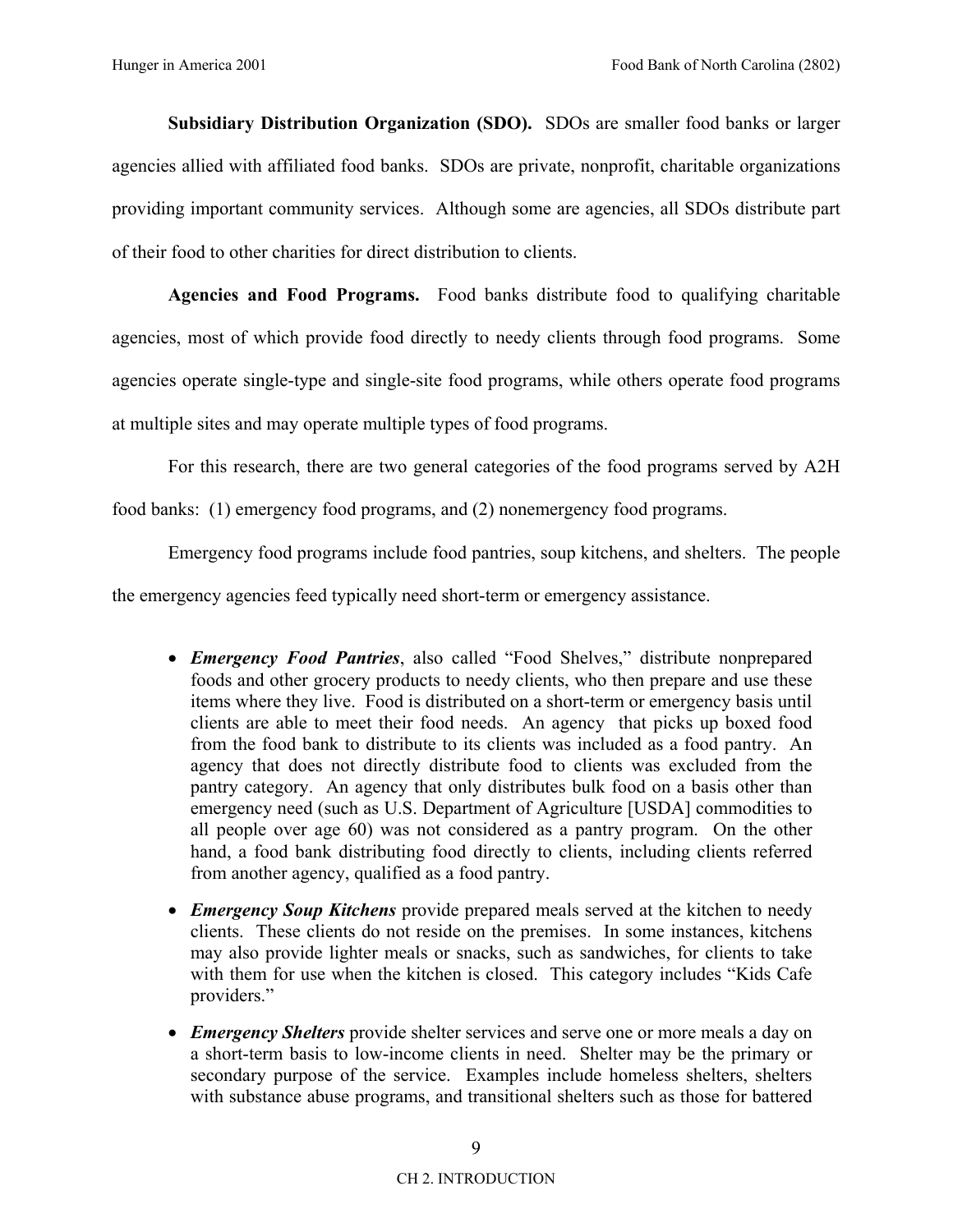women. Residential programs that provide services to the same clients for an extended time period are not categorized as shelters for the purpose of this study. Other examples of programs that are not included as shelters are mental health/mental retardation group homes and juvenile probation group homes.

Nonemergency organizations refer to any programs that have a primary purpose other than emergency food distribution but also distribute food. Examples include day care programs, senior congregate-feeding programs, and summer camps.

### **2.3 GROUPS AND ORGANIZATIONS INVOLVED IN THE STUDY**

The study was conceived and coordinated by the national offices of A2H. Data collection for the study was conducted largely by 100 food banks or consortia (representing 104 food banks) around the country that participated in the research. A2H's research contractor, Mathematica Policy Research, Inc. (MPR), provided technical advice throughout the study and implemented the sampling and data analysis activities.

Throughout all stages of the study, oversight and advice were provided by a Technical Advisory Group convened by A2H. The co-chairs of this group were John Cook of Boston Medical Center Department of Pediatrics and Beth Osborne Daponte of Carnegie Mellon University. Other members were Joda Derrickson of Full Plate, Inc., Lynn Parker of the Food Research and Action Center, Janet Poppendieck of Hunter College, and Ken Rice of Leo J. Shapiro and Associates.

### **2.4 OVERVIEW OF THE REST OF REPORT**

Chapter 3 provides an overview of the methodologies used in the study and shows the proportion of agencies that participated in this study among all eligible agencies of the A2H national network. Chapter 4 makes projections of the numbers of clients served by Food Bank of North Carolina. Chapters 5 through 9 present detailed findings from the client survey, including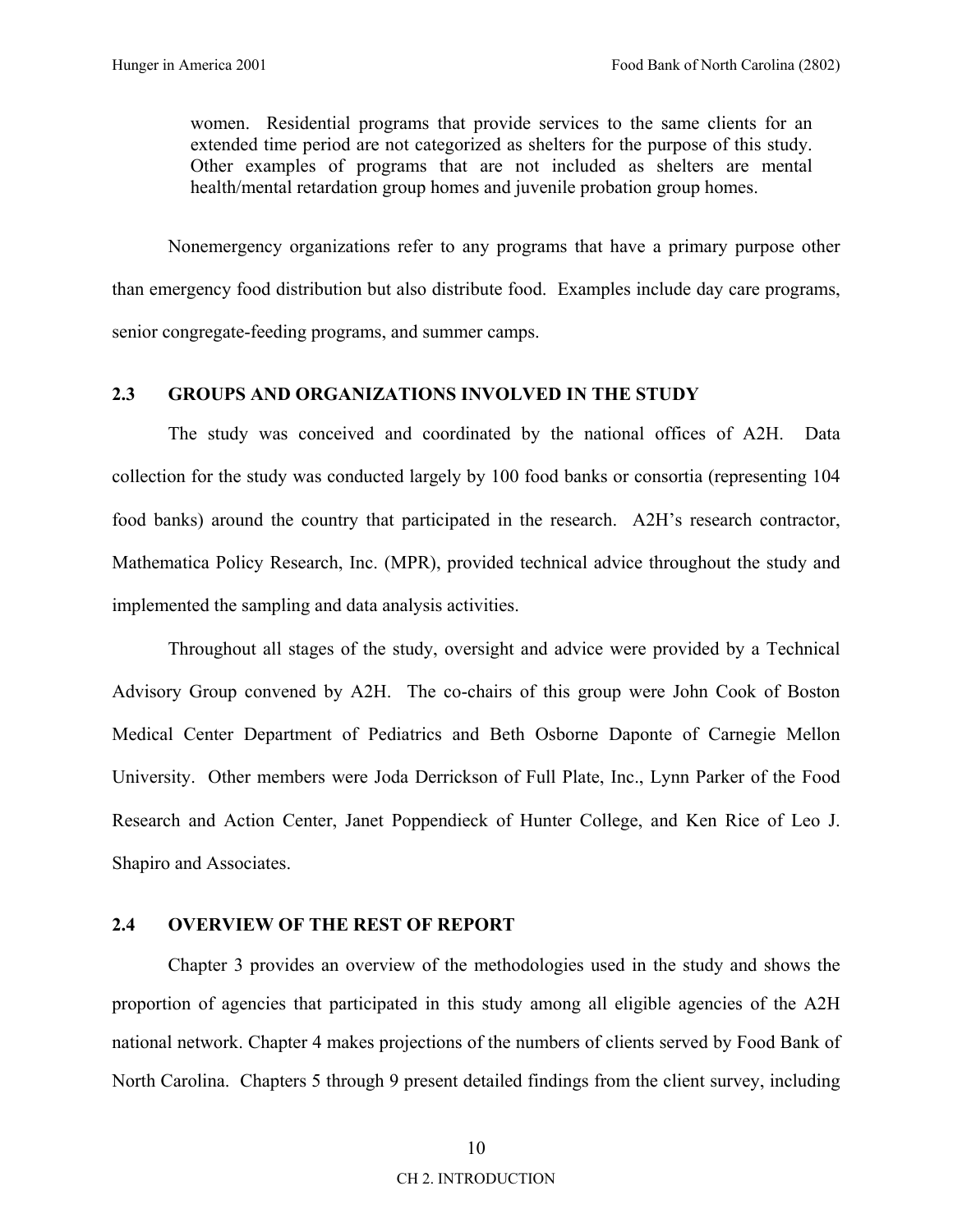information about characteristics of Food Bank of North Carolina clients, their levels of need, and their experiences with the program. Chapters 10 through 14 present findings from the agency survey, including data on agency characteristics and program operations in Food Bank of North Carolina service area.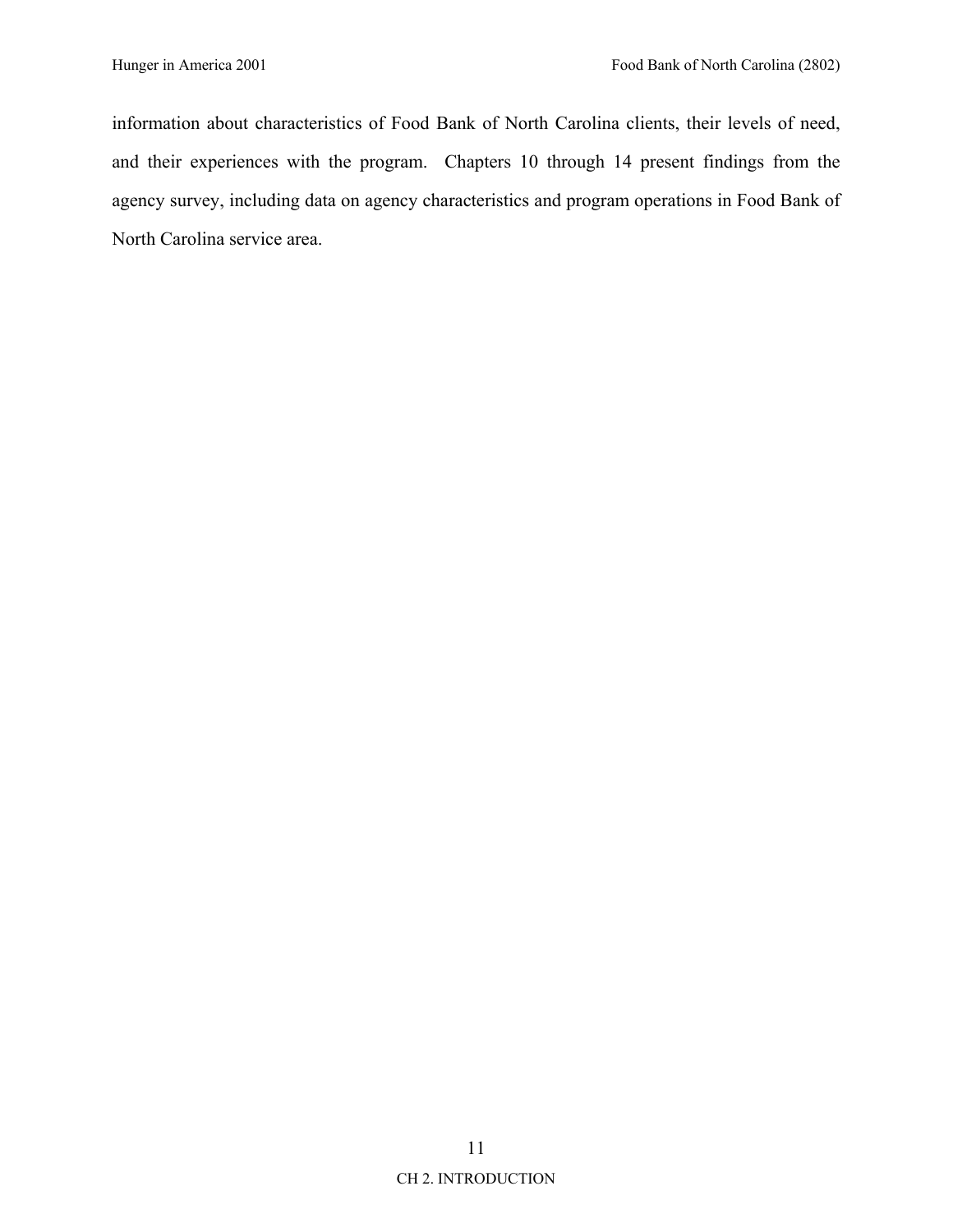#### **3. METHODS**

This study had two components. An agency survey was conducted to collect information about the food programs operating in the A2H network. A client survey was carried out to characterize the people using food pantries, emergency kitchens, and shelters to better understand their needs. Each of the participating food banks helped MPR with the development of the sampling frame and with the data collection. MPR provided technical assistance with the implementation of the agency and client surveys.

This section provides an overview of the methods used in the survey and analysis work. More detailed information is contained in the technical volume of the report. We first discuss two key activities common to both surveys: (1) instrument development, and (2) training food bank staff on survey procedures. We then describe each of the two surveys.

#### **3.1 INSTRUMENT DEVELOPMENT**

The data collection instruments were based on the questionnaires used in the 1997 study, revised to reflect the needs of A2H and the results of extensive pretesting. MPR worked closely with A2H and the Technical Advisory Group to develop questionnaires that met their needs and that would provide high-quality data.

### **3.2 TRAINING**

MPR conducted two-day, in-depth training sessions for the participating food banks, to ensure that each food bank study coordinator had the proper knowledge to administer the surveys. The majority of the training dealt with showing the study coordinators how to prepare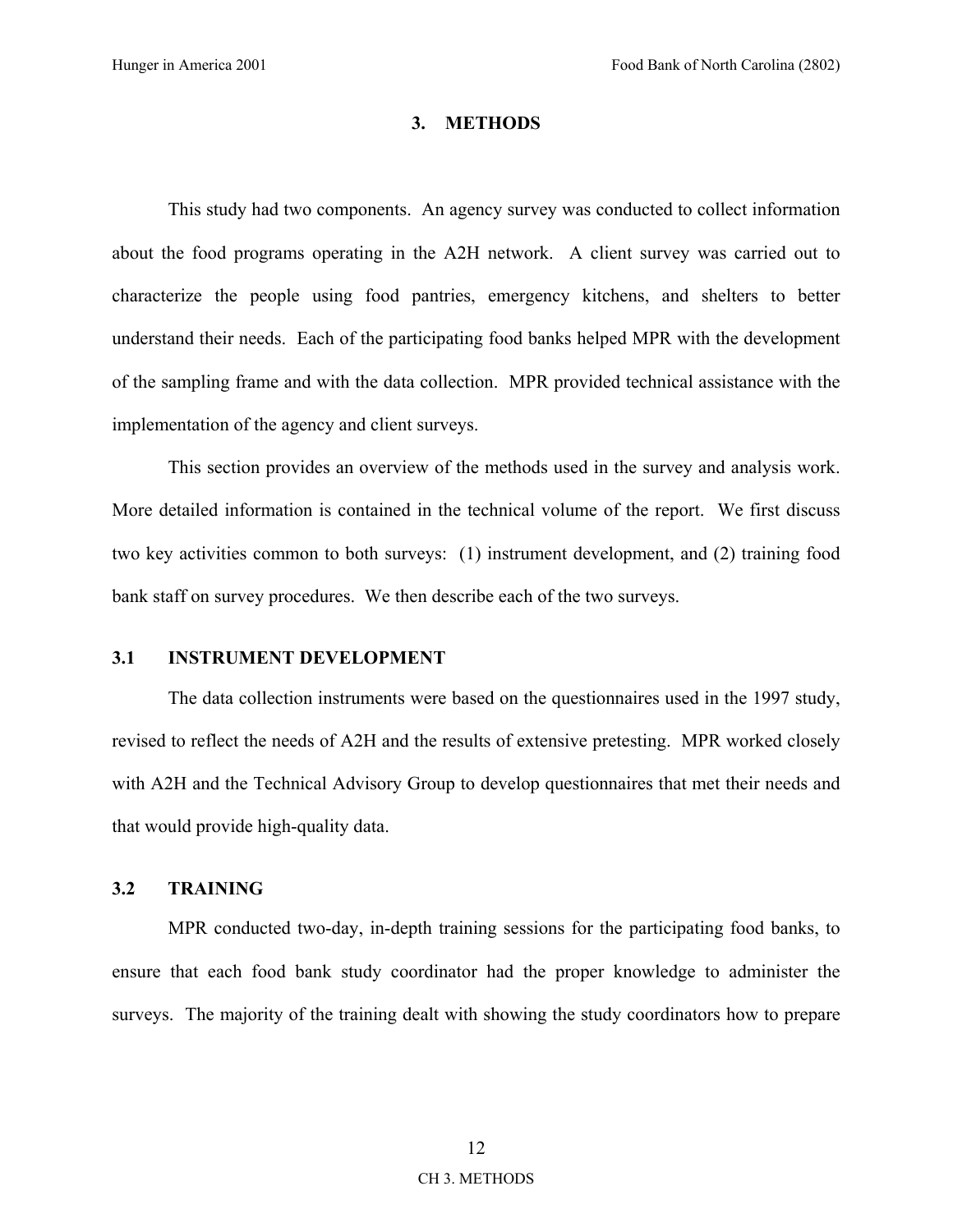local interviewers to conduct the client survey. Each study coordinator also received a training manual that contained sample materials and an outline of the food banks' responsibilities.

#### **3.3 AGENCY SURVEY**

The sampling frame for the agency survey was developed by obtaining, from participating Second Harvest food banks, lists of all active agencies served by each of the food banks. When MPR received these lists, they were entered into a database to be used for the agency survey. The agency survey sample consisted of a census of the agencies provided by the participating food banks.

After entering a food bank's list of active agencies into the database, MPR staff printed bar-coded mailing labels to identify the agencies and their addresses. MPR then shipped the proper number of questionnaires, bar-coded labels, and mailing envelopes to each of the participating food banks. Some food banks mailed advance letters informing agencies of the planned survey. Study coordinators were instructed, at the training and in the manual, how to assemble and mail the questionnaires. Each envelope included a personalized cover letter.

The cover letter and the instructions on the questionnaire stated that the agency should complete the questionnaire and mail it back to MPR. In most instances, agencies mailed the questionnaire back to MPR. Some food banks collected the questionnaires from their agencies and mailed them to MPR in bulk. When MPR received a questionnaire, it was logged into a database by scanning the bar code on the mailing label. Each week, MPR sent a fax to the food banks listing all the questionnaires received the previous week. These faxes helped the food bank study coordinators schedule reminder calls and also were the basis for a second mailing of questionnaires to agencies that did not return the first one within four weeks of the initial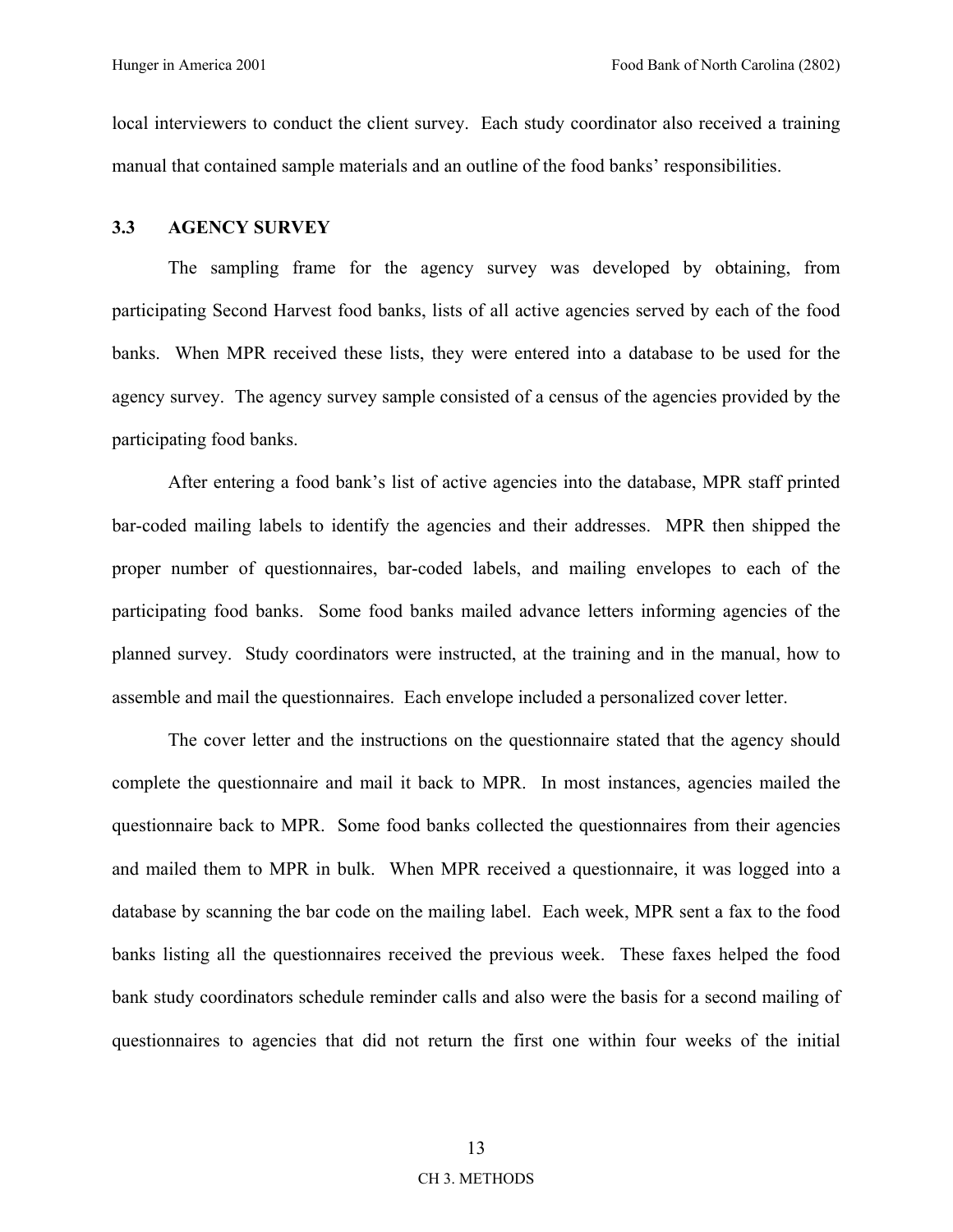#### CHART 3.3.1

#### AGENCY SELF-ADMINISTERED SURVEY PROCESS

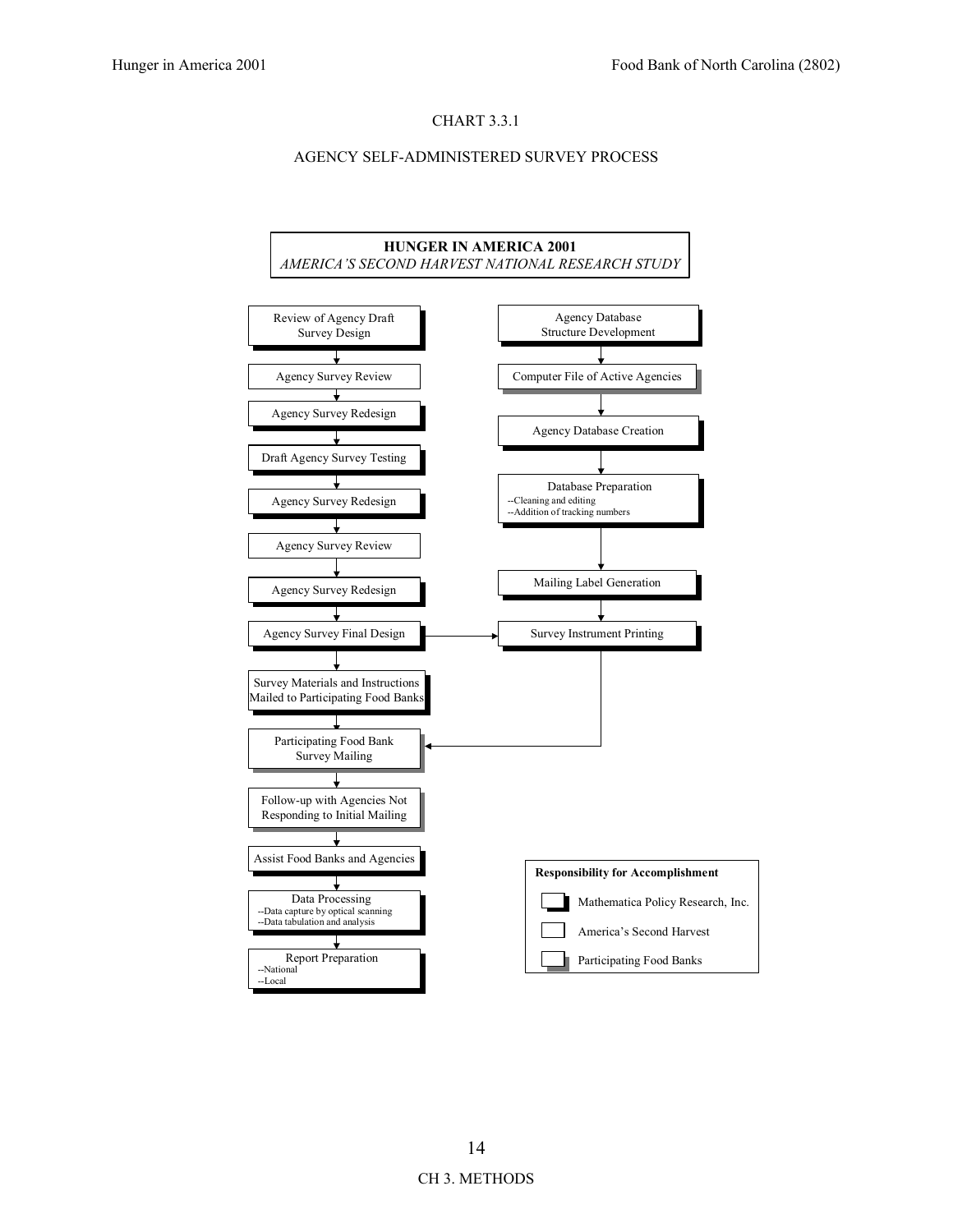mailing. Food banks were also asked to tell MPR about agencies that no longer provided food services so that they could be identified as ineligible in the database.

After the questionnaires were logged in the database as received, they were boxed for shipment to a subcontractor for data capture and imaging. The subcontractor optically scanned all questionnaires and produced data files and CD-ROMs with images of each completed questionnaire for MPR. Chart 3.3.1 summarizes the process of the agency survey.

#### **3.4 CLIENT SURVEY**

The agency lists obtained for the agency survey sample were also used for the two-stage sampling process for the client survey. In the first stage, 63 agencies from each food bank were sampled with probability-proportional-to-size. Sampled agencies were limited to those with pantries, kitchens, and shelters. Food banks were then asked to provide MPR with information on the hours of operation and the number of clients that each of the sampled agencies served on an average day. The second-stage sampling process used this additional information to randomly select 40 agencies for client interviews. Each agency was randomly assigned a preferred date and time for the interviews. The remaining eligible agencies from the 63 originally selected in phase one sampling were designated as replacements. Replacements were used only when an agency refused to participate in the client interviews or if, after speaking with the agency, food banks determined that they were ineligible for the study. In some instances, it was discovered during the process of obtaining additional information that an agency was no longer operating or did not run a pantry, kitchen, or shelter. In such instances, the agency was dropped from the sample.

MPR prepared bar-coded labels with identification numbers for the client questionnaires. Client selection forms were also printed for interviewers to implement a random selection of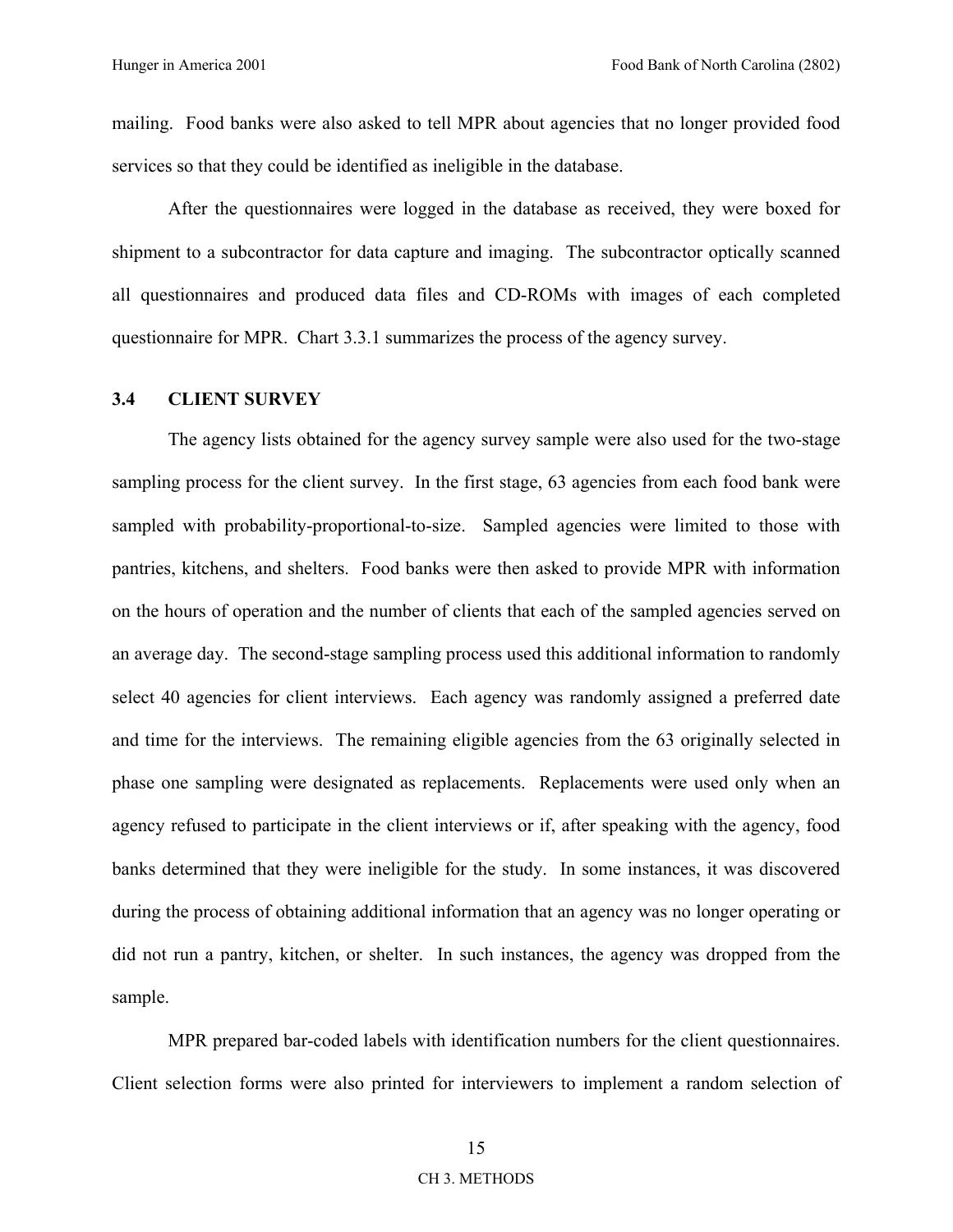#### CHART 3.4.1

#### CLIENT INTERVIEWING PROCESS

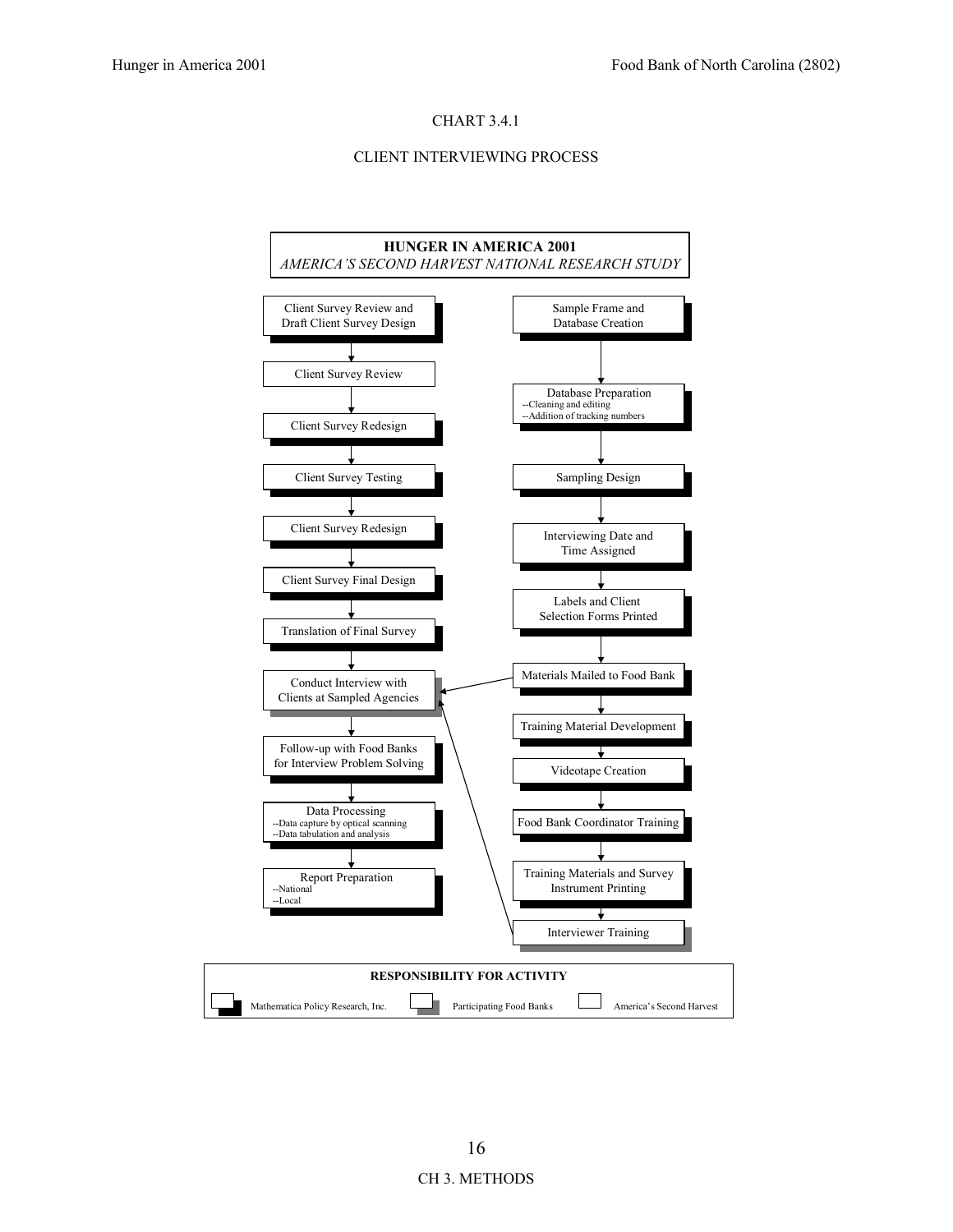program participants and to account for refusals and ineligible respondents during on-site data collection. These materials and client questionnaires were shipped to food banks.

Food bank study coordinators mailed completed questionnaires and client selection forms back to MPR. Each of the questionnaires was logged into a database by scanning the bar-coded label on the cover page. Each Monday morning, MPR sent a fax to the food banks listing the agencies where client questionnaires were completed the previous week. The faxes allowed the food bank study coordinators to monitor their progress in completing the client survey portion of the study.

After MPR received the questionnaires, they were logged into the database and shipped to the subcontractor for data capture and imaging. The subcontractor optically scanned the questionnaires and produced data files for MPR. As with the agency survey, MPR received data files and CD-ROMs with electronic images of all completed client questionnaires. Chart 3.4.1 summarizes the client interview process.

### **3.5 RESPONSE RATES FOR THE NATIONAL STUDY**

Food Bank Participation. As Chart 3.5.1 shows, of the 191 food banks in A2H's network, 104 individual food banks covering all or part of 32 states and the District of Columbia participated in the agency survey. Of those food banks, 93.3% fully participated in the client survey.

**Client Survey.** A total of 97 individual food banks contacted 3,958 agencies to gain access for on-site client data collection. Of those contacted, 3,466 agencies, or 87.6%, cooperated. Food bank staff and volunteers sampled 43,470 clients at the eligible agencies,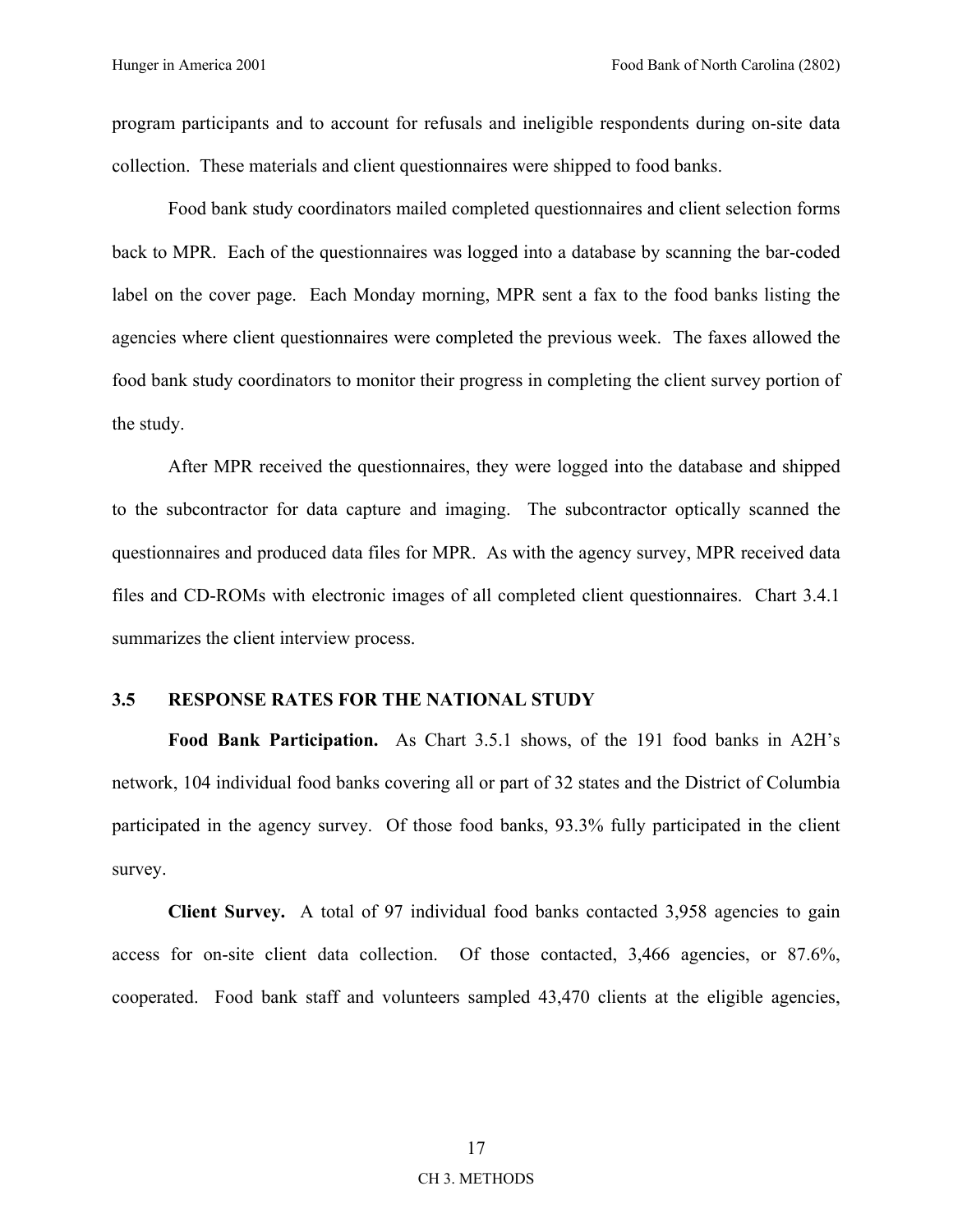#### CHART 3.5.1

#### STUDY OVERVIEW

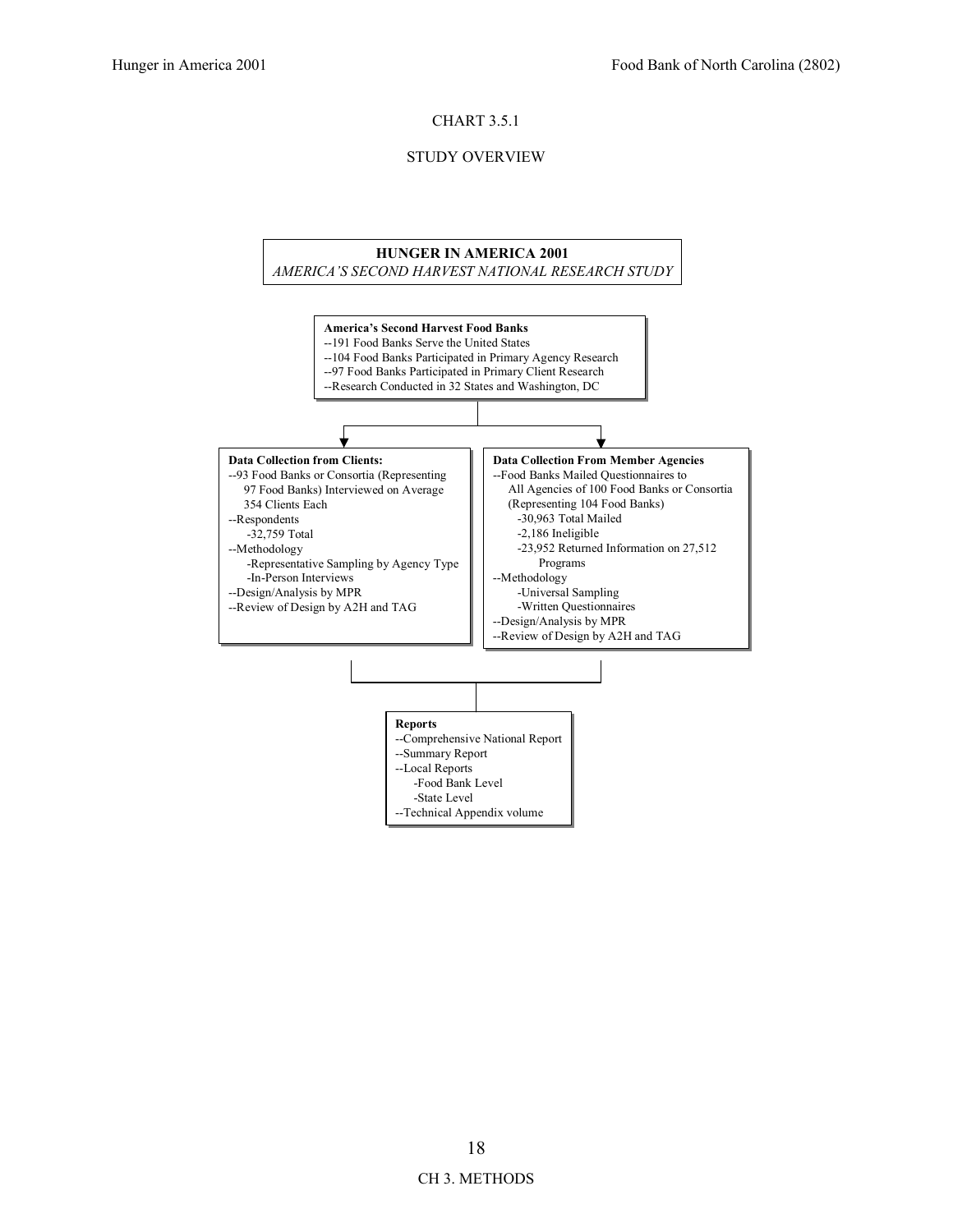determined 663 to be ineligible because of age, and completed interviews with 32,759, or 75.4%, of the eligible respondents.2

Agency Survey. Food banks sent questionnaires to  $30,963$  eligible agencies.<sup>3</sup> MPR received completed questionnaires from 23,952, or 77.4%.

### **3.6 FOOD BANK OF NORTH CAROLINA RESEARCH INVOLVEMENT**

Chart 3.6.1 shows an overview of the process Food Bank of North Carolina followed in its participation in this study. It also identifies the completed numbers of responses from the client interviews and the agency survey, by program type. For the service area of Food Bank of North Carolina, see Chart 3.6.2.

 $\frac{1}{2}$ <sup>2</sup>Interviews were only conducted with respondents age 18 or older.

<sup>&</sup>lt;sup>3</sup>Some additional questionnaires were mailed out to agencies who were later found no longer to be operating or otherwise ineligible.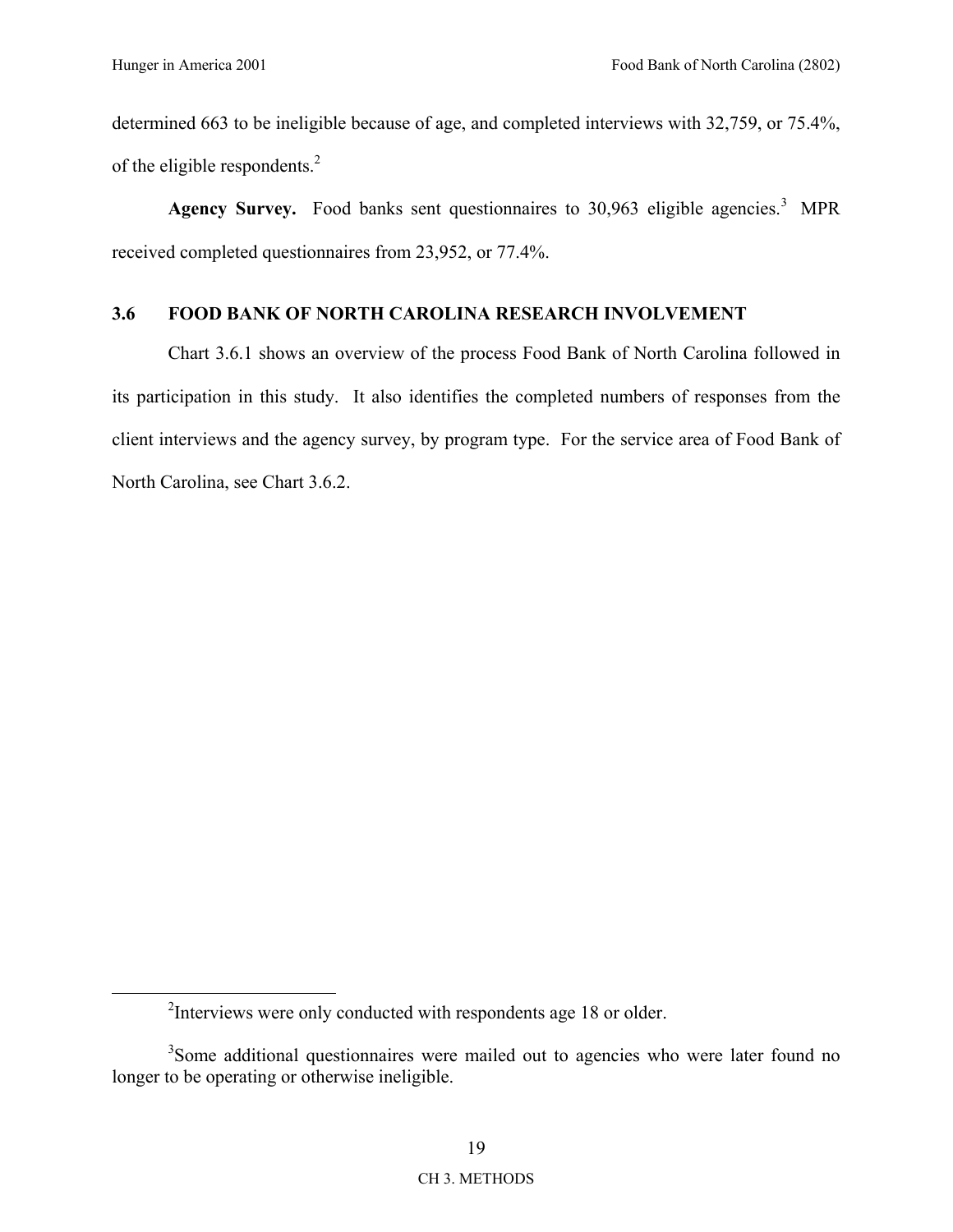### CHART 3.6.1

#### ORGANIZATIONS AND INDIVIDUALS INVOLVED IN THE RESEARCH PROCESS

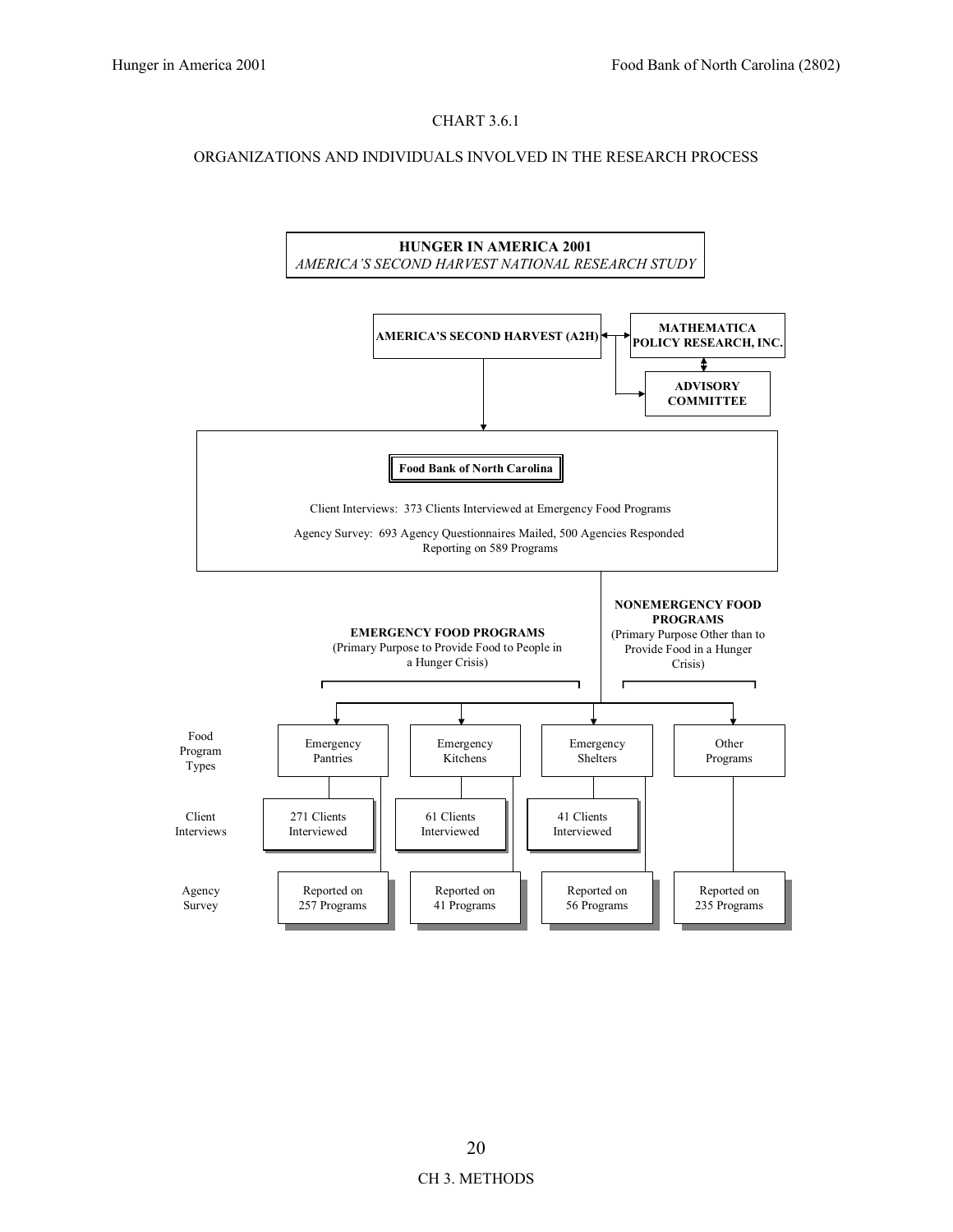## CHART 3.6.2

### FOOD BANK OF NORTH CAROLINA SERVICE AREA

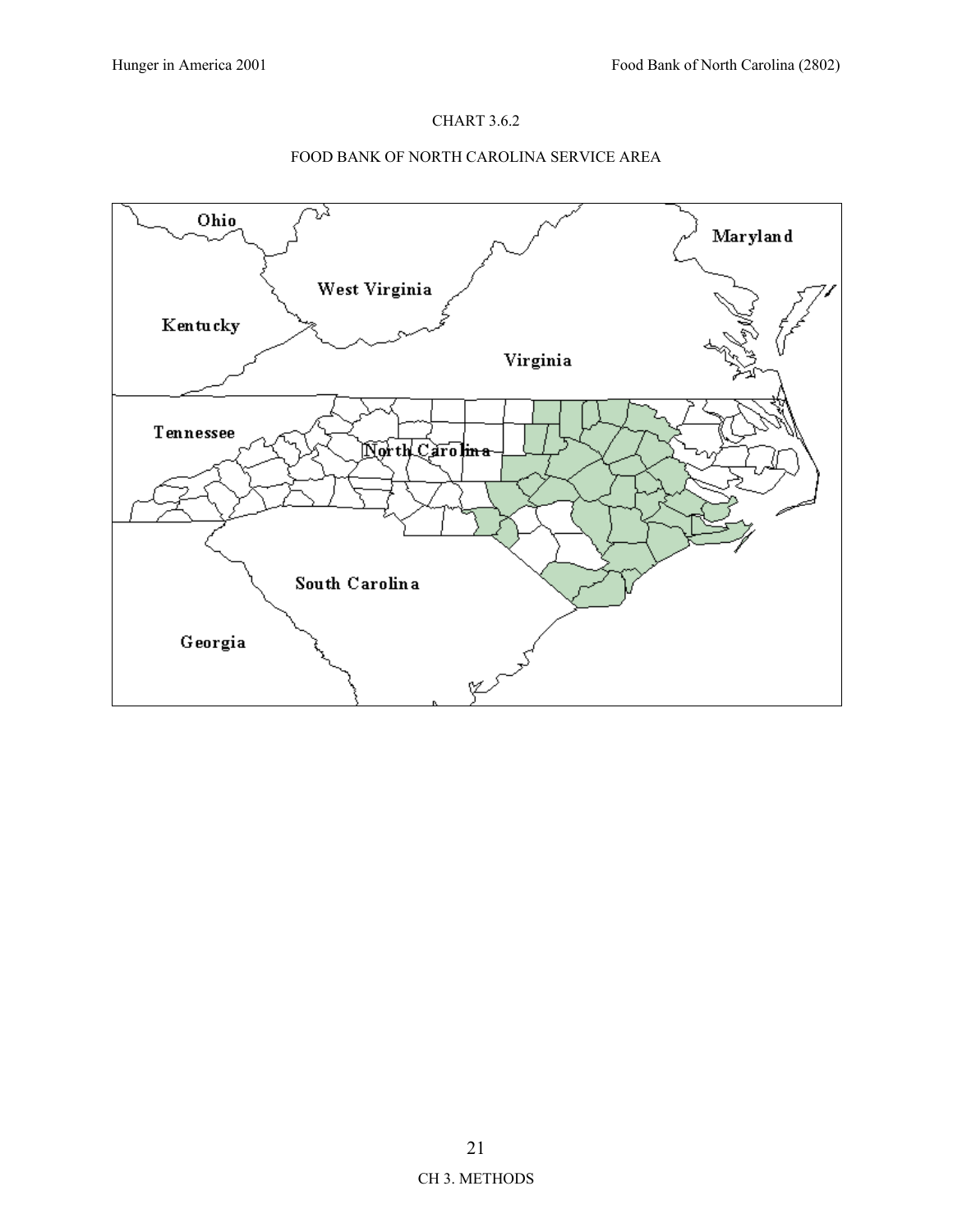# **3.7 ANALYSIS METHODS**

Most of the findings presented in this report are based on tabulations of the survey data. In this section, we describe the methods used in this work.

# **3.7.1 Tables**

In the descriptive data tabulations of clients presented in Chapters 5 through 9, the percentage figures in the tables are based on the total weighted number of usable responses to the client survey, unless specified otherwise. Responses are weighted to represent clients or households of all emergency food programs of Food Bank of North Carolina. In general, weights are based on the inverse probabilities of selection in the sampling and also account for survey nonresponse.<sup>4</sup> Weights were scaled so that the final weights represent a month-level count of different clients, as derived in Chapter 4 of the national report.<sup>5</sup>

Similarly, all tables containing information obtained from the agency survey, as presented in Chapters 10 through 14, are based on the total weighted number of usable responses to the agency survey, unless specified otherwise. The descriptive data tabulations in these chapters represent all emergency food programs in Food Bank of North Carolina. The weights, calculated based on the sampling frame, also reflect survey nonresponse.

Percentage distributions in the client tables are presented by the type of the programs where clients were interviewed (pantries, kitchens, or shelters). When appropriate, the

 $\overline{4}$ <sup>4</sup>Weights with extremely large values were truncated to reduce variances in the analysis. To keep the sum of weights unchanged, however, weights were then adjusted by an adjustment factor, which is the ratio of the sum of the original weights to the sum of the truncated weights.

<sup>&</sup>lt;sup>5</sup>Weights were originally computed to make the sample representative at the weekly level. They were converted to a monthly scale to take into account the fact that, compared to kitchen and shelter users, a majority of pantry users do not visit the program in any given week.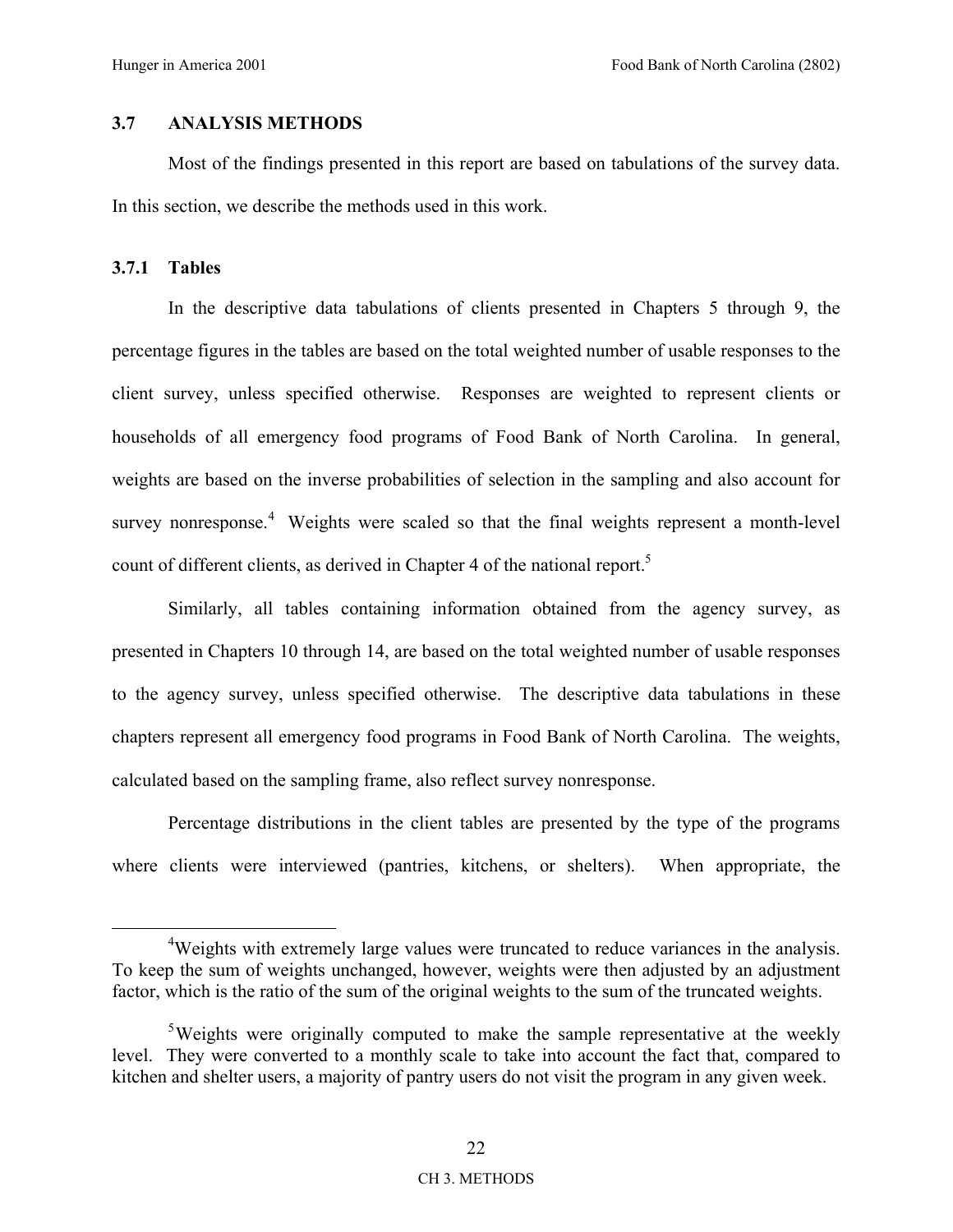percentage distribution for "all clients" is shown in the last column. Tabulations in the agency tables are presented by the type of programs operated by the agencies.

The percentages in the tables are rounded to one decimal place and are based only on the valid responses. They exclude missing, don't know, refusal, and other responses deemed inappropriate for the question.

The sample sizes presented at the bottom of single-panel tables (or at the bottom of each panel of multipanel tables) reflect the total number of responses to the question. Where the question relates to a subset of the respondents, the appropriate sample size is presented. In general, these sample sizes include missing responses, as well as don't know and refusal responses. We report the percentages of item nonresponse in notes to each table.

The main reason for including only valid responses is to appropriately present the weighted percentage distribution among the main response categories of interest. Our preliminary analysis of item nonresponse revealed little evidence of any systematic biases. Excluding missing data also has the advantage of being consistent with the convention used for two previous studies commissioned by A2H in 1993 and in 1997.

Some tables also present the average (i.e., the mean) or the median values associated with the variable of interest. The average, a measure of central tendency for continuous variables, is calculated as the sum of all valid values in a distribution, divided by the number of valid responses. The median is another measure of central tendency. It is the value that exactly divides an ordered frequency distribution into equal halves. Therefore, 50% of the observations have values smaller than the median and the remaining 50% of the observations have values larger. The median is only suitable for describing central tendency in distributions where the categories of the variable can be ordered, as from lowest to highest.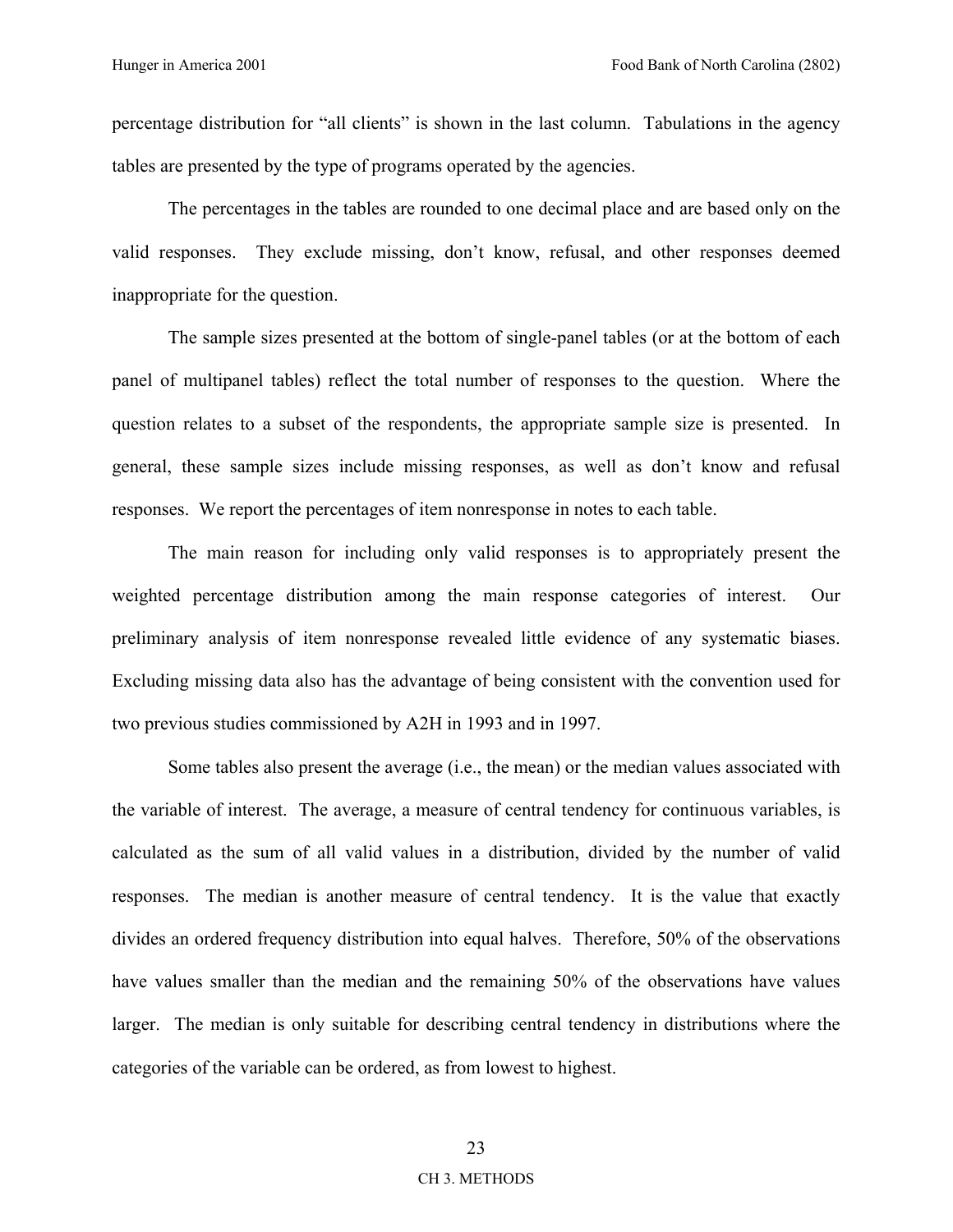# **3.7.2 Other Methodological Considerations**

Certain other conventions should be noted in interpreting the findings of the study and how they are presented. Below we discuss the distinction between clients and respondents, and we describe the structure of reports available from the project.

**Clients Versus Respondents.** *Clients* are defined differently by program type. The kitchen and shelter programs are viewed as serving only those who are present at the program site. (Thus in general for these providers, the survey respondents are representative of all clients.) $<sup>6</sup>$  However, pantry programs are regarded as serving all members of respondents'</sup> households.

At the kitchen and shelter sites, the sampling unit was the individual. That is, the interviewers were instructed to treat members of a single household as separate respondents if they were selected by our random sampling process and met other eligibility criteria (such as being at least 18 years of age). At the pantry programs, on the other hand, the sampling unit was the household, and only one interview was completed for each randomly selected household, even when two or more members of the household were present at the program.

Ideally, the survey would have obtained all relevant information about every member of the household, especially among pantry users. However, to minimize the burden on the respondents, the survey was designed to acquire information about at most six members of the household, including the respondent, on a limited set of variables of interest, such as sex, age, relationship to the respondent, citizenship, and employment status. Because households with

 $\begin{array}{c|c}\n\hline\n\end{array}$  $6$ One exception was children at the kitchens and shelters. They were clients, but they were not respondents, because only clients age 18 or older were interviewed for this study. However, the children were taken into account in estimating total clients.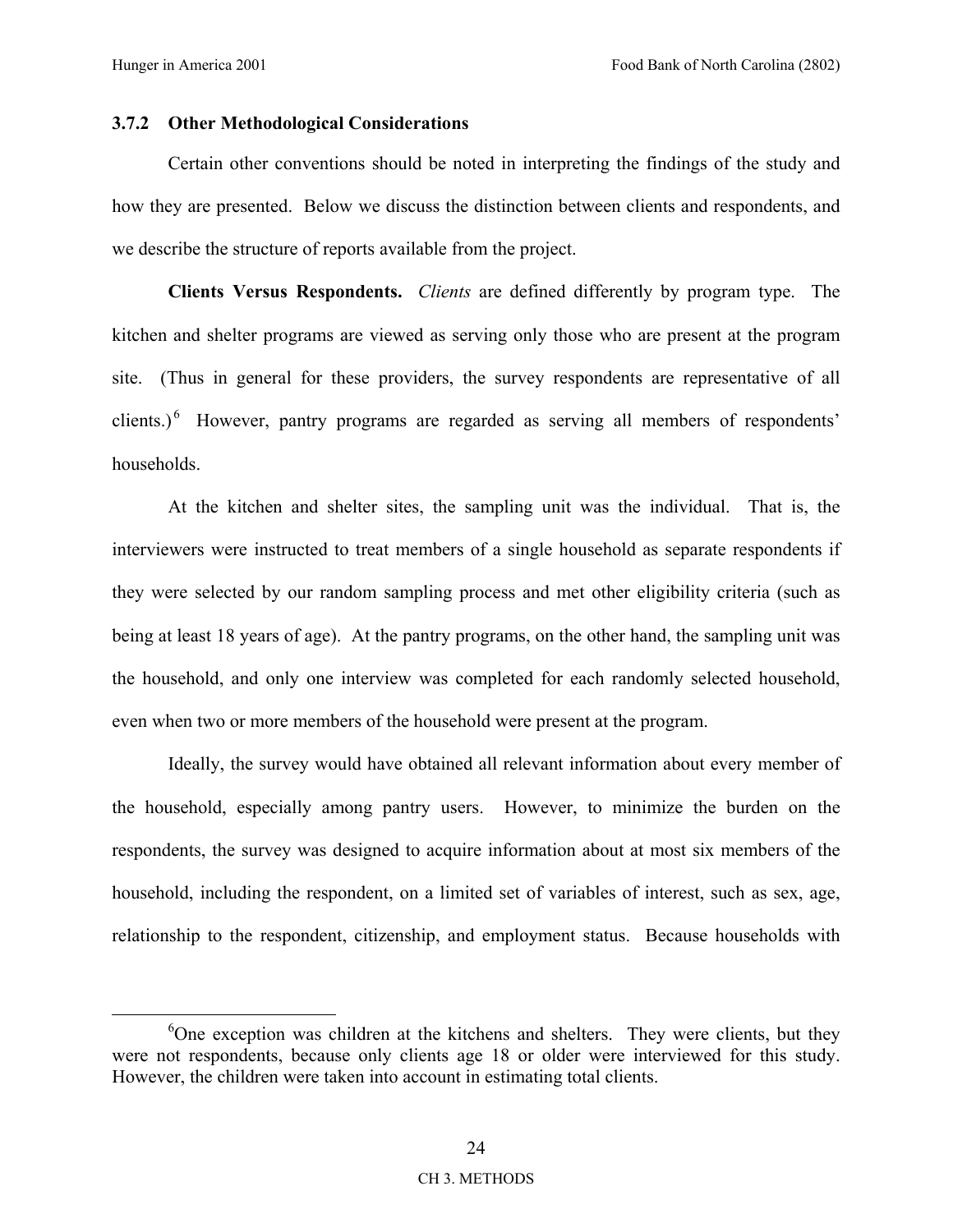more than six members are uncommon, we do not believe that this has significantly affected our estimates.

**National Versus Local Reports.** Hunger in America 2001 has produced a set of reports to serve both national- and local-level interests and to be useful to a wide range of audiences with varying needs.

The national report consists of information gathered through 104 participating food banks. In addition, in most cases, a local report was generated containing information on clients and agencies served by a particular food bank. There are approximately 100 food-bank-level local reports. In addition, state-level reports were produced when all A2H-affiliated food banks in a particular state participated in this study. Approximately 20 states achieved full participation of their food banks.

In addition to the comprehensive national and local reports, A2H has disseminated ìHunger in America 2001: Extended Executive Summary.î This executive summary contains key findings from the comprehensive national report. A technical appendix, which describes the methodologies of the current study in detail, is available under a separate cover for distribution for audiences with technical interests.

Tables in the local and national reports are numbered comparably. This will facilitate comparisons between the local and national findings. Not all tables from the national report are reproduced in the local documents.

### **3.8 REPORTING CONVENTIONS IN FOOD BANK REPORTS**

For some food banks, there were certain client-based tabular analyses for which fewer than 20 observations were available. (This mostly happened with shelters and, to a lesser extent,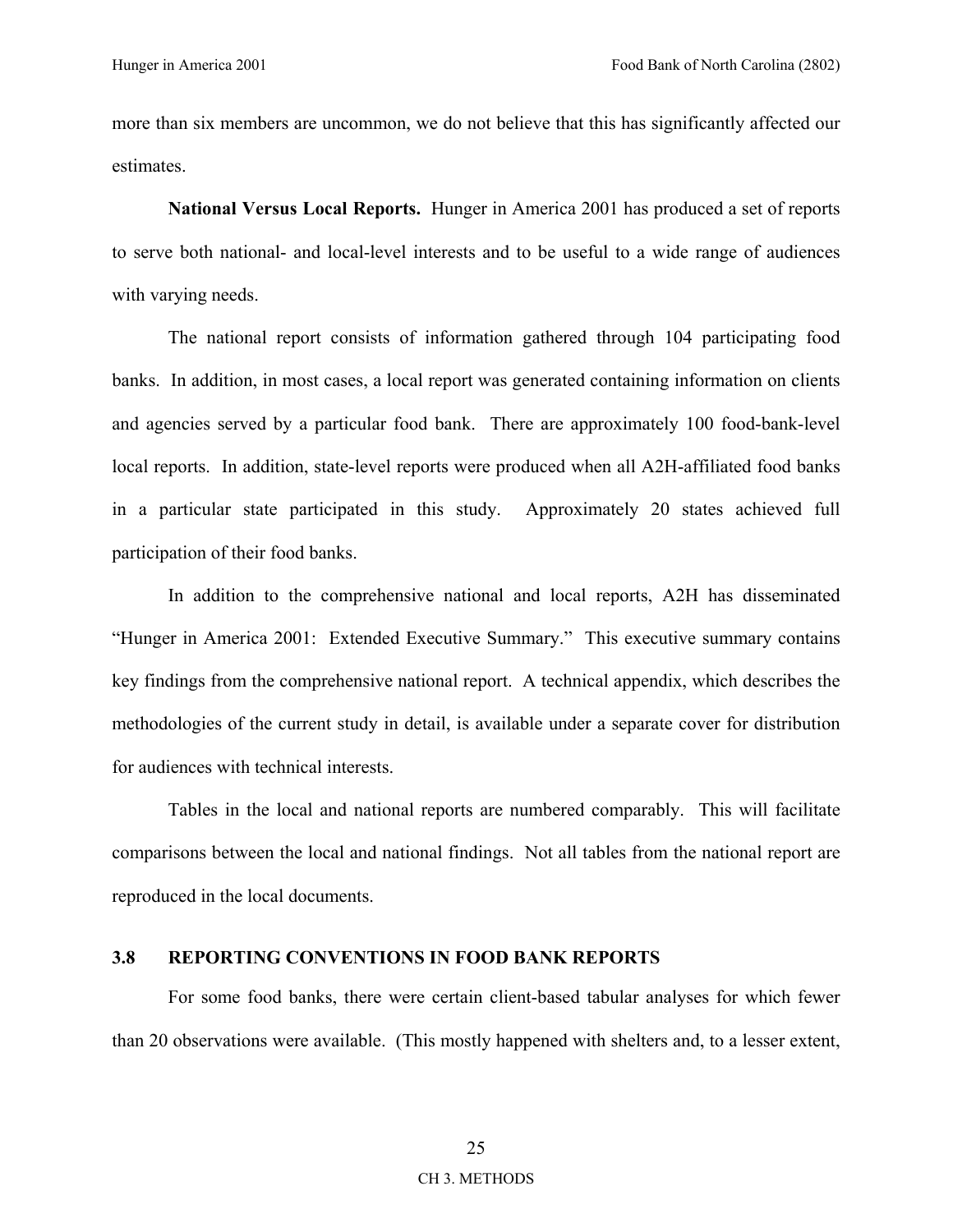kitchens.) In these instances, the relevant tabulations have not been included in the tables, because there are too few observations for the results to be statistically reliable.<sup>7</sup>

When client tabulations have been suppressed because of small sample sizes, the relevant columns of the tables have been filled with the letters, "n.p. (for "not presented"). In these cases, the relevant observations *are* included in computing the "total" column which is aggregated across the three types of agencies.

In some instances, there may be no observations available at all for a column of a table.. In those instances, we have filled the column with N.A. (for "not available").

Due to a limitation of the computer system being used to generate the food bank-level reports, in some instances it is possible that a chart corresponding to a table with the n.p. or N.A. conventions may actually have a graphic corresponding to the suppressed column in the table. In those instances, that part of the chart should be ignored.

 $\frac{1}{7}$ <sup>7</sup>When presenting agency findings, we have reported tabulations with fewer than 20 observations, in part because some of the smaller food banks do not have as many as 20 kitchens or shelters.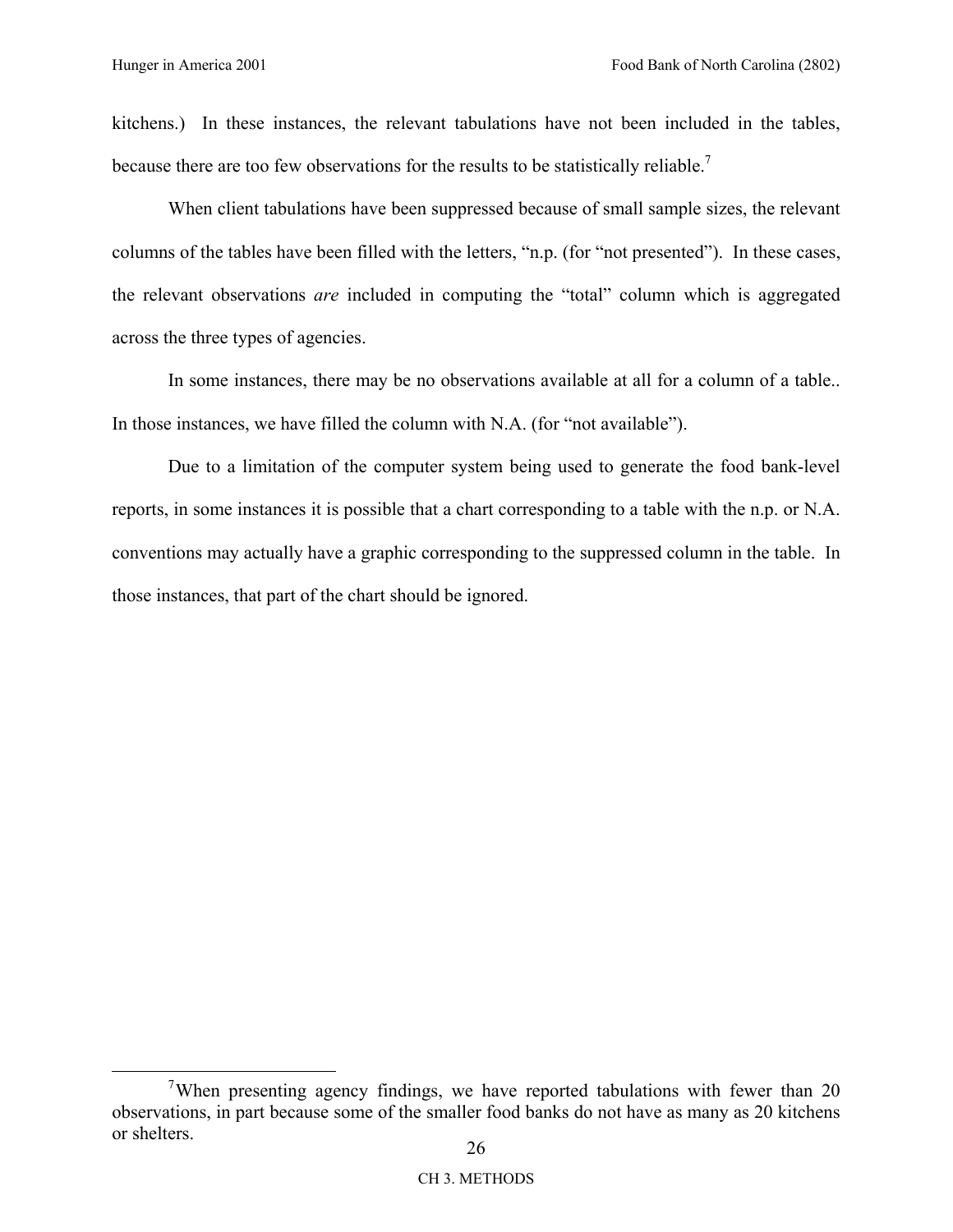### **4. ESTIMATED NUMBERS OF AGENCIES AND CLIENTS**

As background for the detailed tabulations in subsequent chapters, this section presents estimates of the A2H clients and agencies in the area served by Food Bank of North Carolina. These estimates are derived from the sampling and data collection work in the area covered.

In assessing the estimates presented below, it is important to note that the A2H system is a dynamic one, which is constantly changing. Also, the available estimation methodologies sometimes involve substantial margins of error, because of various factors which are detailed later in the chapter. Thus the estimates presented below should be viewed as approximations rather than exact numbers.

Within this context, Sections 4.1 and 4.2 below present an overview of our estimates. Section 4.3 then discusses the limitations of these projections.

### **4.1 ESTIMATED NUMBER OF AGENCIES**

During the preparation for the survey work, food banks were asked to supply MPR with lists of all of the agencies to which they distributed food. These lists were then carefully reviewed by MPR, and in some instances several stages of interaction took place between MPR and the food banks to refine the lists. On the basis of the final list of agencies generated by this process, we estimate that Food Bank of North Carolina serves approximately 693 agencies.

The Agency Survey questionnaire was sent to all apparently eligible agencies. For Food Bank of North Carolina, responses were received from 500. These responses contained usable information on 257 pantries, 41 kitchens, 56 shelters, and 235 other (nonemergency) programs.

### **4.2 ESTIMATED NUMBER OF CLIENTS**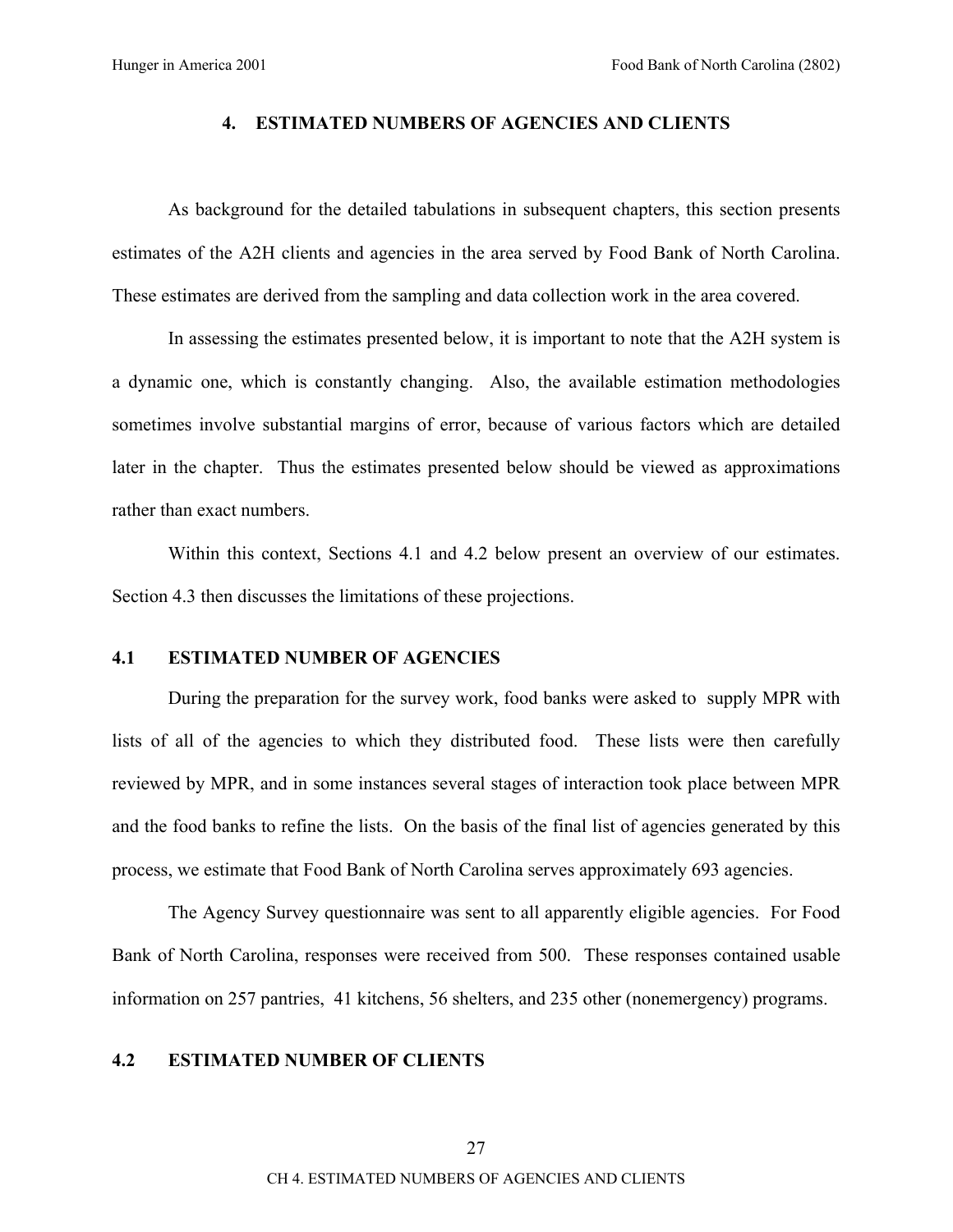Food Bank of North Carolina attempted interviews with clients at certain agencies that it serves, determined as a subsample of agencies selected by MPR using randomized procedures. Based on the results of this agency-level sampling process and of the random sampling of clients implemented at the sites, MPR has developed survey weights which make the sample approximately representative of all clients of Food Bank of North Carolina.

Estimates of the numbers of A2H clients served within the areas of Food Bank of North Carolina have been developed, based on these weights. The weighting was originally done at the weekly level, to make the sample representative of clients ever served in a given week. These weekly estimates were then been extrapolated up to cover an annual period, using the same percentage projection factors as those used with the national data, as described in the Hunger in America 2001, National Report.

Based on this approach, the estimated number of different clients served per week by A2H emergency food providers in the area served by Food Bank of North Carolina is 81,719 people. The estimate of different clients served annually is 273,256.

# **4.3 BACKGROUND AND LIMITATIONS OF THE ESTIMATES**

The estimation process drew on several data sources in order to derive estimates of the size of the Second Harvest system. These include:

- Information from the survey sample frame of providers, which was compiled from food bank records
- Information from the sampling and data collection operations concerning the observed numbers of clients served by providers, the providers' days of operation, and similar factors
- Information from the client survey concerning respondents' length and frequency of use of the emergency food system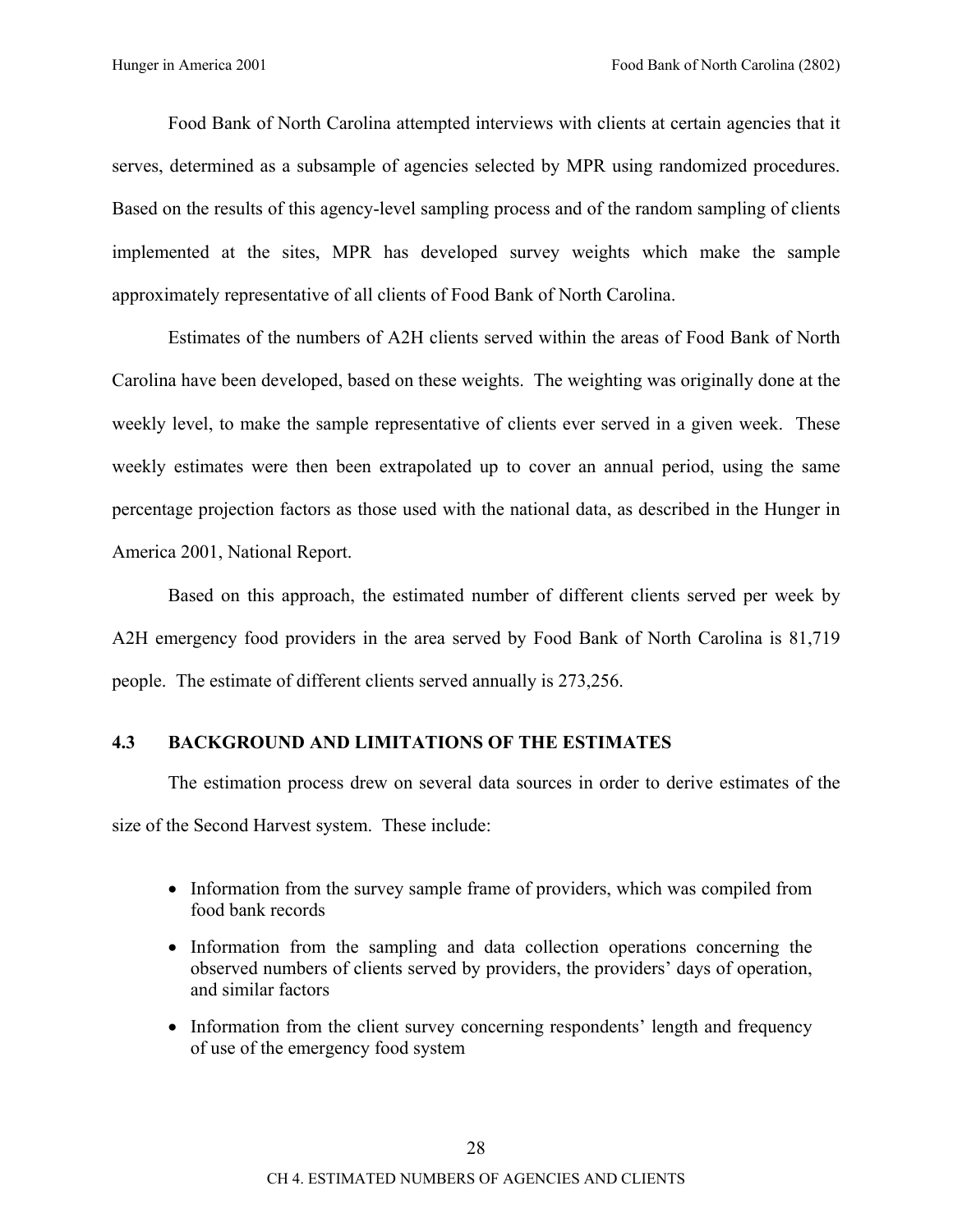• Information from A2H administrative files concerning the relative sizes of the food banks that participated in the study compared with those that did not participate

Given these rich data sources, several approaches could be taken in the estimation work. In much of the work below, we drew primarily on an approach, rooted in standard statistical estimation theory, whereby we (1) computed the probabilities of various providers and clients being in our survey sample, (2) computed analysis weights based on these probabilities, and (3) estimated the underlying population totals by summing the relevant analysis weights. In some instances, however, as described in subsequent subsections, we employed alternative approaches to develop certain estimates, compensate for limited information availability, add intuition to the estimation process, and test the robustness of our conclusions.

There is unavoidably some uncertainty in the estimates presented. This uncertainty derives from several factors, including:

- *Statistical Sampling Error.* Sampling error results from the fact that many of the estimation parameters are based on *statistical samples* rather than surveys of all the relevant groups of providers and clients.
- *Reporting Error.* Some of the interview questions on which our estimates are based were unavoidably somewhat complex. As a result, there is undoubtedly some error caused by respondents not always understanding the questions and not always reporting accurately.
- *Nonresponse Bias.* As with any survey, it must be assumed that there is at least some nonresponse error caused by the agencies and clients who did not respond to our surveys being different from those that did.
- *Alternative Estimation Methods***.** As the subsequent discussion makes clear, several methods could be used in deriving the results presented below. Our discussion explains the reasons for the choices we make, but some judgment is involved in this and may influence the final results.
- *Seasonality*. Because of logistical requirements, most of the data were collected during the winter and spring of 2001. It is therefore not possible with this data set to fully examine and correct for fluctuations in providers of Food Bank of North Carolina and clients over the entire year.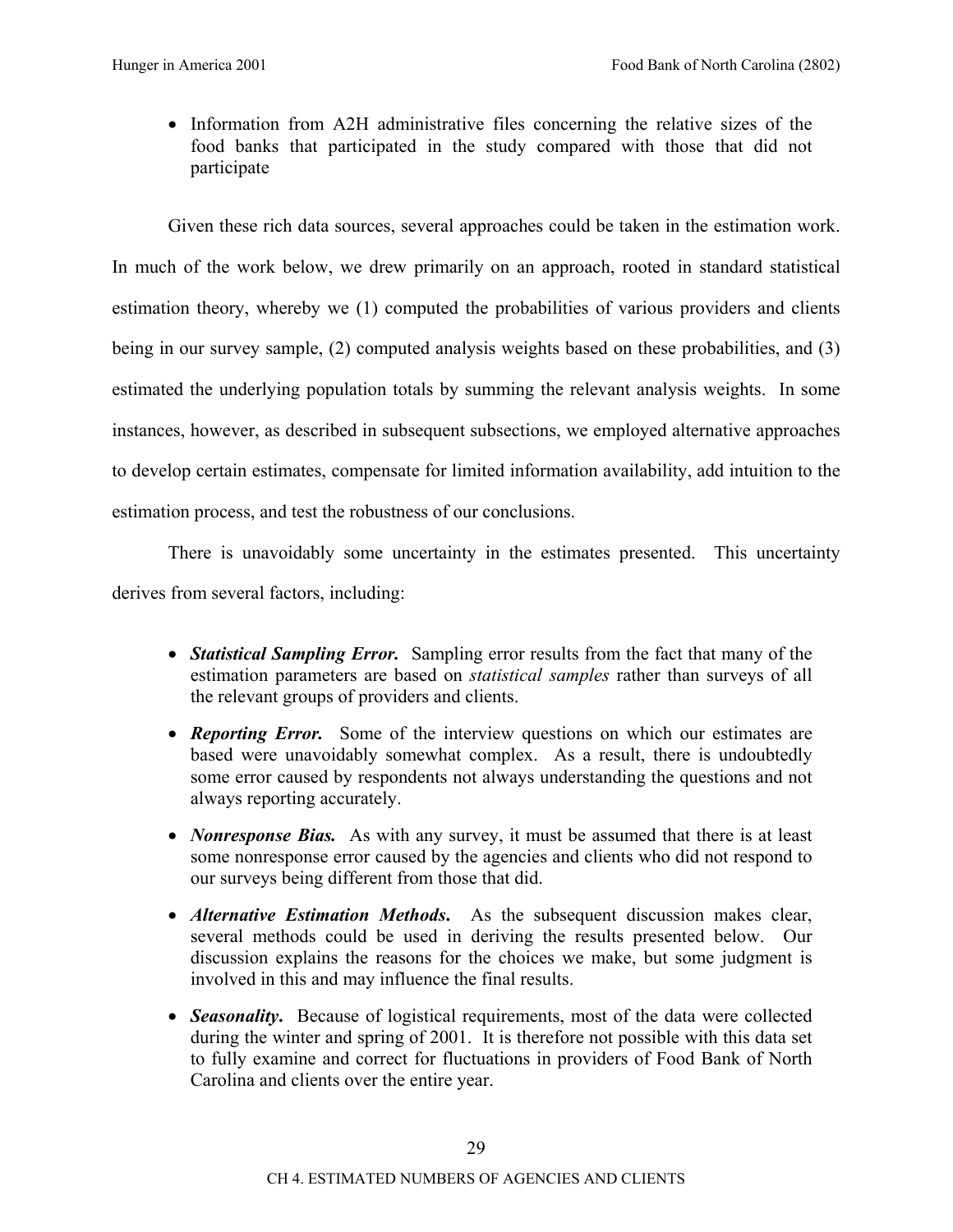### **5. CLIENTS: DEMOGRAPHIC PROFILE**

One of the most important purposes of the evaluation has been to develop a description of the people and households served by the A2H network. Key findings are presented in this section.

We begin by describing the client sample on which the analysis is based. Following that, Section 5.2 provides an overall profile of clients in Food Bank of North Carolina. Subsequent sections then provide additional details about clients' demographic characteristics, citizenship, education levels, household income levels, and other resources.

### **5.1 NUMBER OF CLIENT RESPONDENTS**

A total of 373 clients were interviewed at selected program sites of Food Bank of North Carolina. The clients interviewed at the pantry programs (271 clients) account for 72.7% of all client respondents. Those interviewed at the kitchen programs (61 clients) make up 16.4% of the total, and those interviewed at the shelter programs (41 respondents) account for the remaining 11.0% (see Table 5.1.1). Table 5.1.1 also shows the percentage distribution after the weights described earlier were applied to each observation.

#### TABLE 5.1.1

|                   | <b>Client Respondents</b> |                        |                     |  |  |
|-------------------|---------------------------|------------------------|---------------------|--|--|
| Site of Interview | Number                    | Unweighted Percentages | Weighted Percentage |  |  |
| Pantry            | 271                       | 72.7%                  | 62.7%               |  |  |
| Kitchen           | 61                        | $16.4\%$               | $7.3\%$             |  |  |
| Shelter           | 41                        | 11.0%                  | $30.0\%$            |  |  |
| <b>TOTAL</b>      | 373                       | 100.0%                 | $100.0\%$           |  |  |

#### NUMBER OF CLIENT RESPONDENTS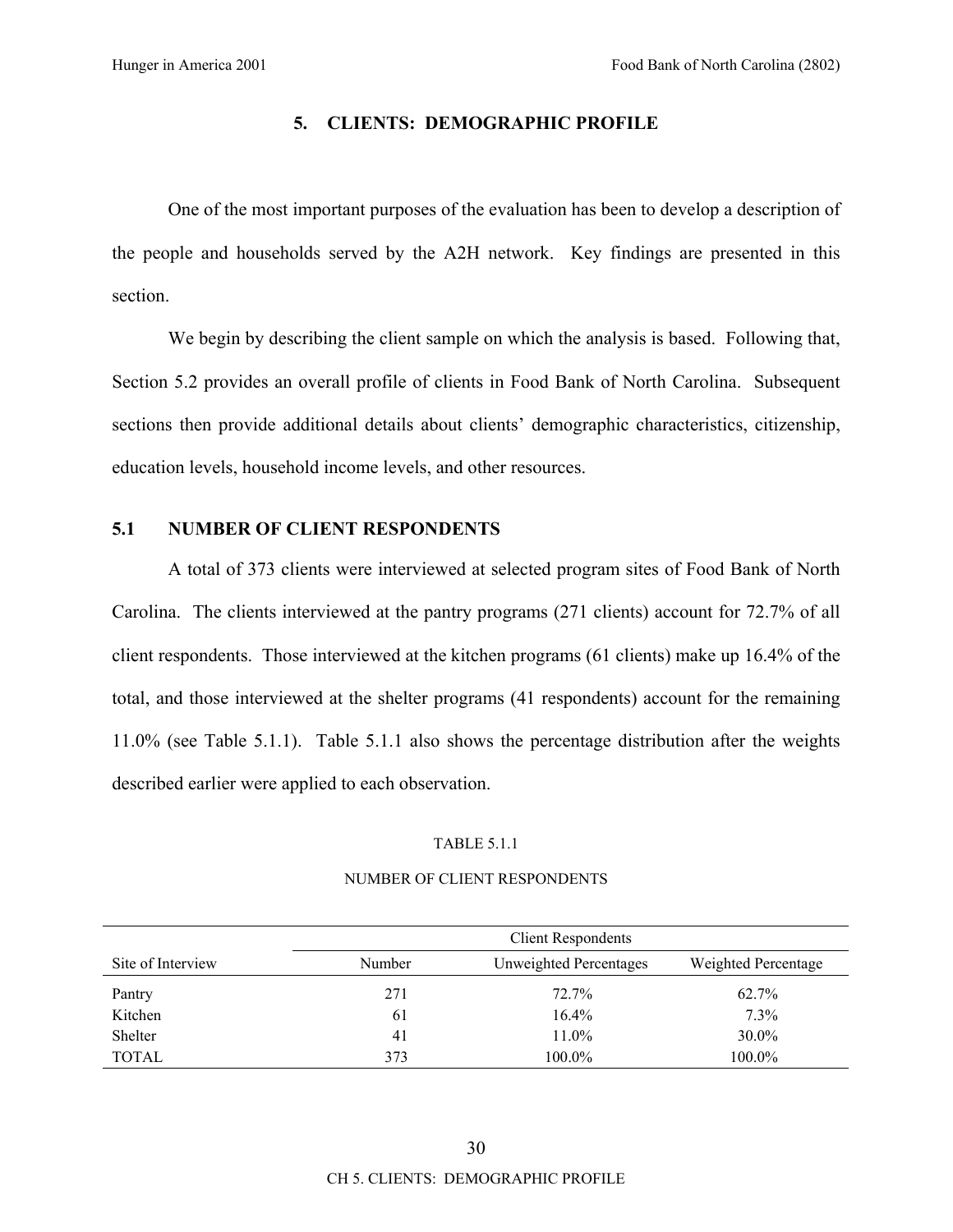

31 CH 5. CLIENTS: DEMOGRAPHIC PROFILE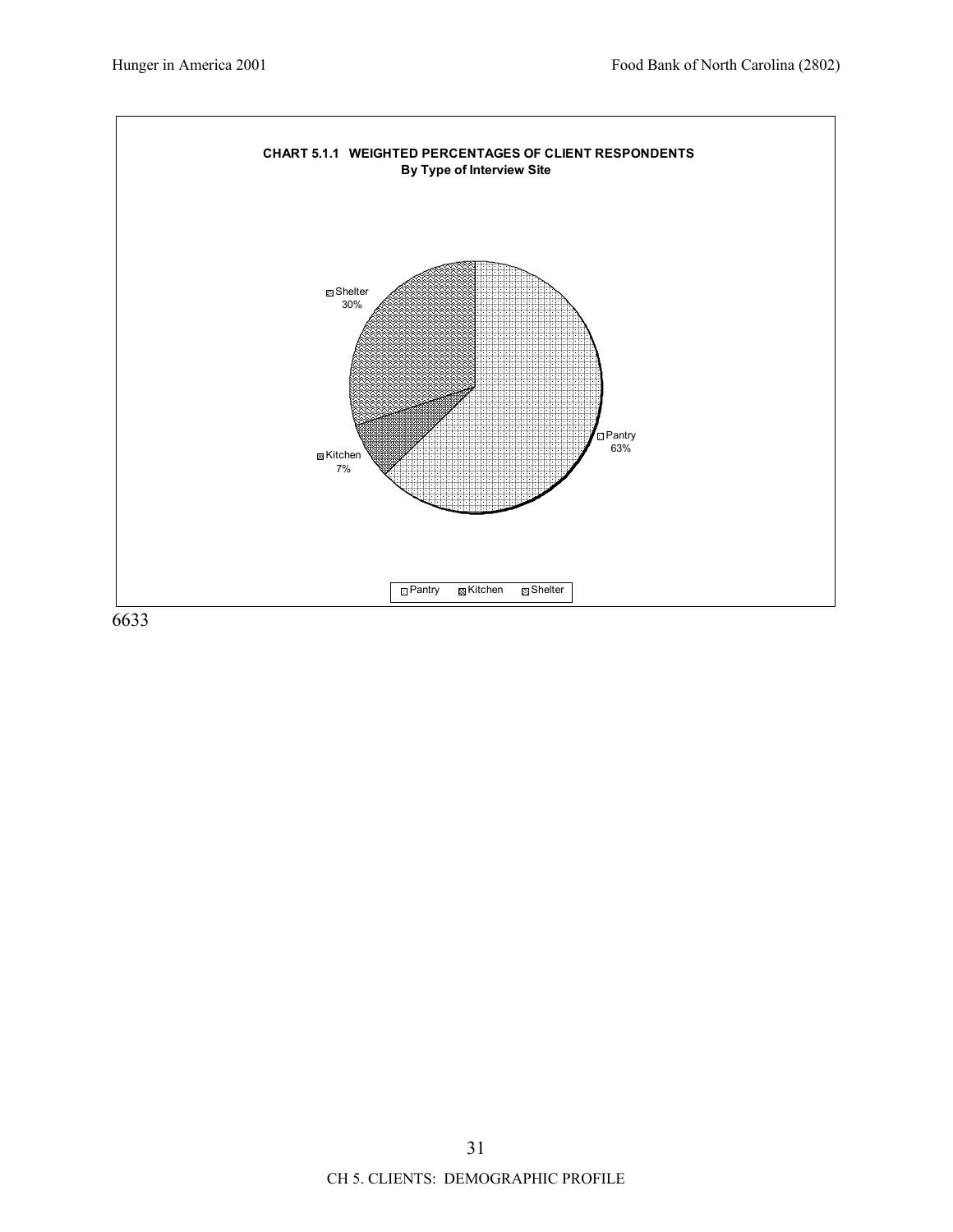# **5.2 SUMMARY DEMOGRAPHIC PROFILE**

Client respondents provided information about various demographic characteristics of themselves and/or their households. Table 5.2.1 summarizes the demographic profile of the clients of Food Bank of North Carolina.

### TABLE 5.2.1

### SUMMARY DEMOGRAPHIC PROFILE (Adults Interviewed at A2H Emergency Food Providers and Their Households)

|                                                                    | Pantry         | Kitchen      | Shelter        | All            |
|--------------------------------------------------------------------|----------------|--------------|----------------|----------------|
| <b>Adult Clients at Program Sites</b>                              |                |              |                |                |
| Male                                                               | 26.1%          | 84.0%        | 87.9%          | 49.1%          |
| Female                                                             | 73.9%          | 16.0%        | 12.1%          | 50.9%          |
| U.S. citizens                                                      | 72.0%          | 100.0%       | 100.0%         | 82.4%          |
| Married or living as married                                       | 51.5%          | 14.1%        | 24.7%          | 40.7%          |
| High school graduate                                               | 54.8%          | 25.8%        | 21.8%          | 43.0%          |
| Currently employed                                                 | 47.6%          | 10.9%        | 4.9%           | 32.1%          |
| Clients in suburban/rural areas                                    | 85.7%          | 28.9%        | $0.0\%$        | 56.0%          |
| Client's Household <sup>a</sup>                                    |                |              |                |                |
| Size of household                                                  |                |              |                |                |
| Households with 1 member                                           | 18.5%          | 60.6%        | 46.0%          | 29.9%          |
| Households with 2-3 members                                        | 38.3%          | 36.5%        | 29.7%          | 35.6%          |
| Households with 4-6 members                                        | 33.5%          | 2.9%         | 24.2%          | 28.5%          |
| Households with more than 6                                        |                |              |                |                |
| members                                                            | 9.7%           | $0.0\%$      | $0.0\%$        | 6.1%           |
| <b>TOTAL</b>                                                       | 100.0%         | 100.0%       | 100.0%         | 100.0%         |
| Average household size                                             | 3.8            | 1.7          | 2.2            | 3.2            |
| Median household size                                              | $\overline{3}$ | $\mathbf{1}$ | $\overline{2}$ | $\mathfrak{Z}$ |
| Households with nonfamily                                          |                |              |                |                |
| members                                                            | 16.3%          | $9.0\%$      | $0.0\%$        | 10.8%          |
| Households with one or more                                        |                |              |                |                |
| adults employed                                                    | 61.4%          | 31.1%        | 25.4%          | 48.4%          |
| Households with single parents                                     | 25.9%          | 7.8%         | 9.5%           | 19.6%          |
| Households with single parents                                     |                |              |                |                |
| among households with<br>children younger than age 18 <sup>b</sup> | 40.0%          | 29.3%        | 32.2%          | 38.1%          |
| Elderly and children in household                                  |                |              |                |                |
| Households with children                                           |                |              |                |                |
| younger than age 18                                                | 55.9%          | 25.1%        | 29.5%          | 45.7%          |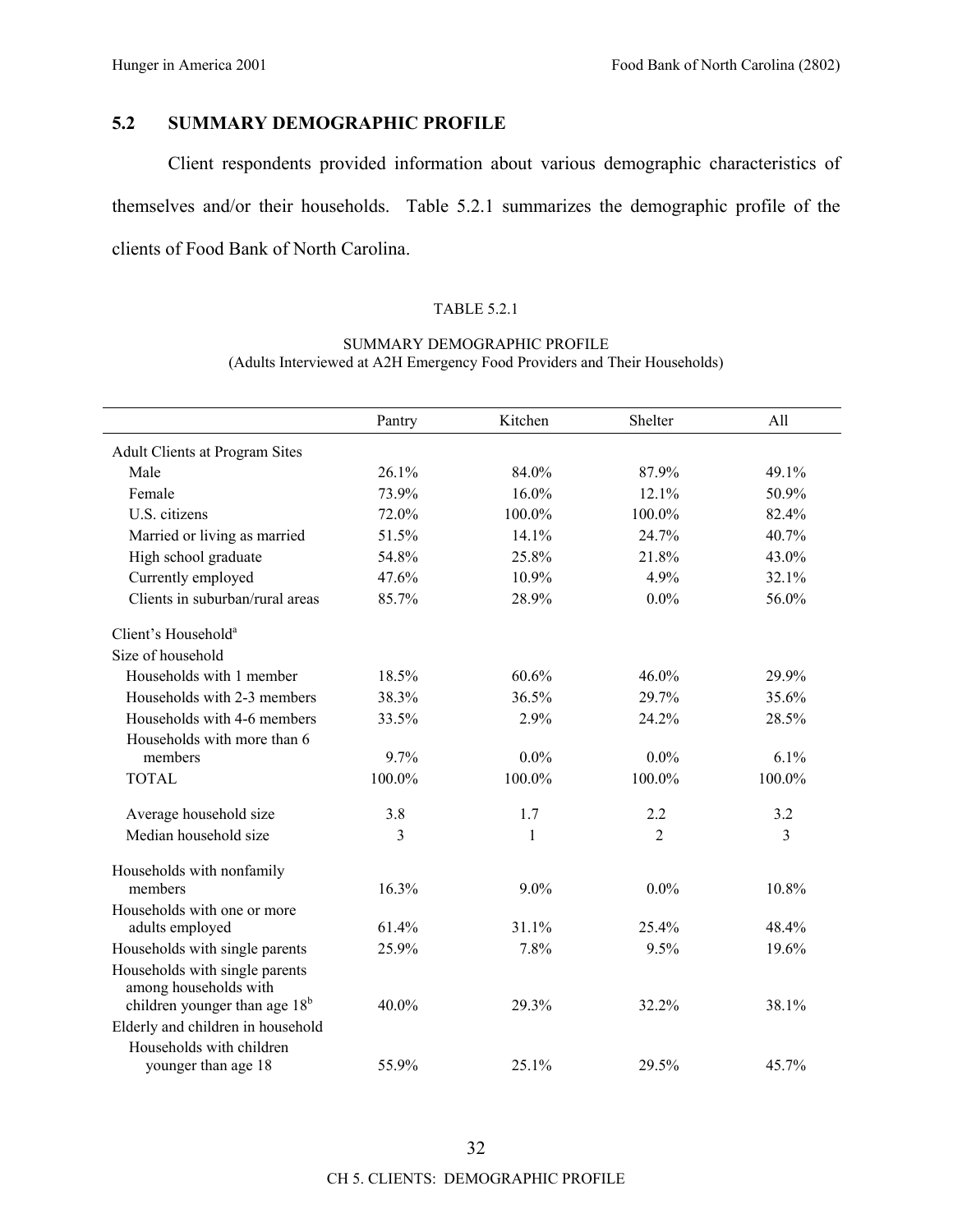### Table 5.2.1 *(continued)*

|                                                 | Pantry   | Kitchen  | Shelter | All      |
|-------------------------------------------------|----------|----------|---------|----------|
| Households with any children<br>ages 0-5 years  | $26.5\%$ | 7.8%     | 24 9%   | 24.7%    |
| Households with any member<br>65 years or older | $23.1\%$ | $16.0\%$ | $0.1\%$ | $15.7\%$ |
| <b>SAMPLE SIZE (N)</b>                          | 271      | 61       |         | 373      |

SOURCE: This table was constructed based on usable responses to Questions 2, 3, 4, 5, 6, 7, 9, 10, 11, 11a, 12, 81a, and 82 of the client survey.

NOTE: The percentages presented in this table are based only on usable responses, excluding missing, don't know, and refusal responses, except for the percentage of employed clients (See Table 5.7.2). All usable responses were weighted as described in Chapter 3 and in the Technical Appendix volume to represent all emergency food clients of Food Bank of North Carolina. The sample sizes (N) also include missing data.

<sup>a</sup>Data are available for at most six members of household. See Chapter 3 for details.

<sup>b</sup>The sample size is 111 for the pantry, 7 for the kitchen, 15 for the shelter, and 133 for all.

Table 5.2.1 shows that 49.1% of the clients visiting emergency food programs are men, while 50.9% are women. This gender composition takes into account only the client population who come to the program sites. Since the pantries' client base is not limited to the individual members who come to pick up food, but includes all members of such clients' households, it is also of interest to examine tabulations based on all individual members of client households. A subsequent table, Table 5.3.2, presents age, gender, and citizenship composition of all members of client households.

Additional demographic characteristics of the clients at program sites and the client households are as follows:

- 82.4% of all clients are U.S. citizens.
- 40.7% of all clients are married or living as married.
- 43.0% of all clients are high school graduates.
- 32.1% of all clients are currently working.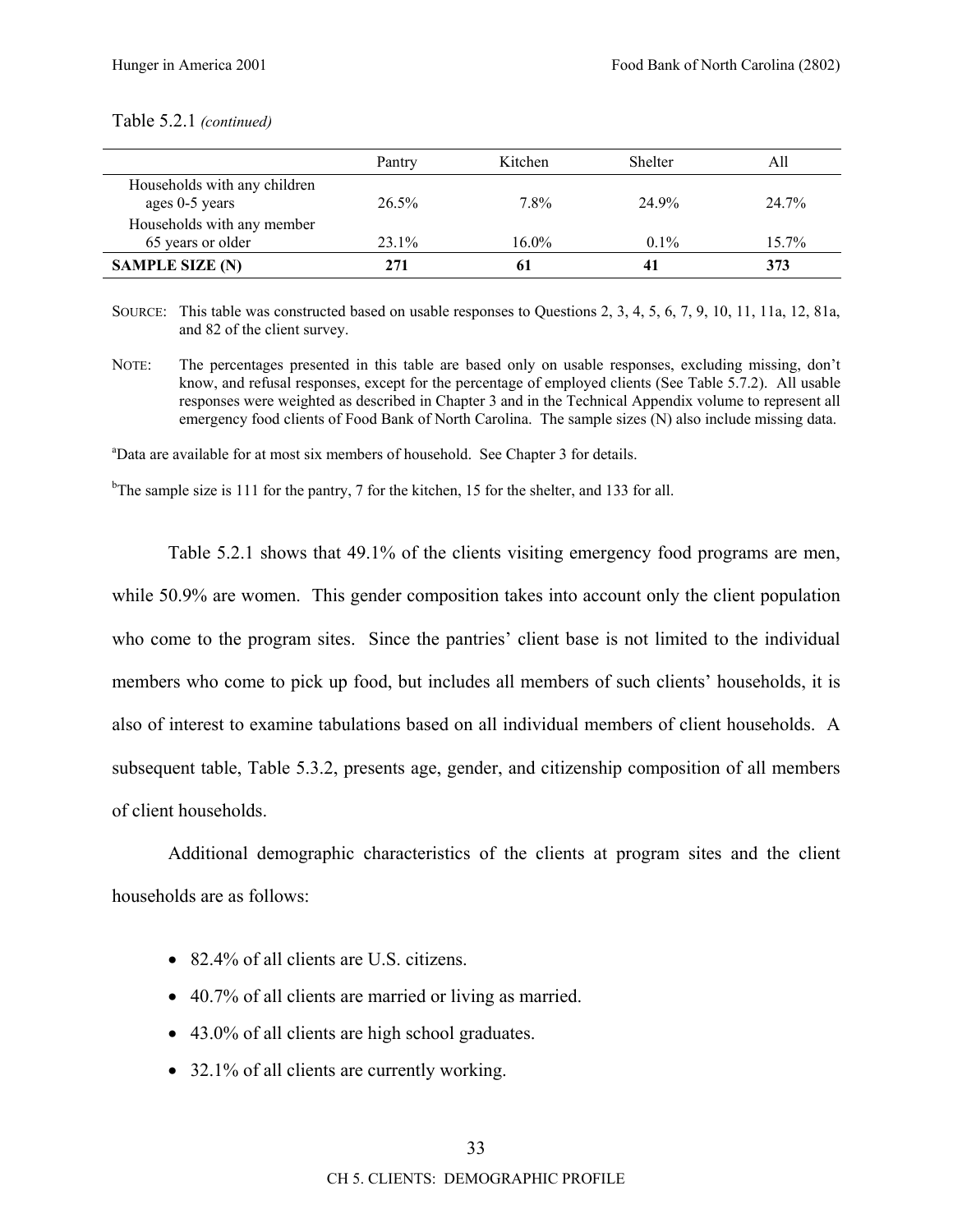- 56.0% of the clients are served in programs located in suburban or rural areas.
- The mean household size is 3.2.
- 29.9% of the client households are single-person households.
- 6.1% of the client households have more than six members.
- 48.4% of the client households have one or more adults currently working.
- Among client households with children younger than age 18, 38.1% are singleparent households.
- 45.7% of the client households have at least one member younger than age 18.
- 24.7% of the client households have one or more children ages 0 to 5 years.
- 15.7% of the households have at least one member age 65 years or older.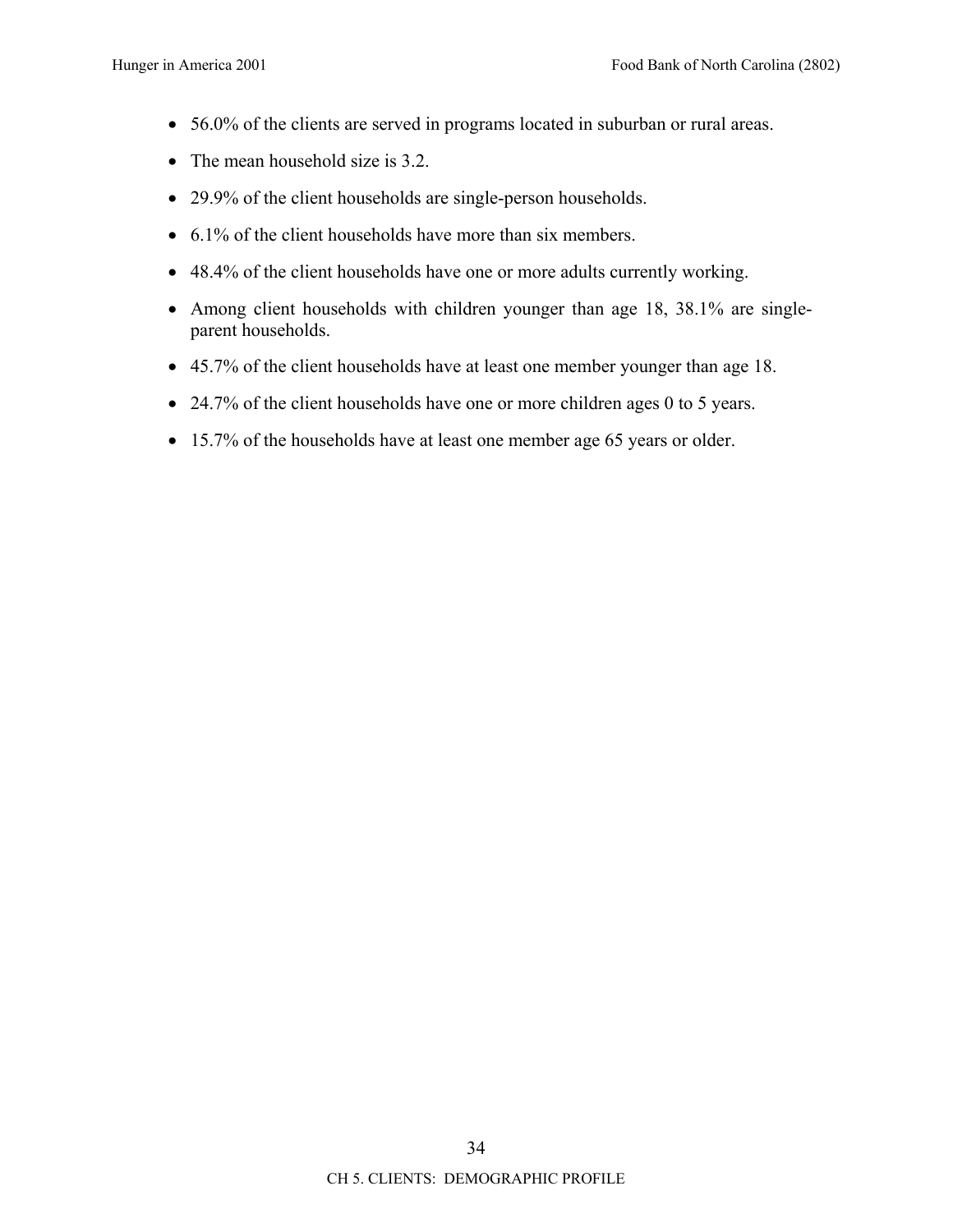# **5.3 AGE, GENDER, AND CITIZENSHIP COMPOSITION**

Clients interviewed were asked to provide information on age, gender, and U.S. citizenship for themselves and for at most six members of their households. Table 5.3.1 shows the distribution of each variable only among the population represented by clients interviewed at program sites. Table 5.3.2 shows the distribution among all members of client households.

### TABLE 5.3.1

|                        | <b>Adult Clients Who</b><br>Pick Up Food at a<br>Pantry | Adult Clients at a<br>Kitchen | Adult Clients at a<br>Shelter | <b>Adult Clients at All</b><br>Program Sites |
|------------------------|---------------------------------------------------------|-------------------------------|-------------------------------|----------------------------------------------|
| Age                    |                                                         |                               |                               |                                              |
| 18-29                  | 16.7%                                                   | 8.1%                          | 71.5%                         | 32.5%                                        |
| 30-49                  | 43.3%                                                   | 53.8%                         | 24.1%                         | 38.3%                                        |
| 50-64                  | 18.2%                                                   | 25.1%                         | 4.4%                          | 14.6%                                        |
| 65 and over            | 21.8%                                                   | 13.0%                         | $0.0\%$                       | 14.6%                                        |
| <b>TOTAL</b>           | 100.0%                                                  | 100.0%                        | 100.0%                        | 100.0%                                       |
| Gender                 |                                                         |                               |                               |                                              |
| Male                   | 26.1%                                                   | 84.0%                         | 87.9%                         | 49.1%                                        |
| Female                 | 73.9%                                                   | $16.0\%$                      | 12.1%                         | 50.9%                                        |
| <b>TOTAL</b>           | 100.0%                                                  | 100.0%                        | 100.0%                        | 100.0%                                       |
| U.S. Citizen           |                                                         |                               |                               |                                              |
| Yes                    | 72.0%                                                   | 100.0%                        | 100.0%                        | 82.4%                                        |
| N <sub>0</sub>         | 28.0%                                                   | $0.0\%$                       | $0.0\%$                       | $17.6\%$                                     |
| <b>TOTAL</b>           | 100.0%                                                  | 100.0%                        | 100.0%                        | 100.0%                                       |
| <b>SAMPLE SIZE (N)</b> | 271                                                     | 61                            | 41                            | 373                                          |

### AGE, GENDER, AND CITIZENSHIP COMPOSITION (Adults Interviewed at A2H Emergency Food Providers)

SOURCE: This table was constructed based on usable responses to Questions 2, 3, and 5 of the client survey.

NOTE: The percentages presented in this table are based only on usable responses, excluding missing, don't know, and refusal responses. All usable responses were weighted as described in Chapter 3 and in the Technical Appendix volume to represent all emergency food clients of Food Bank of North Carolina. The sample sizes (N) also include missing data.

For age, missing, don't know, and refusal responses combined are 0.2% for pantry clients, 0.0% for kitchen clients, 0.0% for shelter clients, and 0.1% for all clients.

For gender, missing, don't know, and refusal responses combined are 1.6% for pantry clients, 0.0% for kitchen clients, 0.0% for shelter clients, and 1.0% for all clients.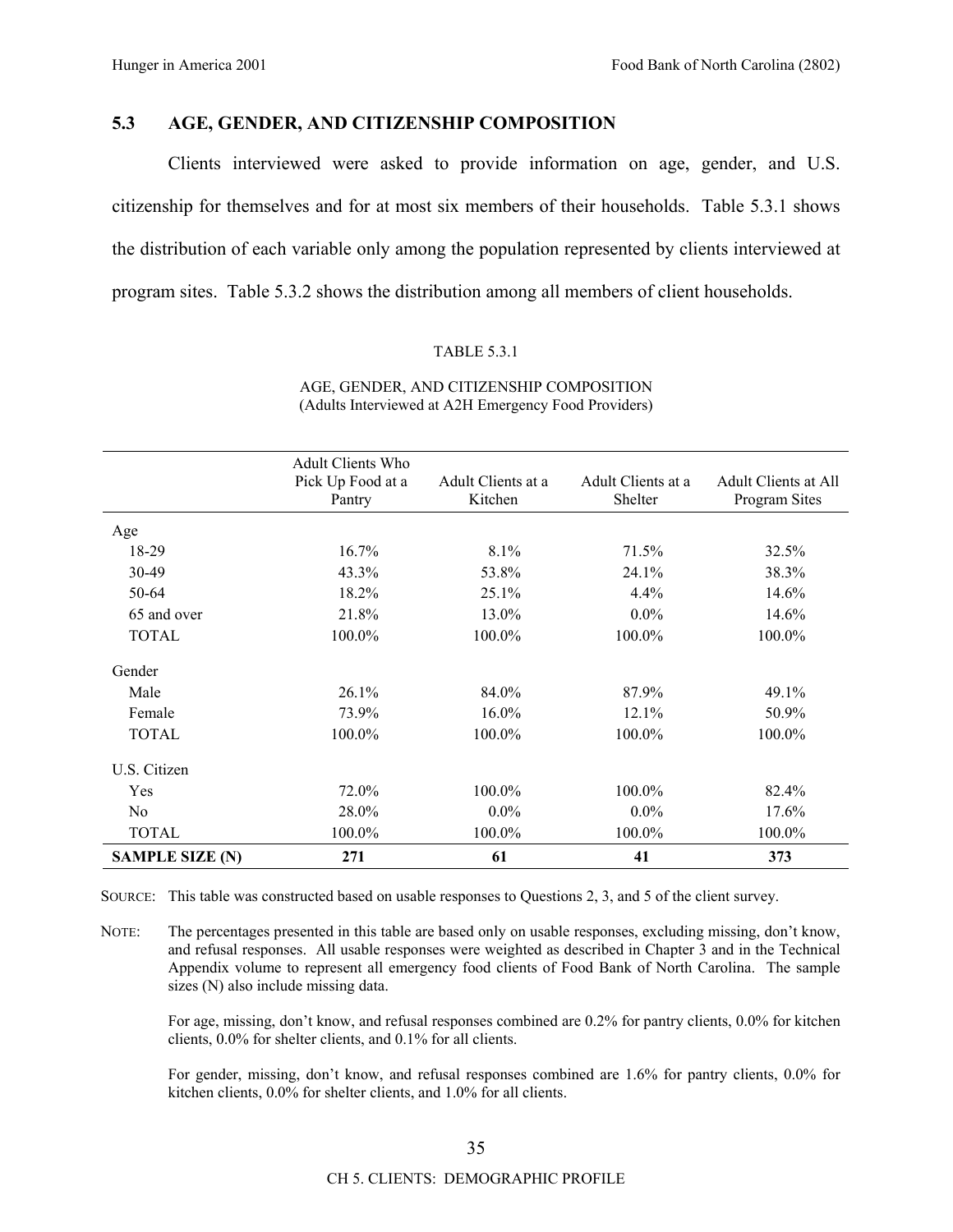## Table 5.3.1 *(continued)*

For citizenship, missing, don't know, and refusal responses combined are 0.1% for pantry clients, 0.0% for kitchen clients, 0.0% for shelter clients, and 0.0% for all clients.

Among the clients who come to program sites, 32.5% are ages 18 to 29; 38.3% ages 30 to

49; 14.6% ages 50 to 64; and 14.6% ages 65 and older. In addition:

- Among the pantry clients who were represented at the interview sites (not including all members of their households), 16.7% are ages 18 to 29; 43.3% ages 30 to 49; 18.2% ages 50 to 64; and 21.8% ages 65 and older.
- 26.1% of pantry clients at program sites are male.
- 72.0% of pantry clients at program sites are U.S. citizens.
- Among the kitchen clients,  $8.1\%$  are ages 18 to 29, 53.8% ages 30 to 49, 25.1% ages 50 to 64, and 13.0% ages 65 and older.
- 84.0% of kitchen clients at program sites are male.
- 100.0% of kitchen clients at program sites are U.S. citizens.
- Among the shelter clients,  $71.5\%$  are ages 18 to 29, 24.1% ages 30 to 49, 4.4% ages 50 to 64, and 0.0% ages 65 and older.
- 87.9% of shelter clients at program sites are male.
- 100.0% of shelter clients at program sites are U.S. citizens.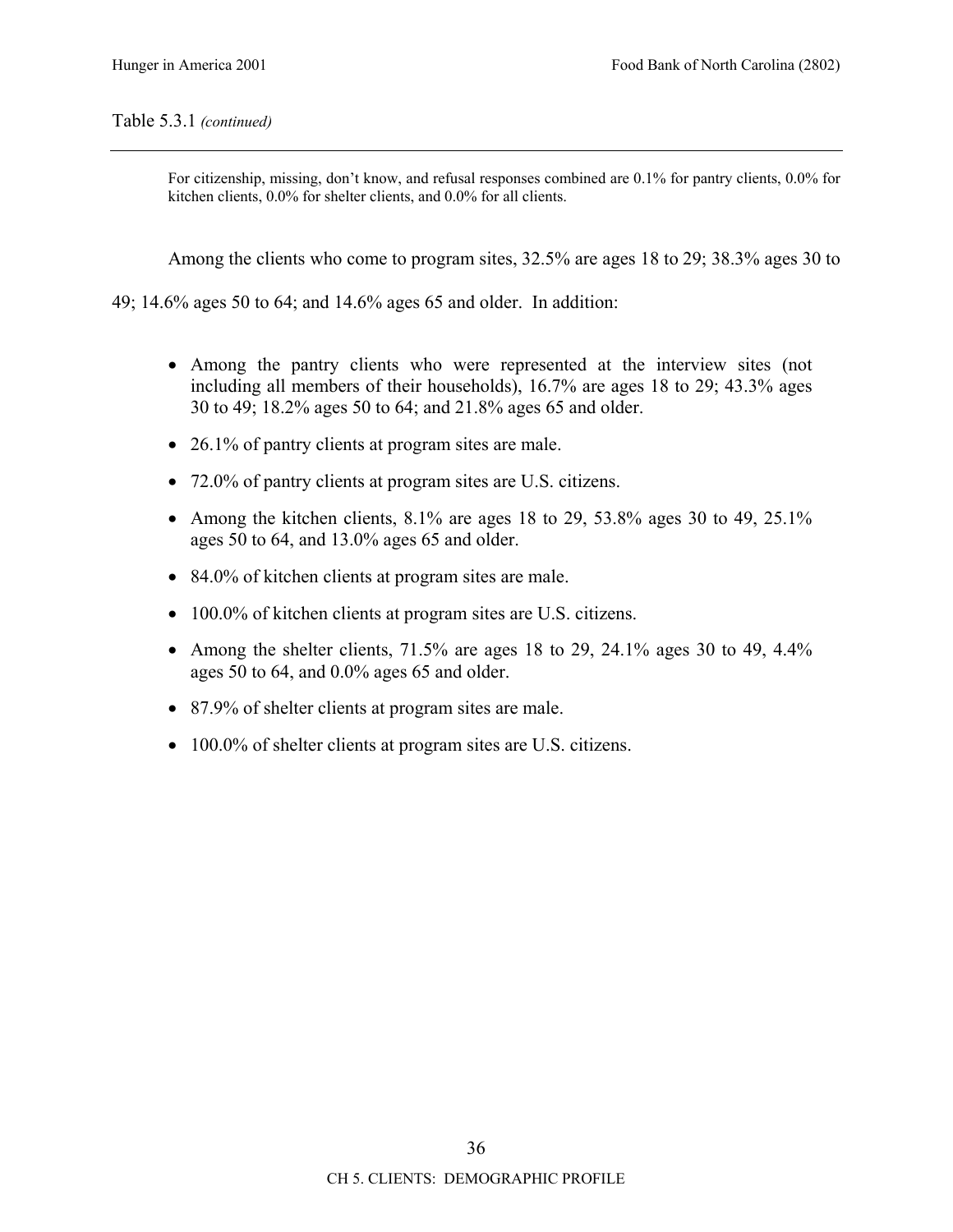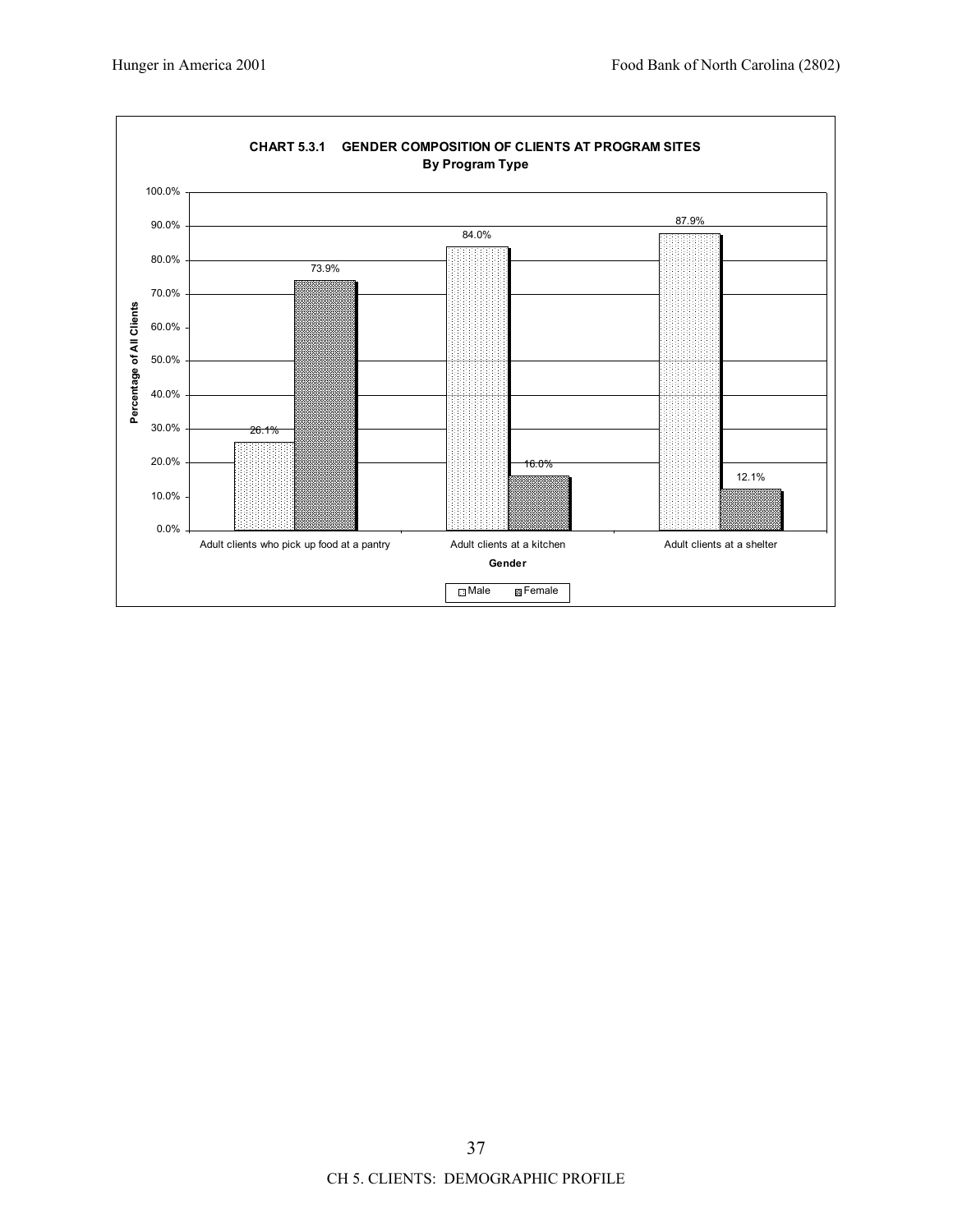#### TABLE 5.3.2

#### AGE, GENDER, AND CITIZENSHIP COMPOSITION (All Members of Households)<sup>a</sup>

|                        | All Members of<br>Household, Pantry | All Members of<br>Household, Kitchen | All Members of<br>Household, Shelter | All Members of<br>Household, All<br>Programs |
|------------------------|-------------------------------------|--------------------------------------|--------------------------------------|----------------------------------------------|
| Age                    |                                     |                                      |                                      |                                              |
| $0-5$                  | 11.1%                               | $4.7\%$                              | 12.0%                                | 11.0%                                        |
| $6 - 17$               | 32.5%                               | 14.7%                                | 4.1%                                 | 25.6%                                        |
| 18-29                  | 17.0%                               | 5.7%                                 | 52.3%                                | 24.2%                                        |
| 30-49                  | 22.5%                               | 48.3%                                | 20.5%                                | 23.1%                                        |
| $50-64$                | 8.4%                                | 16.9%                                | 11.1%                                | 9.3%                                         |
| 65 and over            | 8.5%                                | 9.7%                                 | $0.0\%$                              | 6.7%                                         |
| <b>TOTAL</b>           | 100.0%                              | 100.0%                               | 100.0%                               | 100.0%                                       |
| SAMPLE SIZE $(N)^{b}$  | 740                                 | 102                                  | 89                                   | 931                                          |
| Gender                 |                                     |                                      |                                      |                                              |
| Male                   | $45.4\%$                            | 66.9%                                | 52.8%                                | 48.1%                                        |
| Female                 | 54.6%                               | 33.1%                                | 47.2%                                | 51.9%                                        |
| <b>TOTAL</b>           | 100.0%                              | 100.0%                               | 100.0%                               | 100.0%                                       |
| U.S. Citizen           |                                     |                                      |                                      |                                              |
| Yes                    | 66.2%                               | 100.0%                               | 100.0%                               | 75.7%                                        |
| N <sub>0</sub>         | 33.8%                               | $0.0\%$                              | $0.0\%$                              | 24.3%                                        |
| <b>TOTAL</b>           | 100.0%                              | 100.0%                               | 100.0%                               | 100.0%                                       |
| <b>SAMPLE SIZE (N)</b> | 706                                 | 99                                   | 82                                   | 887                                          |

SOURCE: This table was constructed based on usable responses to Questions 2, 3, and 5 of the client survey.

NOTE: The percentages presented in this table are based only on usable responses, excluding missing, don't know, and refusal responses. All usable responses were weighted as described in Chapter 3 and in the Technical Appendix volume to represent all emergency food clients of Food Bank of North Carolina. The sample sizes (N) also include missing data.

For age, missing, don't know, and refusal responses combined are 0.2% for pantry clients, 1.0% for kitchen clients, 0.3% for shelter clients, and 0.3% for all clients.

For gender, missing, don't know, and refusal responses combined are 1.3% for pantry clients, 0.0% for kitchen clients, 0.0% for shelter clients, and 0.8% for all clients.

For citizenship, missing, don't know, and refusal responses combined are 2.0% for pantry clients, 0.0% for kitchen clients, 0.0% for shelter clients, and 1.3% for all clients.

<sup>a</sup>Data available for at most six members of household. See the Technical Appendix volume for details.

<sup>b</sup>The sample sizes for age variables may be larger than those for other two variables in this table. This is because the client questionnaire had additional questions to identify household members who are younger than age 18 and whether the household has any children between ages 0 and 5.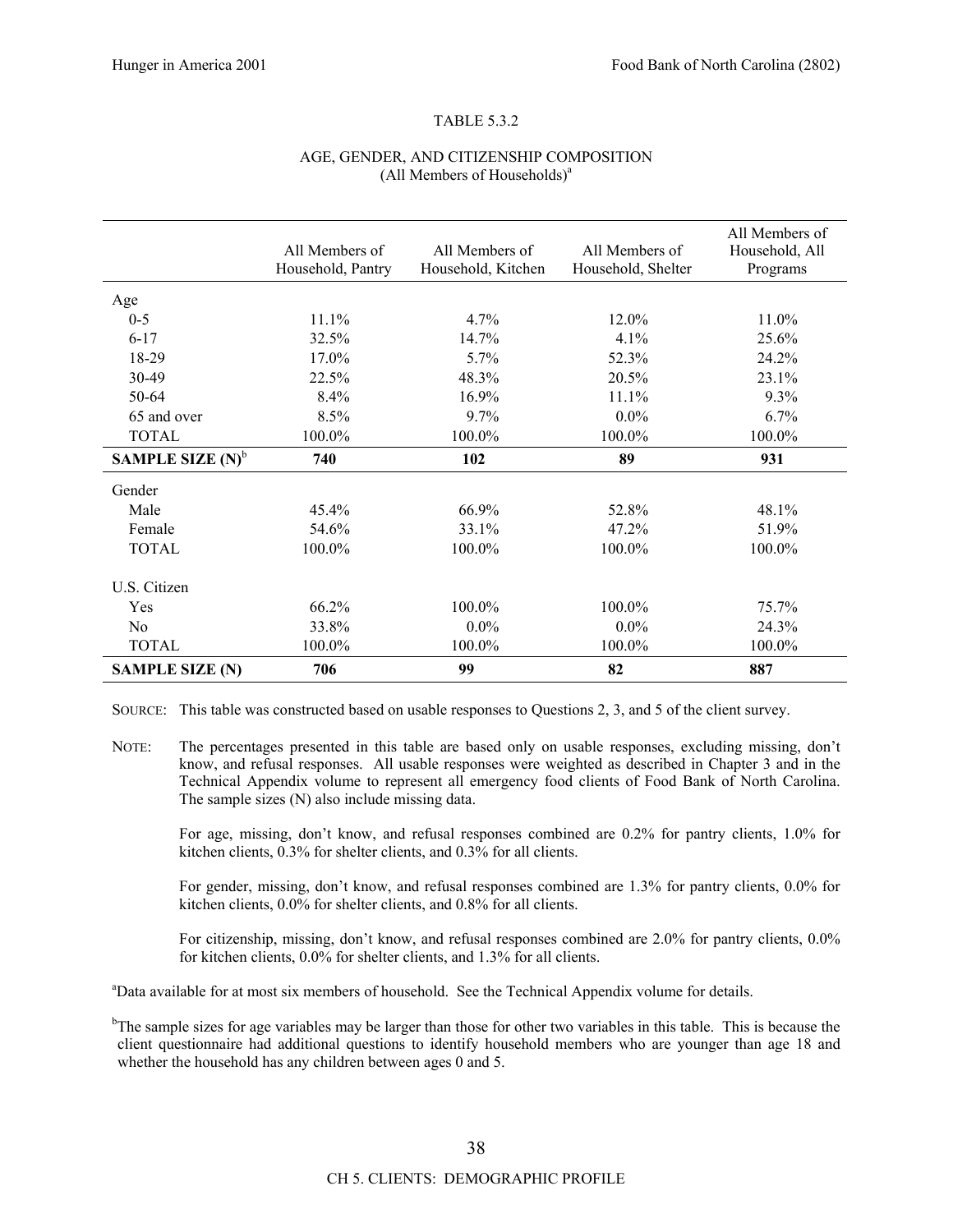When we consider all members of client households, 11.0% are ages 0 to 5, 25.6% ages 6

to 17, 24.2% ages 18 to 29, 23.1% ages 30 to 49, 9.3% ages 50 to 64, and 6.7% age 65 and older.

Information on age distribution, as well as gender and citizenship distributions, by program type

follows:

- Among all members of pantry client households, 11.1% are ages 0 to 5; 32.5% ages 6 to 17; 17.0% ages18 to 29; 22.5% ages 30 to 49, 8.4% ages 50 to 64, and 8.5% age 65 and older.
- 45.4% of all members of pantry client households are male.
- 66.2% of all members of pantry client households are U.S. citizens.
- Among all members of kitchen client households, 4.7% are ages 0 to 5; 14.7% ages 6 to 17; 5.7% ages 18 to 29; 48.3% 30 to 49; 16.9% ages 50 to 64, and 9.7% age 65 and older.
- 66.9% of all members of kitchen client households are male.
- 100.0% of all members of kitchen client households are U.S. citizens.
- Among all members of shelter client households, 12.0% are ages 0 and 5; 4.1% ages 6 and 17; 52.3% are ages 18 to 29; 20.5% ages 30 to 49; 11.1% ages 50 to 64; and 0.0% age 65 and older.
- 52.8% of all members of shelter client households are male.
- 100.0% of all members of shelter client households are U.S. citizens.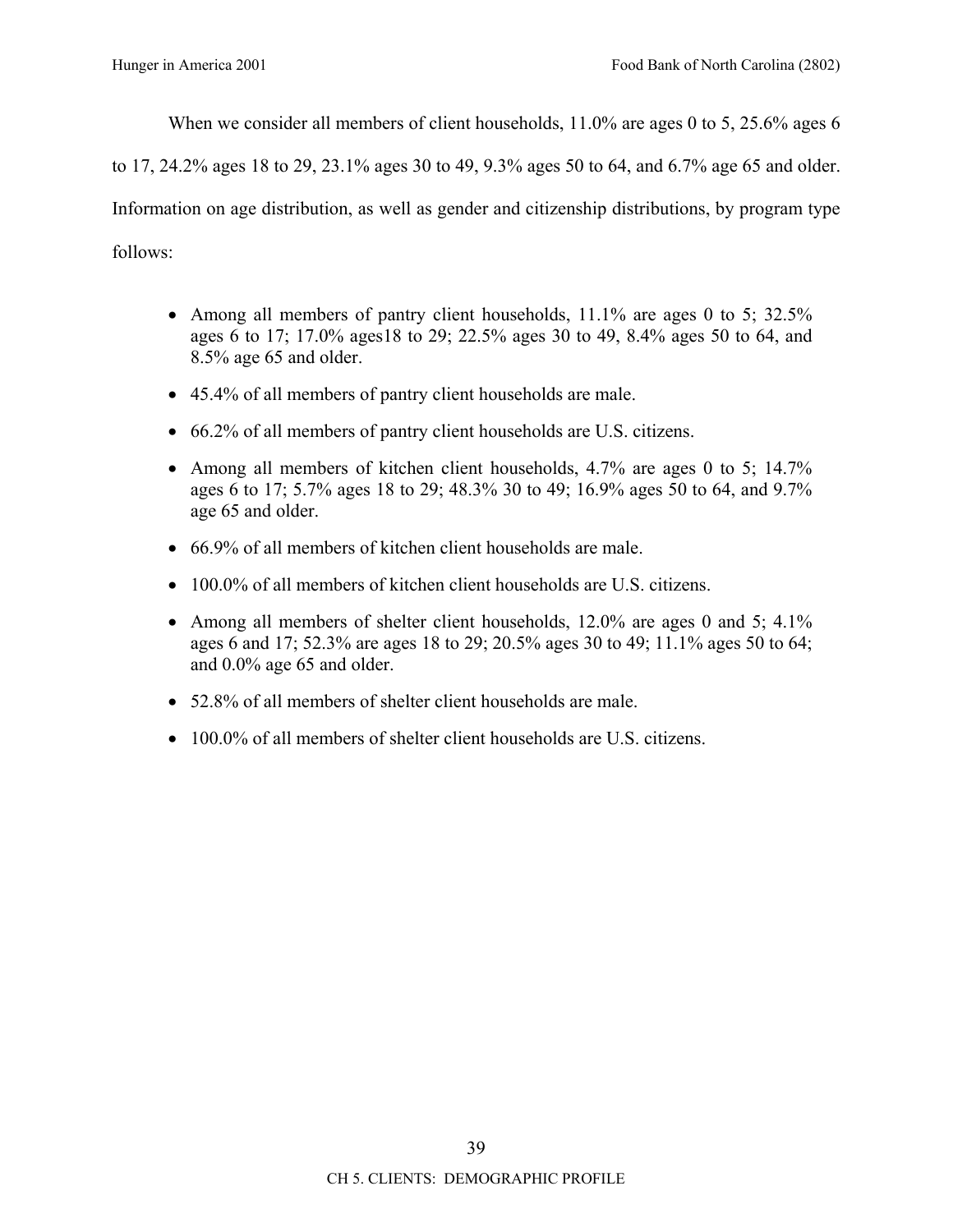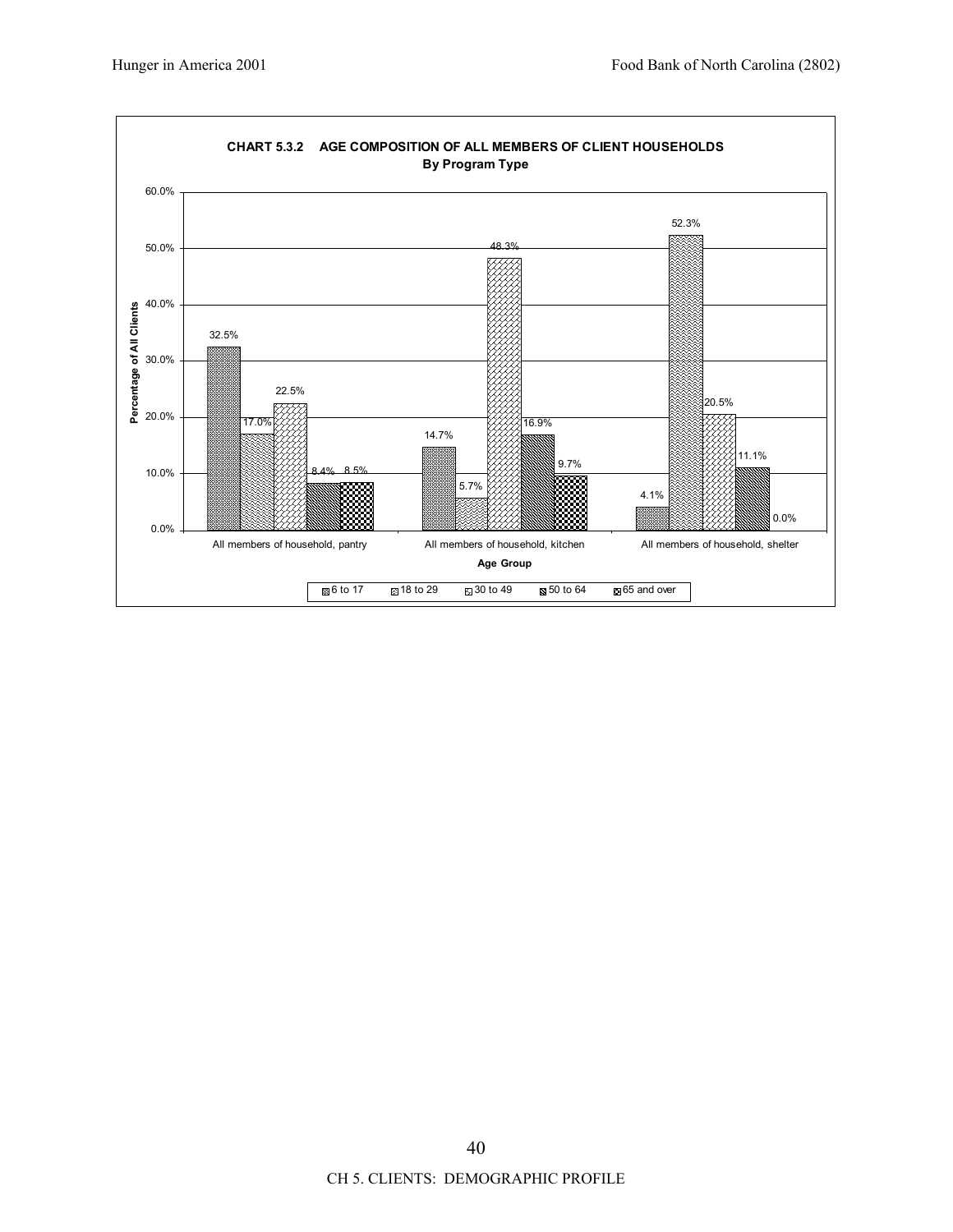# **5.4 MARITAL STATUS**

Clients were asked about their marital status. Table 5.4.1 presents the results.

### TABLE 5.4.1

| Clients' Marital Status | Adult Clients Who<br>Pick Up Food at a<br>Pantry | Adult Clients at a<br>Kitchen | Adult Clients at a<br>Shelter | Adult Clients at<br>All Program Sites |
|-------------------------|--------------------------------------------------|-------------------------------|-------------------------------|---------------------------------------|
| Married                 | 44.6%                                            | $14.1\%$                      | 24.7%                         | 36.4%                                 |
| Living as married       | $6.9\%$                                          | $0.0\%$                       | $0.0\%$                       | $4.3\%$                               |
| Widowed                 | $16.7\%$                                         | $4.7\%$                       | $2.9\%$                       | $11.7\%$                              |
| Divorced                | $12.5\%$                                         | 42.9%                         | $11.2\%$                      | $14.3\%$                              |
| Separated               | $6.3\%$                                          | $11.7\%$                      | $4.4\%$                       | $6.2\%$                               |
| Never been married      | 13.0%                                            | $26.4\%$                      | 56.7%                         | $27.2\%$                              |
| <b>TOTAL</b>            | 100.0%                                           | $100.0\%$                     | 100.0%                        | $100.0\%$                             |
| <b>SAMPLE SIZE (N)</b>  | 271                                              | 61                            | 41                            | 373                                   |

### MARITAL STATUS (Adults Interviewed at A2H Emergency Food Providers)

SOURCE: This table was constructed based on usable responses to Question 9 of the client survey.

NOTE: The percentages presented in this table are based only on usable responses, excluding missing, don't know, and refusal responses. All usable responses were weighted as described in Chapter 3 and in the Technical Appendix volume to represent all emergency food clients of Food Bank of North Carolina. The sample sizes (N) also include missing data.

Missing, don't know, and refusal responses combined are 0.4% for pantry clients, 0.9% for kitchen clients, 0.0% for shelter clients, and 0.3% for all clients.

Key findings include:

- Overall, 36.4% of the clients at all program sites are married.
- The percentage of married clients at pantry programs is 44.6%.
- The percentage of married clients at kitchen programs is 14.1%.
- The percentage of married clients at shelter programs is 24.7%.
- 4.3% of the clients at all program sites are living as married.
- 11.7% of the clients at all program sites are widowed.
- 6.2% of the clients at all program sites are separated.
- 27.2% of the clients at all program sites have never been married.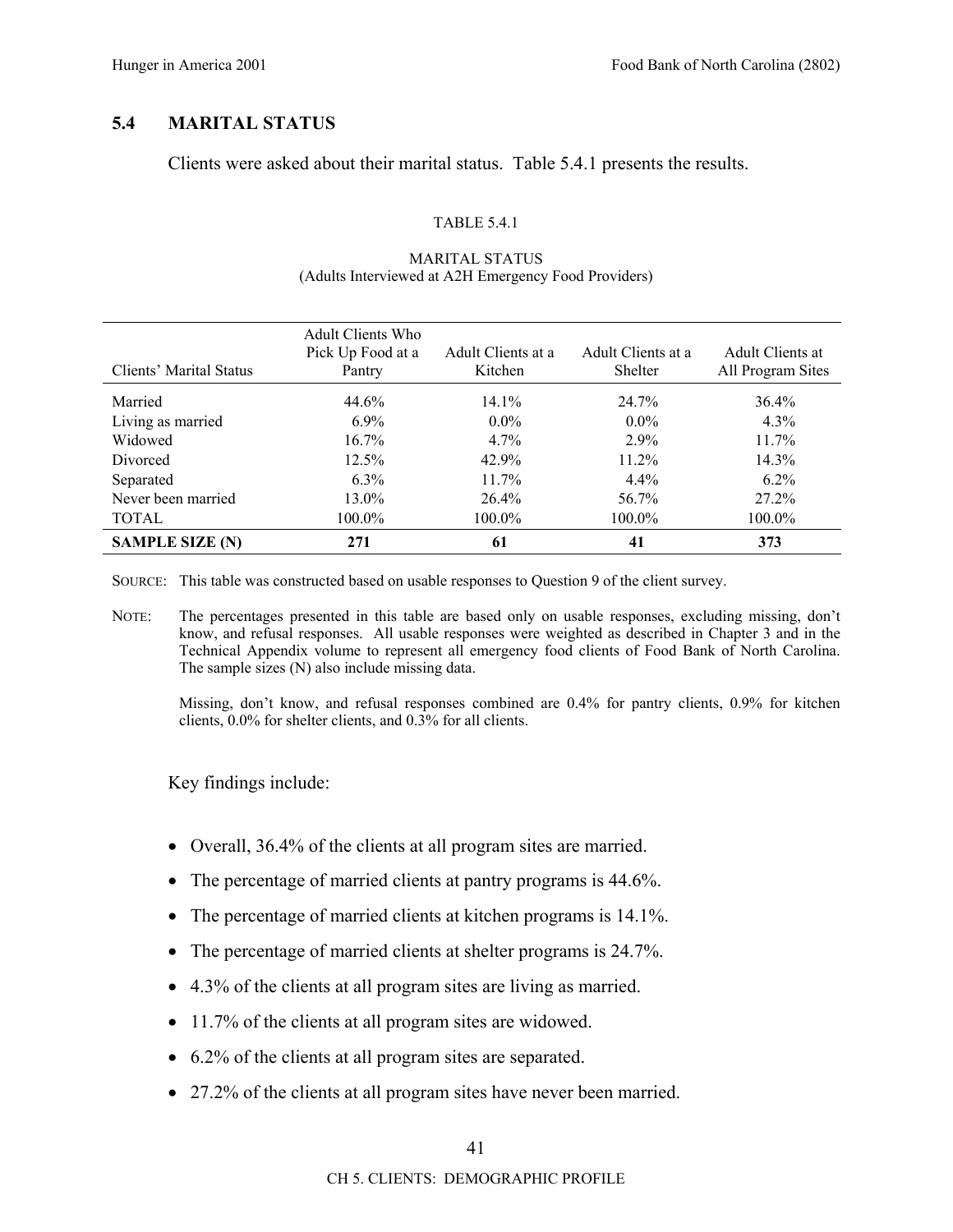# **5.5 HIGHEST EDUCATION LEVEL ATTAINED**

Clients were asked the highest education level they had attained. Education levels of

clients based on their responses are provided in Table 5.5.1.

## TABLE 5.5.1

|                                                          | <b>Adult Clients</b><br>Who Pick Up |                               |                               |                      |
|----------------------------------------------------------|-------------------------------------|-------------------------------|-------------------------------|----------------------|
| Clients' Education Level                                 | Food at a<br>Pantry                 | Adult Clients at<br>a Kitchen | Adult Clients at<br>a Shelter | All Adult<br>Clients |
| Less than high school                                    | $45.2\%$                            | 74.2%                         | 78.2%                         | 57.0%                |
| Completed high school or equivalent<br>degree            | 34.5%                               | $18.7\%$                      | $6.9\%$                       | $25.2\%$             |
| Completed noncollege business/trade/<br>technical school | $8.3\%$                             | $0.4\%$                       | $0.0\%$                       | $5.3\%$              |
| Some college/two-year degree                             | $7.9\%$                             | $3.9\%$                       | $14.7\%$                      | 9.6%                 |
| Completed college or higher                              | $4.1\%$                             | $2.7\%$                       | $0.3\%$                       | 2.9%                 |
| <b>TOTAL</b>                                             | 100.0%                              | 100.0%                        | 100.0%                        | 100.0%               |
| <b>SAMPLE SIZE (N)</b>                                   | 271                                 | 61                            | 41                            | 373                  |

#### HIGHEST EDUCATION LEVEL ATTAINED (Adults Interviewed at A2H Emergency Food Providers)

SOURCE: This table was constructed based on usable responses to Question 10 of the client survey.

NOTE: The percentages presented in this table are based only on usable responses, excluding missing, don't know, and refusal responses. All usable responses were weighted as described in Chapter 3 and in the Technical Appendix volume to represent all emergency food clients of Food Bank of North Carolina. The sample sizes (N) also include missing data.

Missing, don't know, and refusal responses combined are  $0.3\%$  for pantry clients,  $0.9\%$  for kitchen clients, 3.5% for shelter clients, and 1.3% for all clients.

As Table 5.5.1 shows, 57.0% of the clients at emergency food programs have not

completed high school. The comparable percentage for the entire United States population is

31.9%.<sup>8</sup> More details follow:

• 25.2% of all clients are high school graduates or completed an equivalent degree.

 <sup>8</sup> *Statistical Abstract of the United States*, 2000. Table 40.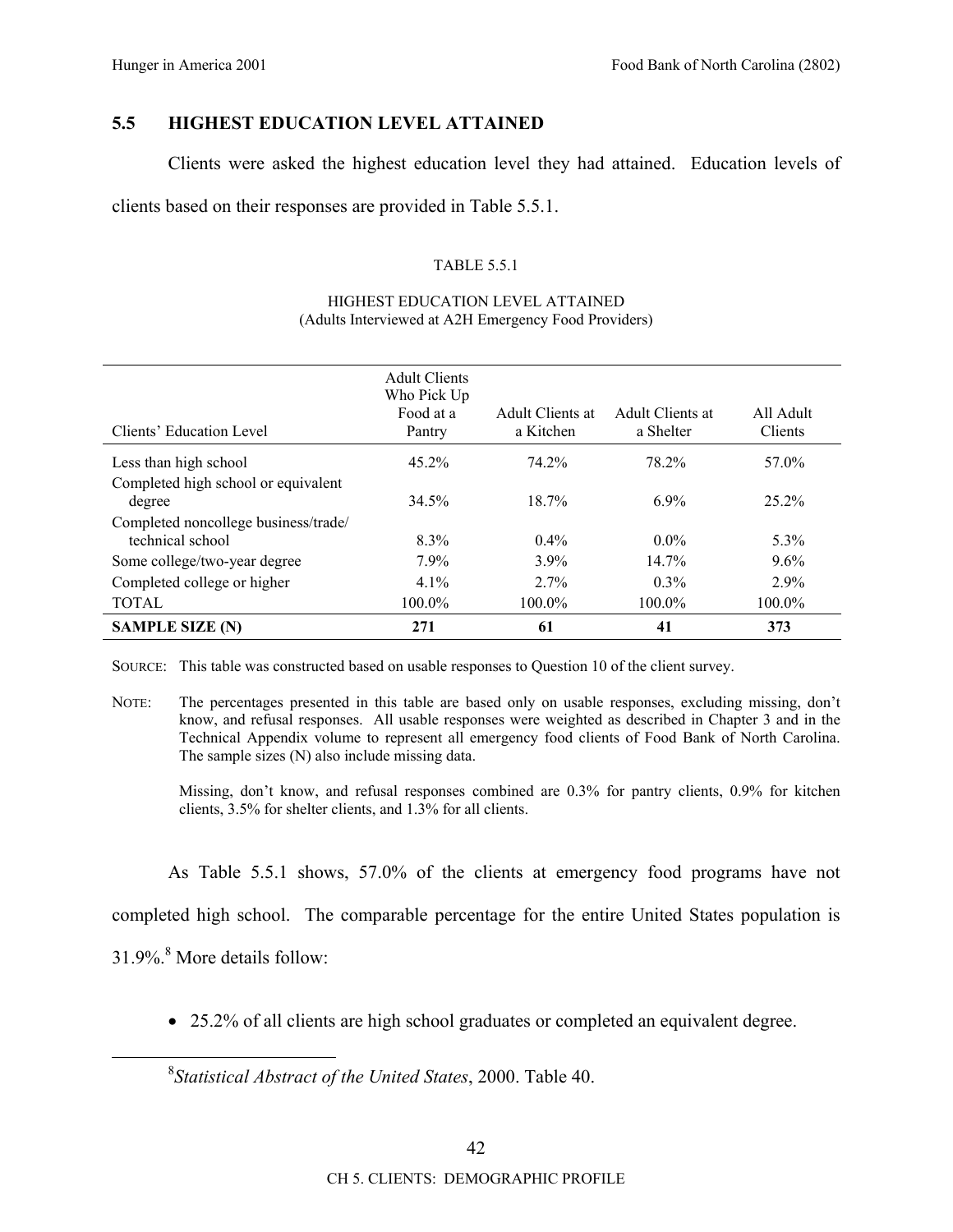- 9.6% of all clients have some college education or completed a two-year degree.
- 2.9% of all clients have completed college or beyond.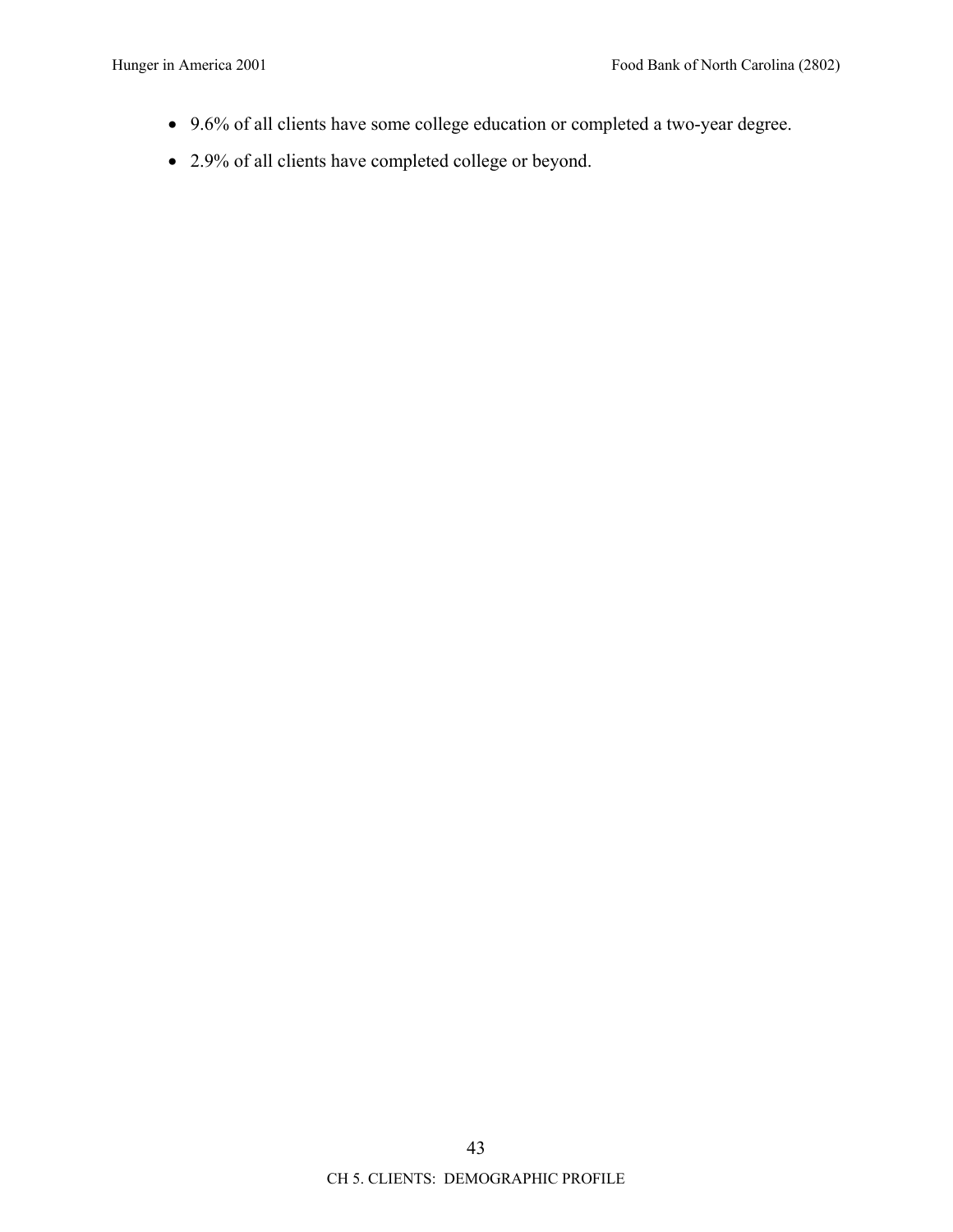# **5.6 RACIAL AND ETHNIC BACKGROUND**

Clients were asked about their racial and ethnic background. Table 5.6.1 summarizes the

results.

### TABLE 5.6.1

### RACIAL AND ETHNIC BACKGROUND (Adults Interviewed at A2H Emergency Food Providers)

| Clients' Racial and Ethnic<br>Background <sup>a</sup> | <b>Adult Clients</b><br>Who Pick Up<br>Food at a Pantry | Adult Clients at a<br>Kitchen | Adult Clients at a<br>Shelter | All Adult Clients |
|-------------------------------------------------------|---------------------------------------------------------|-------------------------------|-------------------------------|-------------------|
| White                                                 | 13.2%                                                   | $9.1\%$                       | 35.3%                         | 19.5%             |
| African American                                      | 59.3%                                                   | 82.2%                         | 64.5%                         | $62.5\%$          |
| American Indian or Alaskan                            |                                                         |                               |                               |                   |
| Native                                                | $3.1\%$                                                 | $7.5\%$                       | $0.0\%$                       | $2.5\%$           |
| Native Hawaiian or other Pacific                      |                                                         |                               |                               |                   |
| <b>Islander</b>                                       | $0.0\%$                                                 | $0.0\%$                       | $0.0\%$                       | $0.0\%$           |
| Asian                                                 | $0.0\%$                                                 | $0.0\%$                       | $0.0\%$                       | $0.0\%$           |
| Spanish, Latino, Hispanic                             |                                                         |                               |                               |                   |
| Mexican, Mexican American,                            |                                                         |                               |                               |                   |
| Chicano                                               | 28.1%                                                   | $0.0\%$                       | $0.0\%$                       | 17.5%             |
| Puerto Rican                                          | $0.4\%$                                                 | $0.0\%$                       | $0.2\%$                       | $0.3\%$           |
| Cuban                                                 | $0.0\%$                                                 | $0.0\%$                       | $0.0\%$                       | $0.0\%$           |
| Other Spanish, Hispanic, or                           |                                                         |                               |                               |                   |
| Latino                                                | $0.2\%$                                                 | $0.0\%$                       | $0.0\%$                       | $0.1\%$           |
| <b>SUBTOTAL</b>                                       | 28.7%                                                   | $0.0\%$                       | $0.2\%$                       | 17.9%             |
| $Other^b$                                             | $0.8\%$                                                 | $0.4\%$                       | $0.0\%$                       | 0.6%              |
| <b>SAMPLE SIZE (N)</b>                                | 271                                                     | 61                            | 41                            | 373               |

SOURCE: This table was constructed based on usable responses to Questions 11, 11a, and 12 of the client survey.

NOTE: The percentages presented in this table are based only on usable responses, excluding missing, don't know, and refusal responses. All usable responses were weighted as described in Chapter 3 and in the Technical Appendix volume to represent all emergency food clients of Food Bank of North Carolina. The sample sizes (N) also include missing data.

Missing, don't know, and refusal responses combined are  $0.3\%$  for pantry clients,  $0.0\%$  for kitchen clients, 0.5% for shelter clients, and 0.3% for all clients.

<sup>a</sup>Multiple responses were accepted.

<sup>b</sup>Most respondents who marked "Other" as their choice did not provide further information. Those who provided an answer sometimes indicated their nationality, but recoding of those responses based on this information was not performed due to a small number of usable responses.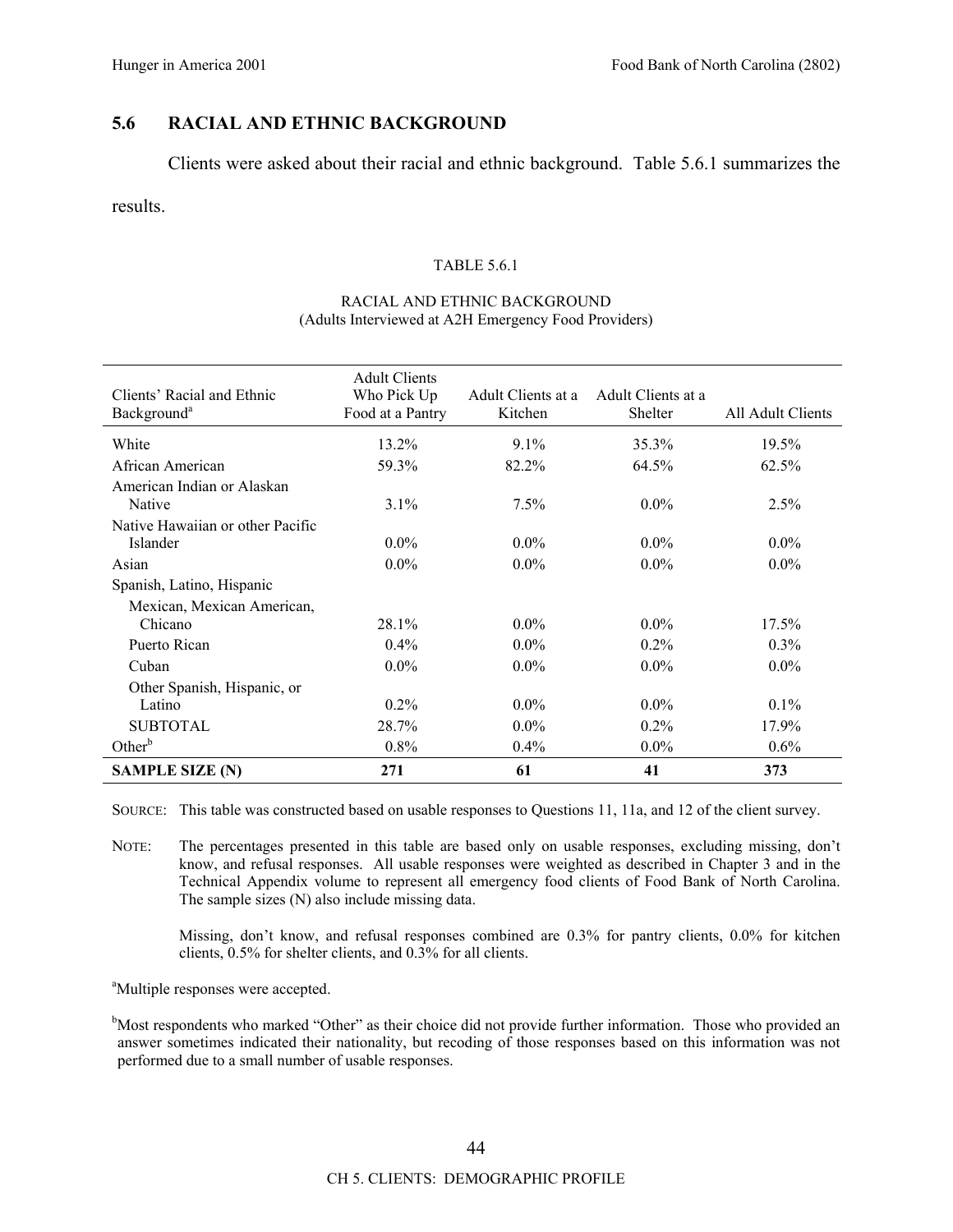Racial or ethnic background of the clients at emergency food program sites follows:

- Among the clients who come to all program sites, 19.5% are white; 62.5% African American; and 2.5% American Indian or Alaskan Native.
- 0.0% are native Hawaiian or other Pacific Islander and 0.0% are Asian.
- A total of 17.9% of the clients at all program sites indicate they are Spanish, Latino, or of Hispanic descent or origin.

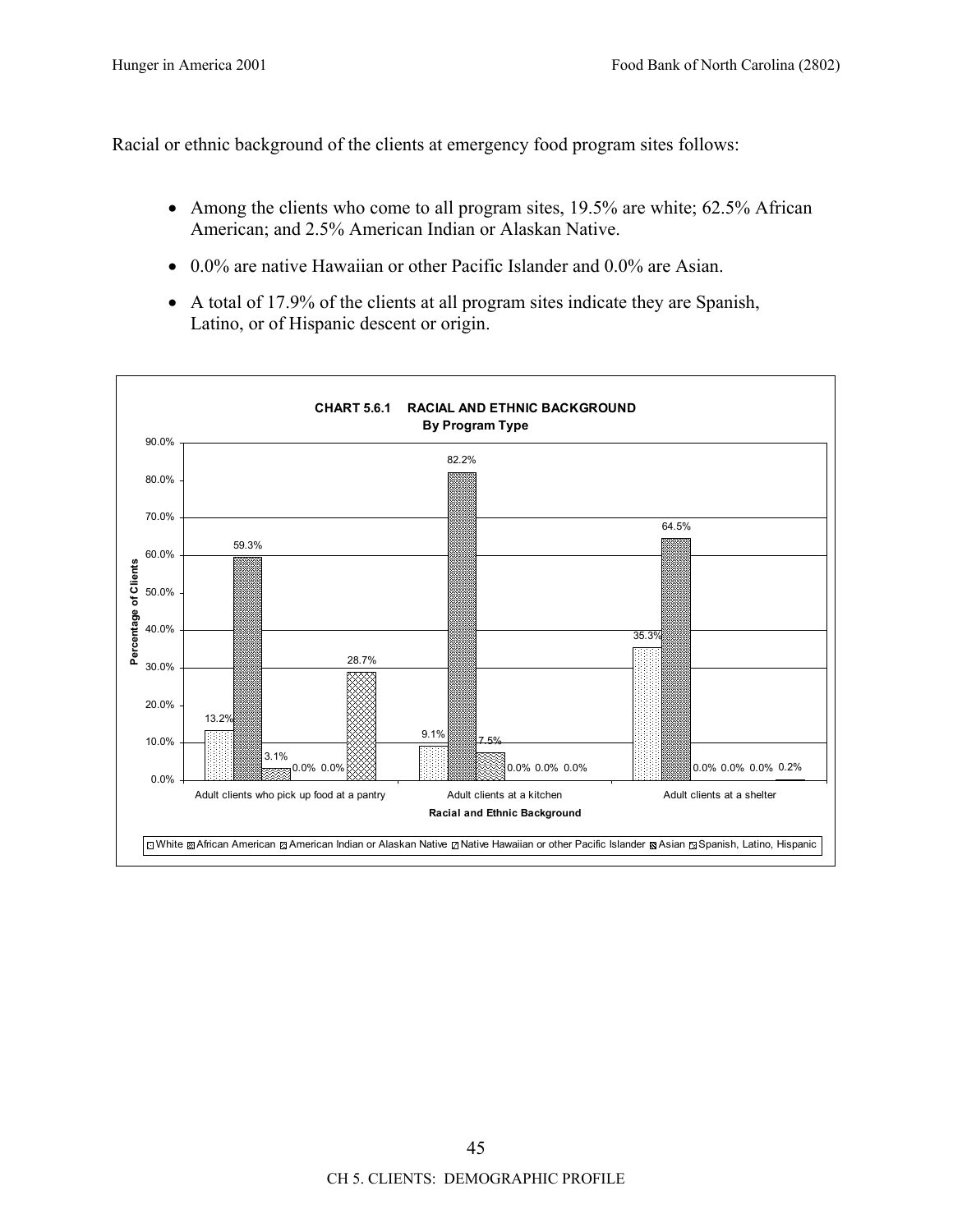# **5.7 EMPLOYMENT OF ADULTS IN HOUSEHOLD**

Client respondents provided information on their households' current employment status.

Tables 5.7.1 and 5.7.2 present the findings regarding all adults in the households.<sup>9</sup>

### TABLE 5.7.1

### EMPLOYMENT STATUS OF ADULTS IN HOUSEHOLD

|                                                                | Pantry   | Kitchen   | Shelter | All     |
|----------------------------------------------------------------|----------|-----------|---------|---------|
| Percentage of employed adults<br>Among adult clients coming to |          |           |         |         |
| program sites<br>Among all adults in client                    | 47.6%    | $10.9\%$  | 4.9%    | 32.1%   |
| households <sup>a</sup>                                        | 55.1%    | $25.0\%$  | 14.1%   | 41.7%   |
| Percentage of client households with                           |          |           |         |         |
| one or more adults employed                                    | $61.4\%$ | $31.1\%$  | 25.4%   | 48.4%   |
| Employment status of adults in the<br>client households        |          |           |         |         |
| Zero working                                                   | 38.6%    | 68.9%     | 74.6%   | 51.6%   |
| One working                                                    | 30.6%    | 28.9%     | 24.8%   | 28.7%   |
| Two working                                                    | 23.0%    | $2.3\%$   | $0.6\%$ | 14.8%   |
| Three working                                                  | $3.9\%$  | $0.0\%$   | $0.0\%$ | 2.5%    |
| Four or more working                                           | $3.8\%$  | $0.0\%$   | $0.0\%$ | $2.4\%$ |
| <b>TOTAL</b>                                                   | 100.0%   | $100.0\%$ | 100.0%  | 100.0%  |
| <b>SAMPLE SIZE (N)</b>                                         | 271      | 61        | 41      | 373     |

SOURCE: This table was constructed based on all responses to Question 6 of the client survey.

NOTE: For adult clients coming to program sites, missing, don't know, and refusal responses combined are 0.0% for pantry clients, 0.0% for kitchen clients, 0.0% for shelter clients, and 0.0% for all clients.

The percentages in this table, unlike those in most other tables, were calculated without leaving out item nonresponses. Because this table was constructed combining responses to several questions, excluding item nonresponses could have caused confusion.

<sup>a</sup>The sample sizes for this variable are 461 for the pantry, 87 for the kitchen, 54 for the shelter, and 602 for all combined. For all adults in the household, missing, don't know, and refusal responses combined are 0.0% for pantry clients, 0.0% for kitchen clients, 0.0% for shelter clients, and 0.0% for all clients.

 <sup>9</sup> <sup>9</sup>Data are available for at most six members of the household. See Technical Appendix volume for details.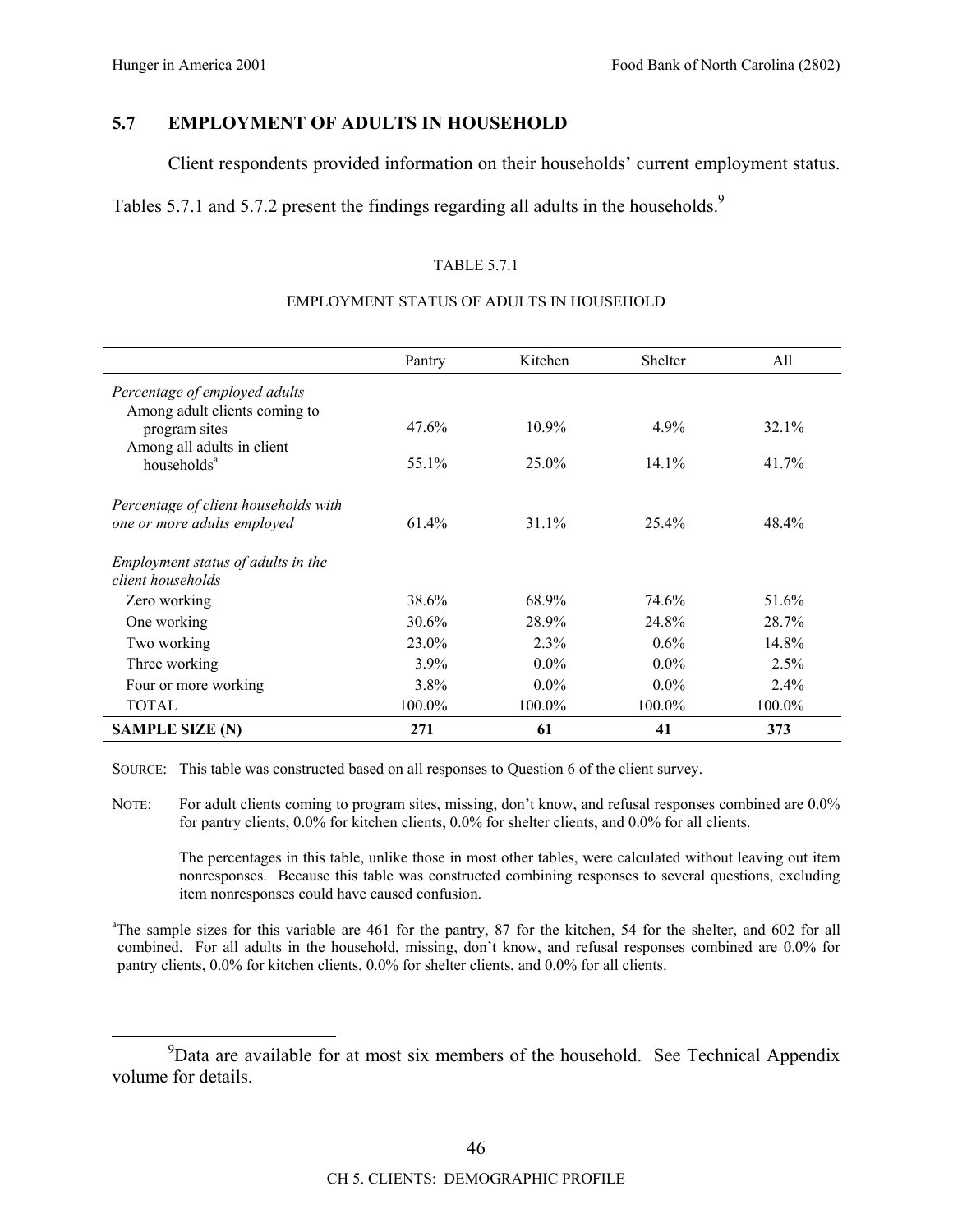Among the adults who come to program sites, 32.1% are currently employed. When we

consider all adults in client households, 41.7% are employed.

- 61.4% of the pantry client households have one or more adults currently employed.
- 31.1% of the kitchen client households have one or more adults currently employed.
- 25.4% of the shelter client households have one or more adults currently employed.

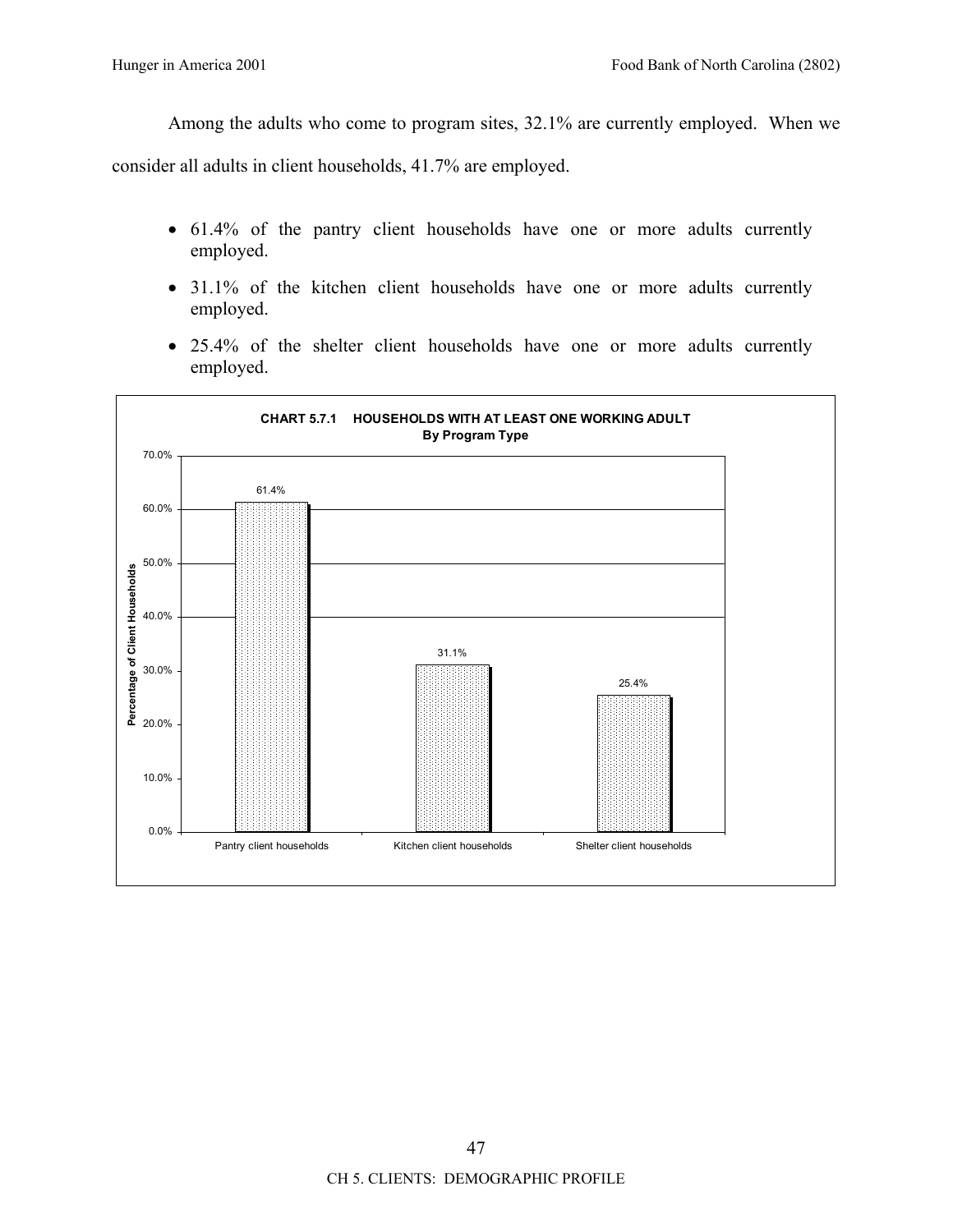### TABLE 5.7.2

### DETAILED EMPLOYMENT STATUS OF ADULTS IN HOUSEHOLD

|                                                | Pantry  | Kitchen | Shelter | All     |
|------------------------------------------------|---------|---------|---------|---------|
| Current employment status of all               |         |         |         |         |
| known adults in client households              |         |         |         |         |
| Full-Time                                      | 27.9%   | 14.5%   | 13.7%   | 23.2%   |
| Part-Time                                      | 27.2%   | 10.5%   | 0.3%    | 18.6%   |
| Unemployed                                     | 44.9%   | 75.0%   | 85.9%   | 58.3%   |
| <b>TOTAL</b>                                   |         |         |         |         |
| <b>SAMPLE SIZE (N)</b>                         | 461     | 87      | 54      | 602     |
|                                                |         |         |         |         |
| Employment status of adult clients at          |         |         |         |         |
| program sites                                  |         |         |         |         |
| <b>Currently Working</b>                       |         |         |         |         |
| Full-Time                                      | 26.4%   | 5.2%    | 4.4%    | 18.2%   |
| Part-Time                                      | 21.2%   | 5.7%    | 0.5%    | 13.9%   |
| Unknown                                        | $0.0\%$ | $0.0\%$ | 0.0%    | $0.0\%$ |
| <b>SUBTOTAL</b>                                | 47.6%   | 10.9%   | 4.9%    | 32.1%   |
| Have Not Worked for                            |         |         |         |         |
| Less than 3 months                             | 1.9%    | $9.0\%$ | 74.6%   | 24.2%   |
| 3-5 months                                     | 2.5%    | $0.0\%$ | 1.0%    | 1.8%    |
| 6-8 months                                     | 1.7%    | 21.5%   | 4.4%    | 4.0%    |
| 9-11 months                                    | 0.7%    | 0.3%    | 6.8%    | 2.5%    |
| 1-2 years                                      | 4.9%    | 21.7%   | 3.6%    | 5.7%    |
| More than 2 years                              | 35.6%   | 25.0%   | 4.8%    | 25.6%   |
| Unknown                                        | 0.7%    | 10.5%   | 0.0%    | 1.2%    |
| <b>SUBTOTAL</b>                                | 48.0%   | 87.9%   | 95.1%   | 65.0%   |
| Never Worked                                   | 4.4%    | 1.2%    | 0.0%    | 2.9%    |
| Unknown                                        | $0.0\%$ | $0.0\%$ | 0.0%    | $0.0\%$ |
| <b>TOTAL</b>                                   | 100.0%  | 100.0%  | 100.0%  | 100.0%  |
| <b>SAMPLE SIZE (N)</b>                         | 271     | 61      | 41      | 373     |
|                                                |         |         |         |         |
| Clients with managerial or                     |         |         |         |         |
| professional jobs among those who              |         |         |         |         |
| have worked before or are currently<br>working | 23.3%   | 8.9%    | 15.4%   | 19.7%   |
| SAMPLE SIZE (N) - Clients at                   |         |         |         |         |
| program sites who have worked                  |         |         |         |         |
| before or are currently working                | 265     | 59      | 41      | 365     |
|                                                |         |         |         |         |
| Clients participating in government-           |         |         |         |         |
| sponsored job training or work                 |         |         |         |         |
| experience programs among those                |         |         |         |         |
| who have never worked                          | n.p.    | n.p.    | N.A.    | n.p.    |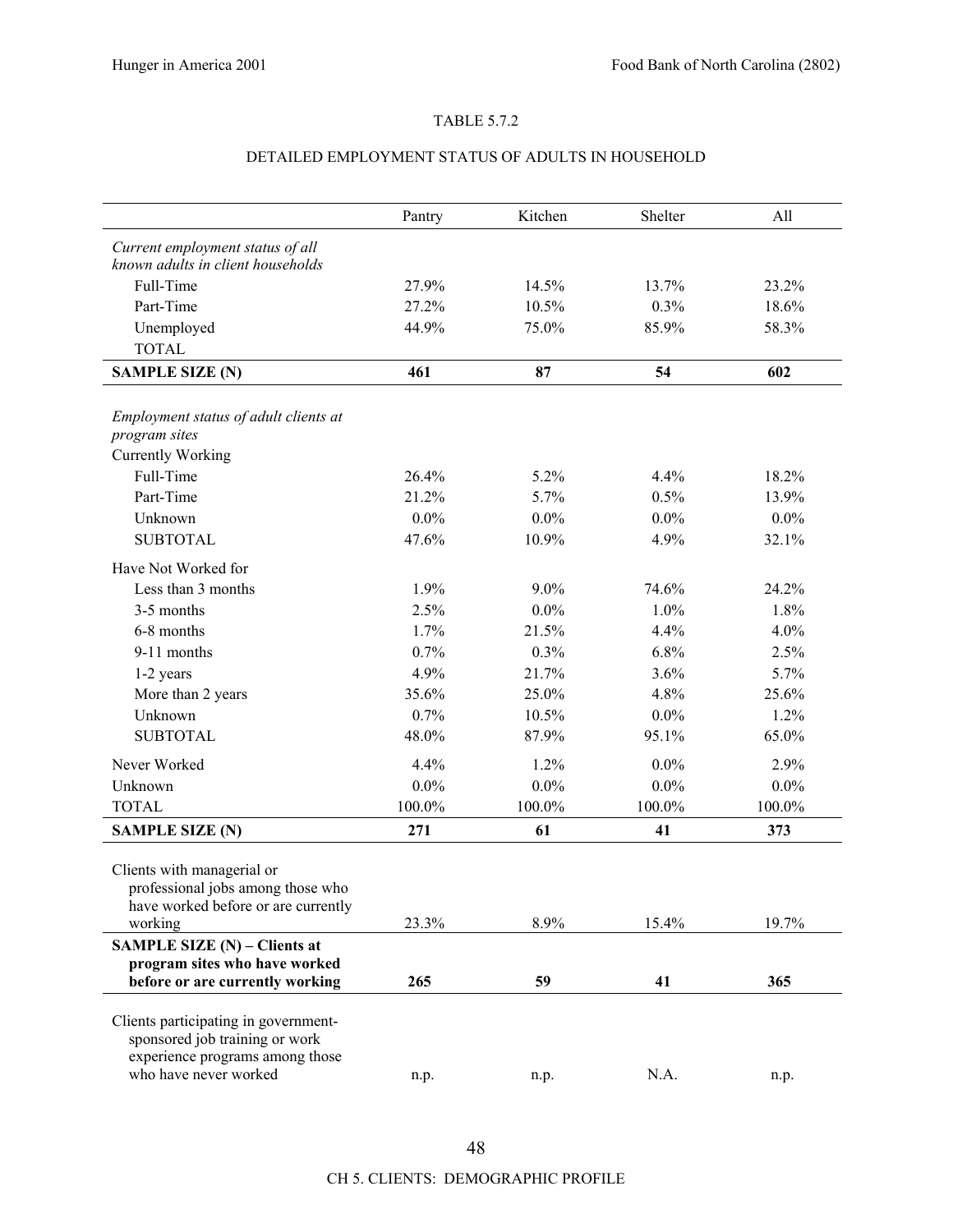### Table 5.7.2 *(continued)*

|                                      | Pantry | Kitchen | Shelter |  |
|--------------------------------------|--------|---------|---------|--|
| <b>SAMPLE SIZE (N) – Clients who</b> |        |         |         |  |
| have never worked                    |        |         |         |  |

SOURCE: This table was constructed based on all responses to Questions 6, 12a, 13, 14a, and 15 of the client survey.

The percentages in this table, unlike those in most other tables, were calculated without leaving out item nonresponses (labeled "unknown"). Because this table was constructed combining responses to several questions, excluding item nonresponses could have caused confusion. All responses were weighted as described in Chapter 3 and in the Technical Appendix volume to represent all emergency food clients or households of Food Bank of North Carolina.

As shown in Table 5.7.2, when we consider the employment status of all adults in client

households, 23.2% are employed full-time, 18.6% are employed part-time, and the remaining

58.3% are currently unemployed. Details of the employment status of adult clients who come to

program sites follow:

- Overall, 18.2% of the adult clients at program sites are currently employed fulltime; 13.9% employed part-time.
- 24.2% of the clients have recently lost their job, having been unemployed for three months or less.
- 5.7% of all clients have been unemployed for one to two years.
- 25.6% of all clients have not worked for more than two years.
- Among those who have worked before or are currently working, 19.7% either had or currently have managerial or professional jobs.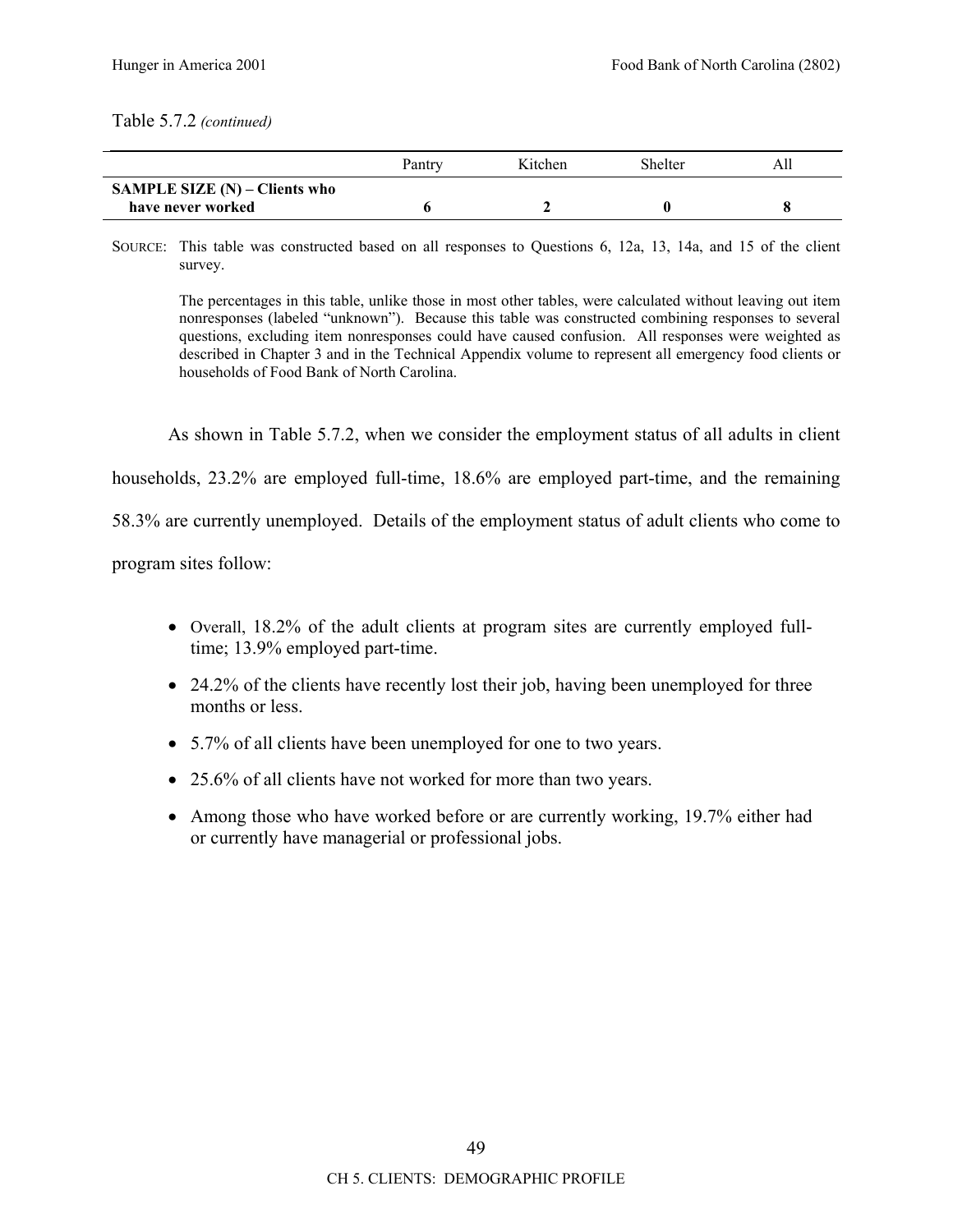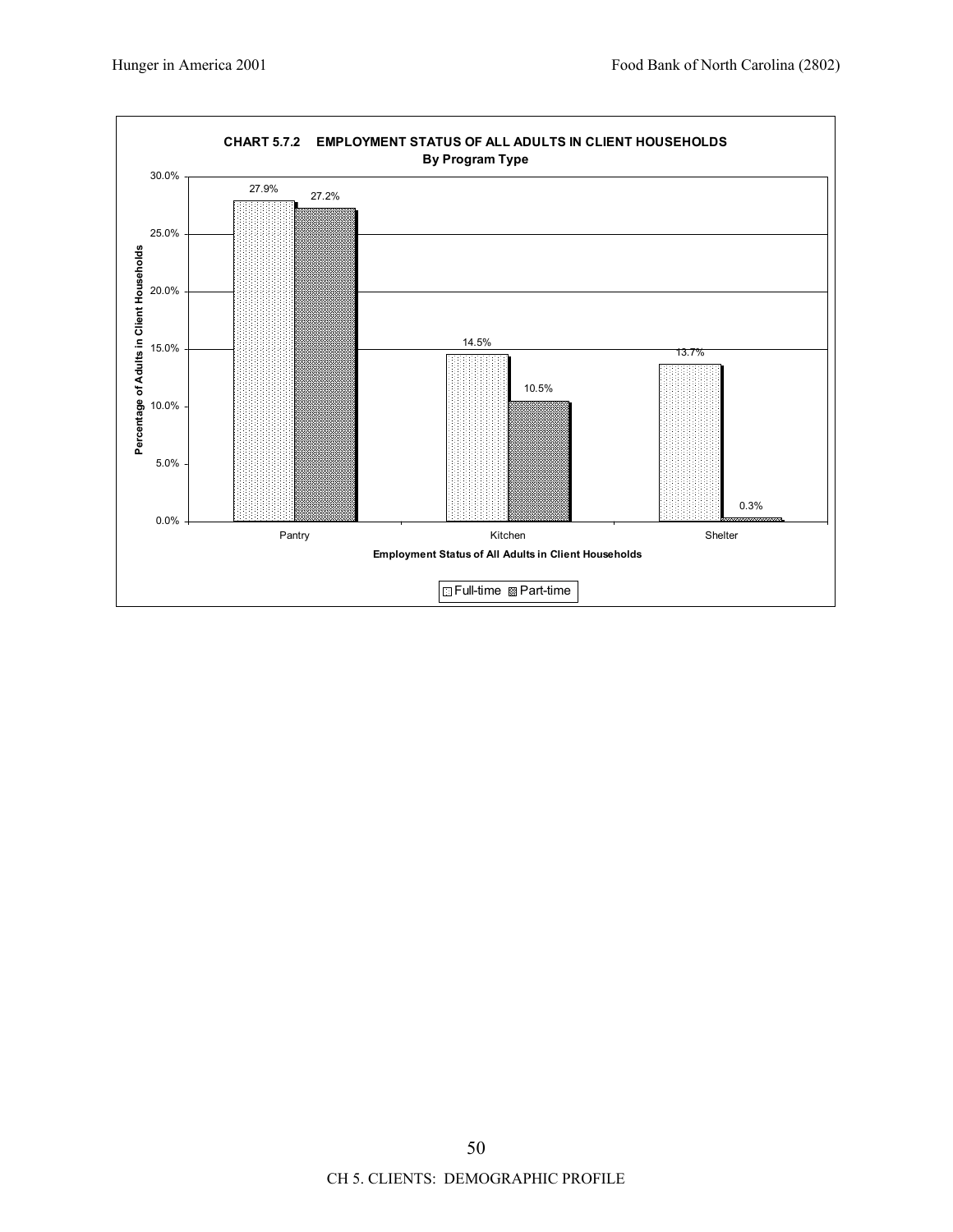## **5.8 HOUSEHOLD INCOME**

Lack of sufficient income usually plays a major role in forcing a person or a family to seek assistance from an A2H emergency food provider. In this section, we examine patterns of income receipt, both for monthly and annual income.

## **5.8.1 Federal Poverty Level**

The Poverty Levels are established periodically by the federal government to provide an indication of the levels of income below which many observers would consider households of various sizes to be impoverished. In parts of the analysis in this section, it will be useful to refer to these quidelines as a tool in understanding the meaning of various income levels. For reference, Table 5.8.1.1 presents 100% of these federal poverty levels.

### TABLE 5.8.1.1

| Household Size         | 48 States <sup>a</sup> | Alaska    | Hawaii    |
|------------------------|------------------------|-----------|-----------|
|                        | \$696                  | \$870     | \$800     |
| 2                      | \$938                  | \$1,172   | \$1,078   |
| 3                      | \$1,180                | \$1,475   | \$1,356   |
| $\overline{4}$         | \$1,421                | \$1,777   | \$1,635   |
| 5                      | \$1,663                | \$2,080   | \$1,913   |
| 6                      | \$1,905                | \$2,382   | \$2,191   |
|                        | \$2,146                | \$2,685   | \$2,470   |
| 8                      | \$2,388                | \$2,987   | \$2,748   |
| Each Additional Member | $+$ \$242              | $+$ \$303 | $+$ \$279 |

### 100 PERCENT OF FEDERAL POVERTY LEVEL - MONTHLY INCOME (Effective October 2000 through September 30, 2001)

SOURCE: http://www.fns.usda.gov/fsp/MENU/APPS/ELIGIBILITY/income/INCOMECHART.HTM**.** 

a Includes District of Columbia, Guam, and the Virgin Islands.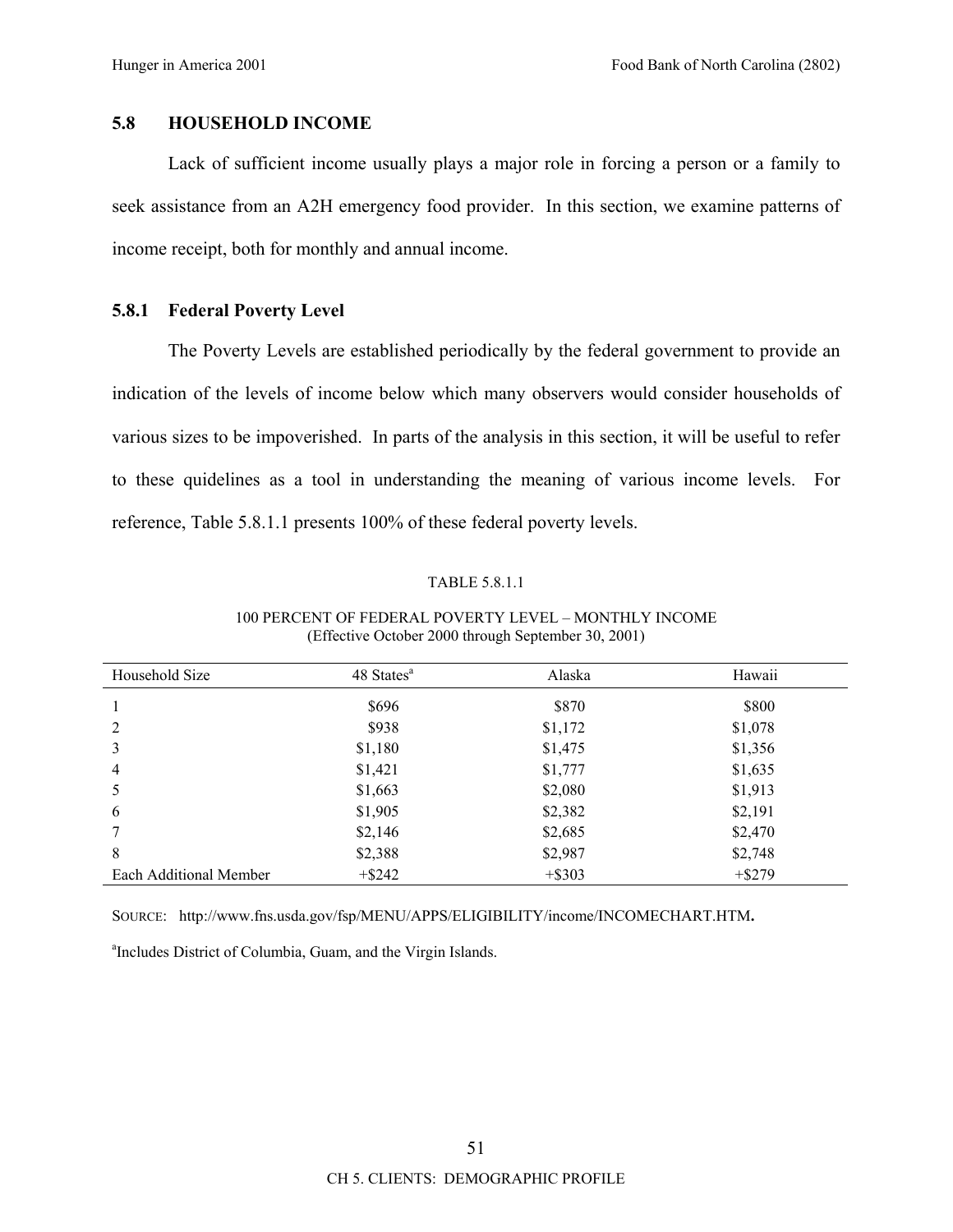# **5.8.2 Household Income for the Previous Month**

Clients were asked to report the amount of their total household income for the previous

month or to choose from a set of predefined income brackets. The results are provided in Table 5.8.2.1.

### TABLE 5.8.2.1

|                                                                                       | <b>Adult Clients</b><br>Who Pick Up<br>Food at a Pantry | Adult Clients at<br>a Kitchen | Adult Clients at<br>a Shelter | Adult Clients at<br>All Program<br><b>Sites</b> |
|---------------------------------------------------------------------------------------|---------------------------------------------------------|-------------------------------|-------------------------------|-------------------------------------------------|
| <b>Total Monthly Income</b>                                                           |                                                         |                               |                               |                                                 |
| No income                                                                             | 1.8%                                                    | 13.1%                         | 15.8%                         | 6.8%                                            |
| $$1 - $500$                                                                           | 6.5%                                                    | 35.2%                         | 13.7%                         | 10.7%                                           |
| \$500-\$999                                                                           | 29.2%                                                   | 31.1%                         | 5.4%                          | 22.2%                                           |
| \$1,000-\$1,499                                                                       | 12.7%                                                   | 9.5%                          | 3.5%                          | 9.7%                                            |
| \$1,500-\$1,999                                                                       | 8.8%                                                    | 6.2%                          | $0.0\%$                       | 6.0%                                            |
| \$2,000-\$2,499                                                                       | 2.4%                                                    | $0.0\%$                       | 1.4%                          | 1.9%                                            |
| \$2,500-\$2,999                                                                       | 0.3%                                                    | $0.0\%$                       | $0.0\%$                       | 0.2%                                            |
| \$3,000 or more                                                                       | 0.5%                                                    | $0.0\%$                       | $0.0\%$                       | 0.3%                                            |
| Unknown                                                                               | 37.8%                                                   | 4.8%                          | 60.3%                         | 42.1%                                           |
| <b>TOTAL</b>                                                                          | 100.0%                                                  | $100.0\%$                     | 100.0%                        | $100.0\%$                                       |
| Average monthly income among<br>valid responses (in dollars) <sup>a</sup>             | 995                                                     | 583                           | 322                           | 807                                             |
| Median monthly income among                                                           |                                                         |                               |                               |                                                 |
| valid responses (in dollars)                                                          | 900                                                     | 425                           | 168                           | 750                                             |
| Income as Percentage of the Federal<br>Poverty Level <sup>b</sup>                     |                                                         |                               |                               |                                                 |
| 0% (No income)                                                                        | 1.8%                                                    | 13.1%                         | 15.8%                         | 6.8%                                            |
| $1 - 50%$                                                                             | 10.8%                                                   | 12.1%                         | 13.9%                         | 11.8%                                           |
| 51-75%                                                                                | 13.8%                                                   | 46.8%                         | 4.2%                          | 13.3%                                           |
| 76-100%                                                                               | 9.8%                                                    | 3.1%                          | 1.1%                          | 6.7%                                            |
| 101-130%                                                                              | 15.2%                                                   | 16.2%                         | 3.5%                          | 11.7%                                           |
| 131-150%                                                                              | 4.8%                                                    | $0.0\%$                       | $0.0\%$                       | 3.0%                                            |
| 151-185%                                                                              | 4.8%                                                    | 2.0%                          | $0.0\%$                       | 3.1%                                            |
| 186% or higher                                                                        | 1.2%                                                    | 1.7%                          | 1.4%                          | 1.3%                                            |
| Unknown                                                                               | 37.9%                                                   | 4.8%                          | 60.3%                         | 42.2%                                           |
| <b>TOTAL</b>                                                                          | 100.0%                                                  | 100.0%                        | 100.0%                        | 100.0%                                          |
| Average monthly income as<br>percentage of the poverty level<br>among valid responses | 91.7%                                                   | 66.1%                         | 37.2%                         | 77.4%                                           |

## HOUSEHOLD INCOME FOR THE PREVIOUS MONTH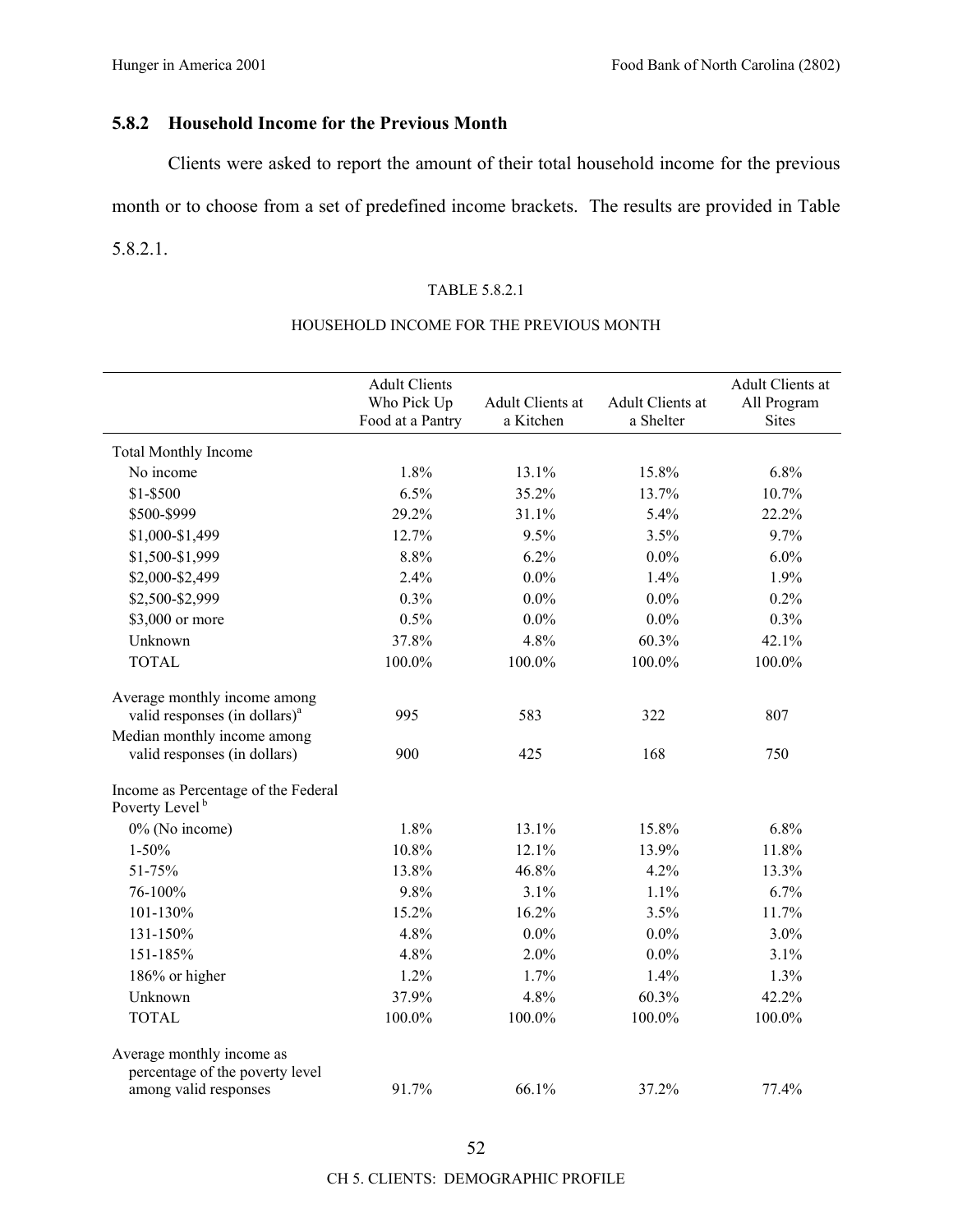### TABLE 5.8.2.1 *(continued)*

|                                                             | <b>Adult Clients</b><br>Who Pick Up<br>Food at a Pantry | Adult Clients at<br>a Kitchen | Adult Clients at<br>a Shelter | Adult Clients at<br>All Program<br><b>Sites</b> |
|-------------------------------------------------------------|---------------------------------------------------------|-------------------------------|-------------------------------|-------------------------------------------------|
| Median monthly income as<br>percentage of the poverty level |                                                         |                               |                               |                                                 |
| among valid responses                                       | 94.0%                                                   | 58.0%                         | 17.0%                         | 73.0%                                           |
| <b>SAMPLE SIZE (N)</b>                                      | 271                                                     | 61                            | 41                            | 373                                             |

SOURCE: This table was constructed based on all responses to Questions 29 and 29a of the client survey.

NOTE: The percentages presented in this table, unlike those in most other tables, were calculated without leaving out item nonresponses (labeled "unknown"). To ensure that key percentages, such as that for no income, appear consistent within this table and across related tables, a constant denominator, which includes item nonresponses, was used. All responses were weighted as described in Chapter 3 and in the Technical Appendix volume to represent all emergency food clients or households of Food Bank of North Carolina.

For total monthly income, missing, don't know, and refusal responses combined are 37.8% for pantry clients, 4.8% for kitchen clients, 60.3% for shelter clients, and 42.1% for all clients. The missing rates we report here were obtained after we cross-imputed missing responses for monthly and yearly income variables.

For income as percentage of federal poverty level, missing, don't know, and refusal responses combined are 37.9% for pantry clients, 4.8% for kitchen clients, 60.3% for shelter clients, and 42.2% for all clients.

<sup>a</sup>For the calculation of the average and the median, responses given as a range were recoded to be the midpoint of the range.

<sup>b</sup>The percentages in this panel may not be equal to those in the corresponding row of the upper panel of this table because the two panels of data may have different item nonresponse rates. The calculation in the lower panel required information about household size as well as household income.

According to Table 5.8.2.1, 6.8% of all client households had no income at all for the

month prior to the interview. More details on income follow:

- 1.8% of the pantry client households had no monthly income.
- 13.1% of the kitchen client households had no monthly income.
- 15.8% of the shelter client households had no monthly income.
- 39.8% of all client households had monthly household income less than \$1,000.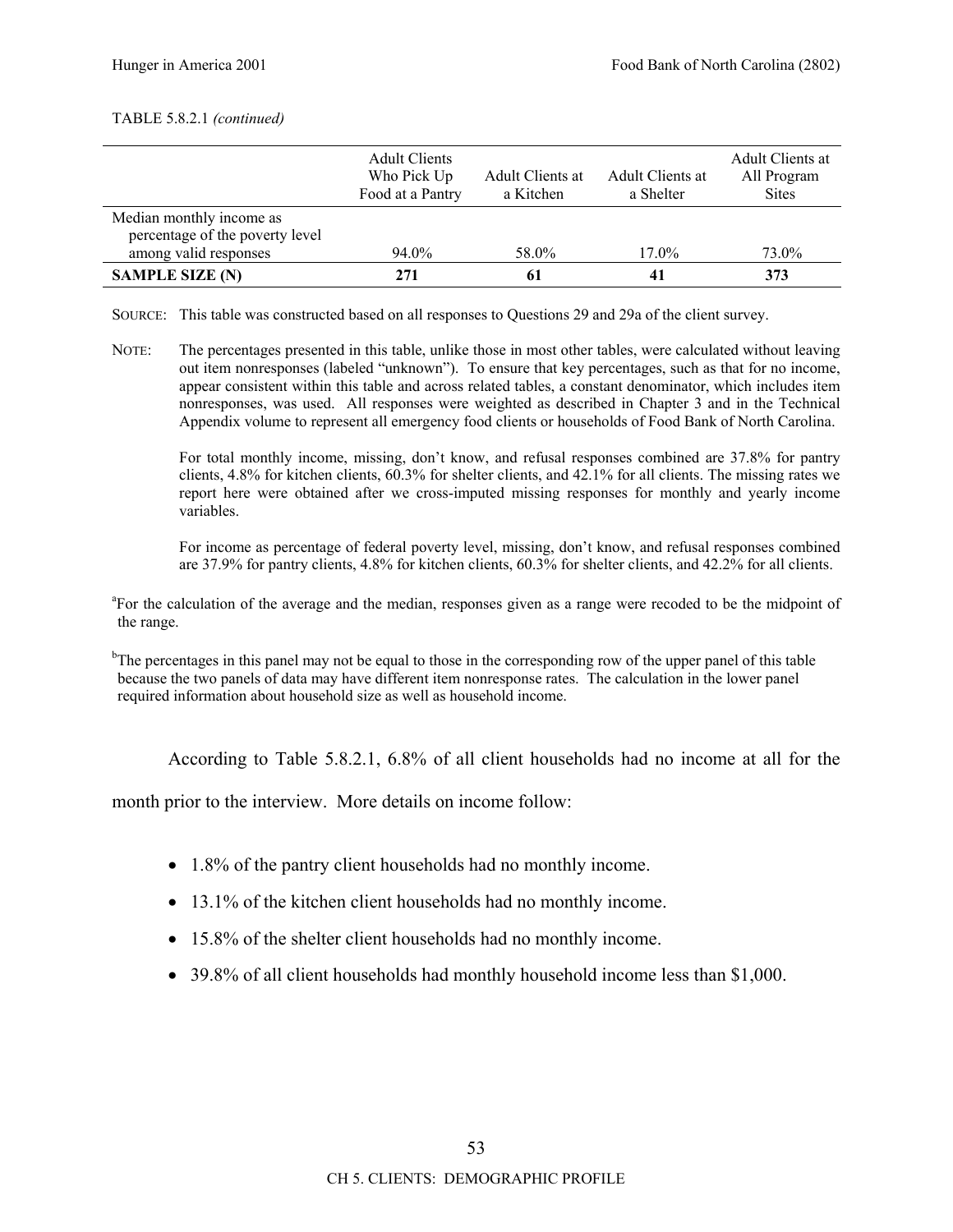- Average household income among all clients during the previous month was \$807 (median: \$750). By contrast, the mean for the United States population as a whole in 2000 was \$4,754 (median: \$3,512).<sup>10</sup>
- Average monthly household income among the pantry clients was \$995 (median: \$900).
- Average monthly household income among the kitchen clients was \$583 (median: \$425).
- Average monthly household income among the shelter clients was \$322 (median: \$168).
- 50.4% of client households had an income of 130% or below the federal poverty level during the previous month.
- Average monthly household income among all client households as a percentage of the federal poverty level was 77.4% (median: 73.0%).
- Average monthly household income among pantry client households was 91.7% (median: 94.0%) of the federal poverty level.
- Average monthly household income among kitchen client households was 66.1% (median: 58.0%) of the federal poverty level.
- Average monthly household income among shelter client households was 37.2% (median: 17.0%) of the federal poverty level.

<sup>54</sup>  10U.S. Census Bureau. *Current Population Reports*. September 2001, pp. 60-213, Table A.1.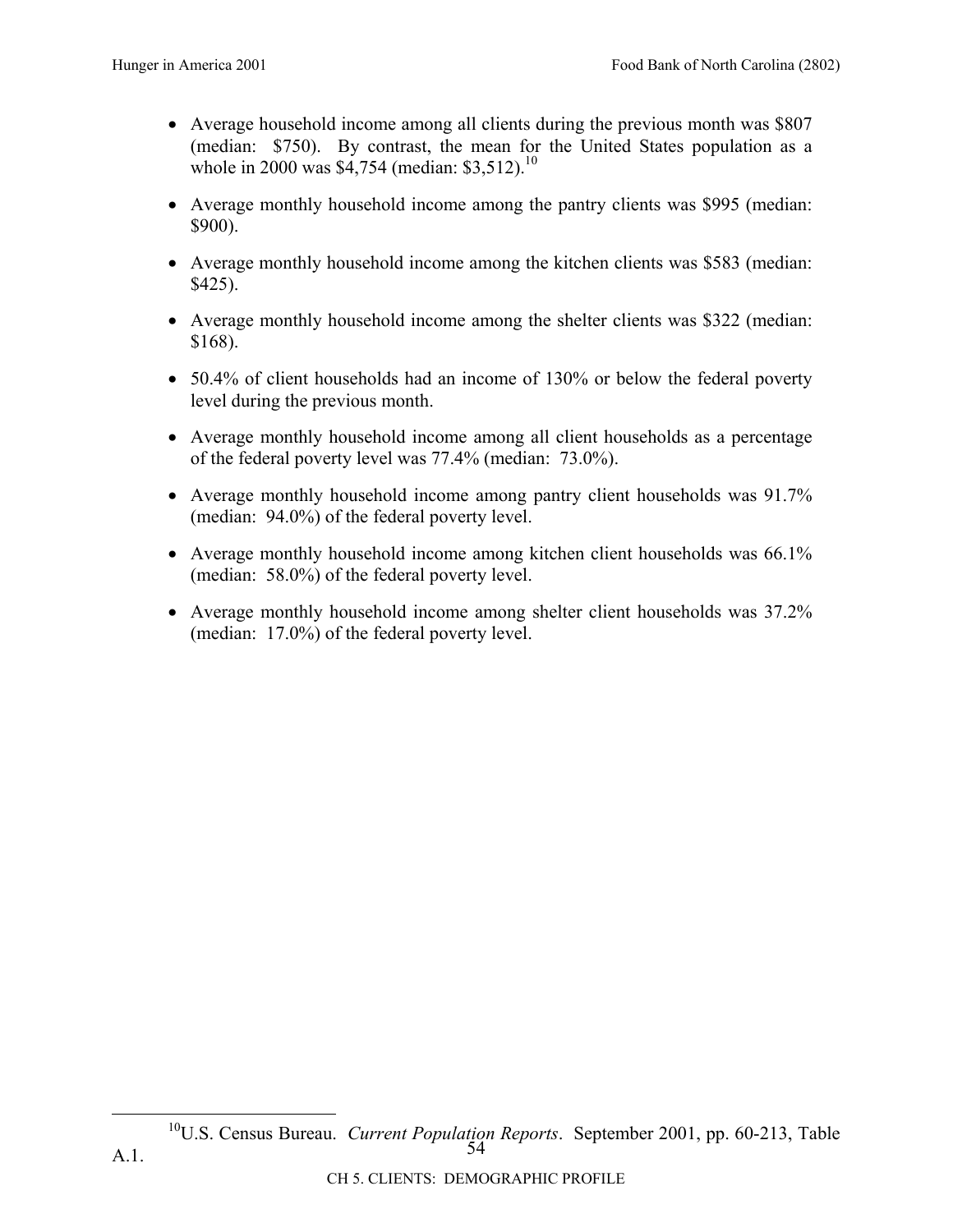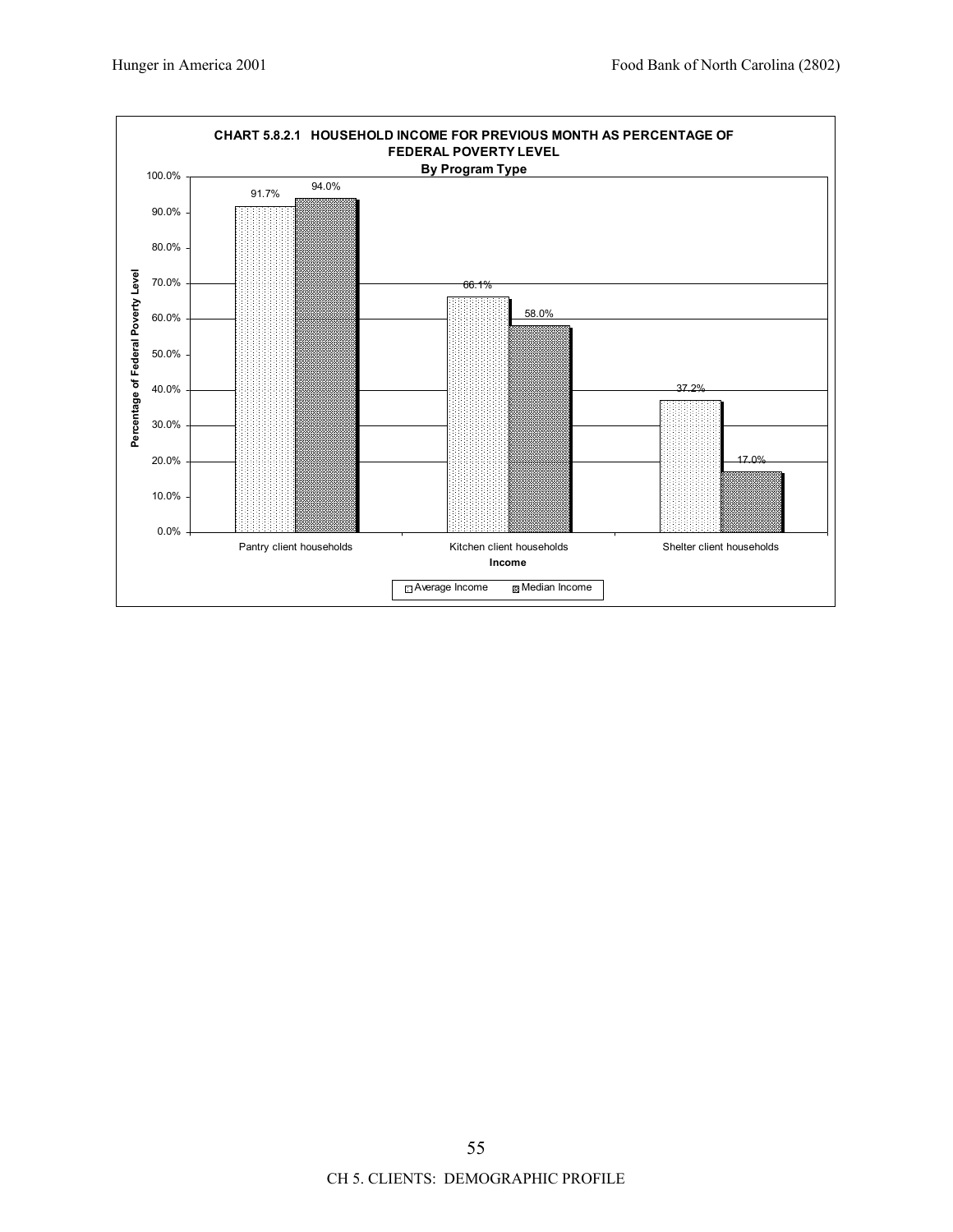# **5.8.3 Sources of Household Income for the Previous Month**

Clients were asked to indicate the major source of their household income for the previous month. Then, they were asked to name all sources of their household income. Tables 5.8.3.1 and 5.8.3.2 summarize the findings.

### TABLE 5.8.3.1

#### MAIN SOURCE OF HOUSEHOLD INCOME FOR THE PREVIOUS MONTH

| Main Source of Household Income<br>for Previous Month | Pantry Client<br>Households | Kitchen Client<br>Households | <b>Shelter Client</b><br>Households | All Client<br>Households |
|-------------------------------------------------------|-----------------------------|------------------------------|-------------------------------------|--------------------------|
| Job                                                   | 47.8%                       | 11.4%                        | 55.4%                               | 47.4%                    |
| Government Welfare Assistance                         |                             |                              |                                     |                          |
| Temporary Assistance for Needy                        |                             |                              |                                     |                          |
| Families (TANF)                                       | $0.0\%$                     | $0.8\%$                      | $0.2\%$                             | 0.1%                     |
| General Assistance (GA)                               | $0.0\%$                     | $0.0\%$                      | $0.0\%$                             | $0.0\%$                  |
| <b>SUBTOTAL</b>                                       | $0.0\%$                     | 0.8%                         | 0.2%                                | 0.1%                     |
| Other Government Sources                              |                             |                              |                                     |                          |
| Social Security                                       | 19.6%                       | 27.9%                        | 24.0%                               | 21.5%                    |
| Unemployment compensation                             | 0.7%                        | 1.2%                         | 0.2%                                | 0.6%                     |
| Disability (SSDI)/Workers'                            |                             |                              |                                     |                          |
| Compensation                                          | 8.0%                        | 9.9%                         | 0.2%                                | 5.8%                     |
| Supplemental Security Income                          |                             |                              |                                     |                          |
| (SSI)                                                 | 3.2%                        | 8.2%                         | $0.0\%$                             | 2.6%                     |
| <b>SUBTOTAL</b>                                       | 31.5%                       | 47.2%                        | 24.3%                               | 30.5%                    |
| Nongovernment, Nonjob Sources                         |                             |                              |                                     |                          |
| Pension                                               | 6.1%                        | $0.0\%$                      | $0.0\%$                             | 3.8%                     |
| Child support                                         | 0.6%                        | $0.0\%$                      | 3.5%                                | 1.4%                     |
| Churches                                              | $0.0\%$                     | $0.0\%$                      | $0.0\%$                             | $0.0\%$                  |
| Alimony                                               | $0.0\%$                     | $0.0\%$                      | $0.0\%$                             | $0.0\%$                  |
| Relatives                                             | 1.0%                        | 0.3%                         | $0.0\%$                             | 0.6%                     |
| <b>SUBTOTAL</b>                                       | 7.6%                        | $0.3\%$                      | 3.5%                                | 5.8%                     |
| Other <sup>a</sup>                                    | 1.0%                        | 16.4%                        | 0.1%                                | 1.8%                     |
| No Income                                             | 1.8%                        | 13.1%                        | 15.8%                               | 6.8%                     |
| Unknown                                               | 10.4%                       | 10.9%                        | 0.7%                                | 7.5%                     |
| <b>TOTAL</b>                                          | 100.0%                      | 100.0%                       | 100.0%                              | 100.0%                   |
| <b>SAMPLE SIZE (N)</b>                                | 271                         | 61                           | 41                                  | 373                      |

SOURCE: This table was constructed based on all responses to Questions 29 and 29b of the client survey.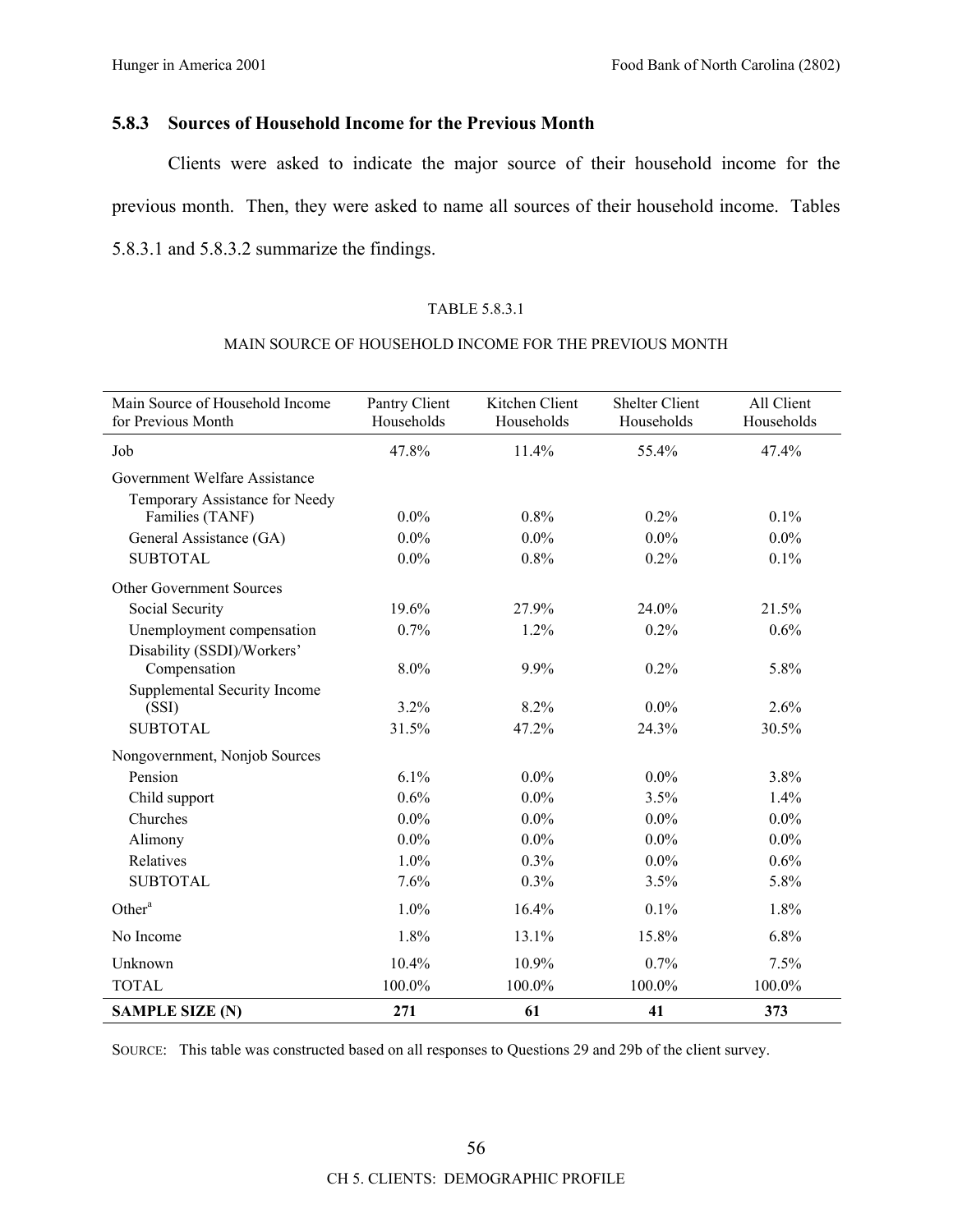### TABLE 5.8.3.1 *(continued)*

NOTE: The percentages presented in this table, unlike those in most other tables, were calculated without leaving out item nonresponses (labeled "unknown"). To ensure that key percentages, such as that for no income, appear consistent within this table and across related tables, a constant denominator, which includes item nonresponses, was used. All responses were weighted as described in Chapter 3 and in the Technical Appendix volume to represent all emergency food clients or households of Food Bank of North Carolina.

Missing, don't know, and refusal responses combined are 10.4% for pantry clients, 10.9% for kitchen clients, 0.7% for shelter clients, and 7.5% for all clients.

<sup>a</sup>This includes some form of limited savings.

Overall, 47.4% of the clients indicated that a job was the main source of income for their

households for the previous month. Other sources of income are as follows:

- For 0.1% of all clients, welfare assistance from the government such as TANF and GA was the main source of their household income.
- For 30.5% of all clients, other government assistance such as social security or unemployment compensation was the main source of their household income.
- 5.8% of all clients had their main source of income from nongovernment, nonjob sources, including pension, child support, etc.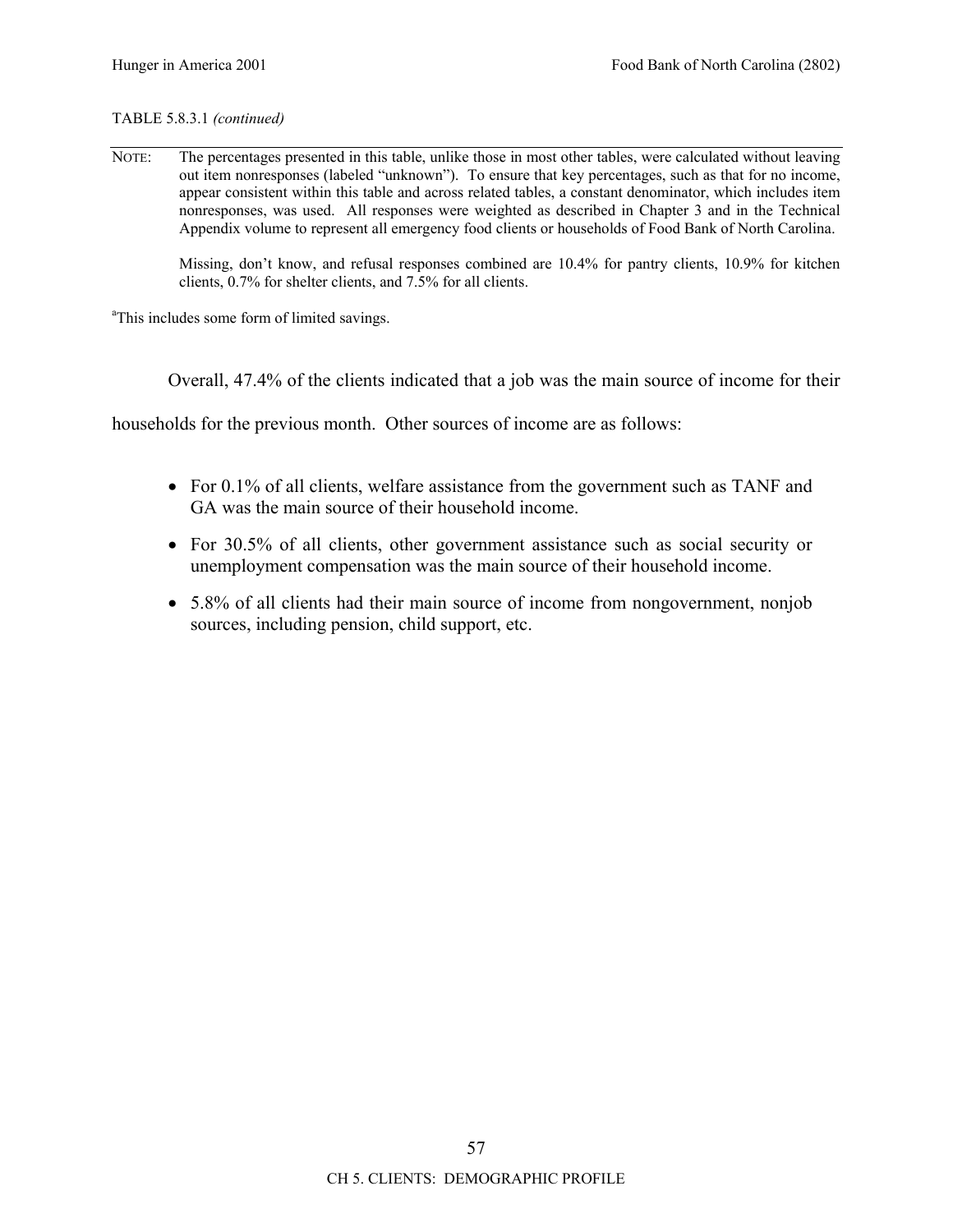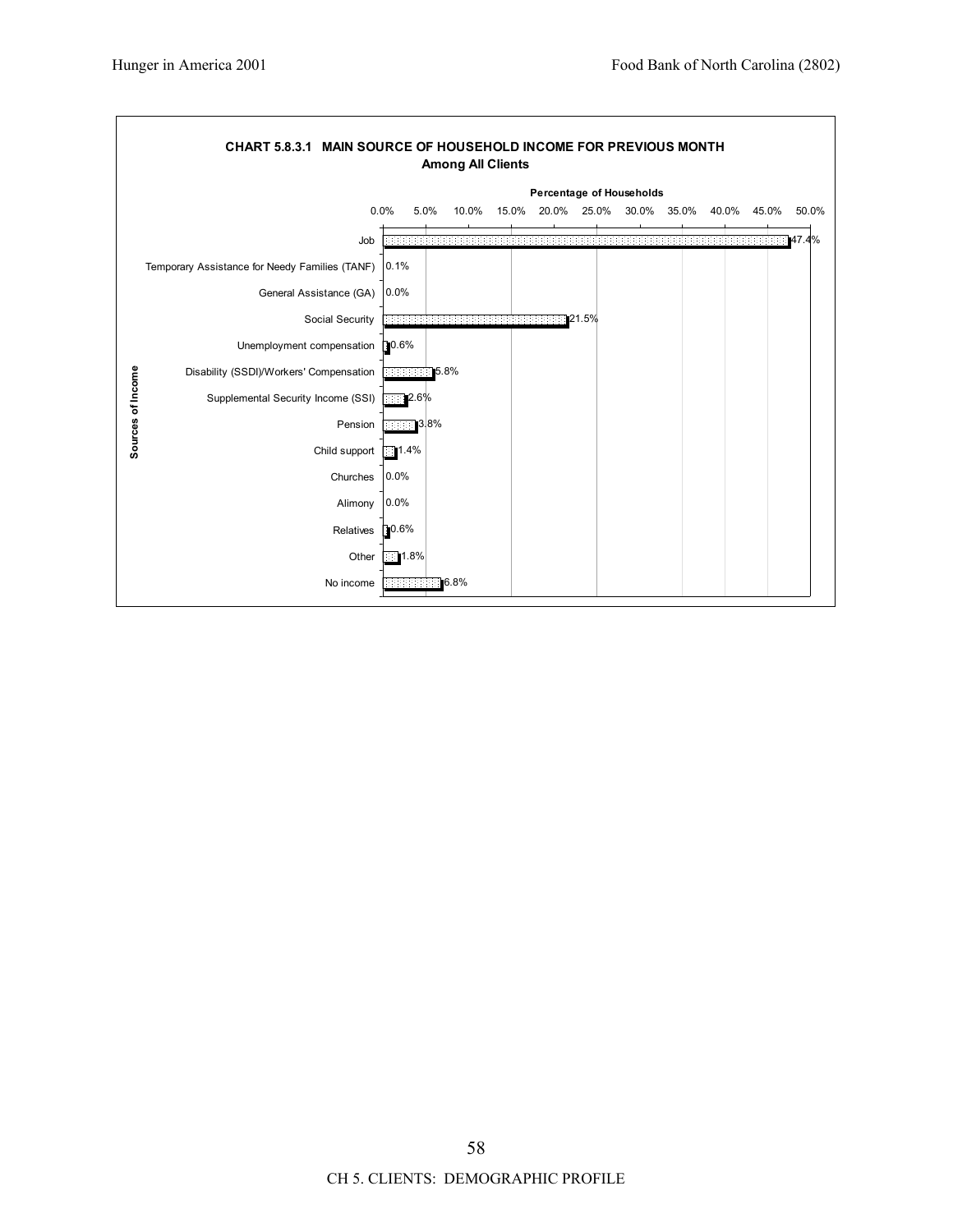### TABLE 5.8.3.2

| Did You (or Anyone in Your Household)<br>Get Money in the Last Month from Any<br>of the Following? <sup>a</sup> | Pantry Client<br>Households | Kitchen Client<br>Households | <b>Shelter Client</b><br>Households | All Client<br>Households |
|-----------------------------------------------------------------------------------------------------------------|-----------------------------|------------------------------|-------------------------------------|--------------------------|
| Job                                                                                                             | 61.4%                       | 31.1%                        | 25.4%                               | 48.4%                    |
| Government Welfare Assistance<br>Temporary Assistance for Needy                                                 |                             |                              |                                     |                          |
| Families (TANF)                                                                                                 | $0.7\%$                     | $0.9\%$                      | $0.4\%$                             | 0.6%                     |
| General Assistance (GA)                                                                                         | 3.5%                        | 0.5%                         | $0.0\%$                             | 2.2%                     |
| <b>Other Government Sources</b>                                                                                 |                             |                              |                                     |                          |
| Social Security                                                                                                 | 34.4%                       | 44.4%                        | 24.1%                               | 32.0%                    |
| Unemployment compensation                                                                                       | 5.0%                        | $5.0\%$                      | 0.2%                                | 3.6%                     |
| Disability (SSDI)/Workers'                                                                                      |                             |                              |                                     |                          |
| Compensation                                                                                                    | 18.1%                       | 21.6%                        | $0.2\%$                             | 13.0%                    |
| Supplemental Security Income (SSI)                                                                              | 13.3%                       | 19.6%                        | 0.1%                                | 9.8%                     |
| Government assistance with child care                                                                           |                             |                              |                                     |                          |
| costs                                                                                                           | 3.1%                        | $0.0\%$                      | $0.0\%$                             | 1.9%                     |
| Nongovernment, Nonjob Sources                                                                                   |                             |                              |                                     |                          |
| Pension                                                                                                         | 7.8%                        | 2.9%                         | $0.2\%$                             | 5.2%                     |
| Child support                                                                                                   | 10.8%                       | $0.2\%$                      | 3.5%                                | 7.8%                     |
| Alimony                                                                                                         | 0.5%                        | $0.0\%$                      | $0.0\%$                             | 0.3%                     |
| Relatives                                                                                                       | 8.3%                        | 13.4%                        | 20.0%                               | 12.2%                    |
| No income                                                                                                       | 1.8%                        | 13.1%                        | 15.8%                               | 6.8%                     |
| <b>SAMPLE SIZE (N)</b>                                                                                          | 271                         | 61                           | 41                                  | 373                      |

### ALL SOURCES OF HOUSEHOLD INCOME FOR PREVIOUS MONTH

SOURCE: This table was constructed based on all responses to Questions 6, 25, and 29 of the client survey.

NOTE: The percentages presented in this table, unlike those in most other tables, were calculated without leaving out item nonresponses (labeled "unknown"). To ensure that key percentages, such as that for no income, appear consistent within this table and across related tables, a constant denominator, which includes item nonresponses, was used. All responses were weighted as described in Chapter 3 and in the Technical Appendix volume to represent all emergency food clients or households of Food Bank of North Carolina.

Missing, don't know, and refusal responses combined are 0.6% for pantry clients, 0.9% for kitchen clients, 0.0% for shelter clients, and 0.4% for all clients.

<sup>a</sup>Multiple responses were accepted.

When clients were asked about *all* sources of their household income for the previous

month, 48.4% included a job as a source.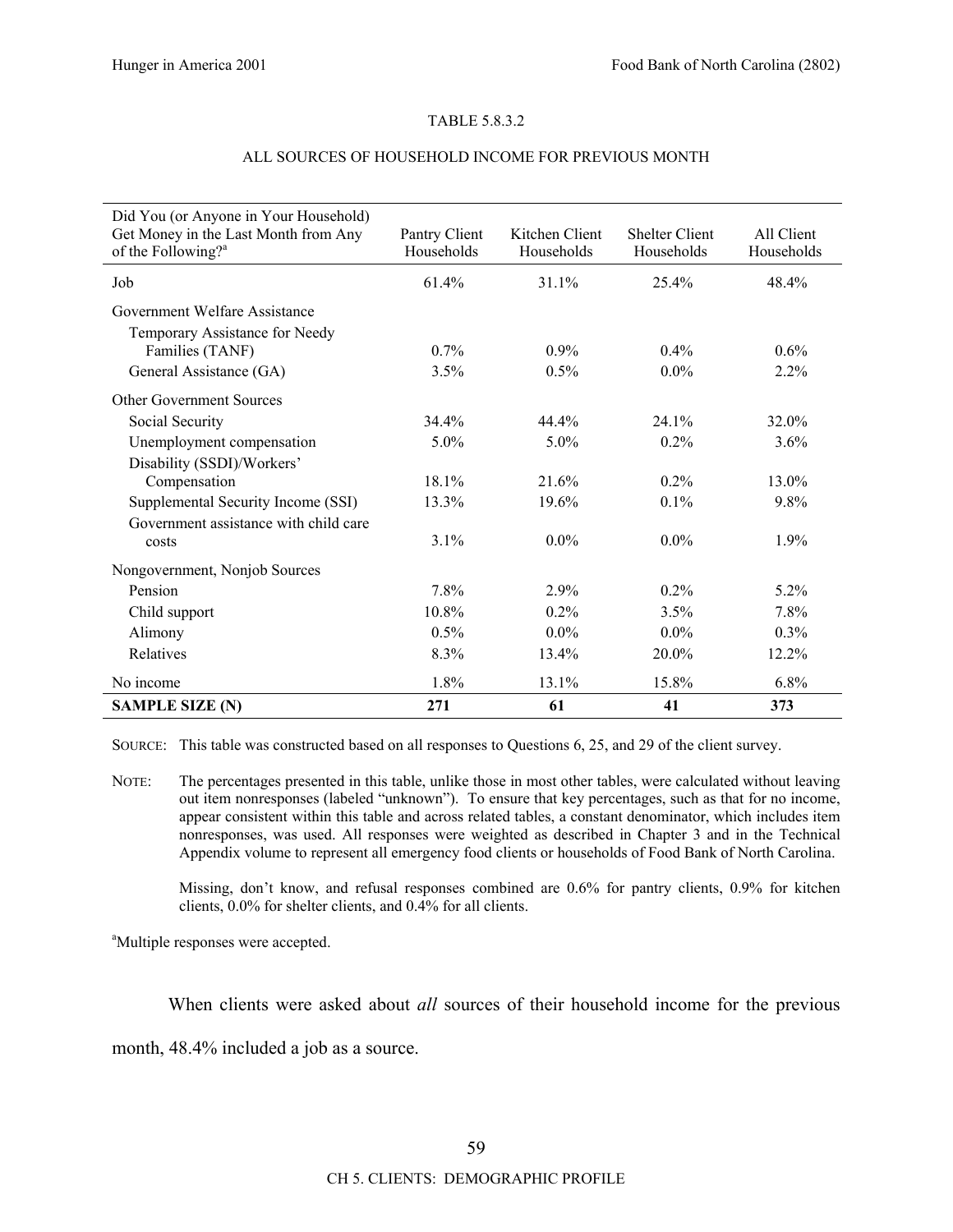- For 0.6% of all clients, TANF was a source of household income during the previous month.
- For 2.2%, GA was a source of household income.
- 32.0% of all clients said they received social security benefits
- 13.0% chose SSDI or workers' compensation as a source of household income.
- 9.8% mentioned SSI as a source.
- In addition, 5.2%, 7.8%, and 12.2% of the clients indicate pension, child support, and their relatives, respectively, as a source of income.

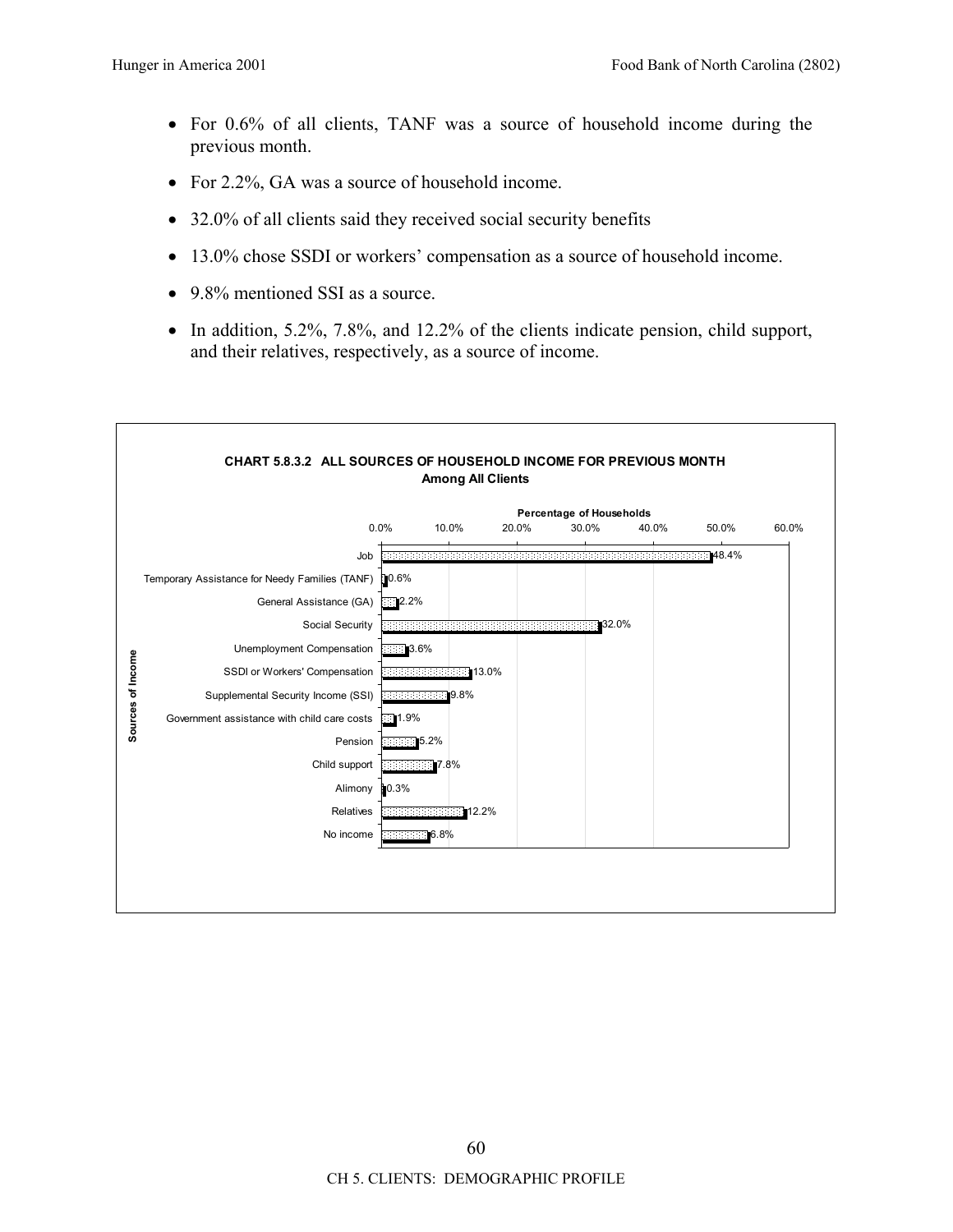## **5.8.4 Annual Household Income in 2000**

Clients also provided estimates of their total household income in the year 2000. Table

5.8.4.1 shows their annual income in dollars and as a percentage of the federal poverty level.

### TABLE 5.8.4.1

### HOUSEHOLD INCOME FOR 2000

|                                                                   | Pantry Client<br>Households | Kitchen Client<br>Households | <b>Shelter Client</b><br>Households | All Client<br>Households |
|-------------------------------------------------------------------|-----------------------------|------------------------------|-------------------------------------|--------------------------|
| <b>Total Annual Income</b>                                        |                             |                              |                                     |                          |
| No income                                                         | 0.1%                        | 9.7%                         | 6.0%                                | 2.5%                     |
| $$1 - $5,000$                                                     | 3.9%                        | 37.7%                        | 10.9%                               | 8.4%                     |
| \$5,000-\$9,999                                                   | 24.7%                       | 30.4%                        | 8.8%                                | 20.4%                    |
| \$10,000-\$14,999                                                 | 12.8%                       | 9.1%                         | 9.8%                                | 11.7%                    |
| \$15,000-\$19,999                                                 | 8.8%                        | 6.6%                         | $0.0\%$                             | 6.0%                     |
| \$20,000-\$24,999                                                 | 6.9%                        | 1.2%                         | 0.4%                                | 4.5%                     |
| \$25,000-\$29,999                                                 | 2.4%                        | 0.4%                         | 0.2%                                | 1.6%                     |
| \$30,000-\$34,999                                                 | 2.2%                        | $0.0\%$                      | 0.9%                                | 1.7%                     |
| \$35,000-\$39,999                                                 | 0.3%                        | $0.0\%$                      | 2.9%                                | 1.0%                     |
| \$40,000-\$44,999                                                 | 0.1%                        | $0.0\%$                      | $0.0\%$                             | 0.1%                     |
| \$45,000-\$49,999                                                 | $0.0\%$                     | $0.0\%$                      | $0.0\%$                             | $0.0\%$                  |
| \$50,000 and over                                                 | $0.0\%$                     | $0.0\%$                      | $0.0\%$                             | $0.0\%$                  |
| Unknown                                                           | 37.8%                       | 4.8%                         | 60.3%                               | 42.1%                    |
| <b>TOTAL</b>                                                      | 100.0%                      | 100.0%                       | 100.0%                              | 100.0%                   |
| Average annual income among                                       |                             |                              |                                     |                          |
| valid responses (in dollars) <sup>a</sup>                         | 12,726                      | 6,129                        | 8,910                               | 11,147                   |
| Median annual income among valid                                  |                             |                              |                                     |                          |
| responses (in dollars)                                            | 10,632                      | 5,000                        | 6,552                               | 9,504                    |
| Income as Percentage of the Federal<br>Poverty Level <sup>b</sup> |                             |                              |                                     |                          |
| $0\%$ (No income) $\text{°}$                                      | 0.1%                        | 9.7%                         | 6.0%                                | 2.5%                     |
| $1 - 50\%$                                                        | 10.5%                       | 28.2%                        | 11.6%                               | 12.1%                    |
| 51-75%                                                            | 13.3%                       | 33.6%                        | 7.0%                                | 12.9%                    |
| 76-100%                                                           | 13.0%                       | 3.4%                         | 1.1%                                | 8.7%                     |
| 101-130%                                                          | 14.1%                       | 16.2%                        | 6.9%                                | 12.1%                    |
| 131-150%                                                          | 5.0%                        | $0.0\%$                      | 2.9%                                | 4.0%                     |
| 151-185%                                                          | 1.1%                        | 0.5%                         | $0.0\%$                             | 0.7%                     |
| 186% or higher                                                    | 5.1%                        | 3.6%                         | 4.3%                                | 4.8%                     |
| Unknown                                                           | 37.9%                       | 4.8%                         | 60.3%                               | 42.2%                    |
| <b>TOTAL</b>                                                      | 100.0%                      | 100.0%                       | 100.0%                              | 100.0%                   |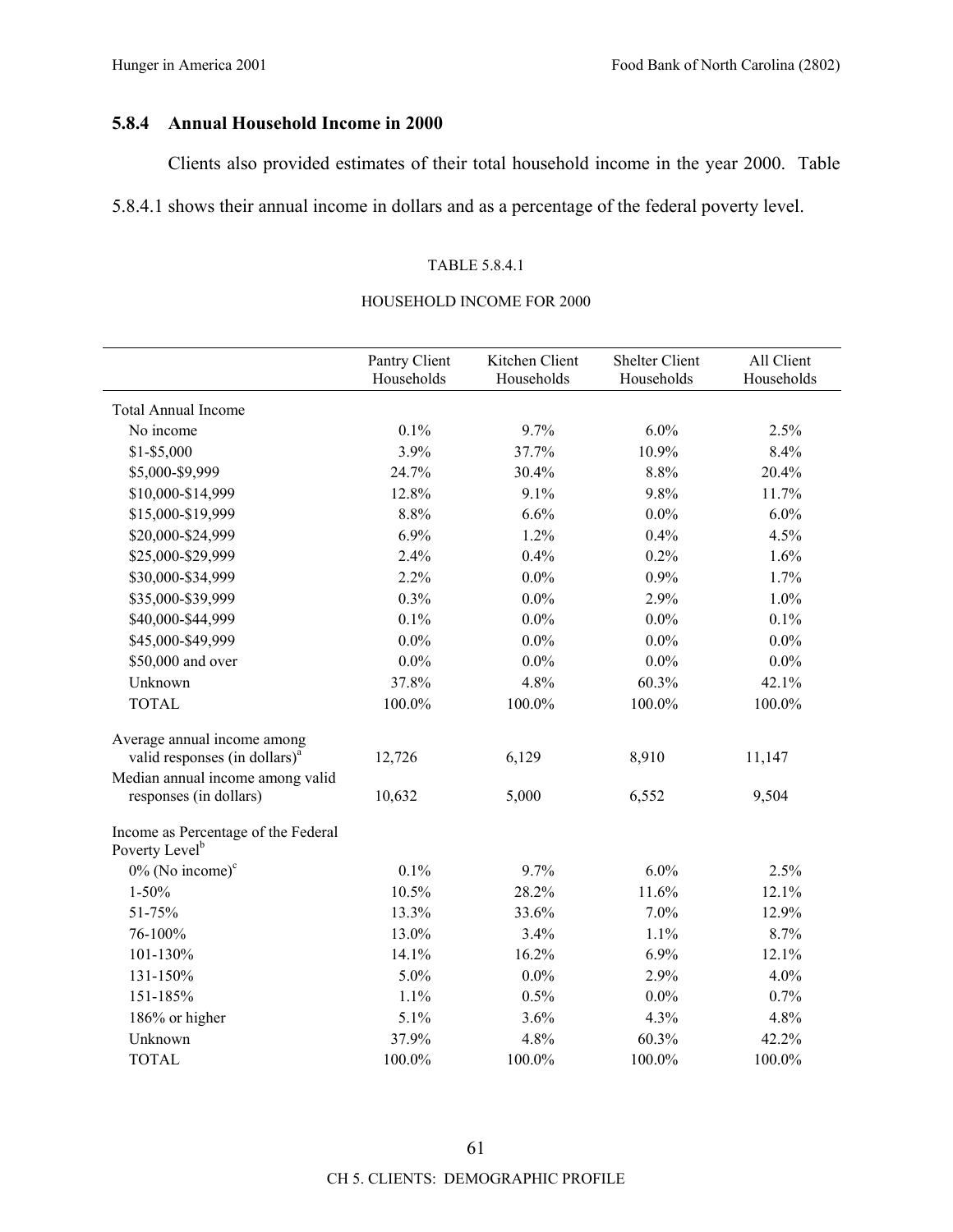#### TABLE 5.8.4.1 *(continued)*

|                                                                                      | Pantry Client<br>Households | Kitchen Client<br>Households | <b>Shelter Client</b><br>Households | All Client<br>Households |
|--------------------------------------------------------------------------------------|-----------------------------|------------------------------|-------------------------------------|--------------------------|
| Average annual income as<br>percentage of the poverty level<br>among valid responses | 97%                         | 60%                          | 92%                                 | 91%                      |
| Median annual income as<br>percentage of the poverty level<br>among valid responses  | 90%                         | 57%                          | 61%                                 | 79%                      |
| <b>SAMPLE SIZE (N)</b>                                                               | 271                         | 61                           | 41                                  | 373                      |

SOURCE: This table was constructed based on all responses to Questions 29 and 30 of the client survey.

NOTE: The percentages presented in this table, unlike those in most other tables, were calculated without leaving out item nonresponses (labeled "unknown"). To ensure that key percentages, such as that for no income, appear consistent within this table, a constant denominator, which includes item nonresponses, was used. All responses were weighted as described in Chapter 3 and in the Technical Appendix volume to represent all emergency food clients or households of Food Bank of North Carolina.

For total annual income, missing, don't know, and refusal responses combined are 37.8% for pantry clients, 4.8% for kitchen clients, 60.3% for shelter clients, and 42.1% for all clients. The missing rates we report here were obtained after we cross-imputed missing responses for monthly and yearly income variables.

For income as percentage of the federal poverty level, missing, don't know, and refusal responses combined are 37.9% for pantry clients, 4.8% for kitchen clients, 60.3% for shelter clients, and 42.2% for all clients.

<sup>a</sup>For the calculation of the average and the median, responses given as a bracket were recoded to be the midpoint of the bracket.

<sup>b</sup>See Table 5.8.1.1 for the federal poverty levels.

<sup>c</sup>The percentages in this row may not be equal to those in the corresponding row of the upper panel of this table because the two panels of data may have different item nonresponse rates. The calculation in the lower panel required information about household size as well as household income.

In the year 2000, 31.4% of all clients had a household income less than \$10,000. More

information about annual income of client households follows:

- Average household income among all clients in year 2000 was \$11,147.
- 48.4% of the clients' households had an income of 130% or below the federal poverty level.
- Average household income as percentage of the federal poverty level was 91% (median: 79%).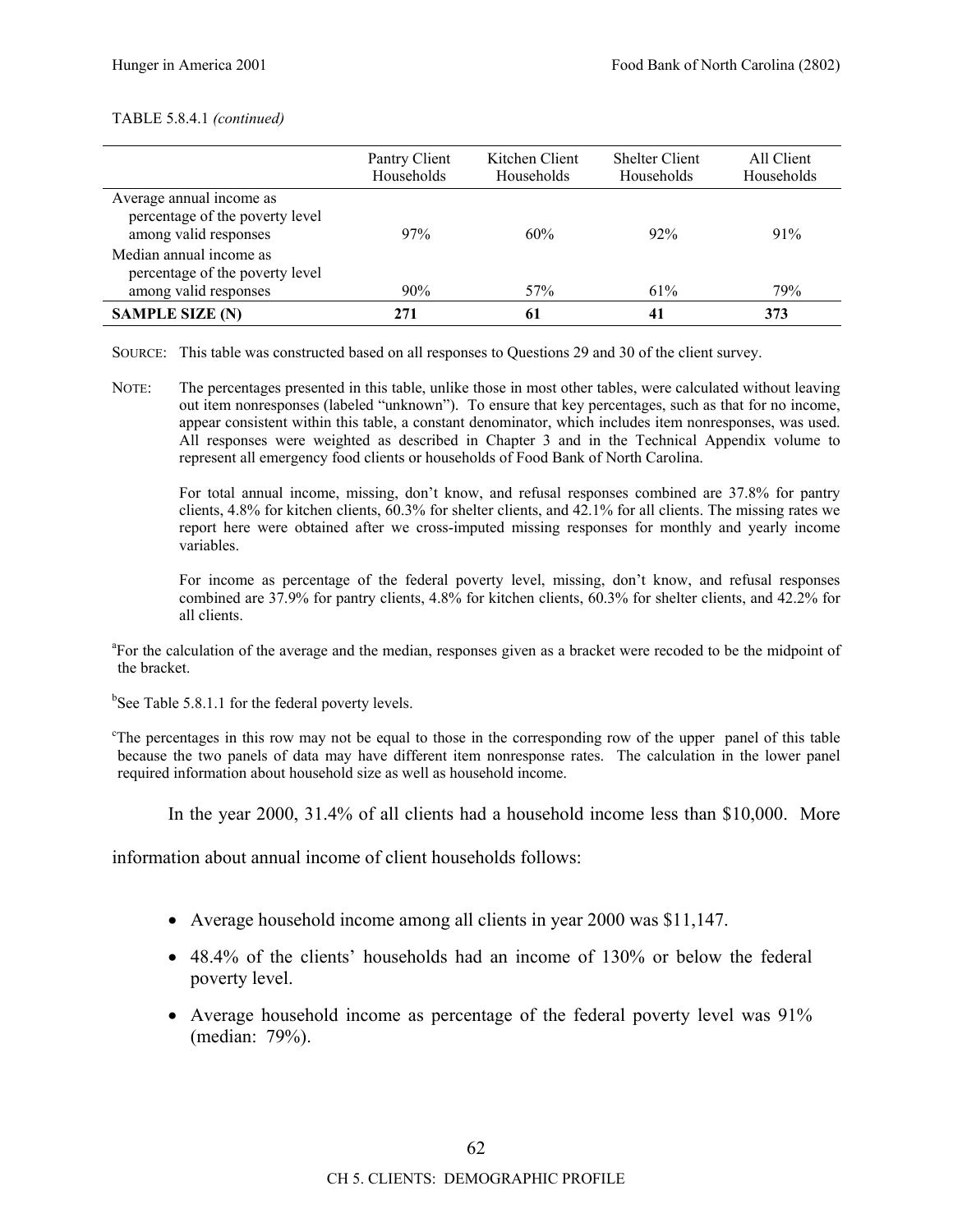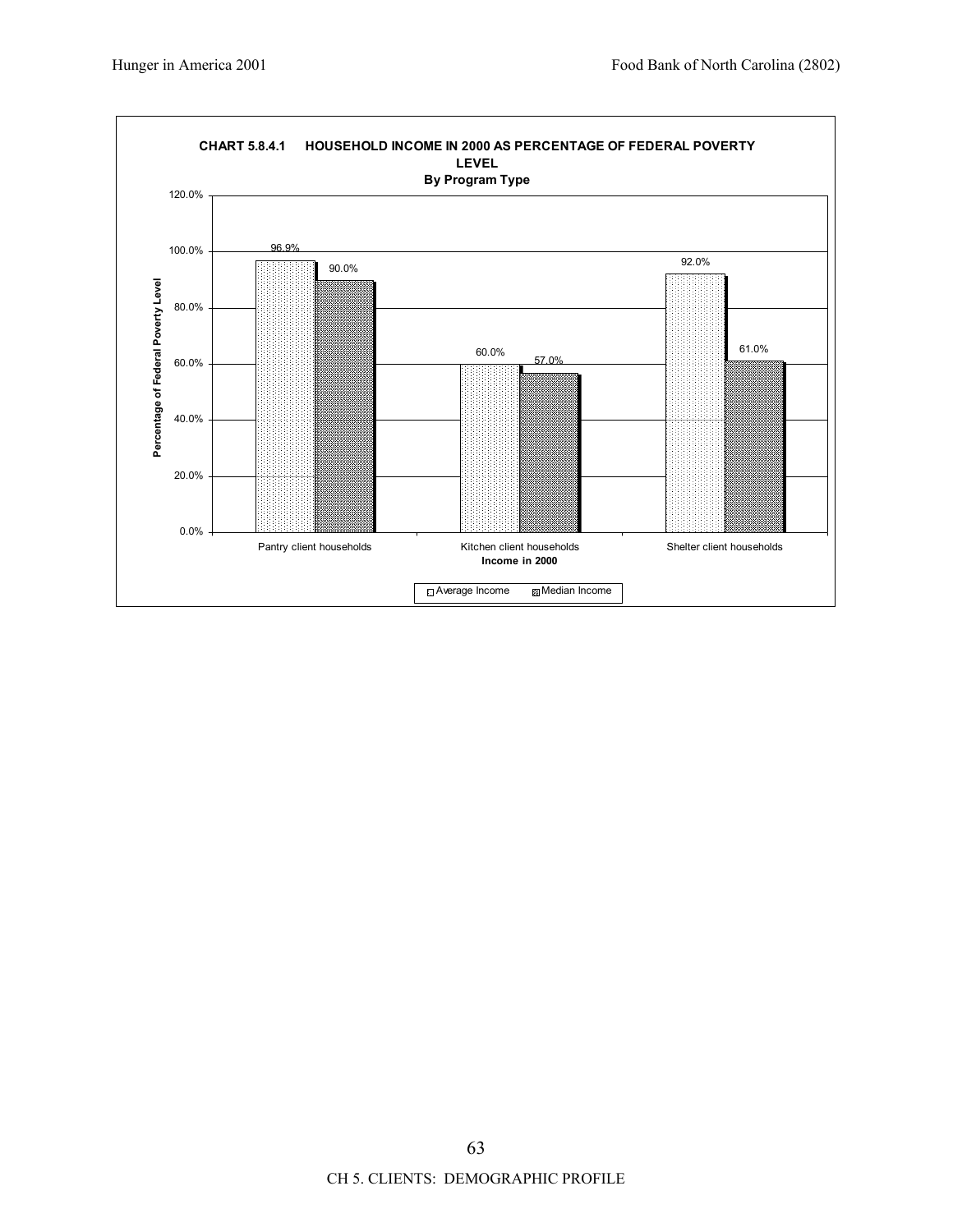## **5.9 HOUSING**

# **5.9.1 Housing Status**

Table 5.9.1.1 shows the housing status of the clients. It shows whether they have a place to live, what kind of housing they have, whether they own or rent a place, and their other housing-related experiences.

#### TABLE 5.9.1.1

## HOUSING STATUS

|                                           | <b>Adult Clients</b><br>Who Pick Up<br>Food at a Pantry | Adult Clients at a<br>Kitchen | Adult Clients at a<br>Shelter | Adult Clients at<br>All Program Sites |
|-------------------------------------------|---------------------------------------------------------|-------------------------------|-------------------------------|---------------------------------------|
| The kind of place you live now?           |                                                         |                               |                               |                                       |
| Clients with a Place to Live              |                                                         |                               |                               |                                       |
| House                                     | 46.3%                                                   | 31.7%                         | $0.0\%$                       | 31.2%                                 |
| Mobile home/trailer                       | 36.6%                                                   | 0.3%                          | $0.0\%$                       | 22.9%                                 |
| Apartment                                 | 15.6%                                                   | 24.8%                         | $0.0\%$                       | 11.6%                                 |
| Room                                      | 0.6%                                                    | 33.5%                         | $0.0\%$                       | 2.8%                                  |
| Live with family, friends                 | 0.4%                                                    | 0.5%                          | $0.0\%$                       | 0.3%                                  |
| <b>SUBTOTAL</b>                           | 99.4%                                                   | 90.8%                         | $0.0\%$                       | 68.8%                                 |
| Clients Without a Place to Live           |                                                         |                               |                               |                                       |
| Homeless, living in shelter<br>or mission | 0.6%                                                    | 9.2%                          | 100.0%                        | 31.2%                                 |
| Homeless, living on the<br>street         | $0.0\%$                                                 | $0.0\%$                       | $0.0\%$                       | $0.0\%$                               |
| Car, van, or recreational                 |                                                         |                               |                               |                                       |
| vehicle                                   | $0.0\%$                                                 | 0.1%                          | $0.0\%$                       | $0.0\%$                               |
| Abandoned building                        | $0.0\%$                                                 | $0.0\%$                       | $0.0\%$                       | $0.0\%$                               |
| <b>SUBTOTAL</b>                           | 0.6%                                                    | 9.2%                          | 100.0%                        | 31.2%                                 |
| <b>TOTAL</b>                              | 100.0%                                                  | 100.0%                        | 100.0%                        | 100.0%                                |
| <b>SAMPLE SIZE (N)</b>                    | 271                                                     | 61                            | 41                            | 373                                   |
| Among clients who have a place<br>to live |                                                         |                               |                               |                                       |
| Own the place you live                    | 30.3%                                                   | 1.7%                          | N.A.                          | 27.5%                                 |
| Rent your place                           | 55.5%                                                   | 92.7%                         | N.A.                          | 59.2%                                 |
| Live free with someone else               | 2.5%                                                    | 3.8%                          | N.A.                          | 2.7%                                  |
| Other <sup>a</sup>                        | 11.6%                                                   | 1.8%                          | N.A.                          | 10.7%                                 |
| <b>TOTAL</b>                              | 100.0%                                                  | 100.0%                        | N.A.                          | 100.0%                                |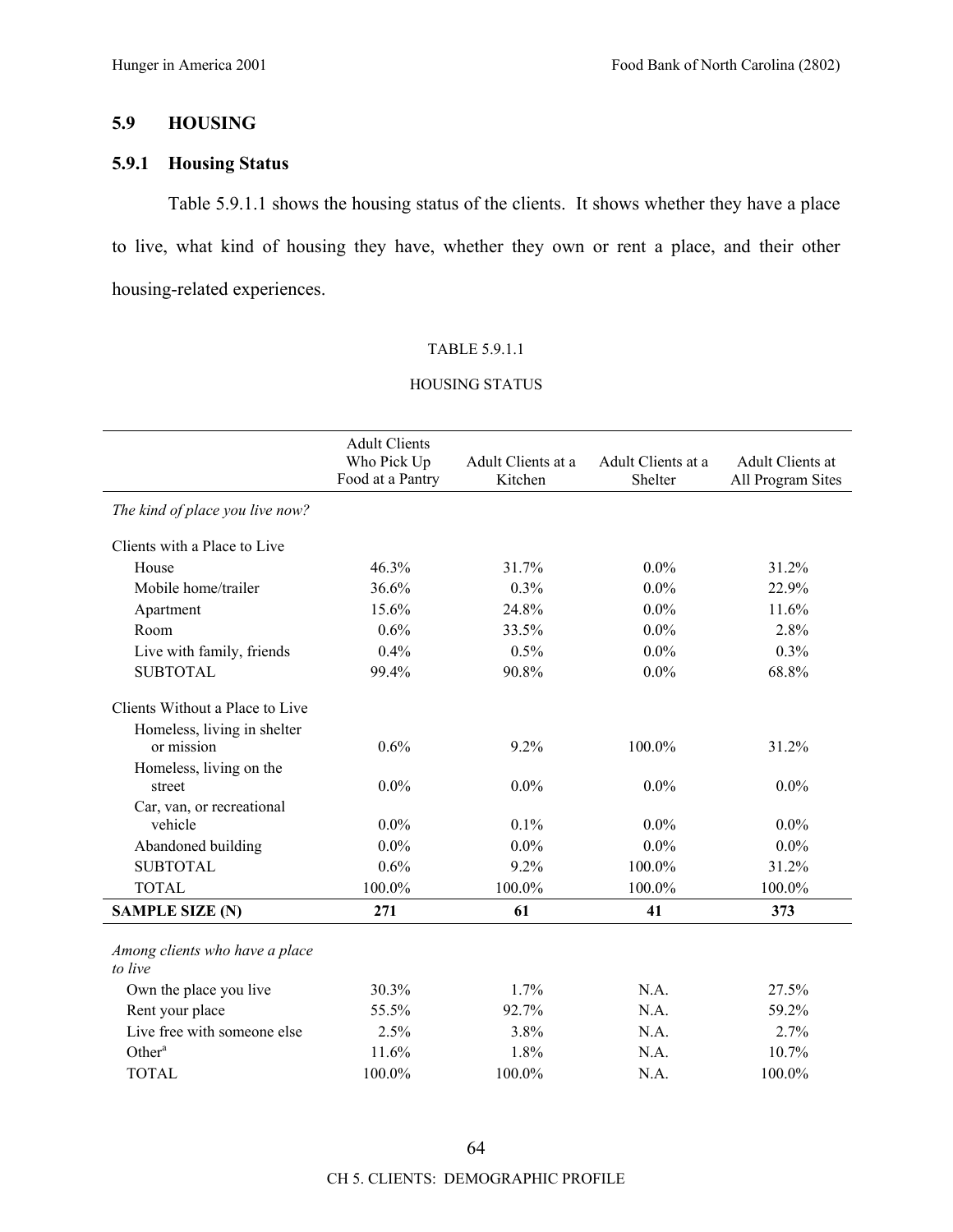### TABLE 5.9.1.1 *(continued)*

|                                                                               | <b>Adult Clients</b><br>Who Pick Up<br>Food at a Pantry | Adult Clients at a<br>Kitchen | Adult Clients at a<br><b>Shelter</b> | Adult Clients at<br>All Program Sites |
|-------------------------------------------------------------------------------|---------------------------------------------------------|-------------------------------|--------------------------------------|---------------------------------------|
| Clients late paying the last<br>month's rent or mortgage                      | $16.0\%$                                                | $18.6\%$                      | $NA$ .                               | $16.2\%$                              |
| Clients whose households<br>receive Section 8 or Public<br>Housing Assistance | 13.8%                                                   | 28.7%                         | $NA$ .                               | $15.2\%$                              |
| <b>SAMPLE SIZE (N) – Clients</b><br>with a place to live                      | 266                                                     | 48                            |                                      | 314                                   |

SOURCE: This table was constructed based on usable responses to Questions 16, 17, 18, and 81 of the client survey.

NOTE: The percentages presented in this table are based only on usable responses, excluding missing, don't know, and refusal responses. All usable responses were weighted as described in Chapter 3 and in the Technical Appendix volume to represent all emergency food clients of Food Bank of North Carolina. The sample sizes (N) also include missing data.

For the kind of place where living, missing, don't know, and refusal responses combined are 0.9% for pantry clients, 0.9% for kitchen clients, 0.0% for shelter clients, and 0.6% for all clients.

For those with a place to live, missing, don't know, and refusal responses combined are 1.4% for pantry clients, 0.0% for kitchen clients, N.A. for shelter clients, and 1.3% for all clients.

For those late paying rent or mortgage, missing, don't know, and refusal responses combined are 7.3% for pantry clients, 11.1% for kitchen clients, N.A. for shelter clients, and 7.6% for all clients.

For those receiving Section 8, missing, don't know, and refusal responses combined are 1.4% for pantry clients, 0.0% for kitchen clients, N.A. for shelter clients, and 1.3% for all clients.

<sup>a</sup>This includes shelters and halfway houses.

Among all adult clients, 31.2% were without a place to live. More details on housing

status of the clients follow:

- 100.0% of shelter clients were homeless.
- 9.2% of kitchen clients were homeless.
- 0.6% of pantry clients were homeless.
- 30.3% of pantry clients own the place where they live.
- $\bullet$  16.2% of the clients with a place to live were late paying the previous month's rent or mortgage.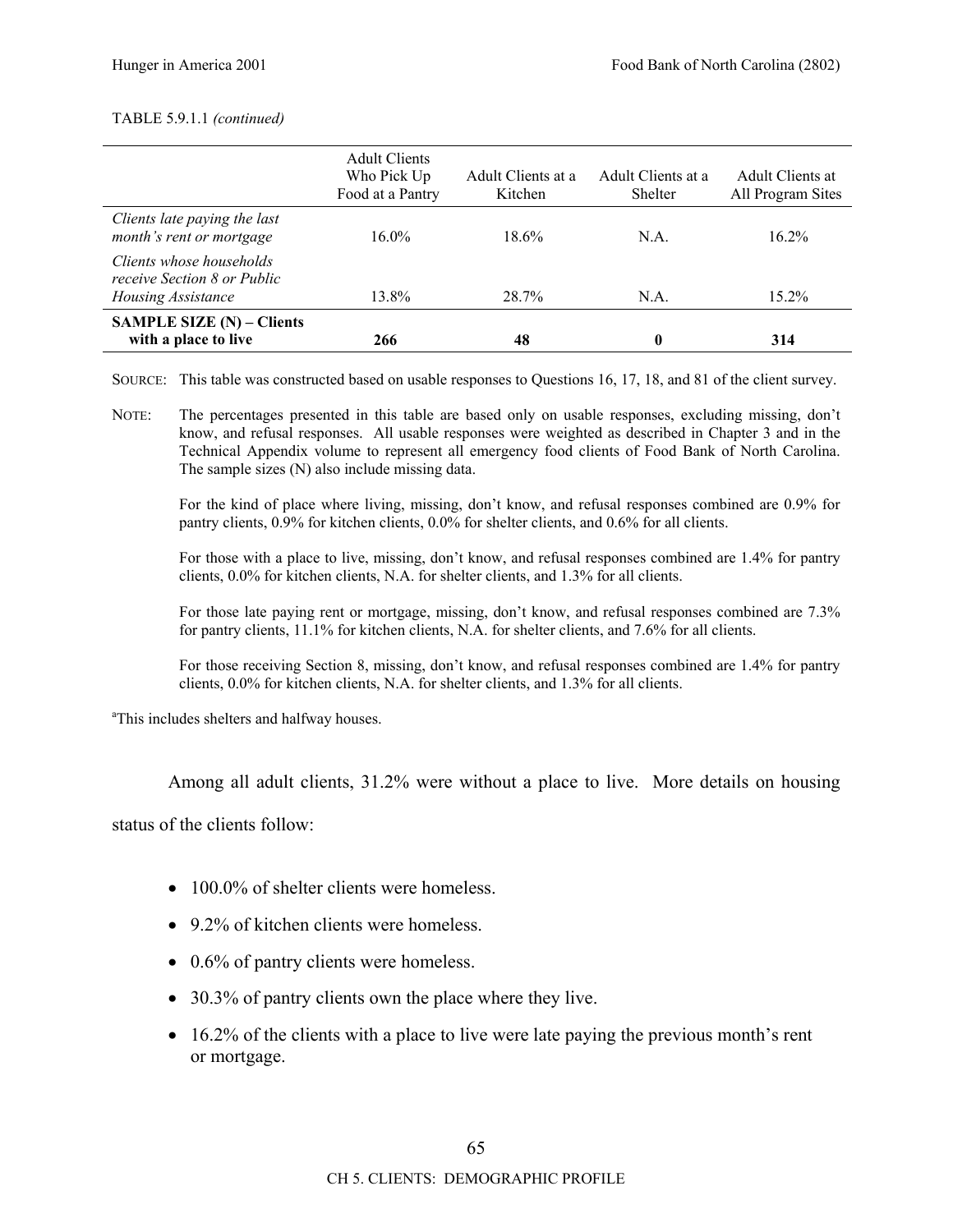• 15.2% of the clients with a place to live said they received Section 8 or Public Housing Assistance at the time of the interview.

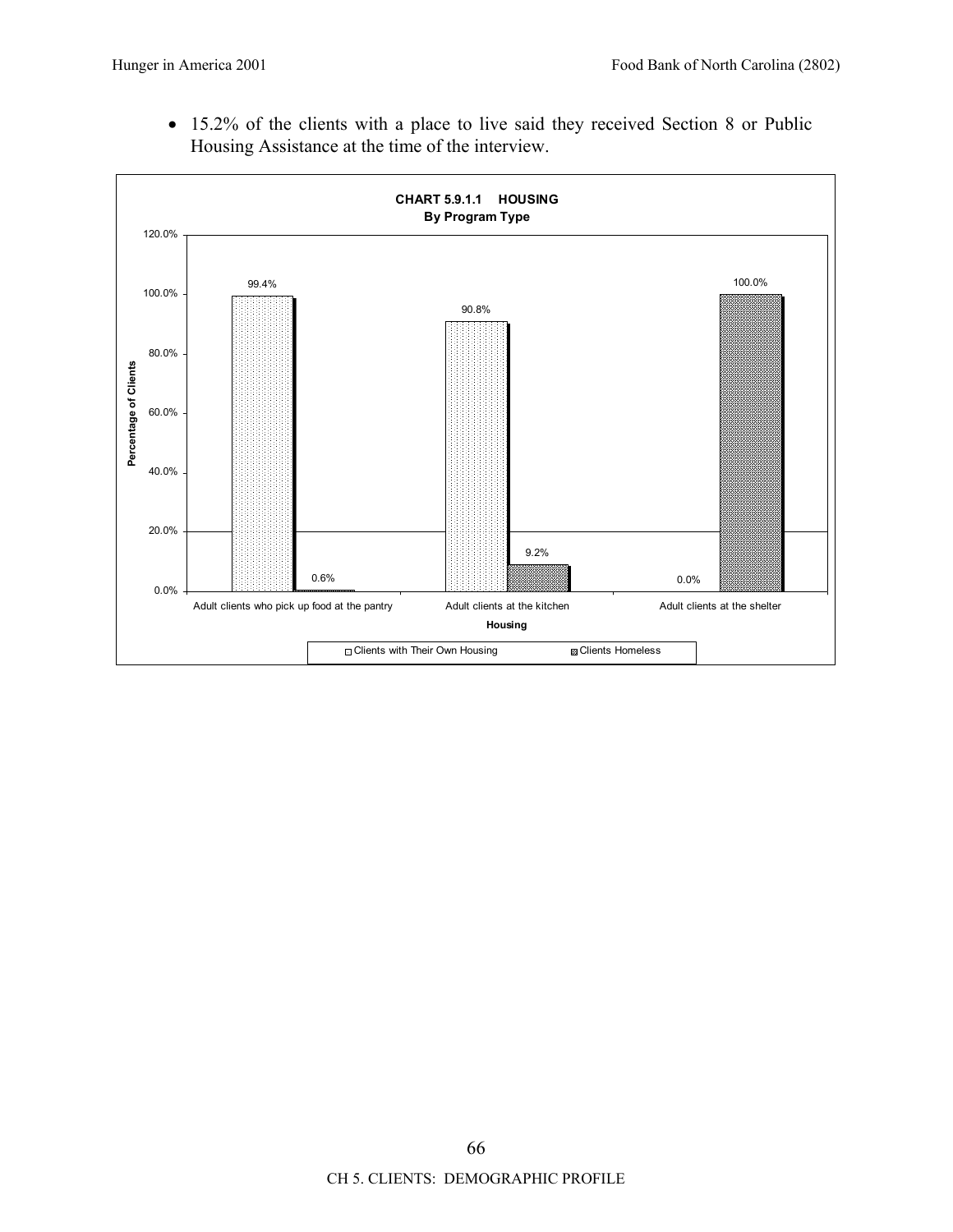### **5.9.2 Household Resources**

Clients indicated if their households have access to a kitchen, a working telephone, or a working car. Responses are presented in Table 5.9.2.1.

### TABLE 5.9.2.1

### HOUSEHOLD RESOURCES

|                                                                 | Pantry Client<br>Households | Kitchen Client<br>Households | <b>Shelter Client</b><br>Households | All Client<br>Households |
|-----------------------------------------------------------------|-----------------------------|------------------------------|-------------------------------------|--------------------------|
| Clients with access to a place where<br>they can prepare a meal |                             |                              |                                     |                          |
| Yes                                                             | 99.9%                       | 93.3%                        | 75.9%                               | 92.2%                    |
| N <sub>0</sub>                                                  | $0.1\%$                     | $6.7\%$                      | 24.1%                               | 7.8%                     |
| <b>TOTAL</b>                                                    | 100.0%                      | 100.0%                       | 100.0%                              | 100.0%                   |
| Clients with a working telephone                                |                             |                              |                                     |                          |
| Yes                                                             | 83.7%                       | 42.5%                        | 84.0%                               | 80.8%                    |
| N <sub>0</sub>                                                  | 16.3%                       | 57.5%                        | $16.0\%$                            | 19.2%                    |
| <b>TOTAL</b>                                                    | 100.0%                      | 100.0%                       | 100.0%                              | 100.0%                   |
| Clients with a working car                                      |                             |                              |                                     |                          |
| Yes                                                             | 75.3%                       | $7.2\%$                      | 14.0%                               | 51.9%                    |
| N <sub>0</sub>                                                  | 24.7%                       | 92.8%                        | 86.0%                               | 48.1%                    |
| <b>TOTAL</b>                                                    | 100.0%                      | 100.0%                       | 100.0%                              | 100.0%                   |
| <b>SAMPLE SIZE (N)</b>                                          | 271                         | 61                           | 41                                  | 373                      |

SOURCE: This table was constructed based on usable responses to Question 19 of the client survey.

NOTE: The percentages presented in this table are based only on usable responses, excluding missing, don't know, and refusal responses. All usable responses were weighted as described in Chapter 3 and in the Technical Appendix volume to represent all emergency food clients of Food Bank of North Carolina. The sample sizes (N) also include missing data.

For access to a place, missing, don't know, and refusal responses combined are  $0.3\%$  for pantry clients, 0.9% for kitchen clients, 0.0% for shelter clients, and 0.2% for all clients.

For working telephone, missing, don't know, and refusal responses combined are 0.3% for pantry clients, 0.9% for kitchen clients, 0.0% for shelter clients, and 0.2% for all clients.

For clients with running cars, missing, don't know, and refusal responses combined are 0.3% for pantry clients, 0.9% for kitchen clients, 0.0% for shelter clients, and 0.2% for all clients.

Findings about selected household resources presented in Table 5.9.2.1 include: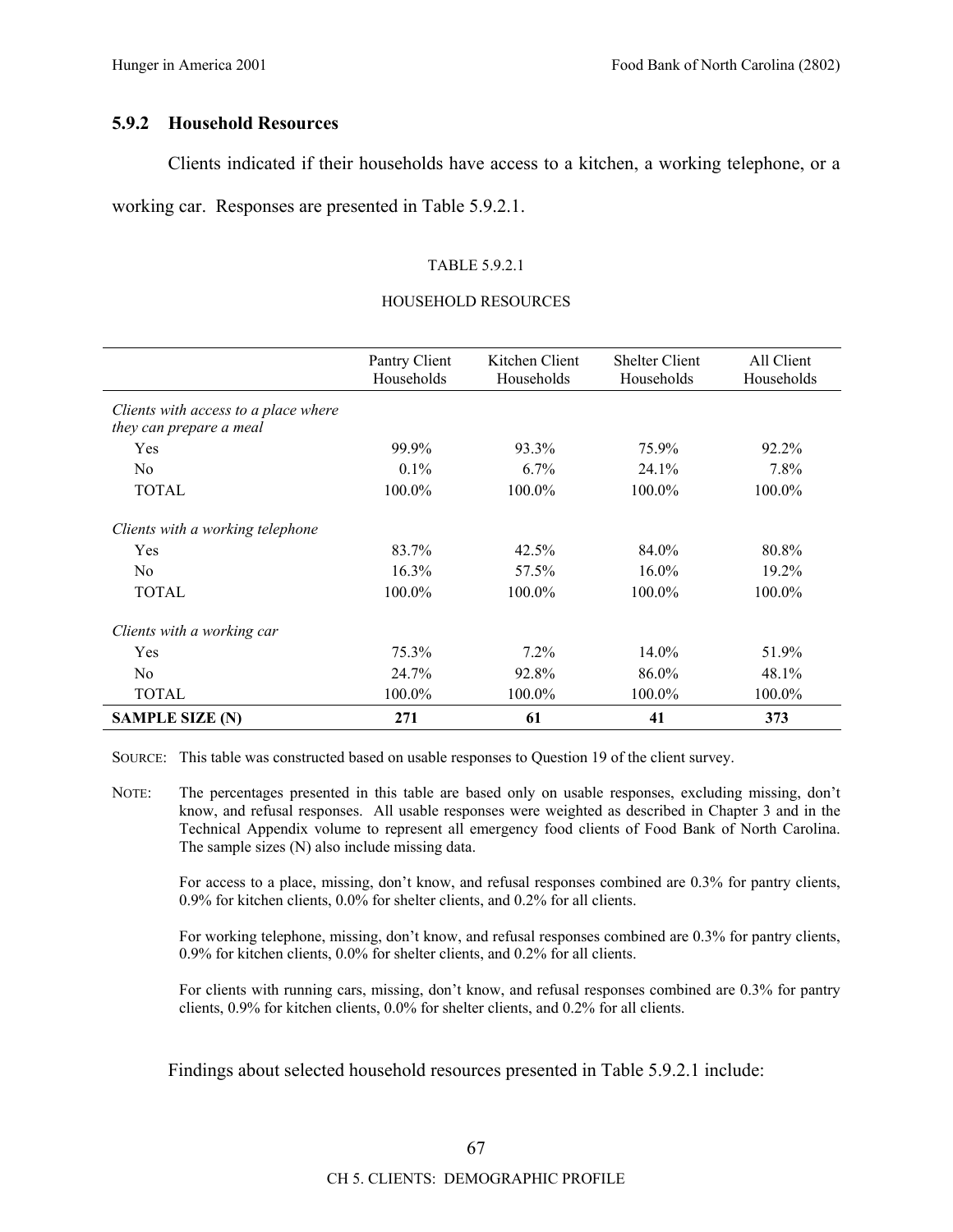- Overall, 92.2% of the clients have access to a place where they can prepare a meal.
- 99.9% of the pantry clients have access to a place where they can prepare a meal.
- 93.3% of the kitchen clients have access to a place where they can prepare a meal.
- 75.9% of the shelter clients have access to a place where they can prepare a meal.
- Overall, 80.8% of the clients have a working telephone.
- 83.7% of the pantry clients have a working telephone.
- 42.5% of the kitchen clients have a working telephone.
- 84.0% of the shelter clients have a working telephone.
- Overall, 51.9% of the clients have a working car.
- 75.3% of the pantry clients have a working car.
- 7.2% of the kitchen clients have a working car.
- 14.0% of the shelter clients have a working car.

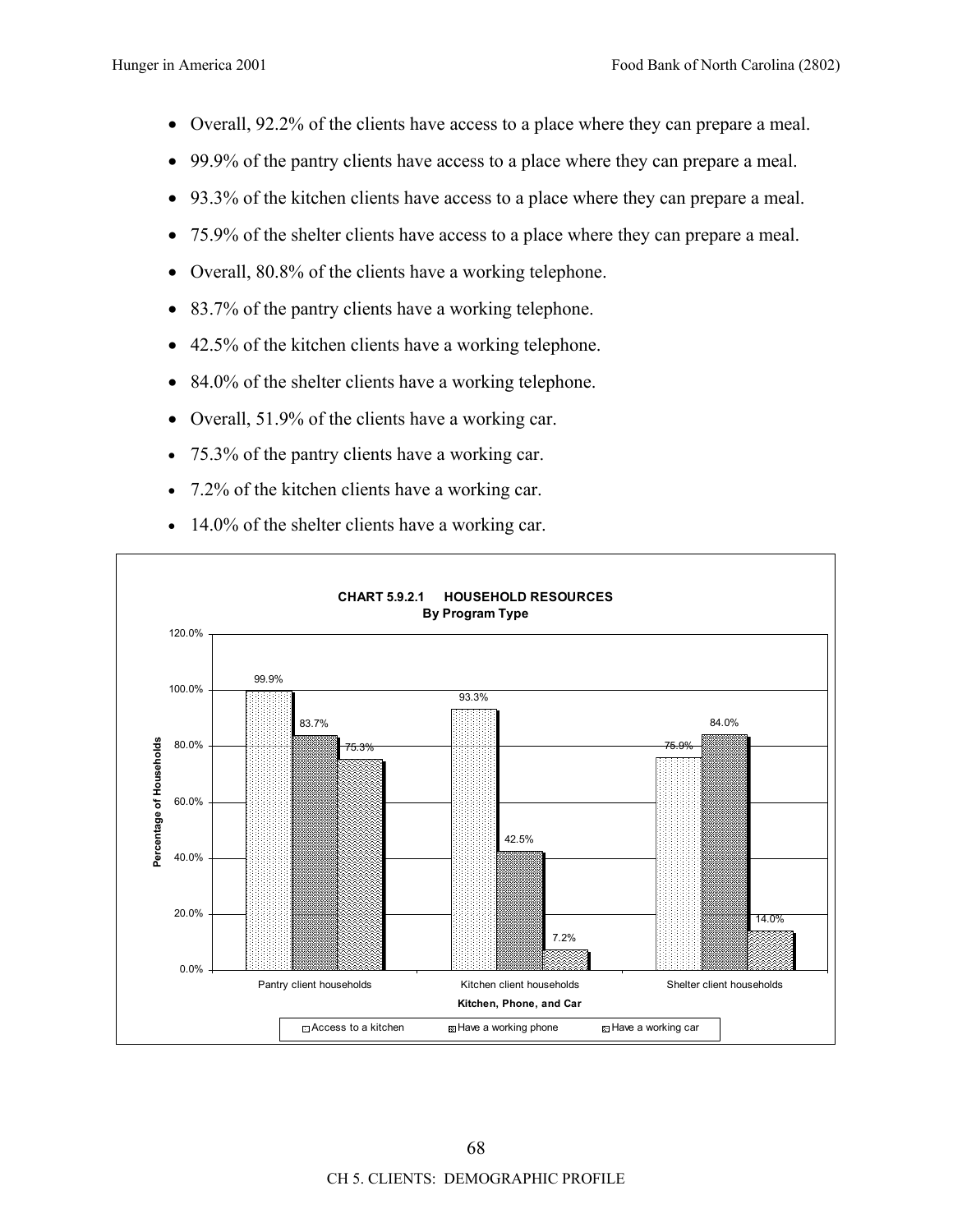## **6. CLIENTS: FOOD INSECURITY AND HUNGER**

A scaling tool recently developed by the U.S. Department of Agriculture provides an important approach which is being increasingly used to assess food security and hunger among households, and the questions needed to operationalize this scale were included in the client survey. This chapter begins by assessing A2H clients' levels of food security, first for all households in the A2H system and then separately for households with children and for households with elderly members. Subsequent sections then provide data on household responses to the specific questions used in constructing the food security scores.

### **6.1 HOUSEHOLD FOOD INSECURITY**

Clients responded to a six-item short module for classifying households by food security status level. Food security scale scores were assigned and households were classified according to the "Guide to Measuring Household Food Security, Revised 2000."<sup>11</sup>

### TABLE 6.1.1

### HOUSEHOLD FOOD INSECURITY

| Food Security Among Clients'<br>Households | Pantry Client<br>Households | Kitchen Client<br>Households | <b>Shelter Client</b><br>Households | All Client<br>Households |
|--------------------------------------------|-----------------------------|------------------------------|-------------------------------------|--------------------------|
| Food Security Among All<br>Households      |                             |                              |                                     |                          |
| Food secure                                | 38.9%                       | 31 $1\%$                     | 50.9%                               | $42.0\%$                 |
| Food insecure                              |                             |                              |                                     |                          |
| Food insecure without hunger               | 25.7%                       | 33.8%                        | 17.8%                               | 23.9%                    |
| Food insecure with hunger                  | 35.4%                       | $35.1\%$                     | 31.3%                               | 34.1%                    |
| <b>SUBTOTAL</b>                            | 61.1%                       | 68.9%                        | 49.1%                               | 58.0%                    |

 $11$ Bickel, Gary, Mark Nord, Cristofer Price, William Hamilton, and John Cook. "Guide to Measuring Household Food Security, Revised 2000." U.S. Department of Agriculture, Food and Nutrition Service, March 2000.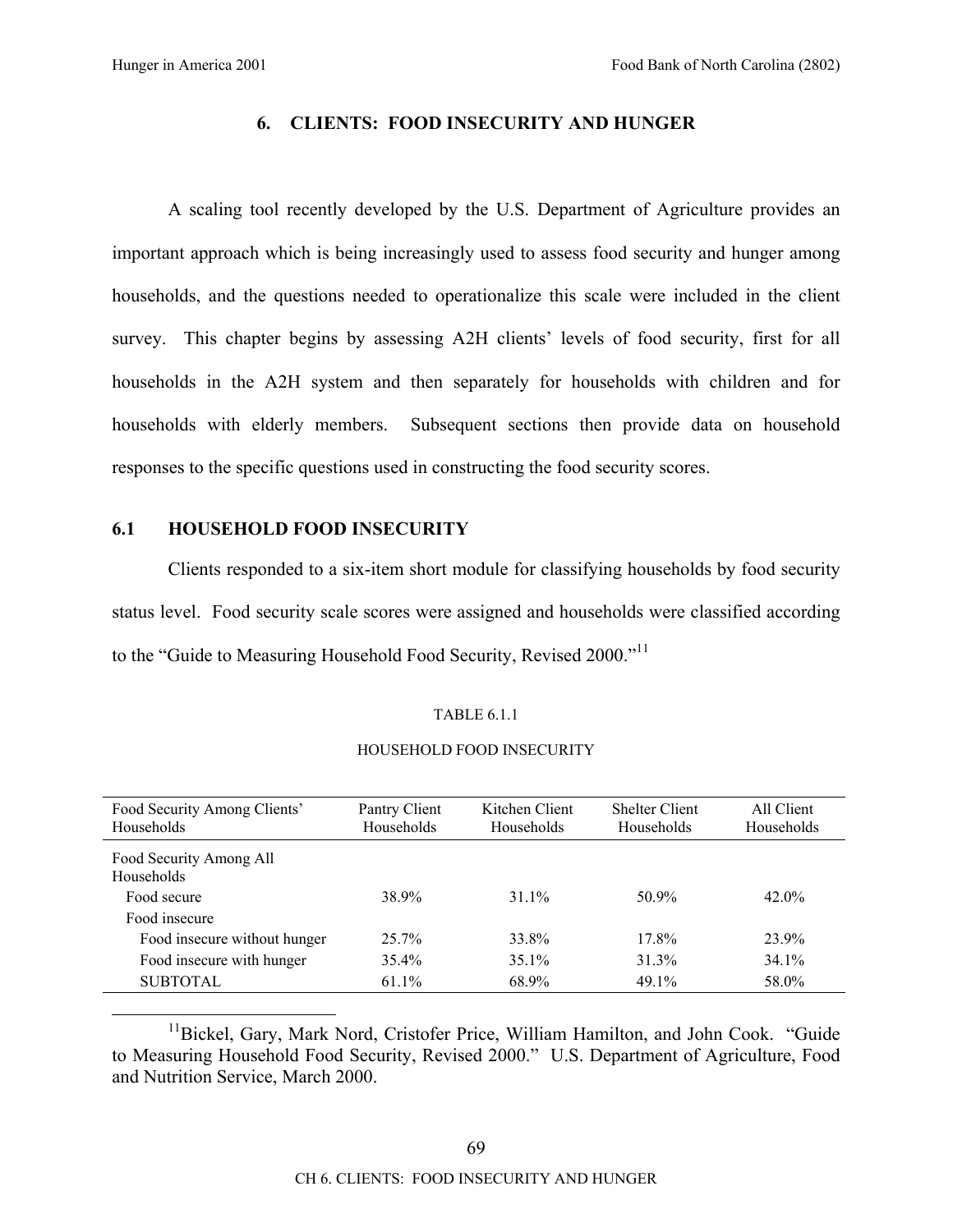### TABLE 6.1.1 *(continued)*

| Food Security Among Clients'<br>Households | Pantry Client<br>Households | Kitchen Client<br>Households | <b>Shelter Client</b><br>Households | All Client<br>Households |
|--------------------------------------------|-----------------------------|------------------------------|-------------------------------------|--------------------------|
|                                            |                             |                              |                                     |                          |
| <b>TOTAL</b>                               | 100.0%                      | 100.0%                       | 100.0%                              | 100.0%                   |
| <b>SAMPLE SIZE (N)</b>                     | 271                         | 61                           | 41                                  | 373                      |
| Food Security Among                        |                             |                              |                                     |                          |
| Households with Children                   |                             |                              |                                     |                          |
| Younger than Age 18                        |                             |                              |                                     |                          |
| Food secure                                | 40.1%                       | n.p.                         | n.p.                                | 35.1%                    |
| Food Insecure                              |                             |                              |                                     |                          |
| Food insecure without hunger               | 17.3%                       | n.p.                         | n.p.                                | 17.8%                    |
| Food insecure with hunger                  | 42.6%                       | n.p.                         | n.p.                                | 47.2%                    |
| <b>SUBTOTAL</b>                            | 59.9%                       | n.p.                         | n.p.                                | 64.9%                    |
| <b>TOTAL</b>                               | 100.0%                      | n.p.                         | n.p.                                | 100.0%                   |
| SAMPLE SIZE $(N)$ –                        |                             |                              |                                     |                          |
| Households with children                   |                             |                              |                                     |                          |
| younger than age 18                        | 111                         | 7                            | 15                                  | 133                      |
| Food Security Among                        |                             |                              |                                     |                          |
| Households with Seniors Age 65             |                             |                              |                                     |                          |
| or Older                                   |                             |                              |                                     |                          |
| Food secure                                | 46.5%                       | n.p.                         | n.p.                                | 44.8%                    |
| Food insecure                              |                             |                              |                                     |                          |
| Food insecure without hunger               | 42.7%                       | n.p.                         | n.p.                                | 44.2%                    |
| Food insecure with hunger                  | 10.7%                       | n.p.                         | n.p.                                | 11.0%                    |
| <b>SUBTOTAL</b>                            | 53.5%                       | n.p.                         | n.p.                                | 55.2%                    |
| <b>TOTAL</b>                               | 100.0%                      | n.p.                         | n.p.                                | 100.0%                   |
| SAMPLE SIZE $(N)$ –                        |                             |                              |                                     |                          |
| Households with seniors age                |                             |                              |                                     |                          |
| 65 years or older                          | 90                          | 9                            | 1                                   | 100                      |

SOURCE: This table was constructed based on usable responses to Questions 42, 43, 44, 45, 46, and 47 of the client survey.

NOTE: The percentages presented in this table are based only on usable responses, excluding missing, don't know, and refusal responses. All usable responses were weighted as described in Chapter 3 and in the Technical Appendix volume to represent all emergency food clients of Food Bank of North Carolina. The sample sizes (N) also include missing data.

Constructed according to "Guide to Measuring Household Food Security, Revised 2000."

For all households, missing, don't know, and refusal responses combined are 1.1% for pantry clients, 0.9% for kitchen clients, 0.0% for shelter clients, and 0.8% for all clients.

For households with children younger than age 18, missing, don't know, and refusal responses combined are 0.7% for pantry clients, 0.0% for kitchen clients, 0.0% for shelter clients, and 0.6% for all clients.

For households with seniors, missing, don't know, and refusal responses combined are 1.5% for pantry clients, 0.0% for kitchen clients, 0.0% for shelter clients, and 1.4% for all clients.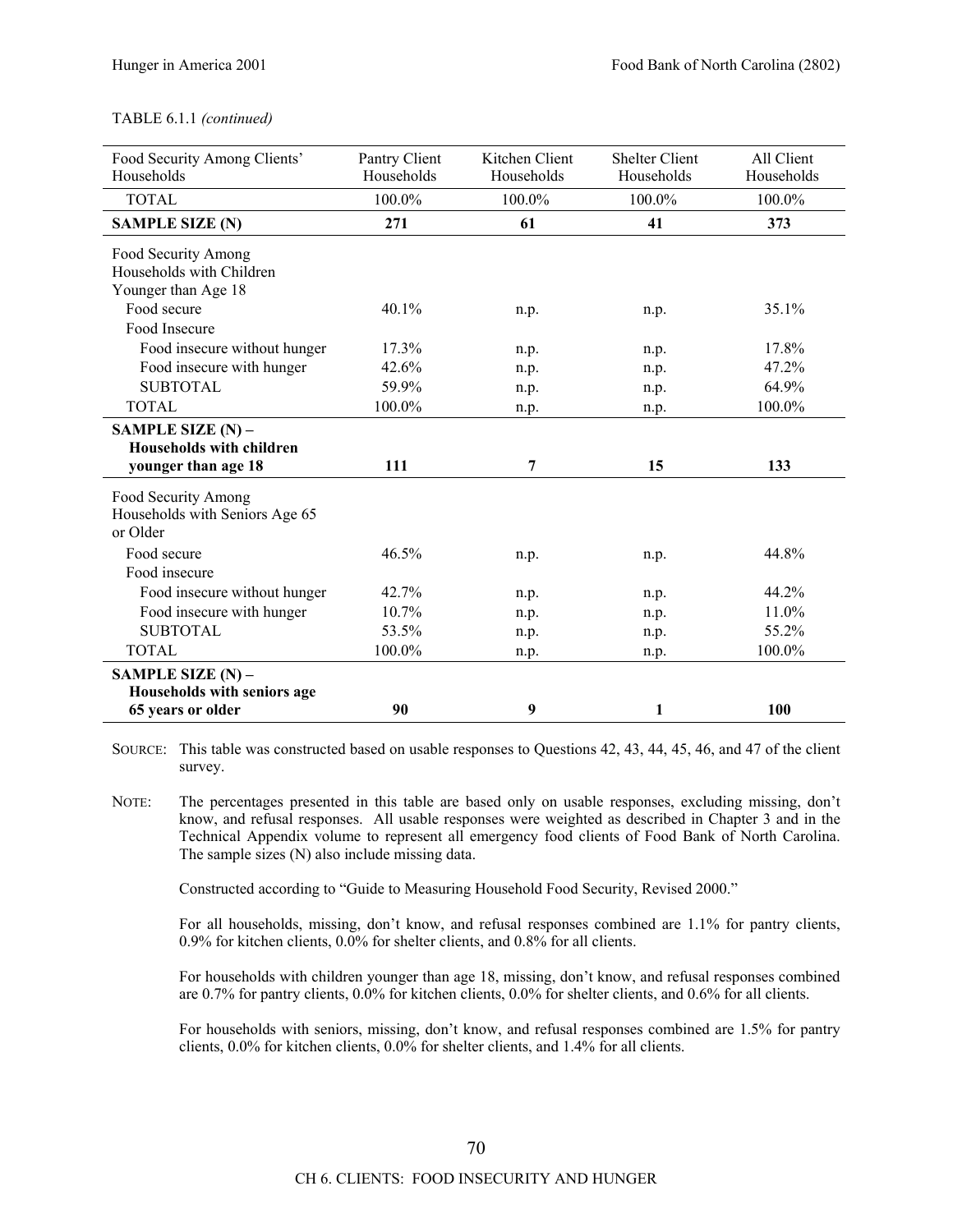According to the six-item short module, 23.9% of all client households of the emergency

food programs were food insecure without hunger. Another 34.1% were food insecure with

hunger. Combined, a total of 58.0% were food insecure.

- Among the client households with children younger than age 18, 17.8% were food insecure without hunger and 47.2% were food insecure with hunger.
- Among the client households with seniors age 65 years or older, 44.2% were food insecure without hunger and 11.0% were food insecure with hunger.

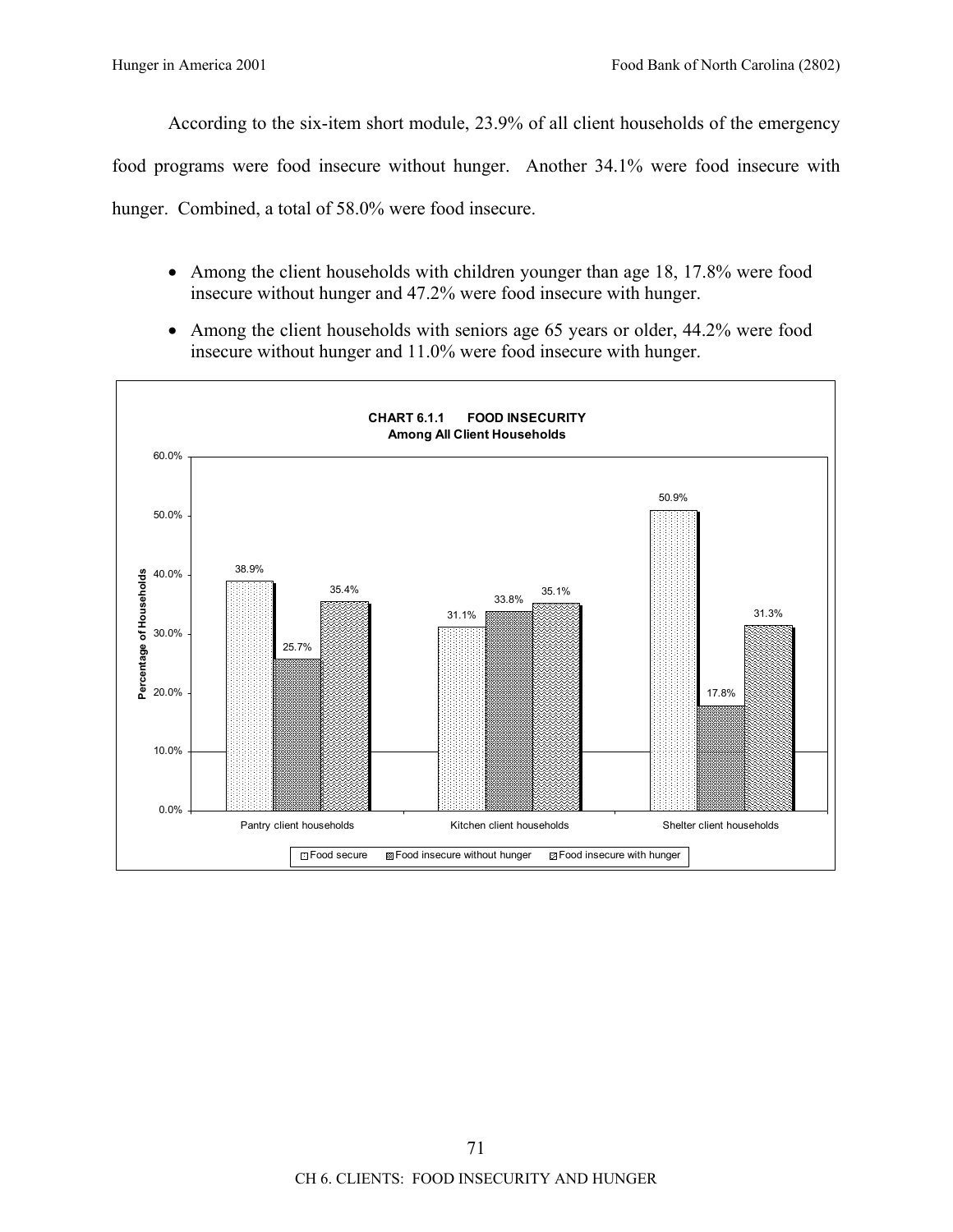

CH 6. CLIENTS: FOOD INSECURITY AND HUNGER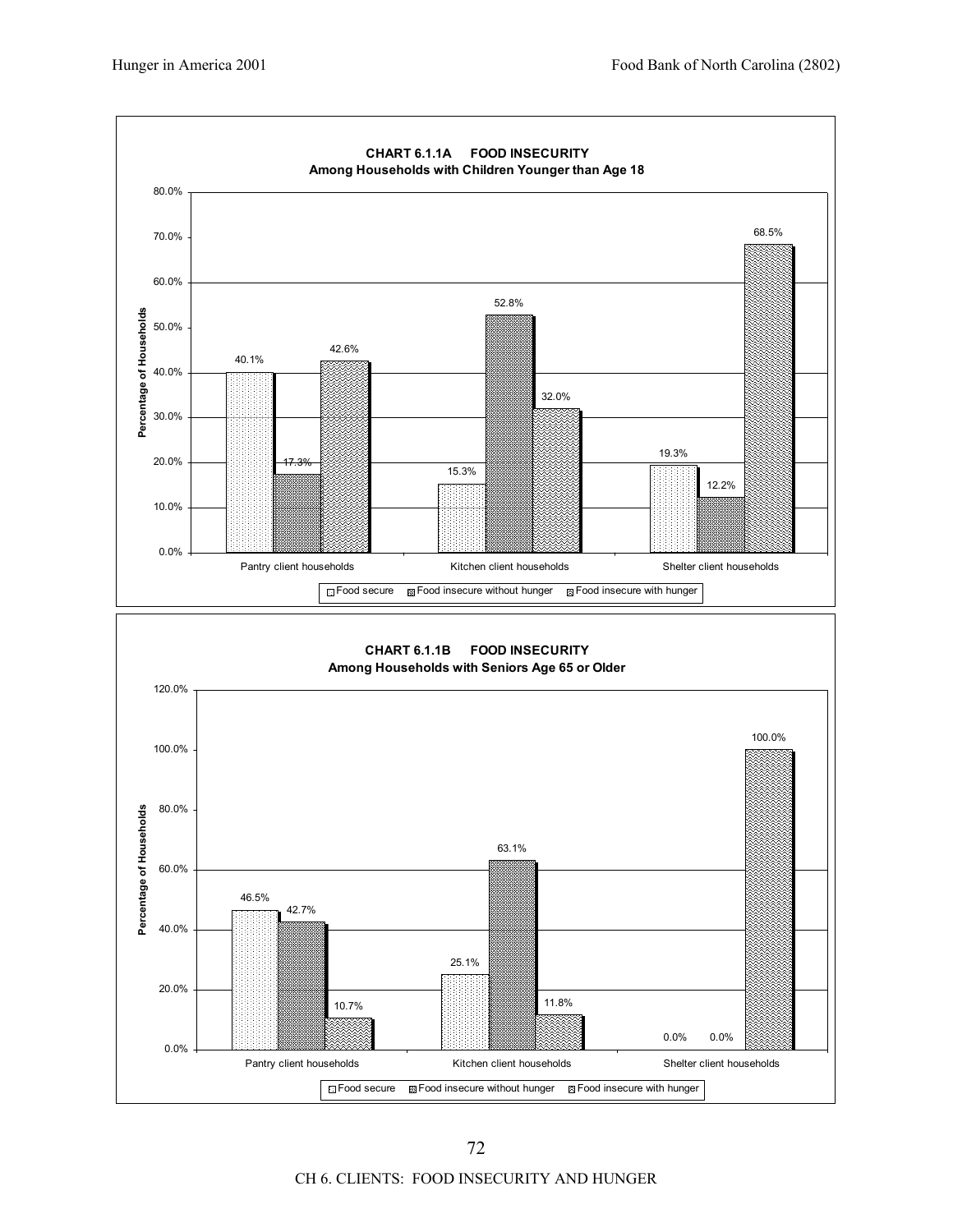#### TABLE 6.1.2

| Food Security Among Clients'      | Pantry Client | Kitchen Client | <b>Shelter Client</b> | All Client |
|-----------------------------------|---------------|----------------|-----------------------|------------|
| Households                        | Households    | Households     | Households            | Households |
| Food Stamp Program Participants   |               |                |                       |            |
| Food secure                       | 38.9%         | 31.1%          |                       | $42.0\%$   |
|                                   |               |                | 50.9%                 |            |
| Food insecure                     |               |                |                       |            |
| Food insecure without hunger      | 25.7%         | 33.8%          | 17.8%                 | 23.9%      |
| Food insecure with hunger         | 35.4%         | 35.1%          | 31.3%                 | 34.1%      |
| <b>SUBTOTAL</b>                   | 61.1%         | 68.9%          | 49.1%                 | 58.0%      |
| <b>TOTAL</b>                      | 100.0%        | 100.0%         | 100.0%                | 100.0%     |
| SAMPLE SIZE (N) - Food            |               |                |                       |            |
| <b>Stamp Program participants</b> | 271           | 61             | 41                    | 373        |
| Food Stamp Program                |               |                |                       |            |
| Nonparticipants                   |               |                |                       |            |
| Food secure                       | $40.1\%$      | n.p.           | n.p.                  | 35.1%      |
| Food Insecure                     |               |                |                       |            |
| Food insecure without hunger      | 17.3%         | n.p.           | n.p.                  | 17.8%      |
| Food insecure with hunger         | 42.6%         | n.p.           | n.p.                  | 47.2%      |
| <b>SUBTOTAL</b>                   | 59.9%         | n.p.           | n.p.                  | 64.9%      |
| <b>TOTAL</b>                      | 100.0%        | n.p.           | n.p.                  | 100.0%     |
| SAMPLE SIZE (N) - Food            |               |                |                       |            |
| <b>Stamp Program</b>              |               |                |                       |            |
| nonparticipants                   | 111           | 7              | 15                    | 133        |

#### FOOD STAMP PROGRAM PARTICIPATION AND FOOD SECURITY

SOURCE: This table was constructed based on usable responses to Questions 42, 43, 44, 45, 46, and 47 of the client survey.

NOTE: The percentages presented in this table are based only on usable responses, excluding missing, don't know, and refusal responses. All usable responses were weighted as described in Chapter 3 and in the Technical Appendix volume to represent all emergency food clients of Food Bank of North Carolina. The sample sizes (N) also include missing data.

Constructed according to "Guide to Measuring Household Food Security, Revised 2000."

For all households, missing, don't know, and refusal responses combined are 1.1% for pantry clients, 0.9% for kitchen clients, 0.0% for shelter clients, and 0.8% for all clients.

For households with children younger than age 18, missing, don't know, and refusal responses combined are 0.7% for pantry clients, 0.0% for kitchen clients, 0.0% for shelter clients, and 0.6% for all clients.

For households with seniors, missing, don't know, and refusal responses combined are 1.5% for pantry clients, 0.0% for kitchen clients, 0.0% for shelter clients, and 1.4% for all clients.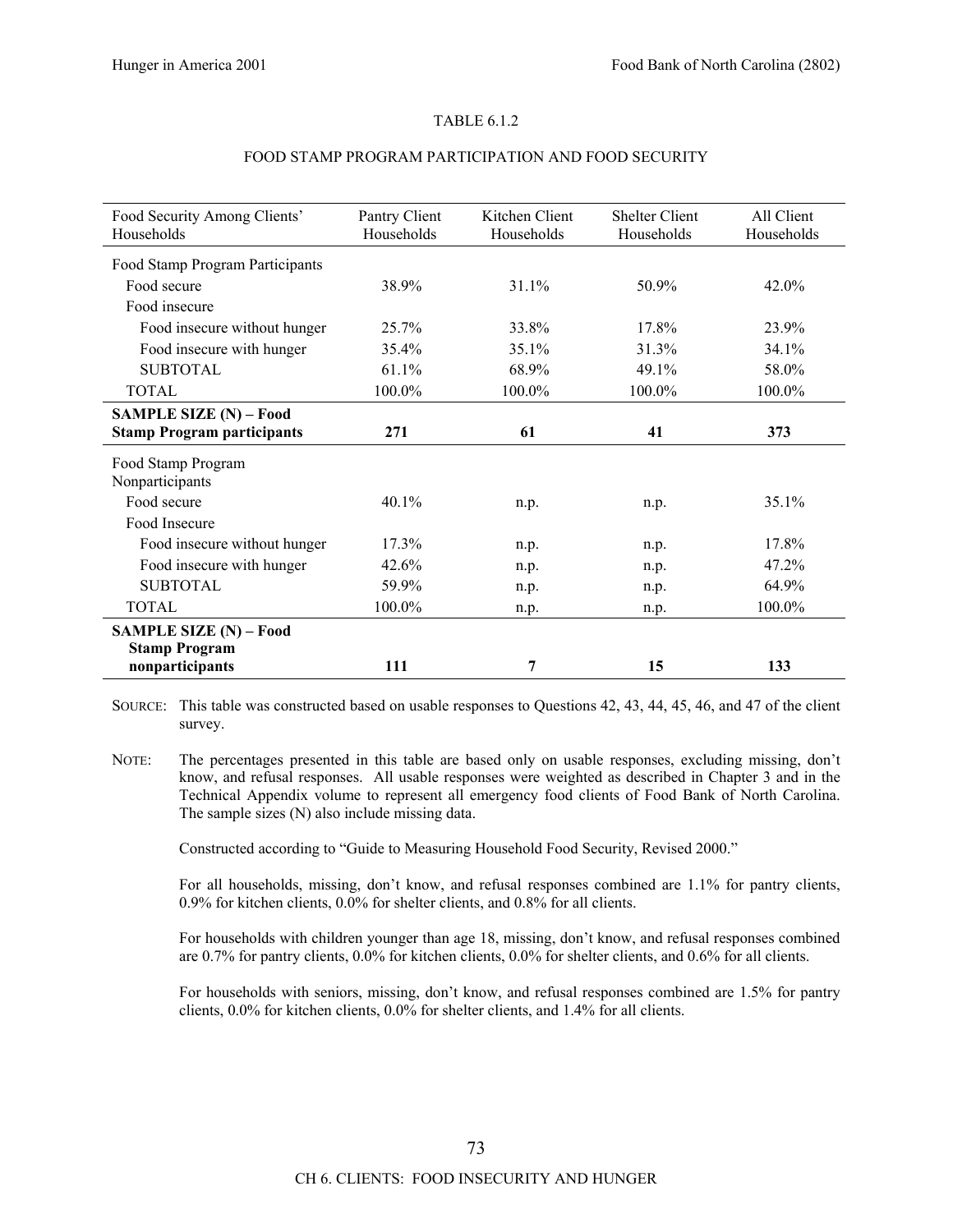As will be discussed in detail in Chapter 7 below, approximately 20.7% of A2H clients also receive benefits from the Food Stamp Program. Table 6.1.2 compares food security status among Food Stamp Program participants to that of nonparticipants.

- 23.9% of the client household receiving food stamps were food insecure without hunger. Another 34.1% were food insecure with hunger.
- In comparison, among the client households not receiving food stamps, 17.8% were food insecure without hunger and 47.2% were food insecure with hunger.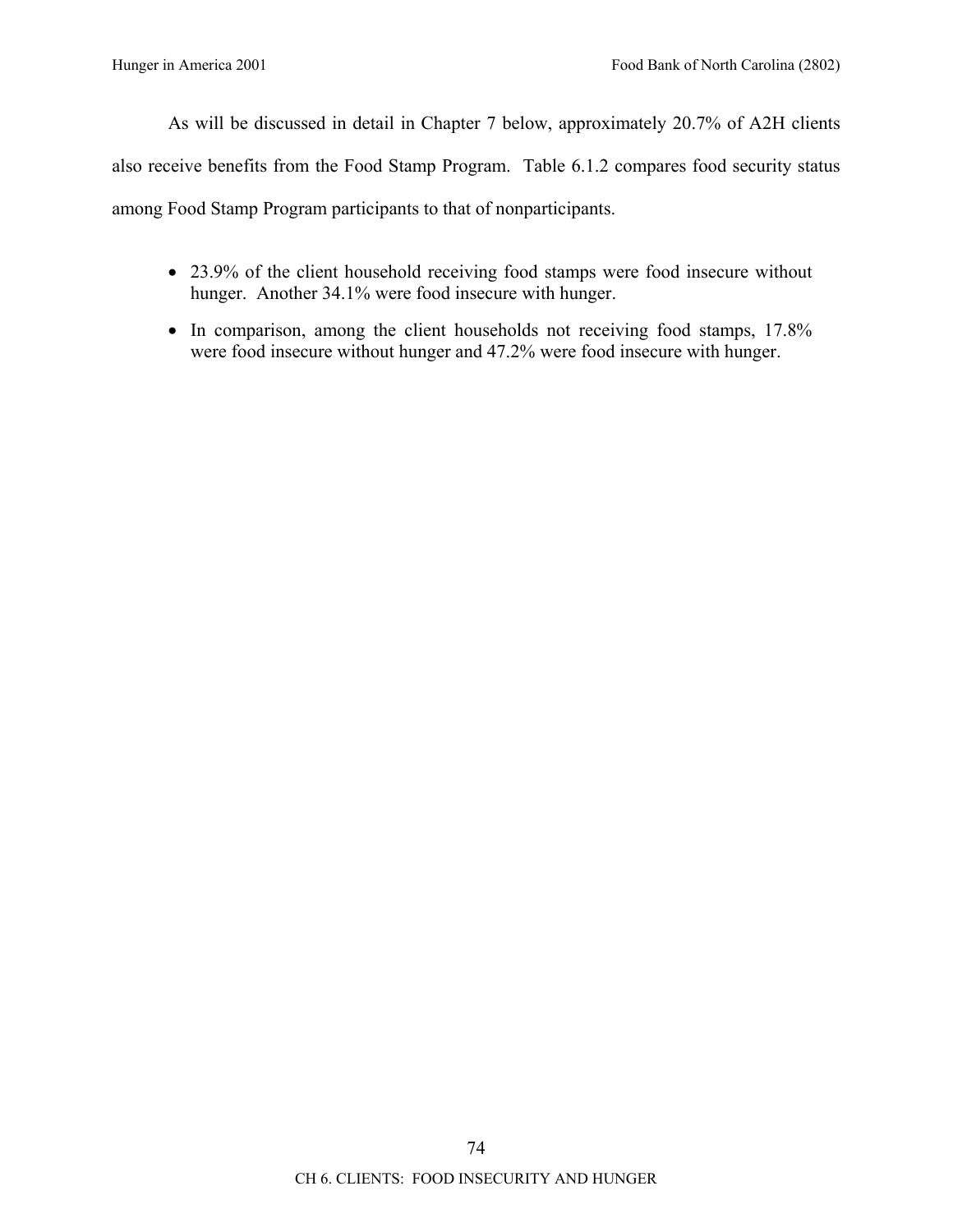## **6.2 INDICATORS OF FOOD INSECURITY IN HOUSEHOLDS**

Table 6.2 presents responses to two of the questions involved in the six-item short

### module.

### TABLE 6.2.1

### INDICATORS OF FOOD INSECURITY IN HOUSEHOLDS

| Two Questions in the Six-Item Short Module <sup>a</sup>                                                                       | Pantry Client<br>Households | Kitchen Client<br>Households | <b>Shelter Client</b><br>Households | All Client<br>Households |
|-------------------------------------------------------------------------------------------------------------------------------|-----------------------------|------------------------------|-------------------------------------|--------------------------|
| "The food we bought just didn't last, and we<br>didn't have money to get more." In the last<br>12 months, was that $\ldots$ ? |                             |                              |                                     |                          |
| Often true                                                                                                                    | 27.7%                       | 31.3%                        | $7.5\%$                             | 21.8%                    |
| Sometimes true                                                                                                                | 50.4%                       | 41.6%                        | 56.0%                               | 51.5%                    |
| Never true                                                                                                                    | 21.8%                       | 27.1%                        | 36.5%                               | 26.7%                    |
| <b>TOTAL</b>                                                                                                                  | $100.0\%$                   | $100.0\%$                    | $100.0\%$                           | $100.0\%$                |
| "We couldn't afford to eat balanced meals."<br>In the last 12 months, was that $\ldots$ ?                                     |                             |                              |                                     |                          |
| Often true                                                                                                                    | 14.1%                       | 22.9%                        | $15.3\%$                            | $15.1\%$                 |
| Sometimes true                                                                                                                | $46.0\%$                    | 32.6%                        | $30.4\%$                            | $40.2\%$                 |
| Never true                                                                                                                    | 39.9%                       | 44.5%                        | 54.3%                               | 44.6%                    |
| <b>TOTAL</b>                                                                                                                  | 100.0%                      | 100.0%                       | 100.0%                              | 100.0%                   |
| <b>SAMPLE SIZE (N)</b>                                                                                                        | 271                         | 61                           | 41                                  | 373                      |

SOURCE: This table was constructed based on usable responses to Questions 42 and 43 of the client survey.

NOTE: The percentages presented in this table are based only on usable responses, excluding missing, don't know, and refusal responses. All usable responses were weighted as described in Chapter 3 and in the Technical Appendix volume to represent all emergency food clients of Food Bank of North Carolina. The sample sizes (N) also include missing data.

For food didn't last, missing, don't know, and refusal responses combined are 1.0% for pantry clients, 0.9% for kitchen clients, 0.0% for shelter clients, and 0.7% for all clients.

For not eating balanced meals, missing, don't know, and refusal responses combined are 1.0% for pantry clients, 0.9% for kitchen clients, 0.0% for shelter clients, and 0.7% for all clients.

<sup>a</sup>Bickel, Gary, Mark Nord, Cristofer Price, William Hamilton, and John Cook. "Guide to Measuring Household Food Security, Revised 2000." U.S. Department of Agriculture, Food and Nutrition Service, March 2000.

Overall, 73.3% of the client households reported that, during the previous 12 months,

they had been in a situation where the food they bought "just didn't last and they didn't have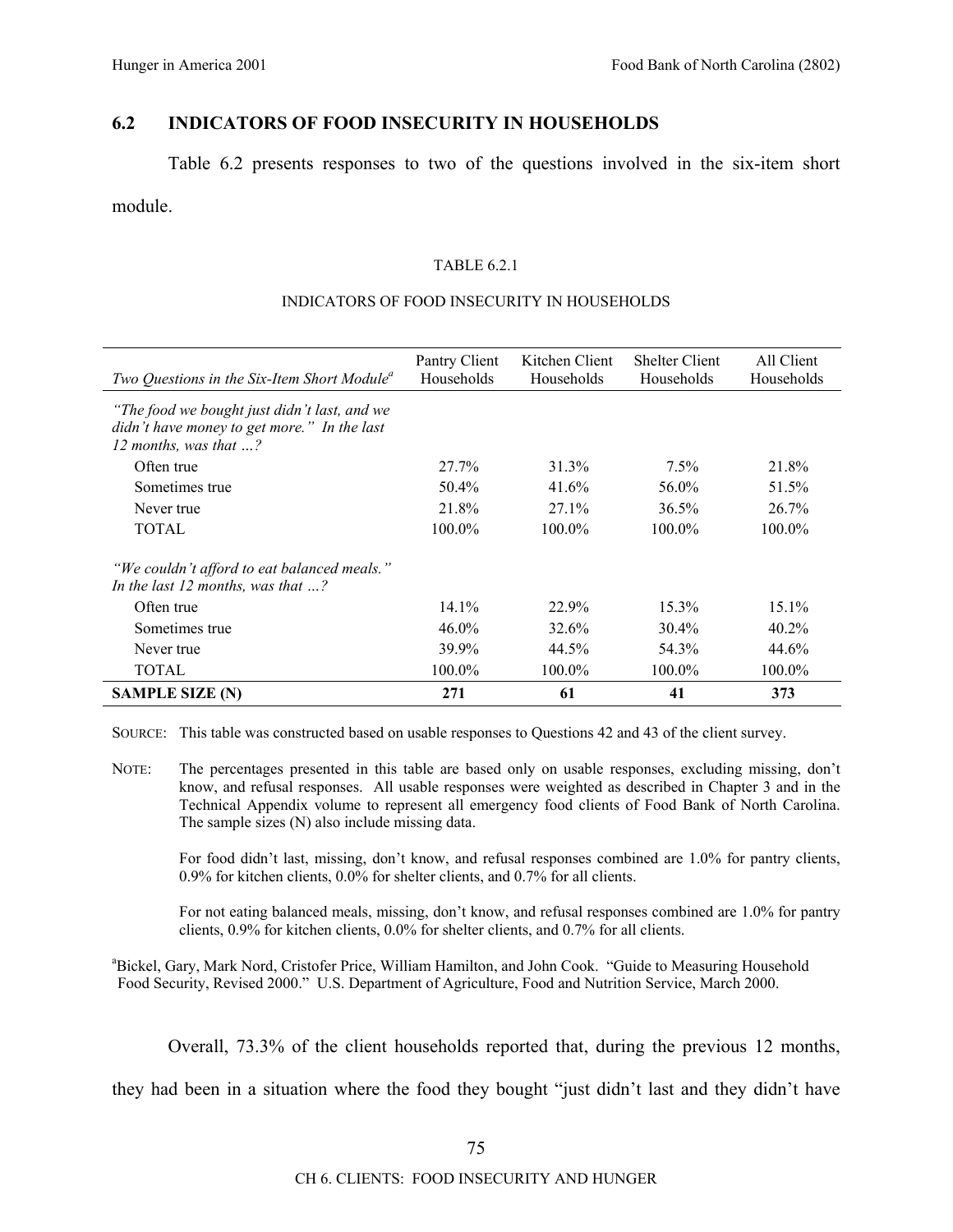money to get more." In addition, 55.4% of the client households were, often or sometimes during the previous 12 months, in a situation where they "couldn't afford to eat balanced meals."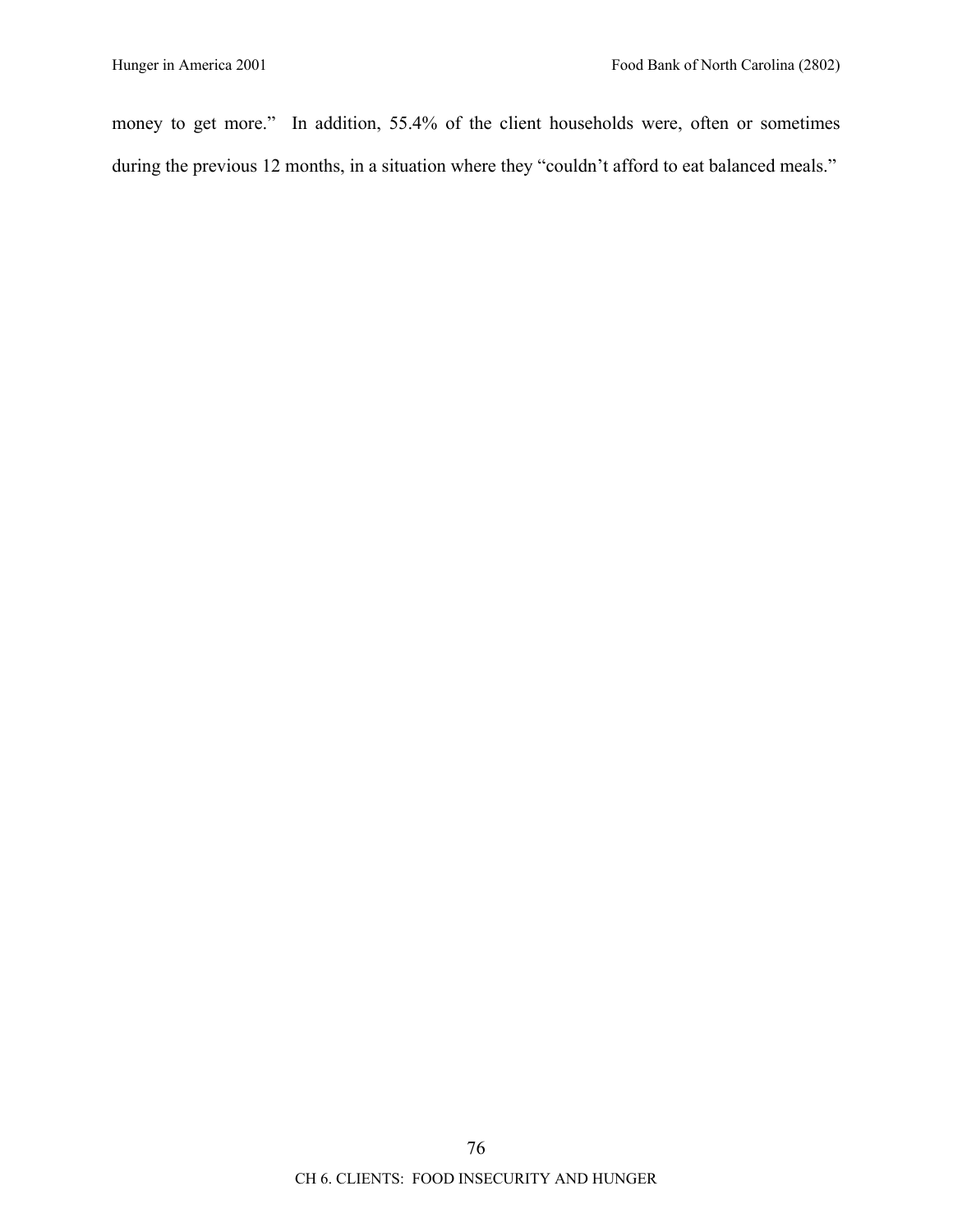## **6.3 INDICATORS OF FOOD INSECURITY AND HUNGER AMONG ADULTS**

Table 6.3.1 presents responses to the four questions about adults in the six-item short

module.

### TABLE 6.3.1

### INDICATORS OF FOOD INSECURITY AND HUNGER AMONG ADULTS

|                                                                                                                                                                                               | Pantry Client<br>Households | Kitchen Client<br>Households | <b>Shelter Client</b><br>Households | All Client<br>Households |
|-----------------------------------------------------------------------------------------------------------------------------------------------------------------------------------------------|-----------------------------|------------------------------|-------------------------------------|--------------------------|
| How often adult clients or other adults in<br>the household cut the size of meals or<br>skipped meals because there wasn't enough<br>money for food for the previous $12$ months <sup>a</sup> |                             |                              |                                     |                          |
| Almost every month                                                                                                                                                                            | 17.9%                       | 21.5%                        | 5.2%                                | 14.3%                    |
| Some months but not every month                                                                                                                                                               | 19.4%                       | 21.0%                        | 30.5%                               | 22.9%                    |
| Only one or two months                                                                                                                                                                        | 2.7%                        | 0.5%                         | 7.2%                                | 3.9%                     |
| Never                                                                                                                                                                                         | 58.2%                       | 51.3%                        | 57.1%                               | 57.4%                    |
| Clients who ate less than they felt they<br>should because there wasn't enough money<br>to buy food for the previous 12 months                                                                |                             |                              |                                     |                          |
| Yes                                                                                                                                                                                           | 42.4%                       | 70.7%                        | 41.0%                               | 44.1%                    |
| N <sub>0</sub>                                                                                                                                                                                | 57.6%                       | 29.3%                        | 59.0%                               | 55.9%                    |
| <b>TOTAL</b>                                                                                                                                                                                  | 100.0%                      | 100.0%                       | 100.0%                              | 100.0%                   |
| Clients who were hungry but didn't eat<br>because they couldn't afford enough food<br>for the previous 12 months                                                                              |                             |                              |                                     |                          |
| Yes                                                                                                                                                                                           | 29.2%                       | 39.4%                        | 45.4%                               | 34.9%                    |
| N <sub>0</sub>                                                                                                                                                                                | 70.8%                       | 60.6%                        | 54.6%                               | 65.1%                    |
| <b>TOTAL</b>                                                                                                                                                                                  | 100.0%                      | 100.0%                       | 100.0%                              | 100.0%                   |
| Clients or other adults in the household<br>ever did not eat for a whole day because<br>there wasn't enough money for food                                                                    |                             |                              |                                     |                          |
| Yes                                                                                                                                                                                           | 12.0%                       | 20.7%                        | 38.2%                               | 20.6%                    |
| No                                                                                                                                                                                            | 88.0%                       | 79.3%                        | 61.8%                               | 79.4%                    |
| <b>TOTAL</b>                                                                                                                                                                                  | 100.0%                      | 100.0%                       | 100.0%                              | 100.0%                   |
| <b>SAMPLE SIZE (N)</b>                                                                                                                                                                        | 271                         | 61                           | 41                                  | 373                      |

SOURCE: This table was constructed based on usable responses to Questions 44, 44a, 45, 46, and 47 of the client survey.

NOTE: The percentages presented in this table are based only on usable responses, excluding missing, don't know, and refusal responses. All usable responses were weighted as described in Chapter 3 and in the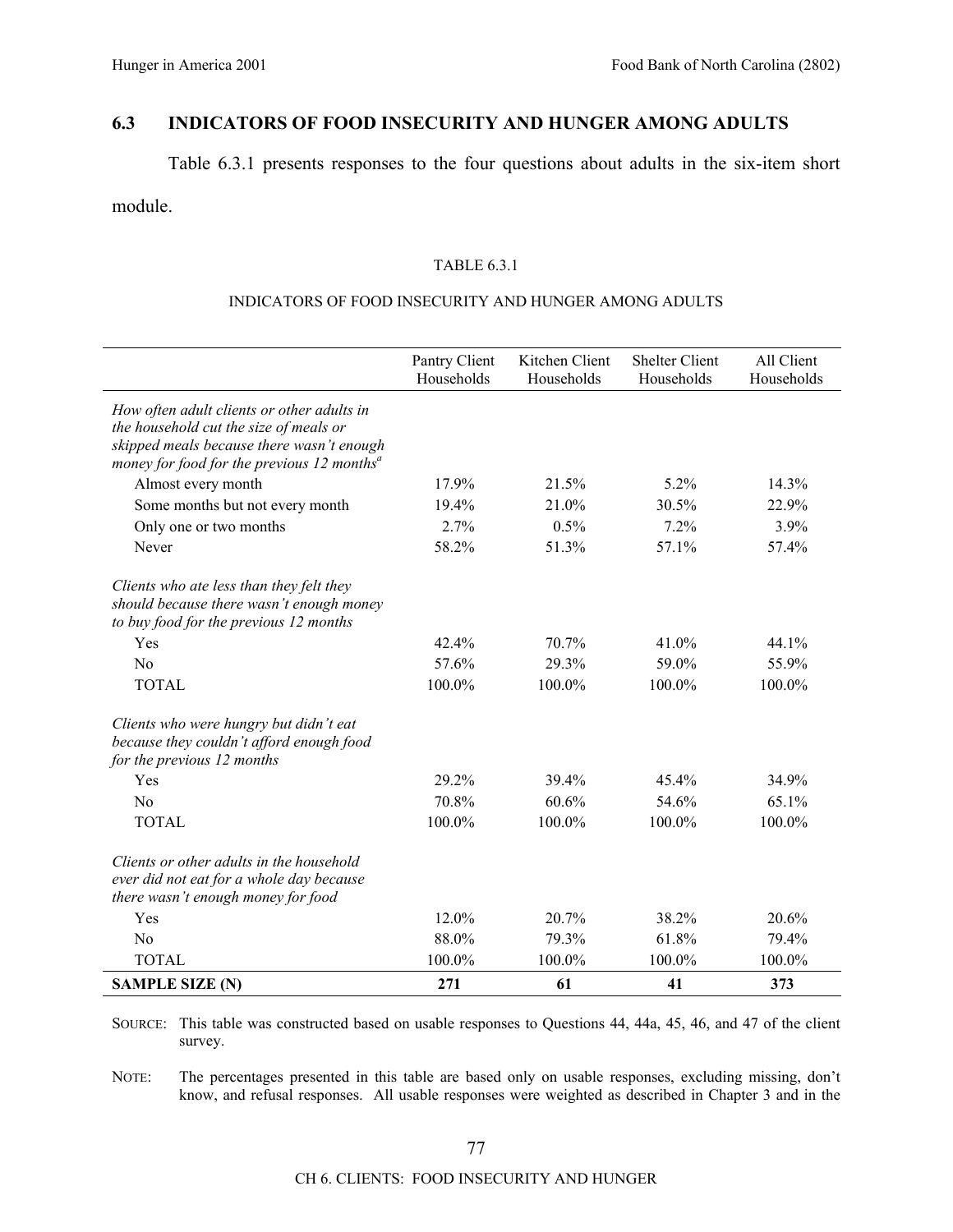### TABLE 6.3.1 *(continued)*

Technical Appendix volume to represent all emergency food clients of Food Bank of North Carolina. The sample sizes (N) also include missing data.

For cutting meal size, missing, don't know, and refusal responses combined are 3.4% for pantry clients, 6.7% for kitchen clients, 0.0% for shelter clients, and 2.6% for all clients.

For eating less, missing, don't know, and refusal responses combined are 2.2% for pantry clients, 0.9% for kitchen clients, 0.0% for shelter clients, and 1.4% for all clients.

For being hungry because could not afford food, missing, don't know, and refusal responses combined are 2.3% for pantry clients, 0.9% for kitchen clients, 0.0% for shelter clients, and 1.5% for all clients.

For not eating for a whole day, missing, don't know, and refusal responses combined are 2.2% for pantry clients, 0.9% for kitchen clients, 0.0% for shelter clients, and 1.4% for all clients.

<sup>a</sup>Responses may not add up to 100% because this panel was constructed from two questions: "Never" came from Question 44, and the other responses from Question 44a.

Adults in 14.3% of the client households had to cut the size of meals or skip meals

because there wasnít enough money for food *almost every month* of the previous 12 months.

Responses to the remaining three questions are:

- 44.1% of the clients ate less than they felt they should because there was not enough money to buy food during the previous 12 months.
- 34.9% of the clients were hungry but did not eat because they could not afford enough food during the previous 12 months.
- Adults in 20.6% of the client households did not eat for a whole day at least once during the previous 12 months because there was not enough money for food.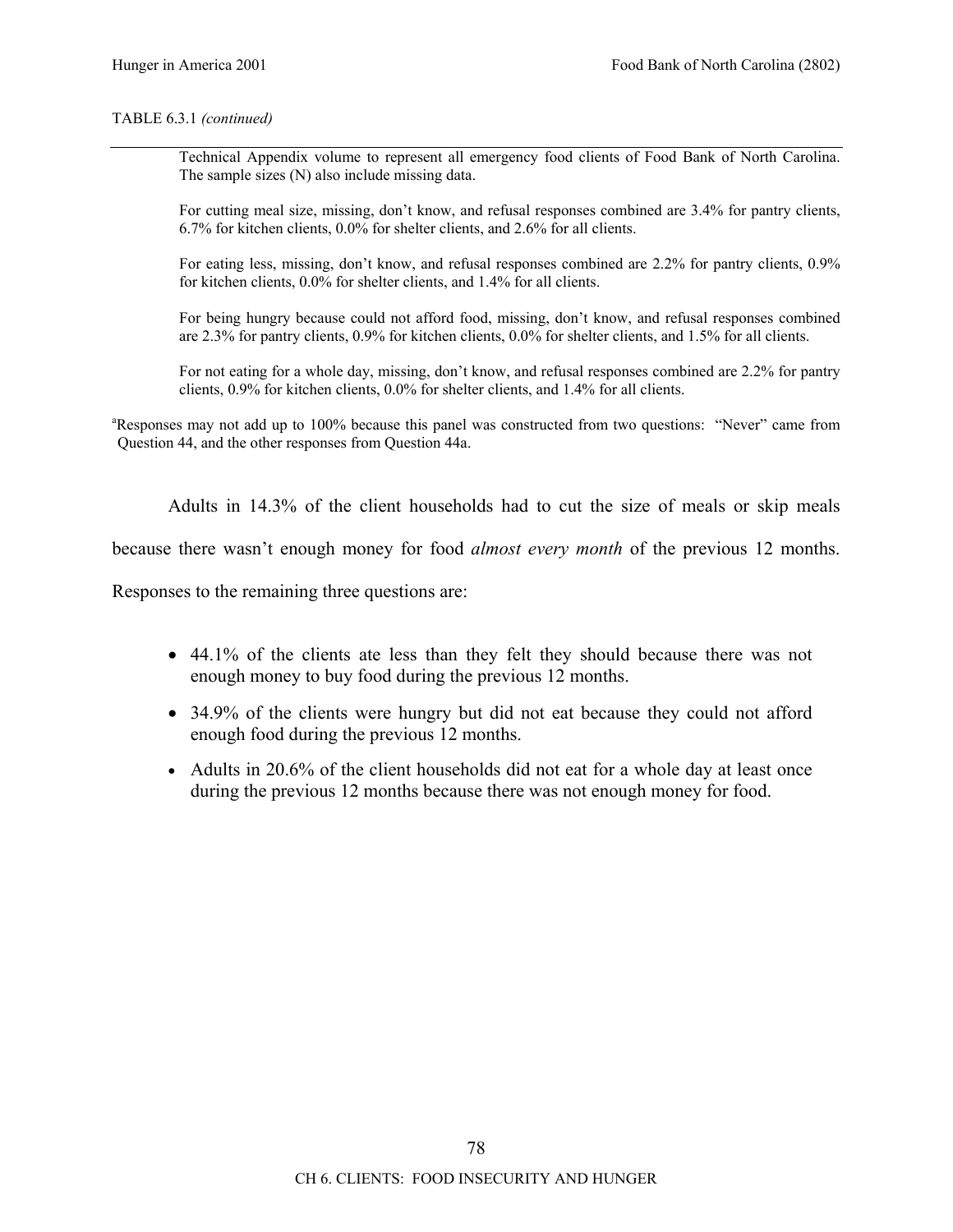## **6.4 INDICATORS OF FOOD INSECURITY AND HUNGER AMONG CHILDREN**

In addition to the six questions shown in Tables 6.2.1 and 6.3.1, clients were asked three

additional questions about their children's skipping meals, being hungry, and not eating enough.

### TABLE 6.4.1

### INDICATORS OF FOOD INSECURITY AND HUNGER AMONG CHILDREN

|                                                                                                                                                                | Pantry Client<br>Households | Kitchen Client<br>Households | <b>Shelter Client</b><br>Households | All Client<br>Households |
|----------------------------------------------------------------------------------------------------------------------------------------------------------------|-----------------------------|------------------------------|-------------------------------------|--------------------------|
| How often during the previous 12<br>months clients' child/children was/were<br>not eating enough because they just<br>couldn't afford enough food              |                             |                              |                                     |                          |
| Often                                                                                                                                                          | 1.6%                        | n.p.                         | n.p.                                | 1.3%                     |
| Sometimes                                                                                                                                                      | 32.3%                       | n.p.                         | n.p.                                | 24.7%                    |
| Never                                                                                                                                                          | 66.2%                       | n.p.                         | n.p.                                | 74.1%                    |
| <b>TOTAL</b>                                                                                                                                                   | 100.0%                      | n.p.                         | n.p.                                | 100.0%                   |
| Clients whose child/children ever<br>skipped meals because there wasn't<br>enough money for food during the<br>previous 12 months<br>Yes<br>No<br><b>TOTAL</b> | 17.2%<br>82.8%<br>100.0%    | n.p.<br>n.p.<br>n.p.         | n.p.<br>n.p.<br>n.p.                | 13.3%<br>86.7%<br>100.0% |
| Clients whose child/children was/were<br>hungry at least once during the previous<br>12 months, but couldn't afford more<br>food                               |                             |                              |                                     |                          |
| Yes                                                                                                                                                            | 11.7%                       | n.p.                         | n.p.                                | 9.1%                     |
| No                                                                                                                                                             | 88.3%                       | n.p.                         | n.p.                                | $90.9\%$                 |
| <b>TOTAL</b>                                                                                                                                                   | 100.0%                      | n.p.                         | n.p.                                | 100.0%                   |
| SAMPLE SIZE (N) - Households with                                                                                                                              |                             |                              |                                     |                          |
| children younger than age 18                                                                                                                                   | 111                         | 7                            | 15                                  | 133                      |

SOURCE: This table was constructed based on usable responses to Questions 3, 6b, 48, 49, 50, and 51 of the client survey.

NOTE: The percentages presented in this table are based only on usable responses, excluding missing, don't know, and refusal responses. All usable responses were weighted as described in Chapter 3 and in the Technical Appendix volume to represent all emergency food clients of Food Bank of North Carolina. The sample sizes (N) also include missing data.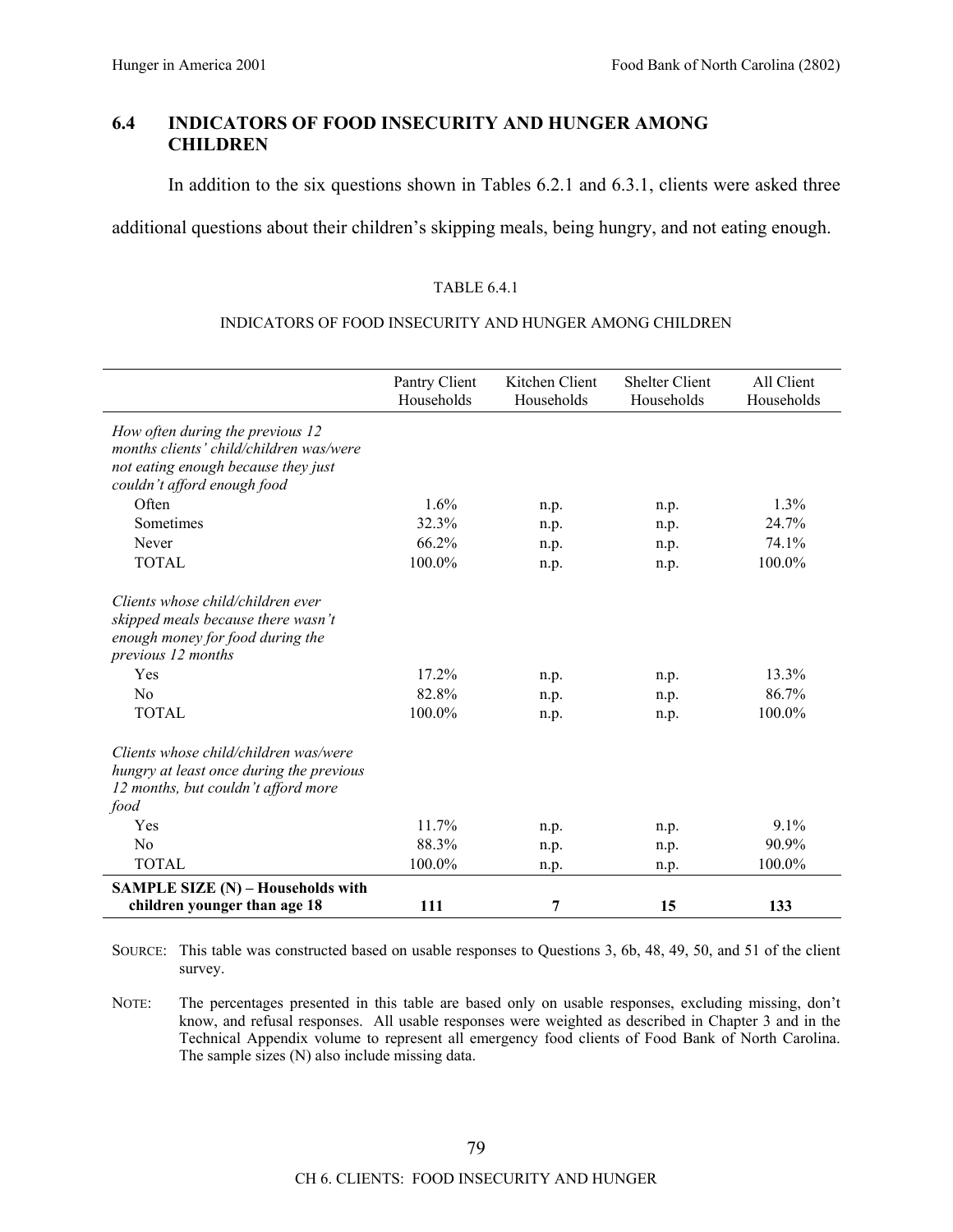For children not eating enough, missing, don't know, and refusal responses combined are 1.5% for pantry clients, 0.0% for kitchen clients, 0.0% for shelter clients, and 1.2% for all clients.

For children skipping meals, missing, don't know, and refusal responses combined are 3.0% for pantry clients, 0.0% for kitchen clients, 0.0% for shelter clients, and 2.3% for all clients.

For children hungry, missing, don't know, and refusal responses combined are 1.6% for pantry clients, 0.0% for kitchen clients, 0.0% for shelter clients, and 1.2% for all clients.

Among all clients with children, 1.3% stated that, during the previous 12 months, their

children were *often* not eating enough because they just couldn't afford enough food. Another

24.7% of the clients experienced such a situation *sometimes* during the previous 12 months.

- 13.3% of the clients with children said that their children skipped meals because there was not enough money for food during the previous 12 months.
- 9.1% of the clients with children said that their children were hungry at least once during the previous 12 months, but they could not afford more food.

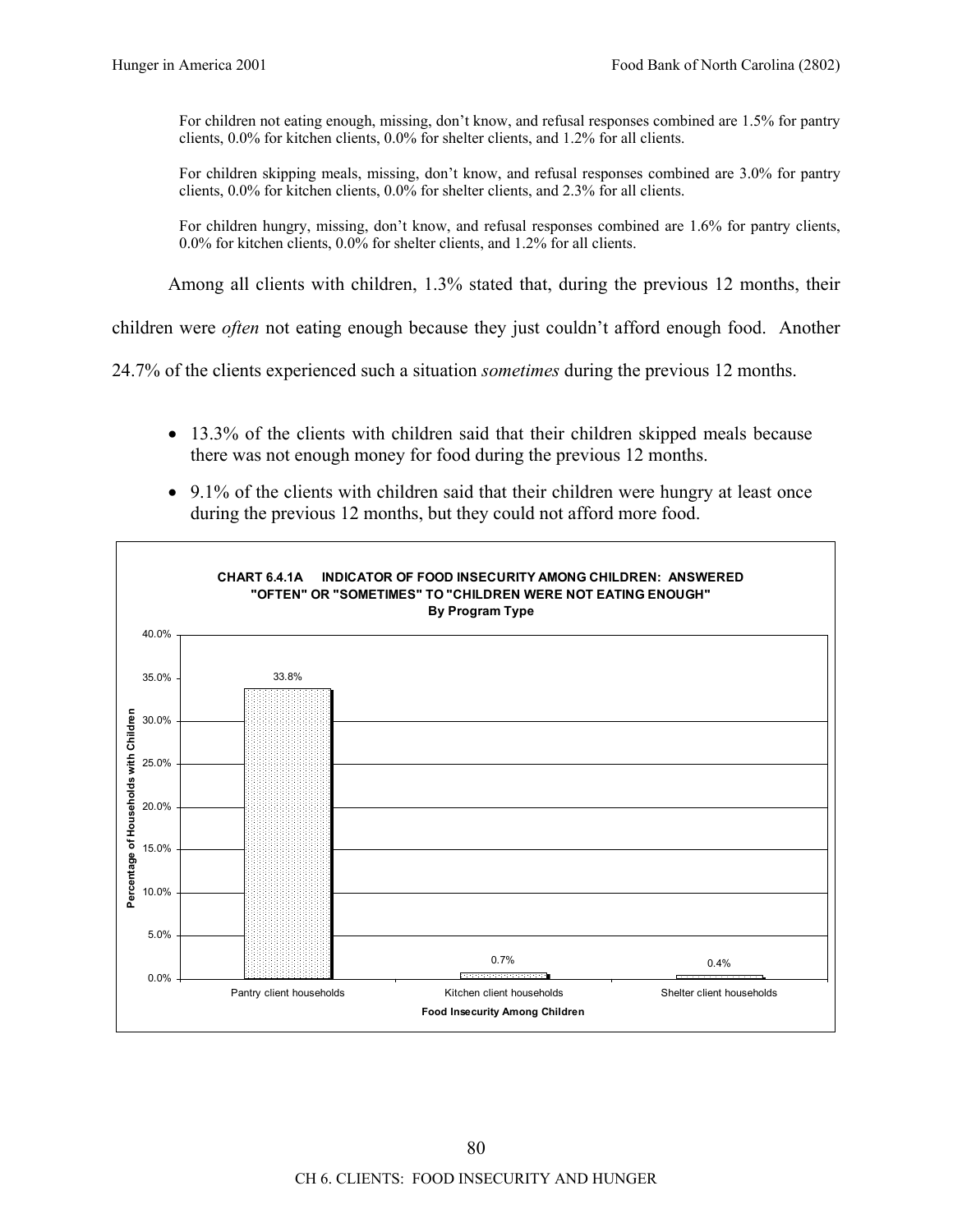

CH 6. CLIENTS: FOOD INSECURITY AND HUNGER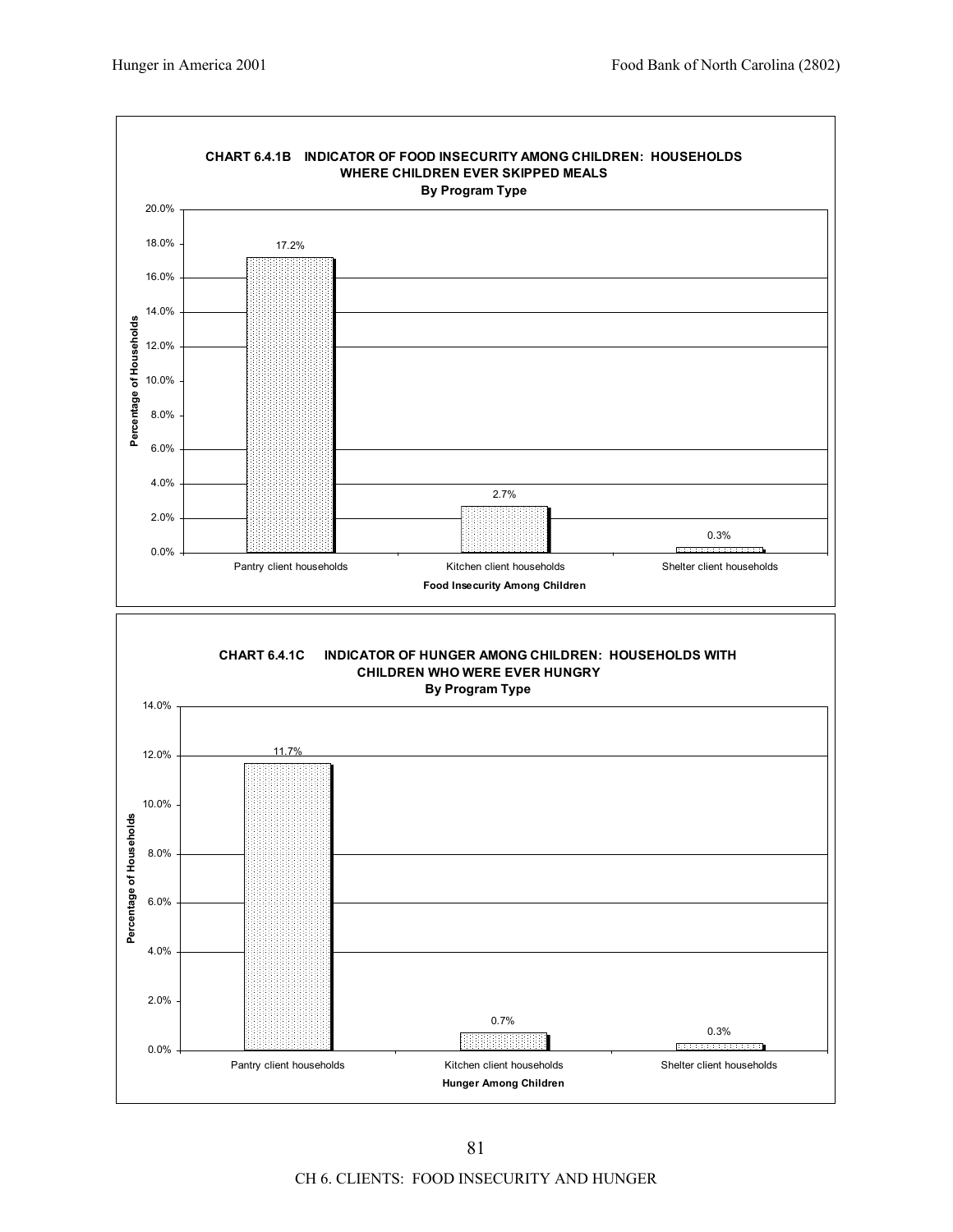## **6.5 CHOICE BETWEEN FOOD AND NECESSITIES**

Clients were asked whether their families had to choose between food and necessities

during the 12-month period prior to the interview. Table 6.5.1 summarizes the results.

### TABLE 6.5.1

### CHOICE BETWEEN FOOD AND NECESSITIES

|                                                                                                       | Pantry Client<br>Households | Kitchen Client<br>Households | <b>Shelter Client</b><br>Households | All Client<br>Clients |
|-------------------------------------------------------------------------------------------------------|-----------------------------|------------------------------|-------------------------------------|-----------------------|
| In the previous 12 months, clients or<br>their family who ever had to choose<br>at least once between |                             |                              |                                     |                       |
| Paying for food and paying for<br>utilities or heating fuel                                           | 49.1%                       | $26.4\%$                     | N.A.                                | 46.8%                 |
| Paying for food and paying for<br>rent or mortgage                                                    | 37.3%                       | $36.2\%$                     | N.A.                                | 37.2%                 |
| Paying for food and paying for<br>medicine or medical care                                            | 31.2%                       | 23.3%                        | 17.6%                               | $26.4\%$              |
| <b>SAMPLE SIZE (N)</b>                                                                                | 271                         | 61                           | 41                                  | 373                   |

SOURCE: This table was constructed based on usable responses to Question 52 of the client survey.

NOTE: All usable responses were weighted as described in Chapter 3 and in the Technical Appendix volume to represent all emergency food clients of Food Bank of North Carolina. The sample sizes (N) also include missing data.

For choosing between food and utilities, missing, don't know, and refusal responses combined are 5.0% for pantry clients, 0.0% for kitchen clients, N.A. for shelter clients, and 4.6% for all clients.

For choosing between food and rent (mortgage), missing, don't know, and refusal responses combined are 1.6% for pantry clients, 0.2% for kitchen clients, N.A. for shelter clients, and 1.5% for all clients.

For choosing between food and medical care, missing, don't know, and refusal responses combined are 5.9% for pantry clients, 0.9% for kitchen clients, 0.0% for shelter clients, and 3.8% for all clients.

As shown in Table 6.5.1, among pantry client households, 49.1% had to choose between

paying for food and paying for utilities or heating bill; 37.3% had to choose between food and

rent or mortgage; and 31.2% had to choose between food and medicine or medical care. Results

for kitchen and shelter client households are: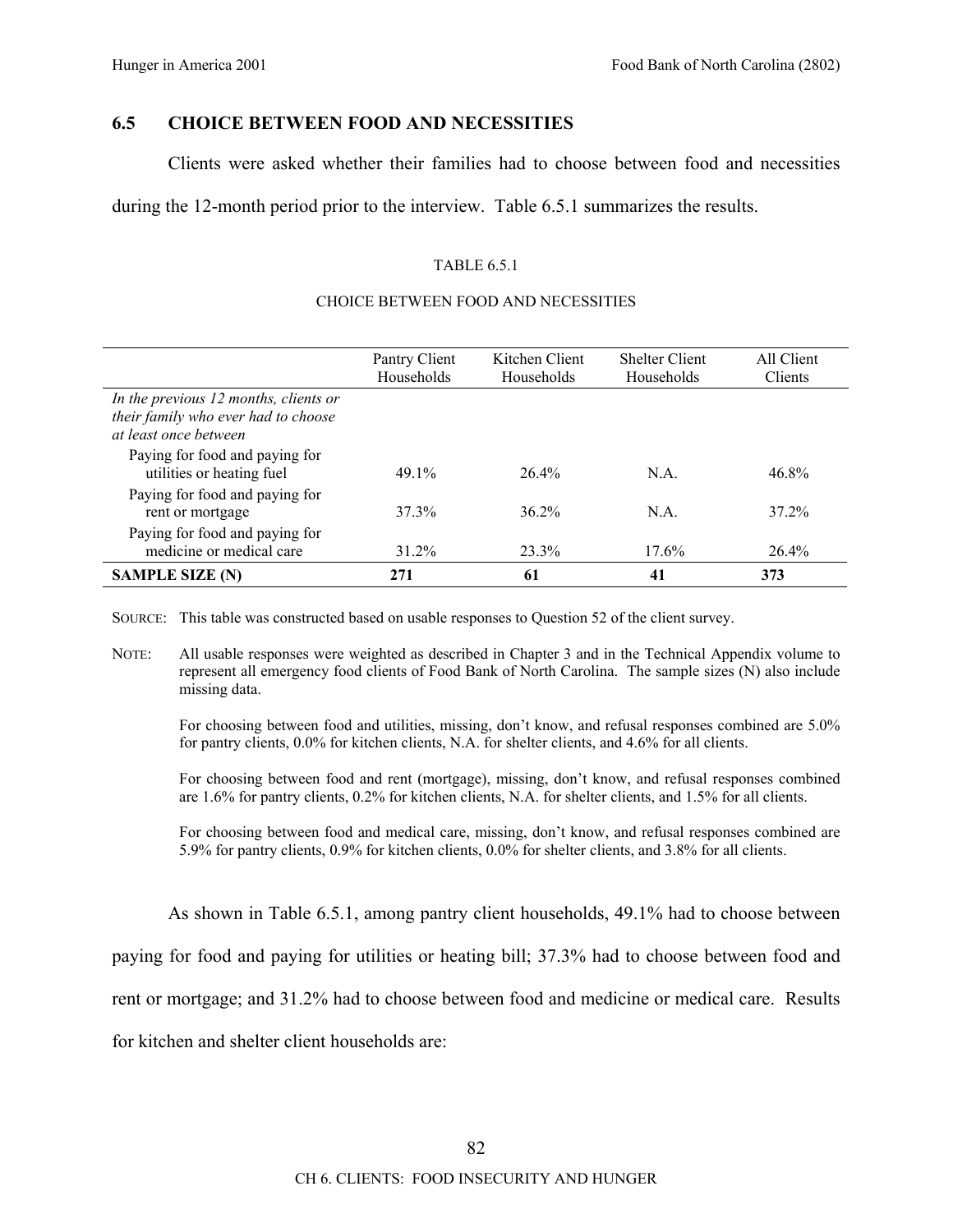- Among kitchen client households, 26.4% had to choose between paying for food and paying for utilities or heating bill; 36.2% between food and rent or mortgage; and 23.3% between food and medicine or medical care.
- Among shelter client households, N.A. had to choose between paying for food and paying for utilities or heating bill; N.A. between food and rent or mortgage; and 17.6% between food and medicine or medical care.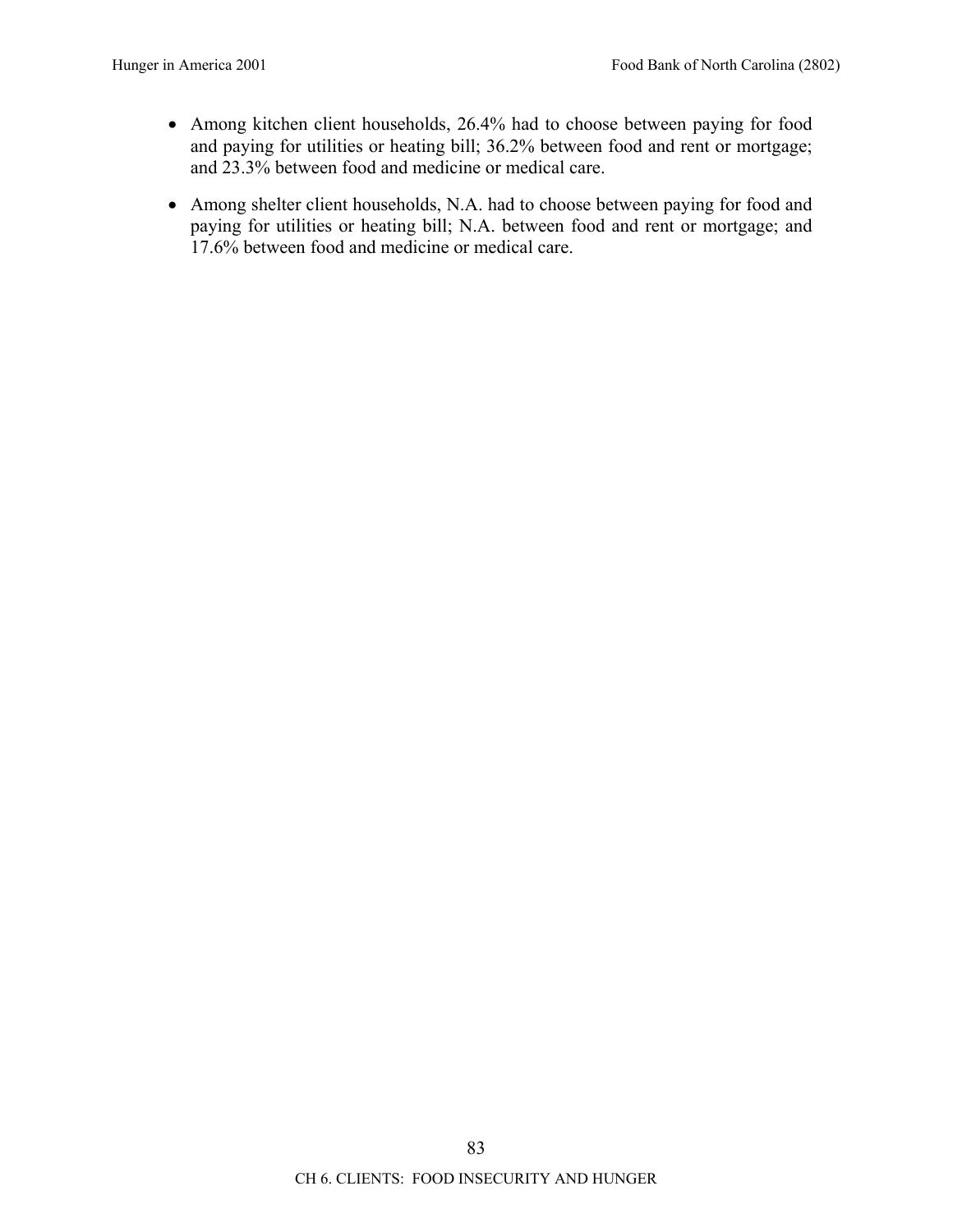## **7. CLIENTS: USE OF FOOD ASSISTANCE PROGRAMS**

Given the high levels of need evidenced by many clients in the A2H network, it is important to assess whether the clients of Food Bank of North Carolina are getting all the governmental nutrition assistance that they are entitled to. This issue is examined here. The analysis begins by examining client participation in the Food Stamp Program, since this is the largest and most widely available government nutrition assistance program. Both levels of participation and reasons for non-participation are examined. A subsequent section examines participation in other government nutrition programs.

## **7.1 USE OF THE FOOD STAMP PROGRAM**

Clients were asked a series of questions relating to the Food Stamp Program (FSP). Table 7.1.1 summarizes the findings.

### TABLE 7.1.1

|                                                                                                                           | Pantry Client<br>Households | Kitchen Client<br>Households | <b>Shelter Client</b><br>Households | All Client<br>Households |
|---------------------------------------------------------------------------------------------------------------------------|-----------------------------|------------------------------|-------------------------------------|--------------------------|
| Client or anyone in the household had                                                                                     |                             |                              |                                     |                          |
| applied for food stamps                                                                                                   | 63.9%                       | 54.0%                        | $47.1\%$                            | 58.1%                    |
| Client or anyone in the household<br>currently receiving food stamps                                                      | $25.0\%$                    | $19.4\%$                     | 12.3%                               | 20.7%                    |
| Client or anyone in the household<br>currently not receiving but received<br>food stamps during the previous 12<br>months | 7.8%                        | 12.6%                        | $5.2\%$                             | $7.4\%$                  |
| Client or anyone in the household had<br>applied for but had not received food<br>stamps during the previous 12<br>months | 30.3%                       | 22.0%                        | 29.6%                               | 29.5%                    |
| <b>SAMPLE SIZE (N)</b>                                                                                                    | 271                         | 61                           | 41                                  | 373                      |

### USE OF FOOD STAMP PROGRAM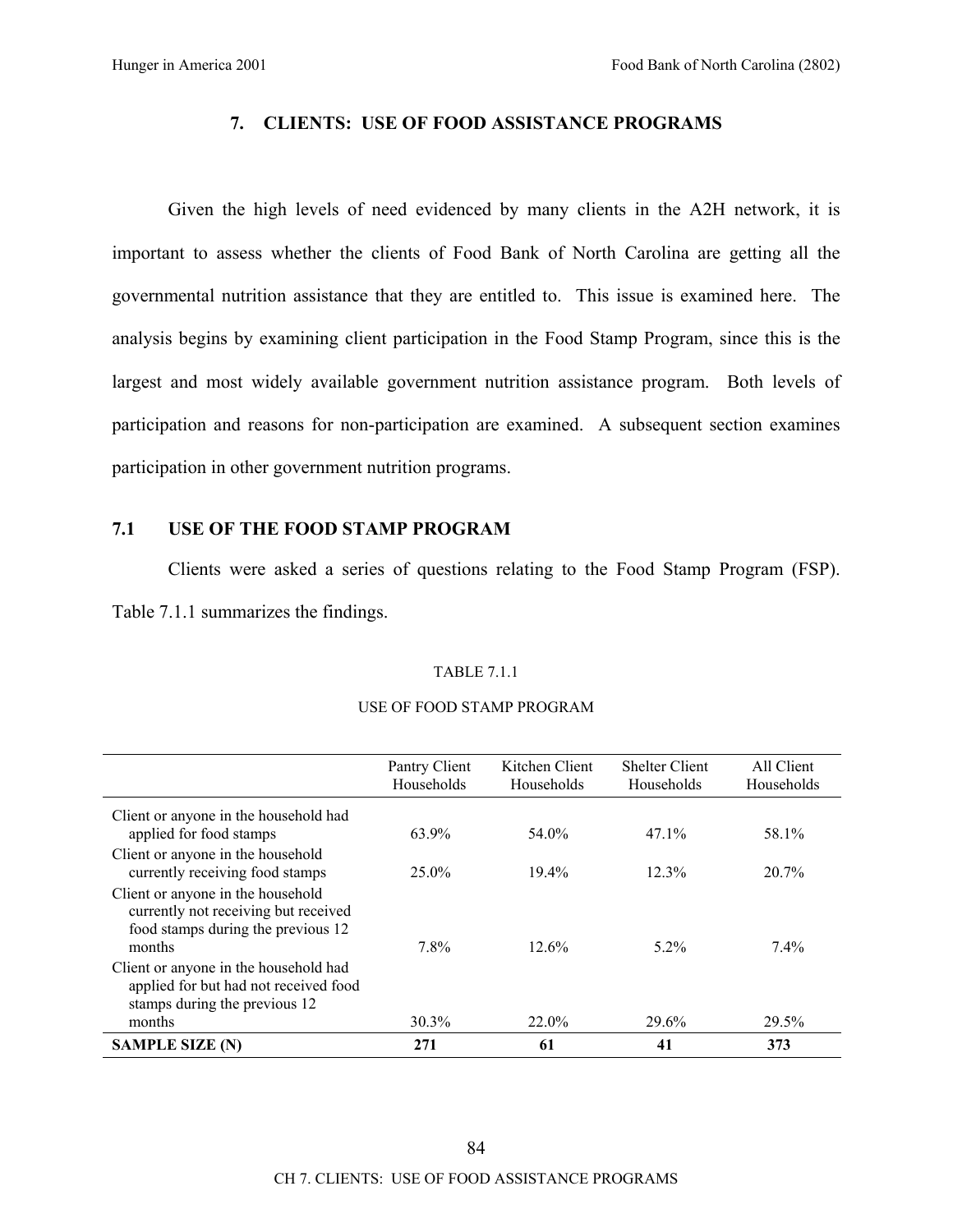## TABLE 7.1.1 *(continued)*

|                                                                                                                              | Pantry Client<br>Households | Kitchen Client<br>Households | <b>Shelter Client</b><br>Households | All Client<br>Households |
|------------------------------------------------------------------------------------------------------------------------------|-----------------------------|------------------------------|-------------------------------------|--------------------------|
| Number of weeks clients or their<br>households have currently been<br>receiving food stamps (for those who<br>are receiving) |                             |                              |                                     |                          |
| Less than 2 weeks                                                                                                            | $0.0\%$                     | n.p.                         | n.p.                                | 0.8%                     |
| 2-4 weeks                                                                                                                    | 2.7%                        | n.p.                         | n.p.                                | 15.6%                    |
| 5-12 weeks                                                                                                                   | 0.5%                        | n.p.                         | n.p.                                | 0.7%                     |
| $13-51$ weeks                                                                                                                | 16.9%                       | n.p.                         | n.p.                                | 13.7%                    |
| $1-2$ years $(52-103$ weeks)                                                                                                 | 10.1%                       | n.p.                         | n.p.                                | 7.6%                     |
| 2-4 years (104-207 weeks)                                                                                                    | 42.7%                       | n.p.                         | n.p.                                | 33.4%                    |
| 4 years or more                                                                                                              | 27.0%                       | n.p.                         | n.p.                                | 28.2%                    |
| <b>TOTAL</b>                                                                                                                 | 100.0%                      | n.p.                         | n.p.                                | 100.0%                   |
| Average number of weeks clients or<br>their households have currently been<br>receiving food stamps                          | 211.0                       |                              |                                     | 180.9                    |
| Median number of weeks clients or<br>their households have currently been                                                    |                             | n.p.                         | n.p.                                |                          |
| receiving food stamps                                                                                                        | 104                         | n.p.                         | n.p.                                | 104                      |
| Clients who experienced an increase or<br>a decrease of food stamp benefits<br>during the previous 12 months                 |                             |                              |                                     |                          |
| Increased                                                                                                                    | 29.1%                       | n.p.                         | n.p.                                | 23.9%                    |
| Decreased                                                                                                                    | 47.5%                       | n.p.                         | n.p.                                | 38.3%                    |
| Remained the same                                                                                                            | 23.4%                       | n.p.                         | n.p.                                | 37.9%                    |
| <b>TOTAL</b>                                                                                                                 | 100.0%                      | n.p.                         | n.p.                                | 100.0%                   |
| Number of weeks during the month<br>over which food stamps usually last                                                      |                             |                              |                                     |                          |
| 1 week or less                                                                                                               | 28.0%                       | n.p.                         | n.p.                                | 26.3%                    |
| 2 weeks                                                                                                                      | 23.7%                       | n.p.                         | n.p.                                | 21.8%                    |
| 3 weeks                                                                                                                      | 32.0%                       | n.p.                         | n.p.                                | 29.9%                    |
| 4 weeks                                                                                                                      | 16.3%                       | n.p.                         | n.p.                                | 21.7%                    |
| More than 4 weeks                                                                                                            | $0.0\%$                     | n.p.                         | n.p.                                | 0.2%                     |
| <b>TOTAL</b>                                                                                                                 | 100.0%                      | n.p.                         | n.p.                                | 100.0%                   |
| Average number of weeks during the<br>month over which food stamps                                                           |                             |                              |                                     |                          |
| usually last<br>Median number of weeks during the                                                                            | 2.4                         | n.p.                         | n.p.                                | 2.5                      |
| month over which food stamps<br>usually last                                                                                 | $\overline{2}$              | n.p.                         | n.p.                                | 3                        |
| SAMPLE SIZE (N) – Clients who are<br>currently receiving food stamps                                                         | 67                          | 11                           | 14                                  | 92                       |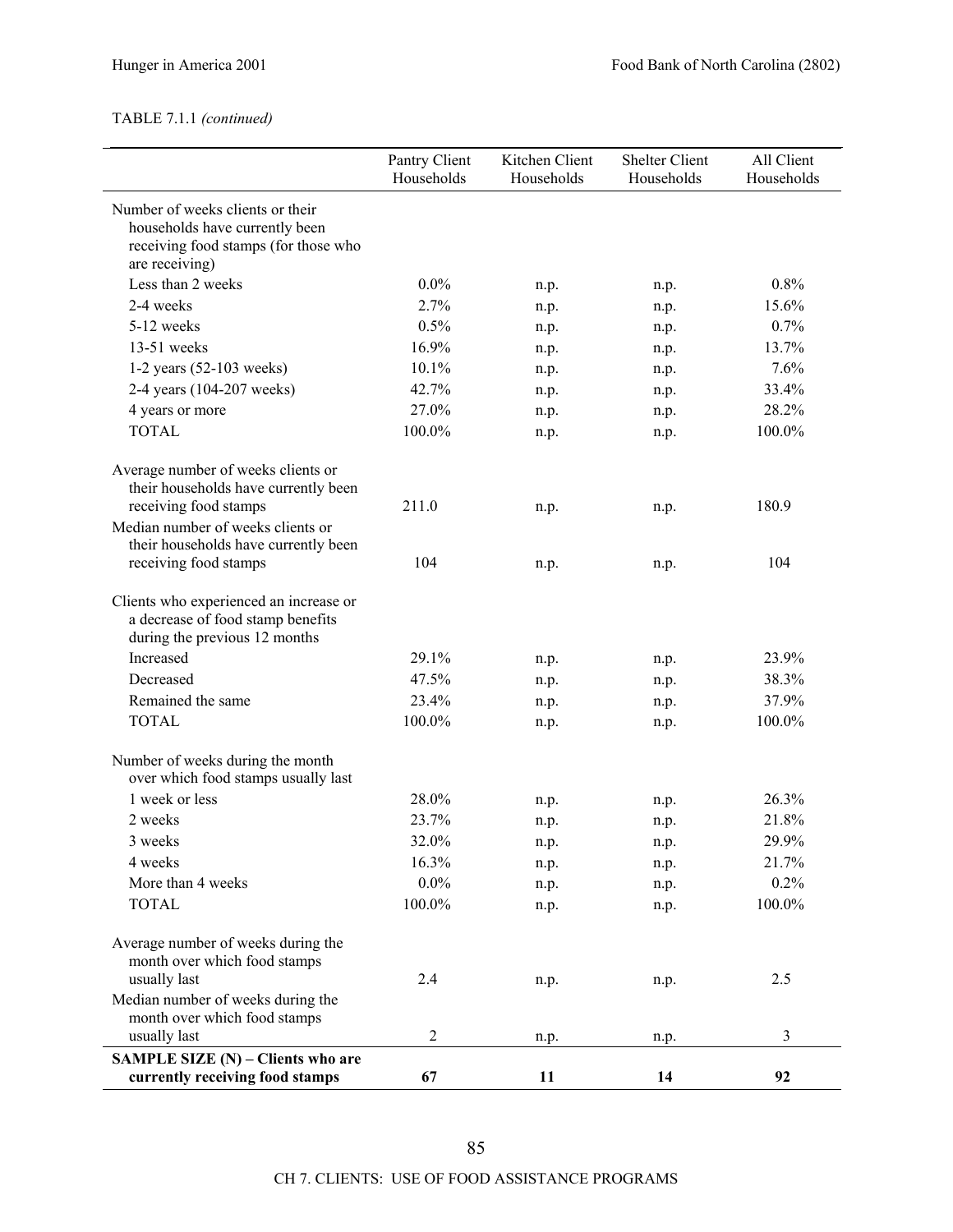### TABLE 7.1.1 *(continued)*

- SOURCE: This table was constructed based on usable responses to Questions 31, 32, 33, 34, 35, and 36 of the client survey.
- NOTE: The percentages presented in this table are based only on usable responses, excluding missing, don't know, and refusal responses. All usable responses were weighted as described in Chapter 3 and in the Technical Appendix volume to represent all emergency food clients of Food Bank of North Carolina. The sample sizes (N) also include missing data.

The second, third, and fourth rows of the first panel do not add up exactly to the first row due to varying item nonresponses to the question involved.

For length of receipt of food stamps, missing, don't know, and refusal responses combined are 4.7% for pantry clients, 7.8% for kitchen clients, 0.8% for shelter clients, and 4.2% for all clients.

For increase/decrease in food stamp benefits, missing, don't know, and refusal responses combined are 3.5% for pantry clients, 20.2% for kitchen clients, 6.1% for shelter clients, and 5.1% for all clients.

For period of time food stamps lasted, missing, don't know, and refusal responses combined are 0.0% for pantry clients, 34.3% for kitchen clients, 64.2% for shelter clients, and 13.8% for all clients.

Overall, 58.1% of the clients have applied for and 20.7% are currently receiving food

stamps. More information includes:

- 69.3% of the clients who are receiving food stamps have been receiving food stamps for more than two years.
- 23.9% of the clients currently receiving food stamps experienced increased food stamp benefits, while 38.3% experienced decreased benefits during the previous 12 months.
- For 78.0% of the clients who are receiving food stamps, food stamps last for three weeks or less.
- On average, food stamps last for 2.5 weeks.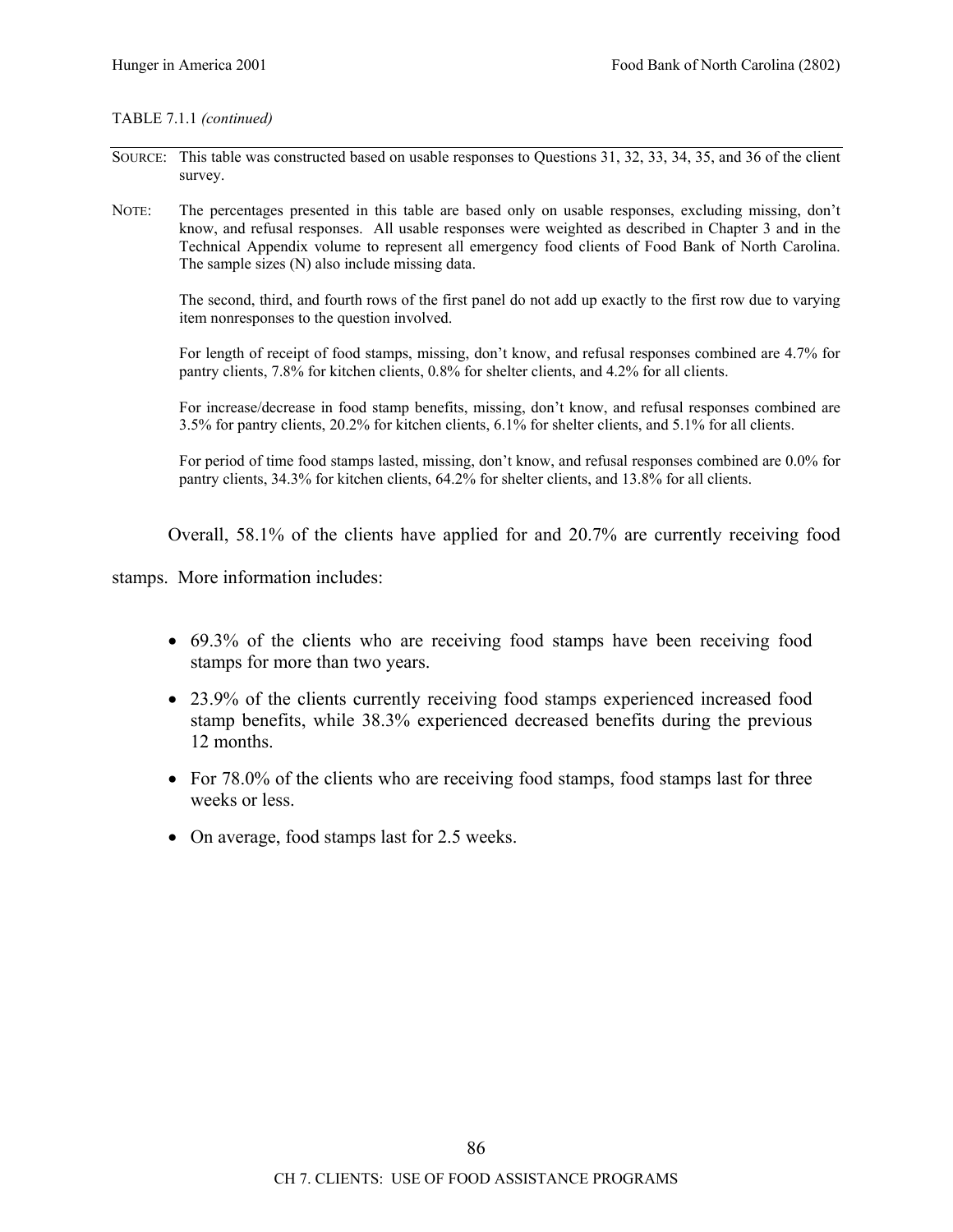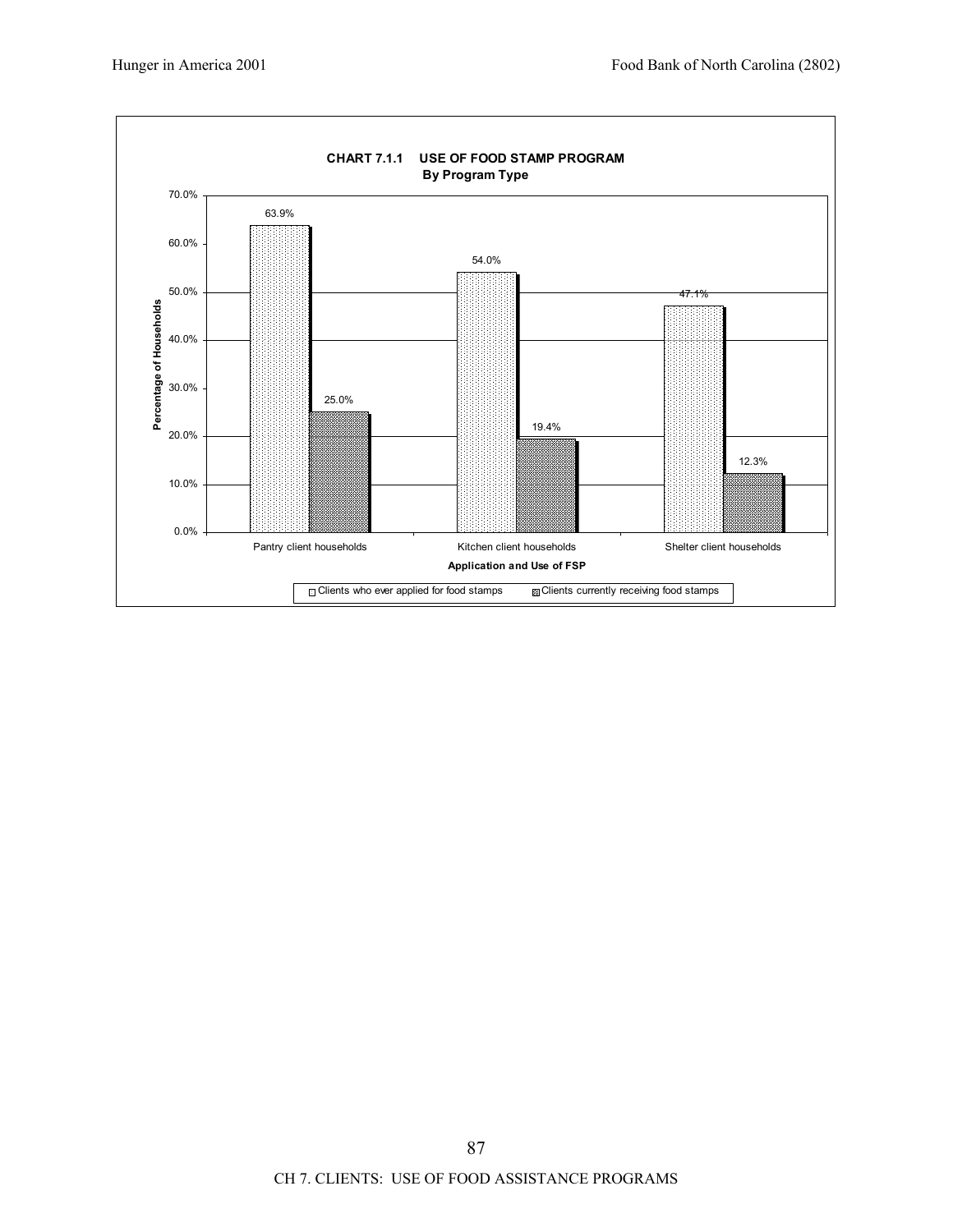# **7.2 REASONS WHY CLIENTS NEVER APPLIED FOR FOOD STAMPS**

Clients who had not applied for food stamps were asked why they or their households

never applied for food stamps. Table 7.2.1 shows the results.

### TABLE 7.2.1

### REASONS WHY CLIENTS NEVER APPLIED FOR FOOD STAMPS

| Reasons Why Clients or Their                             |                             |                              |                                     |                          |
|----------------------------------------------------------|-----------------------------|------------------------------|-------------------------------------|--------------------------|
| Households Never Applied for Food<br>Stamps <sup>a</sup> | Pantry Client<br>Households | Kitchen Client<br>Households | <b>Shelter Client</b><br>Households | All Client<br>Households |
| Ineligibility <sup>b</sup>                               |                             |                              |                                     |                          |
| Don't think eligible because of income                   |                             |                              |                                     |                          |
| or assets                                                |                             |                              |                                     |                          |
| All clients                                              | 23.2%                       | 9.4%                         | n.p.                                | 18.2%                    |
| Clients with income 130% of the                          |                             |                              |                                     |                          |
| federal poverty level or lower                           | 7.8%                        | 3.7%                         | n.p.                                | 9.2%                     |
| Clients with income higher than                          |                             |                              |                                     |                          |
| 130% of the federal poverty level                        | 10.2%                       | 1.7%                         | n.p.                                | 5.8%                     |
| Unknown                                                  | 5.3%                        | 3.9%                         | n.p.                                | 3.1%                     |
| Don't think eligible because of                          |                             |                              |                                     |                          |
| citizenship status                                       | 13.7%                       | $0.0\%$                      | n.p.                                | 7.4%                     |
| Eligible for only a low benefit amount                   | 2.1%                        | 2.1%                         | n.p.                                | 1.3%                     |
| <b>SUBTOTAL<sup>c</sup></b>                              | 38.9%                       | 11.4%                        | n.p.                                | 26.8%                    |
| Inconvenience                                            |                             |                              |                                     |                          |
| Don't know where to go or who to                         |                             |                              |                                     |                          |
| contact to apply                                         | 35.8%                       | 2.6%                         | n.p.                                | 19.5%                    |
| Hard to get to the food stamp office                     | 8.7%                        | 1.5%                         | n.p.                                | 4.8%                     |
| Application process is too long and                      |                             |                              |                                     |                          |
| complicated                                              | 5.4%                        | 0.9%                         | n.p.                                | 3.1%                     |
| Questions are too personal                               | $0.0\%$                     | $0.0\%$                      | n.p.                                | 28.9%                    |
| Food stamp office staff are                              |                             |                              |                                     |                          |
| disrespectful                                            | 0.7%                        | 0.6%                         | n.p.                                | 0.4%                     |
| Food stamp office is unpleasant or in                    |                             |                              |                                     |                          |
| unsafe area                                              | 2.5%                        | 1.7%                         | n.p.                                | 3.6%                     |
| <b>SUBTOTAL</b>                                          | 53.1%                       | 7.2%                         | n.p.                                | 60.3%                    |
| No Need                                                  |                             |                              |                                     |                          |
| No need for benefit                                      | 0.9%                        | 1.7%                         | n.p.                                | 0.6%                     |
| Others need benefits more                                | $0.0\%$                     | $0.0\%$                      | n.p.                                | 0.0%                     |
| Need is only temporary                                   | 0.1%                        | 0.0%                         | n.p.                                | 0.1%                     |
| <b>SUBTOTAL</b>                                          | 1.0%                        | 1.7%                         | n.p.                                | 0.7%                     |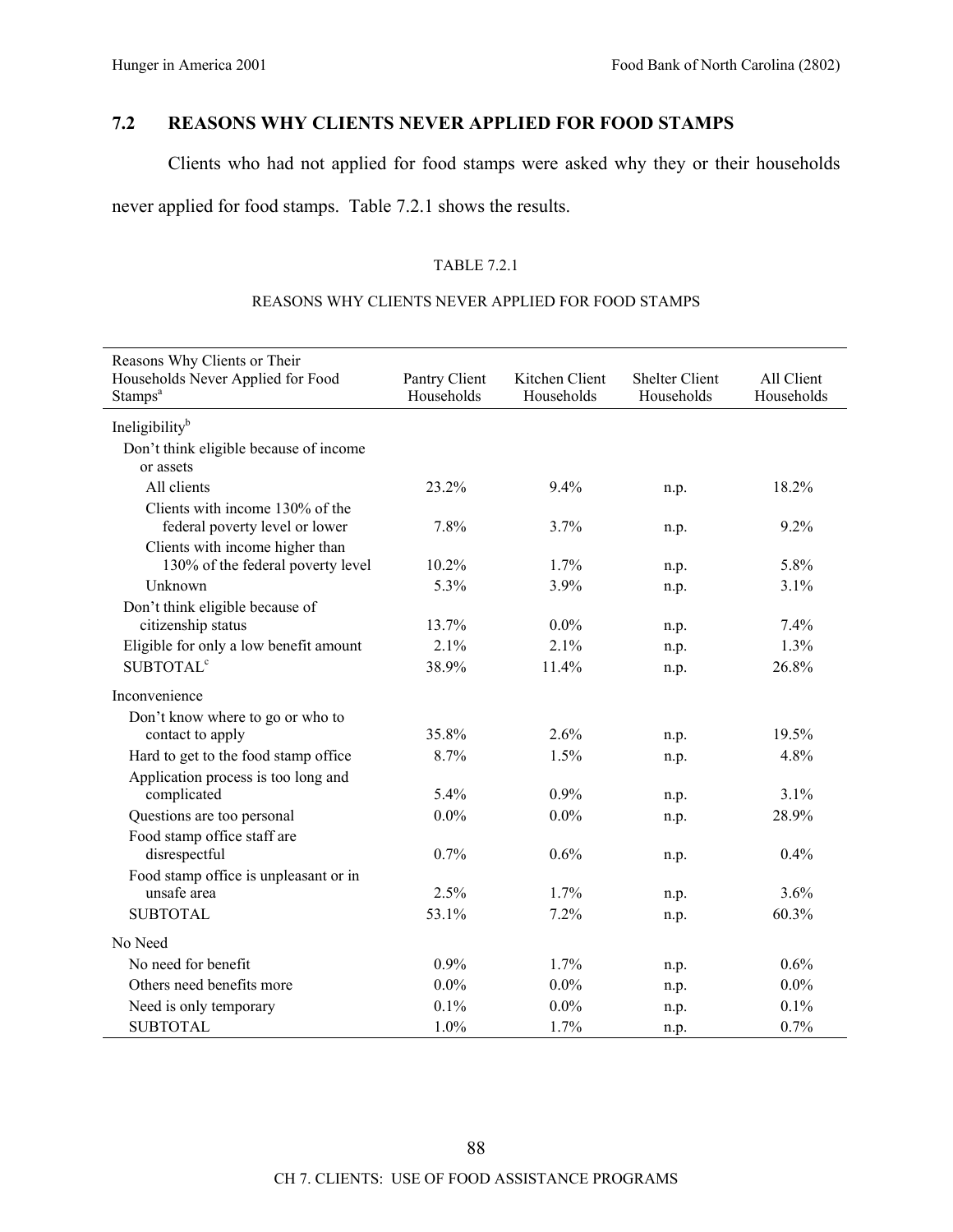| Reasons Why Clients or Their           |               |                |                       |            |
|----------------------------------------|---------------|----------------|-----------------------|------------|
| Households Never Applied for Food      | Pantry Client | Kitchen Client | <b>Shelter Client</b> | All Client |
| Stamps <sup>a</sup>                    | Households    | Households     | Households            | Households |
| Social Stigma                          |               |                |                       |            |
| Feel embarrassed applying for benefits | 1.6%          | $0.0\%$        | n.p.                  | $0.9\%$    |
| Family or friends do not approve of my |               |                |                       |            |
| receiving benefits                     | $0.0\%$       | $0.0\%$        | n.p.                  | $0.0\%$    |
| Dislike relying on the government for  |               |                |                       |            |
| assistance                             | $1.4\%$       | $1.2\%$        | n.p.                  | 2.9%       |
| Feel embarrassed using benefits        | $0.8\%$       | $0.0\%$        | n.p.                  | $0.4\%$    |
| <b>SUBTOTAL</b>                        | $3.8\%$       | $1.2\%$        | n.p.                  | $4.2\%$    |
| Other                                  |               |                |                       |            |
| Planning to apply, but not yet applied | $1.8\%$       | 29.2%          | n.p.                  | $3.3\%$    |
| Other <sup>d</sup>                     | 12.6%         | 73.8%          | n.p.                  | 12.7%      |
| SAMPLE SIZE $(N)$ – Clients or their   |               |                |                       |            |
| households who never applied for       |               |                |                       |            |
| food stamps                            | 93            | 25             | 9                     | 127        |

SOURCE: This table was constructed based on usable responses to Question 38 of the client survey.

NOTE: All usable responses were weighted as described in Chapter 3 and in the Technical Appendix volume to represent all emergency food clients of Food Bank of North Carolina. The sample sizes (N) also include missing data.

Missing, don't know, and refusal responses combined are  $5.8\%$  for pantry clients,  $8.5\%$  for kitchen clients, 0.3% for shelter clients, and 3.9% for all clients.

<sup>a</sup>Multiple responses were accepted.

<sup>b</sup>See Appendix A for food stamp eligibility criteria.

<sup>c</sup>The subtotal in this table indicates the percentage of people who provided one or more component items as their responses; thus it may differ from the sum of component items.

<sup>d</sup>This includes working, having no mailing address, and being in a temporary living situation.

Reasons for having not applied for food stamps include:

- Overall, 26.8% of the clients who had not applied for food stamps did not do so because they believe they are not eligible; 60.3% because it is too much hassle; 0.7% either because there is no need or because they think others would need the benefits more; and 4.2% because there is social stigma associated with food stamps.
- 18.2% of the clients indicated income above the eligible level as a reason for having not applied for food stamps.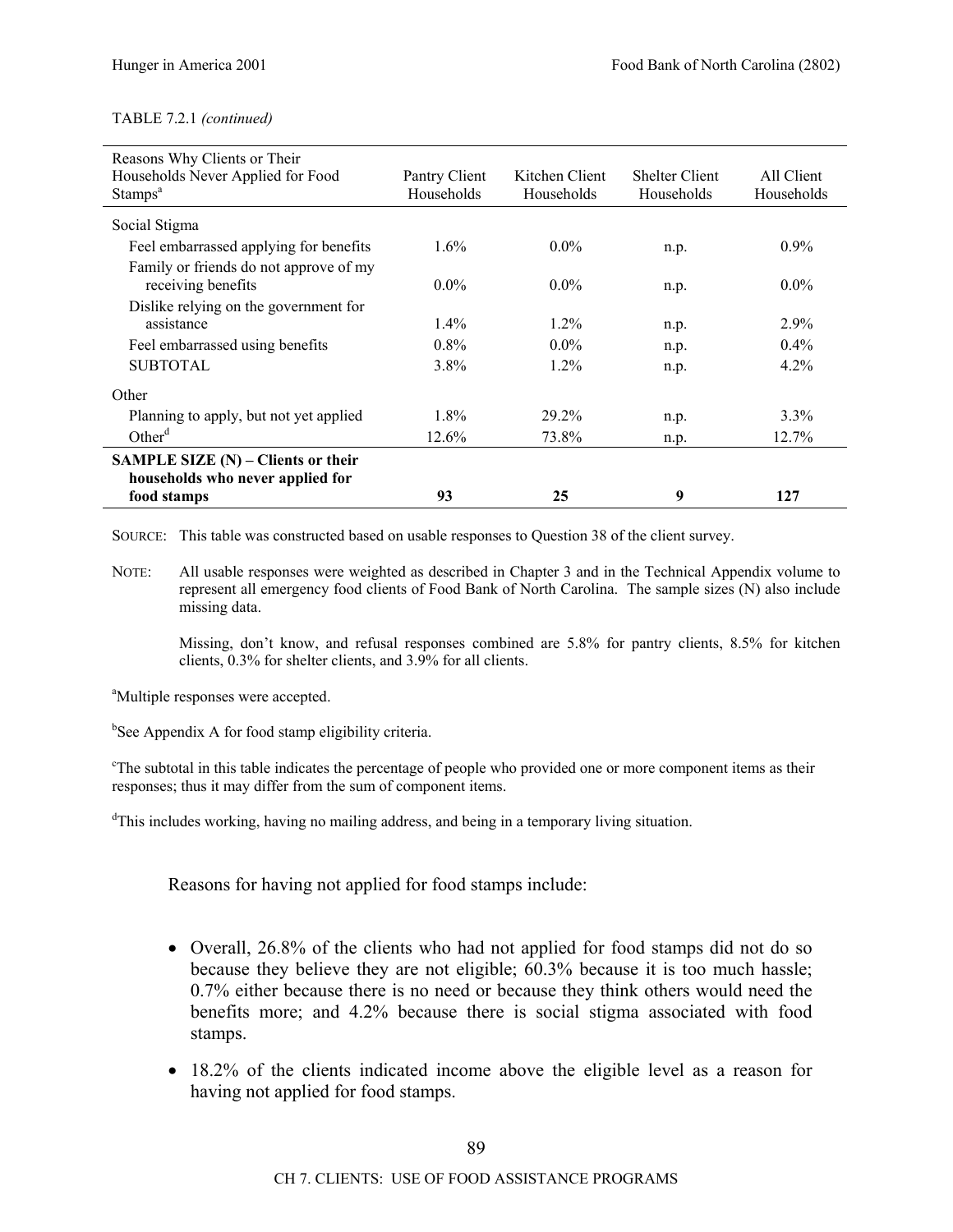• That 18.2% was broken down into two categories: those who had an income that is at or below 130% of the federal poverty level (9.2%); and those who had an income that is higher than 130% of the federal poverty level  $(5.8\%)$ .<sup>12,13</sup>



 $12$ Generalizing this result requires caution, as the income data collected through our client survey were not validated.

 $90^\circ$ <sup>13</sup>Broadly speaking, a household usually meets the income eligibility requirements for the Food Stamp Program if its gross income is less than 130% of the poverty level. However, it was not possible during the survey to collect all of the detailed data necessary to fully assess Food Stamp Program eligibility.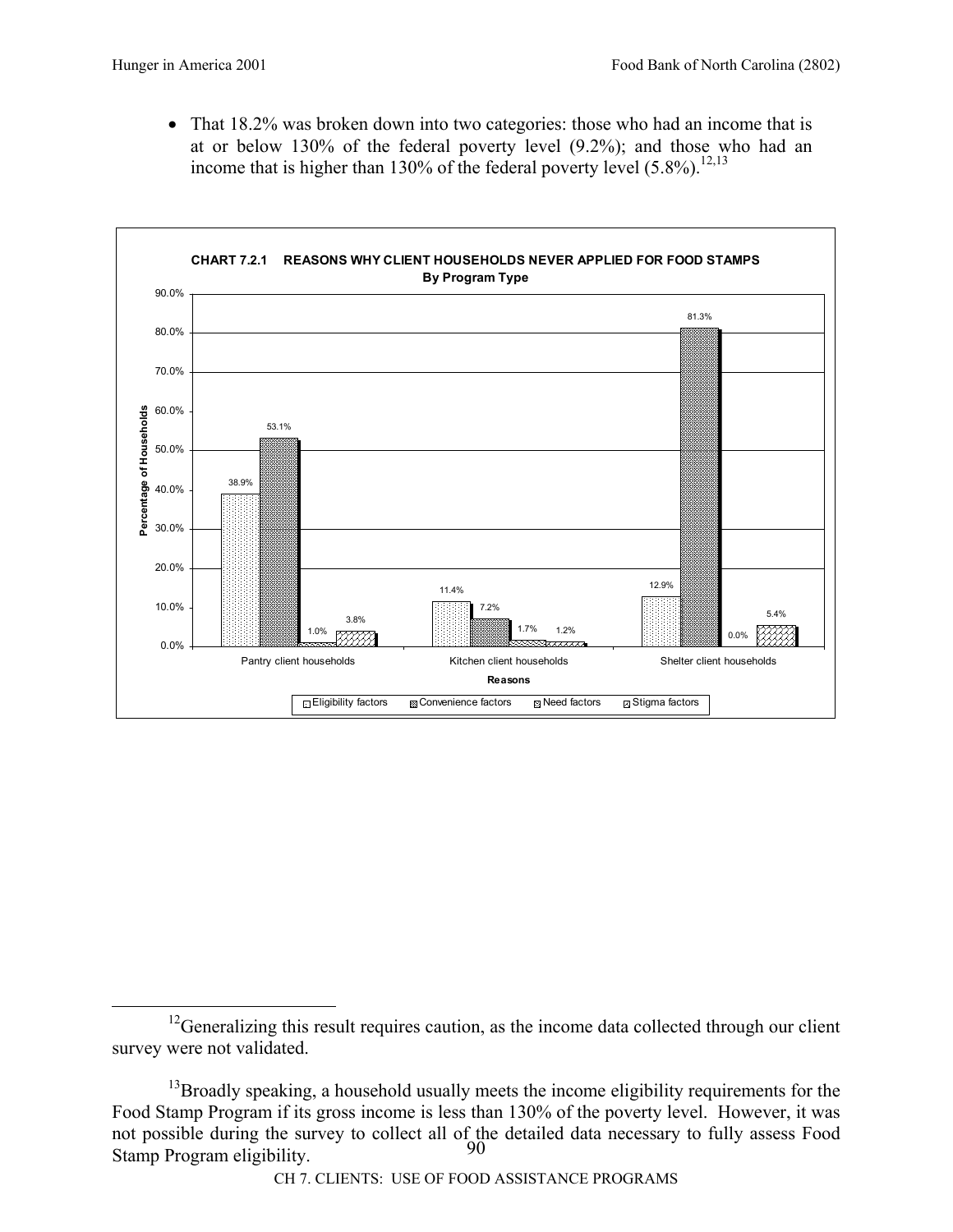## **7.3 REASONS WHY CLIENTS OR THEIR HOUSEHOLDS ARE NOT CURRENTLY RECEIVING FOOD STAMPS, FOR THOSE WHO HAVE APPLIED**

Clients who have applied but are not currently receiving food stamps were asked why

they are not currently receiving food stamps. Results are shown in Table 7.3.1.

### TABLE 7.3.1

#### REASONS WHY CLIENTS OR THEIR HOUSEHOLDS ARE NOT CURRENTLY RECEIVING FOOD STAMPS, FOR THOSE WHO HAVE APPLIED

| Reasons Why Clients or Their Households                                    |               |                |                       |            |
|----------------------------------------------------------------------------|---------------|----------------|-----------------------|------------|
| Are Not Currently Receiving Food<br>Stamps, for Those Who Have Applied for | Pantry Client | Kitchen Client | <b>Shelter Client</b> | All Client |
| Food Stamps <sup>a</sup>                                                   | Households    | Households     | Households            | Households |
| Ineligibility                                                              |               |                |                       |            |
| Ineligible income level                                                    |               |                |                       |            |
| All clients                                                                | 37.3%         | 14.3%          | n.p.                  | 44.2%      |
| Income 130% of the federal poverty                                         |               |                |                       |            |
| level or lower                                                             | 20.4%         | 11.9%          | n.p.                  | 17.2%      |
| Income higher than 130% of the                                             |               |                |                       |            |
| federal poverty level                                                      | 13.9%         | 2.4%           | n.p.                  | 9.3%       |
| Unknown                                                                    | 2.9%          | $0.0\%$        | n.p.                  | 17.8%      |
| Change of household makeup                                                 | 3.1%          | 2.5%           | n.p.                  | 2.2%       |
| Time limit for receiving the help ran out                                  | 2.2%          | $5.0\%$        | n.p.                  | 2.1%       |
| Citizenship status                                                         | $0.0\%$       | $0.0\%$        | n.p.                  | 0.0%       |
| SUBTOTAL <sup>b</sup>                                                      | 39.9%         | 20.8%          | n.p.                  | 46.7%      |
| Inconvenience                                                              |               |                |                       |            |
| Too much hassle                                                            | 21.6%         | 27.2%          | n.p.                  | 16.4%      |
| Hard to get to food stamp office                                           | 12.1%         | 5.8%           | n.p.                  | 8.9%       |
| <b>SUBTOTAL</b>                                                            | 33.0%         | 31.4%          | n.p.                  | 24.6%      |
| No Need                                                                    |               |                |                       |            |
| No need for benefits                                                       | 10.7%         | 2.2%           | n.p.                  | 8.1%       |
| Others need benefits more                                                  | 0.9%          | $0.0\%$        | n.p.                  | 0.9%       |
| Need is only temporary                                                     | 14.7%         | 6.6%           | n.p.                  | 10.6%      |
| <b>SUBTOTAL</b>                                                            | 19.9%         | 6.6%           | n.p.                  | 14.4%      |
| Other                                                                      |               |                |                       |            |
| Other reasons <sup>c</sup>                                                 | 20.1%         | 48.4%          | n.p.                  | 24.1%      |
| SAMPLE SIZE (N) - Clients who have                                         |               |                |                       |            |
| applied for but are not currently                                          |               |                |                       |            |
| receiving food stamps                                                      | 111           | 25             | 18                    | 154        |

SOURCE: This table was constructed based on usable responses to Question 37 of the client survey.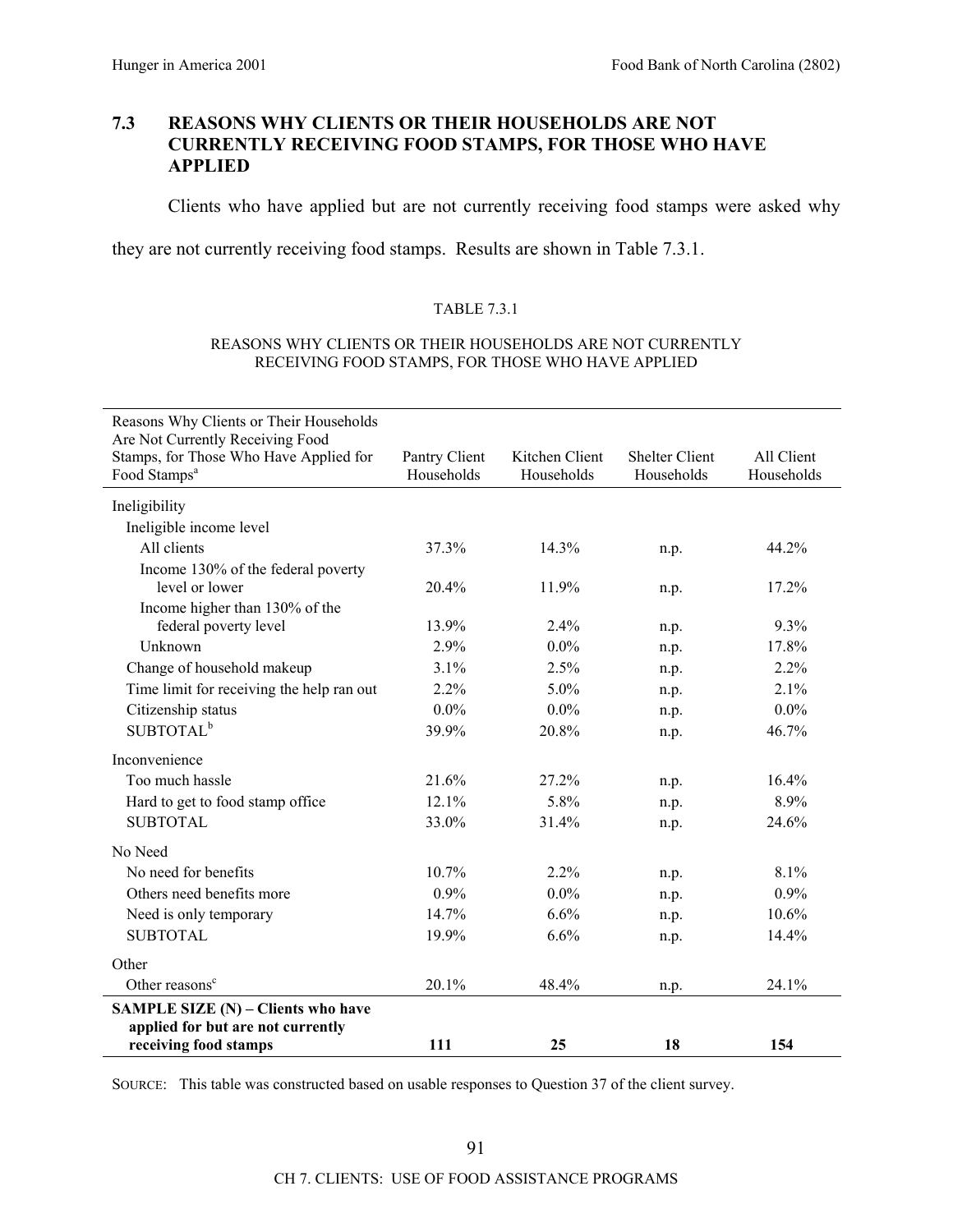### TABLE 7.3.1 *(continued)*

NOTE: All usable responses were weighted as described in Chapter 3 and in the Technical Appendix volume to represent all emergency food clients of Food Bank of North Carolina. The sample sizes (N) also include missing data.

Missing, don't know, and refusal responses combined are  $3.0\%$  for pantry clients, 0.0% for kitchen clients, 0.0% for shelter clients, and 2.0% for all clients.

<sup>a</sup>Multiple responses were accepted.

<sup>b</sup>The subtotal in this table indicates the percentage of people who provided one or more component items as their responses; thus it may differ from the sum of component items.

<sup>c</sup>This includes "waiting" and "in progress."

As Table 7.3.1 shows, 44.2% of the clients indicated a higher-than-required income level as a reason why they were not currently receiving food stamps. Those clients are further broken down into two categories based on the information about their previous month's household income: those who had an income that is 130% of the federal poverty level or lower (17.2%); and those who had an income that is higher than  $130\%$  of the federal poverty level  $(9.3\%)$ .<sup>14,15</sup> Other findings include:

• Overall, 46.7% of the clients believe that they are not receiving food stamps because they are not eligible.

<sup>&</sup>lt;sup>14</sup>Generalizing this result requires caution, as the income data collected through our client survey were not validated.

<sup>&</sup>lt;sup>15</sup>Broadly speaking, a household usually meets the income eligibility requirements for the Food Stamp Program if its gross income is less than 130% of the poverty level. However, it was not possible during the survey to collect all of the detailed data necessary to fully assess Food Stamp Program eligibility.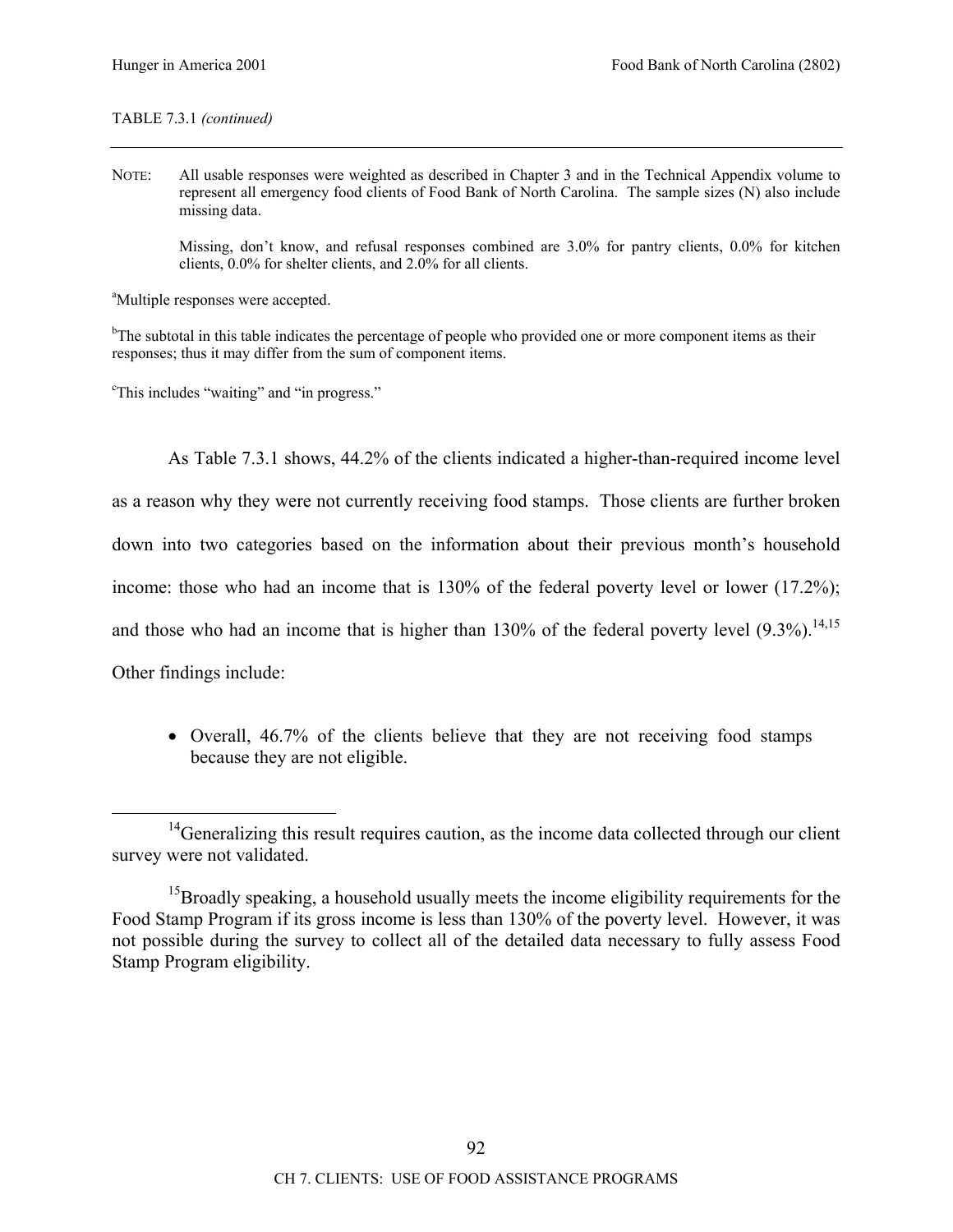- 24.6% are not receiving food stamps because it is too much hassle.
- 14.4% are not receiving food stamps either because there is no need or because they think others would need the benefits more.

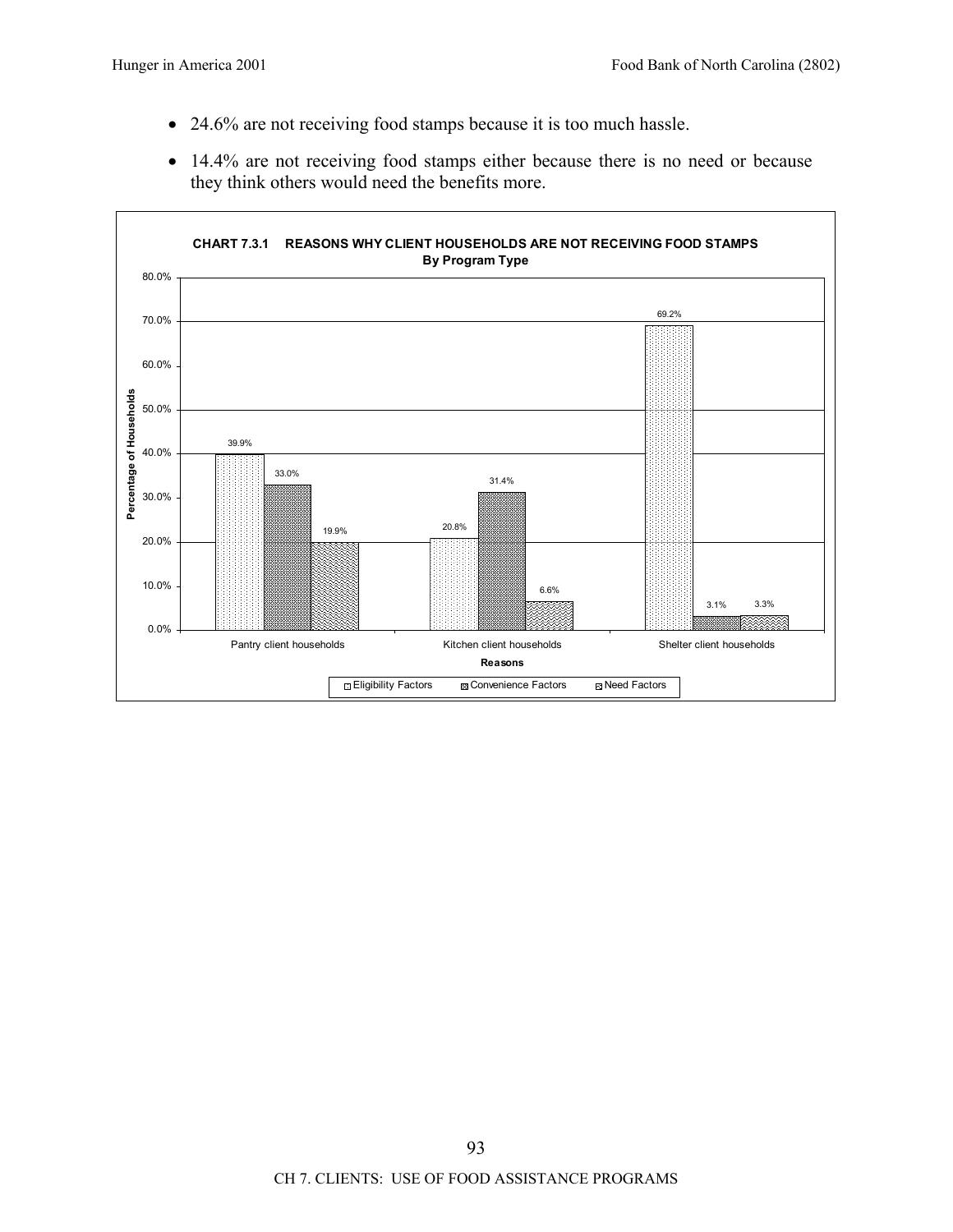# **7.4 USE OF OTHER PROGRAMS**

Clients also responded as to what other federal nutrition or child care programs they use.

Table 7.4.1 shows the results.

## TABLE 7.4.1

### USE OF OTHER PROGRAMS

| Other Program(s) Clients or Their Families<br>Currently Participate in <sup>a</sup>                           | Pantry Client<br>Households | Kitchen Client<br>Households | <b>Shelter Client</b><br>Households | All Client<br>Households |
|---------------------------------------------------------------------------------------------------------------|-----------------------------|------------------------------|-------------------------------------|--------------------------|
| Government Mass Distribution Program or<br>TEFAP (Cheese, butter, etc., not from                              |                             |                              |                                     |                          |
| pantries)                                                                                                     | 8.9%                        | 7.4%                         | $0.0\%$                             | 5.5%                     |
| <b>SAMPLE SIZE (N)</b>                                                                                        | 271                         | 61                           | 41                                  | 373                      |
| Senior nutrition sites, such as senior centers<br>that serve lunch<br>Home-delivered meals or meals-on-wheels | 31.3%                       | n.p.                         | n.p.                                | 32.2%                    |
| (Usually for seniors or people with<br>disabilities)                                                          | 24.7%                       | n.p.                         | n.p.                                | 23.7%                    |
| Senior brown bag programs that give out<br>groceries and produce                                              | 39.9%                       | n.p.                         | n.p.                                | 36.9%                    |
| SAMPLE SIZE (N) - Households with at                                                                          |                             |                              |                                     |                          |
| least one senior member age 65 or                                                                             |                             |                              |                                     |                          |
| older                                                                                                         | 90                          | 9                            | 1                                   | <b>100</b>               |
| Special Supplemental Nutrition Program for                                                                    |                             |                              |                                     |                          |
| Women, Infants, and Children (WIC)                                                                            | 50.8%                       | n.p.                         | n.p.                                | 34.4%                    |
| Child day care                                                                                                | 12.9%                       | n.p.                         | n.p.                                | 14.2%                    |
| Government assistance for child day care<br>among those using child day care <sup>b</sup>                     | 30.4%                       | N.A.                         | n.p.                                | 54.3%                    |
| SAMPLE SIZE (N) - Households with at                                                                          |                             |                              |                                     |                          |
| least one child age 0-5 years                                                                                 | 42                          | $\mathbf{3}$                 | 9                                   | 54                       |
| School lunch program                                                                                          | 48.6%                       | n.p.                         | n.p.                                | 40.5%                    |
| School breakfast program                                                                                      | 45.3%                       | n.p.                         | n.p.                                | 38.0%                    |
| After-school snack program                                                                                    | 17.9%                       | n.p.                         | n.p.                                | 14.3%                    |
| Child care food program, such as meals at<br>subsidized child care centers                                    | 8.9%                        | n.p.                         | n.p.                                | 7.1%                     |
| Summer food program providing free<br>lunches for children                                                    | 20.5%                       | n.p.                         | n.p.                                | 15.8%                    |
| SAMPLE SIZE (N) - Households with at                                                                          |                             |                              |                                     |                          |
| least one child younger than age 18                                                                           | 111                         | 7                            | 15                                  | 133                      |

SOURCE: This table was constructed based on usable responses to Questions 7a, 8, and 41 of the client survey.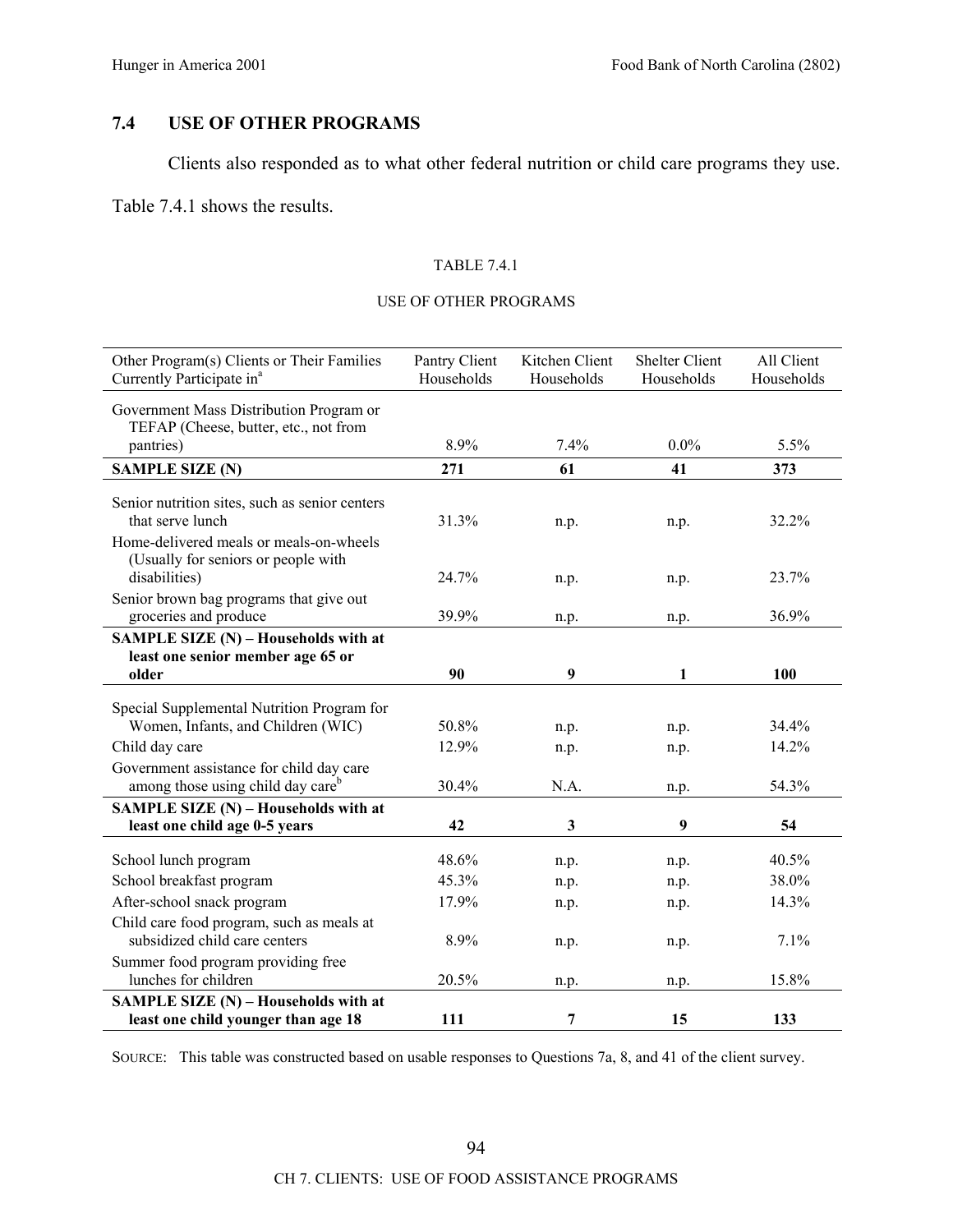NOTE: All usable responses were weighted as described in Chapter 3 and in the Technical Appendix volume to represent all emergency food clients of Food Bank of North Carolina. The sample sizes (N) also include missing data.

<sup>a</sup>Multiple responses were accepted.

<sup>b</sup>The sample size is 12 for the pantries, 0 for the kitchens, 4 for the shelters, and 16 for all.

Among all client households, 5.5% participate in government mass distribution programs

or TEFAP. Participation in other programs is as follows:

- Among the households with at least one senior member age 65 or older, 32.2% use senior nutrition sites; 23.7% use home-delivered meals or meals-on-wheels; and 36.9% participate in senior brown bag programs.
- Among the households with at least one child age 0-5 years, 34.4% participate in the WIC program, and 54.3% of those using child day care benefit from government assistance for child day care.
- Among the households with at least one child younger than age 18, 40.5% and 38.0% benefit from the school lunch and the school breakfast program, respectively; 14.3% use an after-school snack program; 7.1% use a child care food program; and 15.8% participate in the summer food program.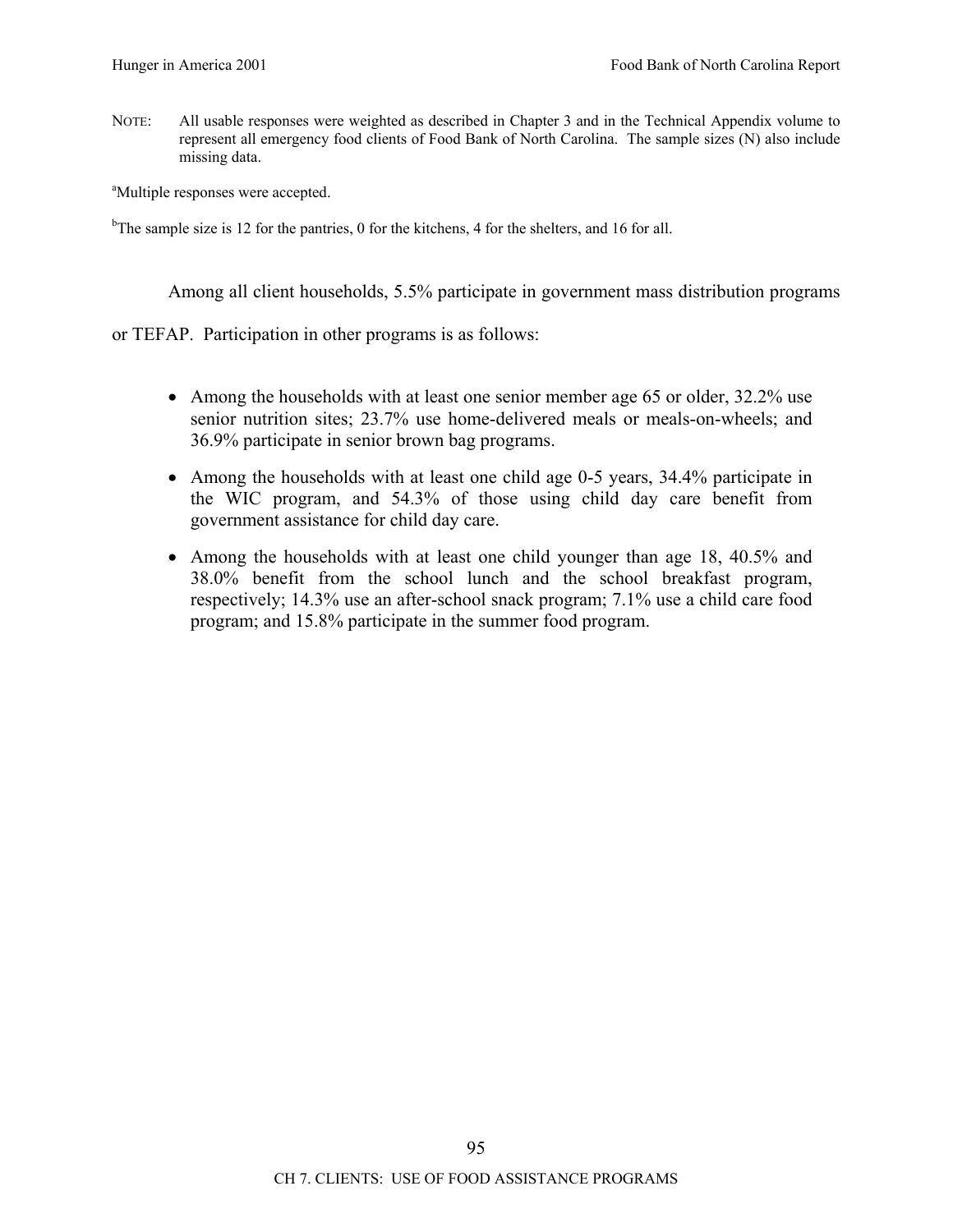# **7.5 GENERAL ASSISTANCE, WELFARE, AND TANF IN THE PREVIOUS TWO YEARS**

Clients were asked whether they received general assistance, welfare, or TANF in the previous two years and, if so, whether the assistance had been discontinued. They also provided reasons for the discontinuation. Table 7.5.1 presents the results.

## TABLE 7.5.1

### GENERAL ASSISTANCE, WELFARE, AND TANF IN THE PREVIOUS TWO YEARS

|                                                                                                                      | Pantry Client<br>Households | Kitchen Client<br>Households | <b>Shelter Client</b><br>Households | All Client<br>Households |
|----------------------------------------------------------------------------------------------------------------------|-----------------------------|------------------------------|-------------------------------------|--------------------------|
| Did you or anyone in the household<br>receive general assistance, welfare, or<br>TANF during the past two years?     |                             |                              |                                     |                          |
| Yes                                                                                                                  | 12.0%                       | 1.6%                         | 5.1%                                | 9.2%                     |
| No                                                                                                                   | 88.0%                       | 98.4%                        | 94.9%                               | 90.8%                    |
| <b>TOTAL</b>                                                                                                         | 100.0%                      | 100.0%                       | 100.0%                              | 100.0%                   |
| <b>SAMPLE SIZE (N)</b>                                                                                               | 271                         | 61                           | 41                                  | 373                      |
| Clients for whom the assistance stopped<br>during the past two years                                                 | 35.0%                       | n.p.                         | n.p.                                | 41.1%                    |
| <b>SAMPLE SIZE (N) - Clients who</b><br>received specified assistance                                                | 38                          | 4                            | 8                                   | 50                       |
| Reasons for the discontinuation of the<br>assistance <sup>a</sup>                                                    |                             |                              |                                     |                          |
| Ineligible income level                                                                                              | n.p.                        | n.p.                         | n.p.                                | n.p.                     |
| Change in household makeup                                                                                           | n.p.                        | n.p.                         | n.p.                                | n.p.                     |
| Time limit for receiving the help ran<br>out                                                                         | n.p.                        | n.p.                         | n.p.                                | n.p.                     |
| Sanctioned by welfare or another<br>agency                                                                           | n.p.                        | n.p.                         | n.p.                                | n.p.                     |
| Citizenship status                                                                                                   | n.p.                        | n.p.                         | n.p.                                | n.p.                     |
| Too much hassle                                                                                                      | n.p.                        | n.p.                         | n.p.                                | n.p.                     |
| Chose to stop receiving it                                                                                           | n.p.                        | n.p.                         | n.p.                                | n.p.                     |
| Other <sup>b</sup>                                                                                                   | n.p.                        | n.p.                         | n.p.                                | n.p.                     |
| <b>SAMPLE SIZE (N) - Clients who</b><br>received specified assistance, which<br>then stopped during the previous two |                             |                              |                                     |                          |
| years                                                                                                                | 10                          | 1                            | 1                                   | 12                       |

SOURCE: This table was constructed based on usable responses to Questions 26, 27, and 28 of the client survey.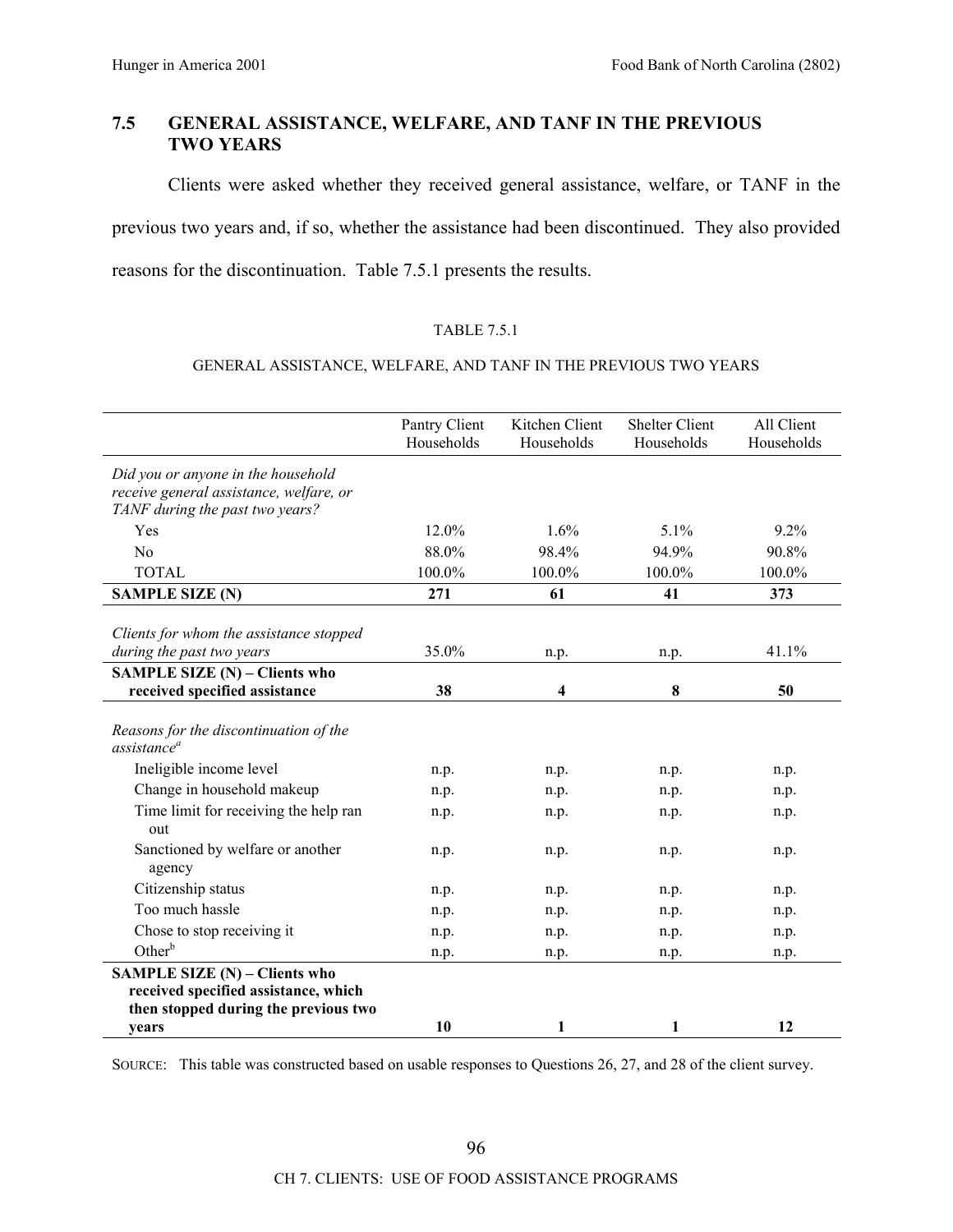## TABLE 7.5.1 *(continued)*

NOTE: The percentages presented in this table are based only on usable responses, excluding missing, don't know, and refusal responses. All usable responses were weighted as described in Chapter 3 and in the Technical Appendix volume to represent all emergency food clients of Food Bank of North Carolina. The sample sizes (N) also include missing data.

For receiving assistance, missing, don't know, and refusal responses combined are 0.8% for pantry clients, 1.7% for kitchen clients, 0.0% for shelter clients, and 0.6% for all clients.

For reasons for discontinuation of assistance, missing, don't know, and refusal responses combined are 0.0% for pantry clients, 0.0% for kitchen clients, 0.0% for shelter clients, and 0.0% for all clients.

<sup>a</sup>Multiple responses were accepted.

<sup>b</sup>This includes relocation and having found work.

During the previous two years, 9.2% of the clients received general assistance, welfare,

or TANF. Details include:

• Among those who had received the specified assistance, 41.1% of them indicated that the assistance was discontinued.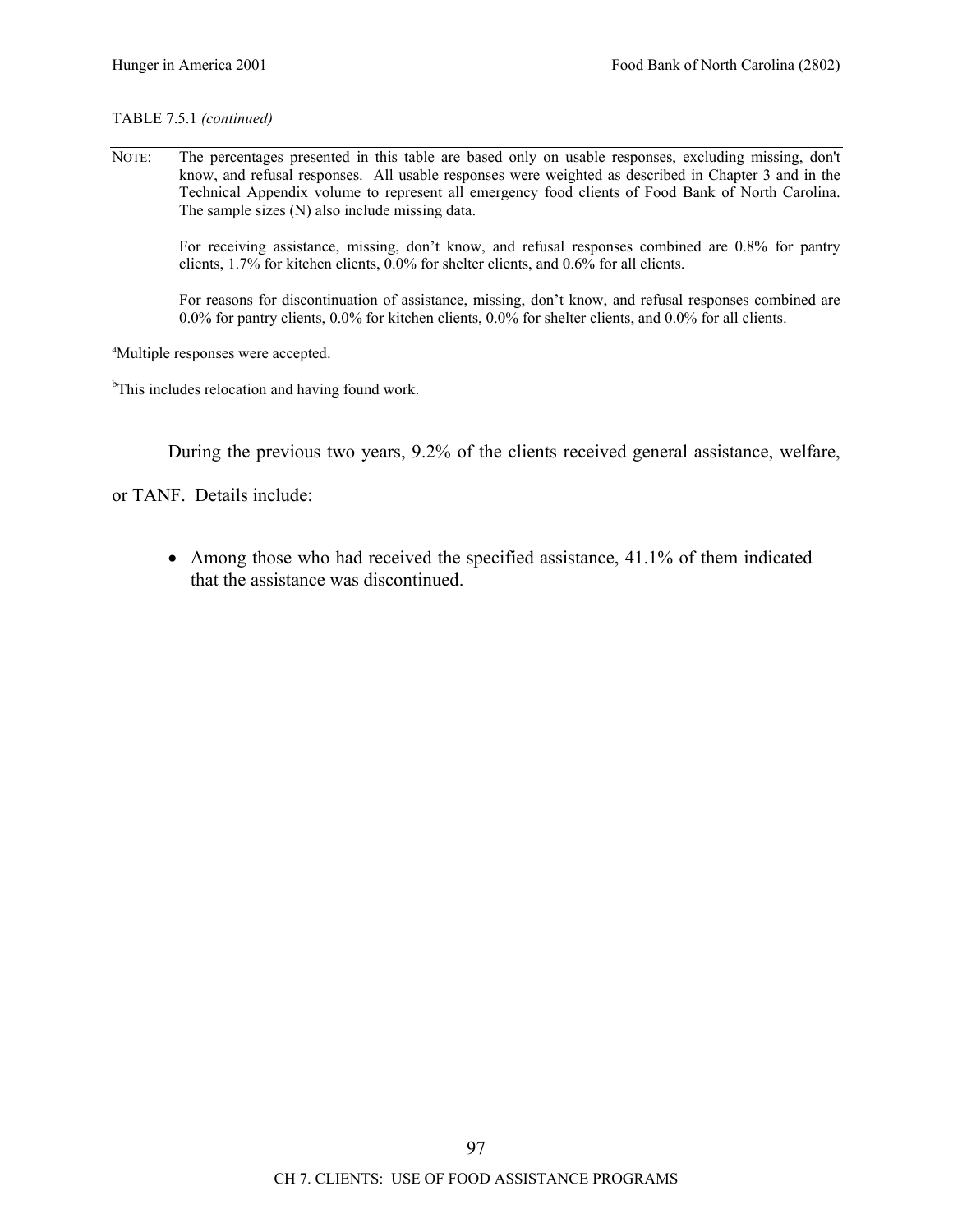# **7.6 GROCERY SHOPPING PATTERNS**

Clients were asked where they do most of their grocery shopping. Results are shown in

# Table 7.6.1.

#### TABLE 7.6.1

#### GROCERY SHOPPING PATTERNS

| Where do you do most of your grocery<br>shopping?                               | <b>Adult Clients</b><br>Who Pick Up<br>Food at a<br>Pantry | <b>Adult Clients</b><br>at a Kitchen | <b>Adult Clients</b><br>at a Shelter | <b>Adult Clients</b><br>at All Program<br><b>Sites</b> |
|---------------------------------------------------------------------------------|------------------------------------------------------------|--------------------------------------|--------------------------------------|--------------------------------------------------------|
| Supermarkets or grocery stores                                                  | 78.4%                                                      | $96.7\%$                             | 24.5%                                | 63.5%                                                  |
| Discount stores (e.g., Wal-Mart, Target,<br>K-Mart)                             | 21.4%                                                      | $0.0\%$                              | $0.4\%$                              | $13.5\%$                                               |
| Warehouse clubs (e.g., Price Club,<br>Costco, Pace, Sam's Club, BJ's)           | $0.0\%$                                                    | $0.0\%$                              | $0.0\%$                              | $0.0\%$                                                |
| Convenience stores (e.g., 7-11,<br>Quickshop, Wawa)                             | $0.1\%$                                                    | $2.6\%$                              | $0.0\%$                              | $0.2\%$                                                |
| Ethnic food stores (e.g., bodegas, Asian<br>food markets, or Caribbean markets) | $0.1\%$                                                    | $0.0\%$                              | $0.0\%$                              | $0.1\%$                                                |
| Farmer's market                                                                 | $0.0\%$                                                    | $0.0\%$                              | $0.0\%$                              | $0.0\%$                                                |
| Other (including Dollar Stores)                                                 | $0.1\%$                                                    | $0.3\%$                              | $0.0\%$                              | $0.1\%$                                                |
| Don't know because someone else in<br>family shops                              | $0.0\%$                                                    | $0.0\%$                              | $0.0\%$                              | $0.0\%$                                                |
| Don't buy groceries, free food only                                             | $0.0\%$                                                    | $0.5\%$                              | $75.1\%$                             | 22.6%                                                  |
| <b>TOTAL</b>                                                                    | 100.0%                                                     | 100.0%                               | $100.0\%$                            | 100.0%                                                 |
| <b>SAMPLE SIZE (N)</b>                                                          | 271                                                        | 61                                   | 41                                   | 373                                                    |

SOURCE: This table was constructed based on usable responses to Question 40 of the client survey.

NOTE: The percentages presented in this table are based only on usable responses, excluding missing, don't know, and refusal responses. All usable responses were weighted as described in Chapter 3 and in the Technical Appendix volume to represent all emergency food clients of Food Bank of North Carolina. The sample sizes (N) also include missing data.

Missing, don't know, and refusal responses combined are 0.5% for pantry clients, 1.7% for kitchen clients, 0.1% for shelter clients, and 0.5% for all clients.

Among all clients, 63.5% shop mostly at supermarkets or grocery stores. Information

about other places where some of the clients do most their grocery shopping follows: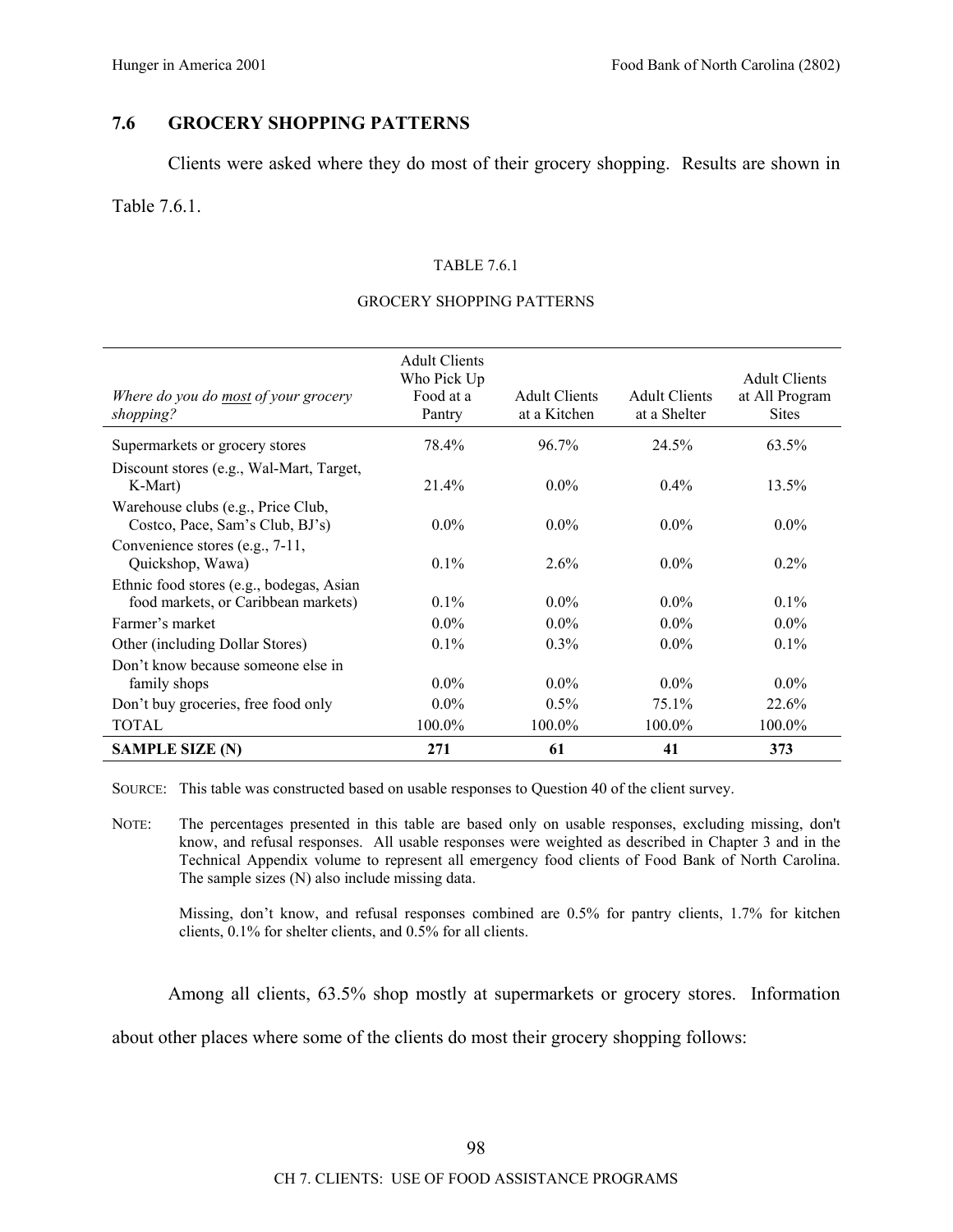- 0.2% of the clients use convenience stores for most of their grocery shopping.
- 13.5% of the clients shop mostly at discount stores such as Wal-Mart, Target, or K-Mart.
- 22.6% of the clients do not buy groceries. They rely only on free food.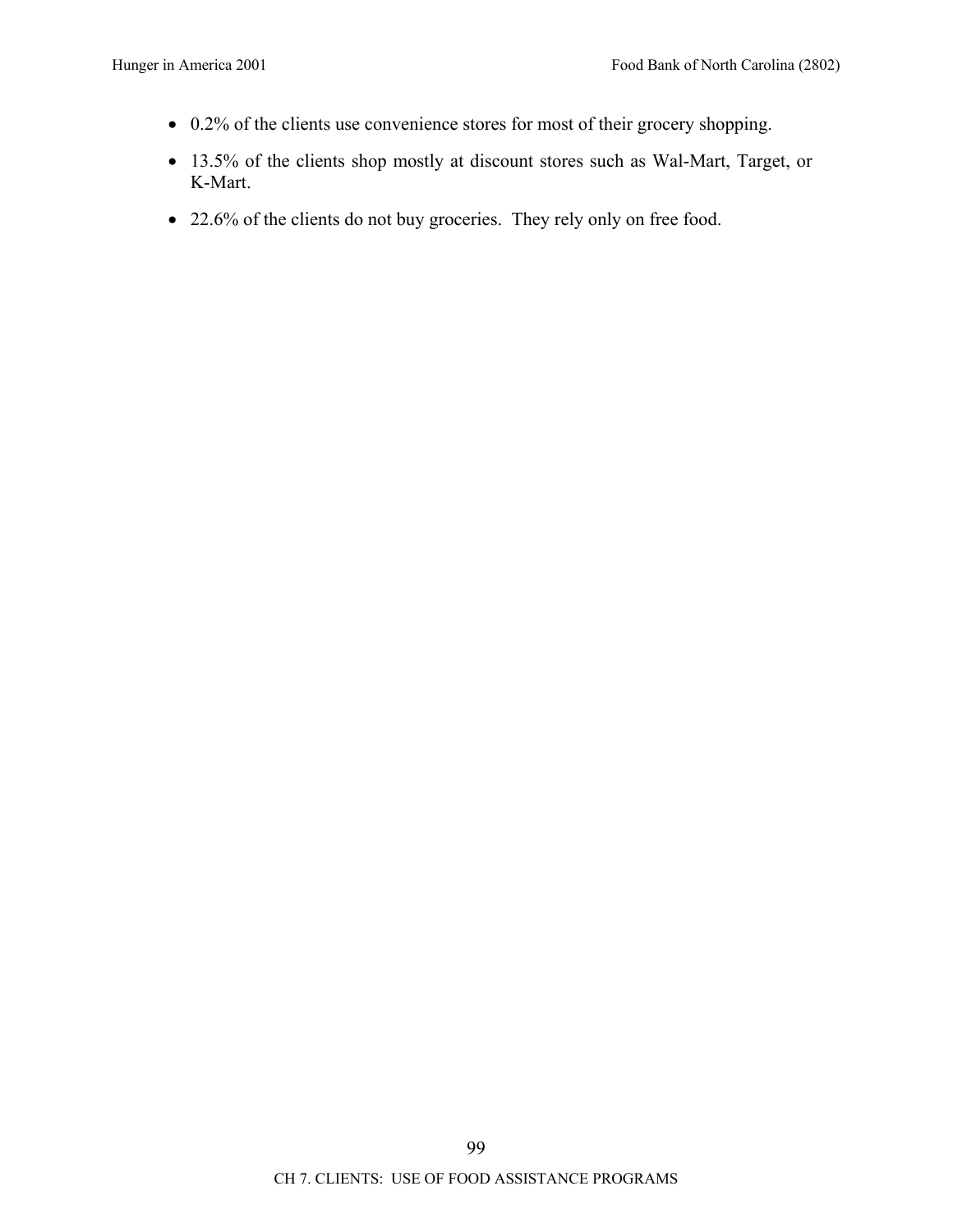# **8. CLIENTS: HEALTH STATUS**

Health status can be an important determinant of overall household circumstances and need. Therefore, the survey asked clients for information on the health of both themselves and other household members. The responses to these questions are presented below. In addition, data are presented on clients' access to health insurance and health care.

# **8.1 HEALTH STATUS**

Clients were asked to indicate their health status, then to indicate whether anyone (or anyone else) in their household was in poor health. Table 8.1.1 summarizes the results.

#### TABLE 8.1.1

#### HEALTH STATUS

|                                                                                   | <b>Adult Clients</b><br>Who Pick Up<br>Food at a Pantry | Adult Clients at<br>a Kitchen | Adult Clients at<br>a Shelter | Adult Clients at<br>All Program<br><b>Sites</b> |
|-----------------------------------------------------------------------------------|---------------------------------------------------------|-------------------------------|-------------------------------|-------------------------------------------------|
| Clients who indicated that their health                                           |                                                         |                               |                               |                                                 |
| was                                                                               |                                                         |                               |                               |                                                 |
| Excellent                                                                         | 10.3%                                                   | 3.2%                          | 46.2%                         | 20.6%                                           |
| Very good                                                                         | 26.4%                                                   | 26.4%                         | 33.9%                         | 28.7%                                           |
| Good                                                                              | 25.3%                                                   | 21.3%                         | 2.9%                          | 18.3%                                           |
| Fair                                                                              | 23.3%                                                   | 35.7%                         | 5.3%                          | 18.8%                                           |
| Poor                                                                              | 14.7%                                                   | 13.5%                         | 11.8%                         | 13.7%                                           |
| <b>TOTAL</b>                                                                      | 100.0%                                                  | 100.0%                        | 100.0%                        | 100.0%                                          |
| Clients who indicated that someone<br>else in the household was in poor<br>health |                                                         |                               |                               |                                                 |
| Yes                                                                               | 20.1%                                                   | 10.1%                         | $0.3\%$                       | 13.3%                                           |
| No                                                                                | 63.9%                                                   | 46.4%                         | 55.2%                         | $60.0\%$                                        |
| Live alone                                                                        | 16.0%                                                   | 43.4%                         | 44.5%                         | 26.7%                                           |
| <b>TOTAL</b>                                                                      | 100.0%                                                  | 100.0%                        | 100.0%                        | 100.0%                                          |
| Households with at least one member                                               |                                                         |                               |                               |                                                 |
| reported to be in poor health                                                     | 28.2%                                                   | 22.8%                         | 11.9%                         | 22.9%                                           |
| <b>SAMPLE SIZE (N)</b>                                                            | 271                                                     | 61                            | 41                            | 373                                             |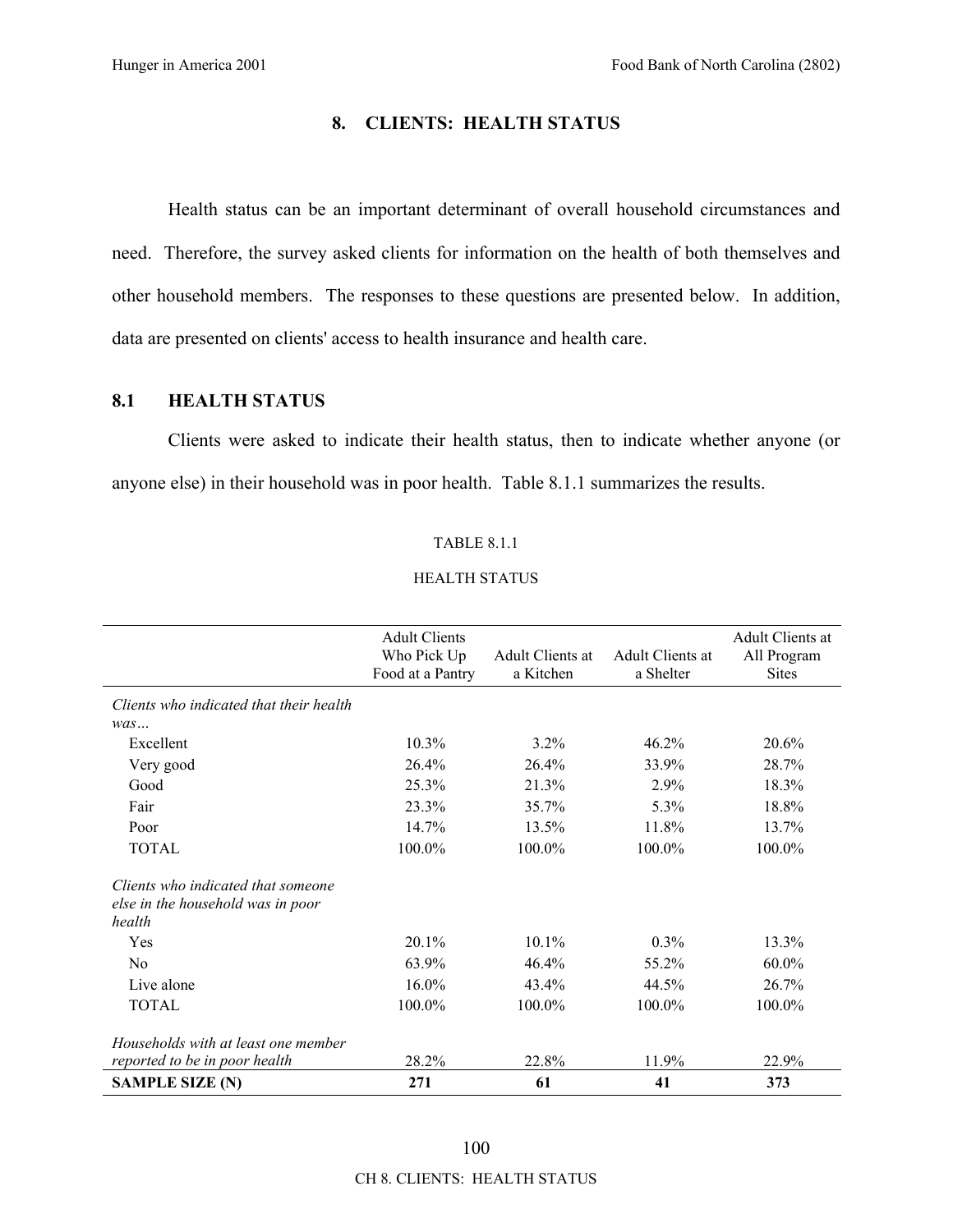### TABLE 8.1.1 *(continued)*

- SOURCE: This table was constructed based on usable responses to Questions 20 and 21 of the client survey.
- NOTE: The percentages presented in this table are based only on usable responses, excluding missing, don't know, and refusal responses. All usable responses were weighted as described in Chapter 3 and in the Technical Appendix volume to represent all emergency food clients of Food Bank of North Carolina. The sample sizes (N) also include missing data.

For client health, missing, don't know, and refusal responses combined are 0.3% for pantry clients, 0.9% for kitchen clients, 0.0% for shelter clients, and 0.3% for all clients.

For poor health of anyone in household, missing, don't know, and refusal responses combined are 1.9% for pantry clients, 1.0% for kitchen clients, 0.1% for shelter clients, and 1.3% for all clients.

Overall, 13.7% of the clients at all program sites are in poor health, and 22.9% of the

client households have one or more members in poor health. More details follow:

- Among pantry clients, 10.3% were in excellent health, 26.4% in very good health, 25.3% in good health, and 38.0% in fair or poor health.
- Among kitchen clients, 3.2% were in excellent health, 26.4% in very good health, 21.3% in good health, and 49.2% in fair or poor health.
- Among shelter clients, 46.2% were in excellent health, 33.9% in very good health, 2.9% in good health, and 17.0% in fair or poor health.
- 28.2% of the pantry client households had at least one person in poor health.
- 22.8% of the kitchen client households had at least one person in poor health.
- 11.9% of the shelter client households had at least one person in poor health.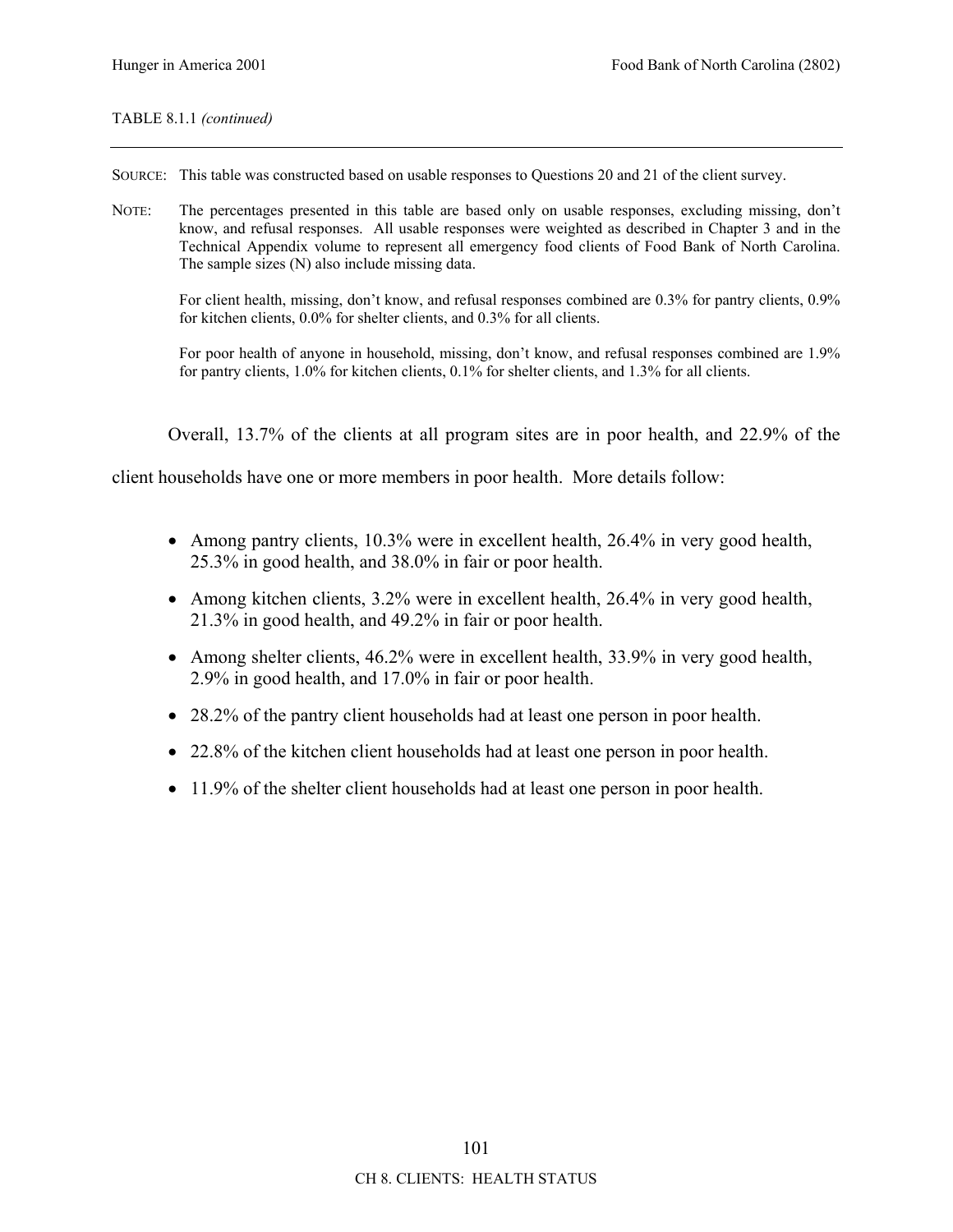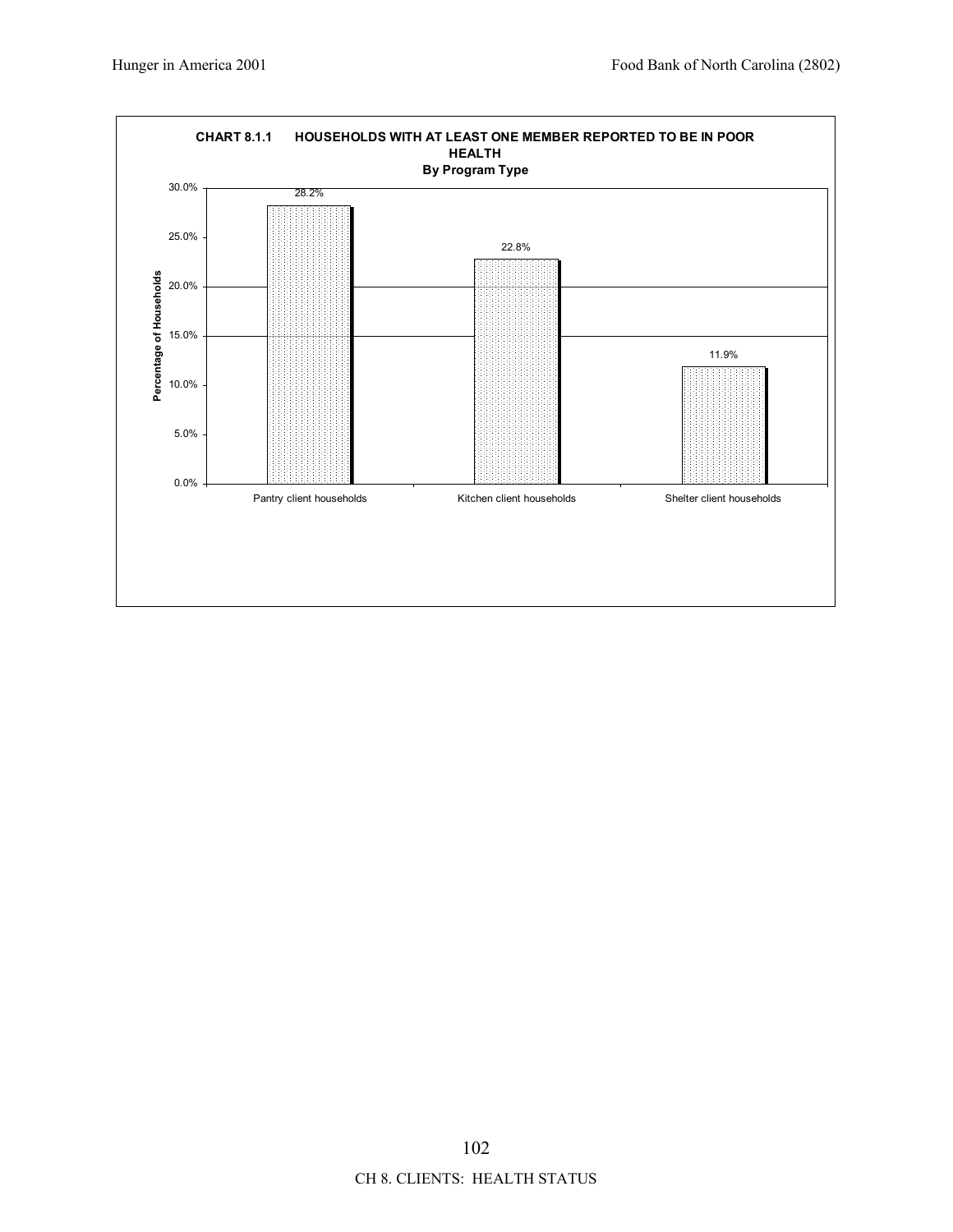# **8.2 HEALTH INSURANCE AND ACCESS TO MEDICAL CARE**

Clients were asked whether they or anyone in their households had various kinds of health insurance. Clients also indicated whether they had unpaid medical or hospital bills and whether they had been refused medical care during the previous 12 months. Results are provided in Table 8.2.1.

# TABLE 8.2.1

|                                                                                                                                                                       | <b>Adult Clients</b><br>Who Pick Up<br>Food at a<br>Pantry | <b>Adult Clients</b><br>at a Kitchen | <b>Adult Clients</b><br>at a Shelter | <b>Adult Clients</b><br>at All Program<br><b>Sites</b> |
|-----------------------------------------------------------------------------------------------------------------------------------------------------------------------|------------------------------------------------------------|--------------------------------------|--------------------------------------|--------------------------------------------------------|
| Client or his or her family with following<br>types of health insurance <sup>a</sup>                                                                                  |                                                            |                                      |                                      |                                                        |
| Medicare <sup>b</sup>                                                                                                                                                 | 31.1%                                                      | 25.6%                                | 44.9%                                | 34.8%                                                  |
| State Medical Assistance Program or<br>Medicaid                                                                                                                       | 47.3%                                                      | 54.8%                                | 30.4%                                | 42.8%                                                  |
| State Children's Health Insurance<br>Program or SCHIP                                                                                                                 | 3.4%                                                       | $0.0\%$                              | $0.0\%$                              | 2.1%                                                   |
| Veterans Administration or VA benefits                                                                                                                                | 7.0%                                                       | 10.9%                                | 24.9%                                | 12.7%                                                  |
| Private health insurance                                                                                                                                              | 16.3%                                                      | 6.1%                                 | 0.4%                                 | 10.8%                                                  |
| Other health insurance                                                                                                                                                | 6.5%                                                       | 3.0%                                 | 0.3%                                 | 4.4%                                                   |
| No insurance                                                                                                                                                          | 13.3%                                                      | 36.1%                                | 22.3%                                | 17.6%                                                  |
| Clients who had unpaid medical or<br>hospital bills                                                                                                                   |                                                            |                                      |                                      |                                                        |
| Yes                                                                                                                                                                   | 49.6%                                                      | 42.4%                                | 52.9%                                | 50.0%                                                  |
| No                                                                                                                                                                    | 50.4%                                                      | 57.6%                                | 47.1%                                | 50.0%                                                  |
| <b>TOTAL</b>                                                                                                                                                          | 100.0%                                                     | 100.0%                               | 100.0%                               | 100.0%                                                 |
| Clients who had been refused medical care<br>because they could not pay or because they<br>had a Medicaid or Medical Assistance<br>card during the previous 12 months |                                                            |                                      |                                      |                                                        |
| Yes                                                                                                                                                                   | 7.2%                                                       | 0.2%                                 | 0.2%                                 | 4.6%                                                   |
| No                                                                                                                                                                    | 92.6%                                                      | 99.8%                                | 99.8%                                | 95.3%                                                  |
| Not refused care, but avoid providers<br>who don't accept medical assistance<br>Not refused care, but finding providers                                               | 0.2%                                                       | $0.0\%$                              | $0.0\%$                              | 0.1%                                                   |
| that accept medical assistance is a<br>problem                                                                                                                        | $0.0\%$                                                    | $0.0\%$                              | $0.0\%$                              | $0.0\%$                                                |
| <b>TOTAL</b>                                                                                                                                                          | 100.0%                                                     | 100.0%                               | 100.0%                               | 100.0%                                                 |

# HEALTH INSURANCE AND ACCESS TO MEDICAL CARE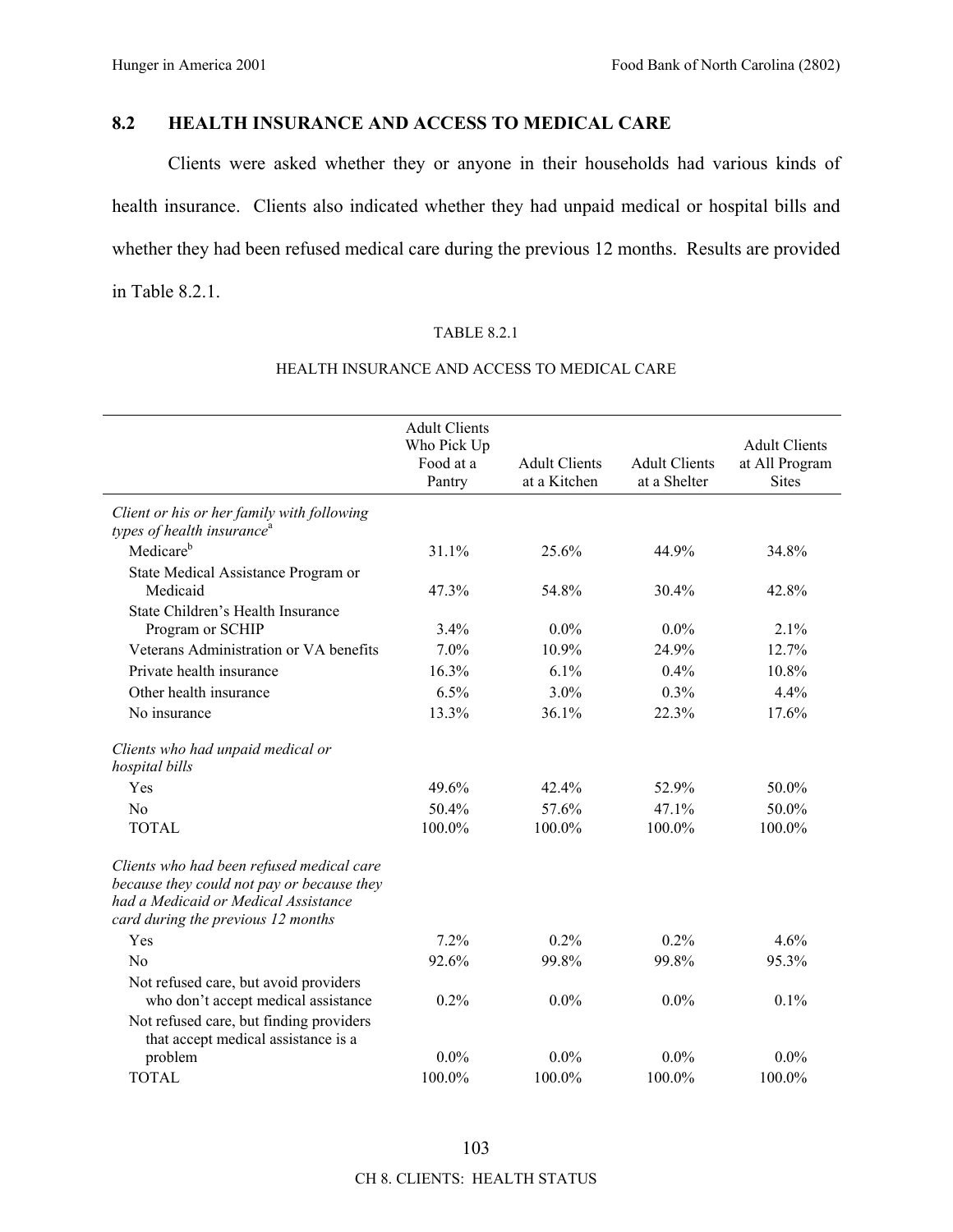#### TABLE 8.2.1 *(continued)*

|                        | <b>Adult Clients</b><br>Who Pick Up<br>Food at a<br>Pantry | <b>Adult Clients</b><br>at a Kitchen | <b>Adult Clients</b><br>at a Shelter | <b>Adult Clients</b><br>at All Program<br><b>Sites</b> |
|------------------------|------------------------------------------------------------|--------------------------------------|--------------------------------------|--------------------------------------------------------|
| <b>SAMPLE SIZE (N)</b> | 271                                                        | 61                                   | 41                                   | 373                                                    |

- SOURCE: This table was constructed based on usable responses to Questions 22a-f, 23, and 24 of the client survey.
- NOTE: The percentages presented in this table are based only on usable responses, excluding missing, don't know, and refusal responses. All usable responses were weighted as described in Chapter 3 and in the Technical Appendix volume to represent all emergency food clients of Food Bank of North Carolina. The sample sizes (N) also include missing data.

For types of health insurance, missing, don't know, and refusal responses combined are 1.2% for pantry clients, 1.0% for kitchen clients, 2.9% for shelter clients, and 1.7% for all clients.

For unpaid medical bills, missing, don't know, and refusal responses combined are 5.5% for pantry clients, 9.4% for kitchen clients, 20.1% for shelter clients, and 10.2% for all clients.

For refused medical care, missing, don't know, and refusal responses combined are 1.0% for pantry clients, 0.9% for kitchen clients, 0.0% for shelter clients, and 0.7% for all clients.

<sup>a</sup>Multiple responses were accepted.

<sup>b</sup>At the national level, the percentage of people who reported having Medicare coverage is substantially larger than what appears to be appropriate considering the percentage of households with seniors. One possible explanation for the discrepancy is widespread confusion between Medicare and Medicaid programs.

Findings presented in Table 8.2.1 include:

- $\bullet$  13.3% of the pantry, 36.1% of the kitchen, and 22.3% of the shelter clients or their households are without health insurance. This accounts for 17.6% of all clients.
- 50.0% of the clients have unpaid medical or hospital bills.
- 4.6% of the clients report that they have been refused medical care because they could not pay or because they had a Medicaid or Medical Assistance card during the previous 12 months.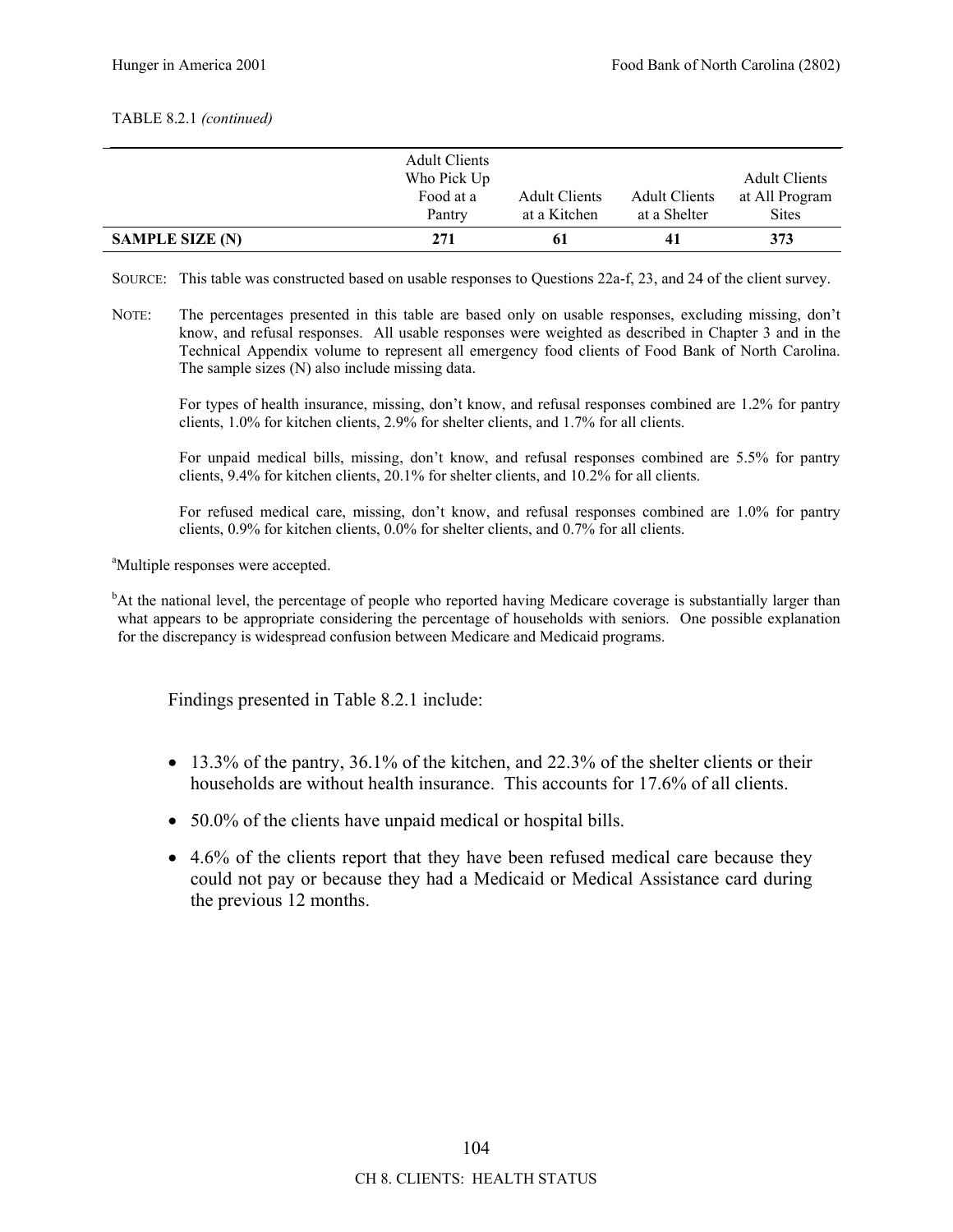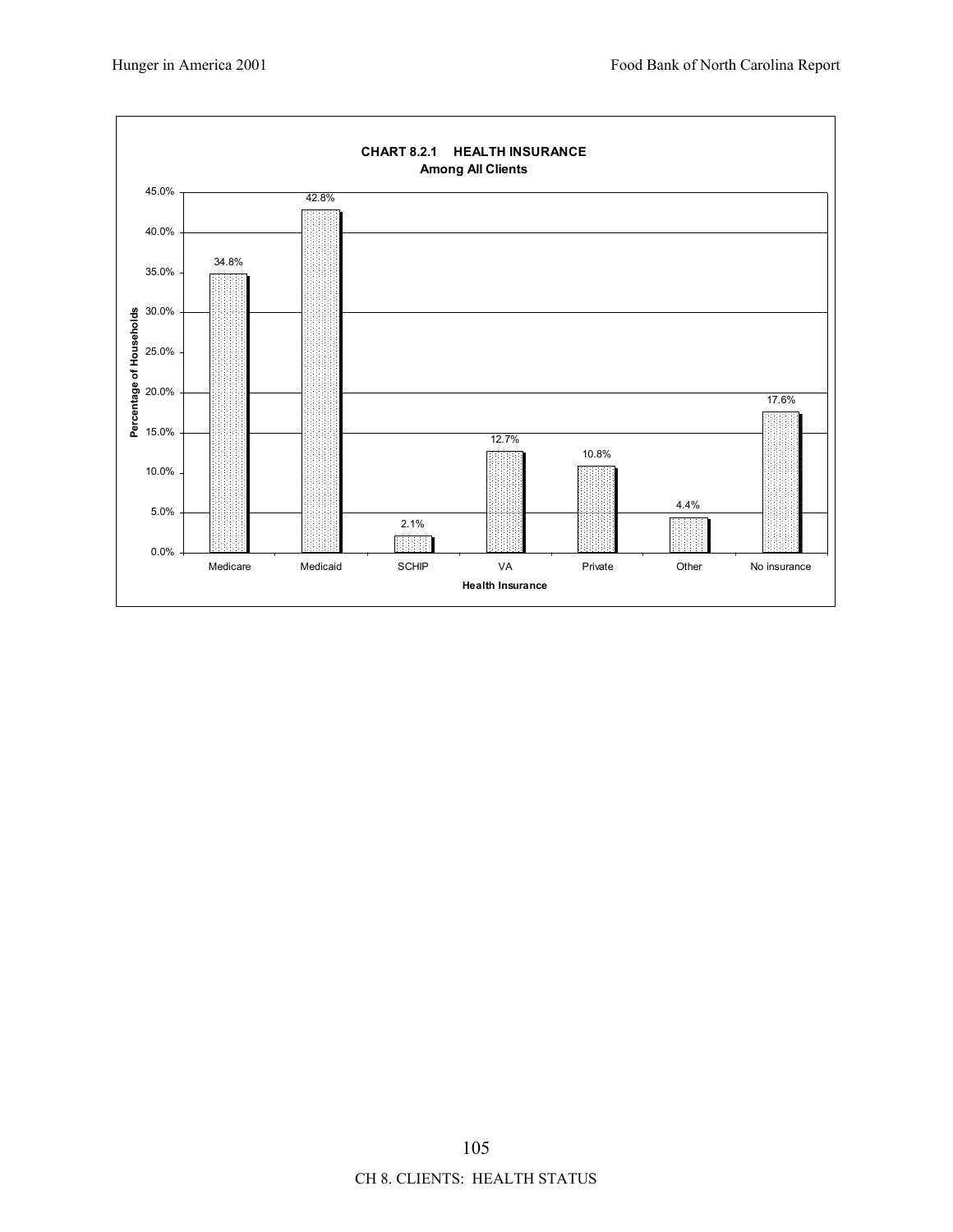# **9. CLIENTS: SERVICES RECEIVED AT FOOD PROGRAMS**

To better understand how clients use the services of Food Bank of North Carolina, the survey asked questions about the numbers of kitchens and pantries that households used. Questions were also asked concerning the degree of satisfaction that respondents felt with the food services they were receiving from the providers and about what clients would do if they did not have access to the provider from which they were receiving food on the day of the interview. The answers to these questions are examined below.

# **9.1 NUMBER OF PANTRIES OR KITCHENS USED**

Clients were asked how many different pantries or kitchens they had used during the previous month. The results are shown in Table 9.1.1.

#### TABLE 9.1.1

|                                                                                                  | Pantry Client<br>Households | Kitchen Client<br>Households | <b>Shelter Client</b><br>Households | All Client<br>Households |
|--------------------------------------------------------------------------------------------------|-----------------------------|------------------------------|-------------------------------------|--------------------------|
| Number of different food pantries clients<br>or their families used during the<br>previous month |                             |                              |                                     |                          |
| None                                                                                             | n.a.                        | 76.0%                        | 85.1%                               | 31.4%                    |
| One or more pantries                                                                             |                             |                              |                                     |                          |
| 1 pantry                                                                                         | 92.4%                       | $11.2\%$                     | $14.5\%$                            | 62.9%                    |
| 2 pantries                                                                                       | 7.3%                        | 12.1%                        | $0.0\%$                             | $5.4\%$                  |
| 3 pantries                                                                                       | 0.3%                        | $0.7\%$                      | 0.2%                                | 0.3%                     |
| 4 pantries                                                                                       | $0.0\%$                     | $0.0\%$                      | $0.2\%$                             | $0.1\%$                  |
| 5 or more pantries                                                                               | $0.0\%$                     | $0.0\%$                      | $0.0\%$                             | $0.0\%$                  |
| <b>SUBTOTAL</b>                                                                                  | 100.0%                      | $24.0\%$                     | 14.9%                               | 68.6%                    |
| <b>TOTAL</b>                                                                                     | 100.0%                      | 100.0%                       | $100.0\%$                           | 100.0%                   |
| Number of different soup kitchens<br>clients or their families used during the<br>previous month |                             |                              |                                     |                          |
| None                                                                                             | 92.7%                       | n.a.                         | 75.0%                               | 80.6%                    |

# NUMBER OF DIFFERENT PANTRIES OR KITCHENS USED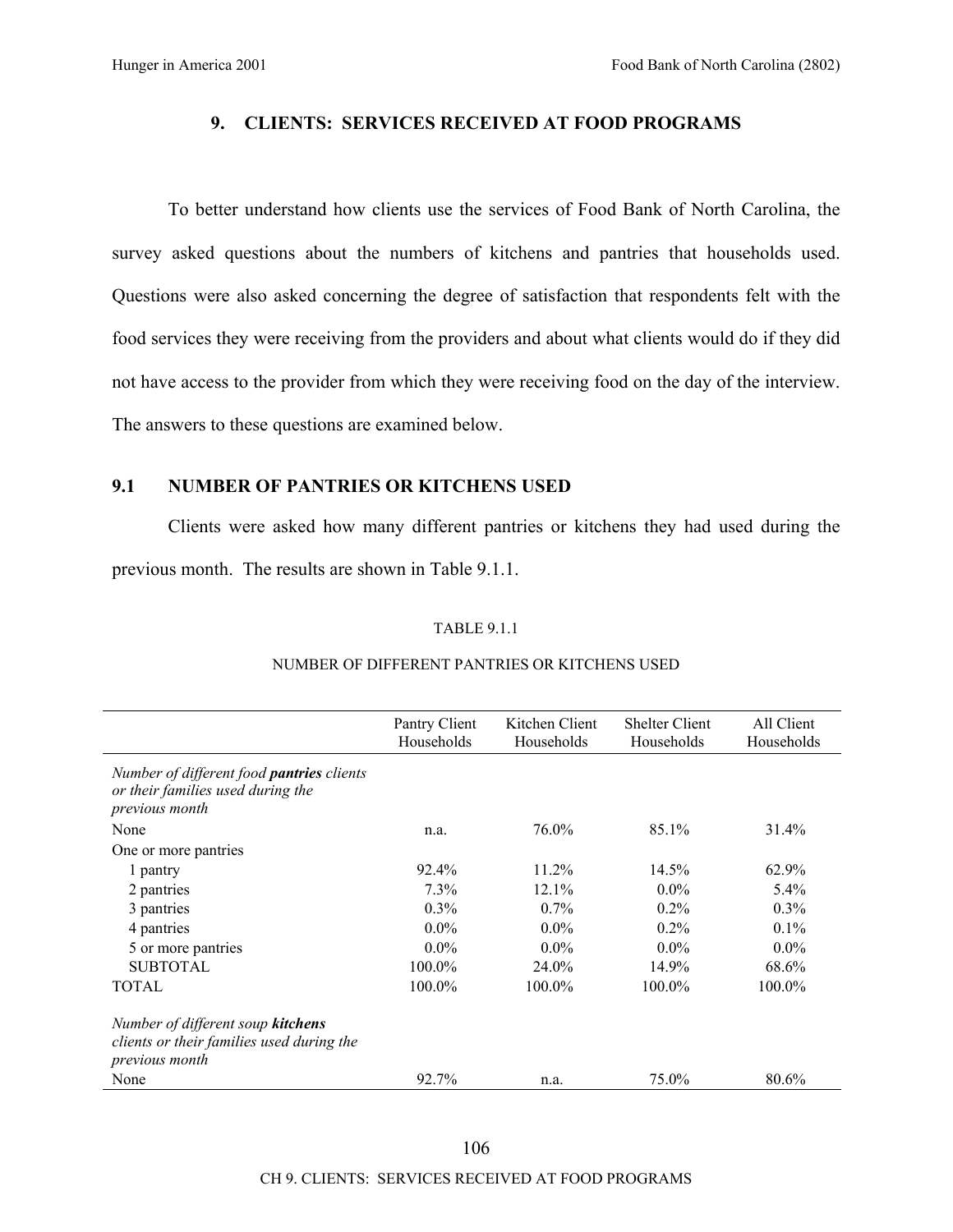| One or more kitchens   |         |         |          |          |
|------------------------|---------|---------|----------|----------|
| 1 kitchen              | $7.2\%$ | 89.0%   | $4.7\%$  | $12.4\%$ |
| 2 kitchens             | $0.0\%$ | $9.9\%$ | $0.0\%$  | $0.7\%$  |
| 3 kitchens             | $0.0\%$ | $0.7\%$ | $20.0\%$ | $6.1\%$  |
| 4 kitchens             | $0.0\%$ | $0.2\%$ | $0.2\%$  | 0.1%     |
| 5 or more kitchens     | $0.1\%$ | $0.2\%$ | $0.0\%$  | $0.0\%$  |
| <b>SUBTOTAL</b>        | 7.3%    | 100.0%  | $25.0\%$ | 19.4%    |
| <b>TOTAL</b>           | 100.0%  | 100.0%  | 100.0%   | 100.0%   |
| <b>SAMPLE SIZE (N)</b> | 271     | 61      | 41       | 373      |

#### TABLE 9.1.1 *(continued)*

SOURCE: This table was constructed based on usable responses to Questions 56 and 57 of the client survey.

NOTE: The percentages presented in this table are based only on usable responses, excluding missing, don't know, and refusal responses. All usable responses were weighted as described in Chapter 3 and in the Technical Appendix volume to represent all emergency food clients of Food Bank of North Carolina. The sample sizes (N) also include missing data.

For pantries used, missing, don't know, and refusal responses combined are 1.6% for pantry clients, 1.9% for kitchen clients, 0.0% for shelter clients, and 1.1% for all clients.

For kitchens used, missing, don't know, and refusal responses combined are 1.4% for pantry clients, 1.7% for kitchen clients, 0.0% for shelter clients, and 1.0% for all clients.

n.a. = not applicable.

Among the pantry clients, 92.4% used just one food pantry during the previous month.

More information on the clients' use of the emergency food programs follows:

- 89.0% of the kitchen clients used only one soup kitchen, and 24.0% also used one or more pantries.
- 14.9% of the shelter clients used one or more pantries, and 25.0% of the shelter clients also used one or more kitchens.
- 7.3% of the pantry clients also used one or more kitchens.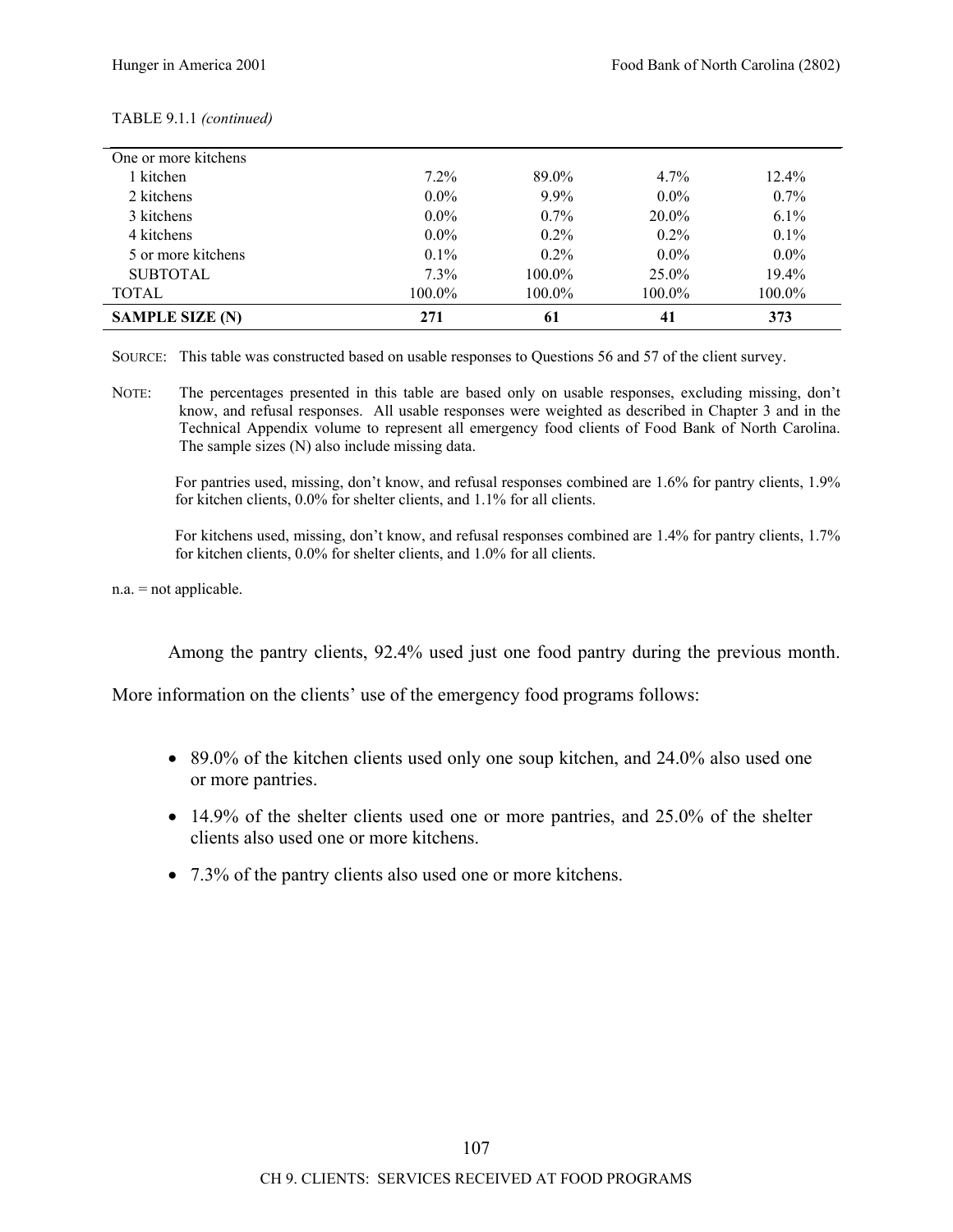# **9.2 SATISFACTION WITH SERVICES AT FOOD PROGRAMS**

Clients were asked how satisfied they were with the amount, variety, and overall quality of food provided at the emergency food programs. Clients were also asked how often they were treated with respect by the staff of those programs. Table 9.2.1 summarizes the findings.

# TABLE 9.2.1

|                                                                                                                       | <b>Adult Clients</b><br>Who Pick Up<br>Food at a<br>Pantry | <b>Adult Clients</b><br>at a Kitchen | <b>Adult Clients</b><br>at a Shelter | <b>Adult Clients at</b><br>All Program<br><b>Sites</b> |
|-----------------------------------------------------------------------------------------------------------------------|------------------------------------------------------------|--------------------------------------|--------------------------------------|--------------------------------------------------------|
| Level of satisfaction with the following<br>aspects of the service provided to clients<br>or others in the household: |                                                            |                                      |                                      |                                                        |
| Amount of Food Provided                                                                                               |                                                            |                                      |                                      |                                                        |
| Very satisfied                                                                                                        | 84.1%                                                      | 50.6%                                | 70.6%                                | 77.3%                                                  |
| Somewhat satisfied                                                                                                    | 10.0%                                                      | 35.1%                                | 28.8%                                | 17.9%                                                  |
| Somewhat dissatisfied                                                                                                 | 5.7%                                                       | 14.3%                                | 0.1%                                 | 4.6%                                                   |
| Very dissatisfied                                                                                                     | 0.2%                                                       | $0.0\%$                              | 0.5%                                 | 0.3%                                                   |
| <b>TOTAL</b>                                                                                                          | 100.0%                                                     | 100.0%                               | 100.0%                               | 100.0%                                                 |
| Variety of Food Provided                                                                                              |                                                            |                                      |                                      |                                                        |
| Very satisfied                                                                                                        | 88.1%                                                      | 57.9%                                | 39.1%                                | 70.3%                                                  |
| Somewhat satisfied                                                                                                    | 10.2%                                                      | 37.6%                                | 35.3%                                | 20.1%                                                  |
| Somewhat dissatisfied                                                                                                 | 1.8%                                                       | 4.5%                                 | 25.1%                                | 9.4%                                                   |
| Very dissatisfied                                                                                                     | $0.0\%$                                                    | $0.0\%$                              | 0.5%                                 | 0.2%                                                   |
| <b>TOTAL</b>                                                                                                          | 100.0%                                                     | 100.0%                               | 100.0%                               | 100.0%                                                 |
| Overall Quality of Food Provided                                                                                      |                                                            |                                      |                                      |                                                        |
| Very satisfied                                                                                                        | 92.2%                                                      | $46.0\%$                             | 62.6%                                | 79.3%                                                  |
| Somewhat satisfied                                                                                                    | 6.5%                                                       | 51.1%                                | 36.1%                                | 19.4%                                                  |
| Somewhat dissatisfied                                                                                                 | 1.1%                                                       | 2.9%                                 | $0.9\%$                              | 1.1%                                                   |
| Very dissatisfied                                                                                                     | 0.2%                                                       | $0.0\%$                              | 0.5%                                 | 0.3%                                                   |
| <b>TOTAL</b>                                                                                                          | 100.0%                                                     | 100.0%                               | 100.0%                               | 100.0%                                                 |

# SATISFACTION WITH SERVICES AT FOOD PROGRAMS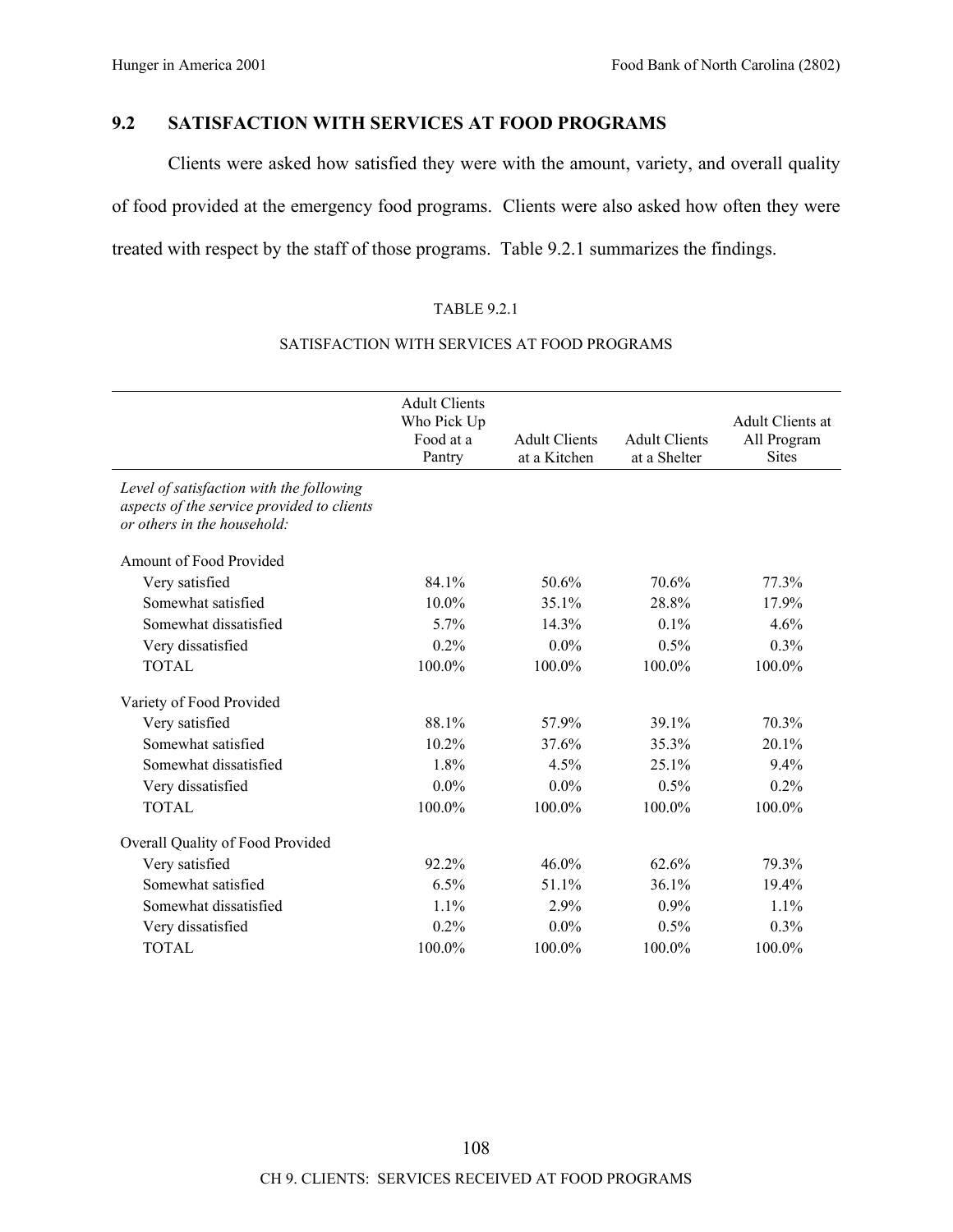#### TABLE 9.2.1 *(continued)*

|                                                                                | <b>Adult Clients</b><br>Who Pick Up<br>Food at a<br>Pantry | <b>Adult Clients</b><br>at a Kitchen | <b>Adult Clients</b><br>at a Shelter | Adult Clients at<br>All Program<br><b>Sites</b> |
|--------------------------------------------------------------------------------|------------------------------------------------------------|--------------------------------------|--------------------------------------|-------------------------------------------------|
| How often clients are treated with<br>respect by the staff who distribute food |                                                            |                                      |                                      |                                                 |
| All of the time                                                                | 82.8%                                                      | 59.6%                                | 90.8%                                | 83.6%                                           |
| Most of the time                                                               | $2.2\%$                                                    | 39.7%                                | $3.7\%$                              | $5.2\%$                                         |
| Some of the time                                                               | $0.6\%$                                                    | $0.2\%$                              | $5.5\%$                              | $2.1\%$                                         |
| Never                                                                          | $0.0\%$                                                    | $0.0\%$                              | $0.0\%$                              | $0.0\%$                                         |
| Never came before                                                              | 14.5%                                                      | $0.6\%$                              | $0.0\%$                              | $9.1\%$                                         |
| <b>TOTAL</b>                                                                   | 100.0%                                                     | 100.0%                               | 100.0%                               | 100.0%                                          |
| <b>SAMPLE SIZE (N)</b>                                                         | 271                                                        | 61                                   | 41                                   | 373                                             |

SOURCE: This table was constructed based on usable responses to Questions 53 and 54 of the client survey.

NOTE: The percentages presented in this table are based only on usable responses, excluding missing, don't know, and refusal responses. All usable responses were weighted as described in Chapter 3 and in the Technical Appendix volume to represent all emergency food clients of Food Bank of North Carolina. The sample sizes (N) also include missing data.

For amount of food provided, missing, don't know, and refusal responses combined are 8.4% for pantry clients, 0.9% for kitchen clients, 0.0% for shelter clients, and 5.3% for all clients.

For variety of food provided, missing, don't know, and refusal responses combined are 8.9% for pantry clients, 13.9% for kitchen clients, 0.0% for shelter clients, and 6.6% for all clients.

For overall quality of food provided, missing, don't know, and refusal responses combined are 8.9% for pantry clients, 0.9% for kitchen clients, 0.0% for shelter clients, and 0.1% for all clients.

For client treatment by staff, missing, don't know, and refusal responses combined are 2.4% for pantry clients, 7.4% for kitchen clients, 0.0% for shelter clients, and 2.0% for all clients.

Across all three kinds of emergency food programs, the level of satisfaction among their

clients is high. 95.1% of the clients are either very satisfied or somewhat satisfied with the

amount of the food they receive at the programs. Client satisfaction with specific aspects of the

programs follows:

- 90.4% of the clients are either very satisfied or somewhat satisfied with the variety of the food.
- 98.6% of the clients are either very satisfied or somewhat satisfied with overall quality of the food.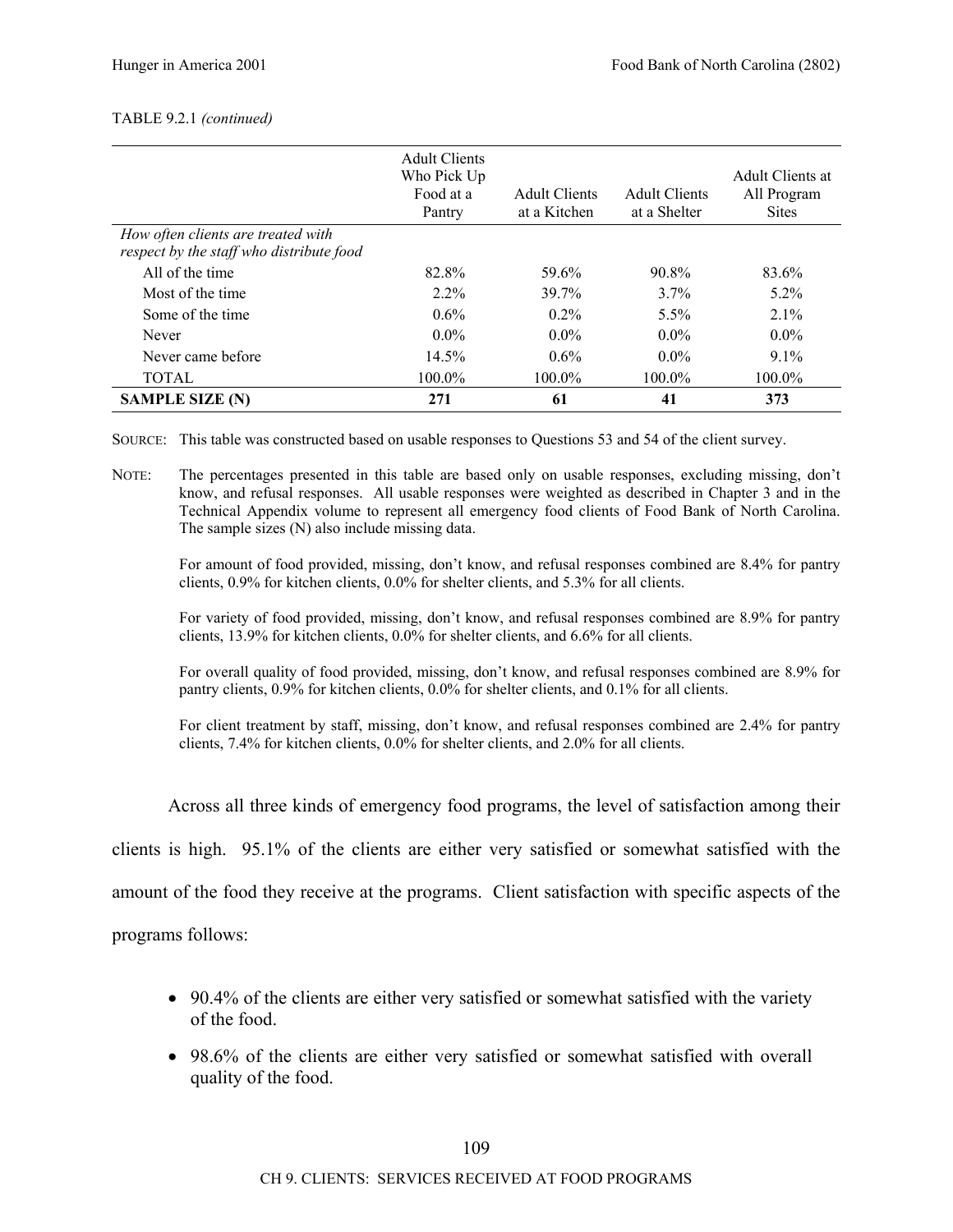• 83.6% of the clients state that they are treated with respect by the staff all of the time.

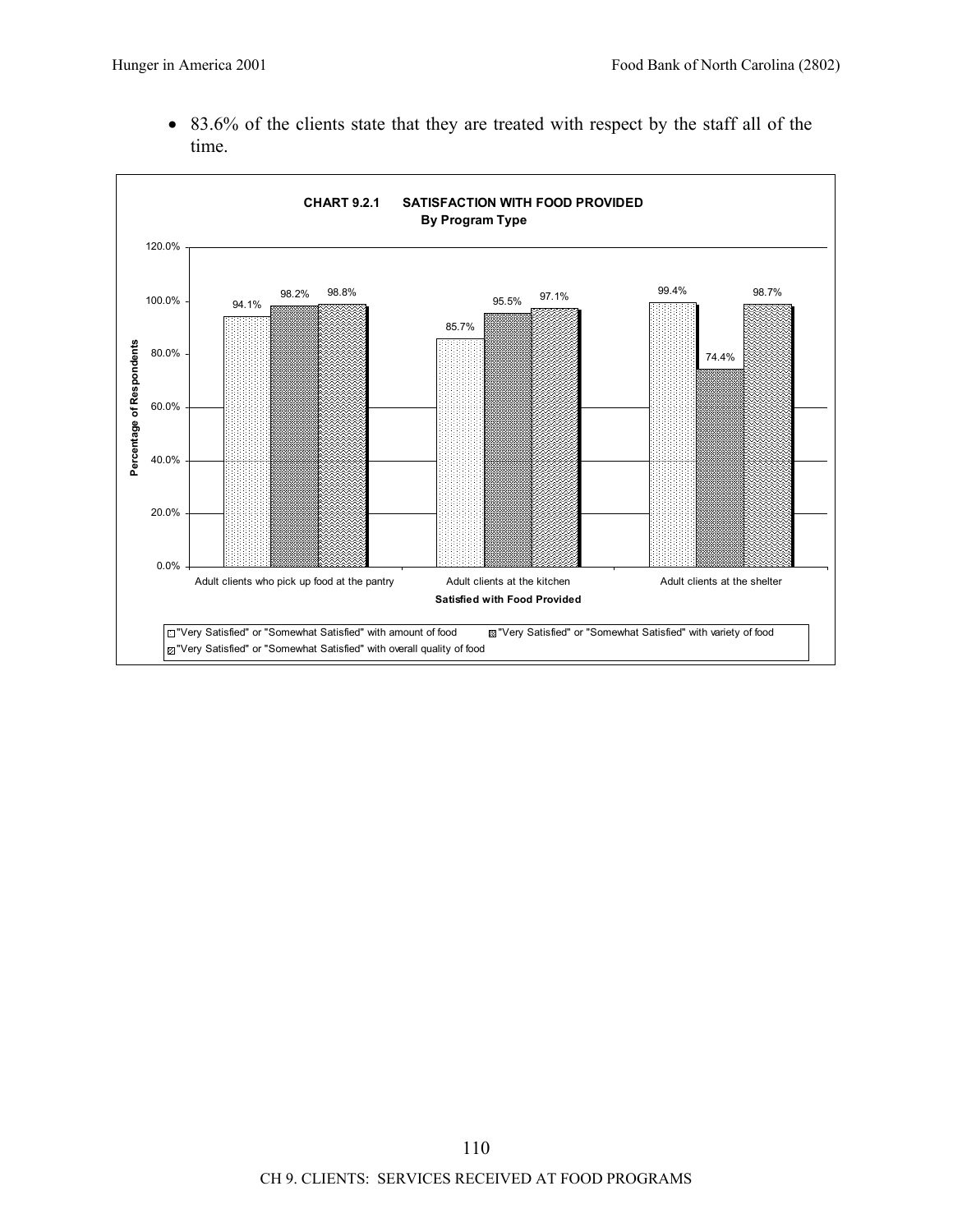# **9.3 WHAT CLIENTS WOULD DO WITHOUT FOOD ASSISTANCE FROM THE AGENCY**

Clients were asked what they would do without the agency helping them. Results are

shown in Table 9.3.1.

### TABLE 9.3.1

### WHAT CLIENTS WOULD DO WITHOUT FOOD ASSISTANCE FROM THE AGENCY

| If this agency weren't here to help you or<br>your household with food, what would you<br>$do?$ <sup>a</sup> | Pantry Client<br>Households | Kitchen Client<br>Households | <b>Shelter Client</b><br>Households | All Client<br>Households |
|--------------------------------------------------------------------------------------------------------------|-----------------------------|------------------------------|-------------------------------------|--------------------------|
| Go to another agency                                                                                         | 33.0%                       | 26.6%                        | 20.6%                               | 28.8%                    |
| Get help from relatives, friends                                                                             | 14.6%                       | $8.9\%$                      | 20.2%                               | 15.8%                    |
| Get help from the government                                                                                 | 4.6%                        | $7.0\%$                      | $8.0\%$                             | 5.8%                     |
| Get a job, more hours, an additional job                                                                     | 16.1%                       | $4.4\%$                      | 26.4%                               | 18.3%                    |
| Sell some personal property                                                                                  | $1.1\%$                     | $0.4\%$                      | $0.0\%$                             | $0.7\%$                  |
| Lower expenses                                                                                               | $1.3\%$                     | $0.0\%$                      | $0.0\%$                             | $0.8\%$                  |
| Eat less, skip meals, reduce size of meals                                                                   | $1.2\%$                     | $0.8\%$                      | $0.2\%$                             | $0.9\%$                  |
| Would get by somehow                                                                                         | 32.8%                       | 2.9%                         | 23.9%                               | 28.0%                    |
| I have no other place to get help                                                                            | $4.1\%$                     | $4.4\%$                      | $0.2\%$                             | $3.0\%$                  |
| Do something illegal                                                                                         | $0.0\%$                     | $0.4\%$                      | $0.0\%$                             | $0.0\%$                  |
| Other <sup>b</sup>                                                                                           | $5.2\%$                     | 40.2%                        | $5.0\%$                             | $7.7\%$                  |
| <b>SAMPLE SIZE (N)</b>                                                                                       | 271                         | 61                           | 41                                  | 373                      |

SOURCE: This table was constructed based on usable responses to Question 55 of the client survey.

NOTE: All usable responses were weighted as described in Chapter 3 and in the Technical Appendix volume to represent all emergency food clients of Food Bank of North Carolina. The sample sizes (N) also include missing data.

Missing, don't know, and refusal responses combined are 22.0% for pantry clients, 15.7% for kitchen clients, 6.9% for shelter clients, and 17.0% for all clients.

<sup>a</sup>Multiple responses were accepted.

<sup>b</sup>This includes eating at home and begging.

In the absence of the agency helping the clients, 28.8% of them said that they would go to

another agency. Other responses include:

• 28.0% of the clients said that they would get by somehow.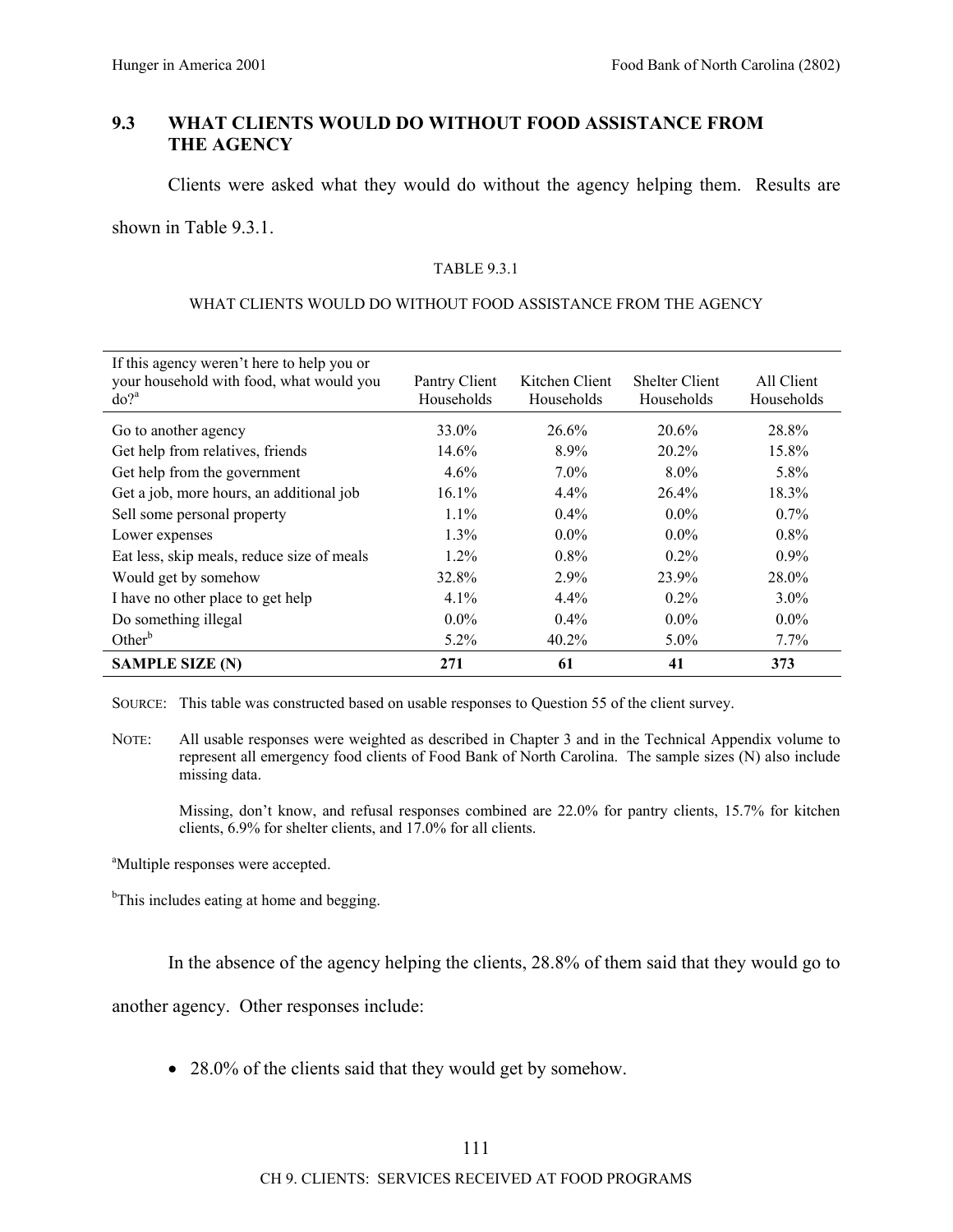- 15.8% of the clients said that they would get help from relatives or friends.
- 0.9% of the clients said that they would eat less, skip meals, or reduce the size of meals.

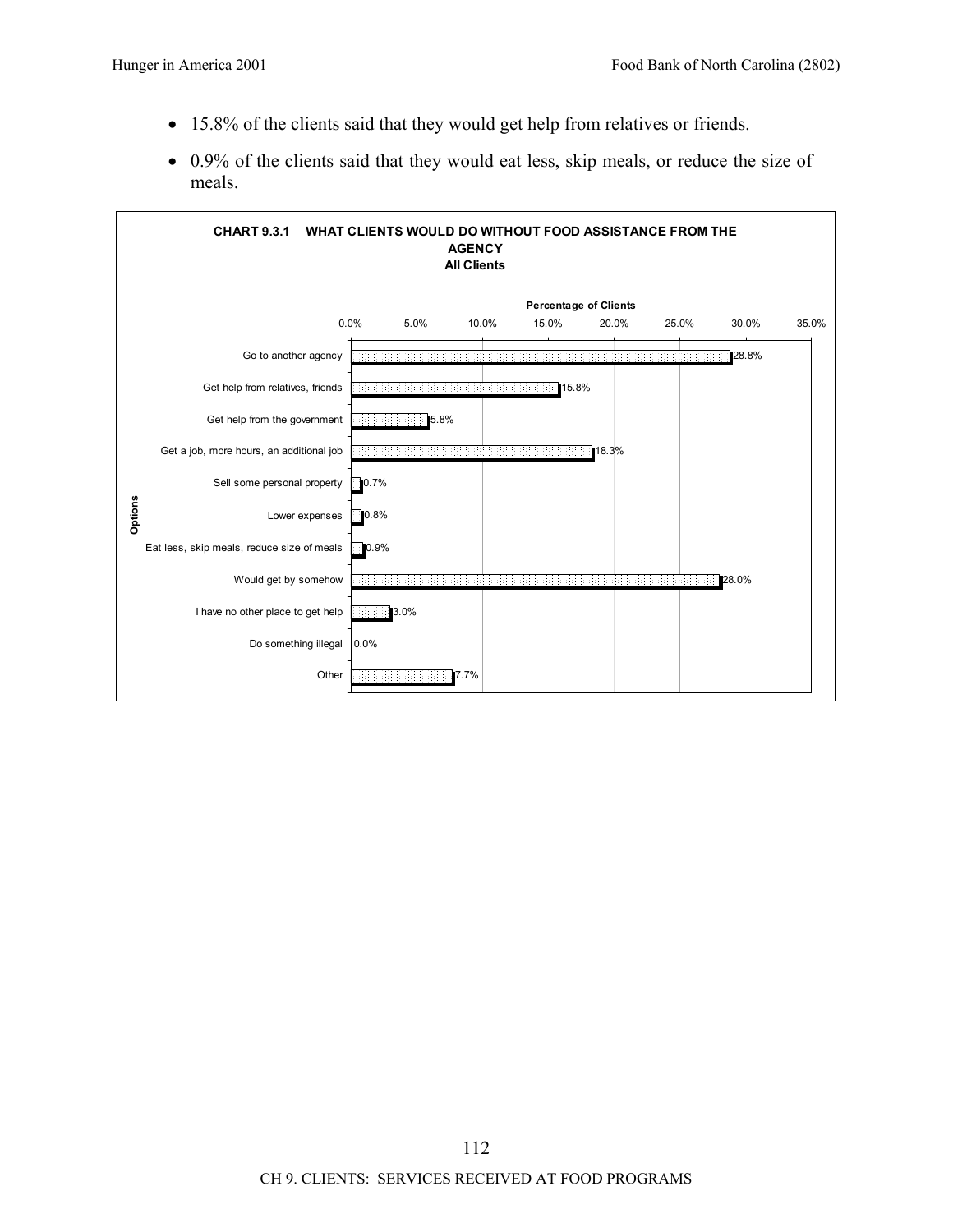### **10. AGENCIES AND FOOD PROGRAMS: PROFILES**

Up until now, the discussion has focused mainly on information from the *client* survey. This chapter begins the presentation of the results from the survey of *agencies* affiliated with Food Bank of North Carolina. The first section below details the numbers of responses received from various types of agencies. Next we present information on what combinations of programs are operated by the responding agencies. Subsequent sections examine agency characteristics, such as years of program operation, services provided other than food distribution, and the organizational nature of the agencies. Agency estimates of the changes in their numbers of clients between 1998 and 2001 are also presented.

# **10.1 PARTICIPATING PROGRAMS**

All agencies affiliated with Food Bank of North Carolina were sent the survey questionnaires. Among them, 500 agencies completed the survey, and they included information about 589 programs. Table 10.1.1 shows the breakdown of the programs by type.

#### TABLE 10.1.1

#### PARTICIPATING PROGRAMS, BY PROGRAM TYPE

|                    |        |                       | Unweighted Percentage  |
|--------------------|--------|-----------------------|------------------------|
| Program Type       | Number | Unweighted Percentage | Excluding "Other" Type |
| Pantry             | 257    | $43.6\%$              | 72.6%                  |
| Kitchen            | 41     | $7.0\%$               | 11.6%                  |
| Shelter            | 56     | $9.5\%$               | 15.8%                  |
| Other <sup>a</sup> | 235    | 39.9%                 | n.a.                   |
| <b>TOTAL</b>       | 589    | 100.0%                | 100.0%                 |

<sup>a</sup>Other programs refer to nonemergency programs. They are programs that have a primary purpose other than emergency food distribution but also distribute food. Examples include day care programs, senior congregatefeeding programs, and summer camps.

 $n.a.$  = not applicable.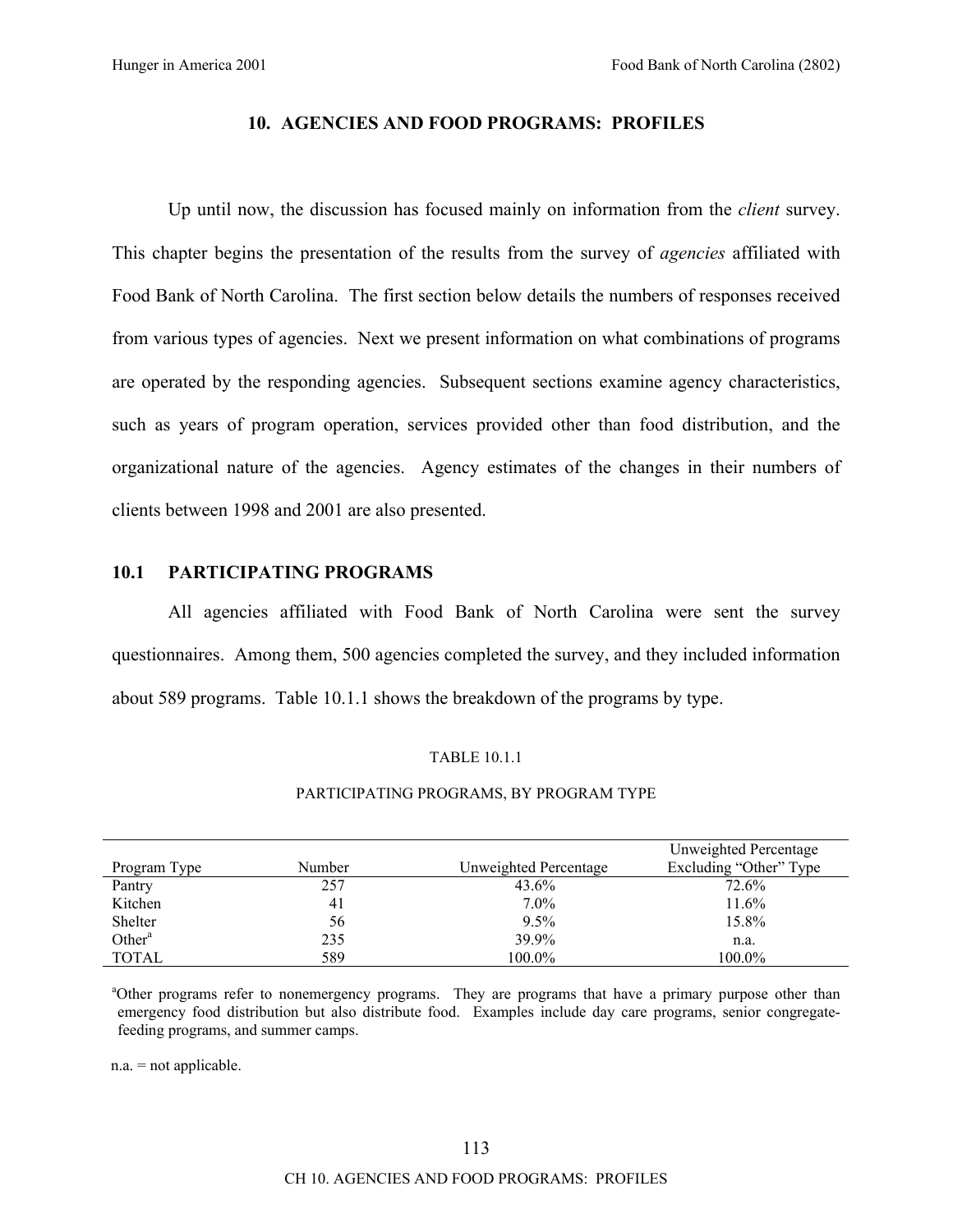Among the total of 589 programs, 43.6% are pantries, 7.0% are kitchens, and 9.5% are shelters. The remaining 39.9% are other nonemergency food programs. Nonemergency food programs include child day care, senior-congregate feeding programs, summer camps, etc.

Excluding other types of programs makes the percentage breakdown 72.6% pantries, 11.6% kitchens, and 15.8% shelters.

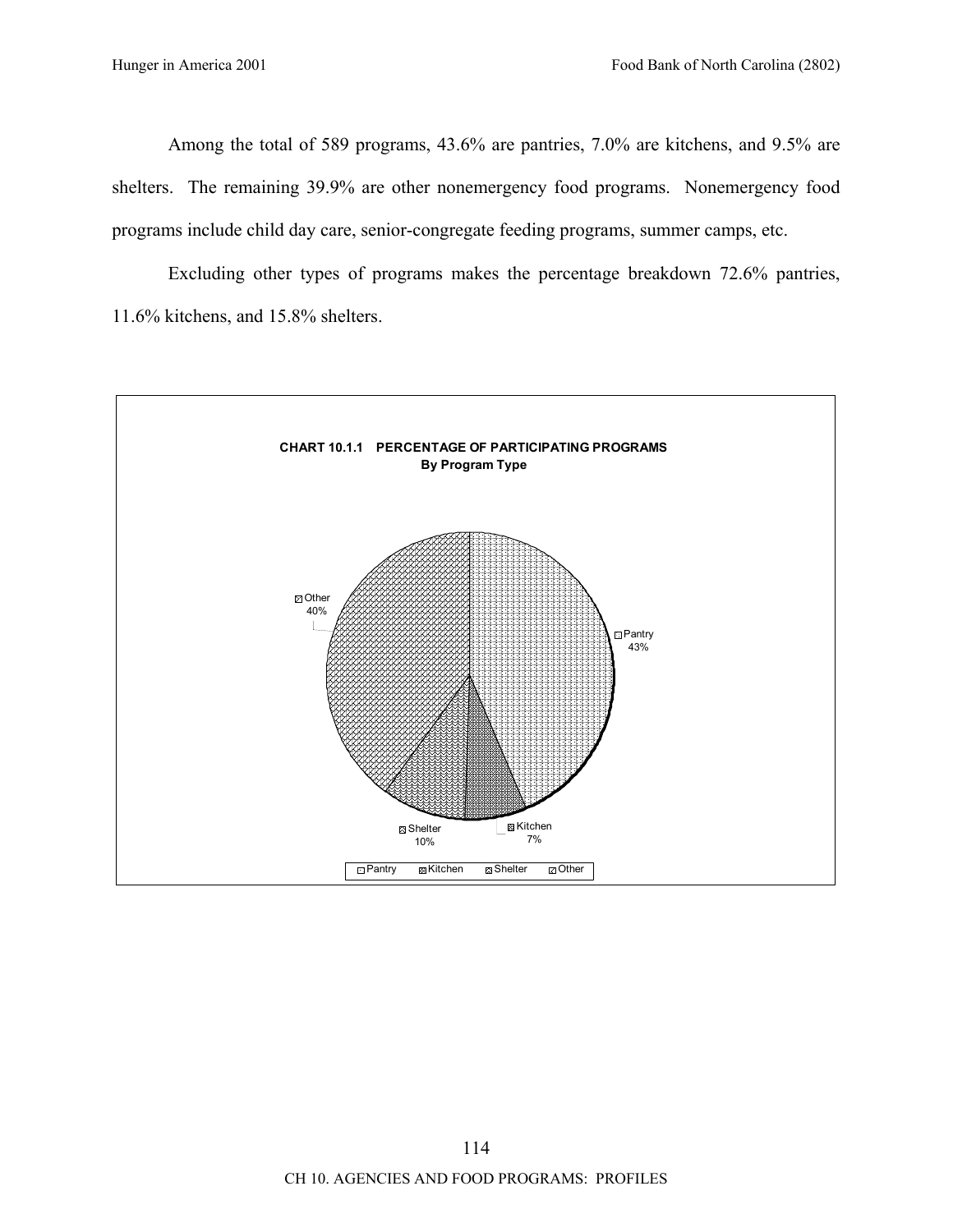# **10.2 NUMBER OF PROGRAMS OPERATED BY AGENCIES**

Percentages of the agencies operating various types of programs, as well as the total

number of programs operated in each category, are shown in Table 10.2.1.

# TABLE 10.2.1

# NUMBER OF PROGRAMS OPERATED BY AGENCIES

|                                                                      | Percentage of All Agencies That Operate the Specified Number of Each Type<br>of Programs |                           |                                  |                         |
|----------------------------------------------------------------------|------------------------------------------------------------------------------------------|---------------------------|----------------------------------|-------------------------|
|                                                                      | Agencies with<br>Pantries                                                                | Agencies with<br>Kitchens | Agencies with<br><b>Shelters</b> | Agencies with<br>Others |
| Number of programs operated<br>by agencies                           |                                                                                          |                           |                                  |                         |
| 1                                                                    | 96.9%                                                                                    | 100.0%                    | 82.3%                            | 64.9%                   |
| $\overline{2}$                                                       | 2.3%                                                                                     | $0.0\%$                   | 14.3%                            | 10.6%                   |
| 3 or more                                                            | $0.8\%$                                                                                  | $0.0\%$                   | $3.4\%$                          | 24.4%                   |
| <b>TOTAL</b>                                                         | 100.0%                                                                                   | 100.0%                    | 100.0%                           | 100.0%                  |
| SAMPLE SIZE (N) - Agencies<br>with at least one program              |                                                                                          |                           |                                  |                         |
| for each program type                                                | 257                                                                                      | 41                        | 56                               | 235                     |
| Total number of participating<br>agencies                            |                                                                                          | 500                       |                                  |                         |
| Total number of programs<br>reported on by participating<br>agencies |                                                                                          | 589                       |                                  |                         |

SOURCE: This table was constructed based on usable responses to Question 1 of the agency survey.

Among the participating agencies, 257 operate at least one pantry program, 41 at least one kitchen program, and 56 at least one shelter program. A total of 500 agencies provided information about 589 programs.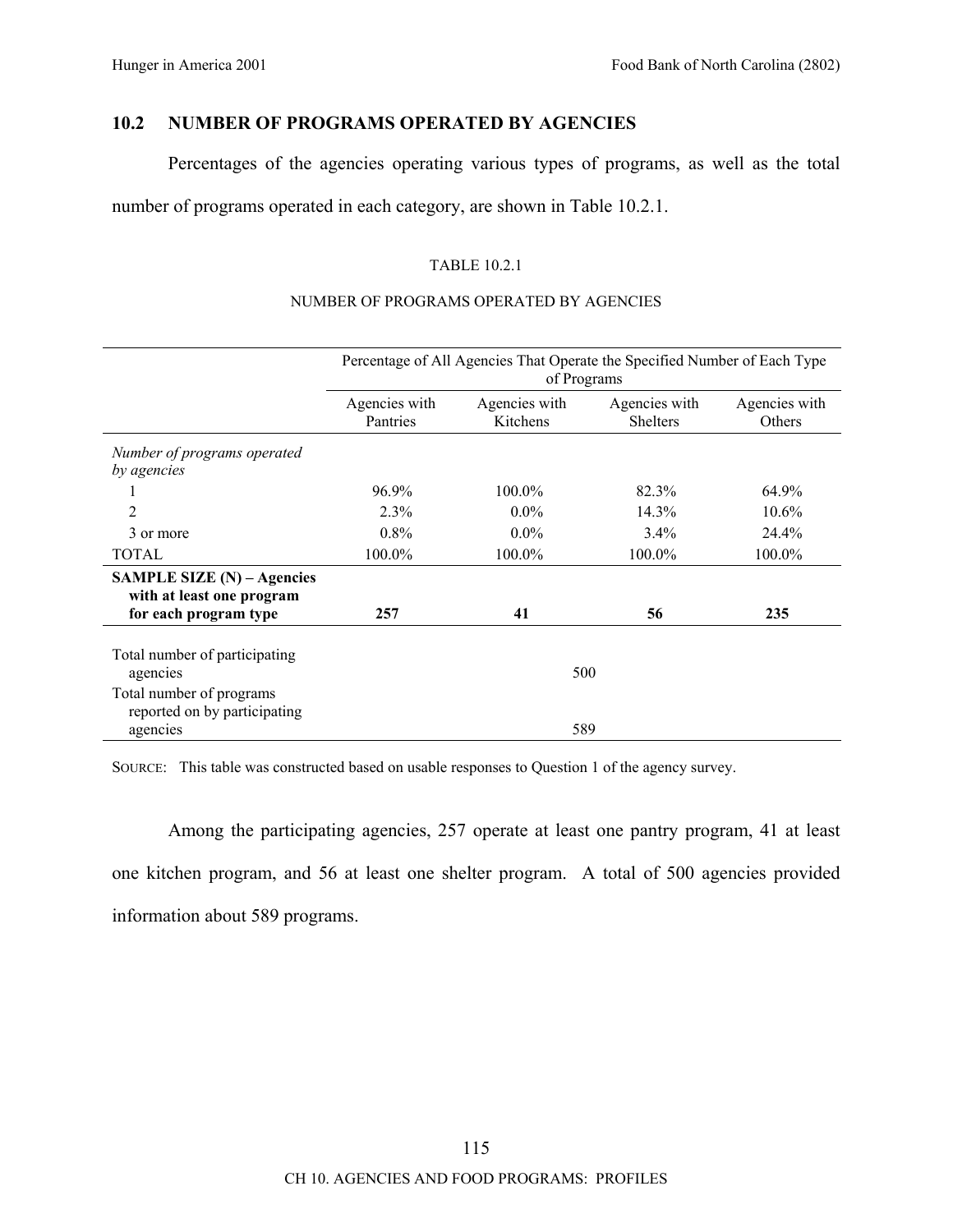# **10.3 AGENCIES OPERATING VARIOUS TYPE(S) OF PROGRAMS**

Table 10.3.1 shows the distribution of agencies by types of programs they operate.

## TABLE 10.3.1

| Combinations of Programs the Agency Operates               | Agencies |
|------------------------------------------------------------|----------|
| Pantry only                                                | 40.4%    |
| Kitchen only                                               | 1.8%     |
| Shelter only                                               | 4.8%     |
| Other program only                                         | 37.4%    |
| Pantry and Kitchen                                         | 2.5%     |
| Kitchen and Shelter                                        | $0.0\%$  |
| Shelter and Pantry                                         | 2.1%     |
| Pantry and Other                                           | 4.5%     |
| Kitchen and Other                                          | $0.0\%$  |
| Shelter and Other                                          | 0.8%     |
| Pantry, Kitchen, and Shelter                               | 2.2%     |
| Pantry, Kitchen, and Other                                 | 0.4%     |
| Kitchen, Shelter, and Other                                | 0.4%     |
| Shelter, Pantry, and Other                                 | 0.4%     |
| Pantry, Kitchen, Shelter, and Other                        | 1.0%     |
| Unknown                                                    | 1.2%     |
| <b>TOTAL</b>                                               | 100.0%   |
| SAMPLE SIZE $(N)$ – Total number of participating agencies | 500      |

### AGENCIES OPERATING VARIOUS TYPE(S) OF PROGRAMS

SOURCE: This table was constructed based on responses to Question 1 of the agency survey.

As Table 10.3.1 shows, 40.4% of the participating agencies exclusively operate one or more pantries, while 1.8% and 4.8% exclusively operate kitchen or shelter programs, respectively.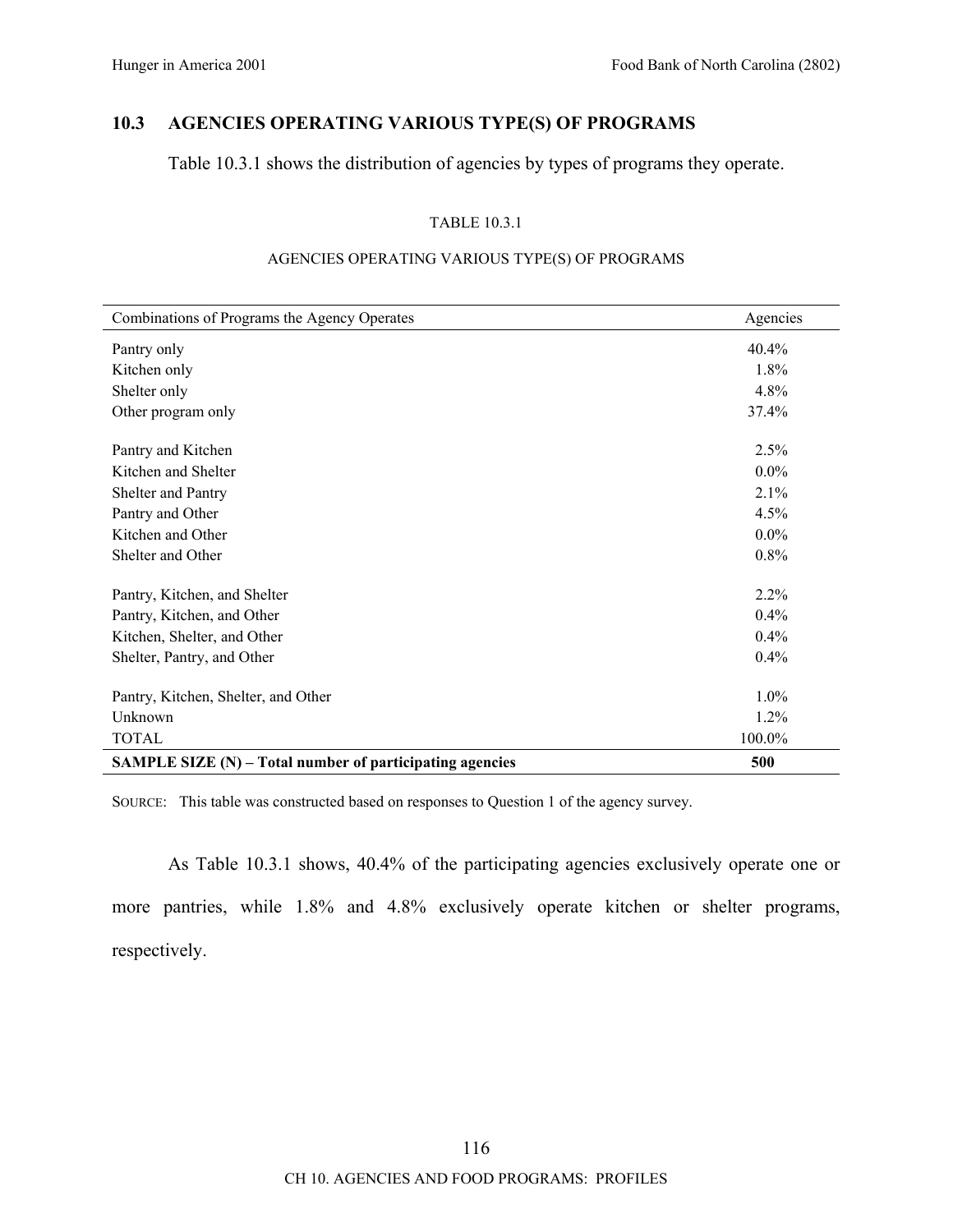# **10.4 LENGTH OF PROGRAMS' OPERATION**

Responding agencies identified the year their emergency food programs opened. Table

10.4.1 shows the distribution of the length of programs' operation.

# TABLE 10.4.1

#### LENGTH OF PROGRAMS' OPERATION

|                                                                 | Percentage of Programs That Have Operated for a Specified Period |                  |                         |
|-----------------------------------------------------------------|------------------------------------------------------------------|------------------|-------------------------|
| How Long the Program Has Been<br>Operating                      | Pantry Programs                                                  | Kitchen Programs | <b>Shelter Programs</b> |
| 2 years or less                                                 | $26.0\%$                                                         | 24.3%            | $11.2\%$                |
| 3-4 years                                                       | 15.8%                                                            | $6.4\%$          | 13.0%                   |
| 5-6 years                                                       | $9.1\%$                                                          | $20.2\%$         | $6.4\%$                 |
| $7-10$ years                                                    | $17.1\%$                                                         | 2.7%             | 8.9%                    |
| $11-20$ years                                                   | $27.1\%$                                                         | $37.2\%$         | 43.0%                   |
| More than 20 years                                              | 4.9%                                                             | $9.2\%$          | 17.6%                   |
| <b>TOTAL</b>                                                    | 100.0%                                                           | 100.0%           | 100.0%                  |
| <b>SAMPLE SIZE (N)</b>                                          | 257                                                              | 41               | 56                      |
| Average length of operation among<br>valid responses (in years) | 9                                                                | 11               | 14                      |
| Median length of operation among<br>valid responses (in years)  | 6                                                                | 6                | 13                      |
| <b>SAMPLE SIZE (N)</b>                                          | 209                                                              | 33               | 45                      |

SOURCE: This table was constructed based on usable responses to Question 3b of the agency survey.

NOTE: The percentages presented in this table are based only on usable responses, excluding missing, don't know, and refusal responses. All usable responses were weighted as described in Chapter 3 and in the Technical Appendix volume to represent all emergency food programs of Food Bank of North Carolina. The sample sizes (N) also include missing data.

Missing, don't know, and refusal responses combined are 18.1% for pantry programs, 19.5% for kitchen programs, and 18.2% for shelter programs.

The average length of operation among the pantry programs is 9 years. It is 11 years for

the kitchens and 14 years for the shelter programs. Details follow:

• 26.0% of the pantries, 24.3% of the kitchens, and 11.2% of the shelters have been operating for two years or less.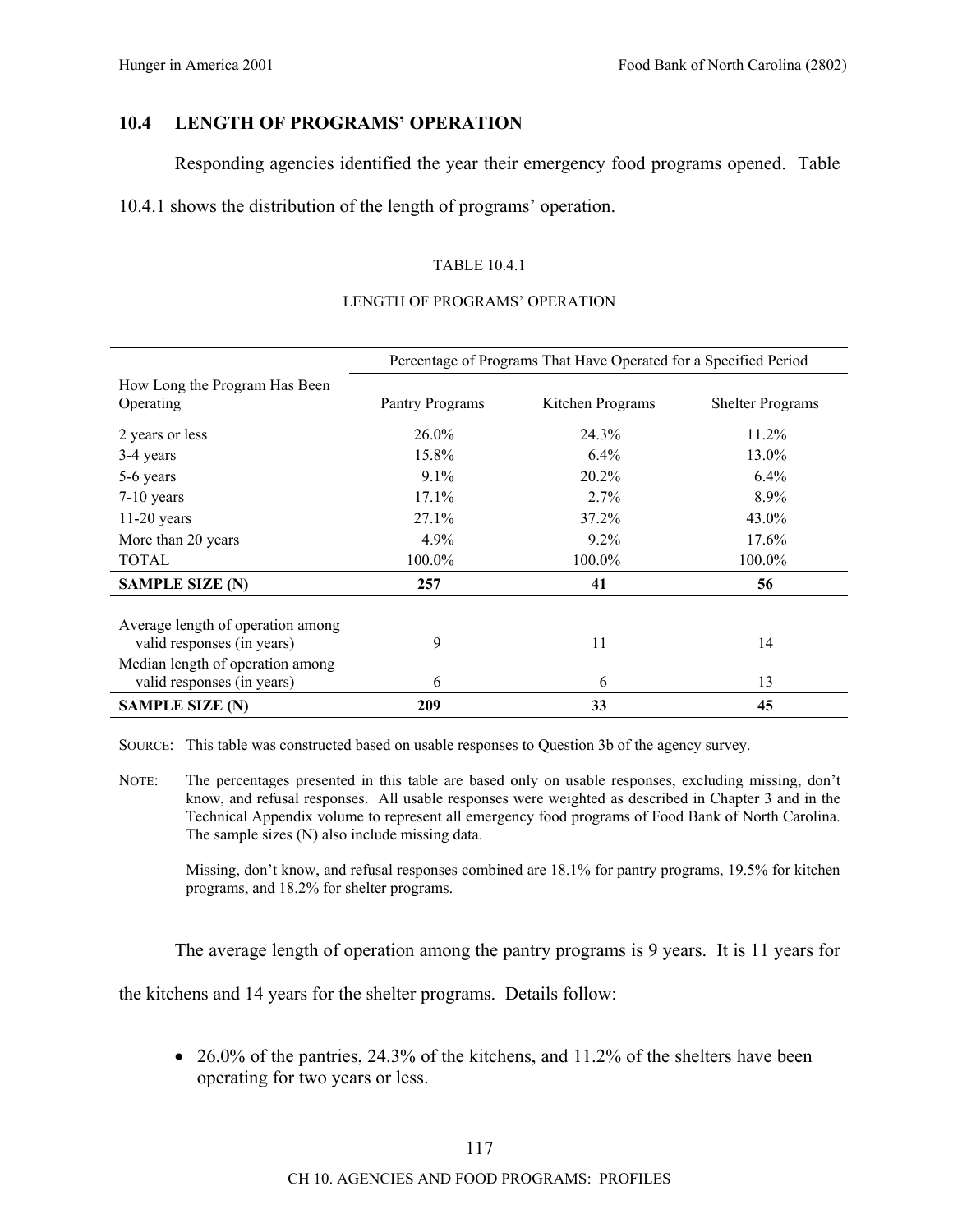- 17.1% of the pantries, 2.7% of the kitchens, and 8.9% of the shelters have been operating for 7 to 10 years.
- 27.1% of the pantries, 37.2% of the kitchens, and 43.0% of the shelters have been operating for 11 to 20 years.
- 4.9% of the pantries, 9.2% of the kitchens, and 17.6% of the shelters have been operating for more than 20 years.

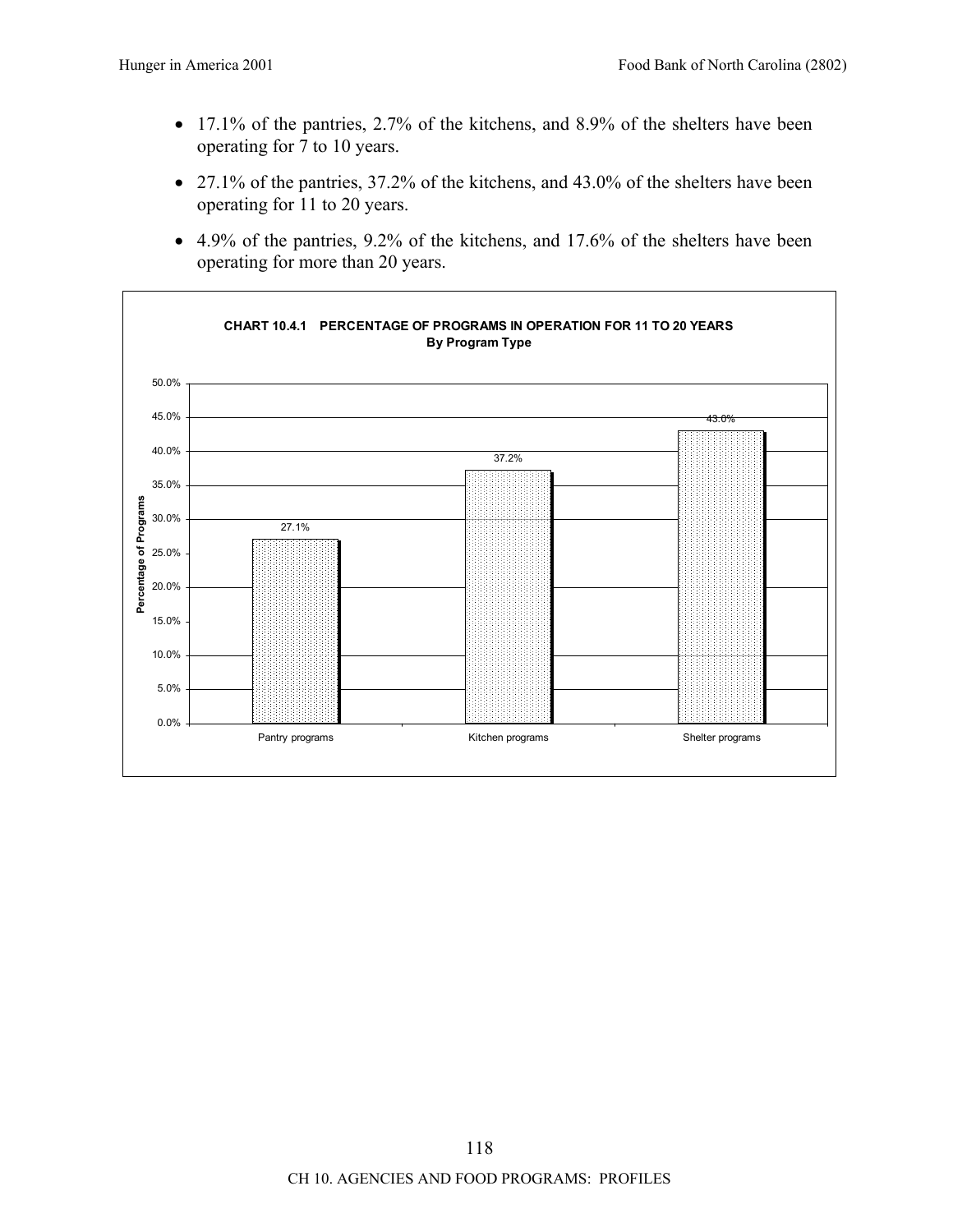# **10.5 OTHER SERVICES OR FACILITIES PROVIDED IN ADDITION TO FOOD DISTRIBUTION**

Agencies were provided with a list of additional possible services and asked which services their programs provide to their clients. Table 10.5.1 shows what percentage of food programs supply the services listed.

## TABLE 10.5.1

#### OTHER SERVICES OR FACILITIES AGENCIES OR PROGRAMS PROVIDE IN ADDITION TO FOOD DISTRIBUTION, BY PROGRAM TYPE

|                                                                      | Pantry Programs | Kitchen Programs | <b>Shelter Programs</b> |
|----------------------------------------------------------------------|-----------------|------------------|-------------------------|
| Food-Related Support                                                 |                 |                  |                         |
| Nutrition counseling                                                 | 13.4%           | 9.9%             | 28.1%                   |
| Eligibility counseling for WIC                                       | 7.4%            | $0.0\%$          | 15.9%                   |
| Eligibility counseling for food                                      |                 |                  |                         |
| stamps                                                               | 9.3%            | 2.7%             | 15.5%                   |
| Soup kitchen meals                                                   | 3.4%            | n.a.             | 20.4%                   |
| Food pantry bags                                                     | n.a.            | 24.6%            | 27.1%                   |
| <b>Client Training</b>                                               |                 |                  |                         |
| <b>Employment training</b>                                           | 6.5%            | $0.0\%$          | 28.2%                   |
| Supported employment (Welfare to                                     |                 |                  |                         |
| Work or job training)                                                | 2.7%            | 5.2%             | 10.0%                   |
| Retraining physically disabled                                       | 0.7%            | $0.0\%$          | 1.9%                    |
| Retraining mentally ill/challenged                                   | 2.3%            | $0.0\%$          | $0.0\%$                 |
| Other Assistance                                                     |                 |                  |                         |
| Eligibility counseling for other                                     |                 |                  |                         |
| government programs                                                  | 3.1%            | 5.2%             | 17.7%                   |
| Legal services                                                       | 2.3%            | $0.0\%$          | 9.5%                    |
| Tax preparation help (Earned                                         |                 |                  |                         |
| Income Tax Credit)                                                   | 2.8%            | $0.0\%$          | 8.7%                    |
| Utility bill assistance (Low-Income<br>Heating and Energy Assistance |                 |                  |                         |
| Programs)                                                            | 17.6%           | 4.8%             | $12.4\%$                |
| Short-term financial assistance                                      | 13.6%           | 2.1%             | 21.4%                   |
| Budget and credit counseling                                         | 10.5%           | $0.0\%$          | 39.1%                   |
| Consumer protection                                                  | 1.1%            | $0.0\%$          | 5.5%                    |
| Information and referral                                             | 26.2%           | 25.2%            | 65.5%                   |
| Language translation                                                 | 4.3%            | 2.6%             | 14.4%                   |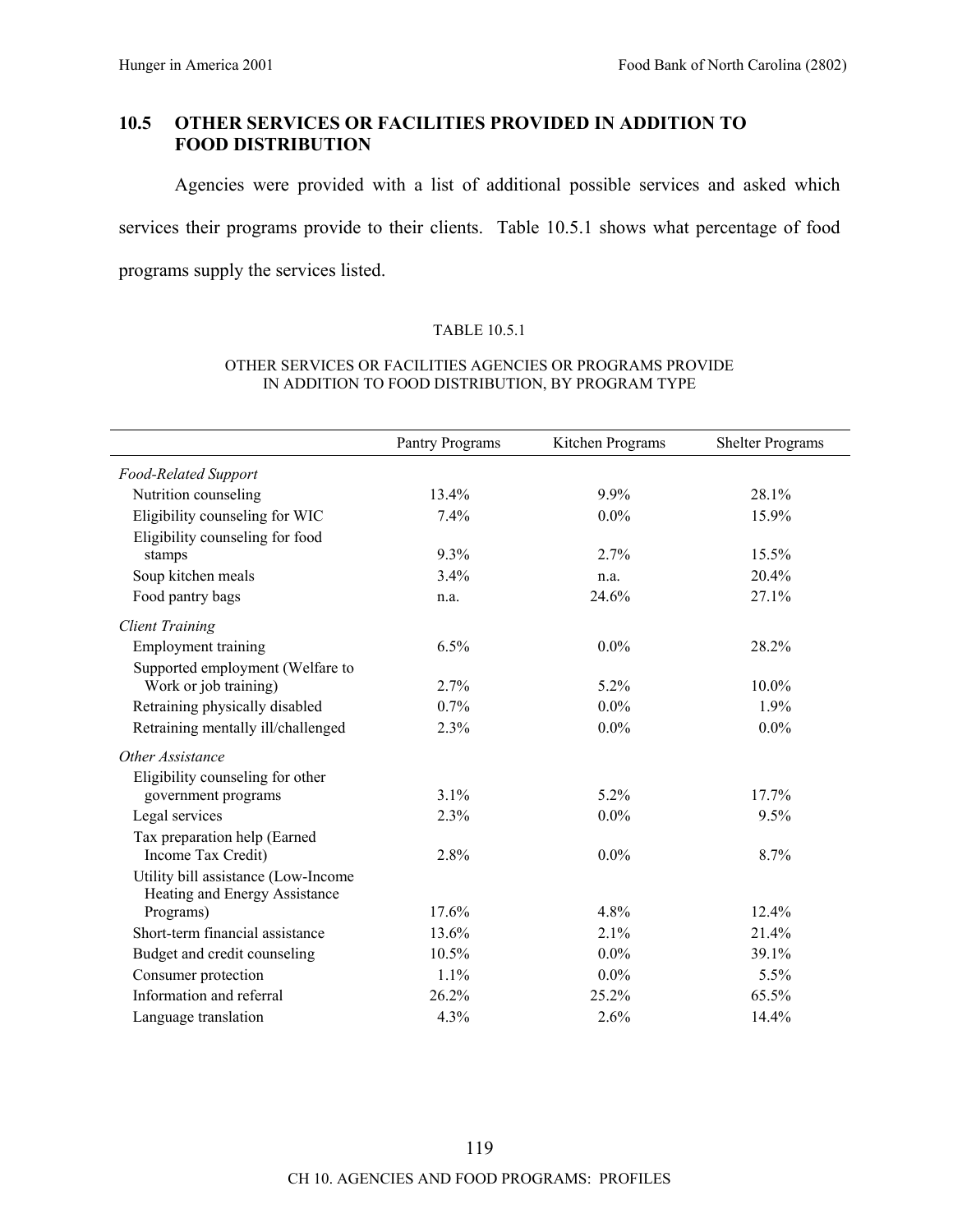# TABLE 10.5.1 *(continued)*

|                                   | Pantry Programs | Kitchen Programs | <b>Shelter Programs</b> |
|-----------------------------------|-----------------|------------------|-------------------------|
| <b>Housing Services</b>           |                 |                  |                         |
| Short-term shelter                | $4.2\%$         | $2.1\%$          | n.a.                    |
| Subsidized housing assistance     | 2.3%            | $0.0\%$          | $8.6\%$                 |
| Housing rehabilitation or repair  | $1.9\%$         | $2.7\%$          | $10.2\%$                |
| <b>Health and Other Services</b>  |                 |                  |                         |
| Health services or health clinics | $6.1\%$         | $2.5\%$          | 16.6%                   |
| Transportation                    | 16.2%           | $7.4\%$          | 64.7%                   |
| Clothing                          | 35.1%           | 22.6%            | 74.2%                   |
| <b>Furniture</b>                  | 18.7%           | $7.4\%$          | 41.3%                   |
| Senior programs                   | 8.5%            | 12.9%            | $10.5\%$                |
| No additional services            | $7.7\%$         | $4.4\%$          | $6.6\%$                 |
| <b>SAMPLE SIZE (N)</b>            | 257             | 41               | 56                      |

SOURCE: This table was constructed based on usable responses to Question 4 of the agency survey.

NOTE: All usable responses were weighted as described in Chapter 3 and in the Technical Appendix volume to represent all emergency food programs of Food Bank of North Carolina. The sample sizes (N) also include missing data.

Missing, don't know, and refusal responses combined are  $8.6\%$  for pantry programs, 14.4% for kitchen programs, and 3.3% for shelter programs.

n.a. = not applicable.

7.4% of pantries and 15.9% of shelters provide counseling for WIC. Other services

provided by the programs or the agencies include:

- 9.3% of the pantries, 2.7% of the kitchens, and 15.5% of the shelters provide eligibility counseling for food stamps.
- 17.7% of the shelters provide counseling for other government programs.
- 17.6% of the pantries provide utility bill assistance.
- 26.2% of the pantries, 25.2% of the kitchens, and 65.5% of the shelters provide information and referral services.
- 28.2% of the shelters provide employment training.
- 6.1% of the pantries, 2.5% of the kitchens, and 16.6% of the shelters provide health services or health clinics.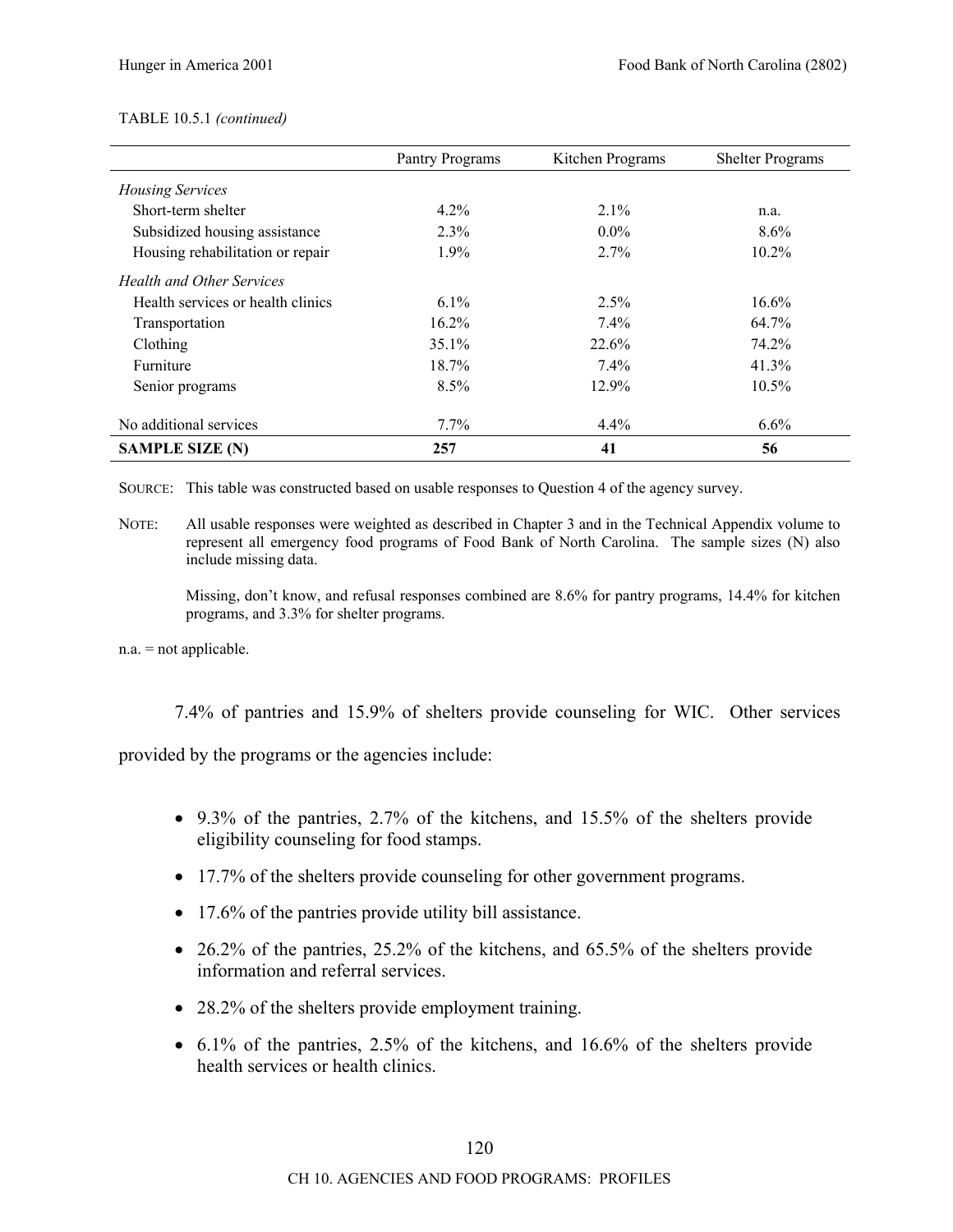- 64.7% of the shelters provide transportation.
- 35.1% of the pantries, 22.6% of the kitchens, and 74.2% of the shelters provide clothing.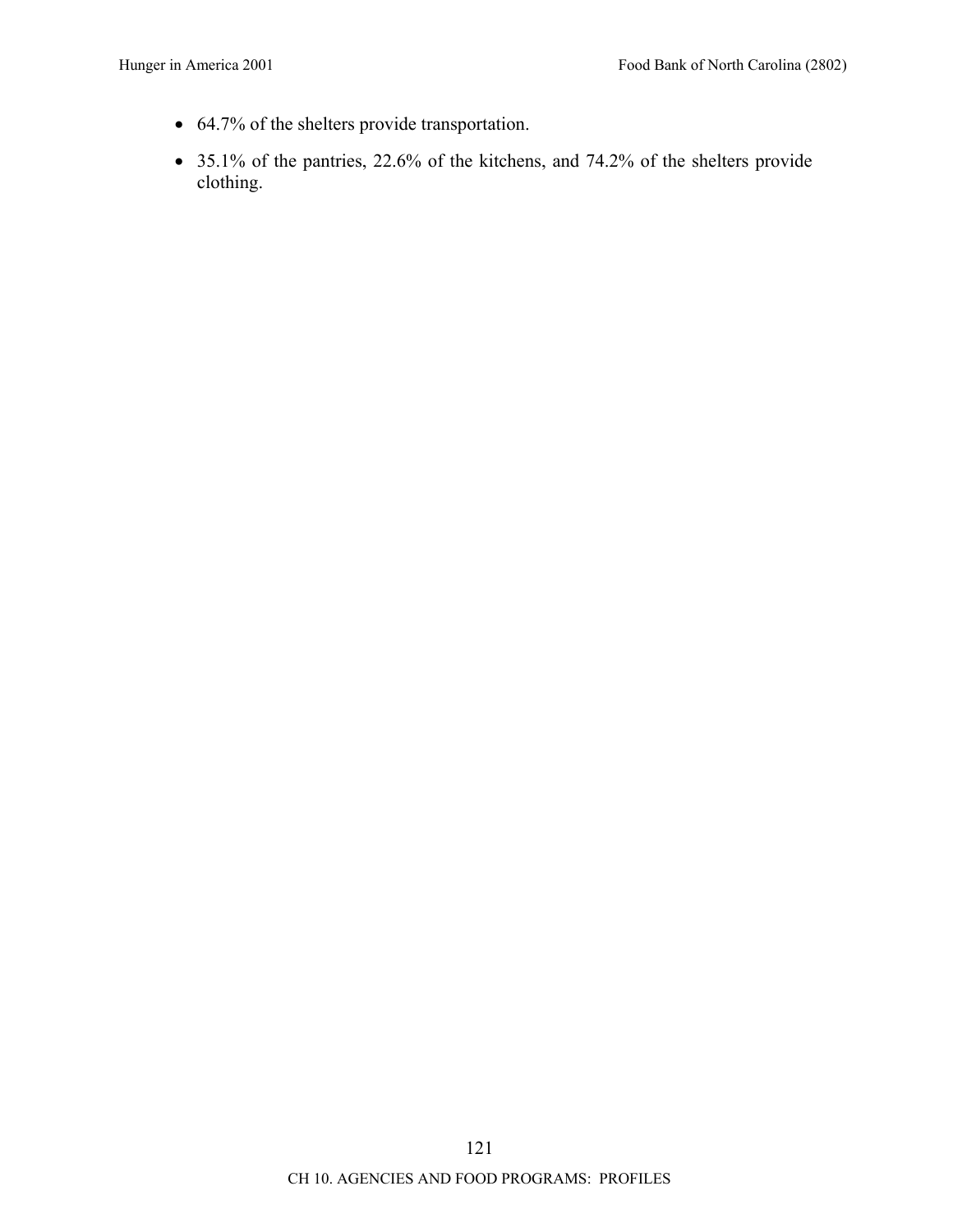Table 10.5.2 shows the distribution of the number of additional services emergency food

programs offer to their clients.

# TABLE 10.5.2

|                                                                                                | Pantry Programs | Kitchen Programs | <b>Shelter Programs</b> |
|------------------------------------------------------------------------------------------------|-----------------|------------------|-------------------------|
| Number of additional services or                                                               |                 |                  |                         |
| facilities provided by programs                                                                |                 |                  |                         |
| No other service                                                                               | $8.5\%$         | $5.1\%$          | $6.8\%$                 |
| 1 other service                                                                                | 30.3%           | 42.0%            | $5.5\%$                 |
| 2-5 other services                                                                             | $42.1\%$        | 47.3%            | 31.9%                   |
| 6-10 other services                                                                            | 17.0%           | $5.6\%$          | 41.4%                   |
| More than 10 other services                                                                    | 2.1%            | $0.0\%$          | 14.5%                   |
| <b>TOTAL</b>                                                                                   | 100.0%          | 100.0%           | 100.0%                  |
| <b>SAMPLE SIZE (N)</b>                                                                         | 257             | 41               | 56                      |
| Average number of additional<br>services among those that provide<br>at least one such service | 4               | 3                | 7                       |
| Median number of additional<br>services among those that provide                               |                 |                  |                         |
| at least one such service                                                                      | 3               | 2                | 7                       |
| <b>SAMPLE SIZE (N)</b>                                                                         | 215             | 33               | 50                      |

## NUMBER OF ADDITIONAL SERVICES, BY PROGRAM TYPE

SOURCE: This table was constructed based on usable responses to Question 4 of the agency survey.

NOTE: The percentages presented in this table are based only on usable responses, excluding missing, don't know, and refusal responses. All usable responses were weighted as described in Chapter 3 and in the Technical Appendix volume to represent all emergency food programs of Food Bank of North Carolina. The sample sizes (N) also include missing data.

Missing, don't know, and refusal responses combined are 8.6% for pantry programs, 14.4% for kitchen programs, and 3.3% for shelter programs.

On average, pantries provide 4 additional services or facilities. Kitchens and shelters

provide, on average, 3 and 7 additional services, respectively.

• 8.5% of pantry programs, 5.1% of kitchen programs, and 6.8% of shelter programs do not offer any other services or facilities.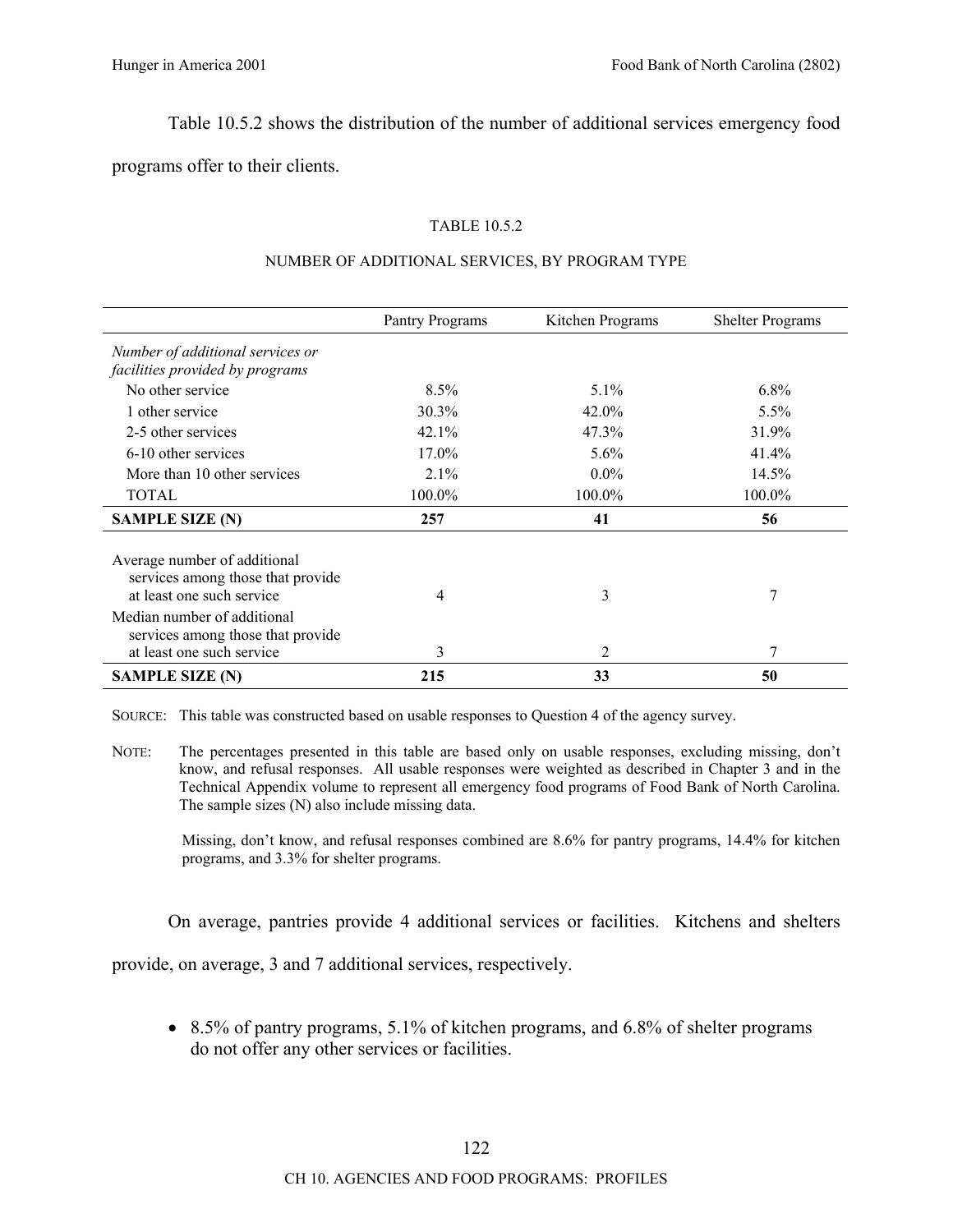- 30.3% of pantry programs, 42.0% of kitchen programs, and 5.5% of the shelter programs offer one additional service or facility.
- 42.1% of pantry programs, 47.3% of kitchen programs, and 31.9% of shelter programs offer two to five additional services or facilities.
- 17.0% of pantry programs, 5.6% of kitchen programs, and 41.4% of shelter programs offer as many as 6 to 10 additional services or facilities.
- 2.1% of pantry programs, 0.0% of kitchen programs, and 14.5% of shelter programs offer more than 10 additional services or facilities.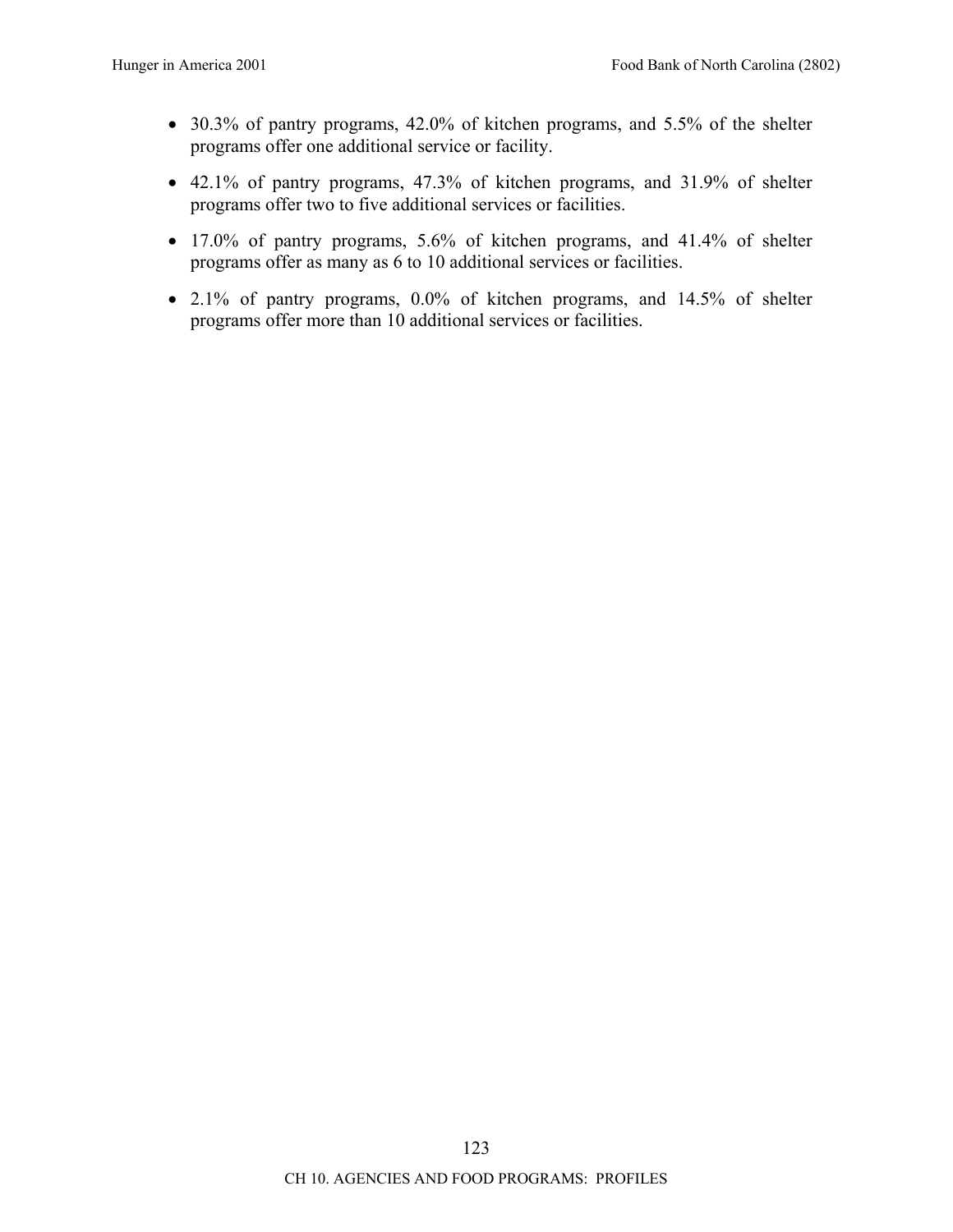In addition to other services provided by their programs, agencies were asked whether

they provide other facilities at the agency level for their clients. Table 10.5.3 sumarizes the results.

# TABLE 10.5.3

#### OTHER FACILITIES AGENCIES PROVIDE IN ADDITION TO FOOD DISTRIBUTION, BY PROGRAM TYPE

|                                                  | Agencies |
|--------------------------------------------------|----------|
| Health Clinic                                    | $6.3\%$  |
| Group home for physically/mentally disadvantaged | $11.1\%$ |
| Other residential facility                       | 22.0%    |
| Child day care program                           | 23.1%    |
| Youth after school program                       | 32.4%    |
| Summer camp serving low-income clients           | 25.2%    |
| Senior congregate feeding program                | 12.2%    |
| Kids Cafe <sup>a</sup>                           | 5.8%     |
| Other $b$                                        | 39.8%    |
| <b>SAMPLE SIZE (N)</b>                           | 500      |

SOURCE: This table was constructed based on usable responses to Question 29 of the agency survey.

NOTE: All usable responses were weighted as described in Chapter 3 and in the Technical Appendix volume to represent all emergency food programs of Food Bank of North Carolina. The sample sizes (N) also include missing data.

Missing, don't know, and refusal responses combined are 8.9%.

<sup>a</sup>The primary goal of the Kids Cafe program is to provide free and prepared food and nutrition education to hungry children. The Kids Cafe program also offers children a safe place where they can enjoy educational, recreational, and social activities under the supervision of the program staff. Kids Cafes utilize, as their program sites, existing community resources, such as Boys and Girls Clubs, or schools for instance where children already naturally congregate.

<sup>b</sup>This includes learning centers, food delivery services, and day programs for mentally disabled adults.

As many as 6.3% of agencies also operate health clinics. Other facilities run by agencies

include:

• 11.1% of agencies run group homes for physically/mentally disadvantaged.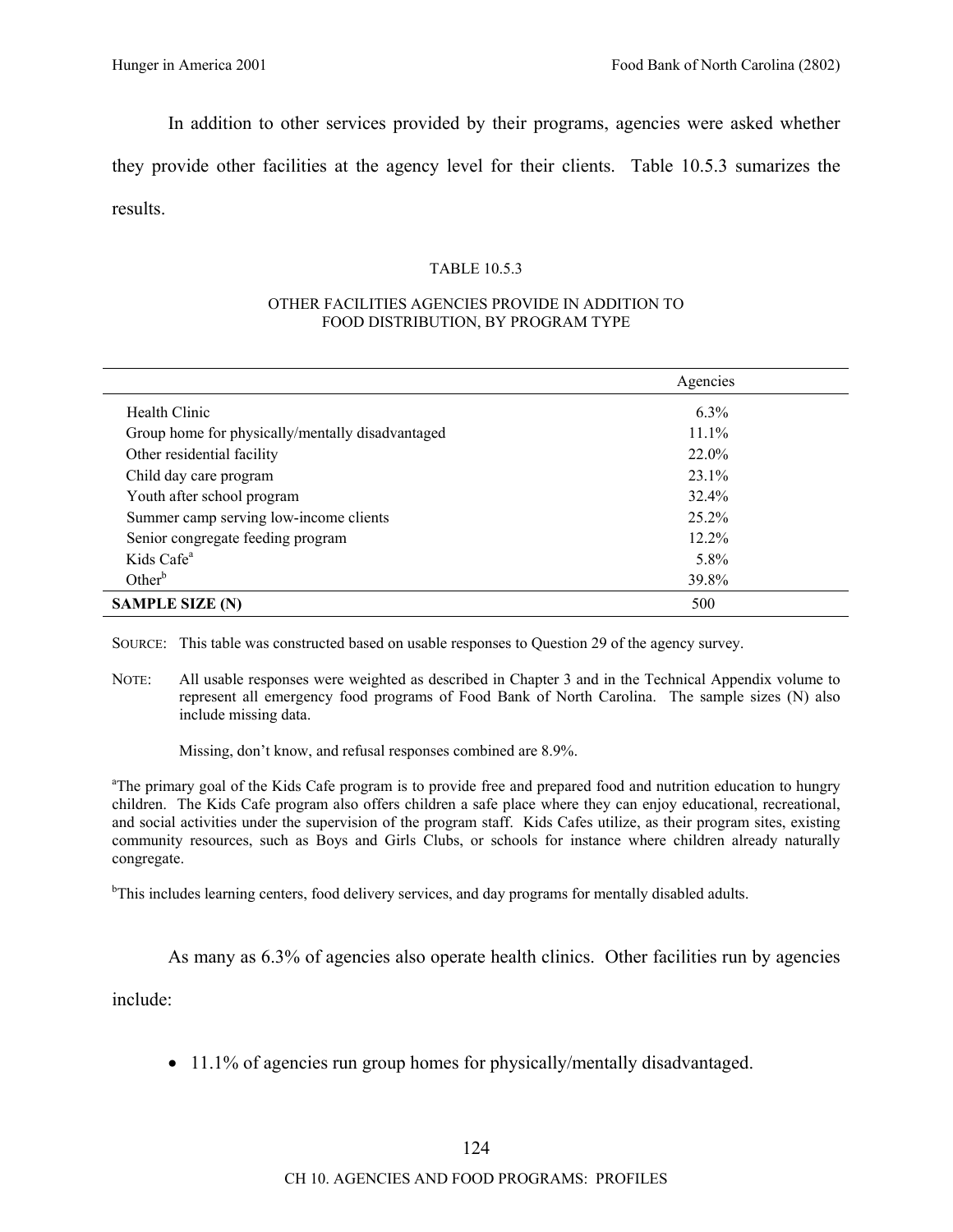- 22.0% of agencies run other types of residential facilities.
- 23.1% of agencies run child day care programs.
- 32.4% of agencies run youth after-school programs.
- 25.2% of agencies run summer camps serving low-income clients.
- 12.2% of agencies run senior congregate-feeding programs.
- 5.8% of agencies run Kids Cafe programs.
- 39.8% of agencies run some other type of facility not mentioned above.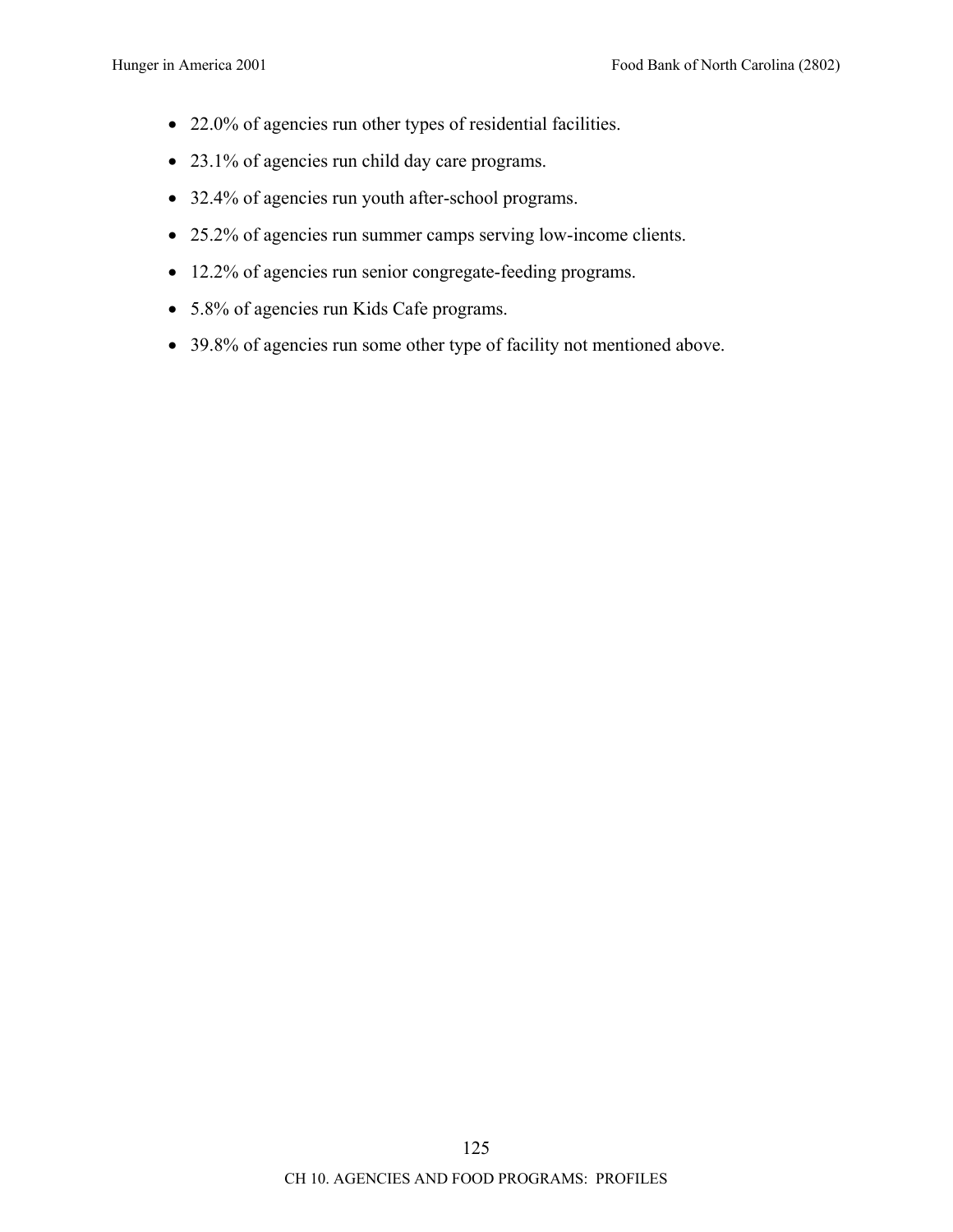# **10.6 TYPE OF AGENCY THAT OPERATES THE PROGRAM**

Table 10.6.1 shows types of agencies operating each type of program.

# TABLE 10.6.1

| Type of Agency That Operates the<br>Program     | Pantry Programs | Kitchen Programs | <b>Shelter Programs</b> |
|-------------------------------------------------|-----------------|------------------|-------------------------|
| Faith-based or religion-affiliated<br>nonprofit | 78.7%           | 78.4%            | 59.8%                   |
| Other private nonprofit                         | $16.9\%$        | 21.6%            | 34.7%                   |
| Governmental                                    | $2.1\%$         | $0.0\%$          | $0.0\%$                 |
| Other <sup>a</sup>                              | $2.4\%$         | $0.0\%$          | $5.4\%$                 |
| <b>TOTAL</b>                                    | 100.0%          | 100.0%           | 100.0%                  |
| <b>SAMPLE SIZE (N)</b>                          | 257             | 41               | 56                      |

# TYPE OF AGENCY THAT OPERATES THE PROGRAM

SOURCE: This table was constructed based on usable responses to Question 30 of the agency survey.

NOTE: The percentages presented in this table are based only on usable responses, excluding missing, don't know, and refusal responses. All usable responses were weighted as described in Chapter 3 and in the Technical Appendix volume to represent all emergency food programs of Food Bank of North Carolina. The sample sizes (N) also include missing data.

Missing, don't know, and refusal responses combined are 7.0% for pantry programs, 9.8% for kitchen programs, and 1.9% for shelter programs.

<sup>a</sup>This includes various community-based organizations, such as Community Action Commissions.

According to Table 10.6.1, 78.7% of the pantries, 78.4% of the kitchens, and 59.8% of

the shelters are run by faith-based or religion-affiliated nonprofit agencies. In addition:

- 2.1% of the pantries,  $0.0\%$  of the kitchens, and  $0.0\%$  of the shelters are run by government-affiliated agencies.
- Remaining agencies are operated by other kinds of private nonprofit organizations, such as community-based charities or philanthropic organizations.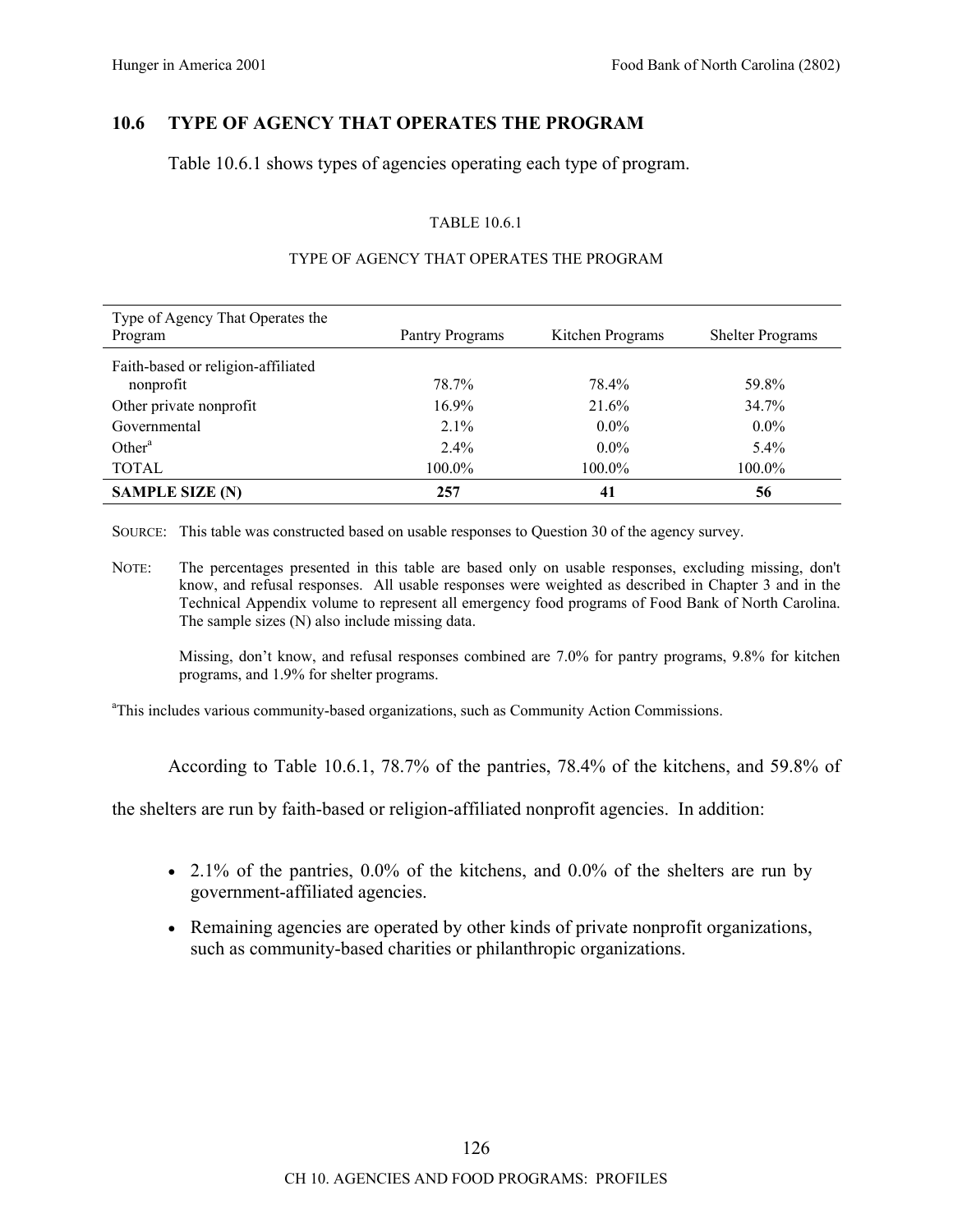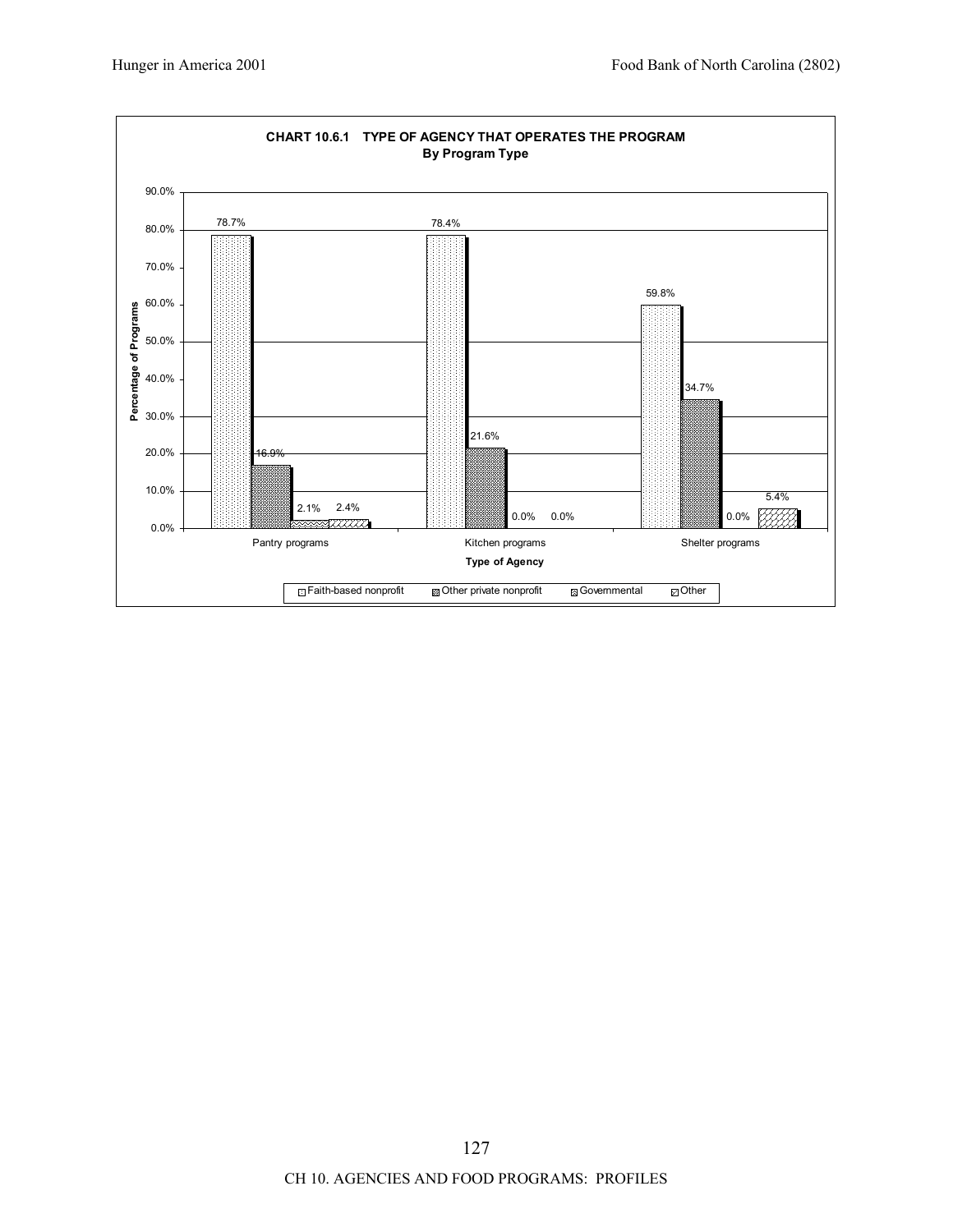# **10.7 PROGRAMS SERVING SELECTED TYPES OF CLIENTS**

Agencies were asked whether their programs serve migrant workers, legal immigrants, or

undocumented immigrants.<sup>16</sup>

# TABLE 10.7.1

|                         | Pantry Programs | Kitchen Programs | <b>Shelter Programs</b> |
|-------------------------|-----------------|------------------|-------------------------|
| Migrant Workers         |                 |                  |                         |
| Yes                     | 53.4%           | 51.0%            | 56.6%                   |
| N <sub>0</sub>          | $46.6\%$        | 49.0%            | $43.4\%$                |
| <b>TOTAL</b>            | 100.0%          | 100.0%           | 100.0%                  |
| Legal Immigrants        |                 |                  |                         |
| Yes                     | 57.9%           | 56.2%            | 64.3%                   |
| N <sub>0</sub>          | 42.1%           | 43.8%            | 35.7%                   |
| <b>TOTAL</b>            | 100.0%          | 100.0%           | 100.0%                  |
| Undocumented Immigrants |                 |                  |                         |
| Yes                     | 33.4%           | 53.5%            | 55.4%                   |
| N <sub>0</sub>          | 66.6%           | 46.5%            | 44.6%                   |
| <b>TOTAL</b>            | 100.0%          | 100.0%           | 100.0%                  |
| <b>SAMPLE SIZE (N)</b>  | 257             | 41               | 56                      |

#### PROGRAMS SERVING SELECTED TYPES OF CLIENTS

SOURCE: This table was constructed based on usable responses to Question 19 of the agency survey.

NOTE: The percentages presented in this table are based only on usable responses, excluding missing, don't know, and refusal responses. All usable responses were weighted as described in Chapter 3 and in the Technical Appendix volume to represent all emergency food programs of Food Bank of North Carolina. The sample sizes (N) also include missing data.

For migrant workers, missing, don't know, and refusal responses combined are 30.1% for pantry programs, 36.6% for kitchen programs, and 21.0% for shelter programs.

For legal immigrants, missing, don't know, and refusal responses combined are 37.5% for pantry programs, 50.4% for kitchen programs, and 27.7% for shelter programs.

For undocumented immigrants, missing, don't know, and refusal responses combined are 52.8% for pantry programs, 47.7% for kitchen programs, and 39.5% for shelter programs.

Findings in Table 10.7.1 include: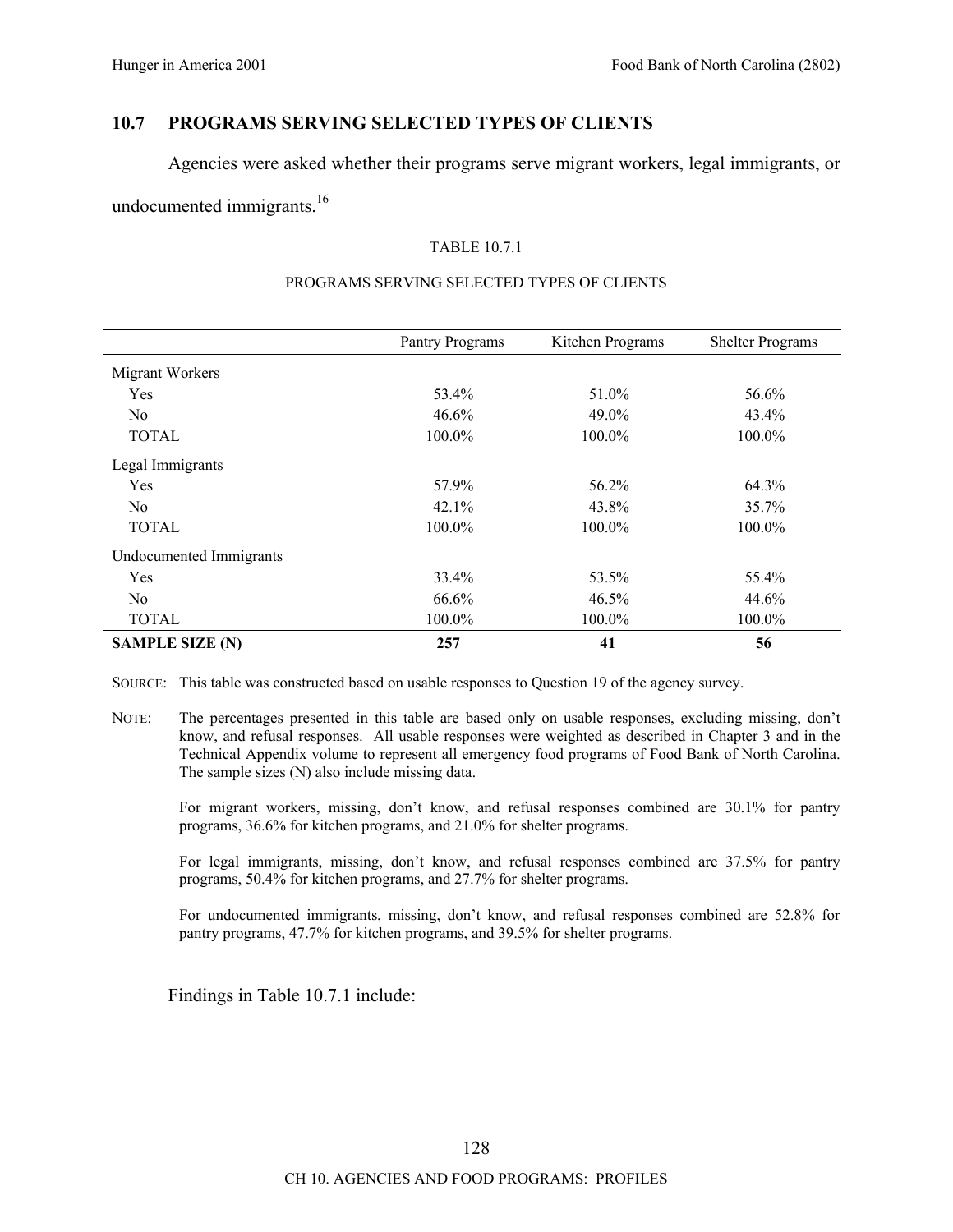- 53.4% of the pantries, 51.0% of the kitchens, and 56.6% of the shelters serve migrant workers.
- 57.9% of the pantries, 56.2% of the kitchens, and 64.3% of the shelters serve legal immigrants.
- 33.4% of the pantries, 53.5% of the kitchens, and 55.4% of the shelters serve undocumented immigrants.



# *(continued)*

 $\overline{a}$ 

<sup>129</sup>   $16$ On the national level, a large number of the responding agencies left these three questions unanswered.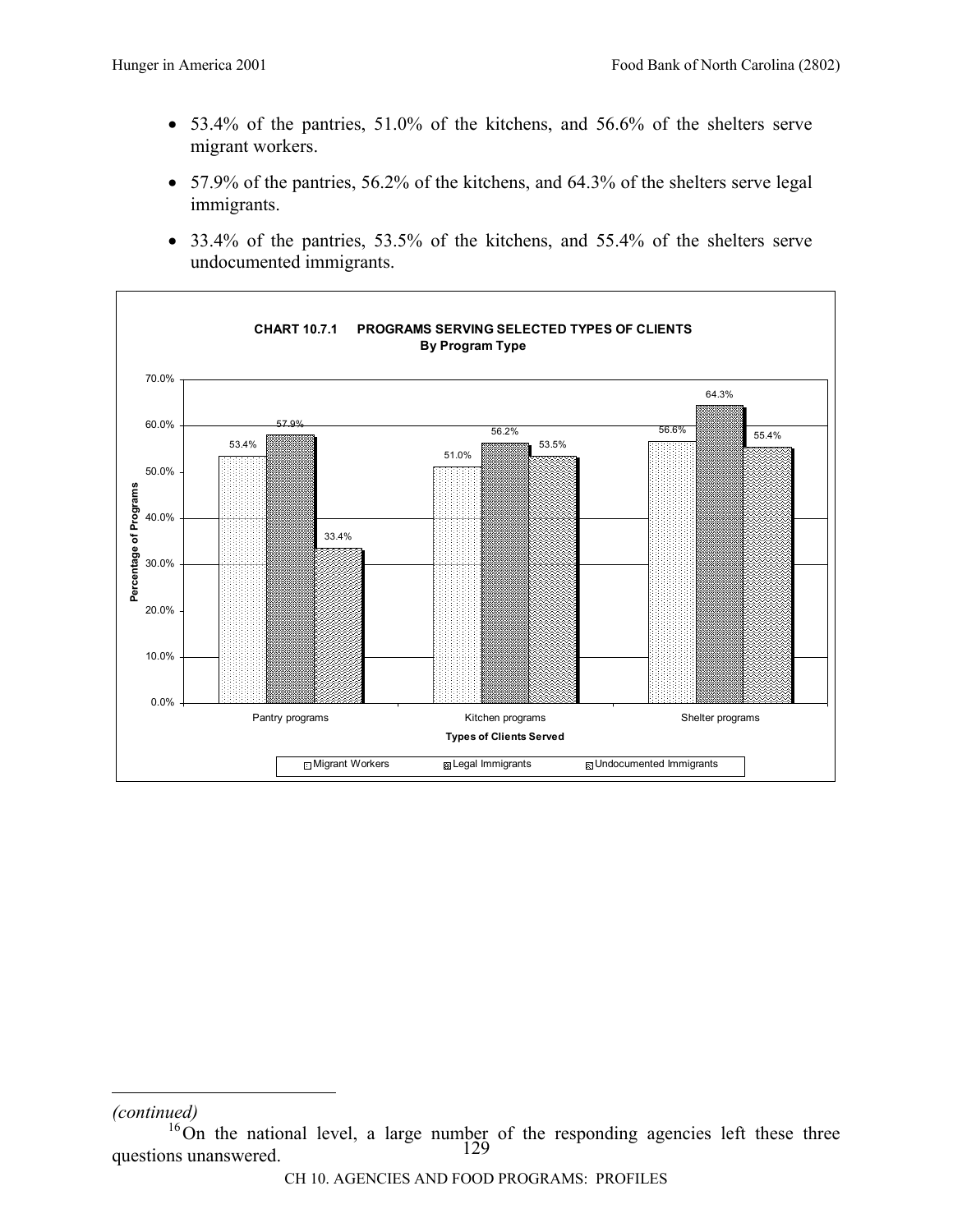# **10.8 AGENCY ESTIMATES OF CHANGE IN NUMBER OF CLIENTS FROM 1998 TO 2001**

Agencies were asked whether they serve more or fewer clients compared to the year 1998. In supplying this information, agencies representing 56.2% of the pantries, 47.1% of the kitchens, and 62.3% of the shelters said they used their records. For a majority of the remaining programs, agencies relied on their best estimates. Table 10.8.1 shows the findings.

# TABLE 10.8.1

# AGENCY ESTIMATES OF CHANGE IN NUMBER OF CLIENTS FROM 1998 TO 2001

|                                                                             | Pantry Programs | Kitchen Programs | <b>Shelter Programs</b> |
|-----------------------------------------------------------------------------|-----------------|------------------|-------------------------|
| Agency estimate of change in the number<br>of clients compared to year 1998 |                 |                  |                         |
| More clients                                                                | 61.3%           | 52.6%            | 43.7%                   |
| Fewer clients                                                               | $6.0\%$         | $3.7\%$          | 11.3%                   |
| About the same number of clients                                            | $16.6\%$        | $30.3\%$         | 35.8%                   |
| Program did not exist in 1998                                               | $16.2\%$        | $13.4\%$         | $9.2\%$                 |
| TOTAL                                                                       | $100.0\%$       | $100.0\%$        | 100.0%                  |
| <b>SAMPLE SIZE (N)</b>                                                      | 257             | 41               | 56                      |

SOURCE: This table was constructed based on usable responses to Questions 7 and 7a of the agency survey.

Missing, don't know, and refusal responses combined are 6.8% for pantry programs, 29.4% for kitchen programs, and 19.1% for shelter programs.

Regarding the volume of the clients, 61.3% of the pantries, 52.6% of the kitchens, and

43.7% of the shelters indicate that they serve more clients now than they did in 1998.

- 16.6% of the pantries, 30.3% of the kitchens, and 35.8% of the shelters indicated that they serve about the same number of clients in 2001 as in 1998.
- 6.0% of the pantries, 3.7% of the kitchens, and 11.3% of the shelters indicated that they serve fewer clients in 2001 than they did in 1998.

NOTE: The percentages presented in this table are based only on usable responses, excluding missing, don't know, and refusal responses. All usable responses were weighted as described in Chapter 3 and in the Technical Appendix volume to represent all emergency food programs of Food Bank of North Carolina. The sample sizes (N) also include missing data.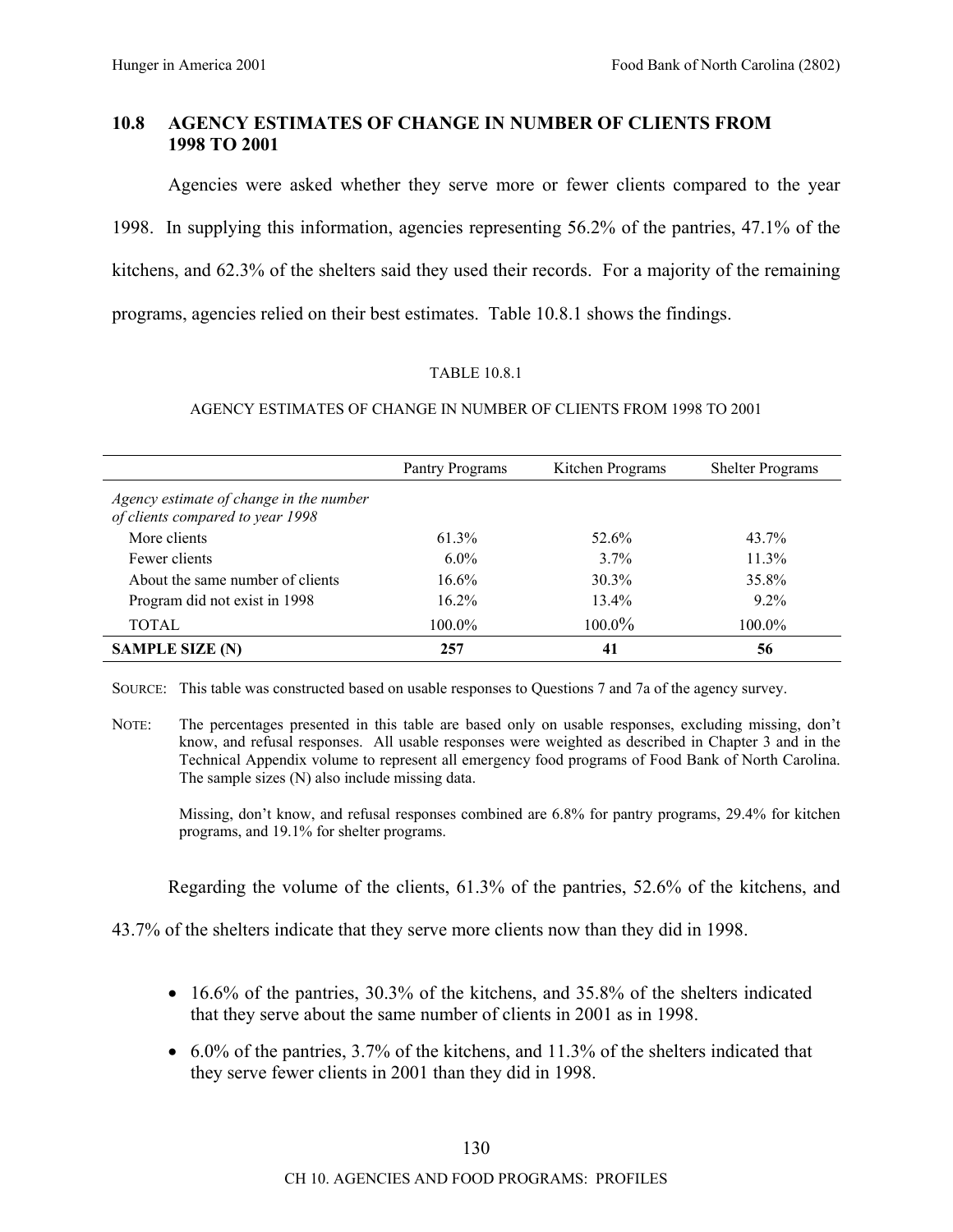• 16.2% of the pantries, 13.4% of the kitchens, and 9.2% of the shelters did not exist in 1998.

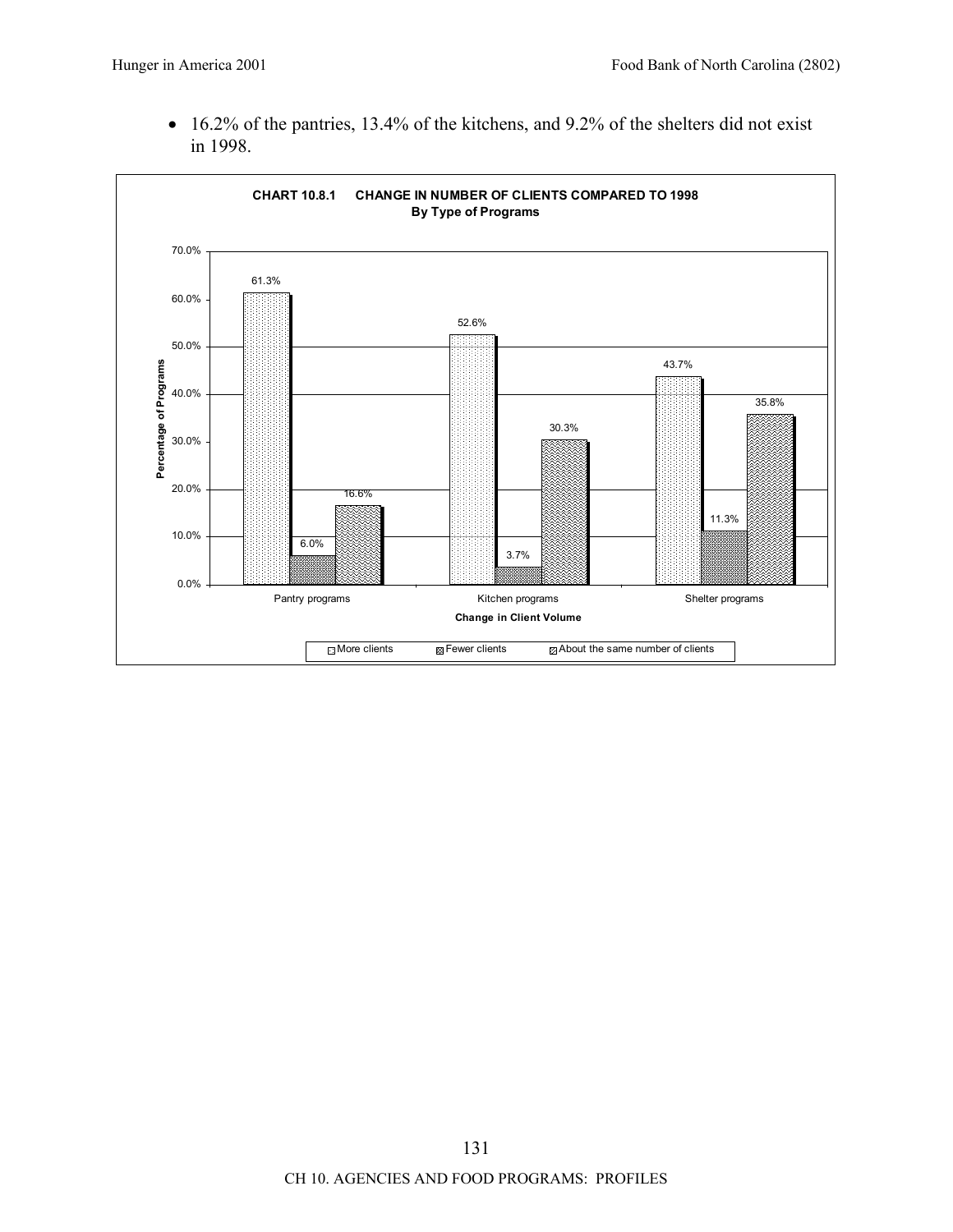## **10.9 SEASONALITY OF CLIENT MIX**

Agencies were asked whether their programs experience significant change in client mix

by season and, if so, what kinds of change. Results are shown in Table 10.9.1.

## TABLE 10.9.1

#### SEASONALITY OF CLIENT MIX

|                                                    | Pantry Programs | Kitchen Programs | <b>Shelter Programs</b> |
|----------------------------------------------------|-----------------|------------------|-------------------------|
| Programs Experiencing Changes in                   |                 |                  |                         |
| Client Mix by Season                               | 29.5%           | 27.5%            | 14.0%                   |
| <b>SAMPLE SIZE (N)</b>                             | 257             | 41               | 56                      |
|                                                    |                 |                  |                         |
| Nature of changes in client mix during<br>the year |                 |                  |                         |
| Ratio of men to women changes                      | $27.2\%$        | 43.8%            | 14.7%                   |
| Mix of ethnic groups changes                       | 39.6%           | 44.0%            | 57.0%                   |
| Many more children in summer                       | 41.1%           | 66.2%            | 15.0%                   |
| Many more migrant workers in                       |                 |                  |                         |
| summer                                             | 32.9%           | 56.8%            | 58.7%                   |
| Many more migrant workers in                       |                 |                  |                         |
| winter                                             | 17.2%           | $0.0\%$          | $0.0\%$                 |
| Different group of people at the                   |                 |                  |                         |
| holidays                                           | 72.7%           | 43.8%            | 14.7%                   |
| Other $a$                                          | 11.5%           | 11.6%            | 29.0%                   |
| <b>SAMPLE SIZE (N) – Programs</b>                  |                 |                  |                         |
| experiencing changes in client mix                 |                 |                  |                         |
| by season                                          | 70              | 9                | 7                       |

SOURCE: This table was constructed based on usable responses to Questions 20 and 21 of the agency survey.

NOTE: All usable responses were weighted as described in Chapter 3 and in the Technical Appendix volume to represent all emergency food programs of Food Bank of North Carolina. The sample sizes (N) also include missing data.

For programs experiencing changes in client mix, missing, don't know, and refusal responses combined are 7.2% for pantry programs, 22.0% for kitchen programs, and 9.9% for shelter programs.

For nature of changes in client mix during, missing, don't know, and refusal responses combined are 0.0% for pantry programs, 0.0% for kitchen programs, and 0.0% for shelter programs.

<sup>a</sup>This includes less elderly people in winter and more families in winter.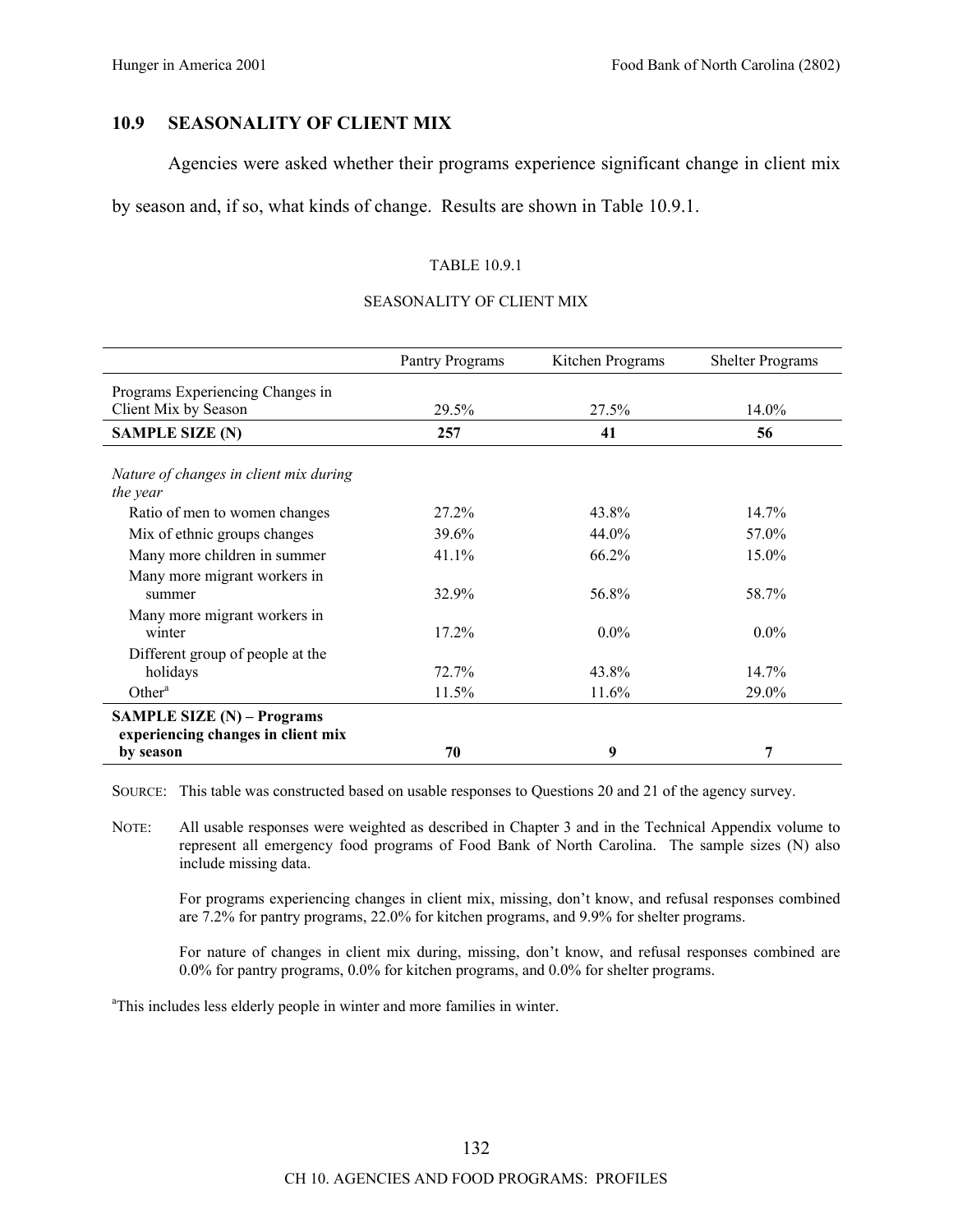29.5% of the pantries, 27.5% of the kitchens, and 14.0% of the shelters indicated that

they experience seasonal changes in the mix of clients during the year. As to the nature of changes in client mix during the year:

- 27.2% of the pantries, 43.8% of the kitchens, and 14.7% of the shelters said they experience changes in the ratio of men to women.
- 41.1% of the pantries, 66.2% of the kitchens, and 15.0% of the shelters said they serve more children in summer.
- 72.7% of the pantries, 43.8% of the kitchens, and 14.7% of the shelters said they serve a different group of people at the holidays.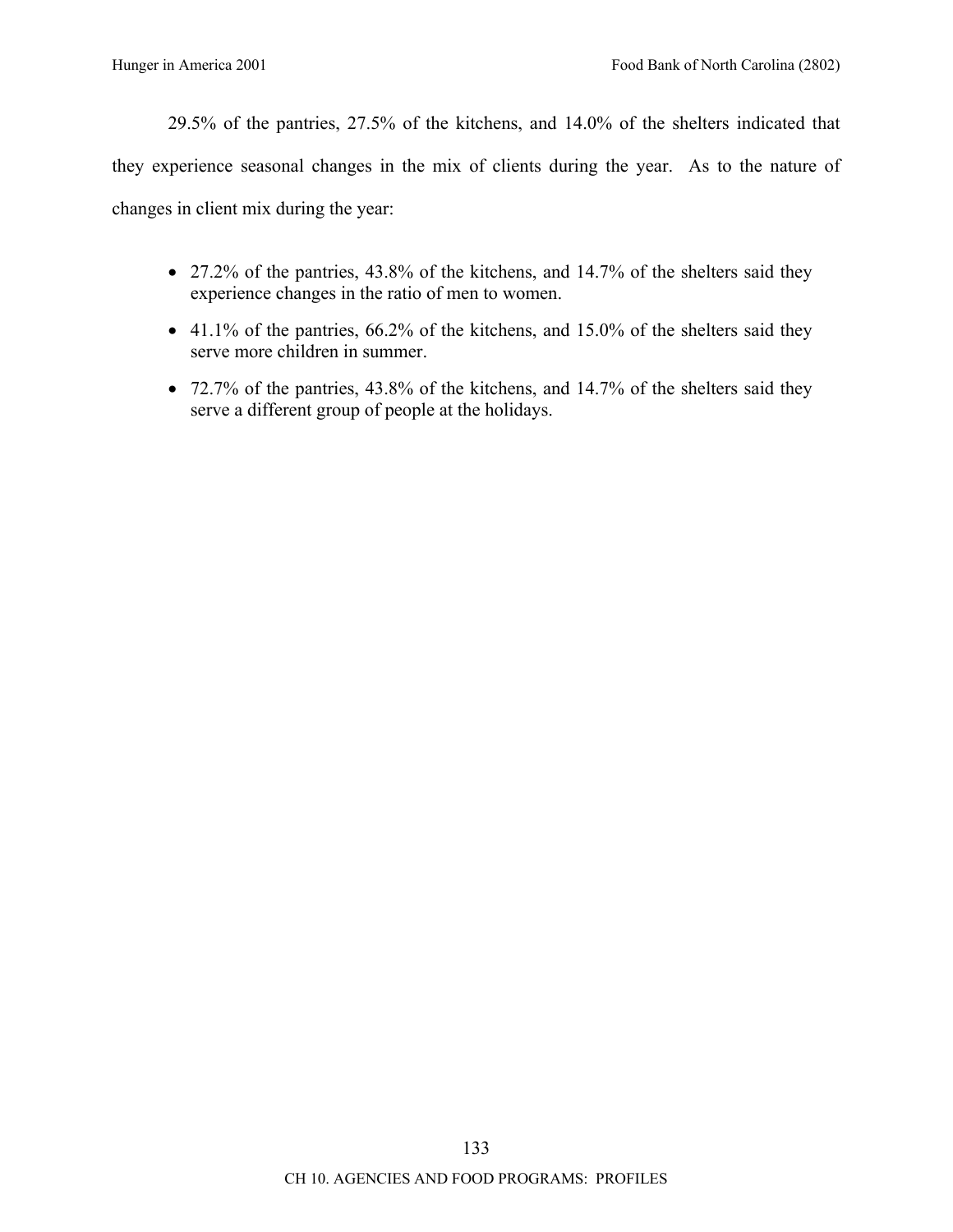#### **11. AGENCIES AND FOOD PROGRAMS: FOOD SERVICES**

In understanding the workings of the A2H network, it is important to understand the broad differences between providers in their scales of operations. The chapter discusses a number of indicators of the size of provider food service operations. As will be seen, providers vary dramatically in size, ranging from pantries which serve just a few clients per day up to pantries and kitchens which provide food to hundreds of clients on a given day of operation.

There is great variation among providers in the detail with which they keep long-term records such as service and client counts. Therefore, the analysis below focuses on measures of size based on either a "typical week" or on the "most recent day the provider was open," since these are the size concepts which respondents were in general best able to relate to.

# **11.1 NUMBER OF BOXES OR BAGS DISTRIBUTED IN A TYPICAL WEEK**

Agencies were asked how much food their pantries distribute during a typical week and how much a typical box or bag weighs. Table 11.1.1 shows the results.

#### TABLE 11.1.1

#### NUMBER OF BOXES OR BAGS DISTRIBUTED IN A TYPICAL WEEK

|                                                                                           | Pantry Programs |  |
|-------------------------------------------------------------------------------------------|-----------------|--|
| Programs distributing the following number of<br>boxes or bags of food in a typical week: |                 |  |
| $1-9$                                                                                     | 16.3%           |  |
| $10-29$                                                                                   | $26.0\%$        |  |
| 30-49                                                                                     | $10.0\%$        |  |
| 50-99                                                                                     | $20.0\%$        |  |
| 100-299                                                                                   | 17.0%           |  |
| 300-499                                                                                   | $2.2\%$         |  |
| 500 or more                                                                               | 8.5%            |  |
| <b>TOTAL</b>                                                                              | 100.0%          |  |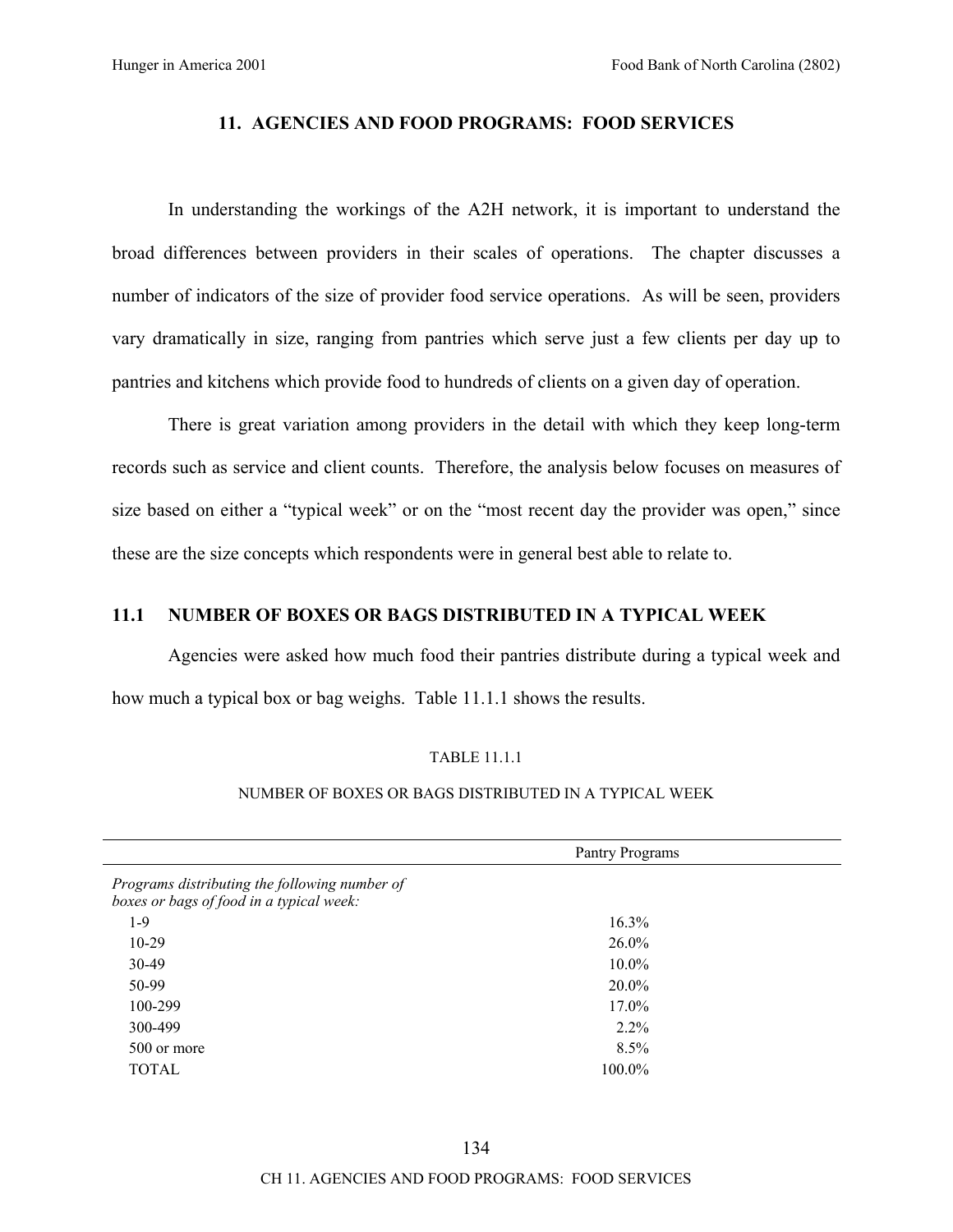#### TABLE 11.1.1 *(continued)*

|                                                                                                                | Pantry Programs |  |
|----------------------------------------------------------------------------------------------------------------|-----------------|--|
| Average number of boxes or bags of food<br>distributed in a typical week among valid<br>responses <sup>a</sup> | 182             |  |
| Median number of boxes or bags of food<br>distributed in a typical week among valid<br>responses <sup>a</sup>  | 36              |  |
| Average weight of a typical bag/box among<br>valid responses (in pounds)                                       | 25              |  |
| Median weight of a typical bag/box among<br>valid responses (in pounds)                                        | 20              |  |
| <b>SAMPLE SIZE (N)</b>                                                                                         | 257             |  |

SOURCE: This table was constructed based on usable responses to Questions 6 and 6a of the agency survey.

NOTE: The percentages presented in this table are based only on usable responses, excluding missing, don't know, and refusal responses. All usable responses were weighted as described in Chapter 3 and in the Technical Appendix volume to represent all pantries (as noted earlier in this footnote only) of Food Bank of North Carolina. The sample sizes (N) also include missing data.

Missing, don't know, and refusal responses combined are 26.3% for pantry programs.

<sup>a</sup>Zeros as responses were not included as valid responses for calculating the average and the median.

On average, the participating pantries distributed 182 boxes or bags (median: 36) of food

during a typical week, with the average weight of a typical box or bag being 25 lbs. More details

on the amount of food distributed during a typical week follow:

- 26.0% of the pantries distributed 10 to 29 boxes or bags of food.
- 10.0% of the pantries distributed 30 to 49 boxes or bags of food.
- 20.0% of the pantries distributed 50 to 99 boxes or bags of food.
- 17.0% of the pantries distributed 100 to 299 boxes or bags of food.
- 2.2% of the pantries distributed 300 to 499 boxes or bags of food.
- 8.5% of the pantries distributed 500 or more boxes or bags.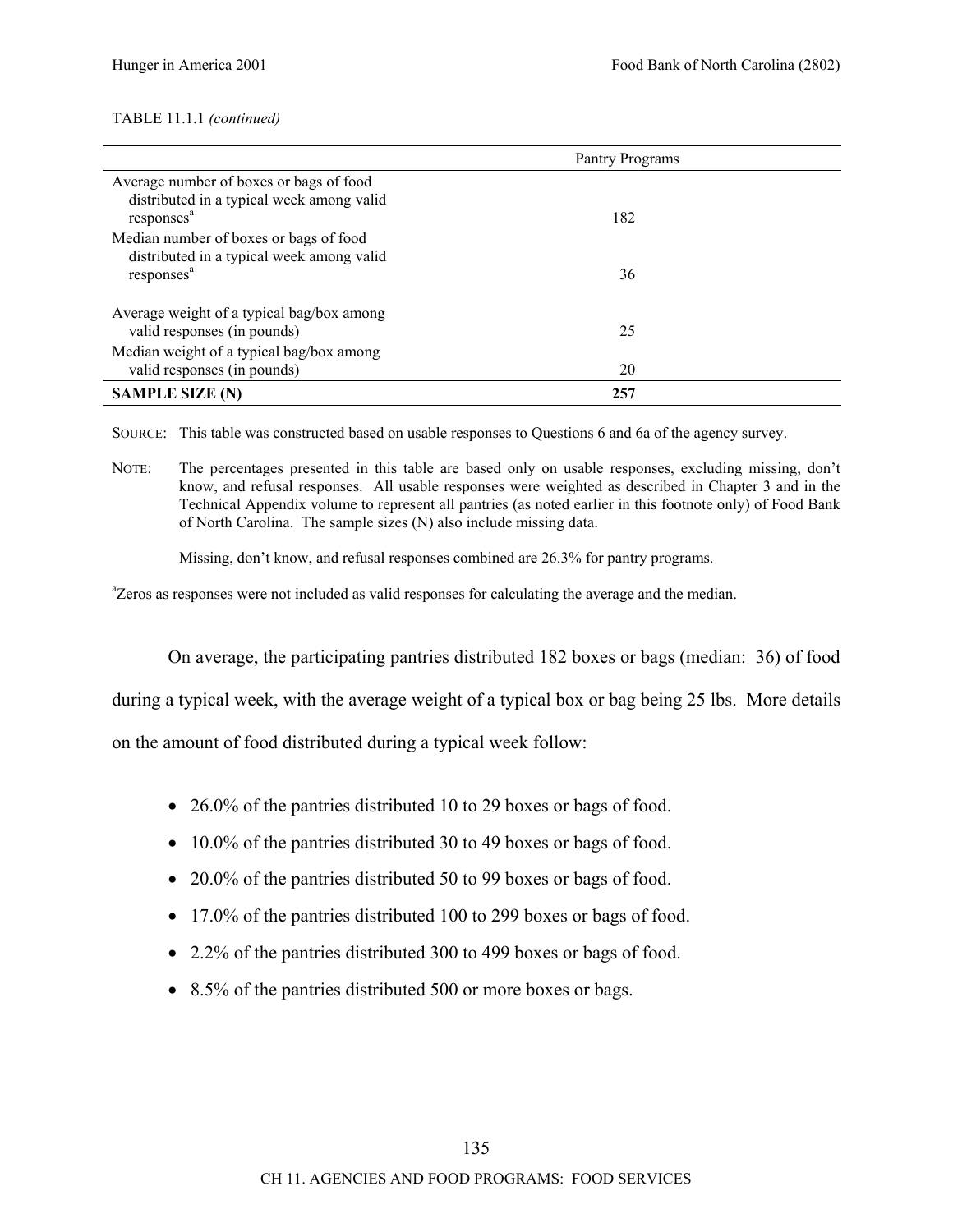# **11.2 AMOUNT OF FOOD SERVED ON THE DAY THE PROGRAM WAS LAST OPEN**

Agencies were asked how much food their programs distributed when they were last

## open. Results are presented in Table 11.2.1.

#### TABLE 11.2.1

#### AMOUNT OF FOOD SERVED ON THE DAY THE PROGRAM WAS LAST OPEN

|                                                                                          | Pantry Programs<br>(in Bags or<br>Boxes) | Kitchen<br>Programs<br>(in Meals) | Shelter<br>Programs<br>(in Meals) |
|------------------------------------------------------------------------------------------|------------------------------------------|-----------------------------------|-----------------------------------|
| Programs that distributed the following number of                                        |                                          |                                   |                                   |
| boxes/bags or meals of food                                                              |                                          |                                   |                                   |
| $1-9$                                                                                    | 24.1%                                    | $9.5\%$                           | 34.4%                             |
| $10-29$                                                                                  | $30.1\%$                                 | 26.8%                             | 22.0%                             |
| $30-49$                                                                                  | 12.9%                                    | 4.0%                              | 17.5%                             |
| 50-99                                                                                    | 12.7%                                    | 28.4%                             | 7.5%                              |
| 100-149                                                                                  | 12.7%                                    | 14.7%                             | 3.8%                              |
| 150-199                                                                                  | 3.8%                                     | 8.8%                              | $0.0\%$                           |
| 200-249                                                                                  | 1.5%                                     | 7.9%                              | 3.7%                              |
| 250 or more                                                                              | 2.3%                                     | $0.0\%$                           | 11.2%                             |
| <b>TOTAL</b>                                                                             | 100.0%                                   | 100.0%                            | 100.0%                            |
| Average number of bags or boxes of food distributed                                      |                                          |                                   |                                   |
| among valid responses <sup>a</sup>                                                       | 53                                       | n.a.                              | n.a.                              |
| Median number of bags or boxes of food distributed<br>among valid responses <sup>a</sup> | 24                                       | n.a.                              | n.a.                              |
| Average number of meals served among valid                                               |                                          |                                   |                                   |
| responses <sup>a</sup>                                                                   | n.a.                                     | 76                                | 159                               |
| Median number of meals served among valid                                                |                                          |                                   |                                   |
| responses <sup>a</sup>                                                                   | n.a.                                     | 69                                | 21                                |
| <b>SAMPLE SIZE (N)</b>                                                                   | 257                                      | 41                                | 56                                |

SOURCE: This table was constructed based on usable responses to Question 6c of the agency survey.

NOTE: The percentages presented in this table are based only on usable responses, excluding missing, don't know, and refusal responses. All usable responses were weighted as described in Chapter 3 and in the Technical Appendix volume to represent all emergency food programs of Food Bank of North Carolina. The sample sizes (N) also include missing data.

Missing, don't know, and refusal responses combined are 48.0% for pantry programs, 46.1% for kitchen programs, and 49.8% for shelter programs.

<sup>a</sup>Zeros as responses were not included as valid responses for calculating the average and the median.

n.a. = not applicable.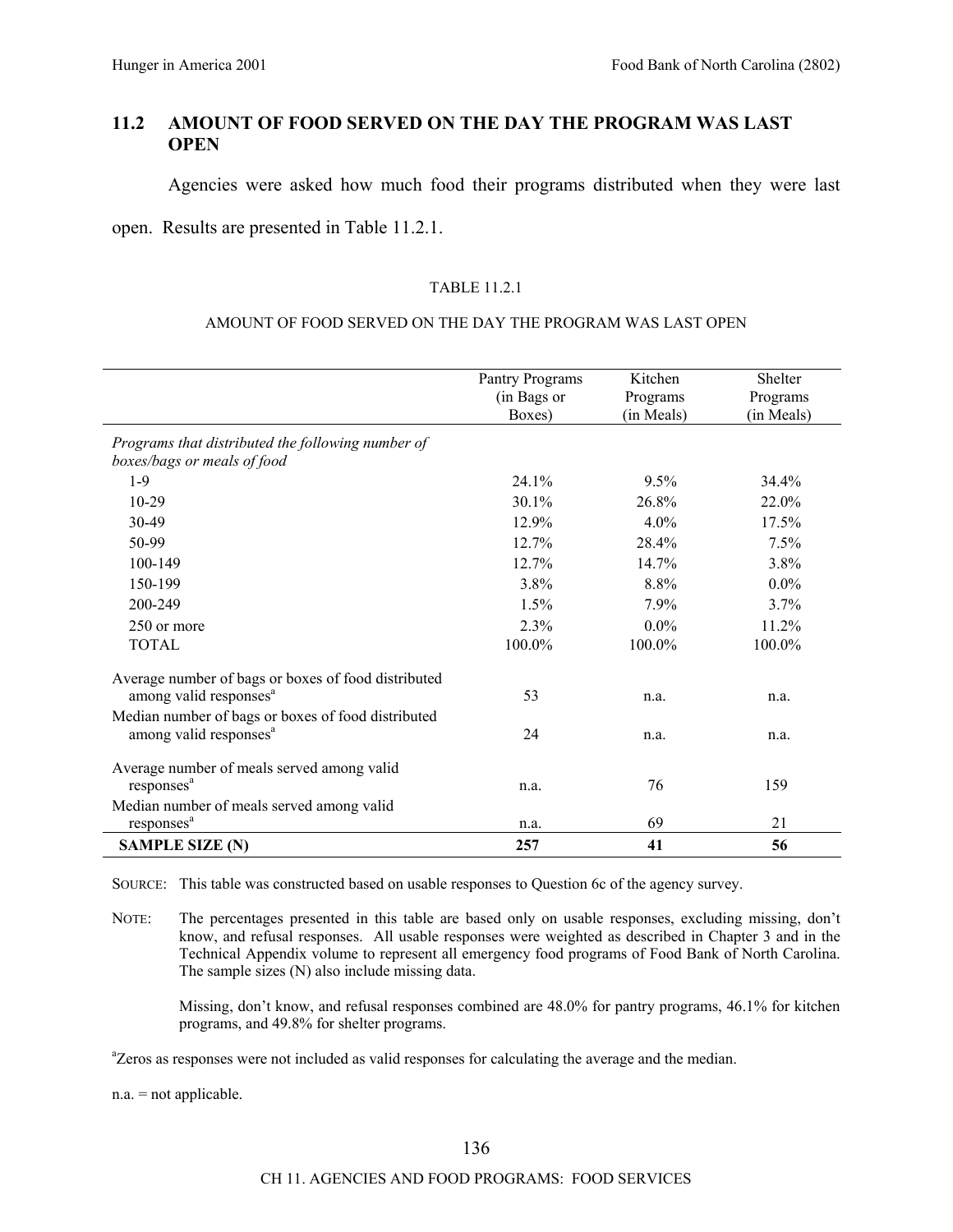Emergency food programs vary greatly in size. Some programs served several people and others several hundred people when they were last open. On average, the pantry programs distributed 53 boxes/bags (median: 24) of food when they were last open. The kitchen programs distributed 76 meals (median: 69) and the shelter programs distributed 159 meals (median: 21). Details follow:

- 24.1% of the pantries and 34.4% of the shelters distributed 1 to 9 boxes or bags on the day they were last open.
- 55.7% of the pantries and 46.9% of the shelters distributed 10 to 99 boxes or bags on the day they were last open.
- 3.8% of the pantries and 14.9% of the shelters distributed 200 or more boxes or bags on the day they were last open.
	- 7.9% of the kitchens served more than 200 people on the day they were last open.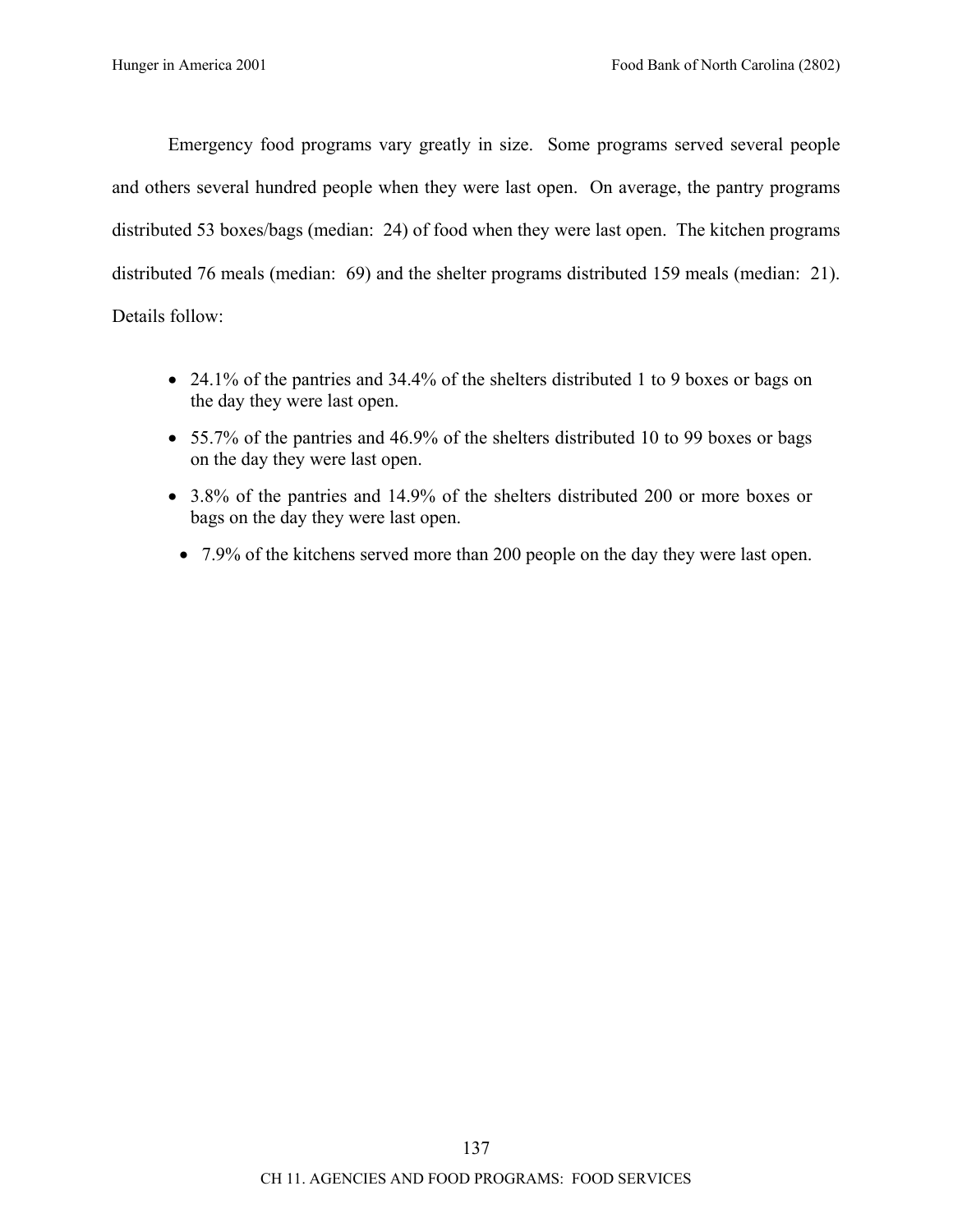# **12. AGENCIES AND FOOD PROGRAMS: ABILITY TO MEET CLIENT NEEDS**

The study has also examined the capacity of the agencies and food programs to meet client needs. Below, we consider the stability of the programs, the main problems they face, and the degree to which they have had to stretch resources or turn away clients. Reasons why some agencies have had to turn away clients are also discussed.

# **12.1 STABILITY OF EXISTING FOOD PROGRAMS**

Agencies were asked if their food programs are stable or facing problems that threaten their food programs' continued operation and, if so, which of several listed factors were the causes of the threat. Agencies were asked to check more than one reason, if more than one was appropriate. Table 12.1.1 shows the percentage of food programs affected by each of the factors cited.

#### TABLE 12.1.1

|                                                                                                        | Pantry<br>Programs | Kitchen<br>Programs | Shelter<br>Programs |
|--------------------------------------------------------------------------------------------------------|--------------------|---------------------|---------------------|
| Programs facing one or more problems that threaten their<br>continued operation                        | $25.1\%$           | 19.6%               | 28.2%               |
| <b>SAMPLE SIZE (N)</b>                                                                                 | 257                | 41                  | 56                  |
| Nature of the problem <sup>a</sup><br>Problems related to funding<br>Problems related to food supplies | 74.9%<br>51.6%     | $100.0\%$<br>44.5%  | 80.3%<br>14.3%      |
| Problems related to paid staff or personnel                                                            | $16.7\%$           | $29.2\%$            | 42.8%               |
| Problems related to volunteers                                                                         | 19.9%              | $45.3\%$            | $7.4\%$             |
| Community resistance                                                                                   | $3.2\%$            | $0.0\%$             | 14.7%               |
| Other problems                                                                                         | 8.1%               | 13.1%               | 13.5%               |
| SAMPLE SIZE (N) - Programs facing problems                                                             | 60                 | 7                   | 14                  |

#### STABILITY OF EXISTING FOOD PROGRAMS

SOURCE: This table was constructed based on usable responses to Questions 17 and 18 of the agency survey.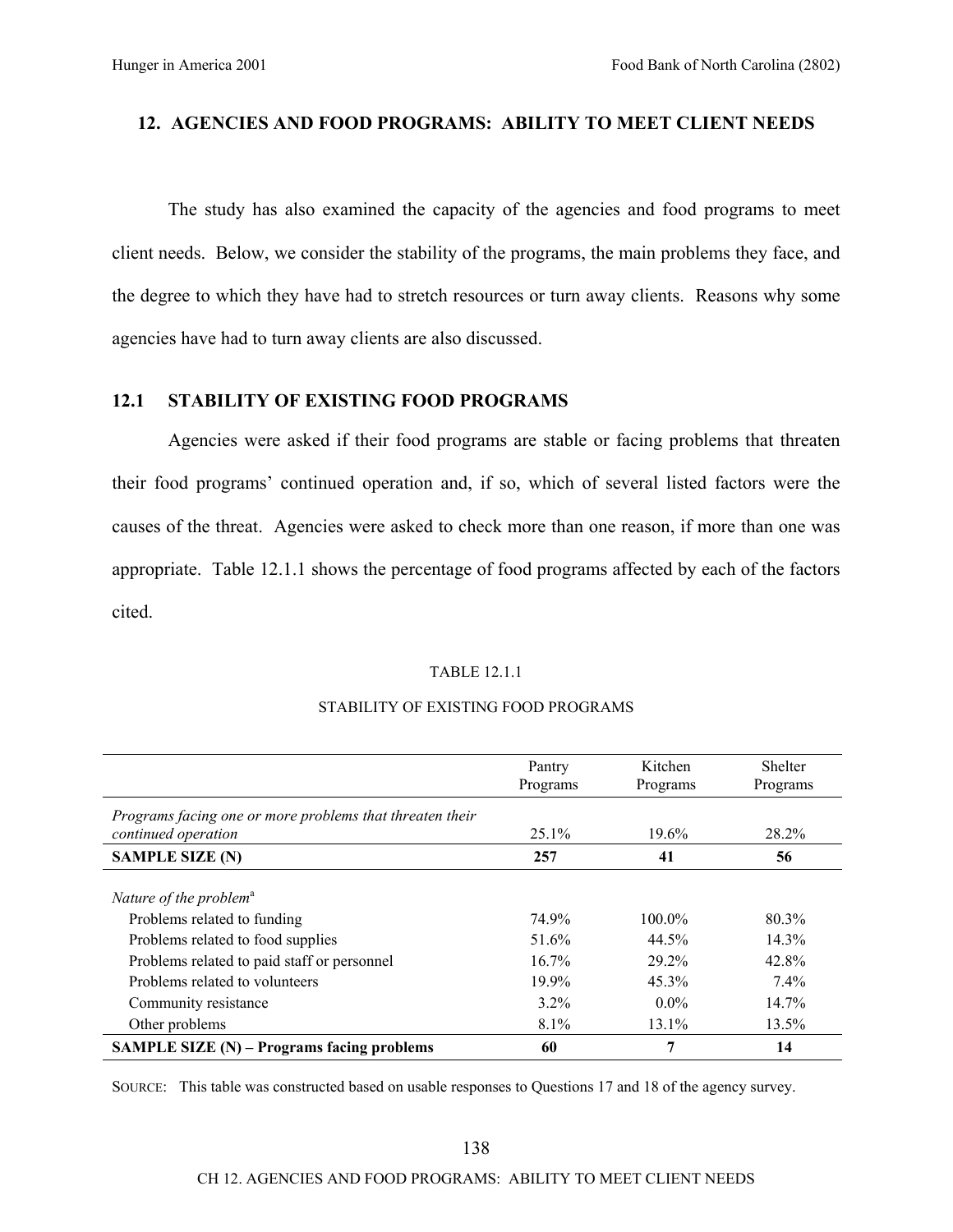#### TABLE 12.1.1 *(continued)*

NOTE: All usable responses were weighted as described in Chapter 3 and in the Technical Appendix volume to represent all emergency food programs of Food Bank of North Carolina. The sample sizes (N) also include missing data.

For programs facing problems, missing, don't know, and refusal responses combined are 3.9% for pantry programs, 1.4% for kitchen programs, and 1.2% for shelter programs.

For nature of the problem, missing, don't know, and refusal responses combined are 3.4% for pantry programs, 0.0% for kitchen programs, and 6.2% for shelter programs.

<sup>a</sup>Multiple responses were accepted.

As Table 12.1.1 shows, 25.1% of the pantries, 19.6% of the kitchens, and 28.2% of the

shelters believe they are facing one or more problems that threaten their continued operation.

Those problems include:

- Of the programs facing threats, 74.9% of the pantries, 100.0% of the kitchens, and 80.3% of the shelters referred to funding issues as a threat; 51.6% of the pantries, 44.5% of the kitchens, and 14.3% of the shelters indicated food supplies as a threat to their continued operation.
- 29.2% of the threatened kitchens and 42.8% of the threatened shelters identified issues related to paid staff or personnel as a threat; 19.9% of the pantries and 45.3% of the kitchens stated that volunteer-related problems posed a threat.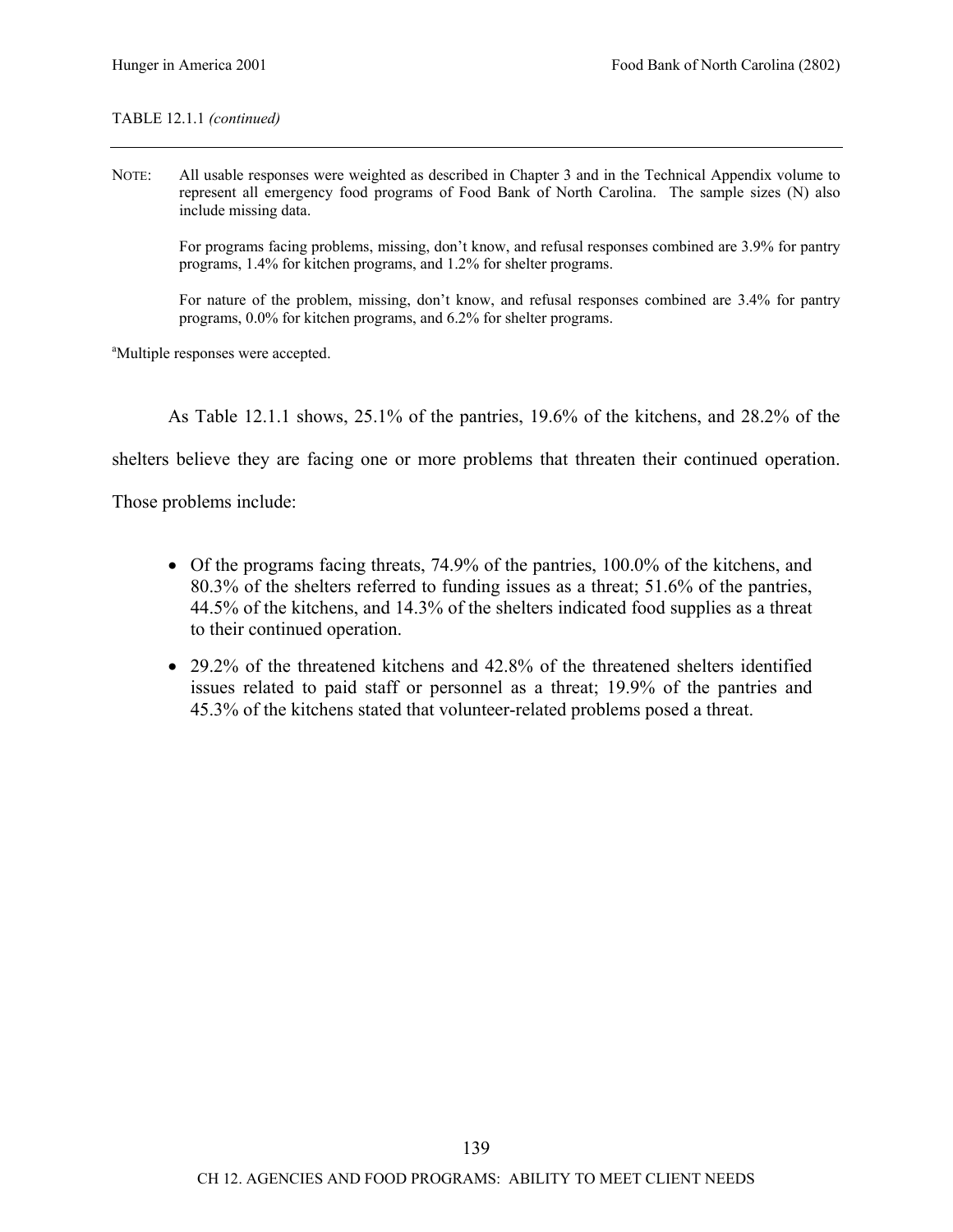

CH 12. AGENCIES AND FOOD PROGRAMS: ABILITY TO MEET CLIENT NEEDS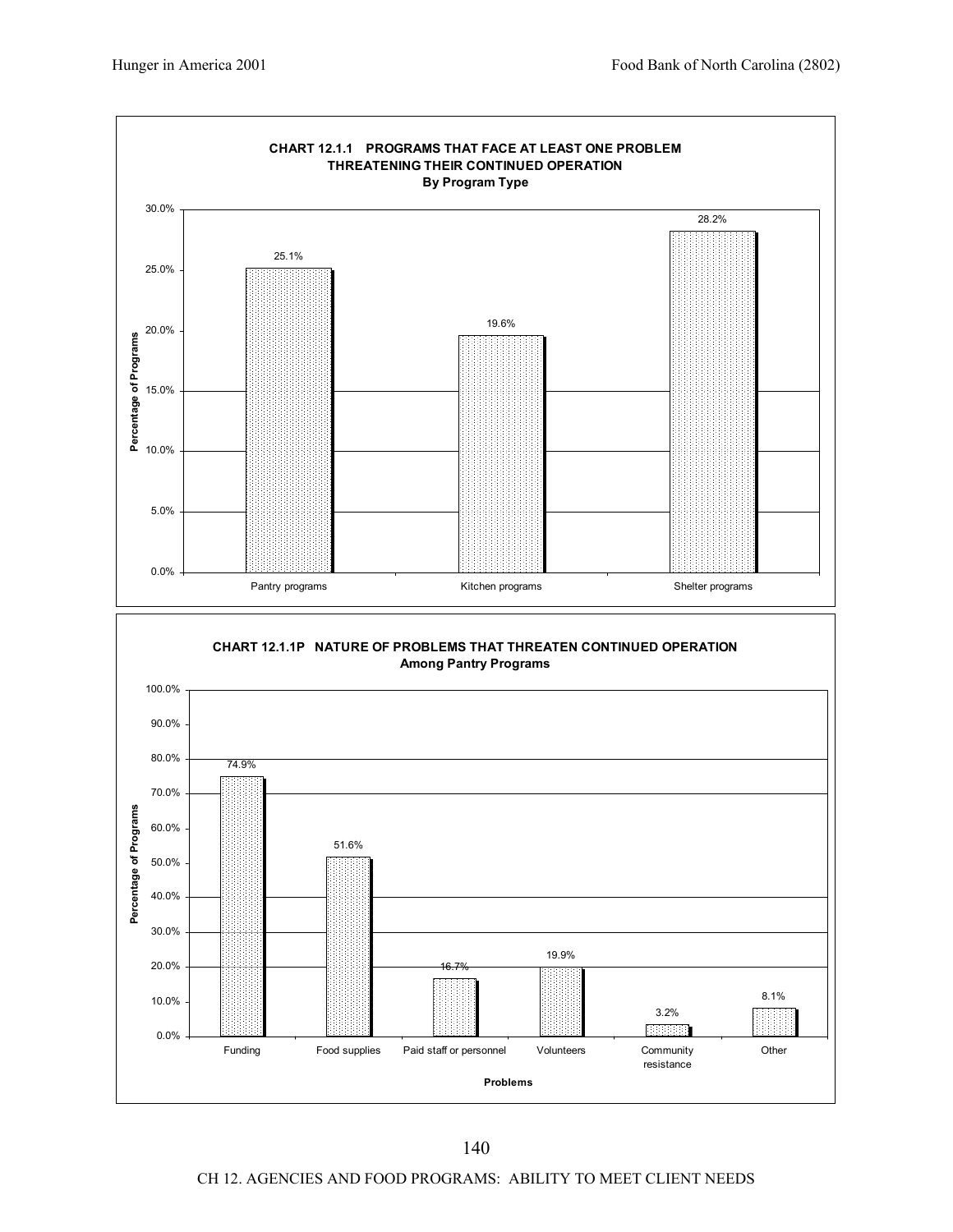# **12.2 FREQUENCY OF STRETCHING FOOD RESOURCES**

Agencies were asked if their programs ever had to ration or limit food in order to provide some food to all clients and, if so, how often. Table 12.2.1 shows the varying degrees of frequency with which the food programs stretched food resources.

## TABLE 12.2.1

#### During 2000, How Often the Program Had to Reduce Meal Portions or Reduce the Quantity of Food in Food Packages Because of a Lack of Food Pantry Programs Kitchen Programs Shelter Programs Never 38.1% 64.6% 79.5% Rarely 25.2% 20.5% SUBTOTAL 82.7% 89.8% 100.0% Sometimes  $14.7\%$   $10.2\%$   $0.0\%$ Always  $2.6\%$   $0.0\%$   $0.0\%$   $0.0\%$ SUBTOTAL 17.3% 10.2% 0.0% TOTAL 100.0% 100.0% 100.0% 100.0% **SAMPLE SIZE (N)** 257 41 56

## FREQUENCY OF STRETCHING FOOD RESOURCES

SOURCE: This table was constructed based on usable responses to Question 13 of the agency survey.

NOTE: The percentages presented in this table are based only on usable responses, excluding missing, don't know, and refusal responses. All usable responses were weighted as described in Chapter 3 and in the Technical Appendix volume to represent all emergency food programs of Food Bank of North Carolina. The sample sizes (N) also include missing data.

Missing, don't know, and refusal responses combined are 7.2% for pantry programs, 24.5% for kitchen programs, and 22.9% for shelter programs.

During the year 2000, 38.1% of pantries, 64.6% of kitchens, and 79.5% of shelters never

experienced the need to stretch food resources (reduce meal portions or reduce the quantity of

food in food packages) because of a shortage of food available to be distributed.

• Nevertheless, 17.3% of the pantries, 10.2% of the kitchens, and 0.0% of the shelters indicated that they sometimes or always had to stretch food resources.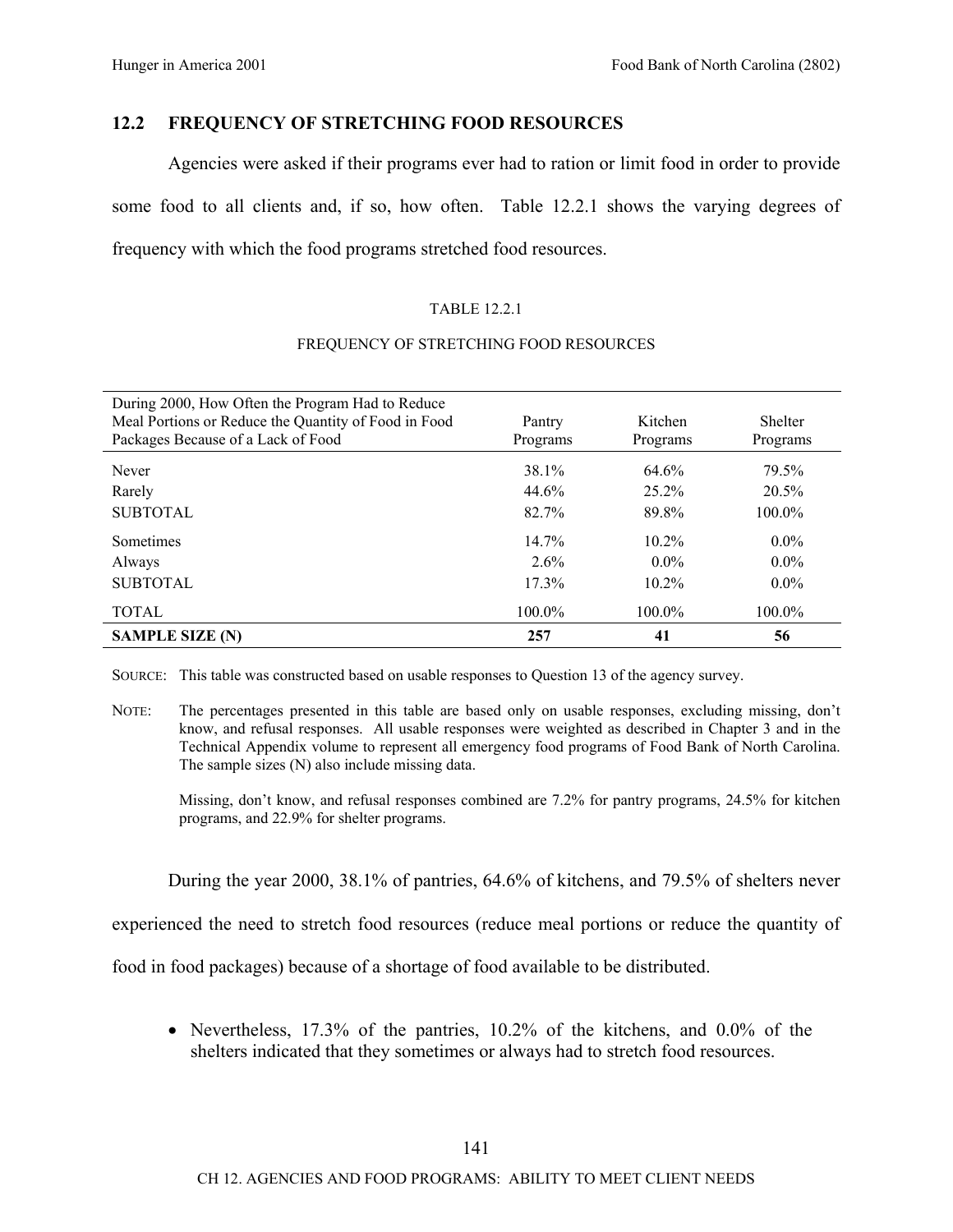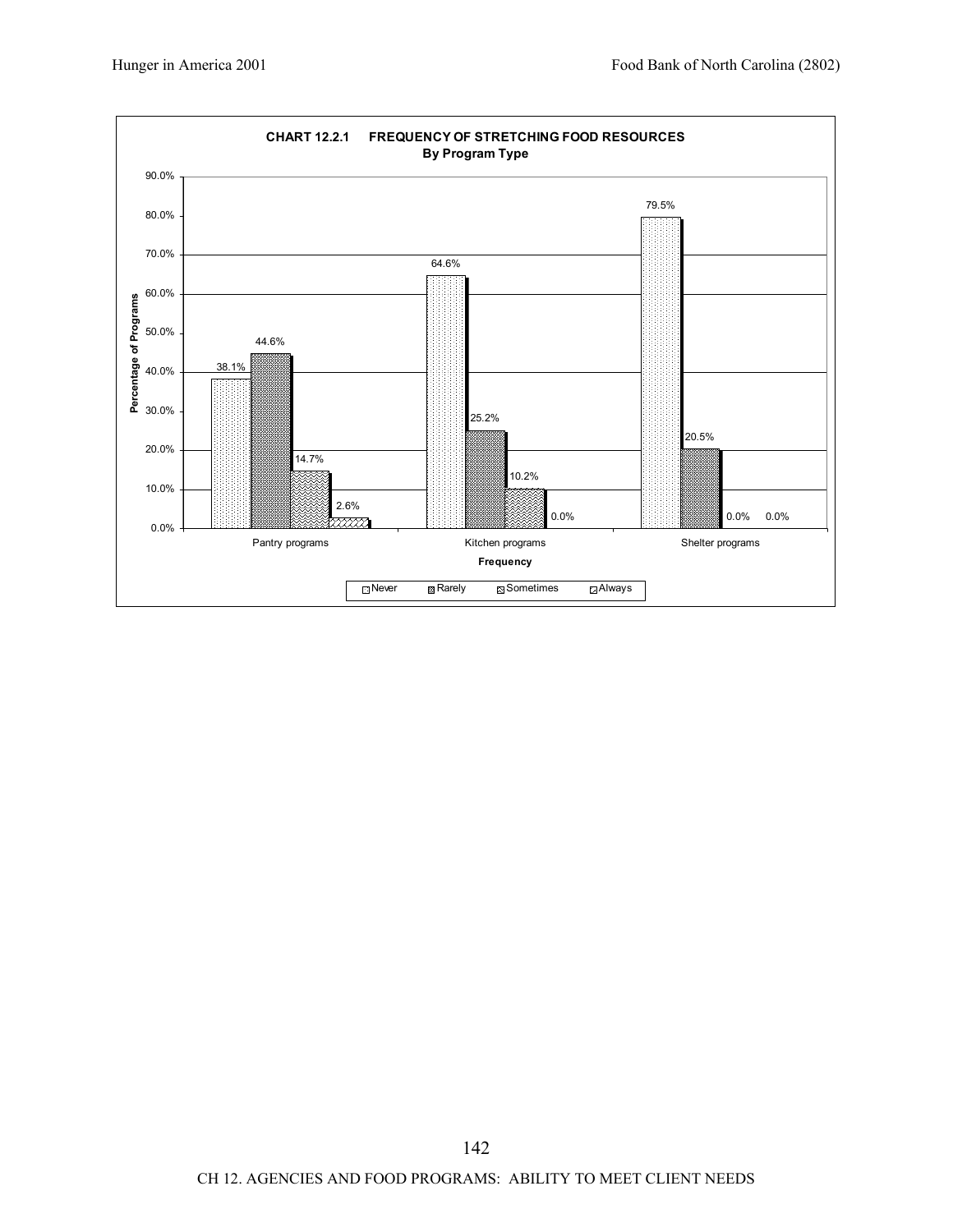# **12.3 PROGRAMS THAT TURNED AWAY CLIENTS**

Agencies were asked if clients had been turned away within the past year and, if so, how many and for what reasons. Agencies were asked to use either their records or their best estimates to supply this information. Tables 12.3.1 and 12.3.2 show the results.

#### TABLE 12.3.1

#### PROGRAMS THAT TURNED AWAY CLIENTS

|                                                          | Pantry<br>Programs | Kitchen<br>Programs | Shelter<br>Programs |
|----------------------------------------------------------|--------------------|---------------------|---------------------|
| Did the program turn away clients during the year 2000?  |                    |                     |                     |
| Yes                                                      | 39.5%              | 9.8%                | 60.6%               |
|                                                          |                    |                     |                     |
| No                                                       | 60.5%              | 90.2%               | 39.4%               |
| <b>TOTAL</b>                                             | 100.0%             | 100.0%              | 100.0%              |
| <b>SAMPLE SIZE (N)</b>                                   | 257                | 41                  | 56                  |
|                                                          |                    |                     |                     |
| Average number of clients turned away in year 2000 among |                    |                     |                     |
| those that turned away at least one client               | 56                 | 7                   | 44                  |
| Median number of clients turned away in year 2000 among  |                    |                     |                     |
| those that turned away at least one client               | 20                 | 3                   | 20                  |
| SAMPLE SIZE (N) - Programs providing a valid             |                    |                     |                     |
| number of clients who were turned away                   | 61                 | $\boldsymbol{2}$    | 21                  |
|                                                          |                    |                     |                     |
| Reasons for turning away clients <sup>a</sup>            |                    |                     |                     |
| Lack of food resources                                   | 41.1%              | $0.0\%$             | 16.5%               |
| Services needed not provided by the program              | 28.9%              | 28.8%               | 60.2%               |
| Clients were ineligible or could not prove eligibility   | 43.5%              | $0.0\%$             | 44.2%               |
| Clients abused program/came too often                    | 54.6%              | $0.0\%$             | 40.6%               |
| Clients exhibited drug, alcohol, or behavior problem     | 26.7%              | 100.0%              | 74.2%               |
| Clients lived outside service area                       | 25.6%              | $0.0\%$             | $0.0\%$             |
| Clients had no proper identification                     | 20.1%              | $0.0\%$             | 9.7%                |
| Client's income exceeded the guidelines                  | 14.5%              | $0.0\%$             | $0.0\%$             |
| Other                                                    | 11.1%              | $0.0\%$             | 12.6%               |
| SAMPLE SIZE (N) – Programs that turned away clients      | 93                 | $\mathbf{3}$        | 30                  |

SOURCE: This table was constructed based on usable responses to Questions 9, 10, 11, and 12 of the agency survey.

NOTE: All usable responses were weighted as described in Chapter 3 and in the Technical Appendix volume to represent all emergency food programs of Food Bank of North Carolina. The sample sizes (N) also include missing data.

For programs that turned away clients, missing, don't know, and refusal responses combined are 7.6% for pantry programs, 24.1% for kitchen programs, and 9.9% for shelter programs.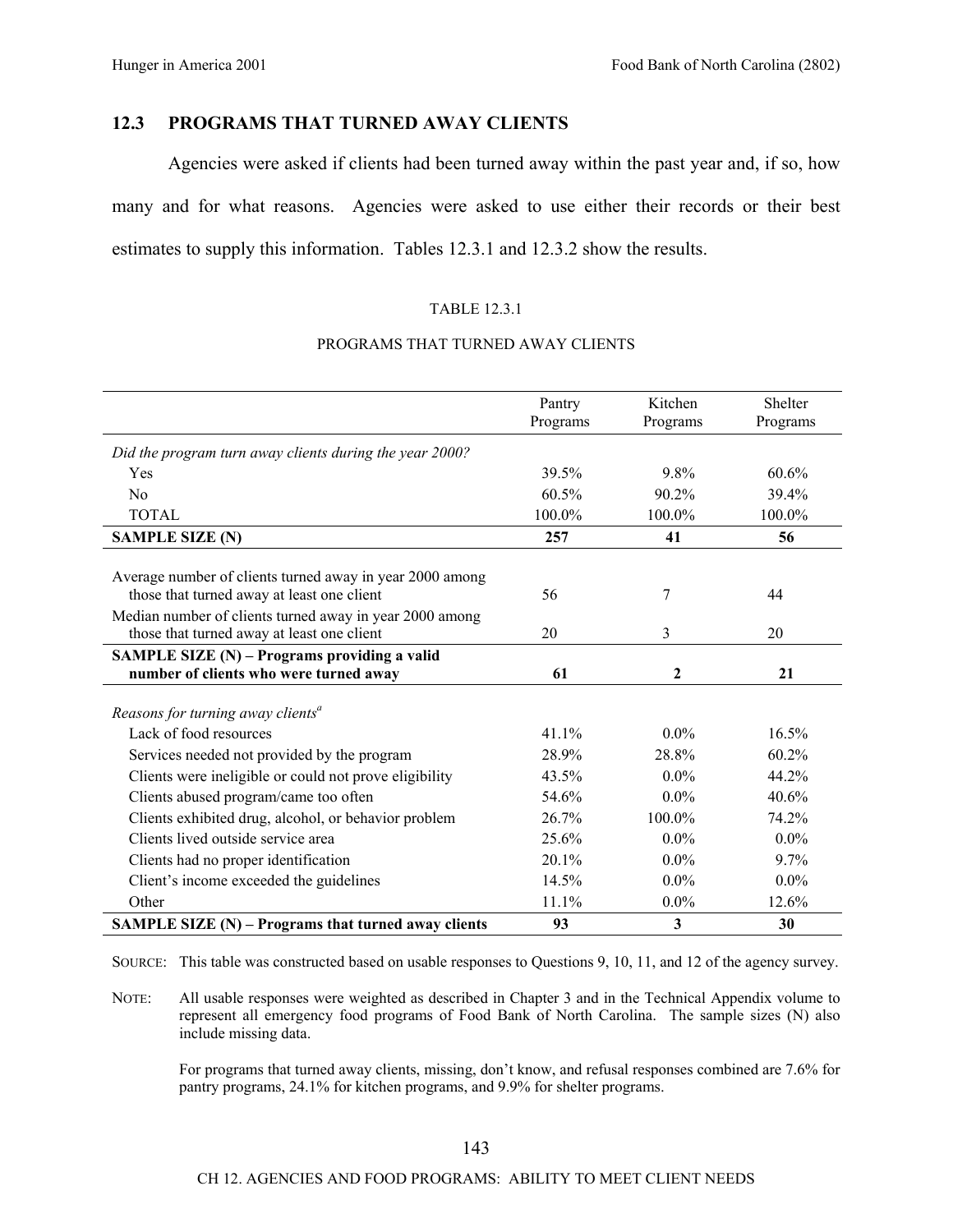#### TABLE 12.3.1 *(continued)*

For reasons for turning away clients, missing, don't know, and refusal responses combined are 3.2% for pantry programs, 0.0% for kitchen programs, and 0.0% for shelter programs.

<sup>a</sup>Multiple responses were accepted.

As Table 12.3.1 shows, 39.5% of the pantries, 9.8% of the kitchens, and 60.6% of the

shelters responded that they turned away clients during the year 2000. Reasons for turning away

clients follow:

- Among programs turning away clients, 41.1% of the pantries, 0.0% of the kitchens, and 16.5% of the shelters turned away clients at least once due to lack of food resources.
- Among programs turning away clients, 28.9% of the pantries, 28.8% of the kitchens, and 60.2% of the shelters turned away clients at least once because the services needed were not provided by the program.
- Among programs turning away clients, 43.5% of the pantries, 0.0% of the kitchens, and 44.2% of the shelters turned away clients at least once because the clients were ineligible or could not prove eligibility.
- Among programs turning away clients, 54.6% of the pantries, 0.0% of the kitchens, and 40.6% of the shelters turned away clients at least once because the clients abused the program or because they came too often.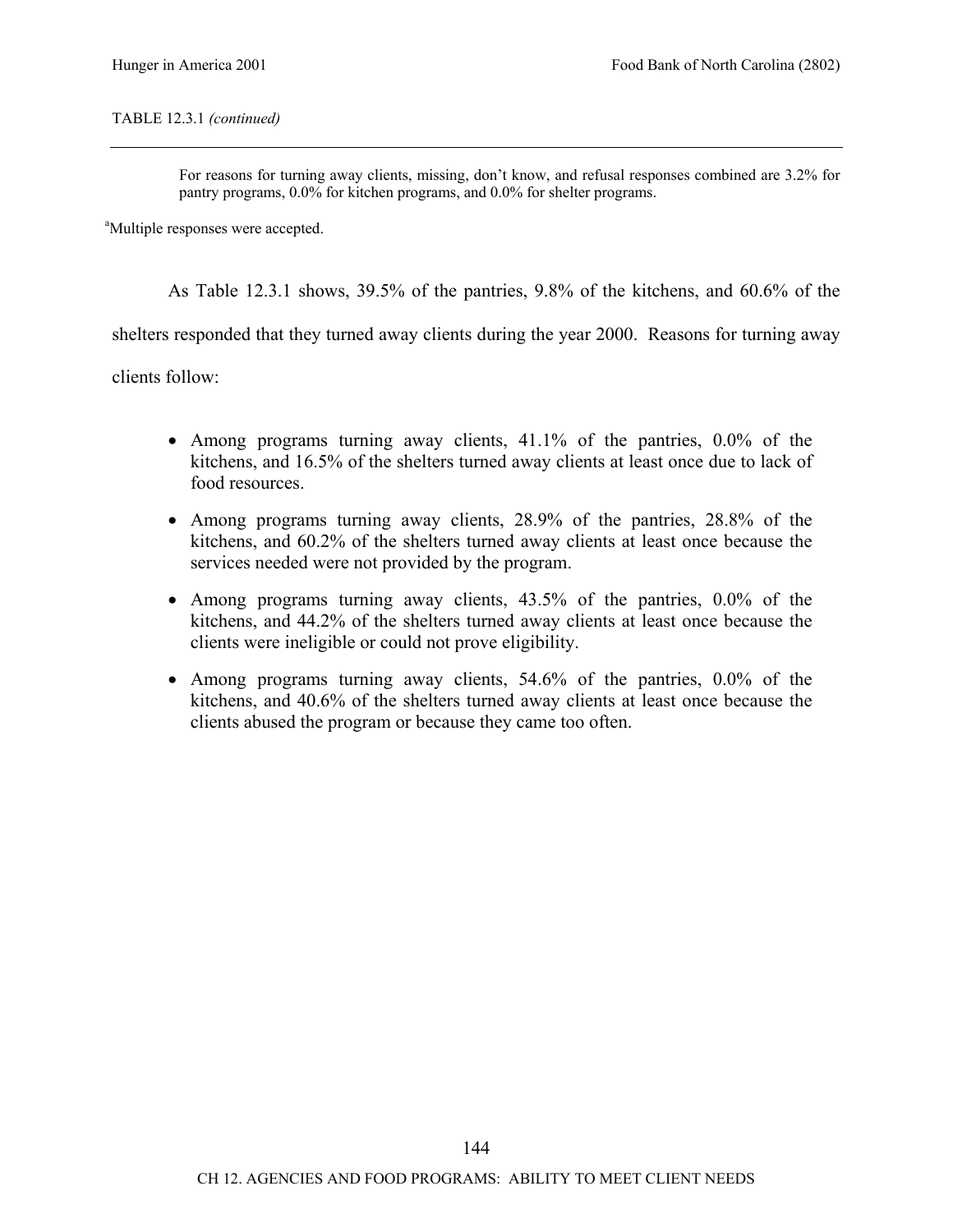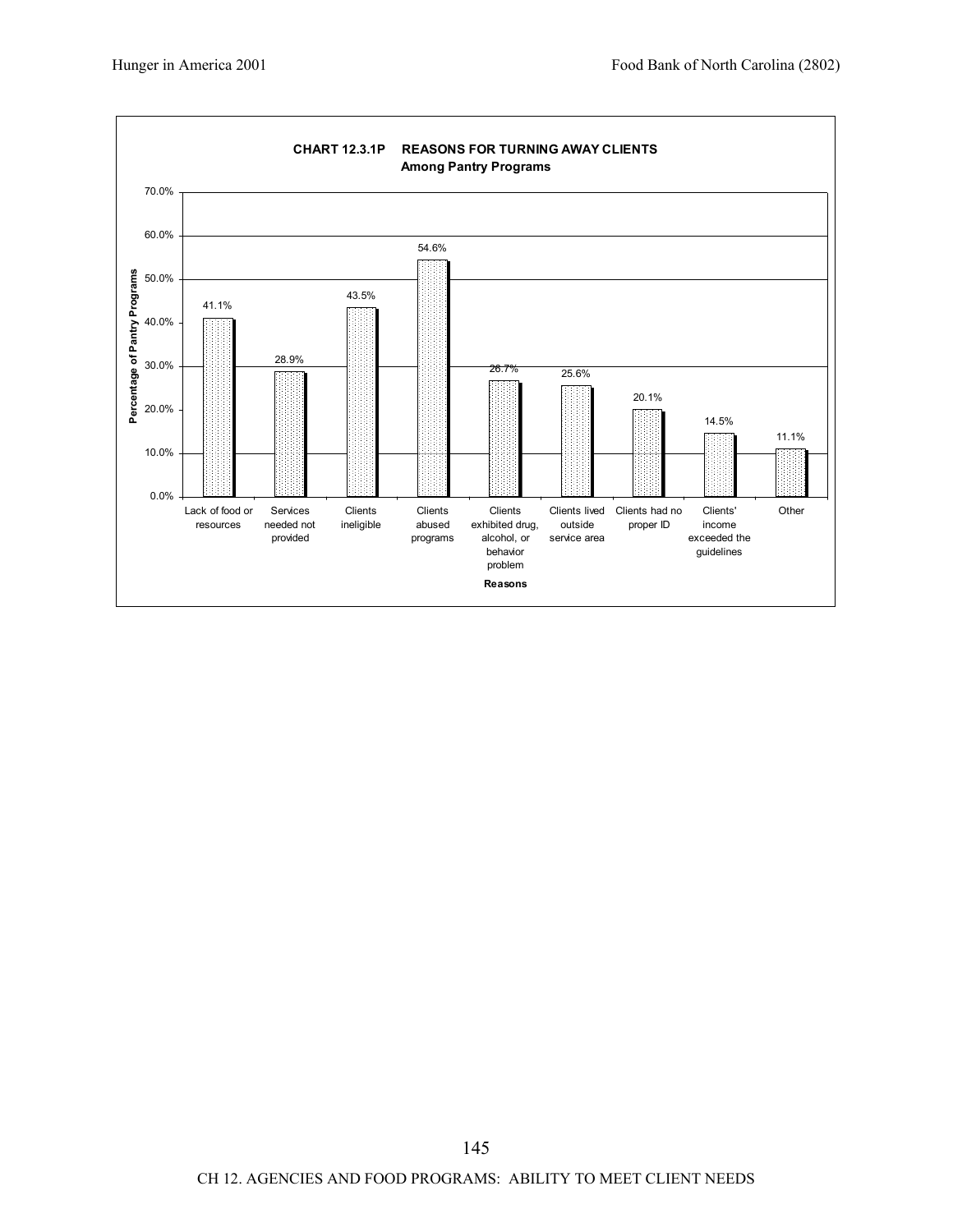#### TABLE 12.3.2

#### MOST FREQUENT REASONS THE PROGRAM TURNED AWAY CLIENTS

|                                                           | Pantry<br>Programs | Kitchen<br>Programs | Shelter<br>Programs |
|-----------------------------------------------------------|--------------------|---------------------|---------------------|
| Most frequent reason                                      |                    |                     |                     |
| Lack of food or resources                                 | 25.4%              | $0.0\%$             | 6.5%                |
| Services needed not provided by the program               | 4.8%               | $0.0\%$             | 31.4%               |
| Clients were ineligible or could not prove<br>eligibility | 12.3%              | $0.0\%$             | 14.4%               |
| Clients abused program/came too often                     | 31.9%              | $0.0\%$             | 3.5%                |
| Clients exhibited drug, alcohol, or behavior<br>problem   | 2.4%               | 100.0%              | 34.8%               |
| Clients lived outside service area                        | 8.5%               | $0.0\%$             | $0.0\%$             |
| Clients had no proper identification                      | $1.2\%$            | $0.0\%$             | $0.0\%$             |
| Client's income exceeded the guidelines                   | 6.1%               | $0.0\%$             | $0.0\%$             |
| Other                                                     | 7.3%               | $0.0\%$             | 9.4%                |
| <b>TOTAL</b>                                              | 100.0%             | 100.0%              | 100.0%              |
| Second most frequent reason                               |                    |                     |                     |
| Lack of food or resources                                 | 1.7%               | $0.0\%$             | 5.0%                |
| Services needed not provided by the program               | 17.0%              | 100.0%              | 13.2%               |
| Clients were ineligible or could not prove<br>eligibility | 8.5%               | $0.0\%$             | 9.8%                |
| Clients abused program/came too often                     | 25.3%              | $0.0\%$             | 13.9%               |
| Clients exhibited drug, alcohol, or behavior<br>problem   | 18.8%              | $0.0\%$             | 53.3%               |
| Clients lived outside service area                        | 11.7%              | $0.0\%$             | $0.0\%$             |
| Clients had no proper identification                      | 8.4%               | $0.0\%$             | $0.0\%$             |
| Client's income exceeded the guidelines                   | 3.4%               | $0.0\%$             | $0.0\%$             |
| Other                                                     | 5.1%               | $0.0\%$             | $5.0\%$             |
| <b>TOTAL</b>                                              | 100.0%             | 100.0%              | 100.0%              |
| SAMPLE SIZE (N) – Programs that turned away               |                    |                     |                     |
| clients                                                   | 93                 | 3                   | 30                  |

SOURCE: This table was constructed based on usable responses to Question 10a of the agency survey.

NOTE: The percentages presented in this table are based only on usable responses, excluding missing, don't know, and refusal responses. All usable responses were weighted as described in Chapter 3 and in the Technical Appendix volume to represent all emergency food programs of Food Bank of North Carolina. The sample sizes (N) also include missing data.

For most frequent reason, missing, don't know, and refusal responses combined are 11.9% for pantry programs, 0.0% for kitchen programs, and 3.4% for shelter programs.

For second most frequent reason, missing, don't know, and refusal responses combined are 36.4% for pantry programs, 71.2% for kitchen programs, and 30.2% for shelter programs.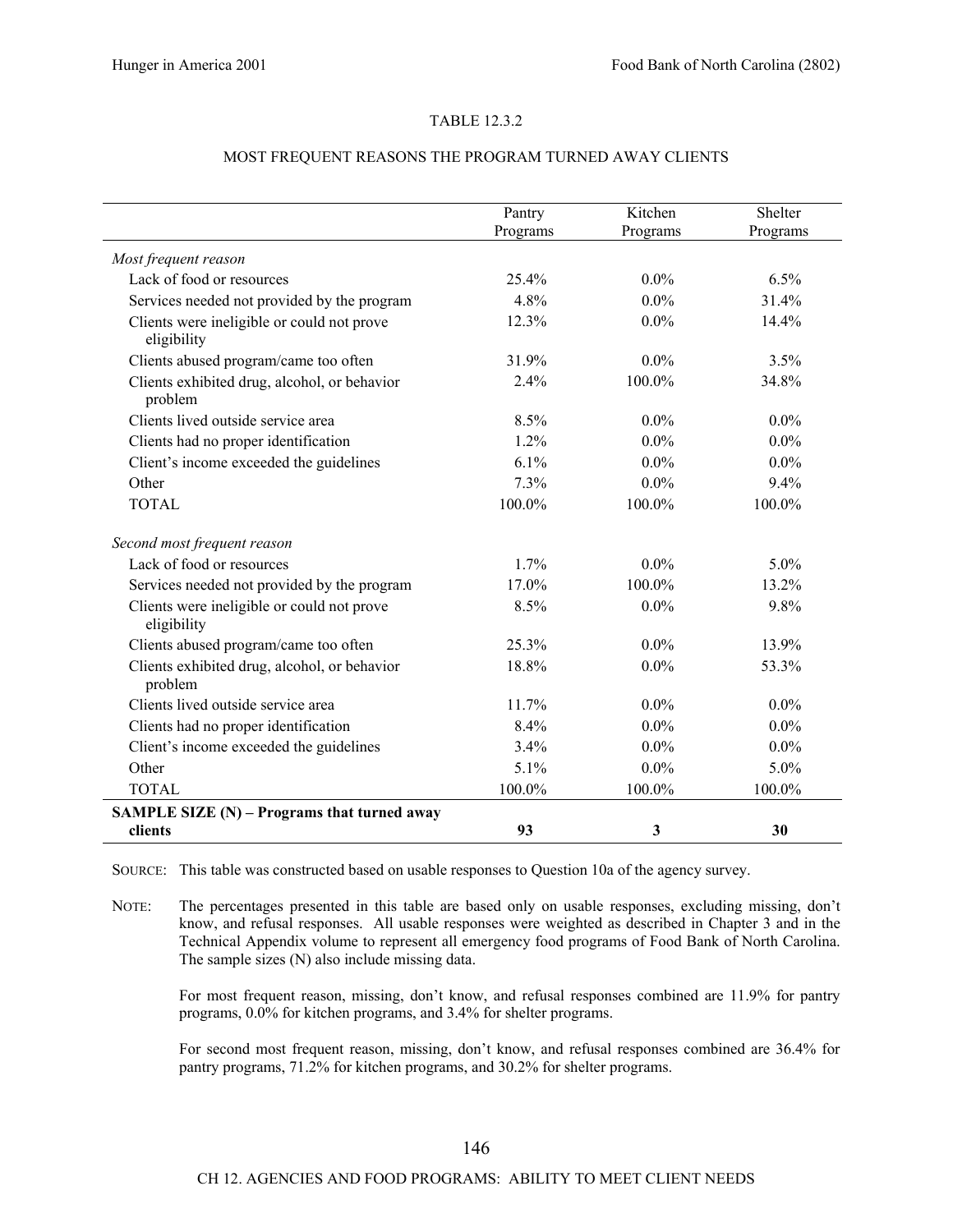# **12.4 ADDITIONAL FOOD RESOURCES NEEDED PER WEEK**

Agencies were asked how much additional food is needed during a typical week to

adequately meet the demand for food. Results are summarized in Table 12.4.1.

#### TABLE 12.4.1

#### ADDITIONAL FOOD RESOURCES NEEDED PER WEEK

|                                                                                          | Pantry<br>Programs | Kitchen<br>Programs | <b>Shelter</b><br>Programs |
|------------------------------------------------------------------------------------------|--------------------|---------------------|----------------------------|
| No additional meals or meal equivalents needed <sup>a</sup>                              | 54.5%              | 59.1%               | $90.8\%$                   |
| 1 to 10 additional meals or meal equivalents needed                                      | $1.2\%$            | 6.3%                | $3.1\%$                    |
| 11 to 49 additional meals or meal equivalents needed                                     | 5.9%               | 11.6%               | $3.0\%$                    |
| 50 to 149 additional meals or meal equivalents needed                                    | $10.5\%$           | 23.0%               | $3.1\%$                    |
| 150 or more additional meals or meal equivalents needed                                  | 27.9%              | $0.0\%$             | $0.0\%$                    |
| <b>TOTAL</b>                                                                             | $100.0\%$          | 100.0%              | 100.0%                     |
| <b>SAMPLE SIZE (N)</b>                                                                   | 257                | 41                  | 56                         |
| Average number of additional meal equivalents needed<br>among valid answers <sup>b</sup> | 672                | 41                  | 42                         |
| Median number of additional meal equivalents needed<br>among valid answers <sup>b</sup>  | 231                | 50                  | 20                         |
| Average amount of additional food needed (pounds)                                        | 874                | 54                  | 55                         |
| Median amount of additional food needed (pounds)                                         | 300                | 65                  | 26                         |
| SAMPLE SIZE $(N)$ – Programs that need more food                                         |                    |                     |                            |
| resources                                                                                | 77                 | 7                   | 3                          |

SOURCE: This table was constructed based on usable responses to Question 14 of the agency survey.

NOTE: The percentages presented in this table are based only on usable responses, excluding missing, don't know, and refusal responses. All usable responses were weighted as described in Chapter 3 and in the Technical Appendix volume to represent all emergency food programs of Food Bank of North Carolina. The sample sizes (N) also include missing data.

Missing, don't know, and refusal responses combined are 34.1% for pantry programs, 58.2% for kitchen programs, and 40.3% for shelter programs.

<sup>a</sup>This variable was constructed from two variables, one asking food poundage and the other number of meals. Poundage was converted to meals by dividing the poundage by 1.3. Then, the resulting number of meals and the other variable of actual number of meals were summed to produce the number of meals reported here. The 1.3 pounds per meal factor is based on tabulations from U.S. Department of Agriculture: "Food Consumption and Dietary Levels of Households in the United States, 1987-88." Washington, DC: U.S. Government Printing Office, 1994.

<sup>b</sup>Zeros as responses were not included as valid responses for calculating the average and the median.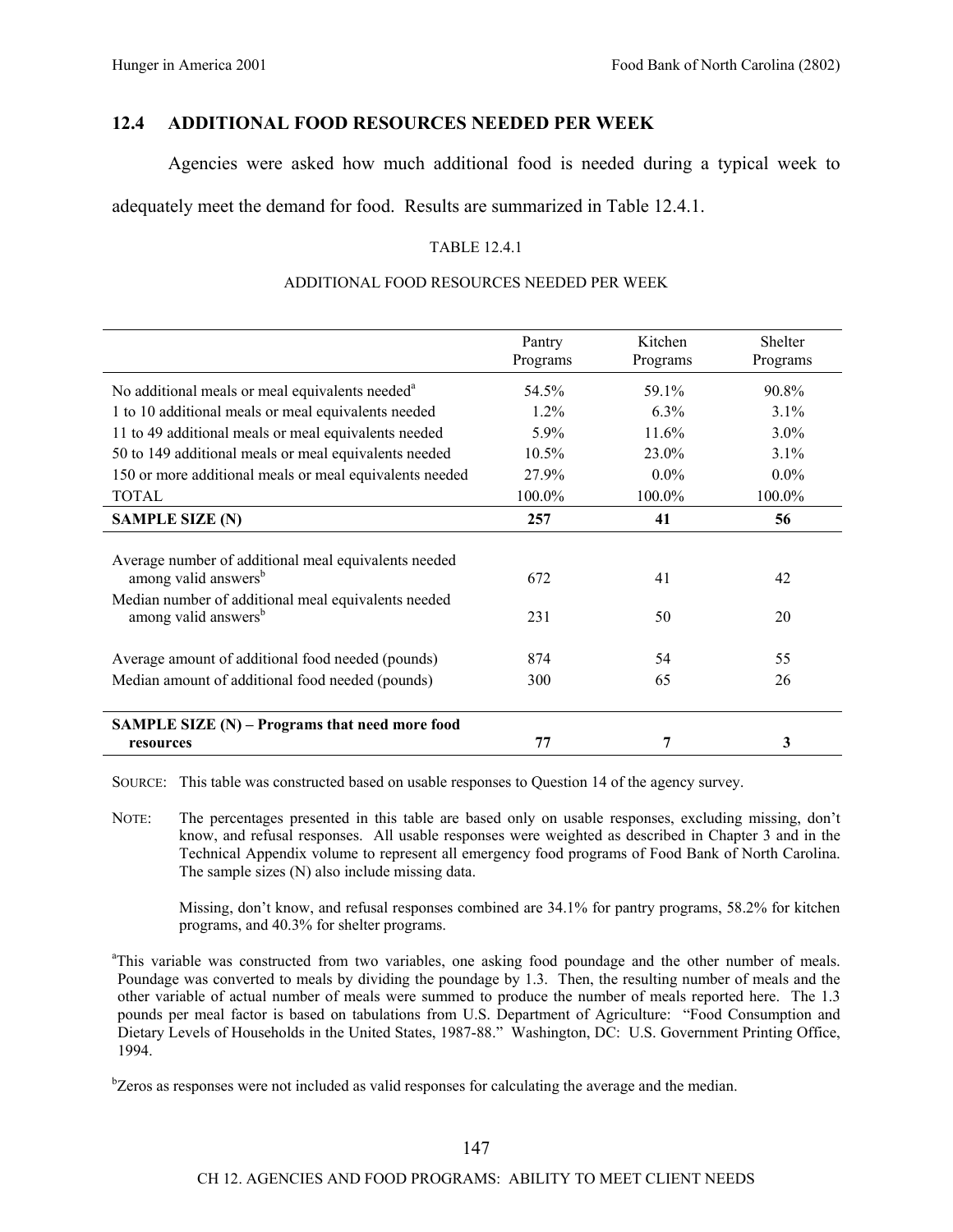The percentage of programs that answered that they did not need additional food for distribution is 54.5% for pantries, 59.1% for kitchens, and 90.8% for shelters. Results among the programs in need of additional food follow:

- The median pantry needed more than 300 additional pounds of food per week.
- The median kitchen needed more than 50 additional meal equivalents per week.
- The median shelters needed more than 20 additional meal equivalents per week.

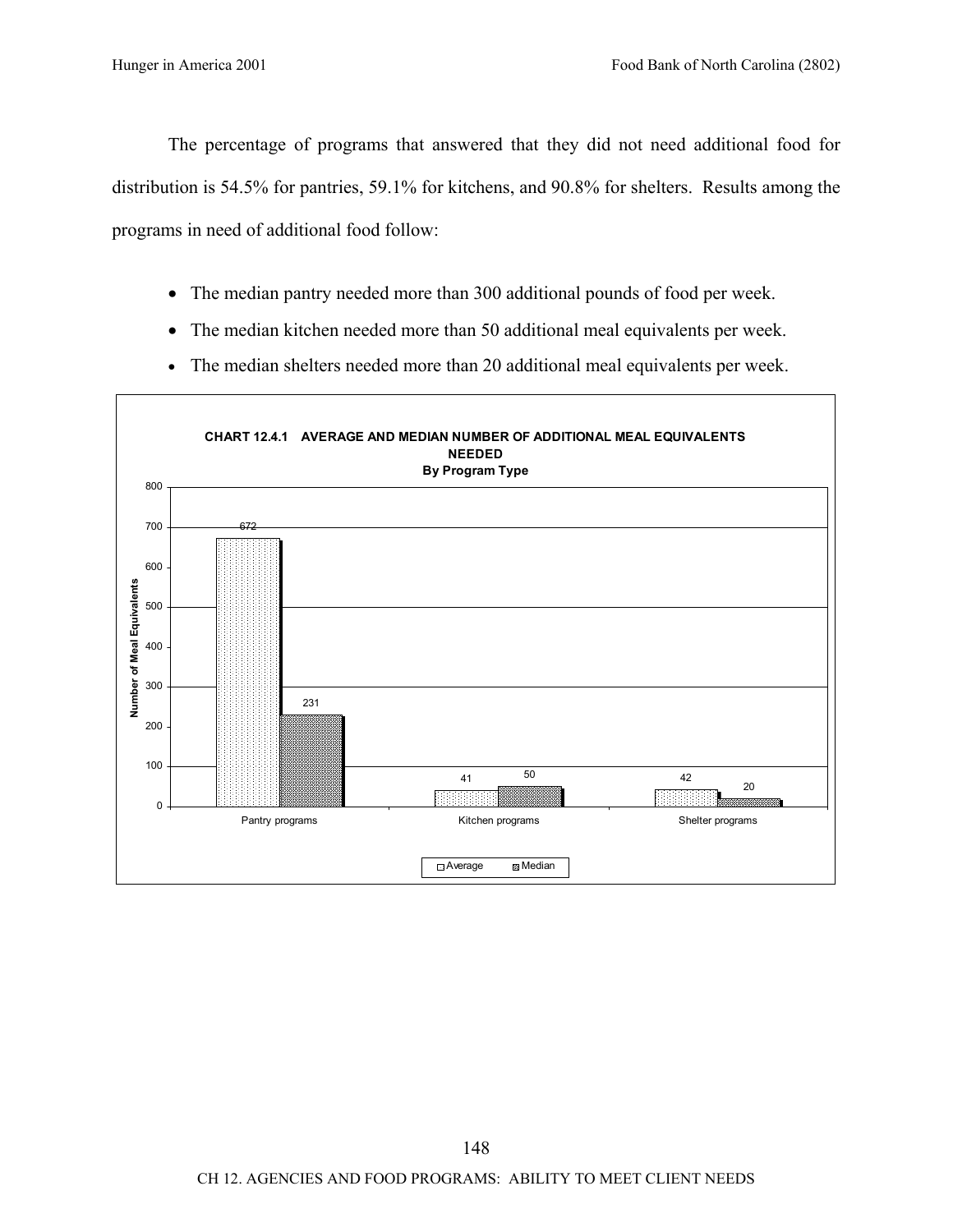## **13. AGENCIES AND FOOD PROGRAMS: RESOURCES**

Substantial amounts of resources are required to operate emergency food programs effectively, including food, staffing, and physical space. This chapter reports the types and sources of the resources used by providers of Food Bank of North Carolina. We begin by examining the sources of food reported by the providers. The use of paid and unpaid staff is then examined, with a focus on the great importance of volunteers to the system.

# **13.1 SOURCES OF FOOD DISTRIBUTED BY PROGRAMS**

The survey asked how much of the food distributed through the emergency food programs comes from food banks, versus other sources. In particular, agencies were asked to state the percentage of food received from each of the sources shown in Table 13.1.1.

#### TABLE 13.1.1

| For each program, approximately what percent of the<br>distributed food comes from each of the following source? <sup><i>a</i></sup> | Pantry<br>Programs | Kitchen<br>Programs | <b>Shelter</b><br>Programs |
|--------------------------------------------------------------------------------------------------------------------------------------|--------------------|---------------------|----------------------------|
| Average Percentage of Food Received from the Following<br><b>Sources</b>                                                             |                    |                     |                            |
| Food bank $(s)$                                                                                                                      | 59.5%              | $37.1\%$            | $26.1\%$                   |
| Church or religious congregations                                                                                                    | 13.5%              | $9.3\%$             | $16.1\%$                   |
| Local merchant or farmer donations                                                                                                   | $3.1\%$            | 16.4%               | 11.8%                      |
| Local food drives (e.g., Boy Scouts)                                                                                                 | $5.3\%$            | 2.8%                | $8.0\%$                    |
| Food purchased by agency                                                                                                             | $7.9\%$            | 24.2%               | 38.0%                      |
| Federal food or commodity programs (TEFAP or CSFP)                                                                                   | $8.4\%$            | $1.9\%$             | $0.0\%$                    |
| State food or commodity programs                                                                                                     | $0.7\%$            | $5.2\%$             | $0.0\%$                    |
| Other $b$                                                                                                                            | $1.6\%$            | $3.1\%$             | $0.0\%$                    |
| <b>ALL SOURCES</b>                                                                                                                   | 100.0%             | 100.0%              | $100.0\%$                  |
| <b>SAMPLE SIZE (N)</b>                                                                                                               | 257                | 41                  | 56                         |

#### SOURCES OF FOOD DISTRIBUTED BY PROGRAMS

SOURCE: This table was constructed based on usable responses to Question 8 of the agency survey.

NOTE: The percentages presented in this table are based only on usable responses, excluding missing, don't know, and refusal responses. All usable responses were weighted as described in Chapter 3 and in the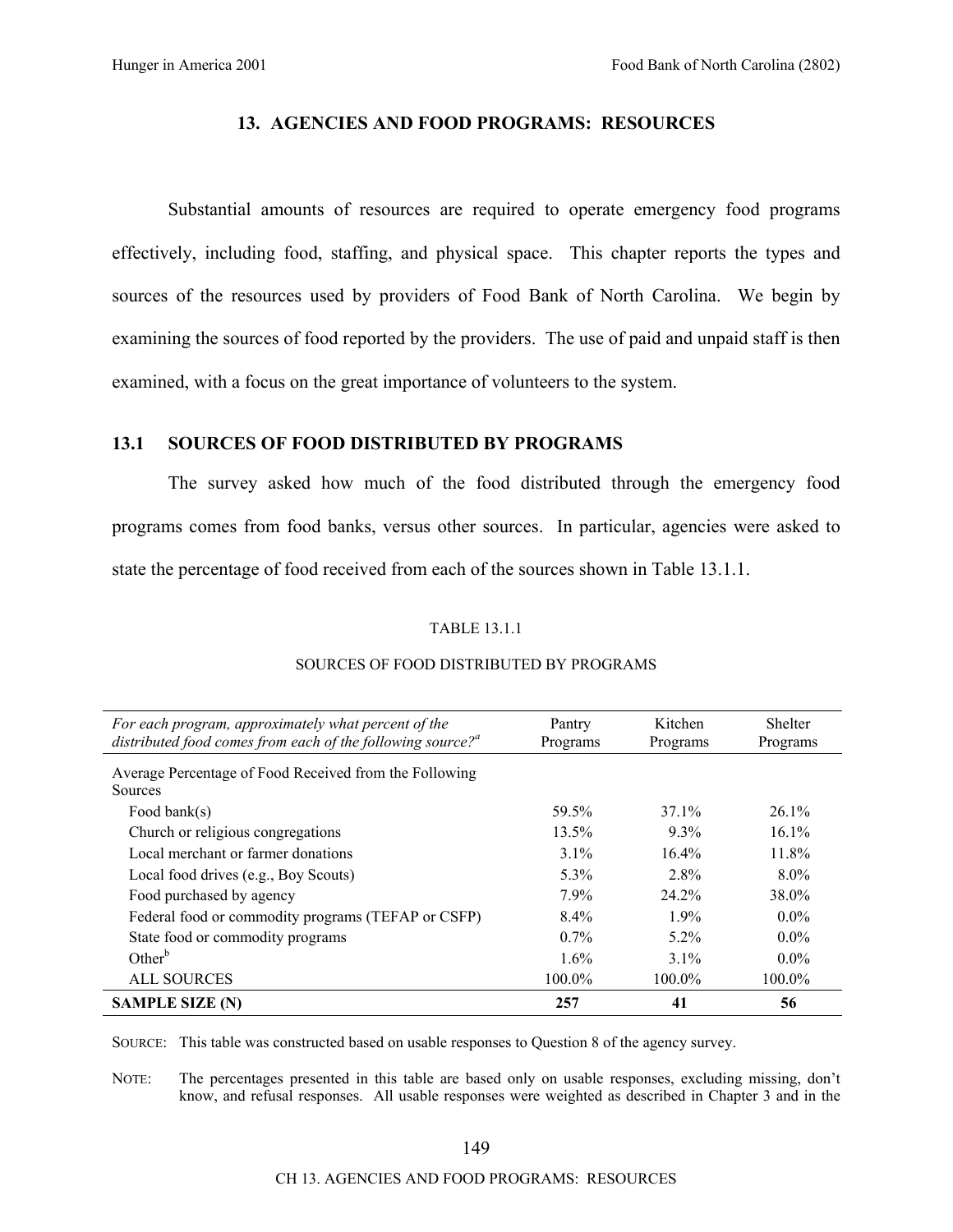TABLE 13.1.1 *(continued)*

Technical Appendix volume to represent all emergency food programs of Food Bank of North Carolina. The sample sizes (N) also include missing data.

Missing, don't know, and refusal responses combined are 10.8% for pantry programs, 22.4% for kitchen programs, and 31.9% for shelter programs.

<sup>a</sup>Each column adds to 100% because agencies were asked to distribute 100% over eight listed sources.

<sup>b</sup>This includes individual donations, organization gardens, and donations from other volunteer or civic groups.

Food banks are a major source of food. 59.5% of the food the pantries distribute, 37.1%

of the food the kitchens serve, and 26.1% of the food the shelters serve are provided by their

food banks. Programs also receive food from other sources:

- 13.5% of the food distributed by the pantries, 9.3% of the food distributed by the kitchens, and 16.1% of the food distributed by the shelters come from churches or religious congregations.
- $\bullet$  3.1% of the food distributed by the pantries, 16.4% of the food distributed by the kitchens, and 11.8% of the food distributed by the shelters come from local merchants or farmer donations.
- 5.3% of the food distributed by the pantries, 2.8% of the food distributed by the kitchens, and 8.0% of the food distributed by the shelters come from local food drives.
- 7.9% of the food distributed by the pantries, 24.2% of the food distributed by the kitchens, and 38.0% of the food distributed by the shelters are purchased by their agencies.
- 8.4% of the food distributed by the pantries, 1.9% of the food distributed by the kitchens, and 0.0% of the food distributed by the shelters come from federal food or commodity programs, such as TEFAP or CSFP.
- 0.7% of the food distributed by the pantries, 5.2% of the food distributed by the kitchens, and 0.0% of the food distributed by the shelters come from state food or commodity programs.
- 1.6% of the food distributed by the pantries, 3.1% of the food distributed by the kitchens, and 0.0% of the food distributed by the shelters come from other sources.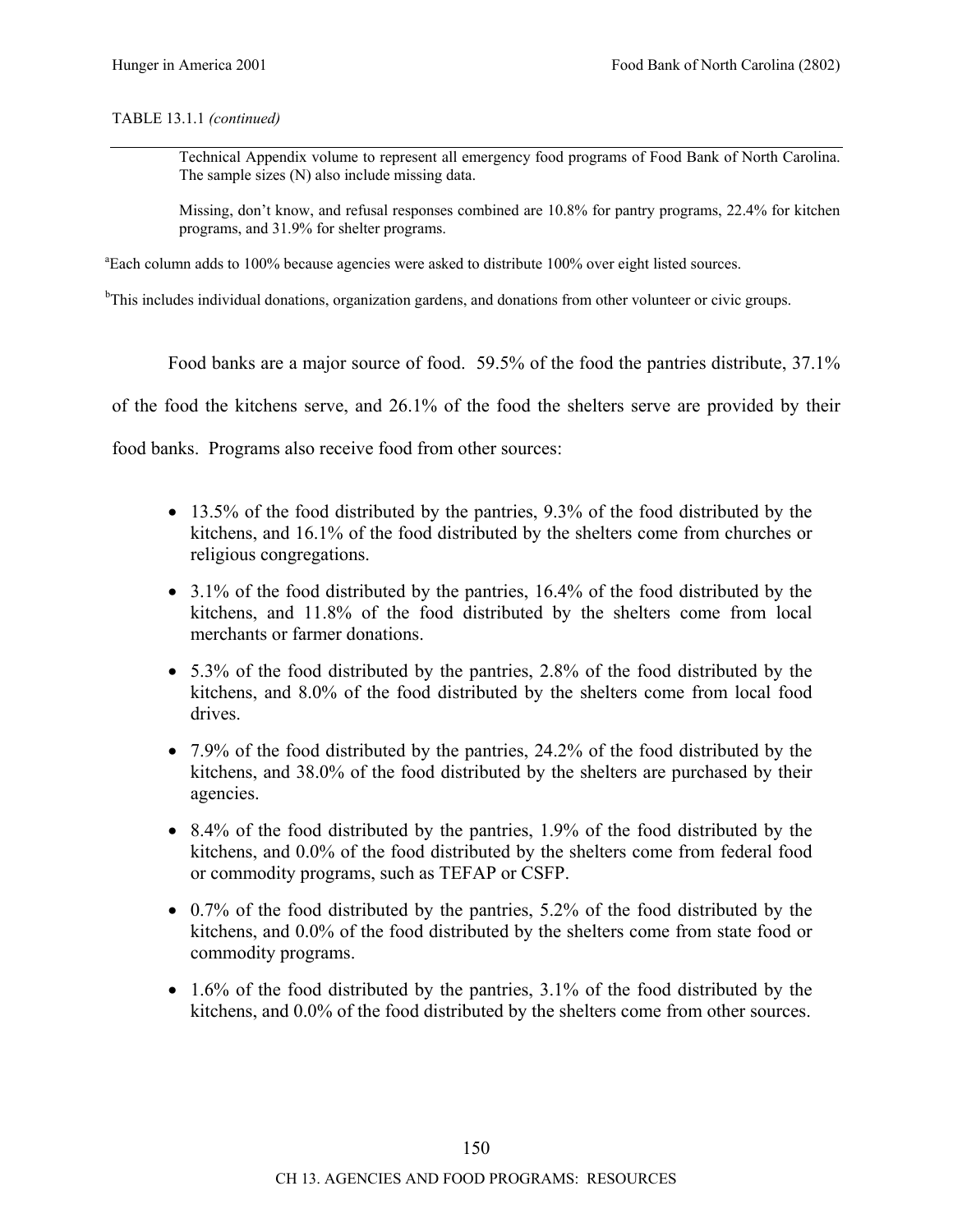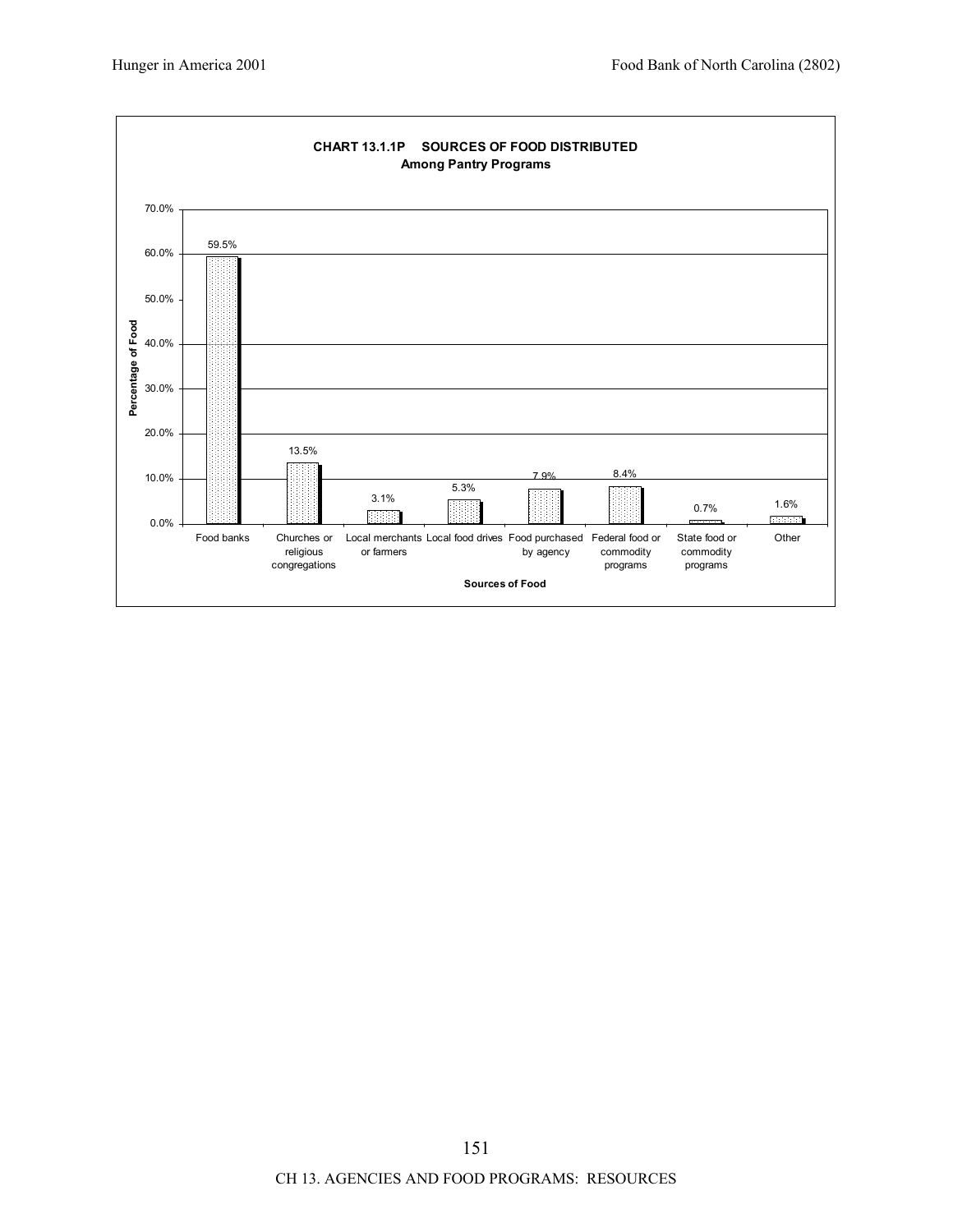# **13.2 STAFF AND VOLUNTEER RESOURCES DURING PREVIOUS WEEK**

Agencies were asked how many paid staff and volunteers they had and how many volunteer hours they had received during the previous week. Table 13.2.1 presents the results.

#### TABLE 13.2.1

## STAFF AND VOLUNTEER RESOURCES DURING PREVIOUS WEEK

|                                                    | Pantry<br>Programs | Kitchen<br>Programs | Shelter<br>Programs |
|----------------------------------------------------|--------------------|---------------------|---------------------|
| Number of Paid Staff                               |                    |                     |                     |
| None                                               | 67.0%              | 55.4%               | 12.6%               |
| 1                                                  | 16.1%              | 19.0%               | 8.3%                |
| 2                                                  | 4.9%               | 12.5%               | 8.4%                |
| 3                                                  | 4.9%               | 9.8%                | 10.4%               |
| 4                                                  | 1.3%               | $0.0\%$             | 6.2%                |
| 5                                                  | 2.3%               | $0.0\%$             | 6.1%                |
| $6 - 10$                                           | 2.1%               | 3.3%                | 24.9%               |
| More than 10                                       | 1.3%               | $0.0\%$             | 23.1%               |
| <b>TOTAL</b>                                       | 100.0%             | 100.0%              | 100.0%              |
| Average number of paid staff among valid responses | $\mathbf{1}$       | $\mathbf{1}$        | 6                   |
| Median number of paid staff among valid responses  | $\boldsymbol{0}$   | $\boldsymbol{0}$    | 5                   |
| Number of Volunteers                               |                    |                     |                     |
| None                                               | 12.2%              | $0.0\%$             | 10.2%               |
| $\mathbf{1}$                                       | 6.9%               | $0.0\%$             | 13.1%               |
| $2 - 3$                                            | 25.7%              | 15.2%               | 13.6%               |
| $4 - 6$                                            | 18.7%              | 24.6%               | 23.7%               |
| $7 - 10$                                           | 20.8%              | 11.7%               | 10.4%               |
| $11-20$                                            | 9.8%               | 16.6%               | 8.7%                |
| 21-50                                              | 4.3%               | 22.3%               | $9.0\%$             |
| More than 50                                       | 1.7%               | 9.6%                | 11.4%               |
| <b>TOTAL</b>                                       | $100.0\%$          | 100.0%              | 100.0%              |
| Average number of volunteers among valid responses | 8                  | 22                  | 16                  |
| Median number of volunteers among valid responses  | 4                  | 10                  | 5                   |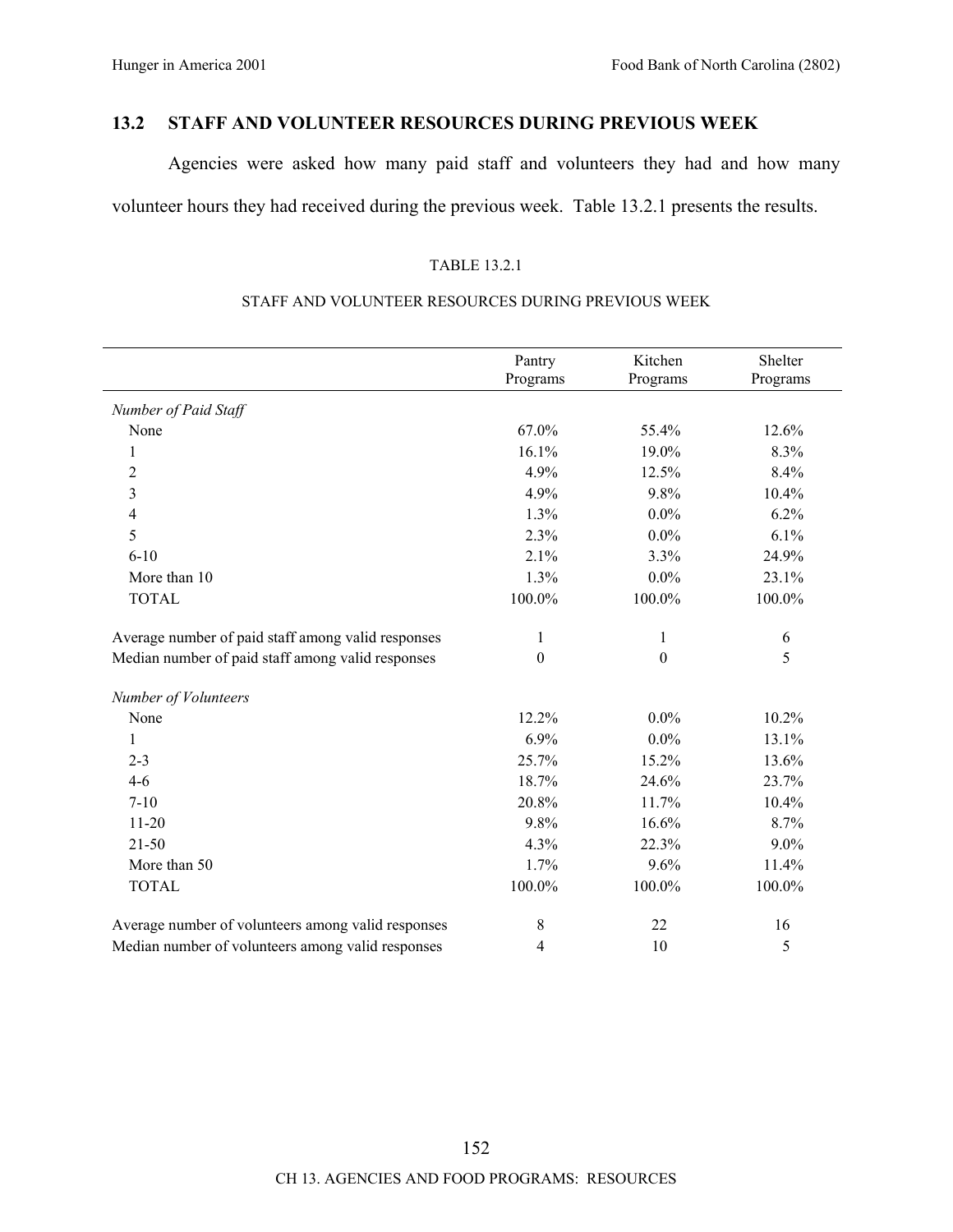#### TABLE 13.2.1 *(continued)*

|                                                                    | Pantry<br>Programs | Kitchen<br>Programs | <b>Shelter</b><br>Programs |
|--------------------------------------------------------------------|--------------------|---------------------|----------------------------|
| Number of Volunteer Hours                                          |                    |                     |                            |
| None                                                               | 15.4%              | 3.7%                | 15.4%                      |
| $1-5$                                                              | 26.7%              | $20.0\%$            | 8.9%                       |
| $6 - 10$                                                           | 18.8%              | $7.5\%$             | 7.1%                       |
| $11 - 25$                                                          | 17.0%              | 21.5%               | 28.8%                      |
| $26 - 50$                                                          | 10.1%              | 17.1%               | 2.4%                       |
| 51-100                                                             | 7.6%               | $3.0\%$             | 16.1%                      |
| More than 100                                                      | $4.6\%$            | 27.1%               | 21.3%                      |
| <b>TOTAL</b>                                                       | 100.0%             | 100.0%              | 100.0%                     |
| Average number of volunteer hours among valid<br>responses (hours) | 41                 | 70                  | 76                         |
| Median number of volunteer hours among valid<br>responses (hours)  | 8                  | 24                  | 24                         |
| <b>SAMPLE SIZE (N)</b>                                             | 257                | 41                  | 56                         |

SOURCE: This table was constructed based on usable responses to Questions 15 and 16 of the agency survey.

NOTE: The percentages presented in this table are based only on usable responses, excluding missing, don't know, and refusal responses. All usable responses were weighted as described in Chapter 3 and in the Technical Appendix volume to represent all emergency food programs of Food Bank of North Carolina. The sample sizes (N) also include missing data.

For number of paid staff, missing, don't know, and refusal responses combined are 11.9% for pantry programs, 19.4% for kitchen programs, and 13.4% for shelter programs.

For number of volunteers, missing, don't know, and refusal responses combined are 8.4% for pantry programs, 16.7% for kitchen programs, and 17.3% for shelter programs.

For number of volunteer hours, missing, don't know, and refusal responses combined are 22.4% for pantry programs, 29.6% for kitchen programs, and 20.9% for shelter programs.

As Table 13.2.1 shows, 67.0% of the pantries, 55.4% of the kitchens, and 12.6% of the

shelters had no paid staff in their workforce during the week prior to this study. The median

number of paid staff was 0 for the pantries, 0 for the kitchens, and 5 for the shelters. More

results include:

• The median number of volunteers in a week was 4 for the pantries, 10 for the kitchens, and 5 for the shelters.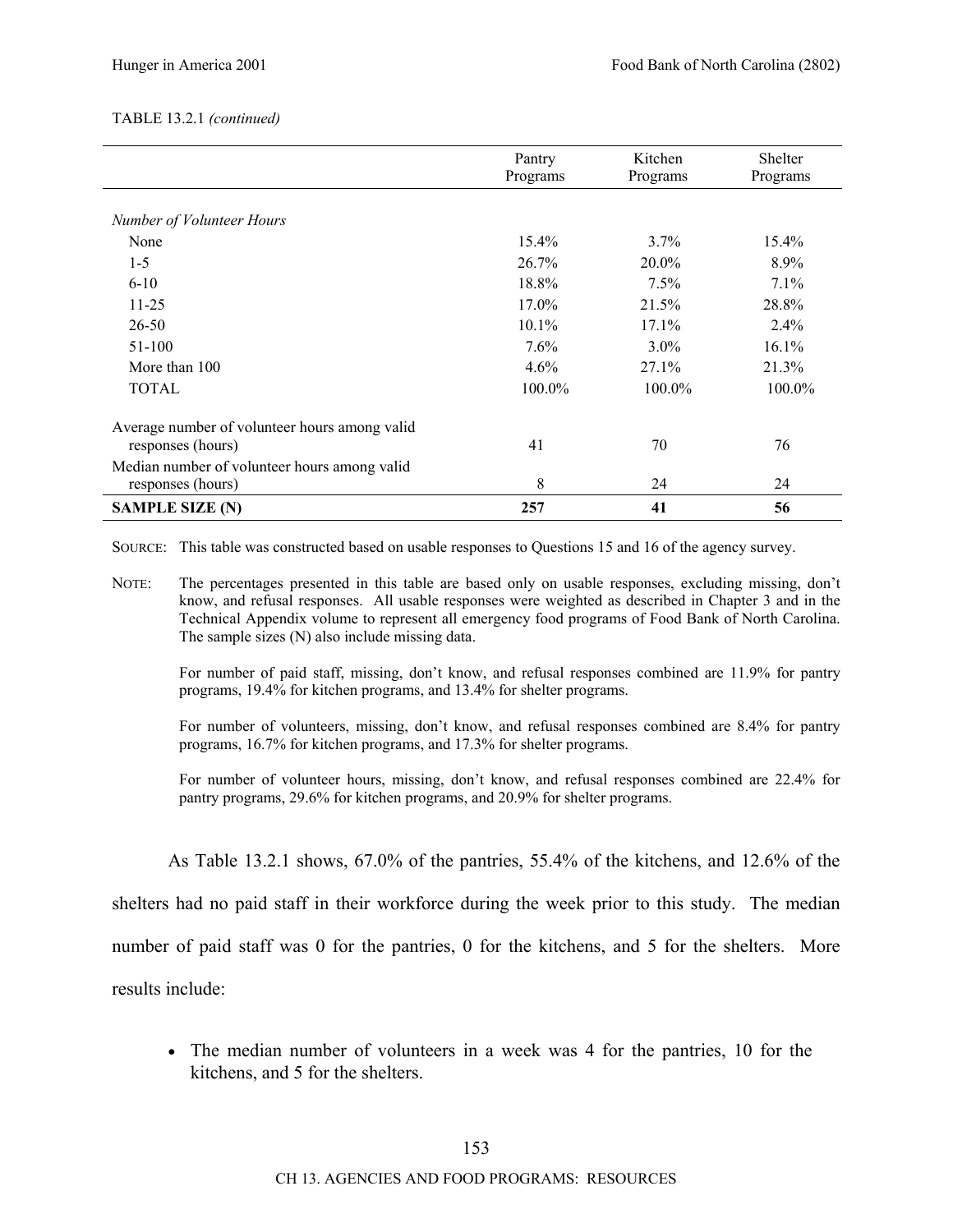- The median number of volunteer hours during the previous week of this study was 8 for the pantries, 24 for the kitchens, and 24 for the shelters.
- 12.2% of the pantries, 0.0% of the kitchens, and 12.2% of the shelters had no volunteers in their workforce during the previous week of this study.
- The midpoint (\$7.18) of the current minimum wage (\$5.15) and the average hourly earning from service occupations (\$9.21) may be used to obtain a dollar value of volunteer hours. (U.S. Department of Labor, Bureau of Labor Statistics: "National Compensation Survey: Occupational Wages in the United States, 1999." June 2001, Table 1, p. 30.)

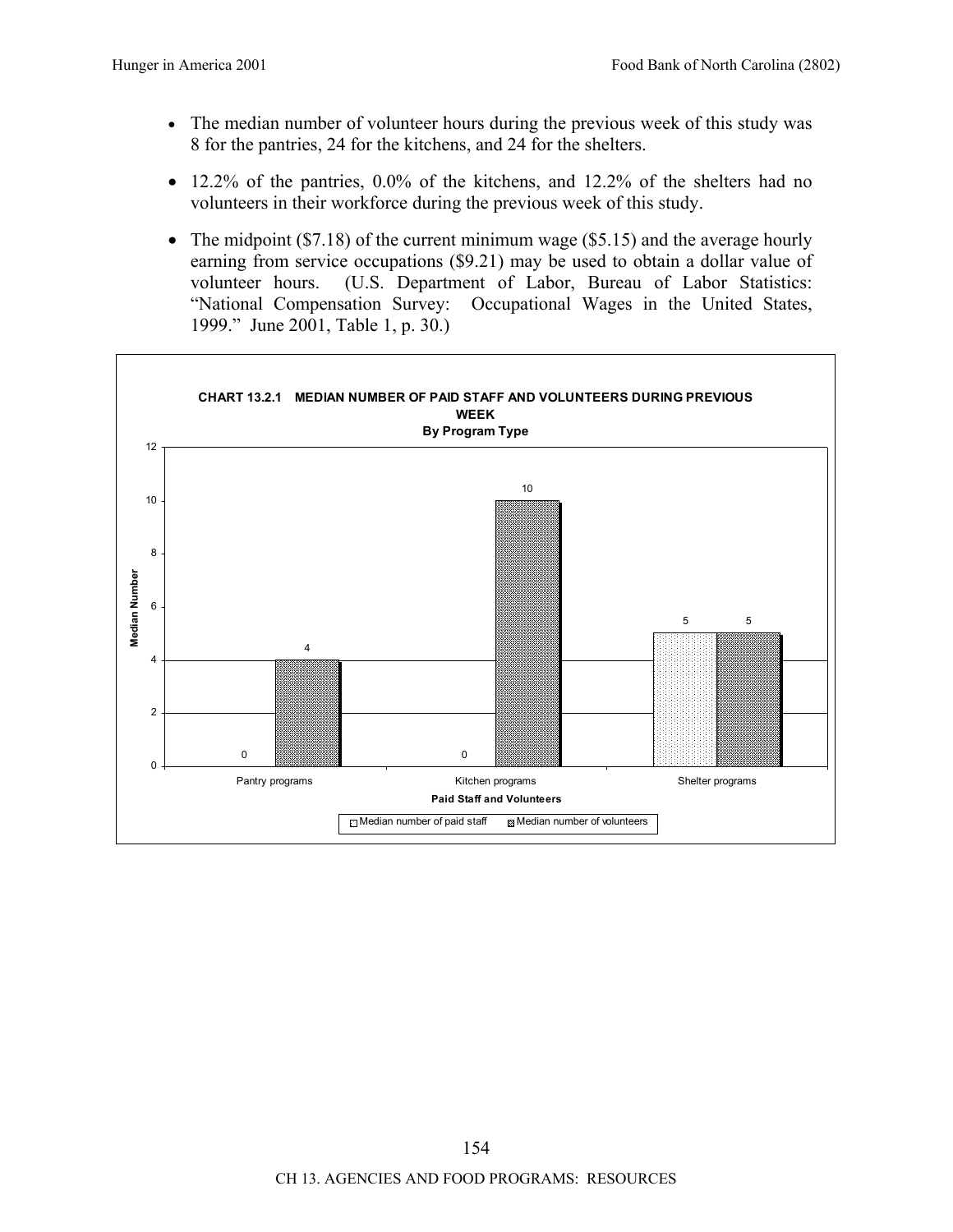# **13.3 PRODUCTS PURCHASED FROM SOURCES OTHER THAN FOOD BANKS**

Agencies were asked to indicate the categories of products that their programs purchased with cash from sources other than their food bank resources. Results based on agency responses are summarized in Table 13.3.1.

#### TABLE 13.3.1

#### PRODUCTS PURCHASED FROM SOURCES OTHER THAN FOOD BANK

| Categories of Products Programs Purchased with Cash from<br>Sources Other than the Agency's Food Bank <sup>a</sup> | Pantry<br>Programs | Kitchen<br>Programs | Shelter<br>Programs |
|--------------------------------------------------------------------------------------------------------------------|--------------------|---------------------|---------------------|
| Bread, cereal, rice, and pasta                                                                                     | 27.9%              | 42.5%               | $45.1\%$            |
| Fresh fruits and vegetables                                                                                        | $15.2\%$           | $36.2\%$            | $47.2\%$            |
| Canned or frozen fruits and vegetables                                                                             | $21.0\%$           | 33.1%               | 32.3%               |
| Meat, poultry, fish, beans, eggs, and nuts                                                                         | 28.3%              | 56.5%               | 63.2%               |
| Milk, yogurt, and cheese                                                                                           | 14.9%              | $40.1\%$            | 55.9%               |
| Fats, oils, condiments, and sweets                                                                                 | $13.1\%$           | 48.3%               | $43.5\%$            |
| Cleaning or personal hygiene products, diapers, and toilet                                                         |                    |                     |                     |
| paper                                                                                                              | 29.7%              | 45.9%               | 72.0%               |
| Other <sup>b</sup>                                                                                                 | $7.5\%$            | 11.2%               | 7.2%                |
| No outside purchases                                                                                               | $36.6\%$           | $2.6\%$             | 1.9%                |
| <b>SAMPLE SIZE (N)</b>                                                                                             | 257                | 41                  | 56                  |

SOURCE: This table was constructed based on usable responses to Question 25 of the agency survey.

NOTE: All usable responses were weighted as described in Chapter 3 and in the Technical Appendix volume to represent all emergency food programs of Food Bank of North Carolina. The sample sizes (N) also include missing data.

Missing, don't know, and refusal responses combined are 11.9% for pantry programs, 19.3% for kitchen programs, and 13.4% for shelter programs.

<sup>a</sup>Multiple responses were accepted.

<sup>b</sup>This includes beverages, such as coffee, tea, and juice; paper products, such as plastic utensils, paper plates, and garbage bags; and laundry products.

As Table 13.3.1 shows, 36.6% of the pantries, 2.6% of the kitchens, and 1.9% of the

shelters did not purchase products from sources other than their food banks. However, most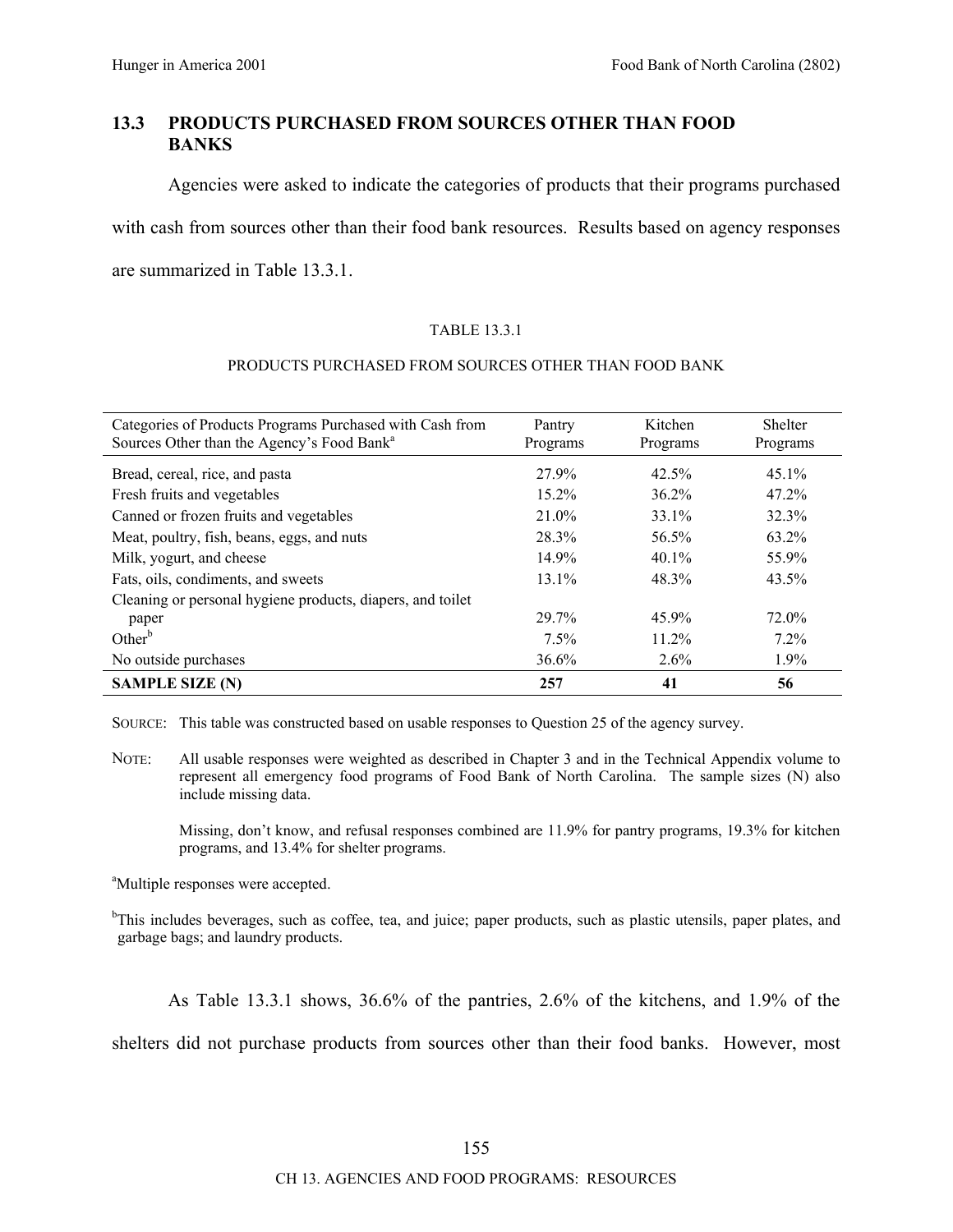emergency food programs purchased products they needed from sources other than their food

banks. More details follow:

- 27.9% of the pantries, 42.5% of the kitchens, and 45.1% of the shelters purchased bread, cereal, rice, and pasta.
- 15.2% of the pantries, 36.2% of the kitchens, and 47.2% of the shelters purchased fresh fruits and vegetables.
- 21.0% of the pantries, 33.1% of the kitchens, and 32.3% of the shelters purchased canned or frozen fruits and vegetables.
- 28.3% of the pantries, 56.5% of the kitchens, and  $63.2\%$  of the shelters purchased meat, poultry, fish, beans, eggs, and nuts.
- 14.9% of the pantries, 40.1% of the kitchens, and 55.9% of the shelters purchased milk, yogurt, and cheese.
- 13.1% of the pantries, 48.3% of the kitchens, and 43.5% of the shelters purchased fats, oils, condiments, and sweets.
- 29.7% of the pantries, 45.9% of the kitchens, and 72.0% of the shelters purchased cleaning or personal hygiene products, diapers, and toilet paper.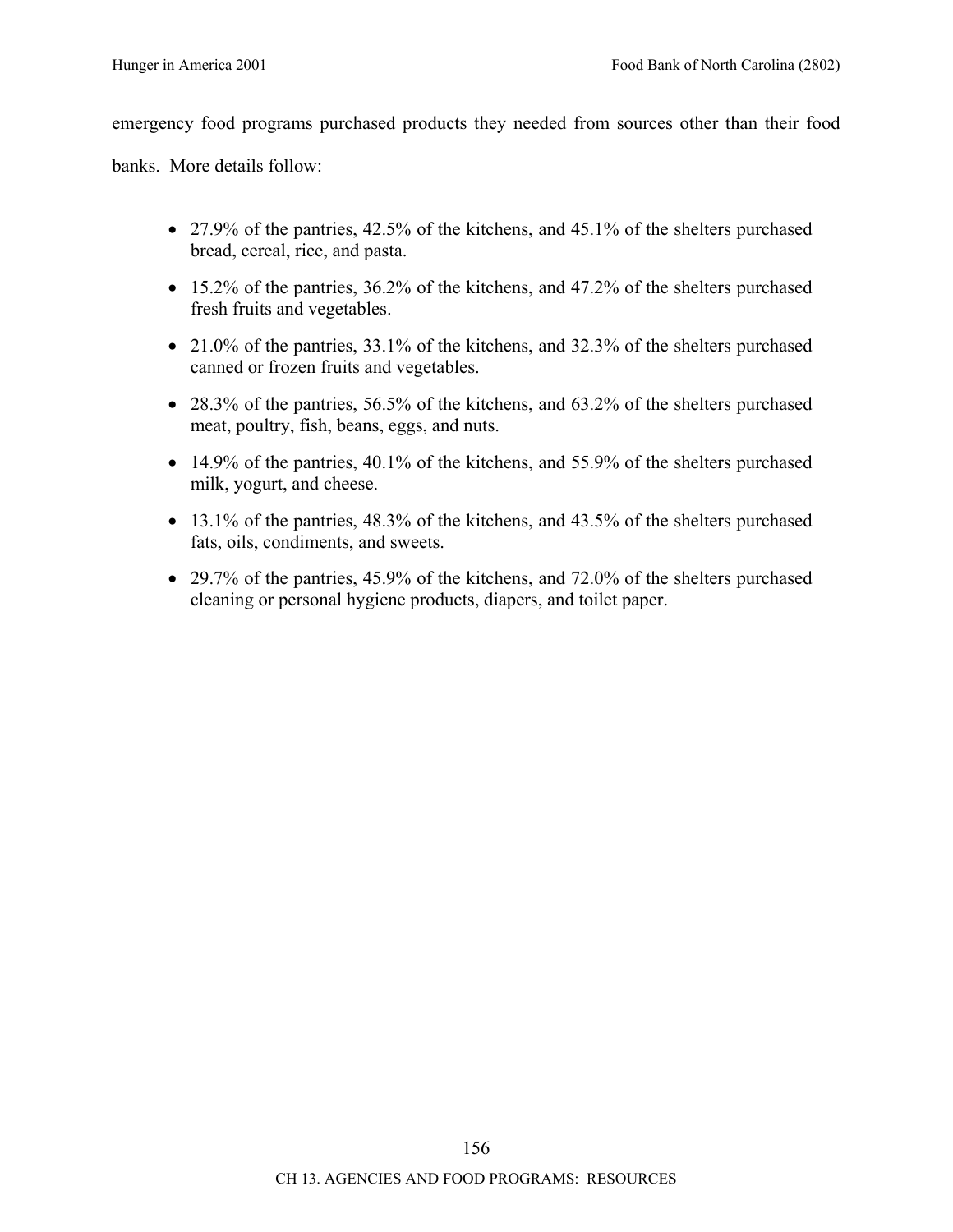# **14. AGENCIES AND FOOD PROGRAMS: IMPORTANCE OF FOOD BANKS**

At the national level food banks are by far the single most largest source of food to A2H providers. This chapter examines the providers' relationship to the food banks in more detail. We first present tabulations of what products the providers would like to be able to obtain in greater quantity from their food banks. Subsequent sections explore the overall importance of the food banks to the operations of the providers and additional types of services the providers would like to obtain from the food banks.

# **14.1 PRODUCTS NEEDED FROM FOOD BANKS**

Agencies were also asked to identify the categories of products they need more of from their food bank. Table 14.1.1 presents the findings.

#### TABLE 14.1.1

| Categories of Food and Nonfood Products Programs Need<br>or Need More of from Their Food Bank <sup>a</sup> | Pantry<br>Programs | Kitchen<br>Programs | <b>Shelter</b><br>Programs |
|------------------------------------------------------------------------------------------------------------|--------------------|---------------------|----------------------------|
| Bread, cereal, rice, and pasta                                                                             | 35.9%              | $16.4\%$            | $17.7\%$                   |
| Fresh fruits and vegetables                                                                                | $36.4\%$           | 32.7%               | $26.1\%$                   |
| Canned or frozen fruits and vegetables                                                                     | 34.3%              | 28.8%               | 17.9%                      |
| Meat, poultry, fish, beans, eggs, and nuts                                                                 | 59.5%              | 53.6%               | $46.2\%$                   |
| Milk, yogurt, and cheese                                                                                   | 29.4%              | 34.4%               | 34.2%                      |
| Fats, oils, condiments, and sweets                                                                         | $18.7\%$           | 26.7%               | 19.9%                      |
| Cleaning or personal hygiene products, diapers, and toilet                                                 |                    |                     |                            |
| paper                                                                                                      | 57.3%              | 33.6%               | 54.4%                      |
| Other $b$                                                                                                  | $10.1\%$           | $18.2\%$            | $12.5\%$                   |
| <b>SAMPLE SIZE (N)</b>                                                                                     | 257                | 41                  | 56                         |

#### PRODUCTS NEEDED FROM FOOD BANKS

SOURCE: This table was constructed based on usable responses to Question 26 of the agency survey.

NOTE: All usable responses were weighted as described in Chapter 3 and in the Technical Appendix volume to represent all emergency food programs of Food Bank of North Carolina. The sample sizes (N) also include missing data.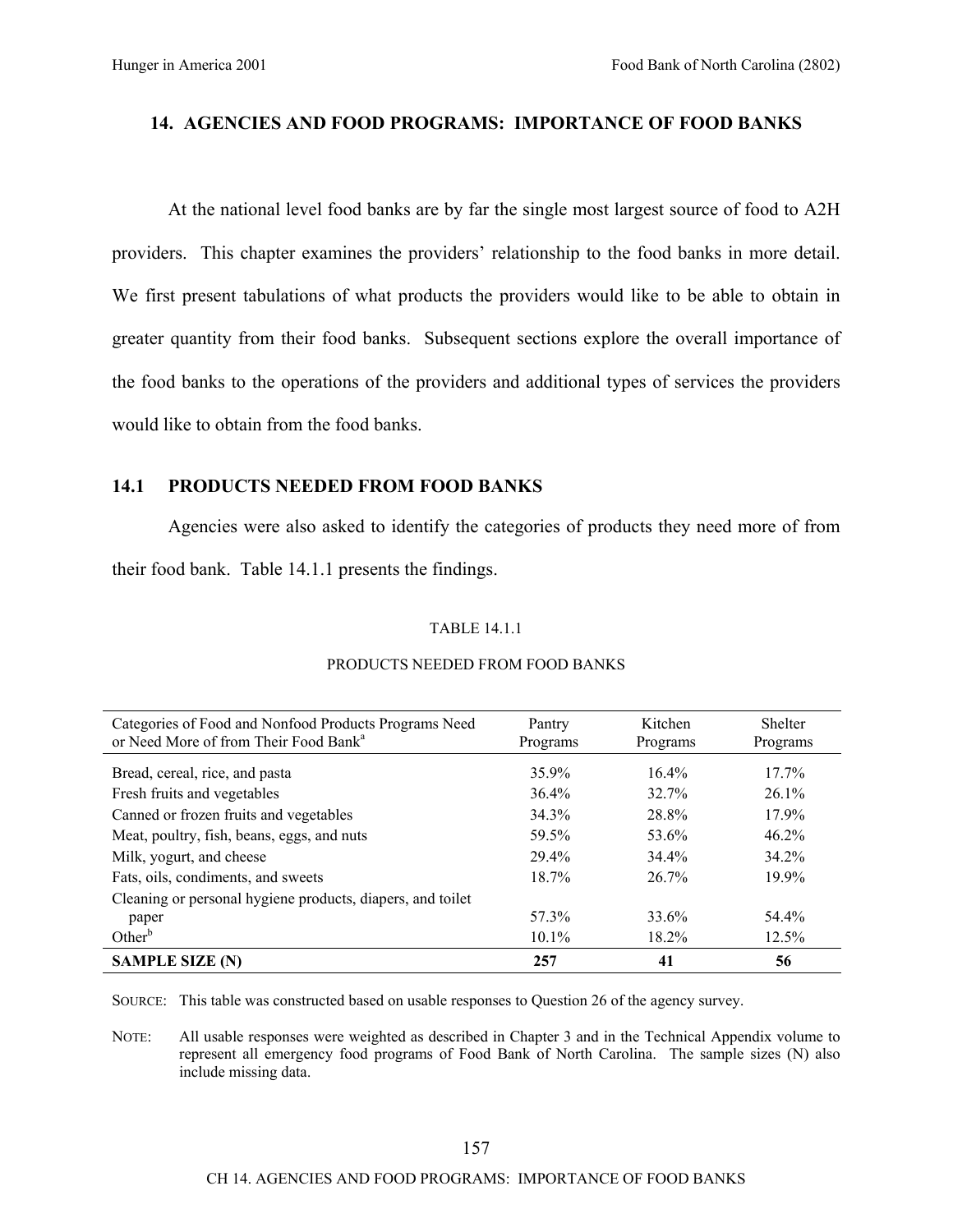#### TABLE 14.1.1 *(continued)*

Missing, don't know, and refusal responses combined are 6.5% for pantry programs, 29.4% for kitchen programs, and 15.3% for shelter programs.

<sup>a</sup>Multiple responses were accepted.

<sup>b</sup>This includes paper products, such as plastic utensils, paper plates, and garbage bags; beverages, such as juice, coffee, and tea; and dietary supplements, such as vitamins and Ensure.

As presented in Table 14.1.1, many agencies wish to receive more of certain products

from their food banks. Specifics are as follows:

- 35.9% of the pantries, 16.4% of the kitchens, and 17.7% of the shelters need more bread, cereal, rice, and pasta.
- 36.4% of the pantries, 32.7% of the kitchens, and 26.1% of the shelters need more fresh fruits and vegetables.
- 34.3% of the pantries, 28.8% of the kitchens, and 17.9% of the shelters need more canned or frozen fruits and vegetables.
- 59.5% of the pantries, 53.6% of the kitchens, and 46.2% of the shelters need more meat, poultry, fish, beans, eggs, and nuts.
- 29.4% of the pantries, 34.4% of the kitchens, and 34.2% of the shelters need more milk, yogurt, and cheese.
- 18.7% of the pantries, 26.7% of the kitchens, and 19.9% of the shelters need more fats, oils, condiments, and sweets.
- 57.3% of the pantries,  $33.6\%$  of the kitchens, and  $54.4\%$  of the shelters need more products in the category of cleaning or personal hygiene products, diapers, and toilet paper.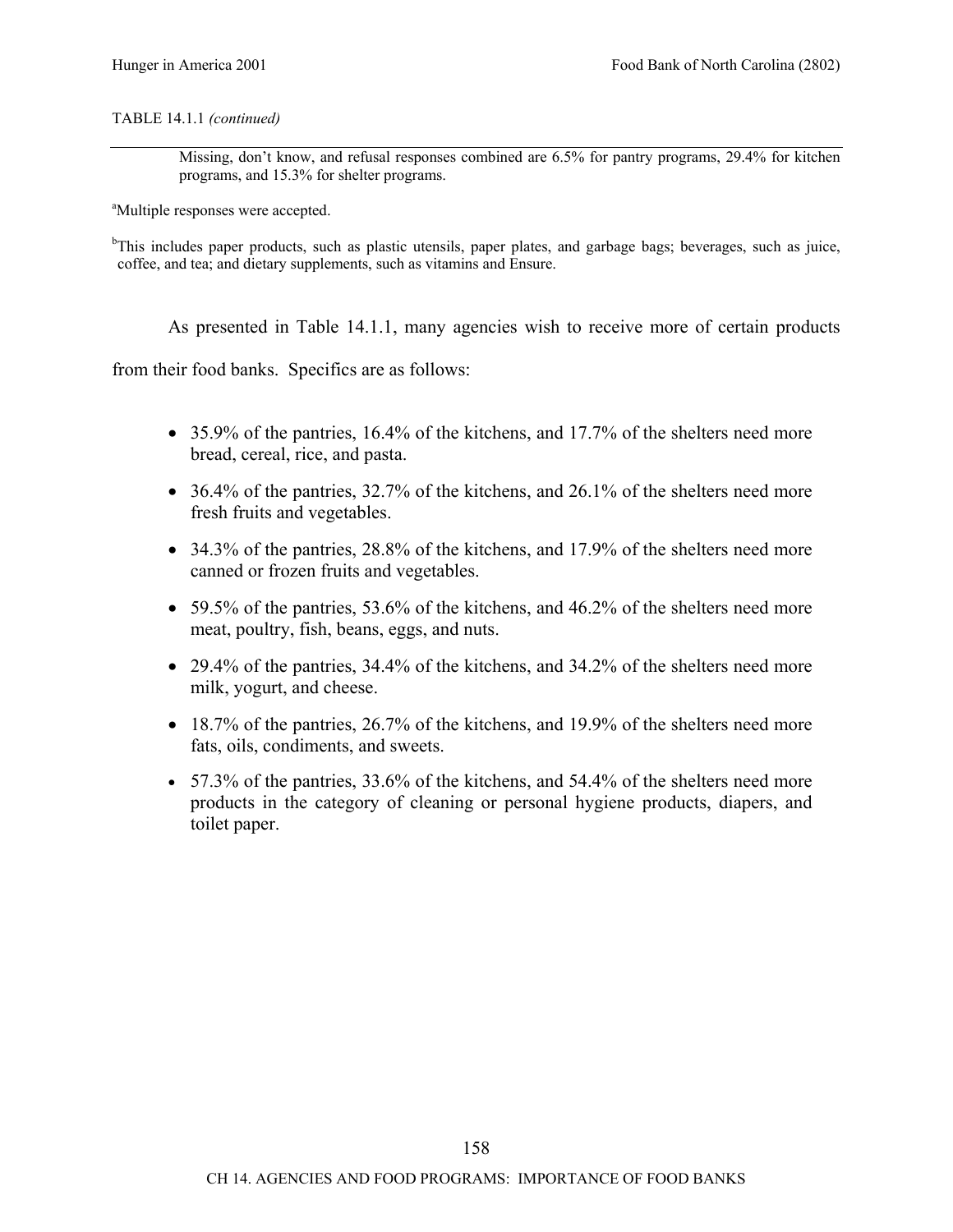

CH 14. AGENCIES AND FOOD PROGRAMS: IMPORTANCE OF FOOD BANKS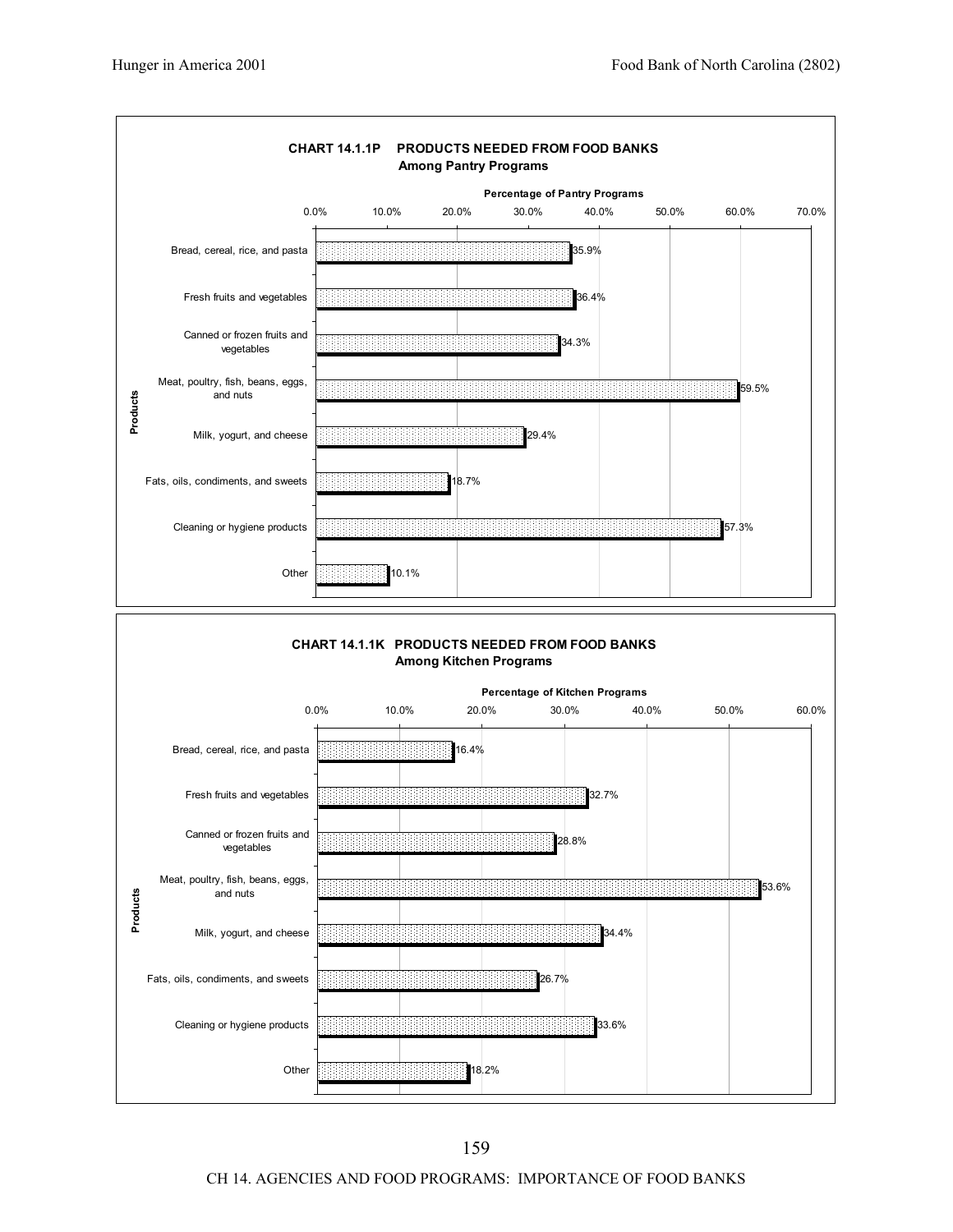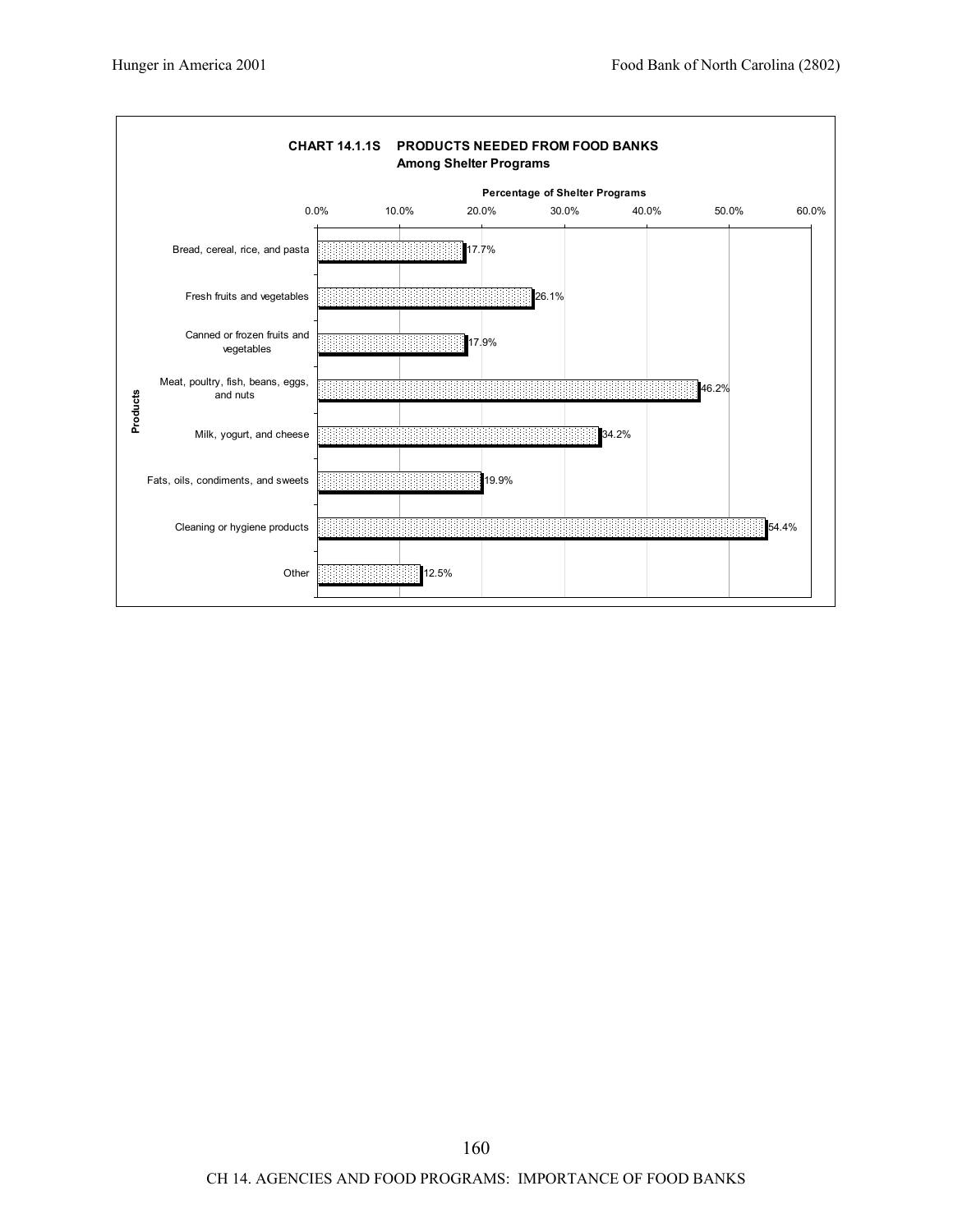# **14.2 IMPACT OF ELIMINATION OF FOOD BANK**

Agencies were asked how much of an impact the elimination of their food bank would

have on their programs. Table 14.2.1 shows the results.

## TABLE 14.2.1

#### IMPACT OF ELIMINATION OF FOOD BANK

| If the Food Supply You (i.e., Agency) Receive from Your<br>Food Bank Was Eliminated, How Much of an Impact Would<br>This Have on Your Program? | Pantry<br>Programs | Kitchen<br>Programs | <b>Shelter</b><br>Programs |
|------------------------------------------------------------------------------------------------------------------------------------------------|--------------------|---------------------|----------------------------|
| No impact at all                                                                                                                               | $2.1\%$            | $0.0\%$             | $8.7\%$                    |
| Minimal impact                                                                                                                                 | 12.7%              | 21.0%               | 27.9%                      |
| Significant impact                                                                                                                             | 33.2%              | 51.1%               | 46.6%                      |
| Devastating impact                                                                                                                             | 48.6%              | 24.6%               | $12.4\%$                   |
| Unsure                                                                                                                                         | $3.4\%$            | $3.3\%$             | $4.3\%$                    |
| <b>TOTAL</b>                                                                                                                                   | 100.0%             | $100.0\%$           | 100.0%                     |
| <b>SAMPLE SIZE (N)</b>                                                                                                                         | 257                | 41                  | 56                         |

SOURCE: This table was constructed based on usable responses to Question 27 of the agency survey.

NOTE: The percentages presented in this table are based only on usable responses, excluding missing, don't know, and refusal responses. All usable responses were weighted as described in Chapter 3 and in the Technical Appendix volume to represent all emergency food programs of Food Bank of North Carolina. The sample sizes (N) also include missing data.

Missing, don't know, and refusal responses combined are 6.1% for pantry programs, 19.3% for kitchen programs, and 13.5% for shelter programs.

81.8% of the pantries, 75.7% of the kitchens, and 59.1% of the shelters said that the

elimination of support from their food banks would have a significant or devastating impact on

their operation. Details include:

- 48.6% of the pantries, 24.6% of the kitchens, and 12.4% of the shelters believed that the elimination of the food bank would have a devastating impact on their programs.
- Another 33.2% of the pantries,  $51.1\%$  of the kitchens, and 46.6% of the shelters believed that the elimination of the food bank would have a significant impact on their programs.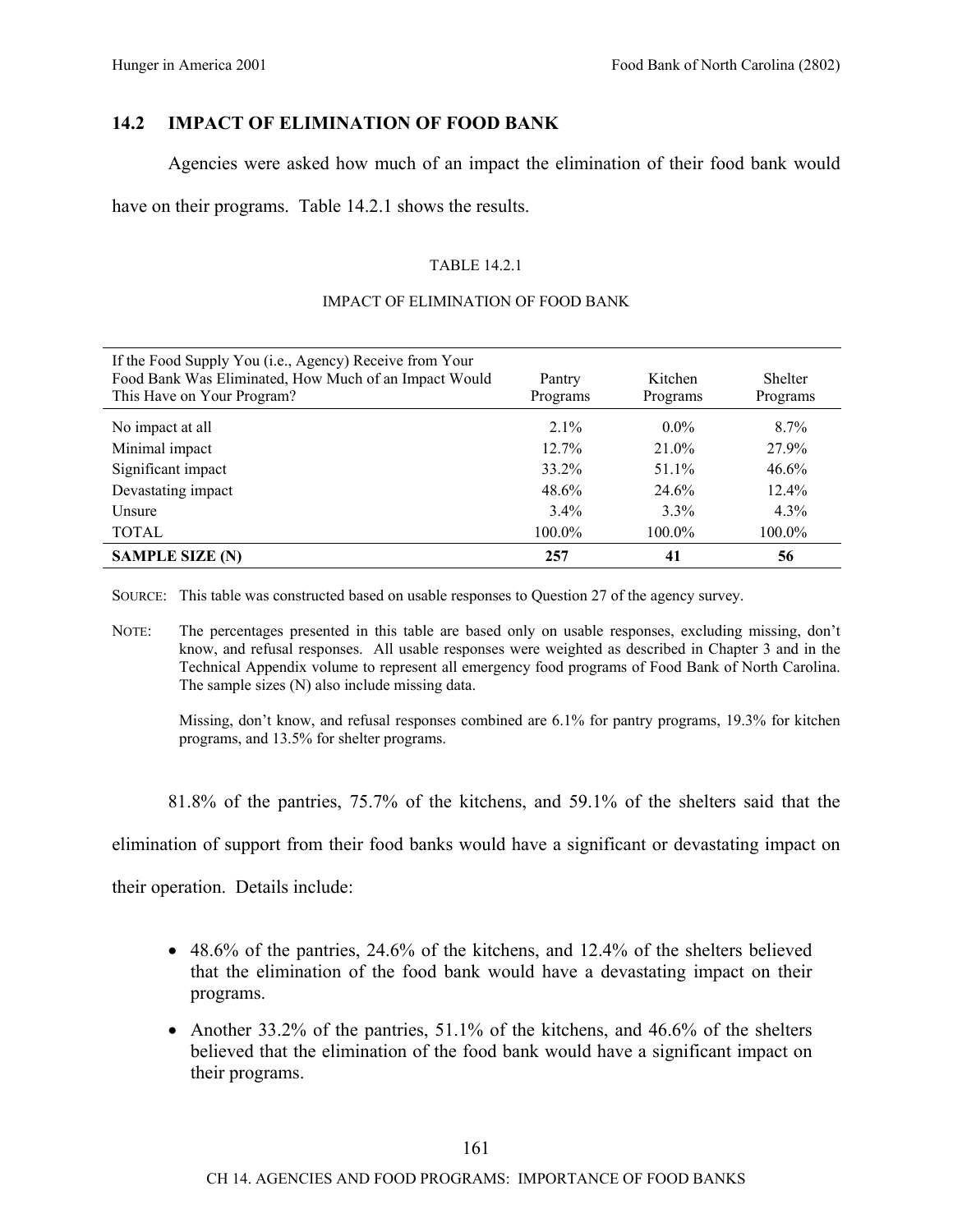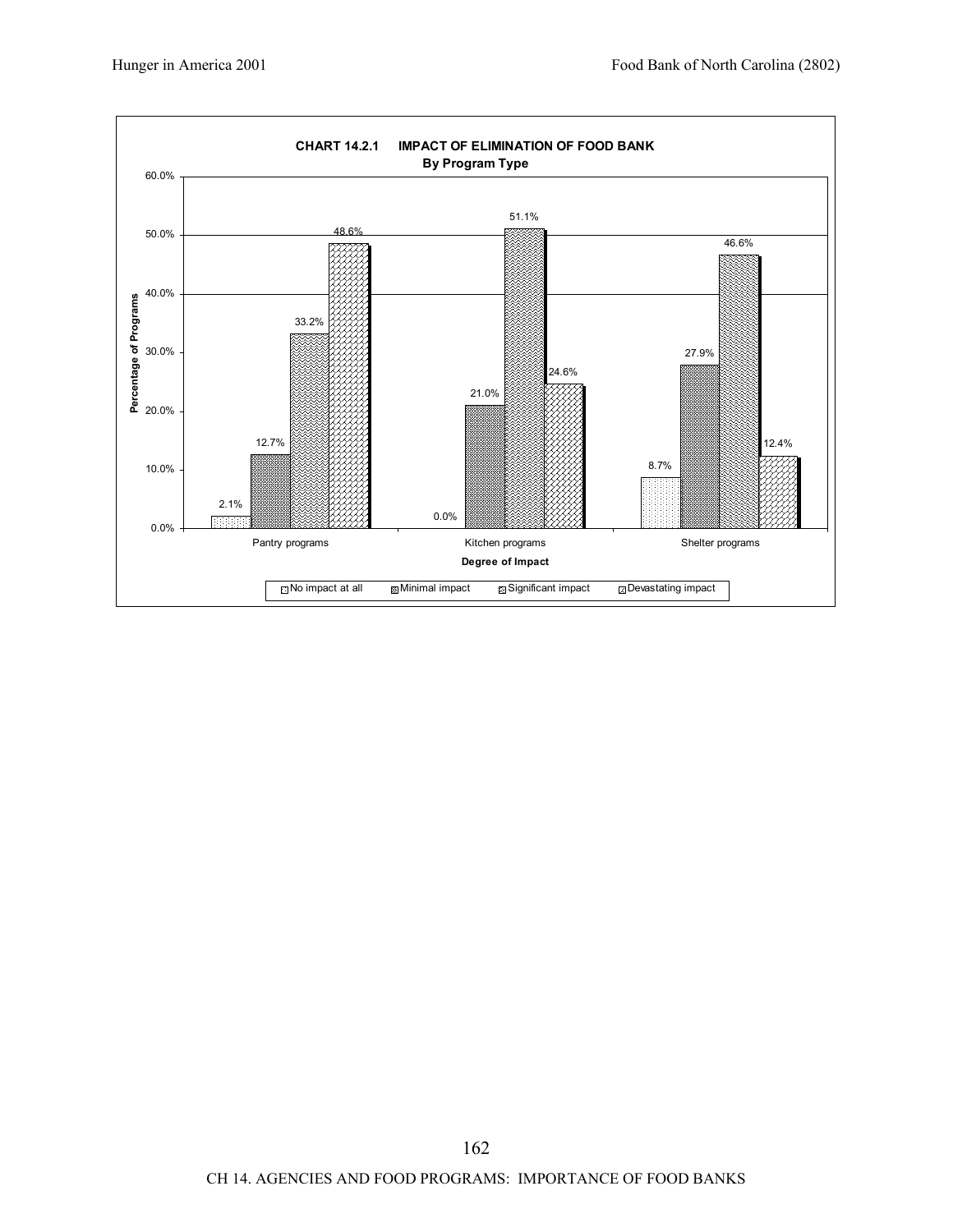# **14.3 AREAS OF ADDITIONAL ASSISTANCE DESIRED**

Agencies were asked what kinds of additional assistance, in addition to food, they need to

meet their clients' needs. Findings are presented in Table 14.3.1.

## TABLE 14.3.1

### AREAS OF ADDITIONAL ASSISTANCE DESIRED

| Programs That Need Additional Assistance in Any of<br>the Following Areas <sup>a</sup> | Pantry<br>Programs | Kitchen<br>Programs | Shelter<br>Programs |
|----------------------------------------------------------------------------------------|--------------------|---------------------|---------------------|
| Nutrition education                                                                    | 29.3%              | 42.7%               | 34.9%               |
| Training in food handling                                                              | $16.7\%$           | 44.7%               | 29.9%               |
| Accessing local resources                                                              | 42.1%              | 46.2%               | 33.5%               |
| Advocacy training                                                                      | 22.3%              | 29.5%               | 32.5%               |
| Other <sup>b</sup>                                                                     | 14.1%              | 31.9%               | 19.3%               |
| <b>SAMPLE SIZE (N)</b>                                                                 | 257                | 41                  | 56                  |

SOURCE: This table was constructed based on usable responses to Question 28 of the agency survey.

NOTE: All usable responses were weighted as described in Chapter 3 and in the Technical Appendix volume to represent all emergency food programs of Food Bank of North Carolina.

<sup>a</sup>Multiple responses were accepted.

<sup>b</sup>This includes funding and addiction programs.

Some programs desired to receive further assistance from their food banks in one or more

of the areas specified in Table 14.3.1. Details include:

- 29.3% of the pantries, 42.7% of the kitchens, and 34.9% of the shelters said that they needed additional assistance in nutrition education.
- 16.7% of the pantries, 44.7% of the kitchens, and 29.9% of the shelters said that they needed additional assistance in training in food handling.
- 42.1% of the pantries, 46.2% of the kitchens, and 33.5% of the shelters said that they needed additional assistance in accessing local resources.
- 22.3% of the pantries, 29.5% of the kitchens, and 32.5% of the shelters said that they needed additional assistance in advocacy training.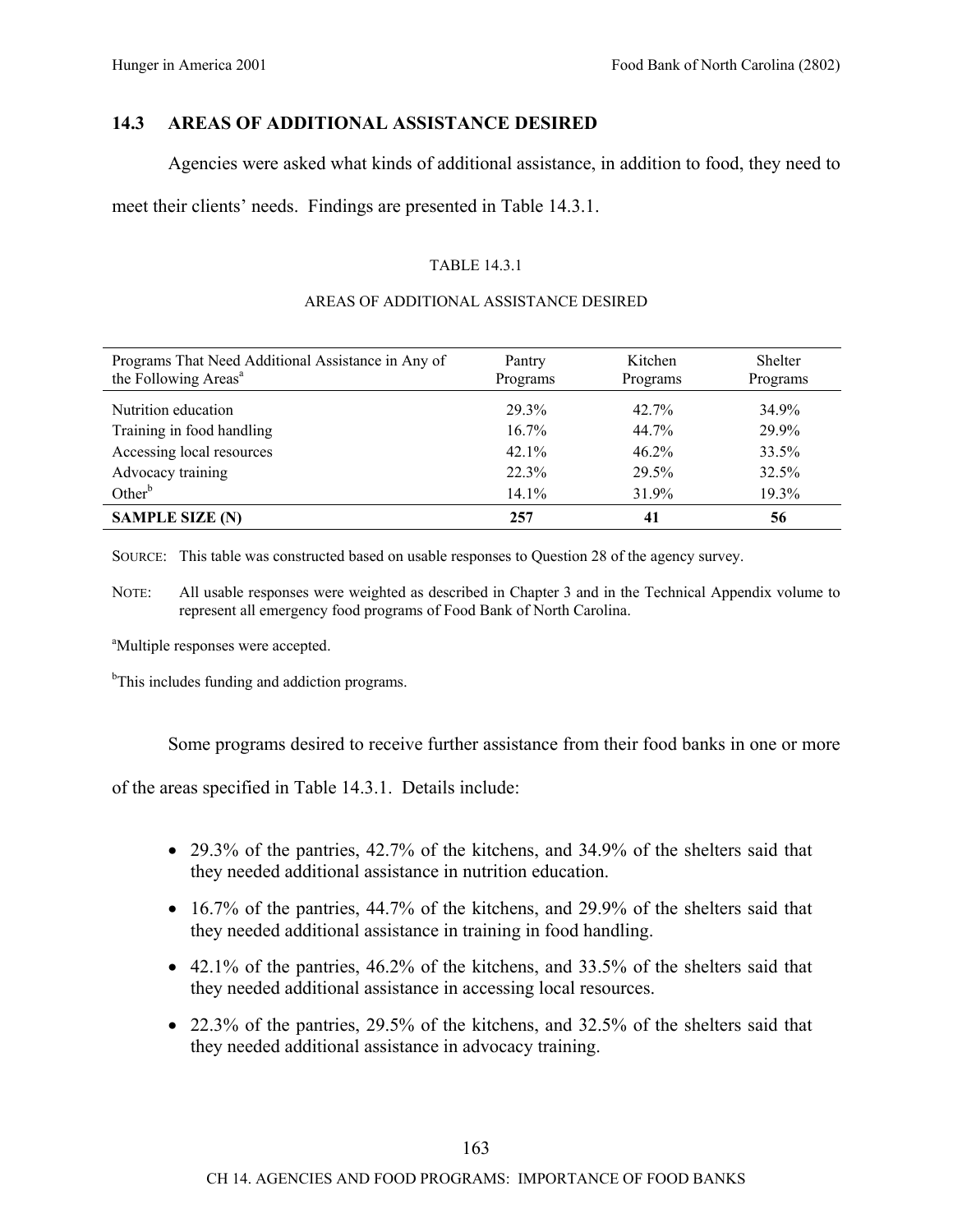

CH 14. AGENCIES AND FOOD PROGRAMS: IMPORTANCE OF FOOD BANKS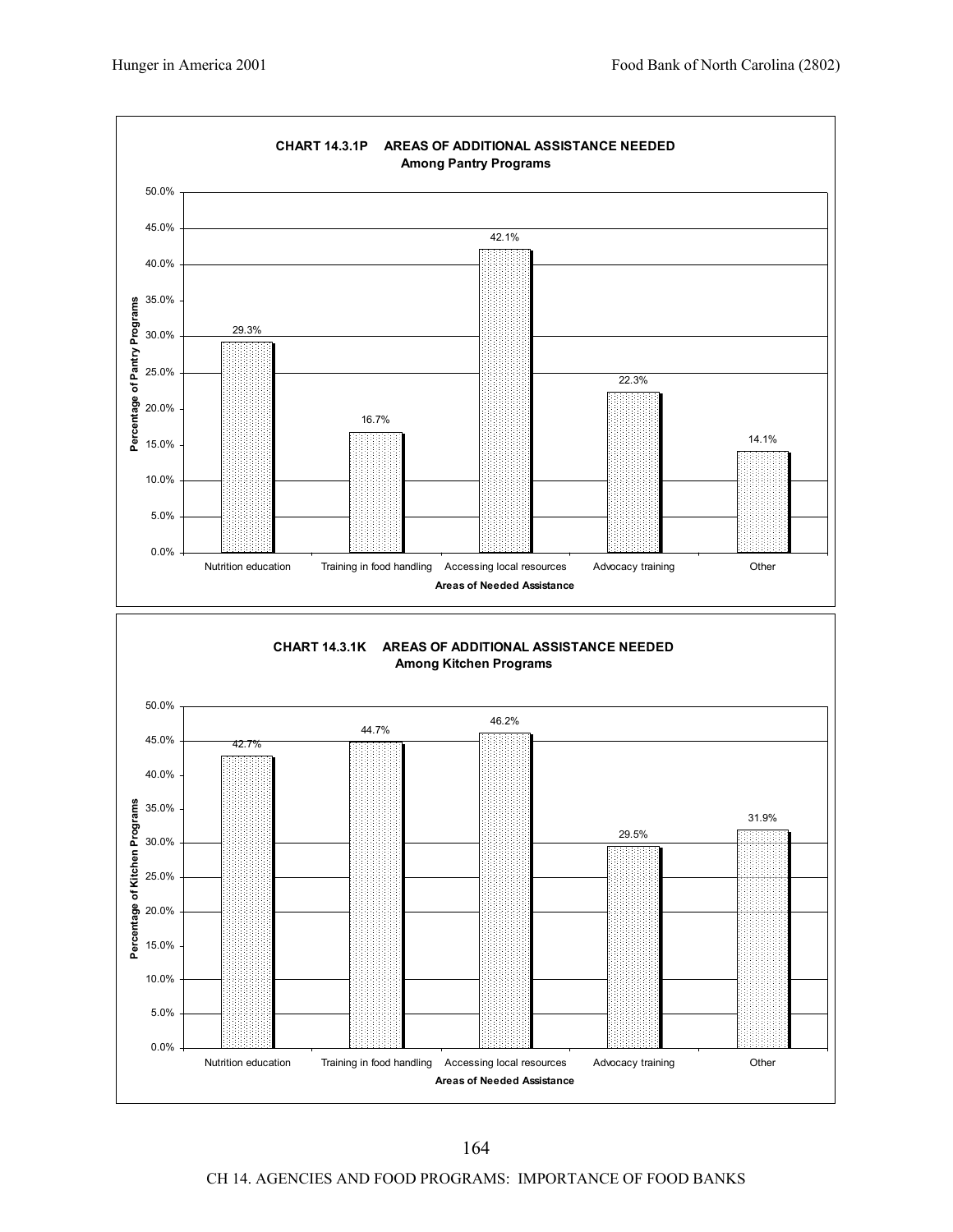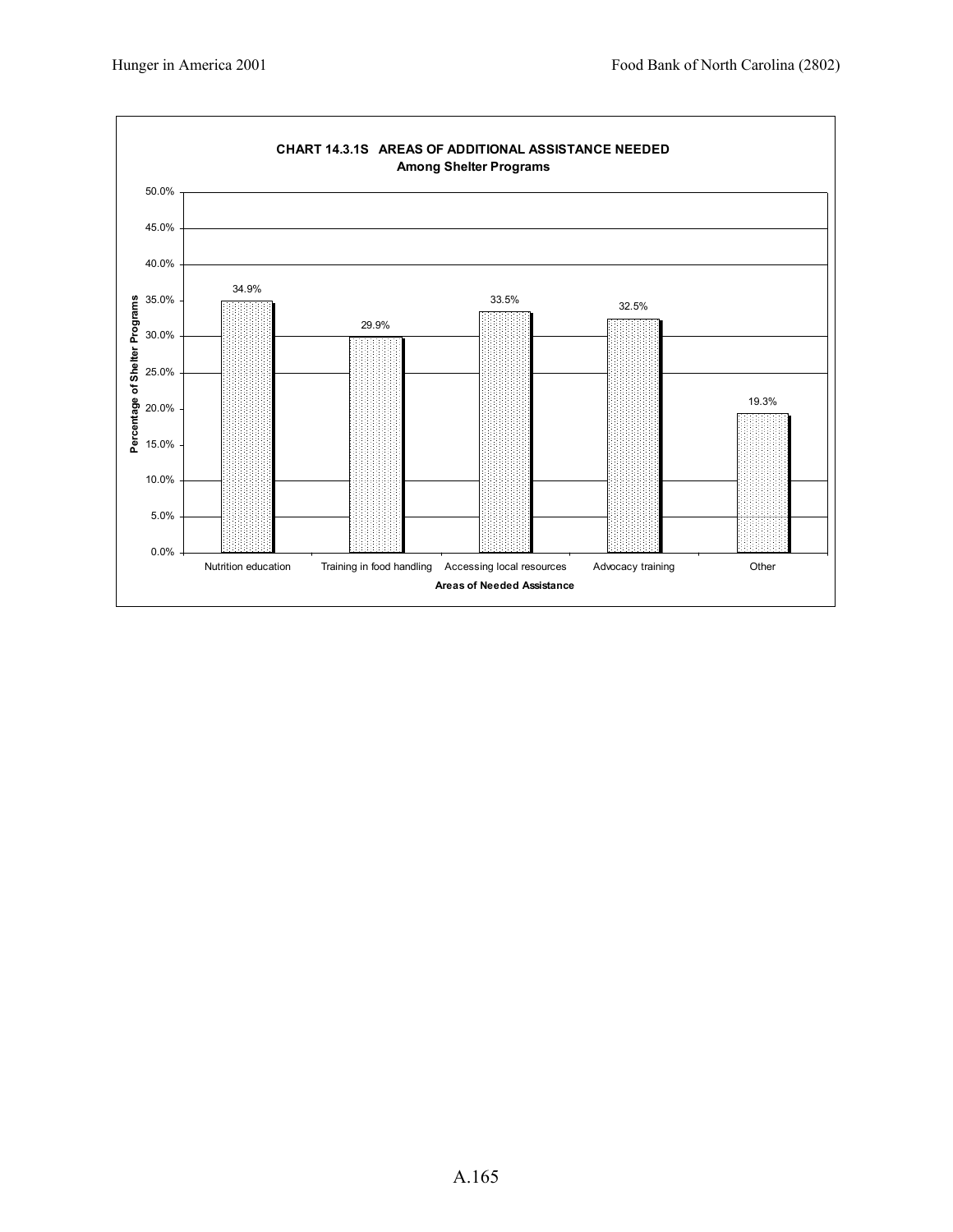# **APPENDIX A**

# **FOOD STAMP PROGRAM INCOME ELIGIBILITY STANDARDS**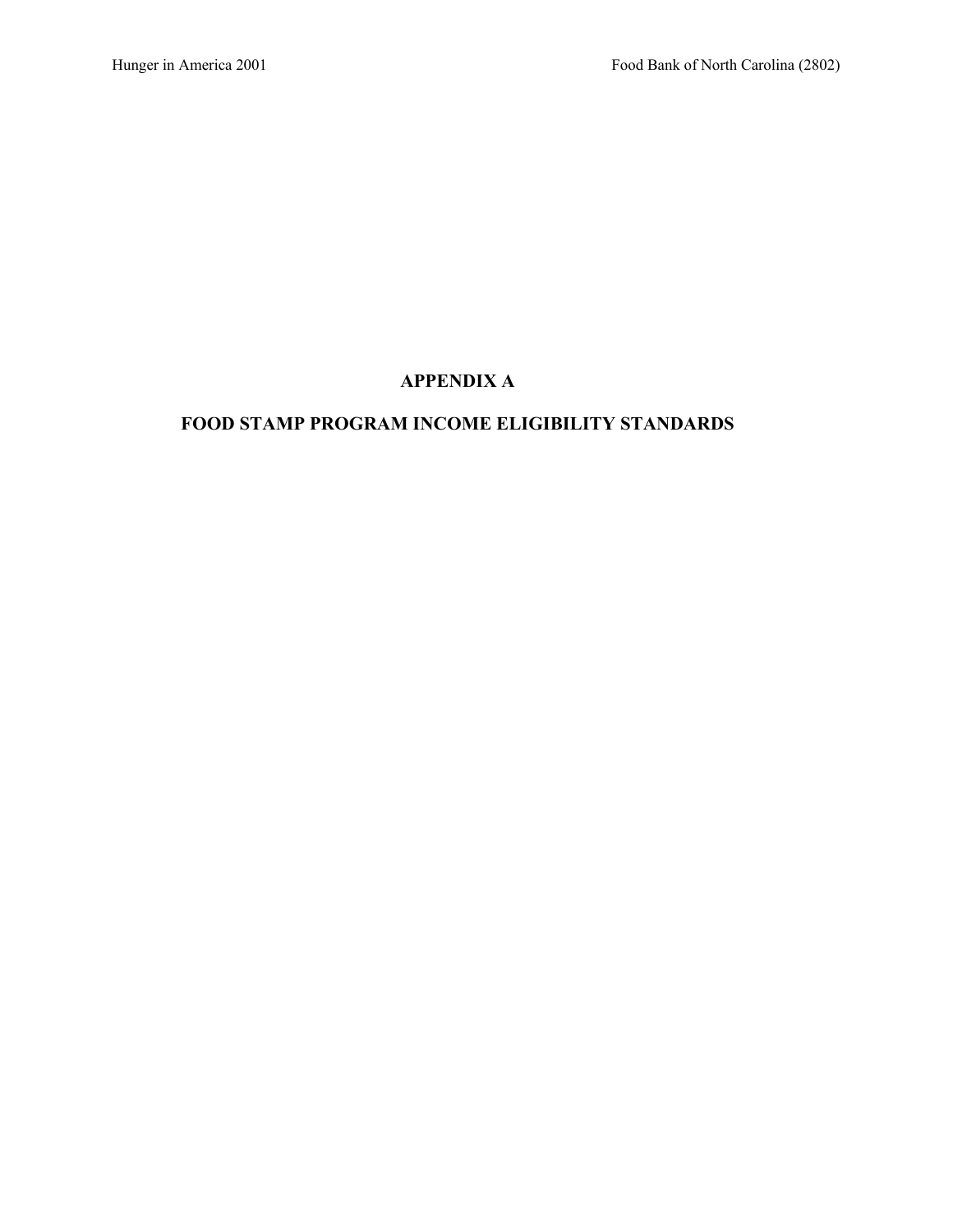#### **FOOD STAMP PROGRAM INCOME ELIGIBILITY STANDARDS OCTOBER 1, 2000 TO SEPTEMBER 30, 2001**

Source: http://www.fns.usda.gov/fsp/MENU/APPS/ELIGIBILITY/income/INCOMECHART.HTMSEPTEMBER 30, 2001

#### These tables give the Food Stamp Program Monthly Income Eligibility Standards for

Fiscal Year 2001.

| Household Size         | 48 States <sup>a</sup> | Alaska    | Hawaii    |
|------------------------|------------------------|-----------|-----------|
|                        | \$696                  | \$870     | \$800     |
|                        | \$938                  | \$1,172   | \$1,078   |
|                        | \$1,180                | \$1,475   | \$1,356   |
| 4                      | \$1,421                | \$1,777   | \$1,635   |
|                        | \$1,663                | \$2,080   | \$1,913   |
| 6                      | \$1,905                | \$2,382   | \$2,191   |
|                        | \$2,146                | \$2,685   | \$2,470   |
| 8                      | \$2,388                | \$2,987   | \$2,748   |
| Each Additional Member | $+$ \$242              | $+$ \$303 | $+$ \$279 |

### NET MONTHLY INCOME ELIGIBILITY STANDARDS (100 PERCENT OF FEDERAL POVERTY LEVEL)

a Includes District of Columbia, Guam, and the Virgin Islands.

#### GROSS MONTHLY INCOME ELIGIBILITY STANDARDS (130 PERCENT OF POVERTY LEVEL)

| Household Size         | 48 States <sup>a</sup> | Alaska    | Hawaii    |
|------------------------|------------------------|-----------|-----------|
|                        | \$905                  | \$1,130   | \$1,039   |
|                        | \$1,219                | \$1,524   | \$1,401   |
|                        | \$1,533                | \$1,917   | \$1,763   |
| 4                      | \$1,848                | \$2,310   | \$2,125   |
|                        | \$2,162                | \$2,703   | \$2,487   |
| 6                      | \$2,476                | \$3,097   | \$2,849   |
|                        | \$2,790                | \$3,490   | \$3,210   |
| 8                      | \$3,104                | \$3,883   | \$3,572   |
| Each Additional Member | $+$ \$315              | $+$ \$394 | $+$ \$362 |

a Includes District of Columbia, Guam, and the Virgin Islands.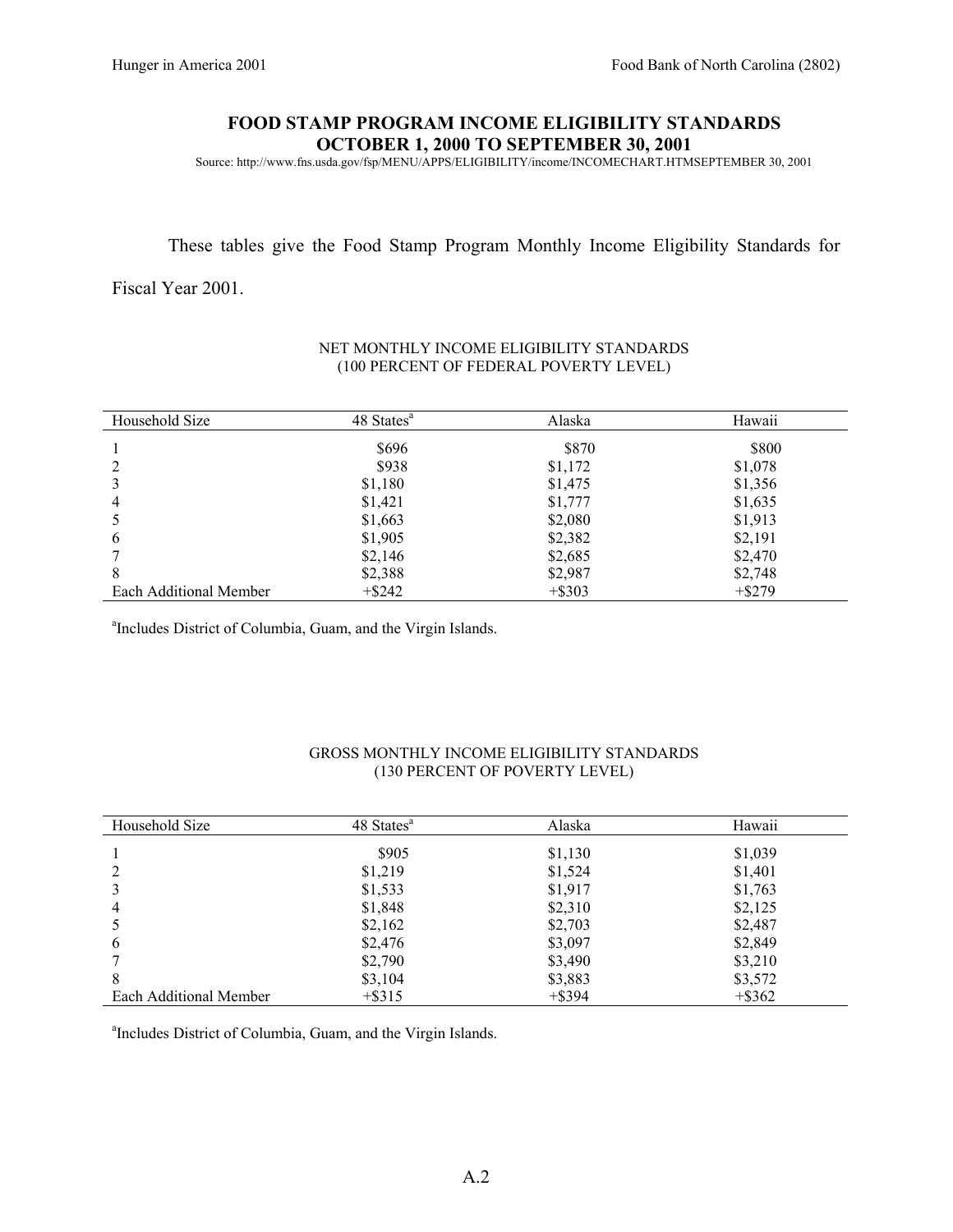| Household Size         | 48 States <sup>a</sup> | Alaska    | Hawaii    |
|------------------------|------------------------|-----------|-----------|
|                        | \$1,149                | \$1,435   | \$1,319   |
|                        | \$1,547                | \$1,934   | \$1,778   |
|                        | \$1,946                | \$2,433   | \$2,238   |
| 4                      | \$2,345                | \$2,932   | \$2,697   |
|                        | \$2,744                | \$3,431   | \$3,156   |
| 6                      | \$3,142                | \$3,930   | \$3,615   |
|                        | \$3,541                | \$4,429   | \$4,075   |
| 8                      | \$3,940                | \$4,928   | \$4,534   |
| Each Additional Member | $+$ \$399              | $+$ \$500 | $+$ \$460 |

#### GROSS INCOME WHERE ELDERLY OR DISABLED ARE A SEPARATE HOUSEHOLD (165 PERCENT OF POVERTY LEVEL)

a Includes District of Columbia, Guam, and the Virgin Islands.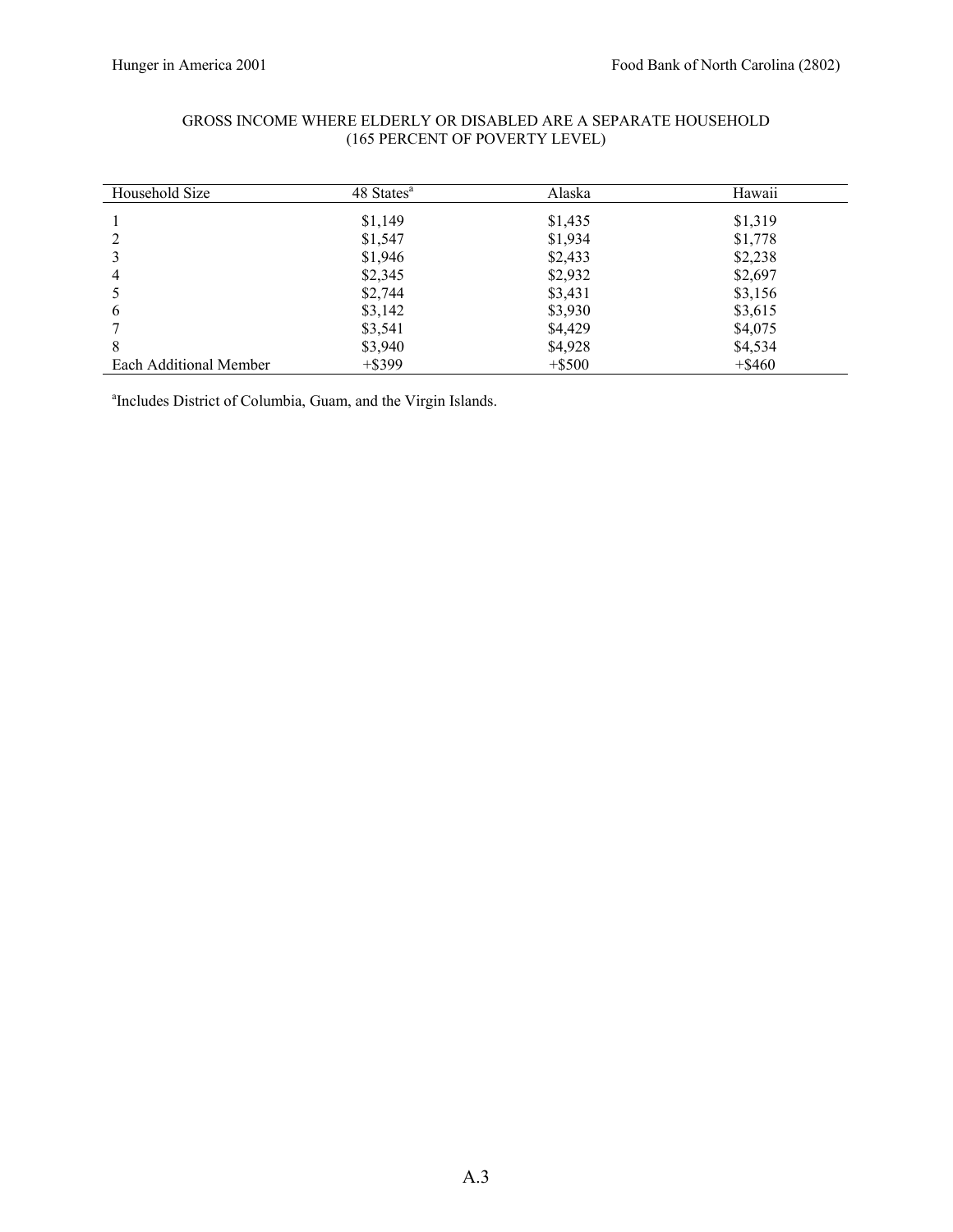# **APPENDIX B**

## **FOOD STAMP ELIGIBILITY CRITERIA**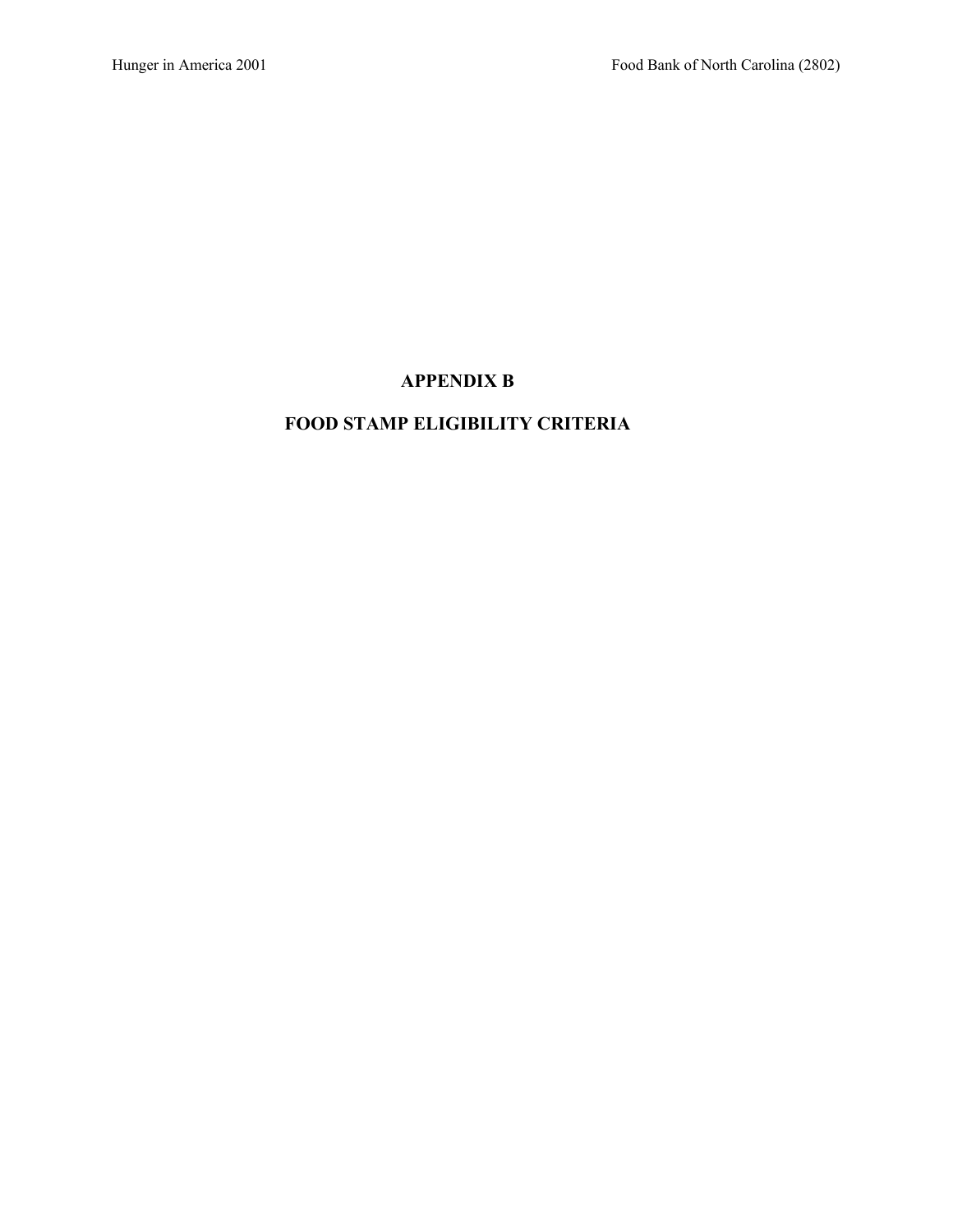#### **FOOD STAMP ELIGIBILITY CRITERIA**

Source: http://www.fns.usda.gov/fsp/MENU/APPS/ELIGIBILITY/ELIG.HTM

As of October 2000 to September 30, 2001, the following food stamp eligibility rules applied to households in the 48 contiguous states and the District of Columbia.

### **A. RESOURCES (RULES ON RESOURCE LIMITS)**

Households may have \$2,000 in countable resources, such as a bank account, or \$3,000 in countable resources if at least one person is age 60 or older. However, certain resources are *not* counted, such as a home and lot, the resources of people who receive Supplemental Security Income (SSI), and the resources of people who receive Temporary Assistance for Needy Families (TANF) (formerly AFDC).

Licensed vehicles are *not* counted if they are:

- Used over 50 percent of the time for income-producing purposes
- Annually producing income consistent with their fair market value
- Needed for long-distance travel for work (other than daily commute)
- Used as the home
- Needed to transport a physically disabled household member
- Needed to carry most of the household's fuel or water

For the following licensed vehicles, the fair market value over \$4,650 is counted:

- One per household
- Plus vehicles used for work, training, or education to prepare for work, or to seek work in accordance with the food stamp employment and training requirements

For all other vehicles, the fair market value over \$4,650 or the equity value, whichever is more, is counted as a resource.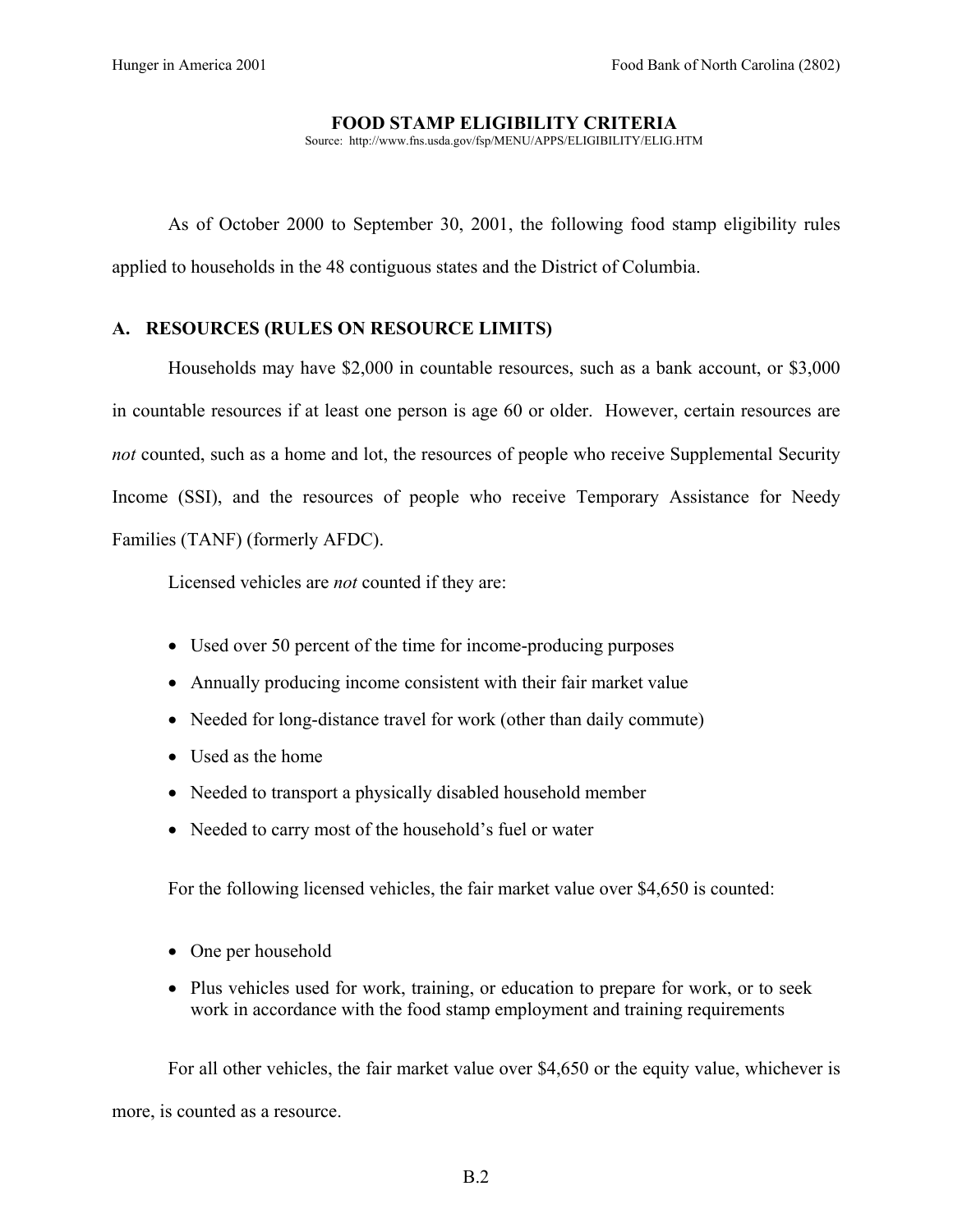### **B. INCOME (RULES ON INCOME LIMITS)**

Households must meet income tests *unless* all members are receiving Title IV(TANF), SSI, or, in some places, general assistance.

Most households must meet both the gross and net income tests, but a household with an elderly person or a person who is receiving certain types of disability payments only has to meet the net income test. Gross income means a household's total, nonexcluded income, before any deductions have been made. Net income means gross income minus allowable deductions.

Households, except those noted, that have income over the amounts listed below cannot receive food stamps.

### **C. DEDUCTIONS (RULES ON ALLOWABLE DEDUCTIONS FROM INCOME)**

Gross income means a household's total, nonexcluded income, before any deductions

have been made. Net income means gross income minus allowable deductions.<sup>17</sup>

- A 20 percent deduction from earned income
- A standard deduction of \$134 for all households
- A dependent care deduction when needed for work, training, or education—but not more than \$200 for each child under age 2 and not more than \$175 for each other dependent
- Medical expenses for elderly or disabled members that are more than \$35 for the month if they are not paid by insurance or someone else
- Legally owed child support payments
- Excess shelter costs that are more than half of the household's income after the other deductions. Allowable costs include the cost of fuel to heat and cook with, electricity, water, the basic fee for one telephone, rent or mortgage payments, and taxes on the home. The amount of the shelter deduction cannot be more than \$300 unless one person in the household is elderly or disabled.

<sup>&</sup>lt;sup>17</sup>As of October 2000, effective through September 2001.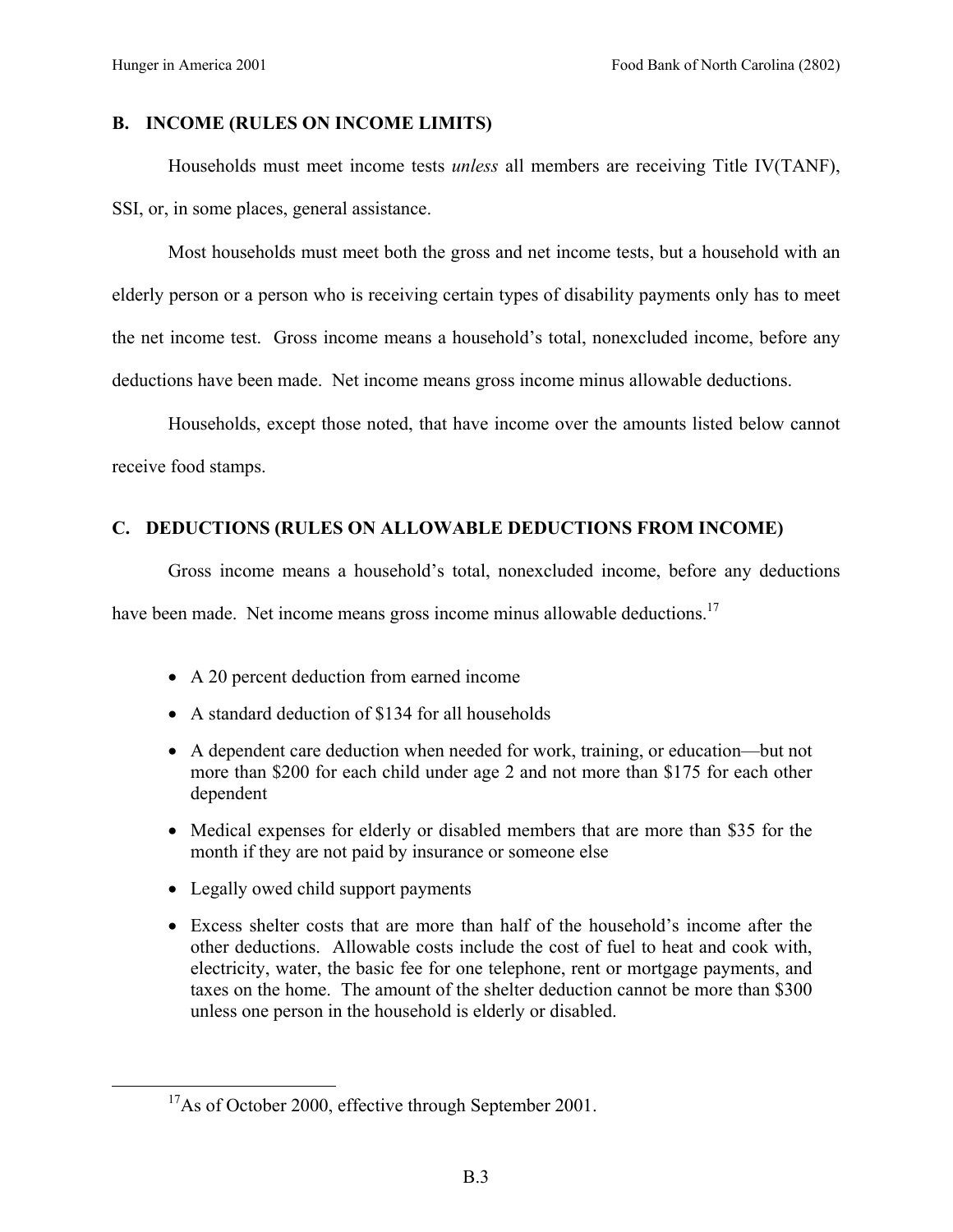# **D. WORK AND ALIENS (RULES ON WORK, AND LEGAL IMMIGRANTS)**

### **1. Citizenship/Alien**

U.S. citizens and many noncitizens may be eligible for the program. For example:

- Refugees, asylees, Cubans, Haitians, Amerasians, and persons whose deportation has been withheld may be eligible for 7 years after they enter the United States or are granted status.
- Persons legally admitted for permanent residence may be eligible if they have 40 qualifying quarters of social security work coverage or if they have a U.S. military connection.
- Refugees, asylees, Cubans, Haitians, Amerasians, persons whose deportation has been withheld, parolees, persons legally admitted for permanent residence and battered aliens may be eligible if they were legally living in the United States on August 22, 1996 and they were age 65 on that date or are now receiving disability payments or are under age 18.
- Native Americans who cross the Canadian or Mexican borders.
- Certain Hmong and Highland Laotians and their spouses and children.

Even if some members of the household are not eligible, those who are may be able to get

food stamps.

A number of states have their own programs to provide benefits to immigrants who do

not meet the regular Food Stamp Program eligibility requirements.

## **2. Work**

With some exceptions, able-bodied adults between ages 16 and 60 must register for work, accept suitable employment, and take part in an employment and training program to which they are referred by the food stamp office. Failure to comply with these requirements can result in disqualification from the program. In addition, able-bodied adults between ages 18 and 50 who do not have any dependent children can get food stamps only for 3 months in a 36-month period if they do not work or participate in a workfare or employment and training program other than job search. This requirement can be waived in some locations.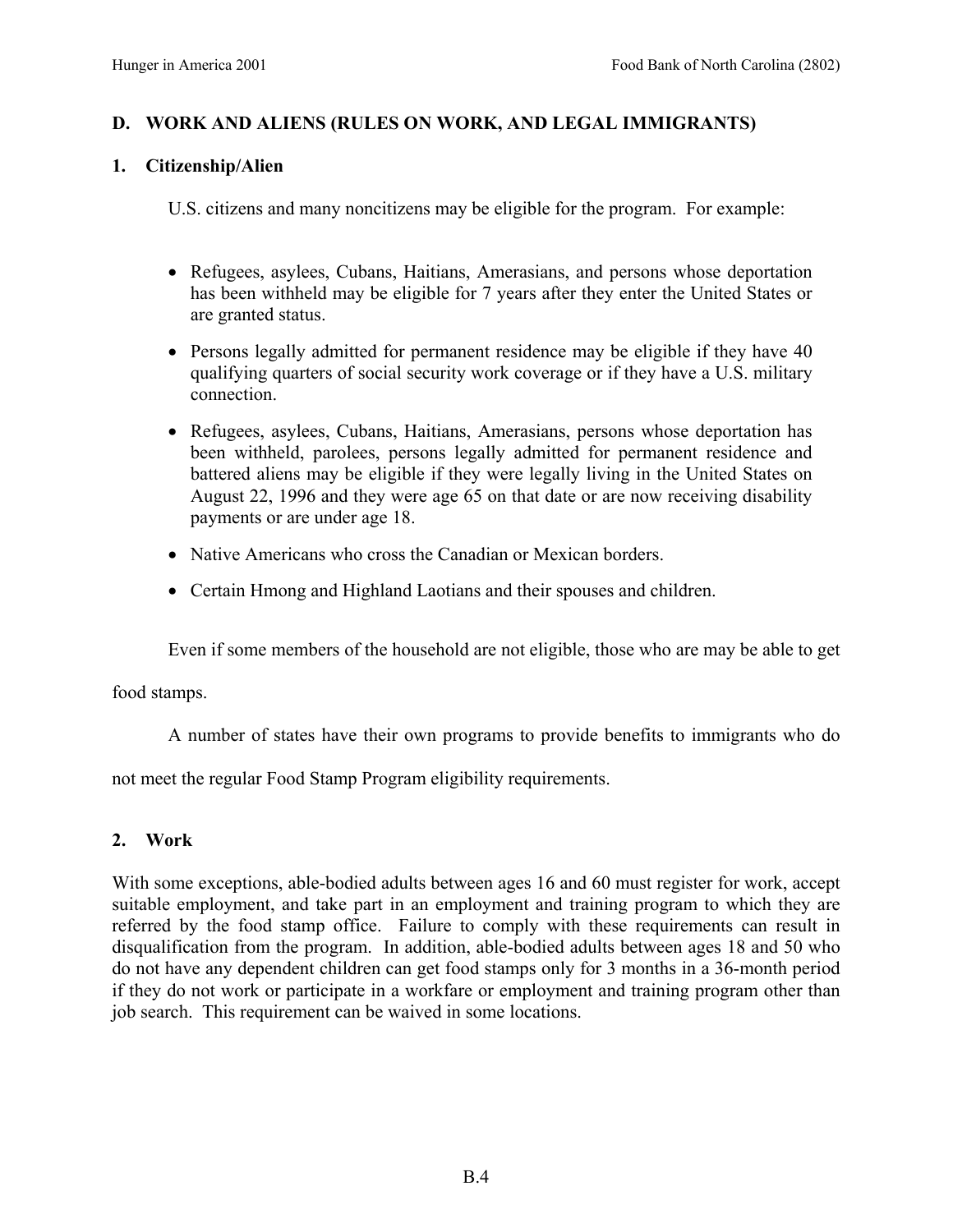# **APPENDIX C**

## **SOURCES OF INFORMATION SHOWN IN THE CHARTS AND TABLES IN CHAPTERS 5 THROUGH 14**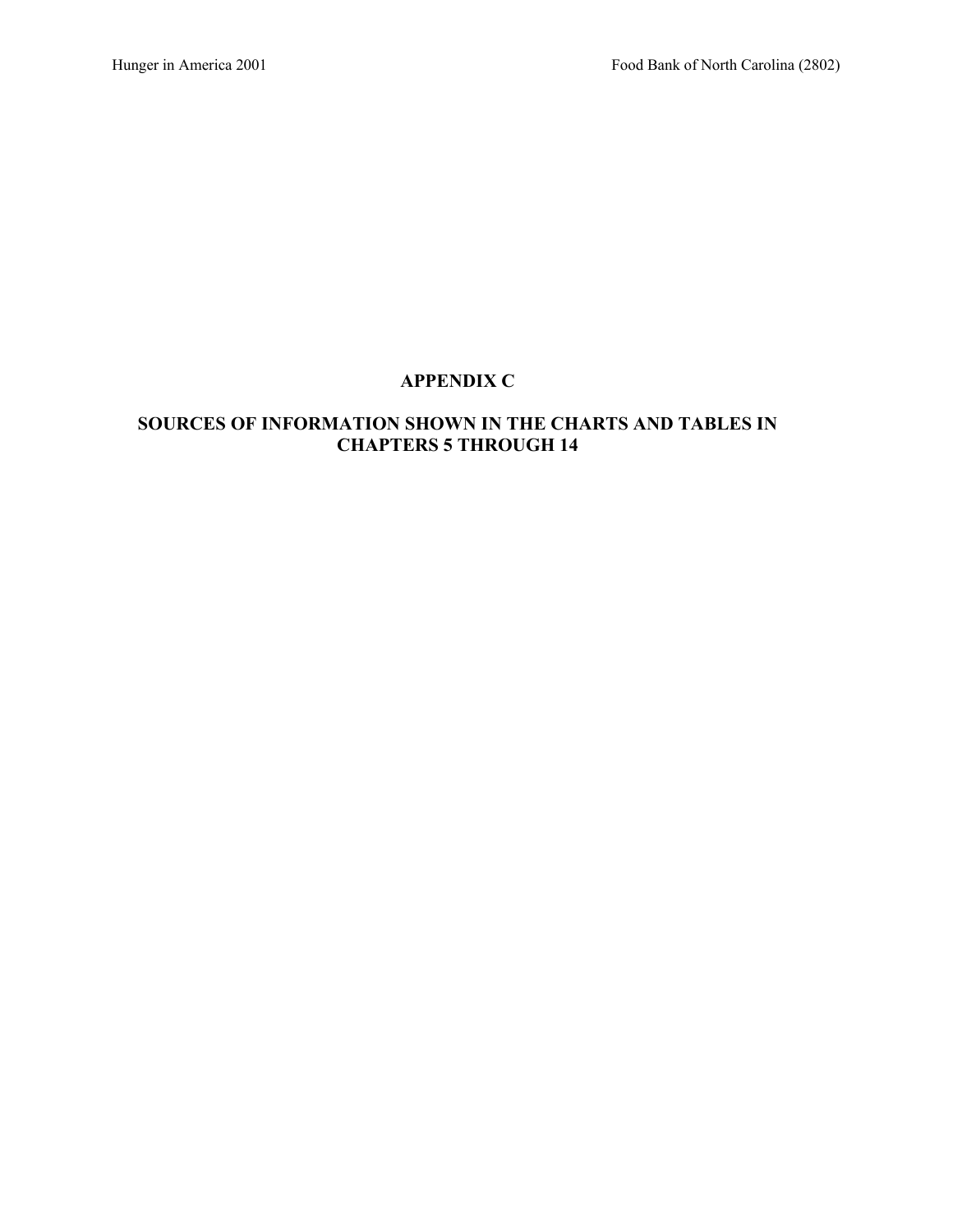| Table | <b>Client Question</b>                        | <b>Agency Question</b> |
|-------|-----------------------------------------------|------------------------|
| 5.1.1 | Client data                                   |                        |
| 5.2.1 | 2. Sex                                        |                        |
|       | 3. Age                                        |                        |
|       | 4. Relationship                               |                        |
|       | 5. Citizen                                    |                        |
|       | 6. Employment                                 |                        |
|       | 7. Are there any children age 0-5 years       |                        |
|       | in household?                                 |                        |
|       | 9. Are you married, living with               |                        |
|       | someone as married, divorced,                 |                        |
|       | separated, or have you never been             |                        |
|       | married?                                      |                        |
|       | 10. What is the highest level of              |                        |
|       | education you completed?                      |                        |
|       | 11. Are you Spanish, Latino, or of            |                        |
|       | Hispanic descent or origin?                   |                        |
|       | 11a. Would that be Mexican, Puerto            |                        |
|       | Rican, Cuban, some other Spanish,             |                        |
|       | Hispanic, or Latino group?                    |                        |
|       | 12. What is your race?                        |                        |
|       | 81a. What is the ZIP code where you           |                        |
|       | live?                                         |                        |
|       | 82. Are you a registered voter?               |                        |
| 5.3.1 | 2. Sex                                        |                        |
|       | $3. \text{Age}$                               |                        |
|       | 5. Citizen                                    |                        |
| 5.3.2 | 2. Sex                                        |                        |
|       | 3. Age                                        |                        |
|       | 5. Citizen                                    |                        |
| 5.4.1 | 9. Are you married, living with               |                        |
|       | someone as married, widowed, divorced,        |                        |
|       | separated, or have you never been<br>married? |                        |
| 5.5.1 | 10. What is the highest level of              |                        |
|       | education you completed?                      |                        |
| 5.6.1 | 11. Are you Spanish, Latino, or of            |                        |
|       | Hispanic descent or origin?                   |                        |
|       | 11a. Would that be Mexican, Puerto            |                        |
|       | Rican, Cuban, some other Spanish,             |                        |
|       | Hispanic, or Latino group?                    |                        |
|       | 12. What is your race?                        |                        |
| 5.7.1 | 6. Employment                                 |                        |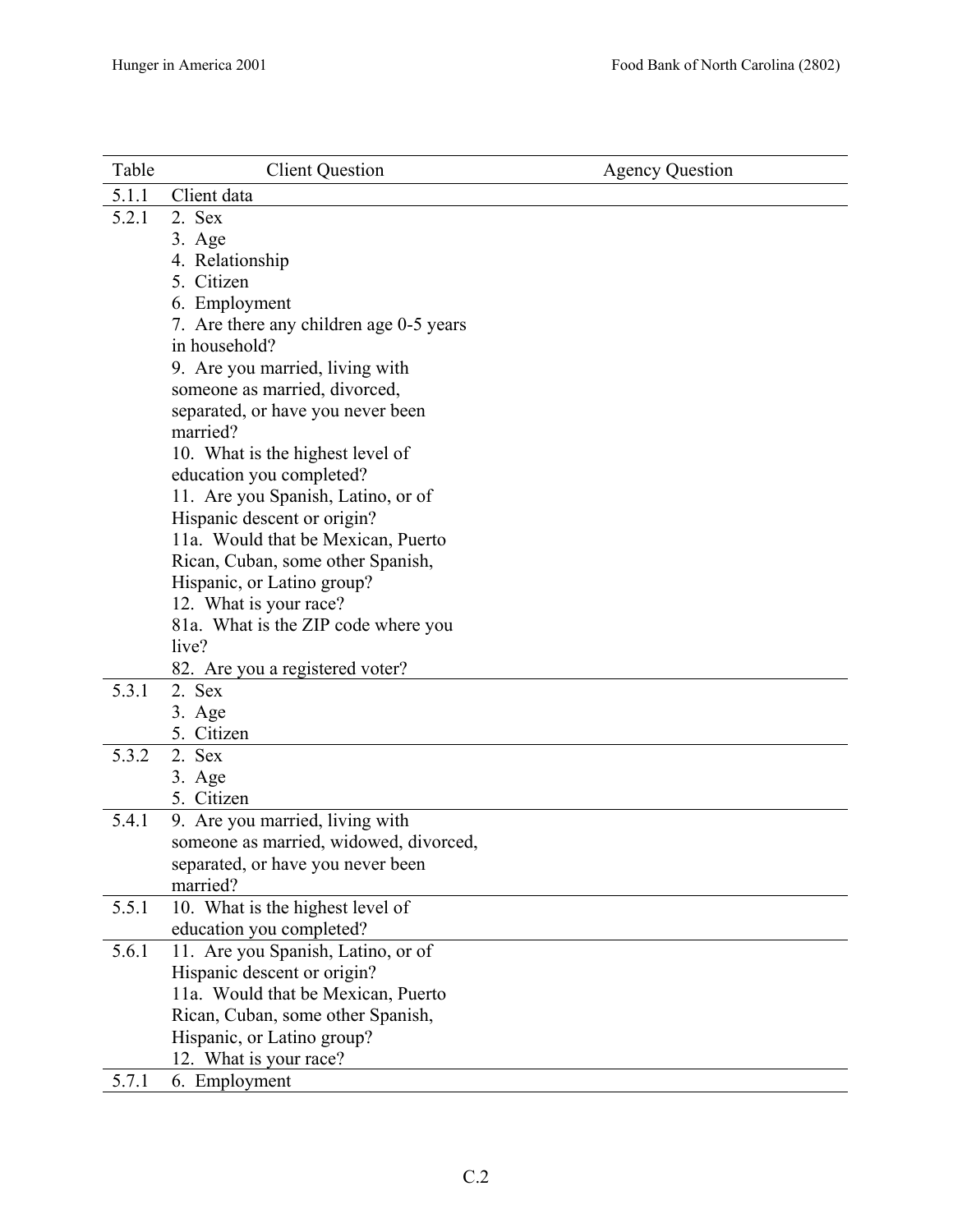| Table  | <b>Client Question</b>                                                  | <b>Agency Question</b> |
|--------|-------------------------------------------------------------------------|------------------------|
| 5.7.2  | 6. Employment                                                           |                        |
|        | 12a. Is respondent working?                                             |                        |
|        | 13. You mentioned that you are not                                      |                        |
|        | working now. How long has it been                                       |                        |
|        | since you worked?                                                       |                        |
|        | 14a. Is this job a managerial or                                        |                        |
|        | professional job?                                                       |                        |
|        | 15. Are you participating in any gov't                                  |                        |
|        | sponsored job training or work                                          |                        |
|        | experience programs, such as Welfare to                                 |                        |
|        | Work or the food stamp employment                                       |                        |
|        | training program?                                                       |                        |
| 5.8.1  | Federal Poverty Level Table                                             |                        |
| 5.8.2  | 29. What was your total income last                                     |                        |
|        | month before taxes?                                                     |                        |
|        | 29a. What was your household's total                                    |                        |
|        | income for last month?                                                  |                        |
| 5.8.3. | 29. What was your total income last                                     |                        |
| 1      | month before taxes?                                                     |                        |
|        | 29b. What was your household's main                                     |                        |
|        | source of income last month?                                            |                        |
| 5.8.3. | 6. Employment                                                           |                        |
| 2      | 25. Did you get money in the last month                                 |                        |
|        | from any of the following?<br>29. What was your total income last month |                        |
|        | before taxes?                                                           |                        |
| 5.8.4. | 29. What was your total income last                                     |                        |
| 1      | month before taxes?                                                     |                        |
|        | 30. What was your household's total                                     |                        |
|        | income before taxes and other                                           |                        |
|        | deductions last year from all sources,                                  |                        |
|        | including Social Security and other gov't                               |                        |
|        | programs?                                                               |                        |
| 5.9.1  | 16. Please tell me the kind of place                                    |                        |
|        | where you now live.                                                     |                        |
|        | 17. Do you own, rent, live free with                                    |                        |
|        | someone else?                                                           |                        |
|        | 18. Were you late paying your last                                      |                        |
|        | month's rent or mortgage?                                               |                        |
|        | 81. Does your household receive                                         |                        |
|        | Section 8 or Public Housing Assistance?                                 |                        |
| 5.9.2  | 19. Do you have access to a place to                                    |                        |
|        | prepare a meal, a working telephone,                                    |                        |
|        | and a car that runs?                                                    |                        |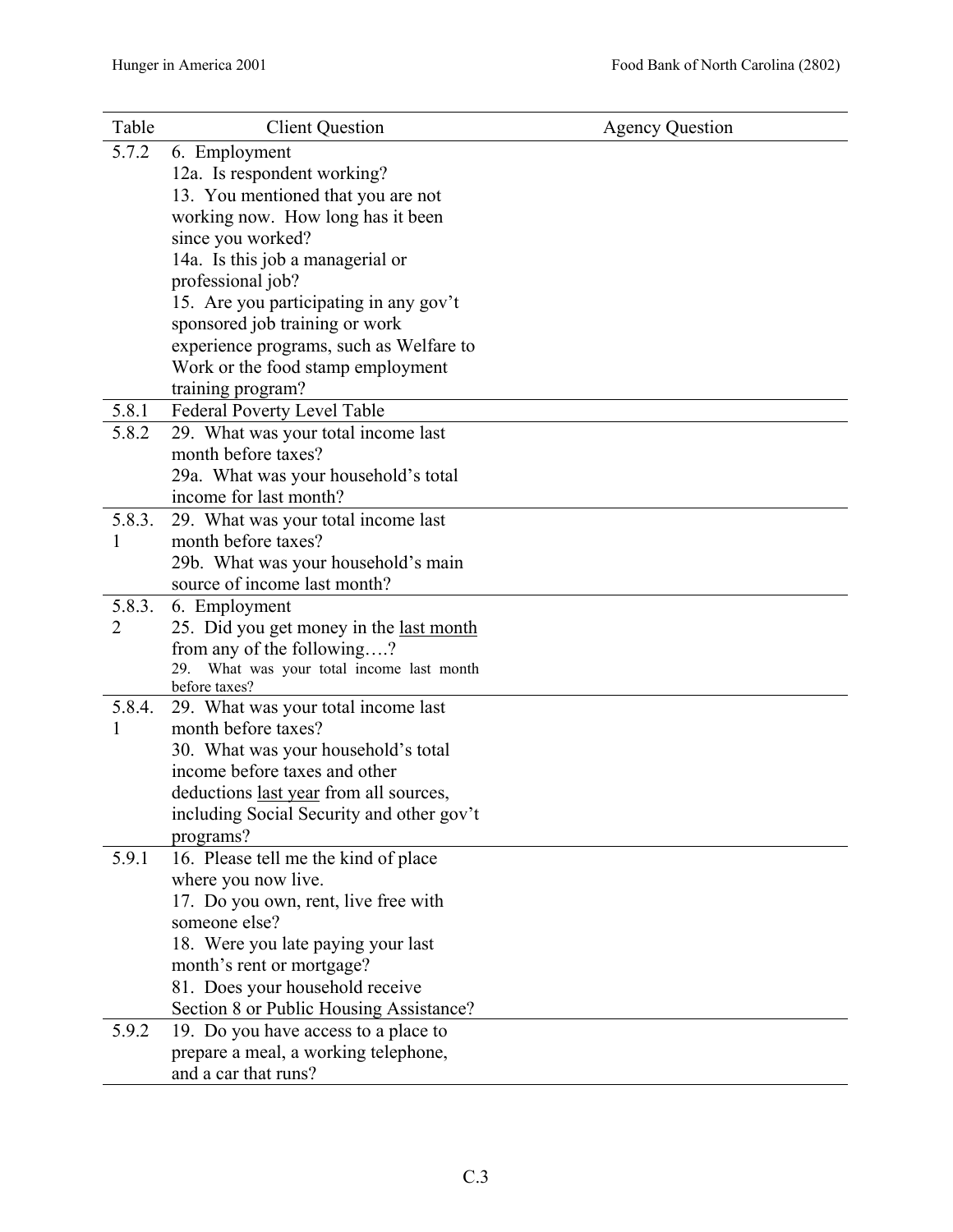| Table | <b>Client Question</b>                                                           | <b>Agency Question</b> |
|-------|----------------------------------------------------------------------------------|------------------------|
| 6.1.1 | 42. "The food I/we bought just didn't                                            |                        |
|       | last, and I/we didn't have money to get                                          |                        |
|       | more." (Often, sometimes, never true)                                            |                        |
|       | 43. "I/We couldn't afford to eat                                                 |                        |
|       | balanced meals." (Often, sometimes,                                              |                        |
|       | never true)                                                                      |                        |
|       | 44. In the last 12 months, did you ever                                          |                        |
|       | cut the size of your meals or skip meals                                         |                        |
|       | because there wasn't enough money for                                            |                        |
|       | food?                                                                            |                        |
|       | 44a. How often did this happen?                                                  |                        |
|       | 45. In the last 12 months, did you ever                                          |                        |
|       | eat less than you felt you should because                                        |                        |
|       | there wasn't enough money to buy food?                                           |                        |
|       | 46. In the last 12 months, were you ever                                         |                        |
|       | hungry but didn't eat because you                                                |                        |
|       | couldn't afford enough food?                                                     |                        |
|       | 47. In the last 12 months, did you ever                                          |                        |
|       | not eat for a whole day because there                                            |                        |
| 6.1.2 | wasn't enough money for food?                                                    |                        |
|       | 42. "The food I/we bought just didn't<br>last, and I/we didn't have money to get |                        |
|       | more." (Often, sometimes, never true)                                            |                        |
|       | 43. "I/We couldn't afford to eat                                                 |                        |
|       | balanced meals." (Often, sometimes,                                              |                        |
|       | never true)                                                                      |                        |
|       | 44. In the last 12 months, did you ever                                          |                        |
|       | cut the size of your meals or skip meals                                         |                        |
|       | because there wasn't enough money for                                            |                        |
|       | food?                                                                            |                        |
|       | 44a. How often did this happen?                                                  |                        |
|       | 45. In the last 12 months, did you ever                                          |                        |
|       | eat less than you felt you should because                                        |                        |
|       | there wasn't enough money to buy food?                                           |                        |
|       | 46. In the last 12 months, were you ever                                         |                        |
|       | hungry but didn't eat because you                                                |                        |
|       | couldn't afford enough food?                                                     |                        |
|       | 47. In the last 12 months, did you ever                                          |                        |
|       | not eat for a whole day because there                                            |                        |
|       | wasn't enough money for food?                                                    |                        |
| 6.2.1 | 42. "The food I/we bought just didn't                                            |                        |
|       | last, and I/we didn't have money to get                                          |                        |
|       | more." (Often, sometimes, never true)                                            |                        |
|       | 43. "I/We couldn't afford to eat                                                 |                        |
|       | balanced meals." (Often, sometimes,                                              |                        |
|       | never true)                                                                      |                        |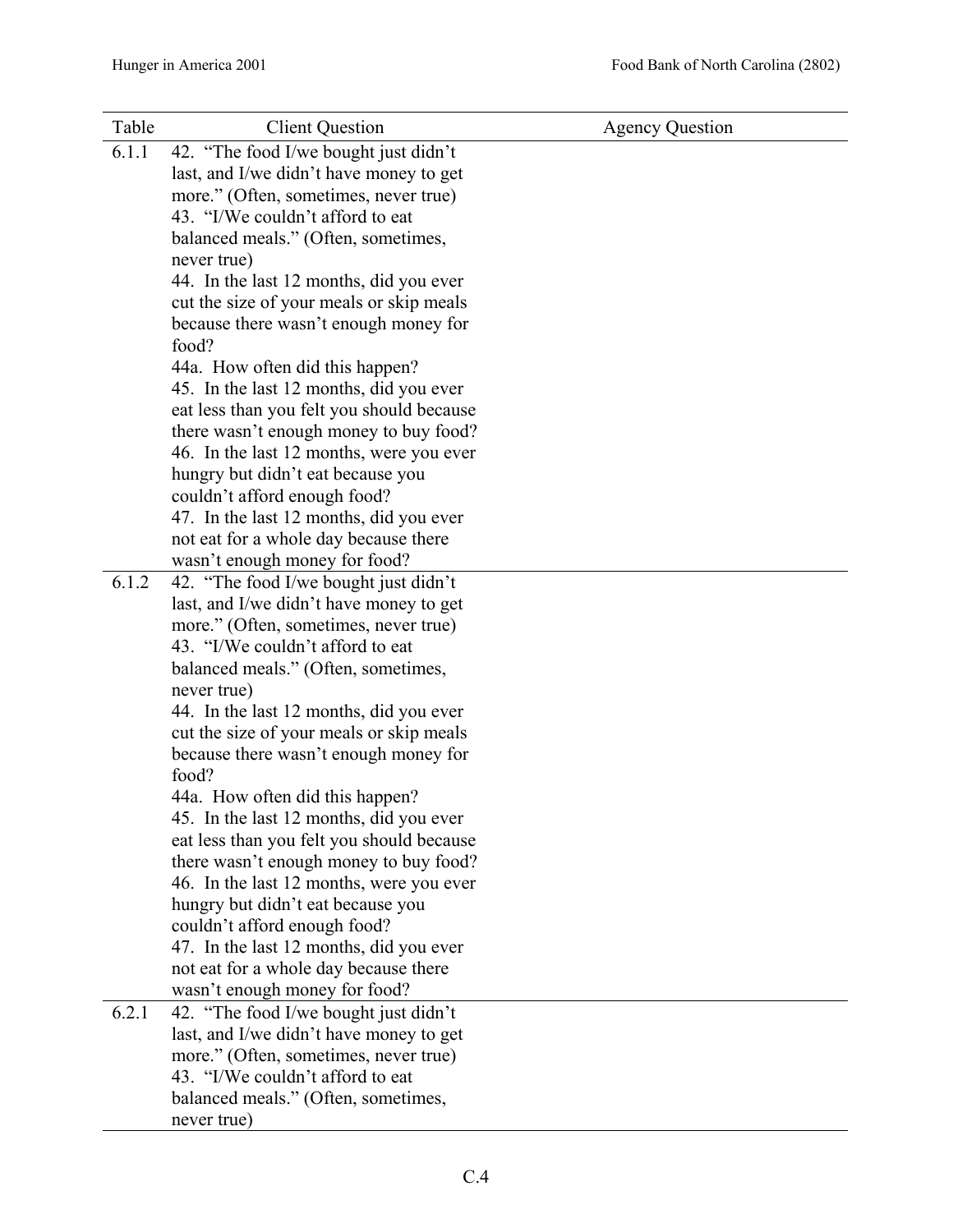| Table | <b>Client Question</b>                    | <b>Agency Question</b> |
|-------|-------------------------------------------|------------------------|
| 6.3.1 | 44. In the last 12 months, did you ever   |                        |
|       | cut the size of your meals or skip meals  |                        |
|       | because there wasn't enough money for     |                        |
|       | food?                                     |                        |
|       | 44a. How often did this happen?           |                        |
|       | 45. In the last 12 months, did you ever   |                        |
|       | eat less than you felt you should because |                        |
|       | there wasn't enough money to buy food?    |                        |
|       | 46. In the last 12 months, were you ever  |                        |
|       | hungry but didn't eat because you         |                        |
|       | couldn't afford enough food?              |                        |
|       | 47. In the last 12 months, did you ever   |                        |
|       | not eat for a whole day because there     |                        |
|       | wasn't enough money for food?             |                        |
| 6.4.1 | $3. \text{Age}$                           |                        |
|       | 6b. How many of the other people in       |                        |
|       | your household are children less than 18  |                        |
|       | years old?                                |                        |
|       | 48. Is there at least one child under 18  |                        |
|       | in household?                             |                        |
|       | 49. "My child was not eating enough       |                        |
|       | because I/we just couldn't afford enough  |                        |
|       | food." (Often, sometimes, never true)     |                        |
|       | 50. In the last 12 months, did your child |                        |
|       | ever skip meals because there wasn't      |                        |
|       | enough money for food?                    |                        |
|       | 51. In the last 12 months, was your       |                        |
|       | child ever hungry but you just couldn't   |                        |
| 6.5.1 | afford more food?                         |                        |
|       | 52. In the past 12 months, have you or    |                        |
|       | anyone in your household every had to     |                        |
|       | choose between: paying for food and       |                        |
|       | paying for medicine or medical care;      |                        |
|       | paying for food and paying for utilities  |                        |
|       | or heating fuel; paying for food and      |                        |
|       | paying for rent or mortgage?              |                        |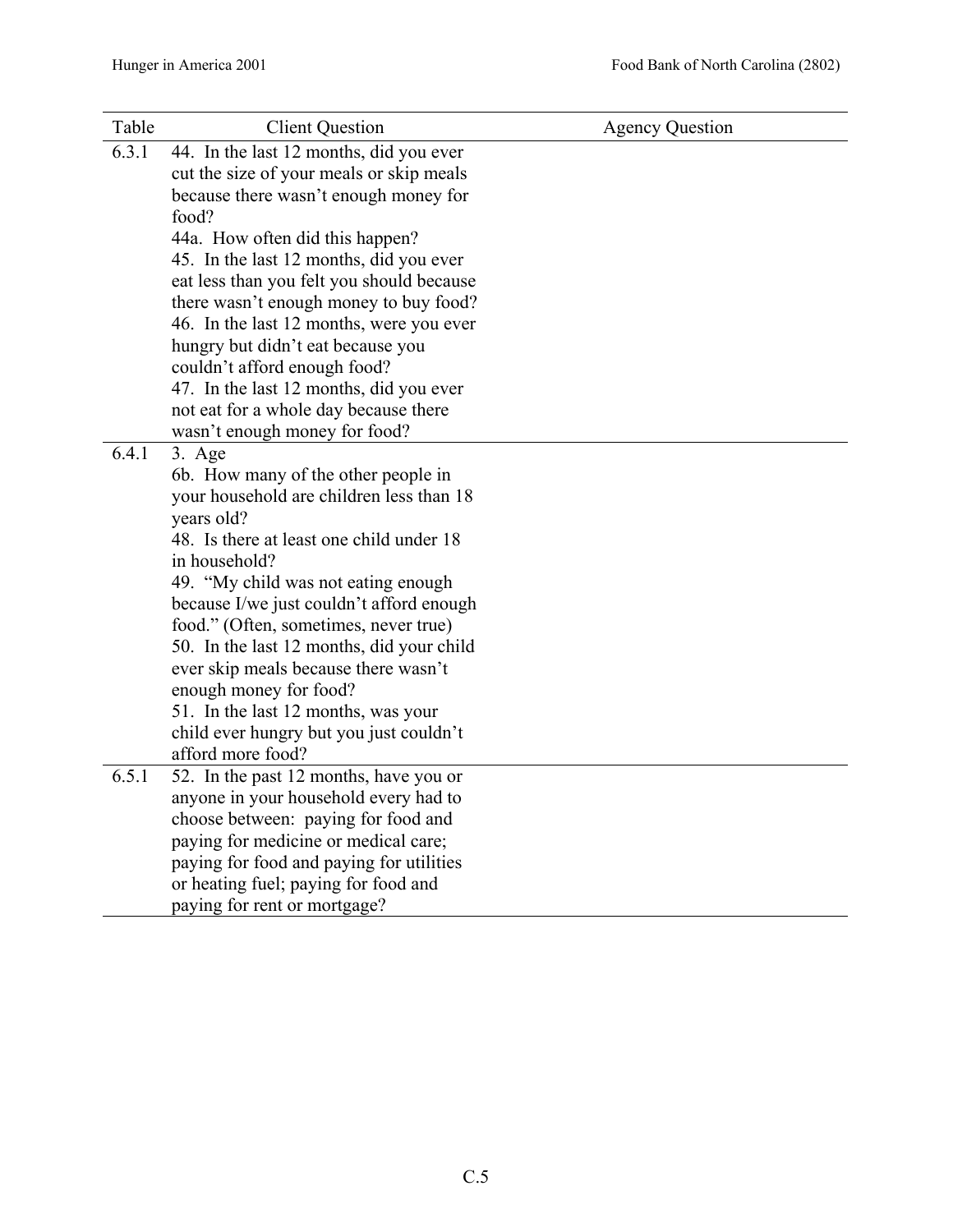| Table | <b>Client Question</b>                                                   | <b>Agency Question</b> |
|-------|--------------------------------------------------------------------------|------------------------|
| 7.1.1 | 31. Have you ever applied for Food                                       |                        |
|       | Stamps?                                                                  |                        |
|       | 32. Are you receiving Food Stamps                                        |                        |
|       | now?                                                                     |                        |
|       | 33. How long have you been receiving                                     |                        |
|       | Food Stamps?                                                             |                        |
|       | 34. In the past 12 months, have your                                     |                        |
|       | Food Stamp benefits increased,                                           |                        |
|       | decreased, remained the same?                                            |                        |
|       | 35. How many weeks do your Food                                          |                        |
|       | Stamps usually last?                                                     |                        |
|       | 36. Did you receive Food Stamps in the                                   |                        |
|       | past 12 months?                                                          |                        |
| 7.2.1 | 38. Why haven't you applied for the                                      |                        |
|       | Food Stamp program?                                                      |                        |
| 7.3.1 | 37. Why don't you receive Food Stamps                                    |                        |
|       | now?                                                                     |                        |
| 7.4.1 | 7a. Do any of your younger than school                                   |                        |
|       | age children go to day care?                                             |                        |
|       | 8. Does the government pay part of the                                   |                        |
|       | cost of day care?                                                        |                        |
|       | 41. In which, if any, of the following                                   |                        |
|       | programs do you currently participate?                                   |                        |
| 7.5.1 | 26. Did you receive general assistance,                                  |                        |
|       | welfare, or TANF at any time in the past                                 |                        |
|       | two years?                                                               |                        |
|       | 27. Was that assistance ever stopped                                     |                        |
|       | during the past two years?                                               |                        |
| 7.6.1 | 28. Why was your assistance stopped?<br>40. Where do you do most of your |                        |
|       | grocery shopping?                                                        |                        |
| 8.1.1 | 20. Would you say your own health is                                     |                        |
|       | excellent, very good, good, fair, or poor?                               |                        |
|       | 21. Is anyone in your household in poor                                  |                        |
|       | health?                                                                  |                        |
| 8.2.1 | 22a-f. Do you have any of the following                                  |                        |
|       | kinds of health insurance?                                               |                        |
|       | 23. Do you have unpaid medical or                                        |                        |
|       | hospital bills?                                                          |                        |
|       | 24. In the past 12 months, have you                                      |                        |
|       | been refused medical care because you                                    |                        |
|       | could not pay or because you had a                                       |                        |
|       | Medicaid or Medical Assistance card?                                     |                        |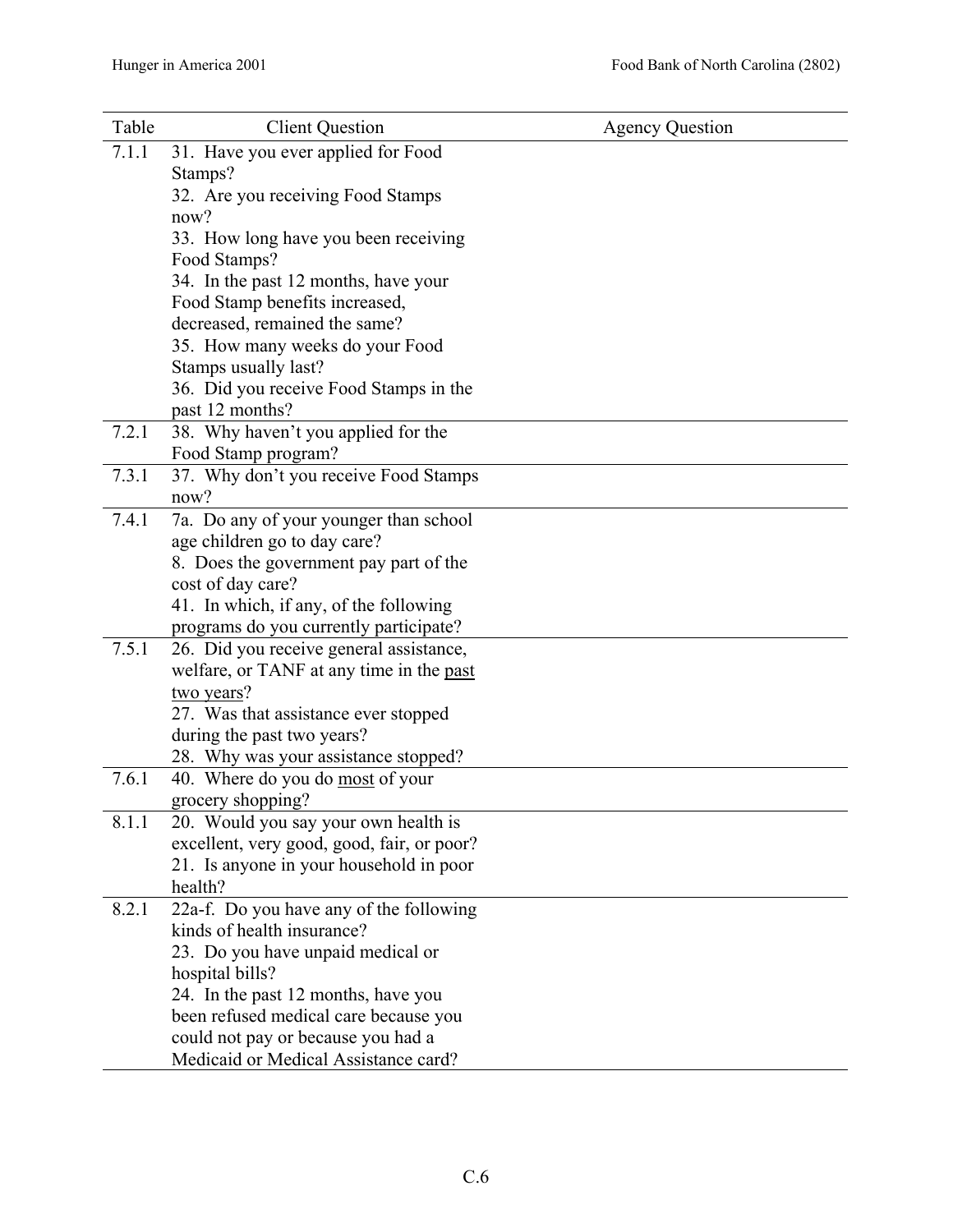| Table     | <b>Client Question</b>                                               | <b>Agency Question</b>                                                              |
|-----------|----------------------------------------------------------------------|-------------------------------------------------------------------------------------|
| 9.1.1     | 56. How many different food pantries                                 |                                                                                     |
|           | gave you food in the past month?                                     |                                                                                     |
|           | 57. How many different soup kitchens                                 |                                                                                     |
|           | gave you meals in the past month?                                    |                                                                                     |
| 9.2.1     | 53. Please rate how satisfied you are                                |                                                                                     |
|           | with the food that you and others in your<br>household receive here. |                                                                                     |
|           | 54. When you come here, how often are                                |                                                                                     |
|           | you treated with respect by the staff who                            |                                                                                     |
|           | distribute food?                                                     |                                                                                     |
| 9.3.1     | 55. If this agency weren't here to help                              |                                                                                     |
|           | you with food, what would you do?                                    |                                                                                     |
| 10.1.     |                                                                      | Agency data                                                                         |
|           |                                                                      |                                                                                     |
| 10.2.     |                                                                      | 1. Record the total number of emergency                                             |
|           |                                                                      | shelters, pantries, kitchens, and other<br>programs you currently operate.          |
| 10.3.     |                                                                      | 1. Record the total number of emergency                                             |
| 1         |                                                                      | shelters, pantries, kitchens, and other                                             |
|           |                                                                      | programs you currently operate.                                                     |
| 10.4.     |                                                                      | 3b. In what year did each selected program                                          |
|           |                                                                      | open?                                                                               |
| 10.5.     |                                                                      | 4. For each selected program, please indicate                                       |
|           |                                                                      | which of the following services, if any, are                                        |
|           |                                                                      | currently being provided.                                                           |
| 10.5.     |                                                                      | 4. For each selected program, please indicate                                       |
| 2         |                                                                      | which of the following services, if any, are                                        |
|           |                                                                      | currently being provided.                                                           |
| 10.5.     |                                                                      | 29. Does your agency operate any of the                                             |
| 3<br>10.6 |                                                                      | following types of facilities?                                                      |
|           |                                                                      | 30. Type of agency.                                                                 |
| 10.7.     |                                                                      | 19. Do the selected programs currently serve                                        |
|           |                                                                      | any of the following groups?                                                        |
| 10.8.     |                                                                      | 7. Compared to 3 years ago, that is 1998, is                                        |
|           |                                                                      | this program providing food to more, fewer,                                         |
|           |                                                                      | same number of clients?                                                             |
|           |                                                                      | 7a. Is the information provided in Q7 based                                         |
|           |                                                                      | on agency records, research studies, your best                                      |
|           |                                                                      | estimate?                                                                           |
| 10.9.     |                                                                      | 20. Does the client mix change significantly                                        |
|           |                                                                      | by season for the selected programs?<br>21. In which of the following ways does the |
|           |                                                                      | client mix change during the year for any of                                        |
|           |                                                                      | the selected programs?                                                              |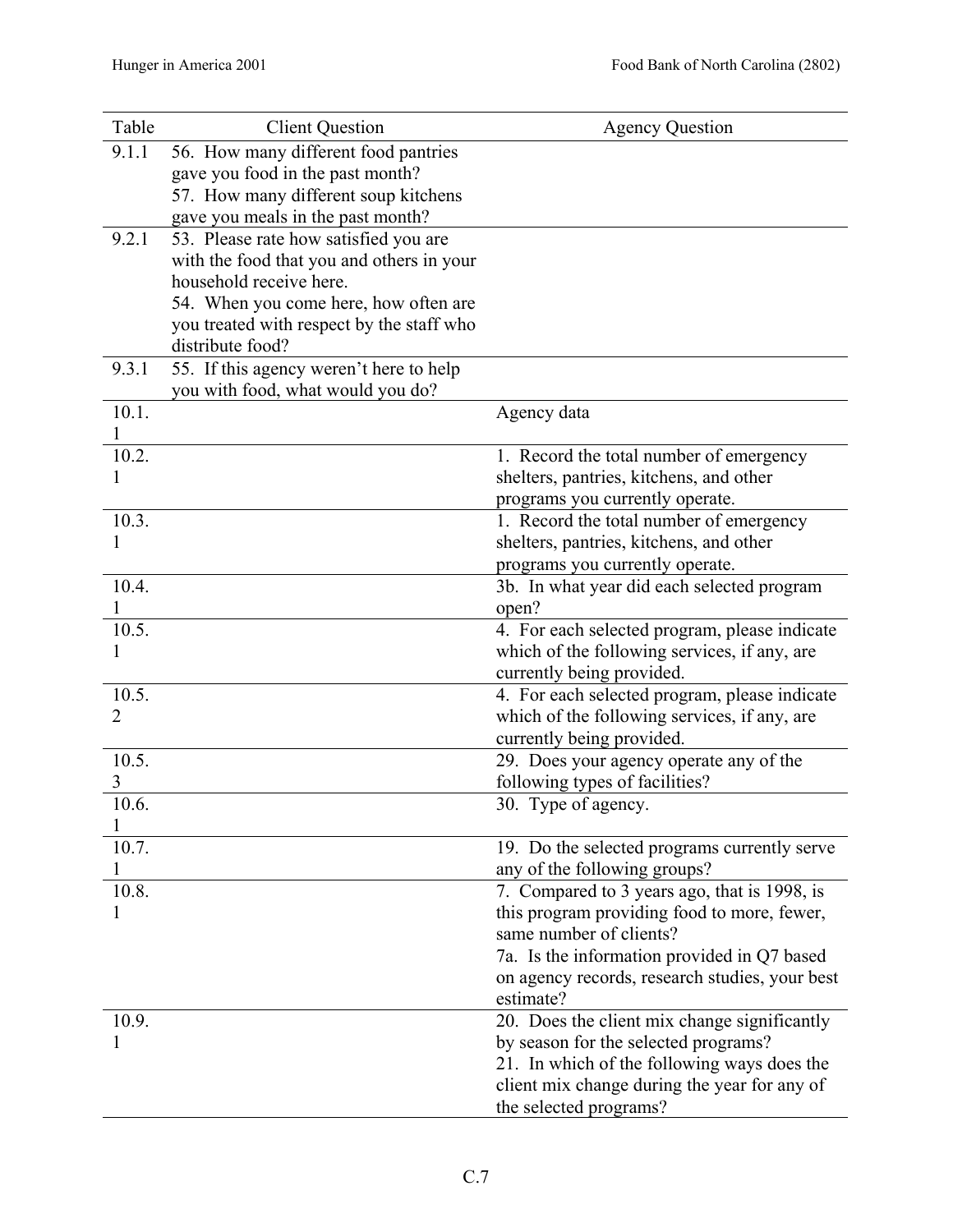| Table | <b>Client Question</b> | <b>Agency Question</b>                               |
|-------|------------------------|------------------------------------------------------|
| 11.1. |                        | 6. During a typical week, approximately how          |
|       |                        | many meals are served and/or bags or boxes           |
|       |                        | of food distributed by each of the selected          |
|       |                        | programs?                                            |
|       |                        | 6a. How much does a typical bag or box               |
|       |                        | usually weigh?                                       |
| 11.2. |                        | 6c. How many different persons or                    |
|       |                        | households did you serve on the last day you         |
|       |                        | were open? And how many meals were                   |
|       |                        | served and/or bags or boxes of food                  |
|       |                        | distributed by each of the selected programs         |
|       |                        | on that day?                                         |
| 12.1. |                        | 17. Is the continued operation of the selected       |
|       |                        | programs threatened by one or more serious           |
|       |                        | problems?                                            |
|       |                        | 18. For which of the following reasons is the        |
|       |                        | continued operation of the selected programs         |
|       |                        | threatened?                                          |
| 12.2. |                        | 13. During the past year, about how often did        |
| 1     |                        | each of the selected programs have to reduce         |
|       |                        | meal portions or reduce the quantity of food         |
|       |                        | in food packages because of a lack of food?          |
| 12.3. |                        | 9. During the past year, did the selected            |
|       |                        | programs turn away any clients for any               |
|       |                        | reason?                                              |
|       |                        | 10. For which of the following reasons did           |
|       |                        | each selected program turn clients away?             |
|       |                        | 11. During the past year, approximately how          |
|       |                        | many clients did each selected program turn<br>away? |
|       |                        | 12. Is the information provided in Q11 from          |
|       |                        | agency records, research studies, your best          |
|       |                        | estimate?                                            |
| 12.3. |                        | 10a. What were each selected program's two           |
| 2     |                        | most frequent reasons for turning away               |
|       |                        | clients?                                             |
| 12.4. |                        | 14. In your opinion, during a typical week,          |
|       |                        | how much <i>more</i> food, if any, does each of the  |
|       |                        | selected programs need in order to adequately        |
|       |                        | meet their demand for food? Your best                |
|       |                        | estimate is fine.                                    |
| 13.1. |                        | 8. For each selected program, approximately          |
|       |                        | what percent of the distributed food comes           |
|       |                        | from each of the following sources?                  |